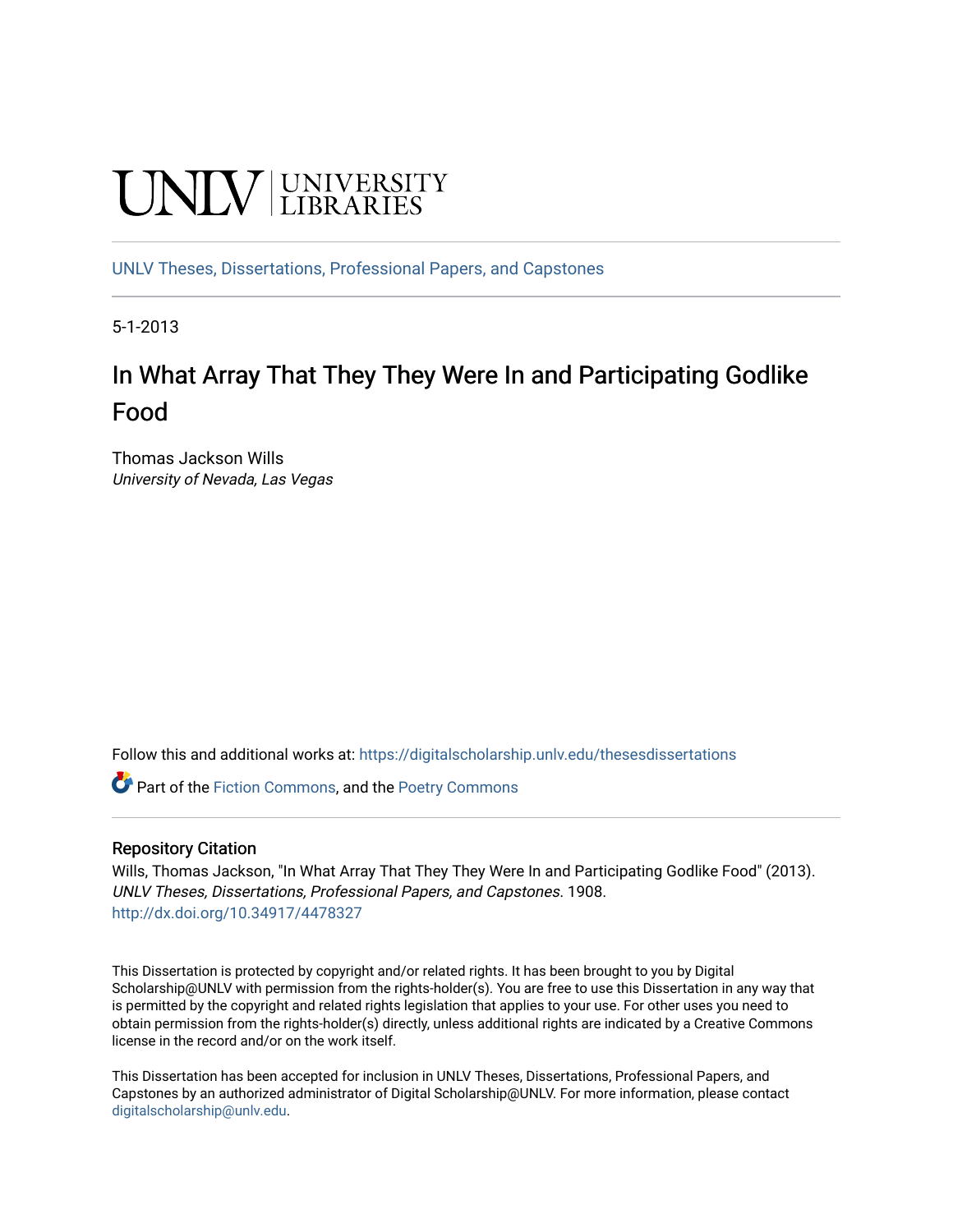## IN WHAT ARRAY THAT THEY WERE IN and PARTICIPATING GODLIKE FOOD

By

Thomas Jackson Wills, Jr.

Bachelor of Arts in English University of Iowa 2006

## Master of Fine Arts in Poetry Writing University of Iowa 2008

## A dissertation submitted in partial fulfillment of the requirements of the

Doctor of Philosophy in English

Department of English College of Liberal Arts The Graduate College

University of Nevada, Las Vegas May 2013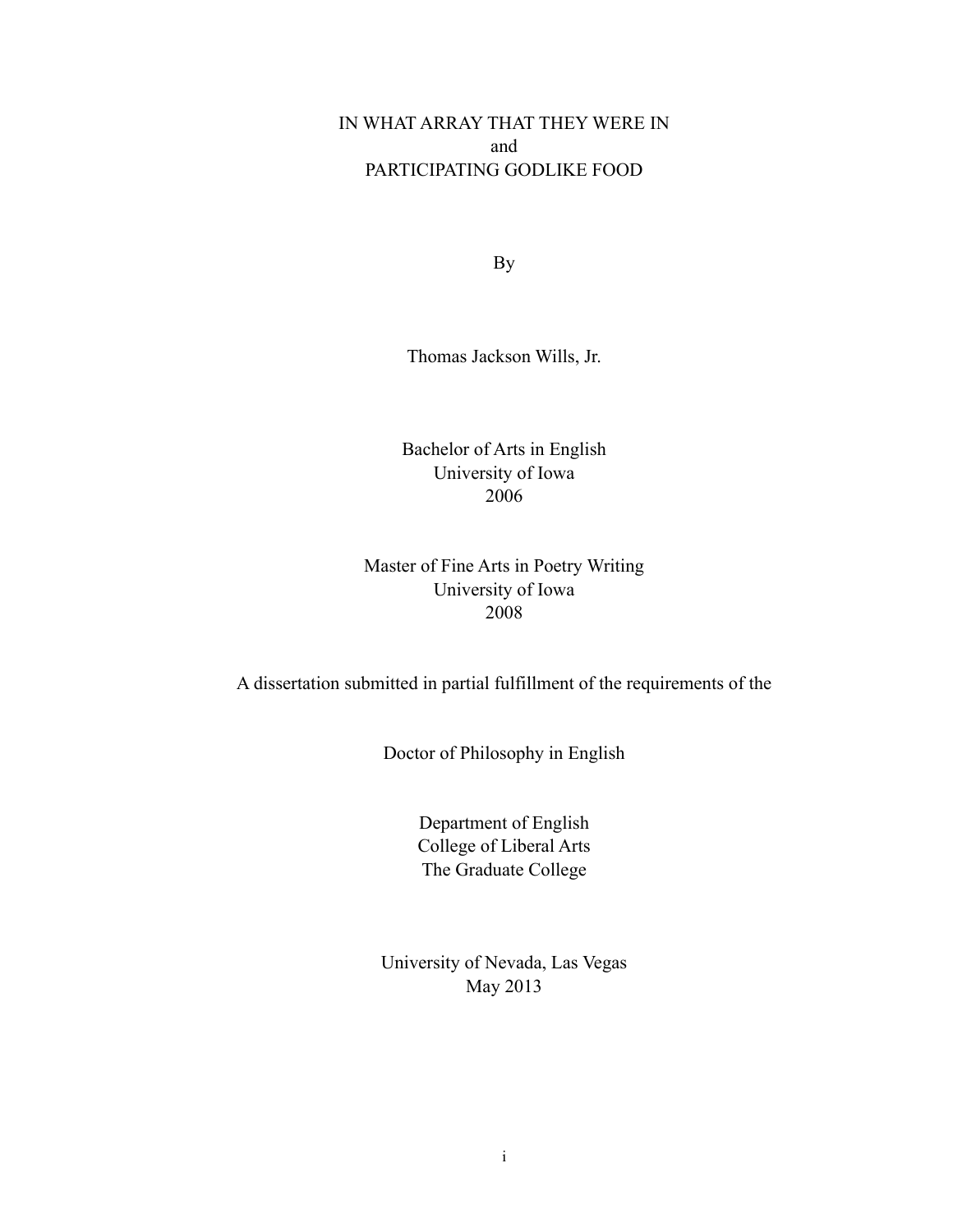

### THE GRADUATE COLLEGE

We recommend the dissertation prepared under our supervision by

Thomas Jackson Wills, Jr.

entitled

*In What Array That They Were In* and *Participating Godlike Food*

be accepted in partial fulfillment of the requirements for the degree of

## **Doctor of Philosophy in English**

Department of English

Donald Revell, Ph.D., Committee Chair

Claudia Keelan, M.F.A., Committee Member

Vincent Perez, Ph.D., Committee Member

Michael Tylo, M.F.A., Graduate College Representative

Thomas Piechota, Ph.D., Interim Vice President for Research & Dean of the Graduate College

**May 2013**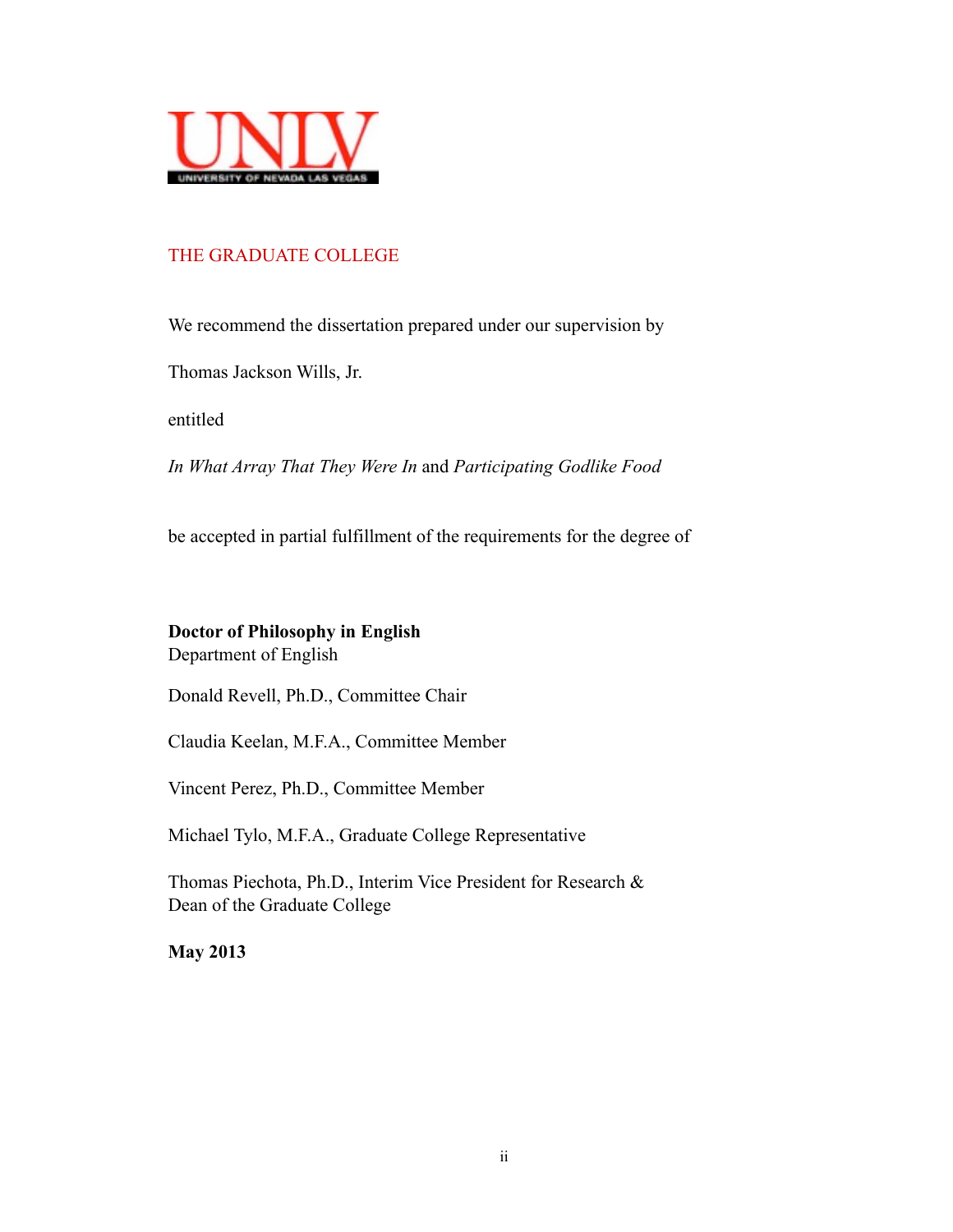#### Abstract

 I am submitting two manuscripts for my creative dissertation, *In What Array That They Were In* and *Participating Godlike Food.* The former is a sequence of odes followed by a brief epic, followed by a cycle of verse dramas, with an ode epilogue. The latter is a book-length excerpt from an epic poem/crime novel/Menippean satire/television show/ Dada collage/historical document/vatic investigation that comes in 20 page sections that are supposed to approximate the 42 minutes of an average crime show.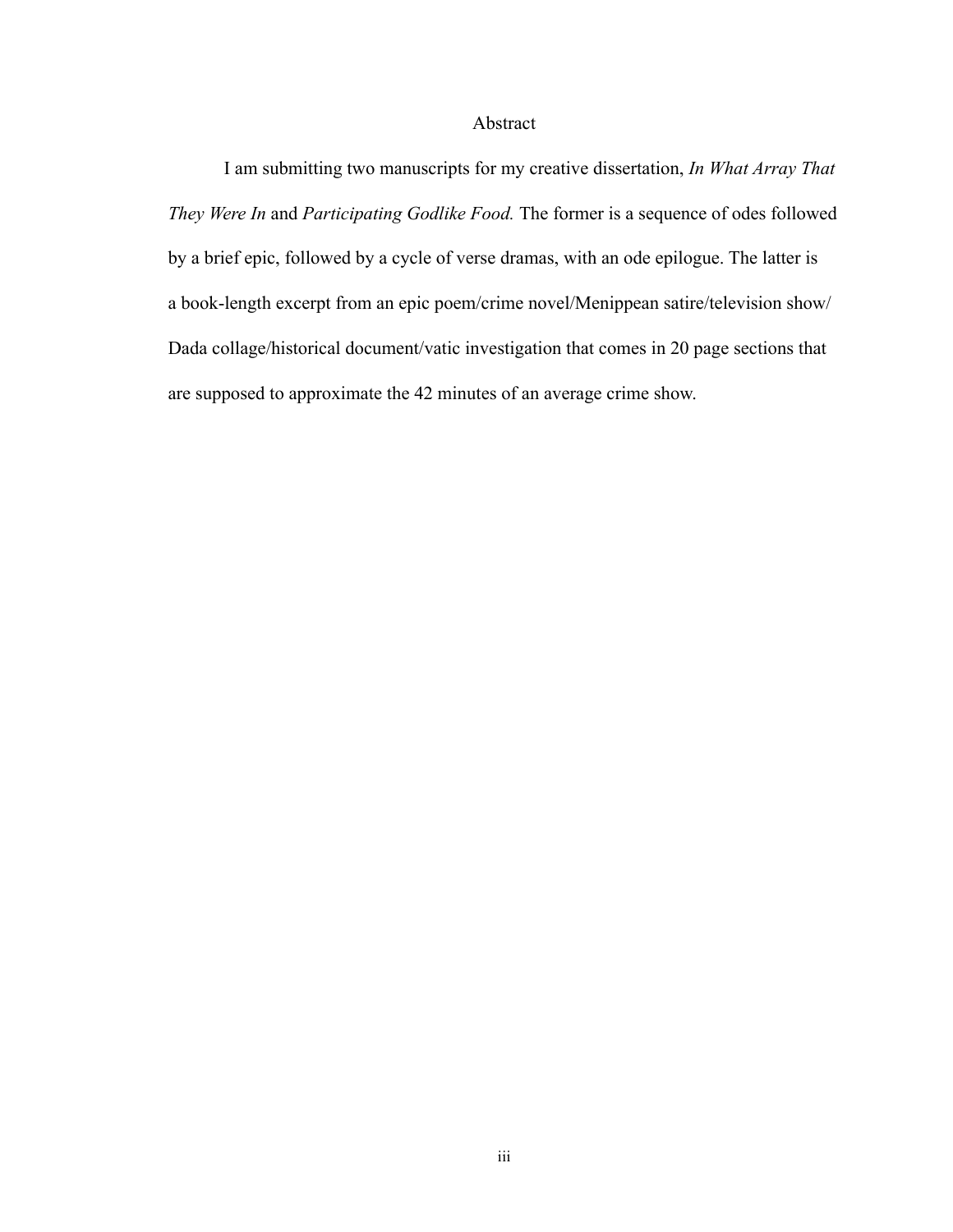Preface to *In What Array That They Were In* and *Participating Godlike Food*

For my creative dissertation , I am submitting two manuscripts, called *In What Array That They Were In* and *Participating Godlike Food*.

\*\*\*

*In What Array That They Were In* starts with a linked series of lyrics exploring the mechanisms and assumptions of the Pindaric and Horatian methods of ode, and about the Arab Spring and structure of history; then goes to a brief epic that explores the nature of the intersection of allegory, emblem, and document, with a post-phenomenological vision of the structure of the soul; and climaxes with a series of linked verse dramas about atrocities in South Carolina history. These all represent a move from the interior stasis of the lyric; to narrative mode that contains some interior, but moves toward "men of action,/ here to give your animals tangible traction," as Bruce Springsteen says toward the end of the poem; finally to an investigation of visionary action and history in the plays, about the mystery of how to act in the world, and the burden of "carrying that slow rune slowly into town." The collection ends with an ode-epilogue questioning whether the program of the whole structure was worth pursuing in the first place. Below are descriptions of the ideas behind the four individual sections.

*Some Odes*: Horace describes the odes of Pindar as a giant swollen river, a *ruit profundo* or profound falling, while he himself is the careful bee gathering thyme, with the *moro modoque apis,* mores and modes of the Bee, if you will. These seemed to me the two poles of strophic art, the turning art of the ode. In the poems I wrote, I dealt with Horatian and Pindaric methods of ode as a loose dichotomy of sorts, the first smoother,

iv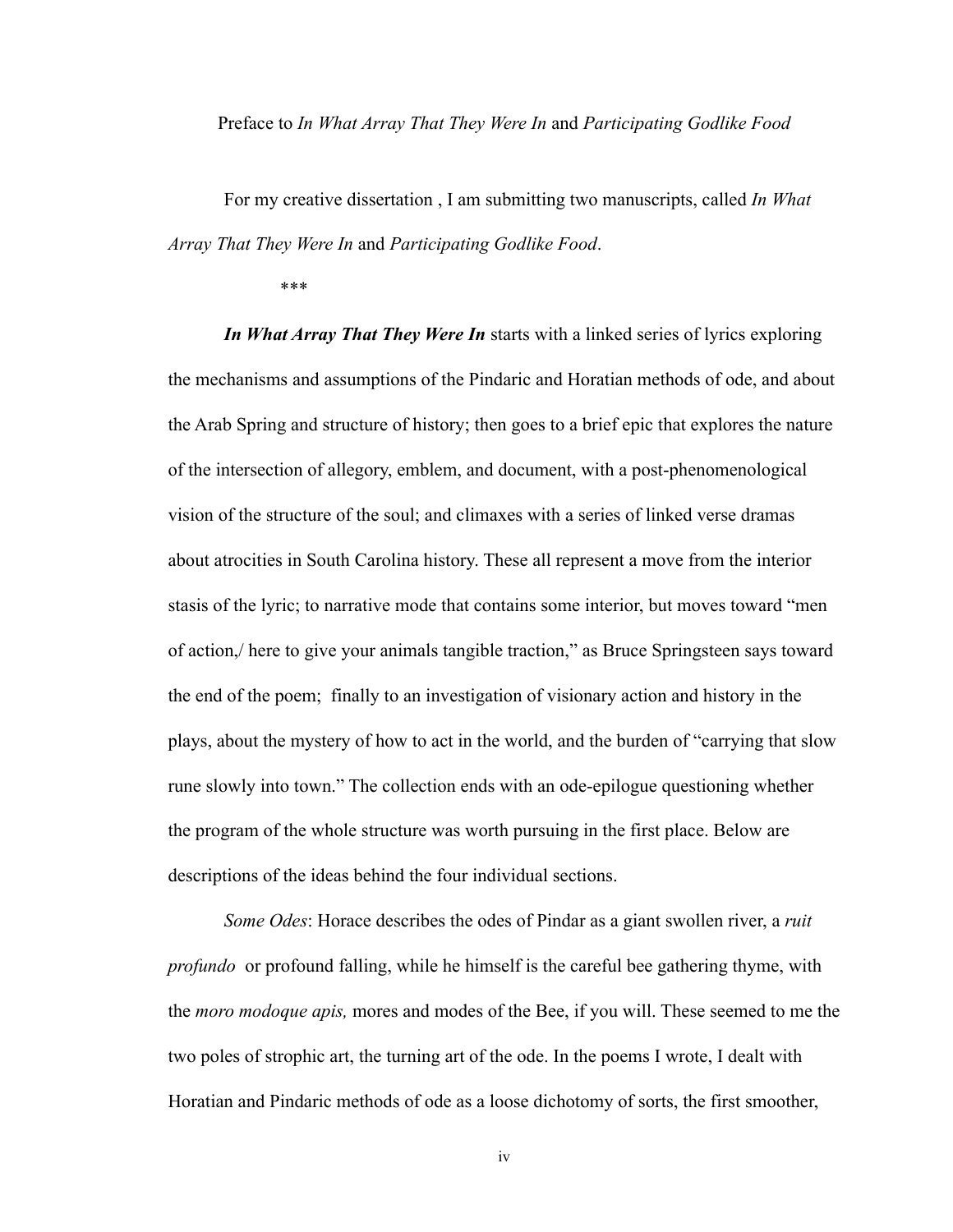more logical, hypotactic, ideal for personal addresses, and, particularly, political and historical considerations; and the second more jagged, wild, paratactic dedicated to vision, ecstasy, and celebration. I tried to see if the formal tendencies encouraged the philosophical tendencies, and looked into what happened when the modes collide or interpenetrate, explored the way the ode is the lyric form most suited to incorporating and synthesizing multiple perspectives and positions and even types and modes of materials.

*Inter Umbras Arborum, A Pastoral Phantasm-agoria: Inter Umbras Arborum* is a long poem in quatrains about a Nightingale with a baby face and Three Jabirus with fetus faces who take the narrator to a series of locations in which are located emblems and examples of the seven divisions of the soul. It's Egyptology and phenomenology and landscapes and etymologies psychotropically mixed, basically. It is nine sections in all (introduction, seven sections of the soul, conclusion). The title is from *Pervigilum Veneris,* and means "among the shadows of trees."

 It is an allegory, but I have in mind something like Dante's four-part theory of allegory, which is always literally, allegorically, morally and anagogically the case: it is polysemous, not metaphorical. I'm not interested in the particulars of Dante's system there, but more generally in the fact that he is claiming that all four are literally the case at all times: it amounts to a claim that reality itself is polysemous and tetrafoliate, at least. You could translate his four part system into, respectively, these more widely applicable categories: there is the history of events, the literal history, the domain of the newspaper or the documentary; then the history of the soul , the spirit history, the history of consciousness, that thing Olson was after in "The Kingfishers", the move from Pope to

v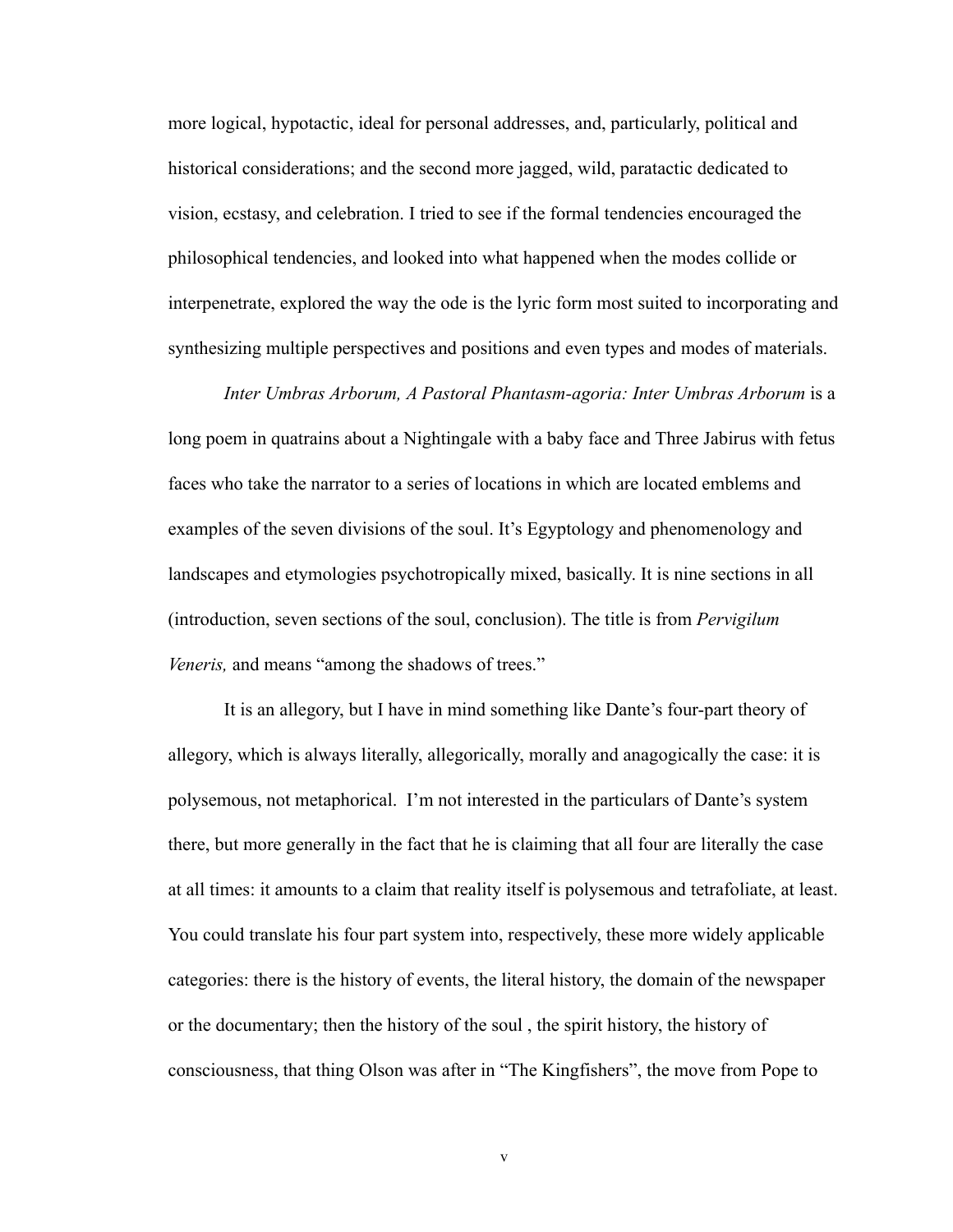Keats for instance; then there is the personal and subjective impression, that thing that happens inside of us that was the particular domain of Hamlet or of the Romantics; then finally there is that which will happen when the history of events, the history of souls, the subjective rumblings of the interior are bound up in some event of future transformation: how do all of these things coalesce into our future actions? While the particulars of the world view of Dante don't really apply to my poem, I do think that, to use the example I use in the notes, when Bill Callahan is mentioned, he is historically and literally himself; *but also* represents a certain point of development in the history of consciousness and the spirit as a result of cultural forces and flows; *but also* represents my subjective and personal response to his work as a flimsy and private aspect of my autobiography; *but also* is part of the mechanism of spirit that will launch me into my future and my actions, and my engagement with the world in its literal and spiritual movement forward. So it is an allegory, but not so simply as *Pilgrim's Progress*, perhaps.

 The narrative language of this poem is a little unusual and probably would benefit from a little explanation as well. The narrative style is heavily influenced by silent film: each stanza is in essence a scene, a strip of film, or an inter-card, and stanza breaks do the work of a jump-cut or of montage, depending on the situation. The language of the individual stanza is lyric, following images, emotions, or ideas not strictly necessary to the narrative in a schematic sense. However, the stanzas have been cinematically arranged to produce a juxtaposition-based narrative language.

 The idea, essentially, was to write something with the condensation and density of a lyric, but with the mercurial, huge scope and wide flow of activity and adventure, of

vi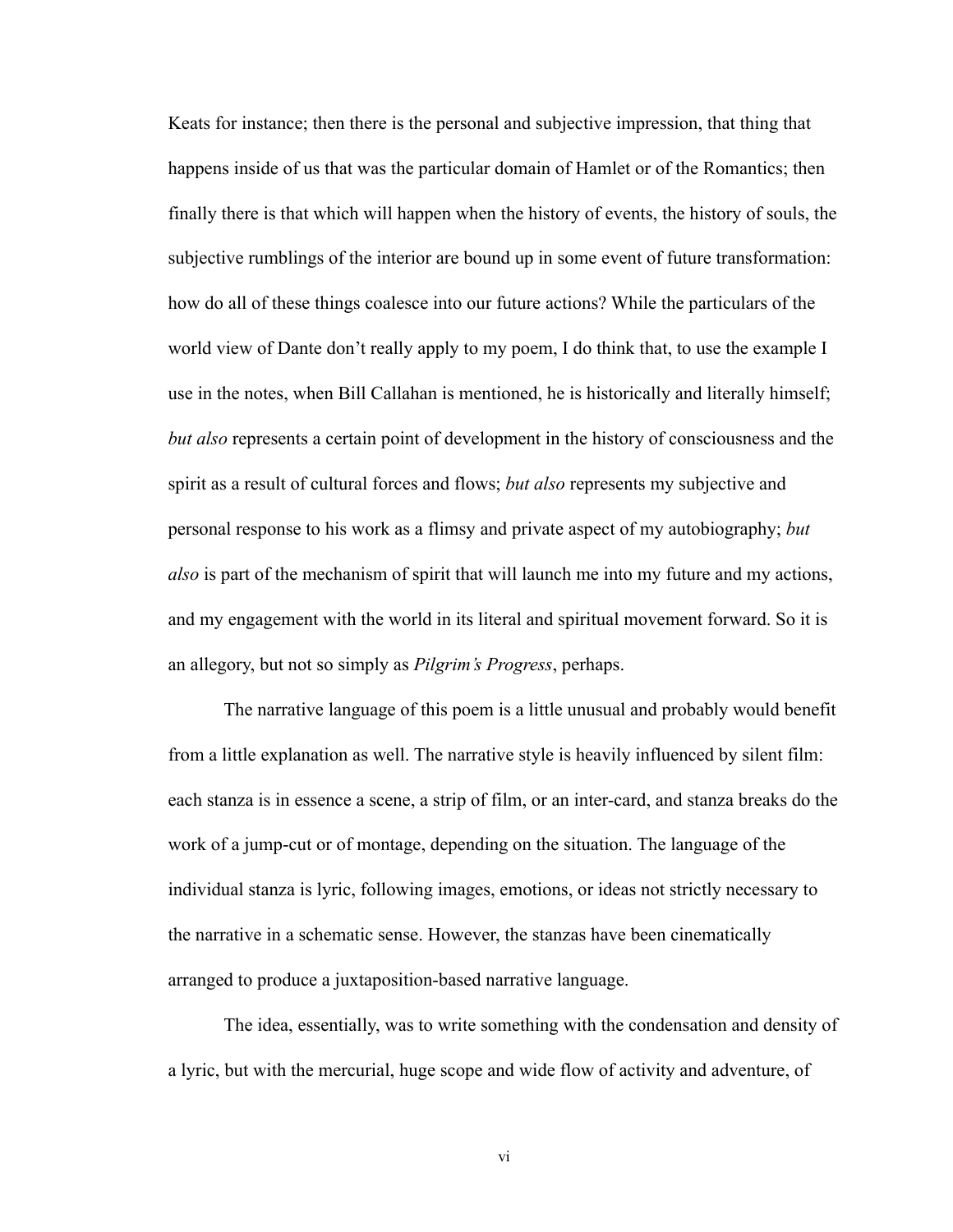*spectacle*, of all the shaggy, old narrative poems I love. The early days of cinema, particularly German Expressionist stuff like *Schatten* or *Secrets of the Soul*, provided a usable model of lyrical narrative language. Ideally, Cleanth Brooks could go to town on any particular passage of the poem, while Tim Burton could make a movie of it in approximately the way he translated *Alice in Wonderland* into the genre constraints of a contemporary Hollywood movie. Introduce fighting, and a love story the consummation of which would constitute the finale of the story, but the scenery and visuals, and the general quest-romance structure would remain the same.

 Also, there is the matter of etymology. I often use modern abstractions, of primarily Greek or Latin origin, with both their modern abstract meaning and their earlier imagistic and metaphorical meaning, simultaneously. Why? Here again, Milton is the touchstone. At the time I was writing this, I was obsessed with Milton's hallucinogenic concept of etymology: Here's a famous example, from the opening proem, that I have directly stolen:

#### What in me is dark

Illumine, what is low raise and support,

That to the height of this great argument,

I may assert eternal providence.

So here when he uses *argument* we are meant to think to ourselves, "Ah yes, *argument*, coming form the Latin *arguo*, meaning *to bring to better light*, which comes from *argos*,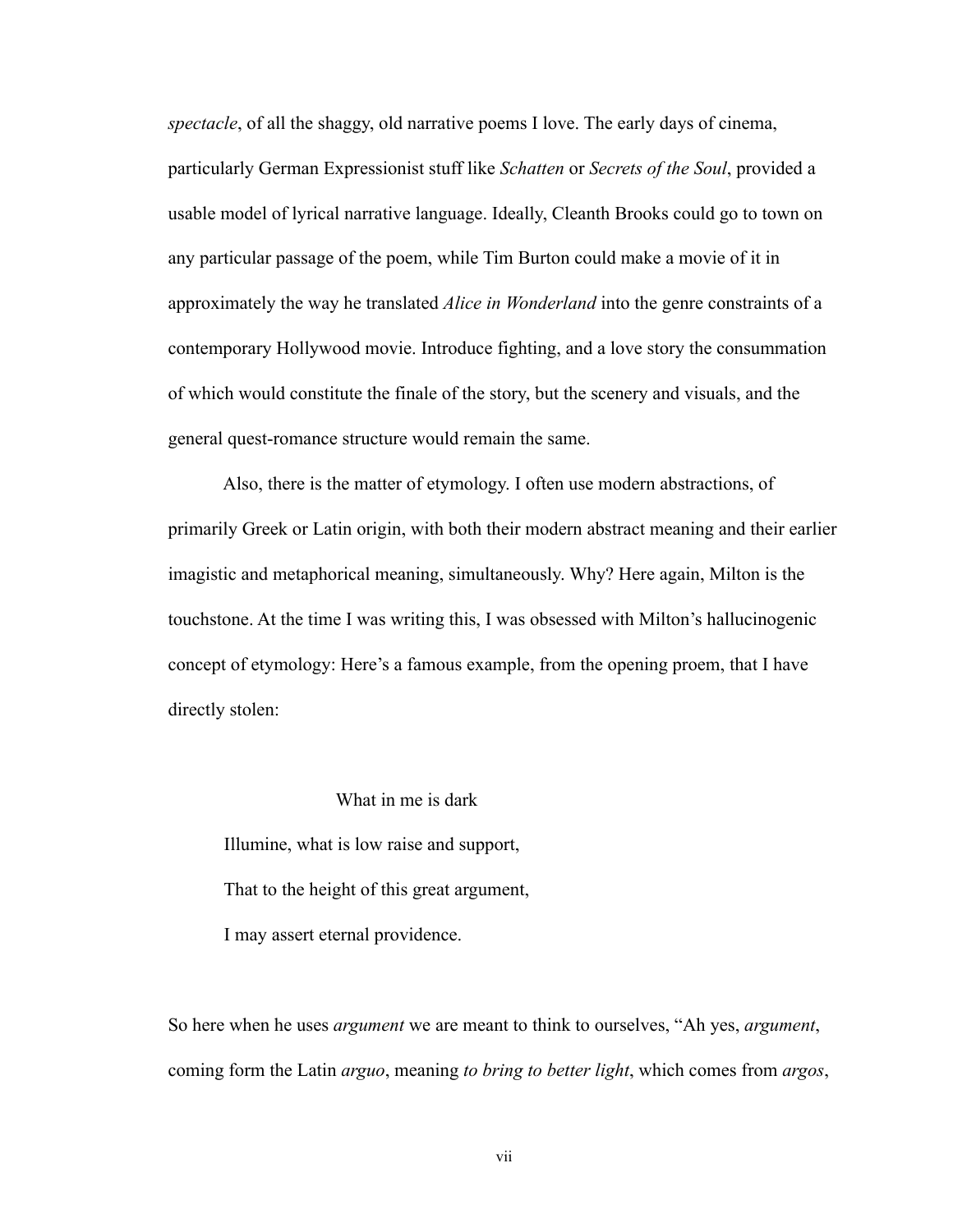Greek for *bright white*. He is playing on the metaphorical origins of the abstract concept of *argument*, with the earlier reference to illumination, and the subsequent reference to providence, which means literally *fore-seeing*, *pro-videre*. In this way, logical argument and divine inspiration are given the same metaphorical expression, and placed on the same epistemic base, and can be equivocated on legitimately. Argument here is the light that shows us what God sees, the providential structure of the world. I get it. Clever, Milton. Taking apart the very concepts that make concepts possible, by deconstructing their etymological history, to make language and thought fresh at every moment. Neat, Milton."

 That's part of why there is so much about hieroglyphics and ideograms in this poem: I became very interested in language at that adolescent stage between pictographic simplicity, where a picture of a horse is a horse, and the total abstraction of modern language where *chivalry* is an entire moral code with class and historical associations, but is named for a French horse. It's horse-y-ism, literally. How did we get there? I was especially interested in taking apart the categories of western Philosophy, the Anglo-American tradition in particular, which seems so sterile and self-perpetuating, devoid of any nuanced notion of philology, and culturally chauvinistic as a result. My hallucinogenic etymological usages activate both the image and the abstraction, vacillating constantly between them in the unremitting process of their making and unmaking, forming and reforming in slightly different ways every time, as the sea reforms in different waves according to deeper tides.

viii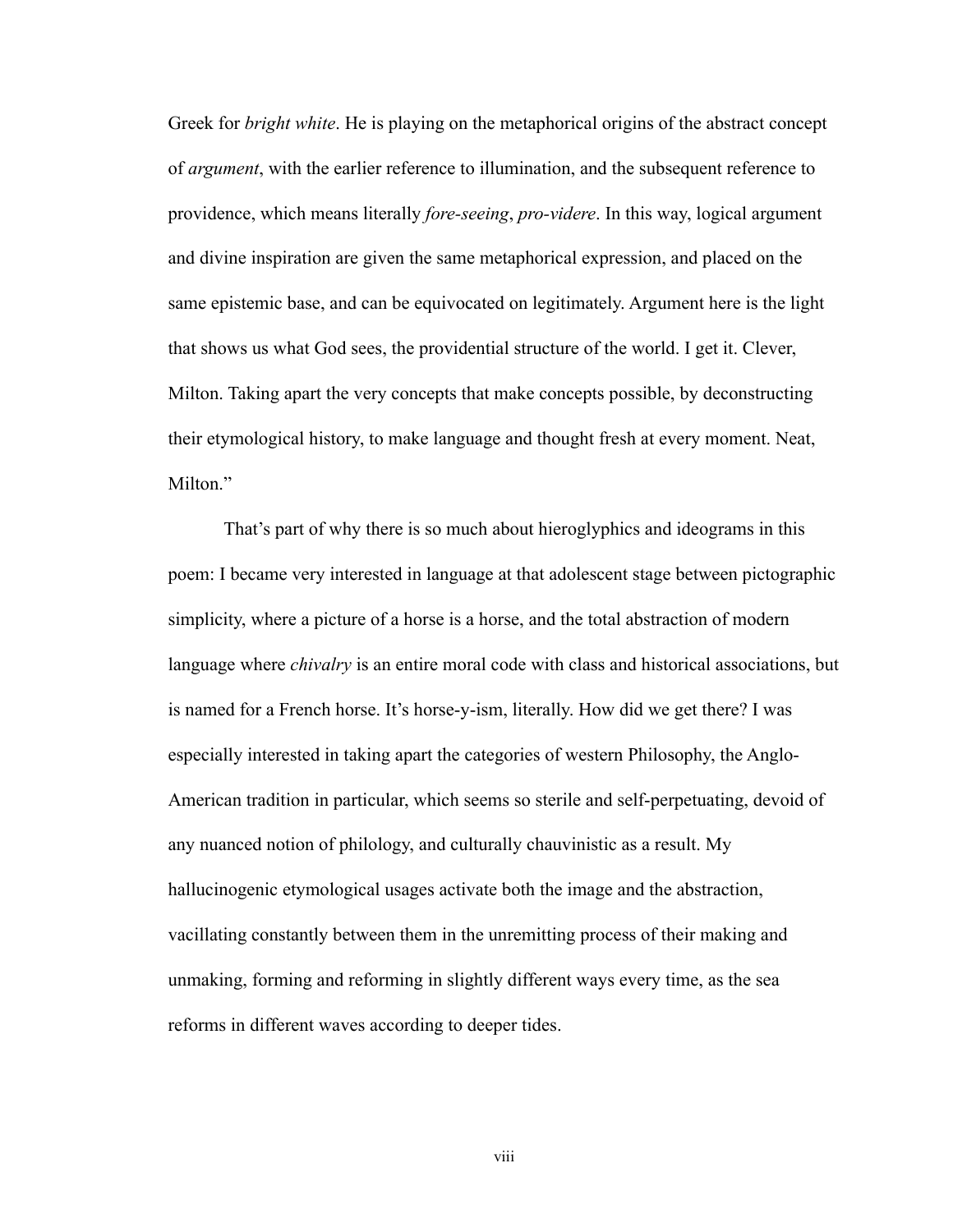About the front and back notes that are actually included with the text: I have kept them inside because I think of them as part of the text now, central to its rhetorical position. They represent a couple of different strata of self-interpretation and selfpromotion, stacked in slow accretion over the course of about a year.

 Also, I heavily revised each section as a unit in itself, but left each section afterward as a relic of my approach at that time. I wanted it to have the effect of watching a television show or reading a serialized novel: you can see me solving the problems of the text in different ways in each section, and there is genuine progress in the consciousness of the narrator, while, in a corollary way, the prosody and style also significantly change. Just look at the line lengths in the first section compared to the seventh section: you can *see* on the page how much longer the later lines are, how much closer it has approached to the slow shafts of a hexameter. The rhymes also get progressively weirder. It starts in chimes and ends in gongs. The movement is essentially a progress from the stasis of the lyric to the allegorical nonfiction of visionary action.

*Carolina Cycle, a Tetrafoliate Portrait of Charleston:* I have drawn in these plays from Greek, Sanskrit, Noh, and Elizabethan and Jacobean dramatic traditions, the sense of the possibilities of for narrative melody in opera, the unnatural dialogue of the theater of the absurd, the alienating effects of Brecht's epic theater.

 The choral voice in these plays, for instance, is draws from individual emotions, communal speculation, intellectual trails of thought, narrative description (whose narration?), often providing subtext for the foregrounded speeches; the emotionally intense metaphorical language which does not relate a sequence of events, but rather

ix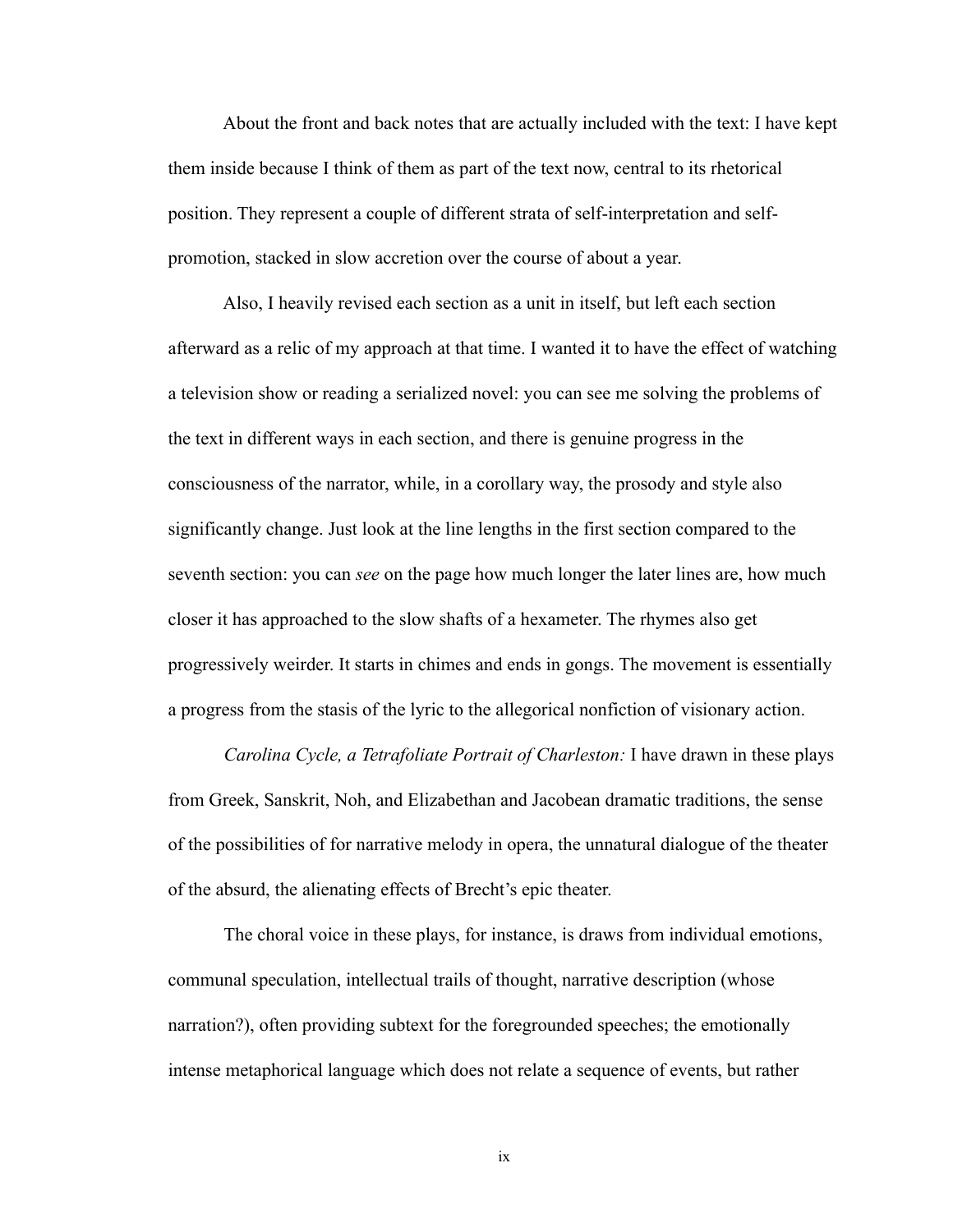approaches music, and is considered the domain of lyric poetry; splitting and reforming constantly, echoing within and between, bifurcating, trifurcating, and conjoining finally in multiple modes; all of these tendencies works off suggestion of Greek, Noh, and operatic traditions, while having an effect quite different from any of them.

 All the plays derive in embryo from the chapters in *Murder and Mayhem in the Holy City*, by Pat Hendrix, though obviously supplemented by other sources, with details changed or warped as condensation or thought experiment demanded, and my imagination has been a strange glue on this, too, obviously. I added all the ghosts and zombies.

 As to the last and long play, it is basically a fable of postmodern liberalism. It is not really allegorical since the connections between the history of the play and contemporary conditions come not from random metaphorical associations but rather from historical cause: these are the conditions that our contemporary situation and the basic structure of the stream has not fundamentally changed, the banks of the stream have only eroded in a accordance with their origins.

 The central concept of the play comes from the press release that David Simon, the creator of *The Wire*, put out when Felicia Pearson, Snoop from *The Wire*, was arrested for murder, which said, "Both our Constitution and our common law guarantee that we will be judged by our peers, but in truth, there are now two Americas, politically and economically distinct. I, for one, do not qualify as a peer for Felicia Pearson. The opportunities and experiences of her life do not correspond in any way with my own, and her America is different from my own. I am therefore ill-equipped to be her judge in this

x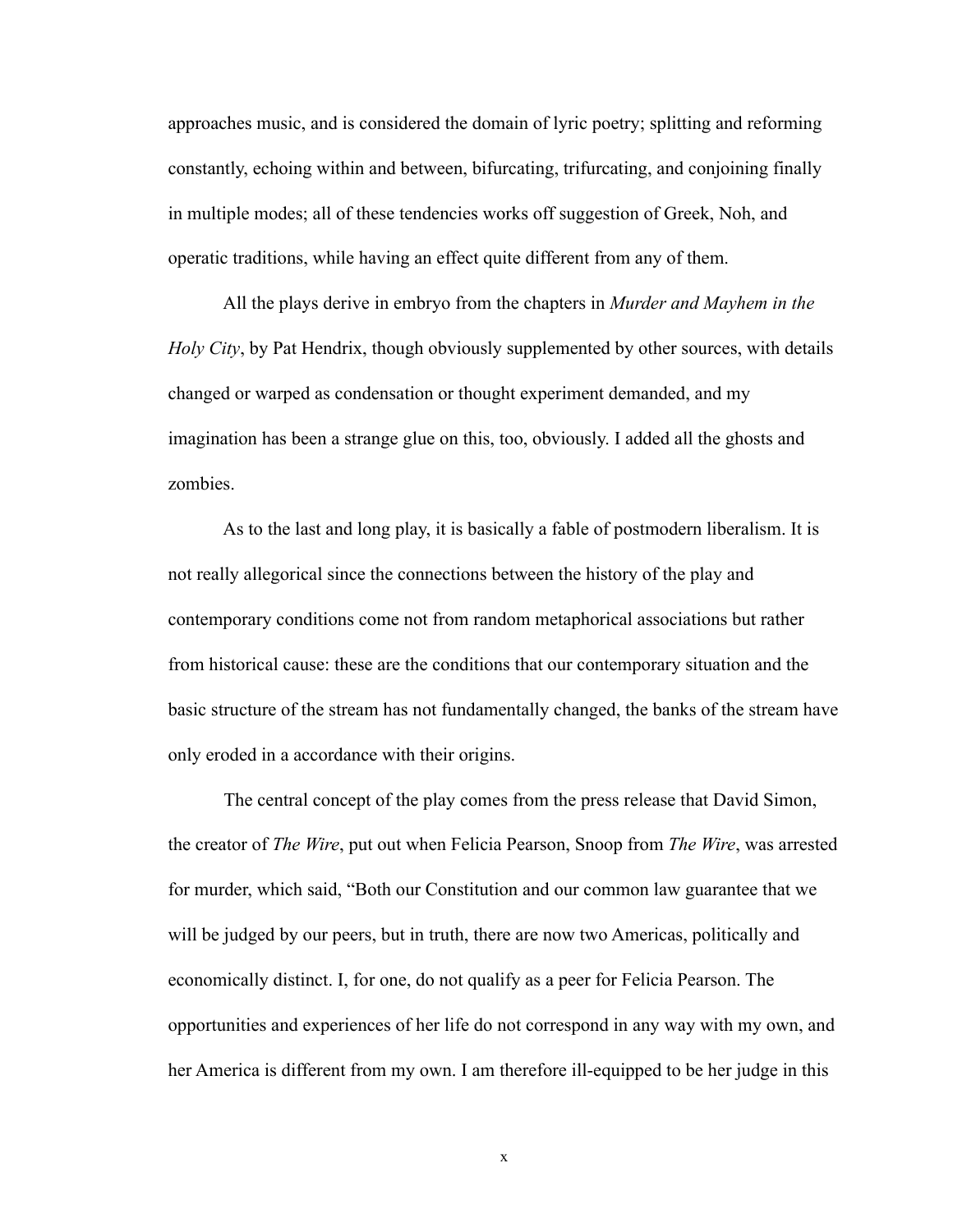matter." It seemed like a very postmodern thing to say, got me thinking about interpretive communities and justice, and how eventually pantheism and postmodernism collapse into each other, lateral schmorgus board of spiritual possibilities, as Wittgenstein once pointed out solipsism and naive realism eventually collapse int each other. Or perhaps this leads to a visionary agnosticism.

 I took away the notion that a trial is a consciousness, twelve people tasked with the burden of extreme consciousness of a situation, and that to insist on a jury of peers is to insist on a form of similar-consciousness, on membership with in that big community brain. This is edging toward self-consciousness, it seems, as the eventual goal. So I thought, why not design a trial with a jury of pure self-consciousness, a jury by self, take this thing to the logical conclusion. Simon seems to think that the jury must ask themselves, would you convict yourself if you were someone else? that this identification with the accused is necessary to true justice. Otherwise, why would the jury need to be of peers? So seamless self-consciousness would be the best justice. Hence the eyeball stuff.

 I picture something like the Tyrone Guthrie production of *Oedipus Rex*, with the masks removed for the middle dialogue (possibly on a hinge, like an armor helmet), the speech patterns turned deadpan there. The cycle splits evenly into 4 and 4 approximately equal units, the first three plays and the first act of the last play, and then the remaining four acts of the last play, with an intermission, an act of kindness to let everyone breathe, and drink, and express how uncomfortable they feel. The first act hopefully acts as a hook, dragging the interest and presence of the audience across the blank of the intermission. Ideally, the spectator could have recourse to a libretto of some sort, and the

xi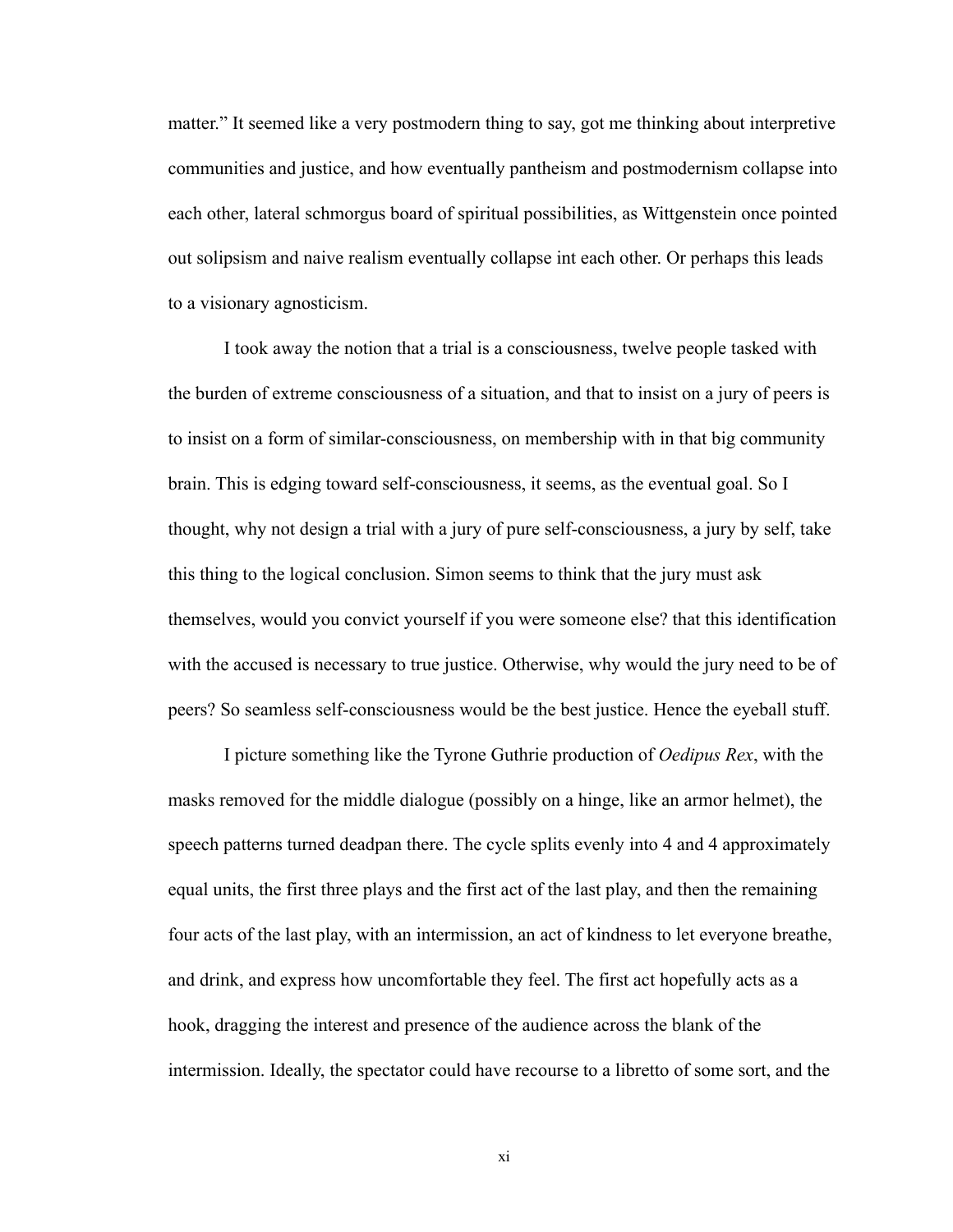audience would be encouraged to read the lines of the chorus aloud, becoming a part of the performance, as one does in church. In this way, the cycle is a night of entertainment.

When I say "wraith," I mean the type of ghost that comes, often to loved ones, moments before the death of the ghost person, as a sort of messenger and last goodbye. For *Jeanne Berchaud*, "Sufficient to have stood, though free to fall," is from *Paradise Lost*.

 Why did I chose verse drama, of all the defunct and outmoded forms in the world? Because it represents a visionary form of narrative in opposition to the naturalistic narrative tradition centered around the novel, which dominates now. Verse drama tends to be used as:

 1. A spiritual action. Like the epic, the tragedy is always an act of prayer. The elevated and variegated language, the non-naturalistic psychology and narrative mechanics of verse drama appeal over and over again to religious sensibilities, as a matter of historical fact. From the birth of Greek tragedy out of dithyrambs to Dionysus, the birth of Sanskrit drama out of Vedic rituals, the birth of Noh drama out of Buddhist temple dances, the birth of the English dramatic tradition out of the Miracle and Mystery plays drawn from medieval Christian liturgical practice, to the consistent concern in the Western dramatic tradition with the influence of the gods and related concerns about the nature of the structure of the universe in such apparently godless authors as Shakespeare, to the obvious liturgies of Fry or Eliot, the occult symbolist rituals of Yeats, the jovial quasi-paganism of Thomas, poetic theater was born, lived, and died on the altar. The methods of the verse drama are conducive to religious vision.

xii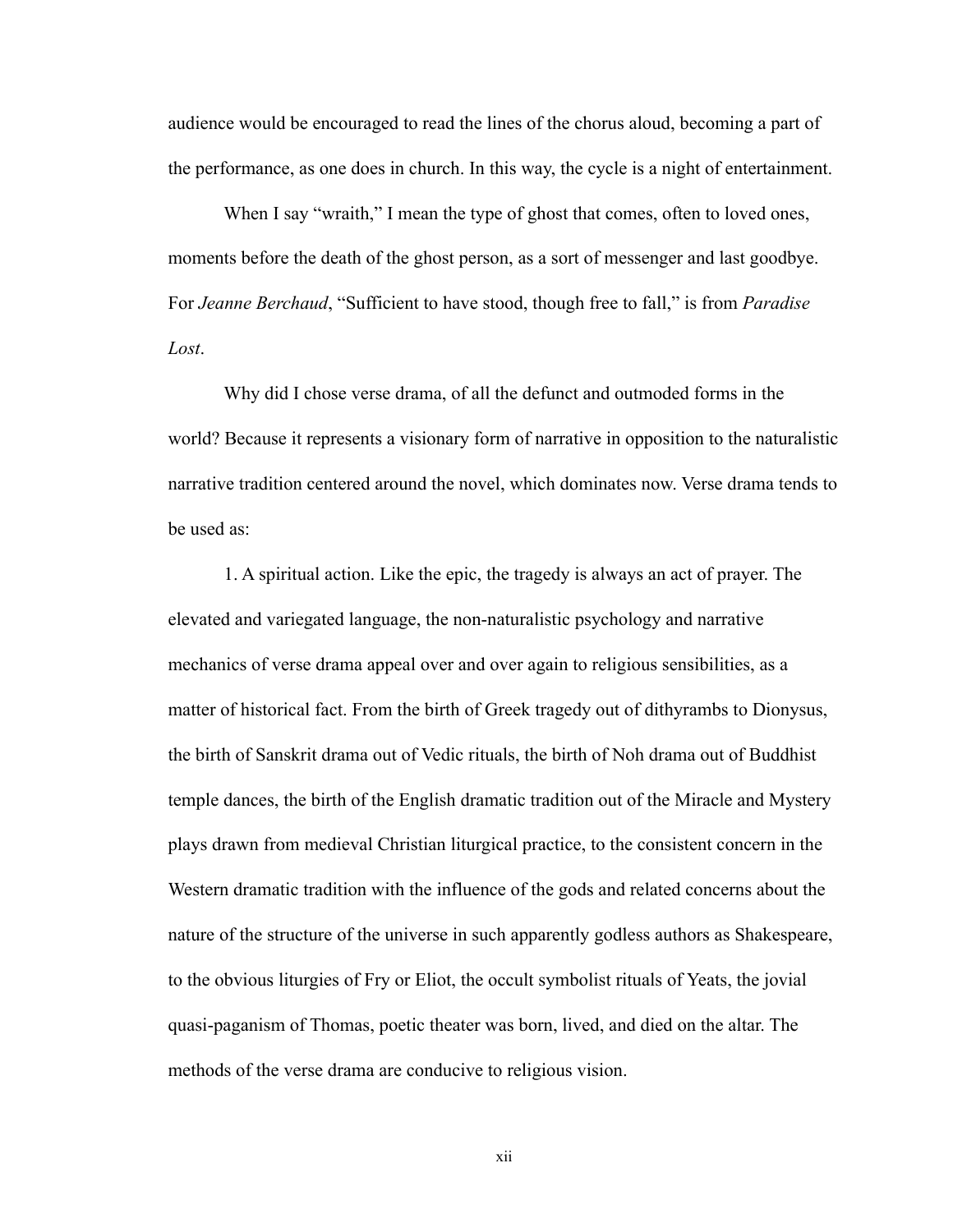2. A historical reconstruction. Verse drama tends to be set in a distant or mythological setting, from *Oedipus Tyrranus* to *Atsumori* to *Hamlet* to *Murder in the Cathedral*, and is often an attempt at mythical and essential rather than naturalistic and rationalistic and eventually impossible because of the opacity of historical and cultural distance, consideration of history. Verse drama's non-naturalistic language and narrative mechanics, both redolent of the incense of the altar, make a visionary concept of history possible.

 3. An encyclopedic verbal mode. Verse drama presents its subject in multiple modes of speech. It is cannibalistic, it mixes genres of speech, and engages their relevant interpretations of the world, the scope emphasized and the causalities allowed. It allows or even requires the jumping to multiple modes. Greek Tragedy for instance incorporates a sea of preexisting speech genres the rhetorical, the language of law and the political; the language of the religious hymn, or the church and theological explanation of the world; the language of the personal lyric, of the home and the heart and the private interior; the strophic deviations forward, and point/counterpoint investigations of the and the language of narrative description, of the epic or the novel, and the distinct mode of story offered there; and finally of dialogue, of the drama as practiced to day the mercurial stichic jumps of two minds flowing off each other.

 Verse Drama allows the chance to synthesize different modes of speaking, to put multiple dictions and modes of thought in conversation about serious issues. This goes beyond the narrative methods of "commonplace" minds that live in Eliot's "desert of exact likeness."

xiii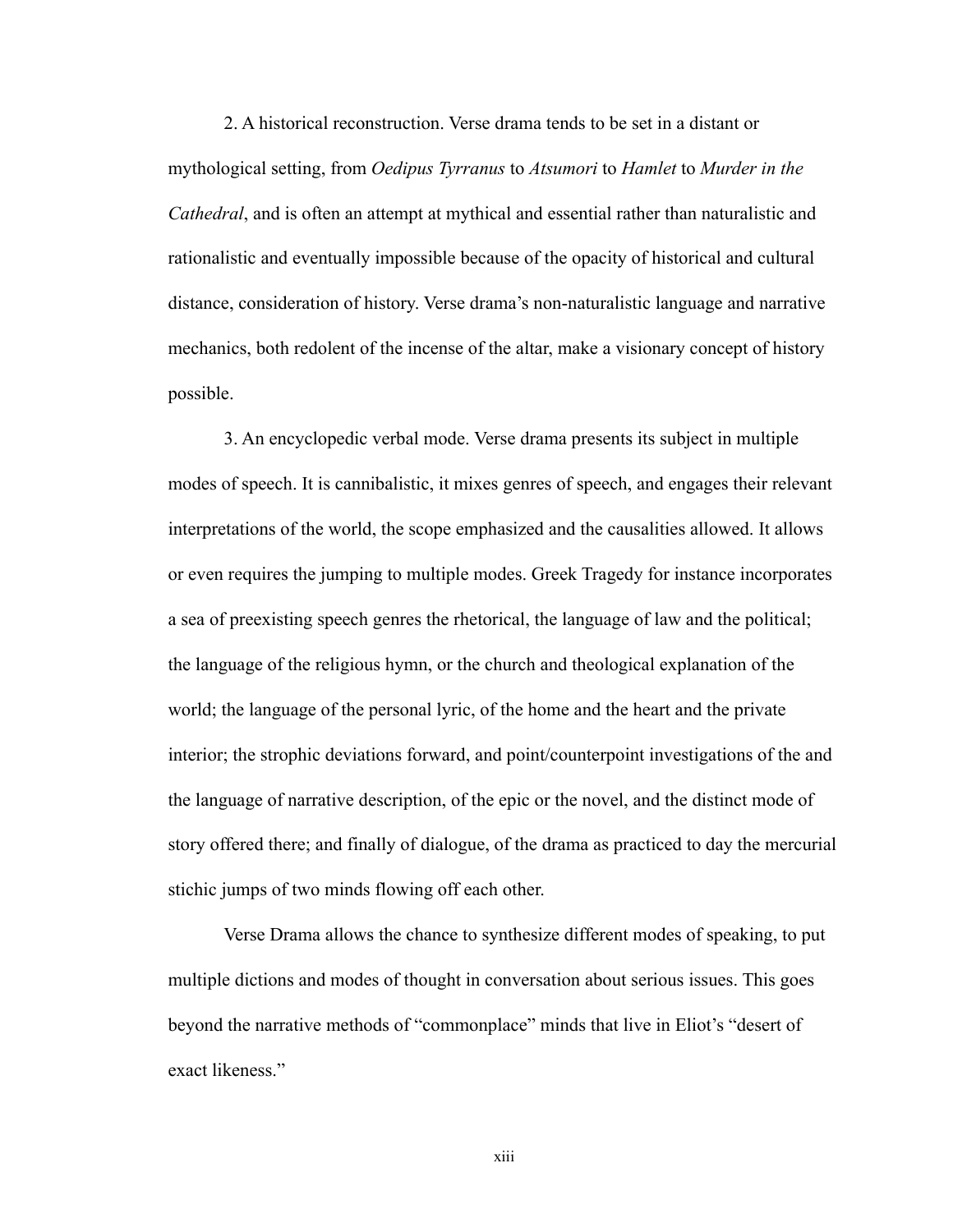4. A moral investigation. Verse drama is allows necessarily about social action, and therefore essentially moral in emphasis, although its morality is usually of a questioning or interrogative, rather than didactic and declarative nature. it gets out of the merely personal scope that the lyric often encourages, takes a wider perspective.It is often centered around a crime or transgression, a social violation. Think of Oedipus or Atsumori where flashbacks accrue around the moment of recompense, so that whole narrative structure places a crime and its reckoning at its center. This notion of action, of the nature of the ought, is essentially informed by the enlarged spiritual historical and linguistic consciousness that verse drama makes possible. It is an art form of visionary action.

 As an art form, Verse drama encourages a spiritual and historical focus; a suspicion of individual forms of language or poetry, and a corresponding desire to put several different modes of language in conversation with each other in an essentially synthesizing way; and a view that has at its core a concern with and questions about morality, or how one ought to live, in the light of the spirit and history and the funhouse of language. Verse drama is a visionary form of narrative in opposition to the naturalistic narrative tradition centered around the novel.

*An Epilogue*: The final poem in the collection wonders whether the lyric, as a mode and as an act of consciousness, was the only mode of salvation from the beginning, and whether the whole development from lyric to epic to dramatic was not misguided from the start..

xiv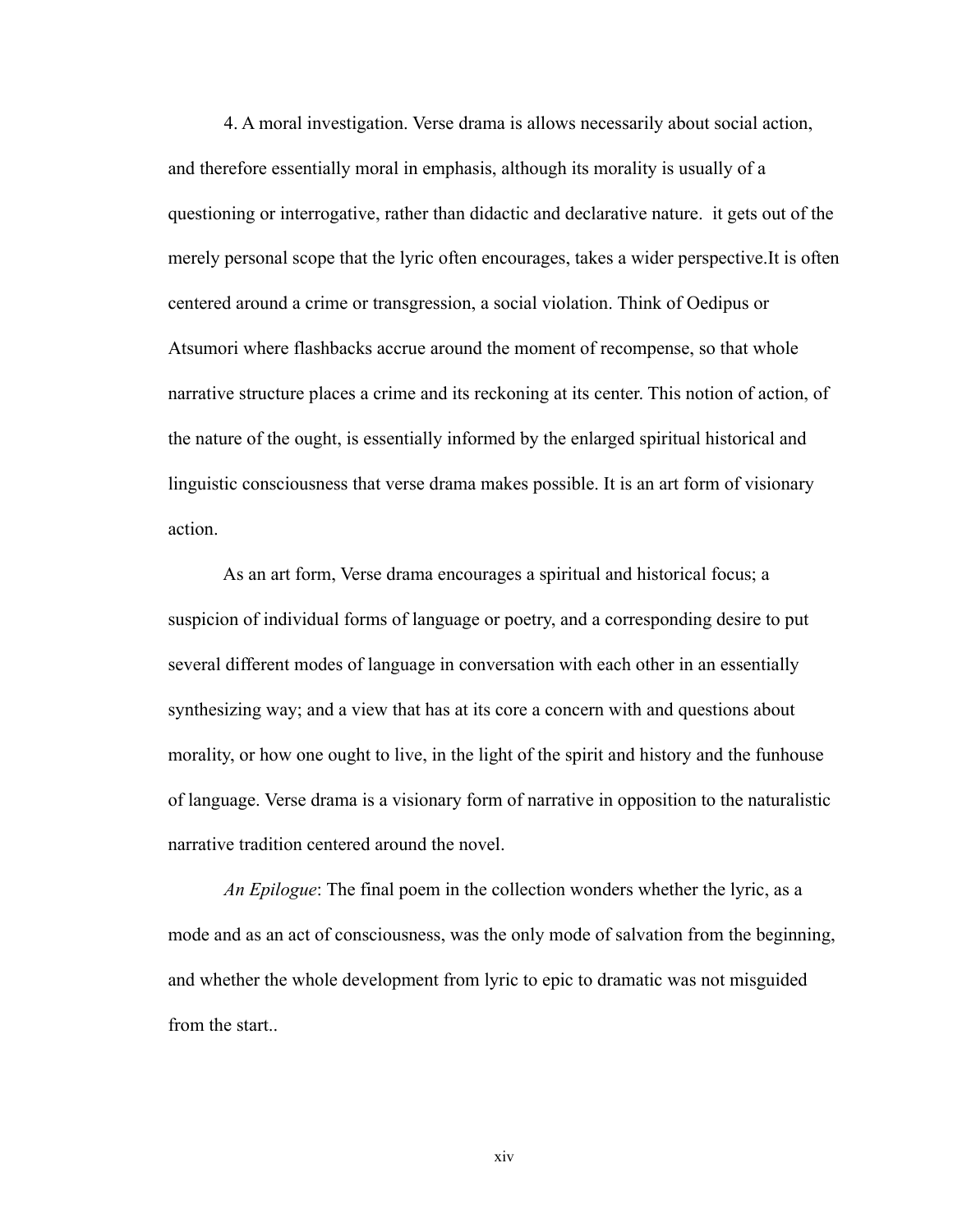I am also including a book-length excerpt from *Participating Godlike Food*, an epic poem/crime novel/Menippean satire/television show/Dada collage/historical document/vatic investigation that comes in 20 page sections that are supposed to approximate the 42 minutes of an average crime show.

 It is essentially a Menippean satire, in its suspicion of the realist mode of characterization, its verging on and off of allegory, its resistance to conventional ordering of consciousness that the pressures of plotting necessitate, and in its tendency toward a medley of style and investigative parody. The Menippean Satire is essentially the strophic form in narrative, pushing to constantly new methods of presentation, and represents an other tradition of storytelling that exists both inside the novel's lineage, and as a thing apart and unto itself in *Tristram Shandy*, *Moby Dick*, *Ulysses*, and *Gravity's Rainbow,* just to name the most canonical.

*Participating Godlike Food* carries on the concerns of *In What Array That They Were In* in many ways: where *In What Array* looked closely at how genre determined the meaning and the metaphysics of the text from within those genres, feeling the threads from inside the bag, this mode looks at how genre determines world view from the outside, by colliding different visions in a medley of styles, by disjoining them in sequence, refusing to allow a settled way of seeing, by forcing a constant readjustment of consciousness and a constant questioning of how language is forming and forcing your concept of human action.

\*\*\*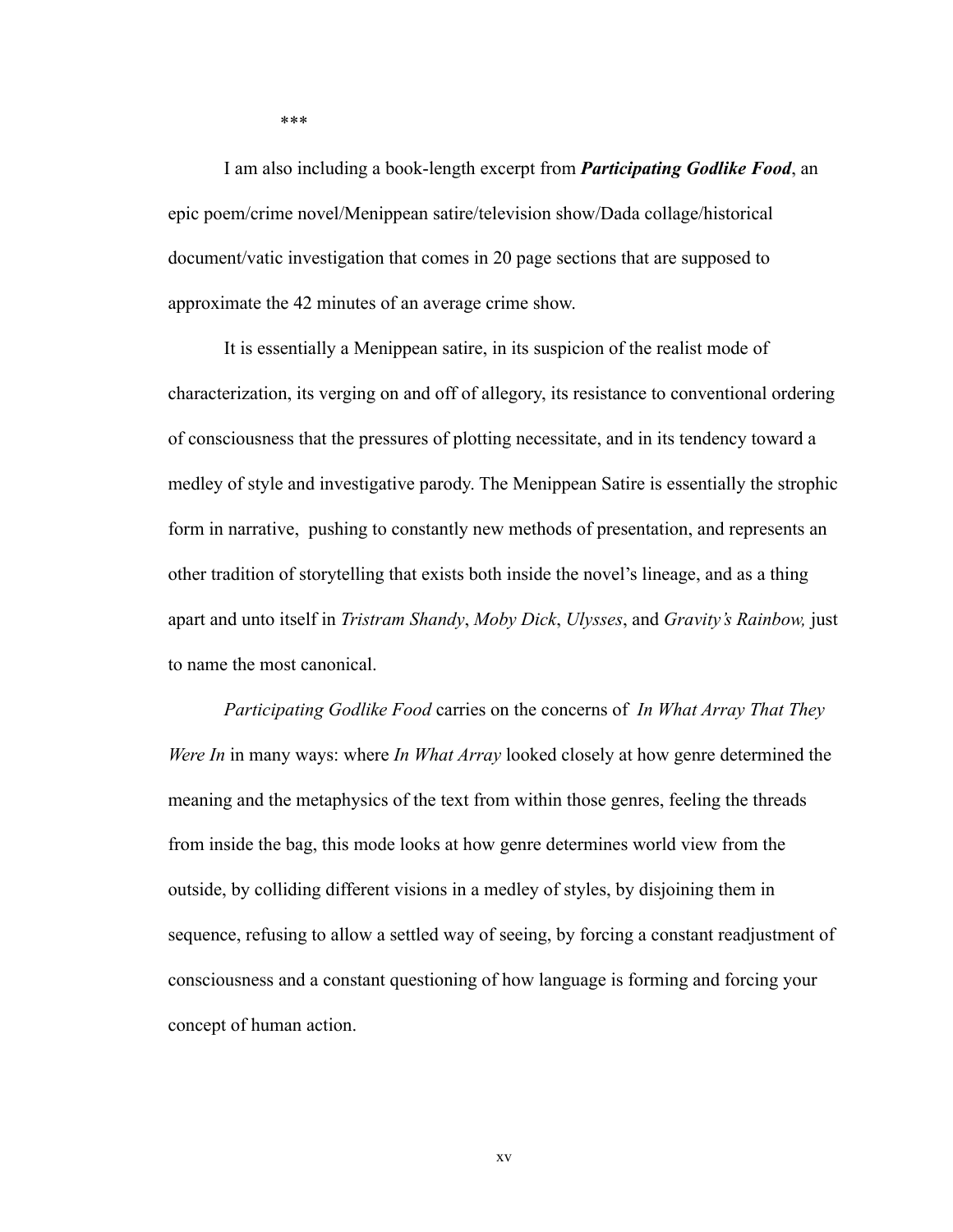It is also an extended investigation of a point of view usually left out of fiction: the epic narrator, first person divinely inspired. The epic narrator is not undercut by psychology, he is not denied credibility and a genuine pulpit a conscious and present character. He is a divine mediator or intercessor, achieving a vision or omnipotence that seems to contradict the possibility of his being a first person "I." He often is or seems to be a vates. He is atemporal, and conscious of large swaths of history. He is uninvolved with the action at hand but a present character to the reader, in fact the biggest and most realistic character, as Joyce is the main character in *Ulysses*, beside whom Bloom pales into the background; or as Milton is the most vibrant and touching character in *Paradise Lost*, though separated from the action by millennia and dimensions; or as Ishmael is the only one we get to see up close while he engages in almost no significant action. These narrators must phrase and interpret their visions as they can and in their own local words and forms, though they tend to trace the history of these words and forms.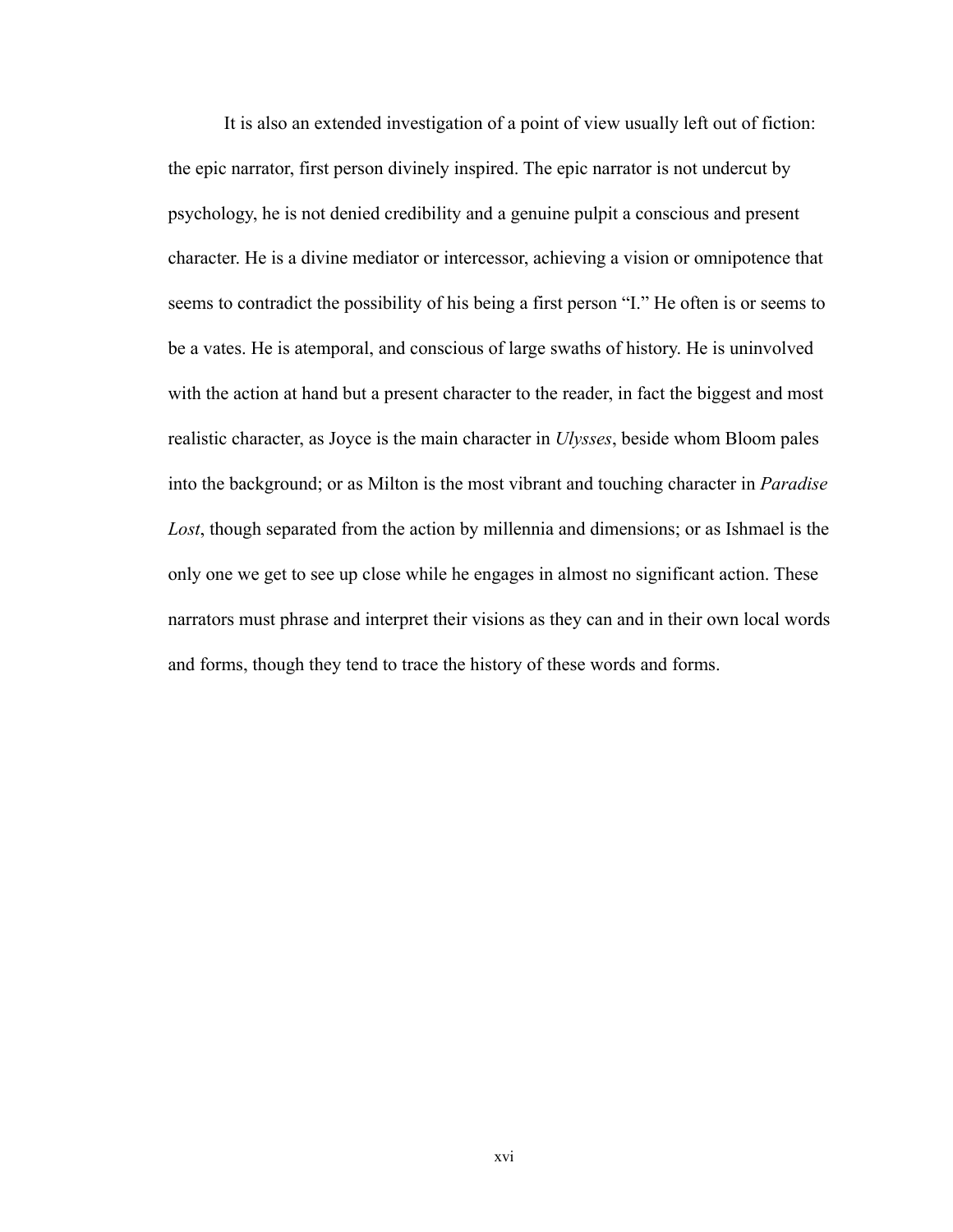*To my family,*

*My teachers*

*My turtle*

*And my babies*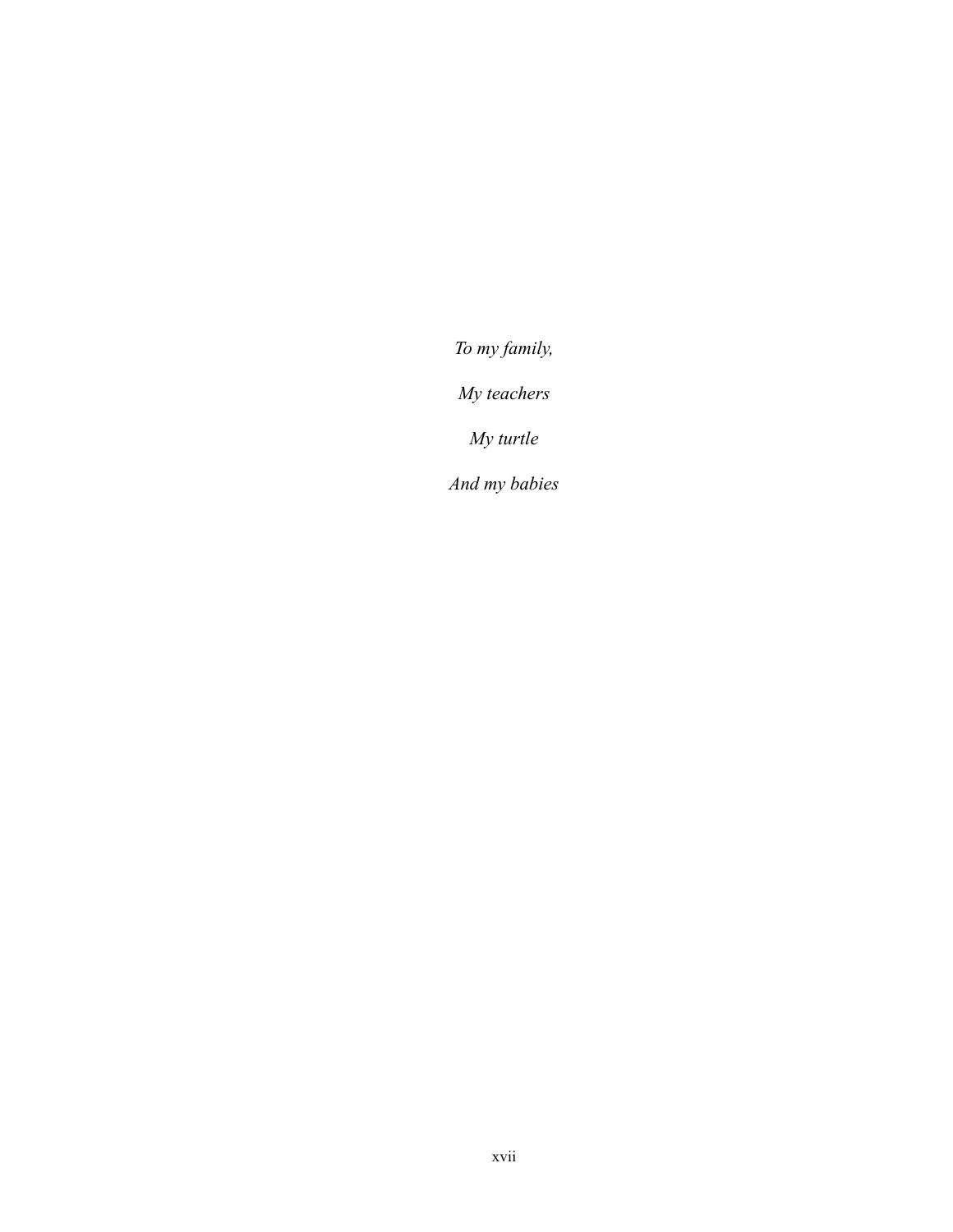## Table of Contents

| Abstract                          | 111 |
|-----------------------------------|-----|
| Preface                           | 1V  |
| In What Array That They Were In   | 19  |
| <b>Participating Godlike Food</b> | 159 |
| CV <sub></sub>                    | 248 |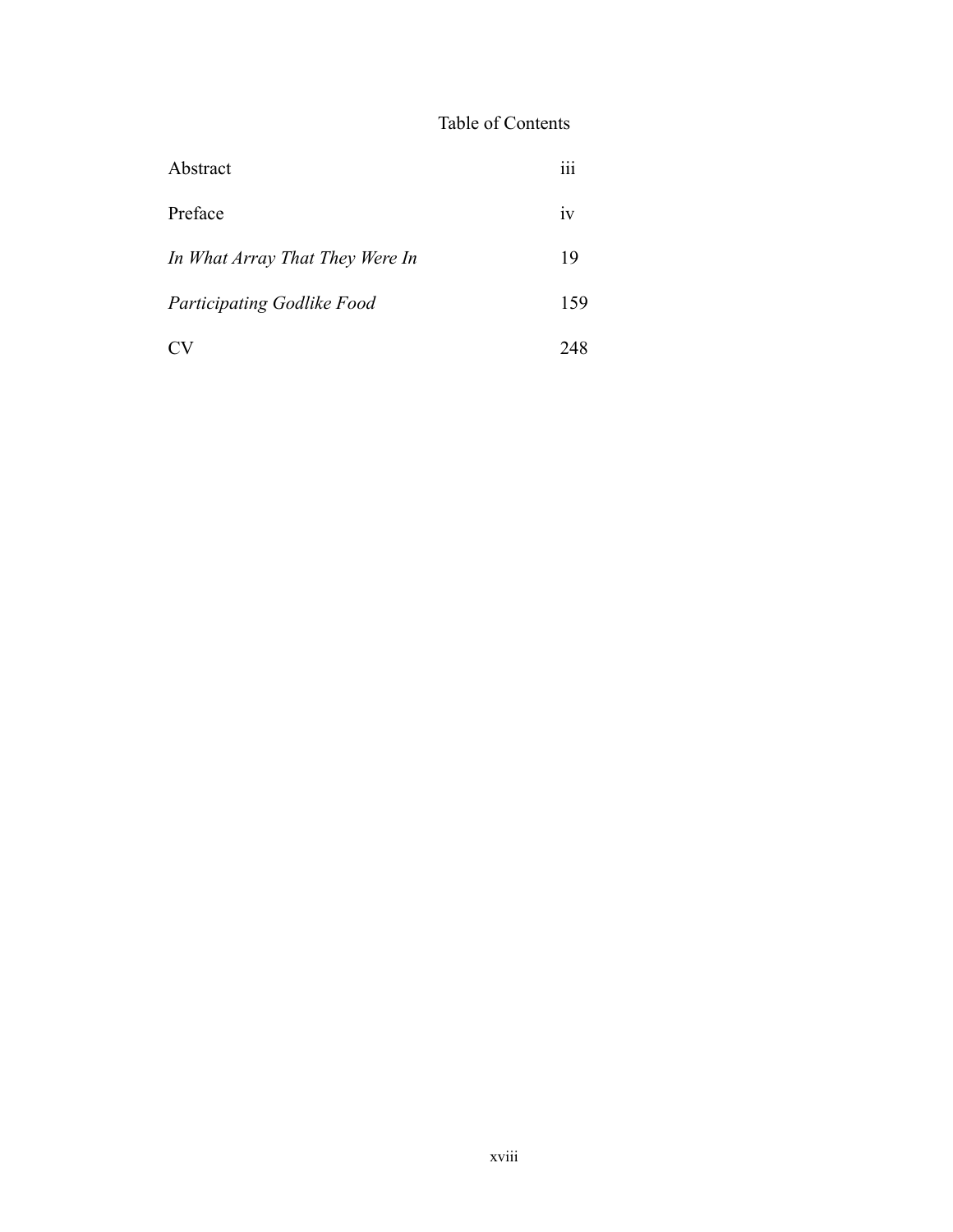In What Array That They Were In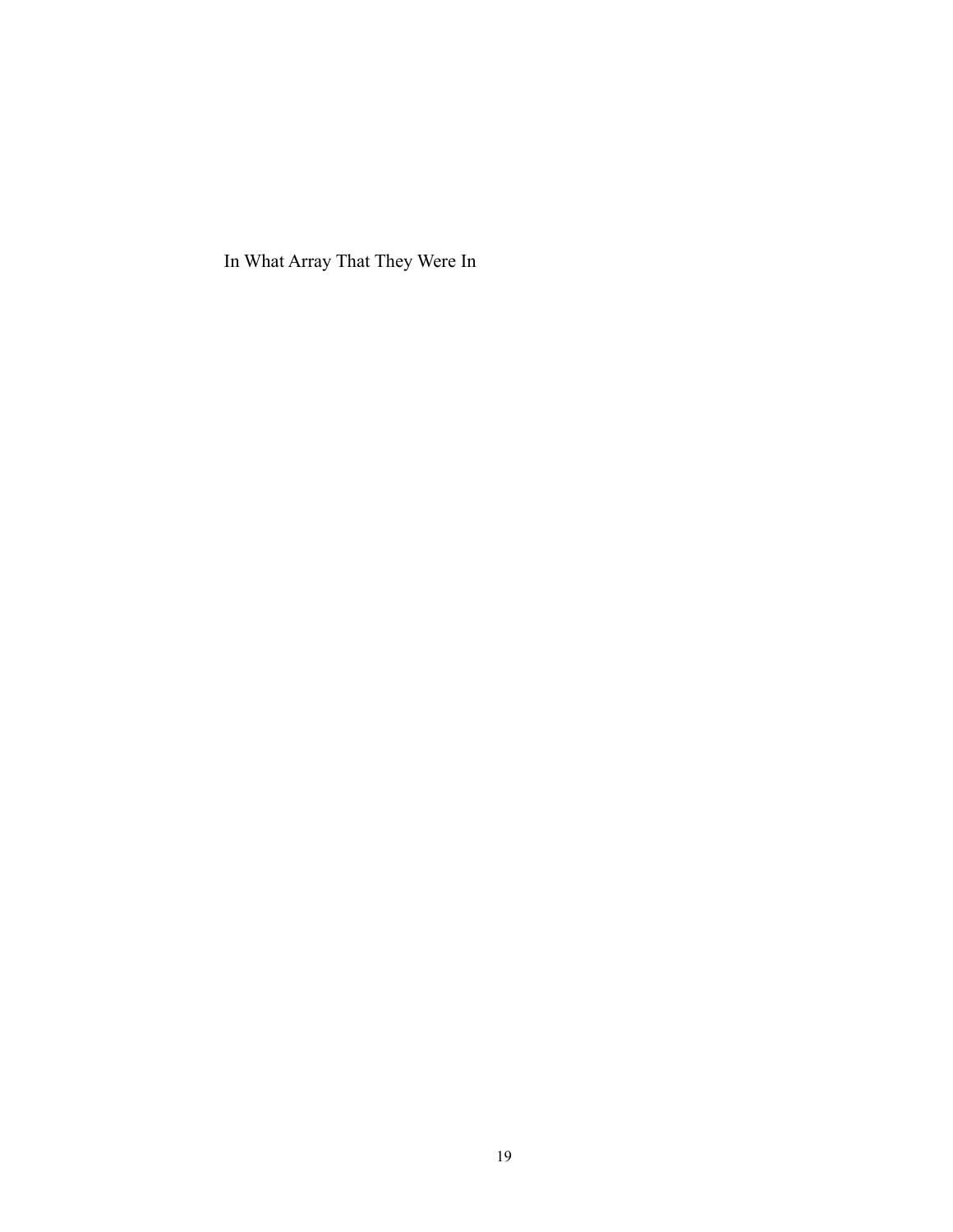*To vouch this is no proof, Without more wider and more overt test Than these thin habits and poor likelihoods Of modern seeming. Shakespeare*

 *Forego the state Of local minds inveterate, Tied to one poor and casual form. To avoid the deep saves not from storm. Melville*

 *Me thinketh it accourdant to resoun To telle yow all the condicioun Of ech of hem, so as it semed to me, And whiche they weren, and of what degree, And eek in what array that they were innne. Chaucer*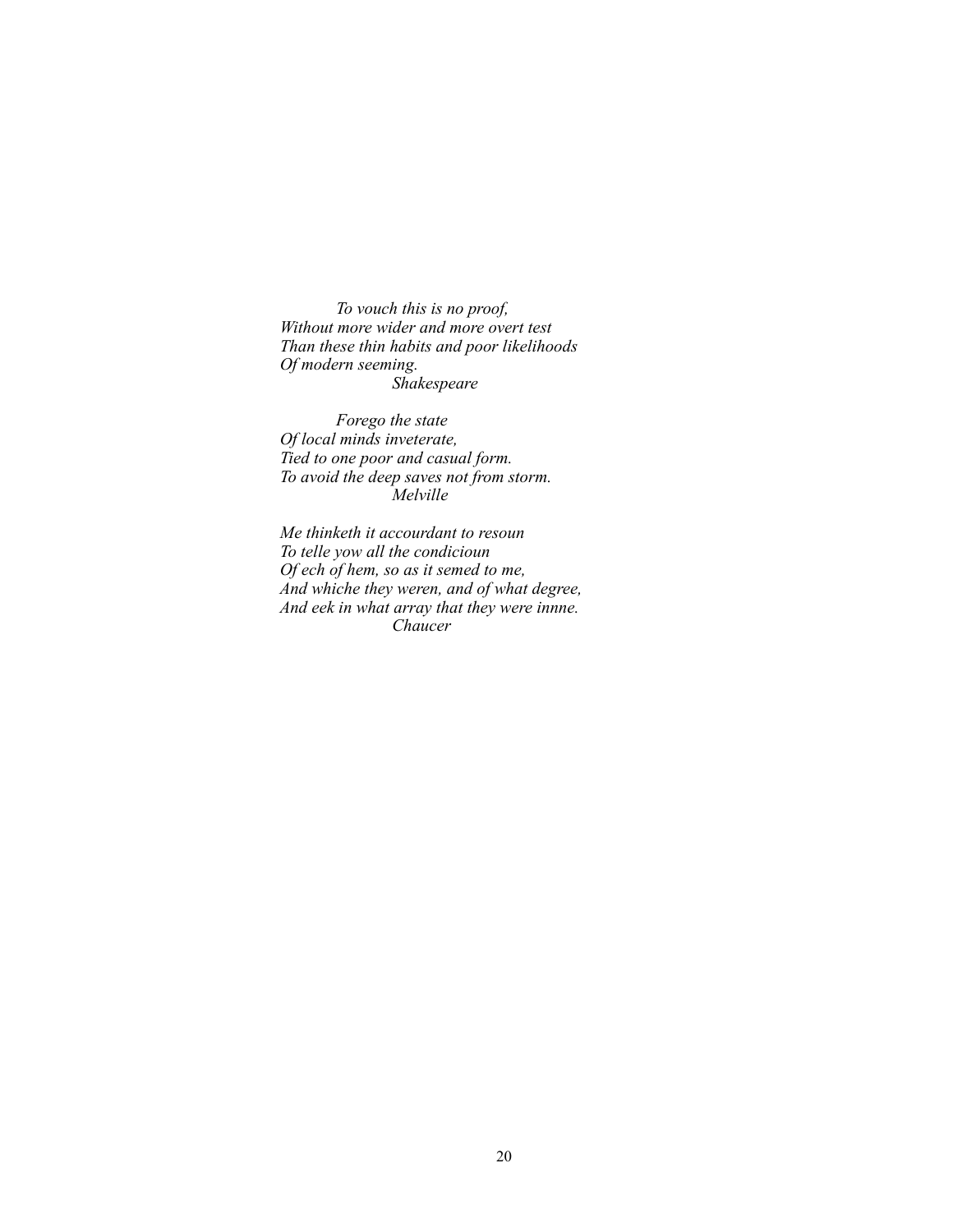## *In What Array that They Were In*

| Some Odes            | 22  |
|----------------------|-----|
| Inter Umbras Arborum | 41  |
| Carolina Cycle       | 93  |
| An Epilogue          | 155 |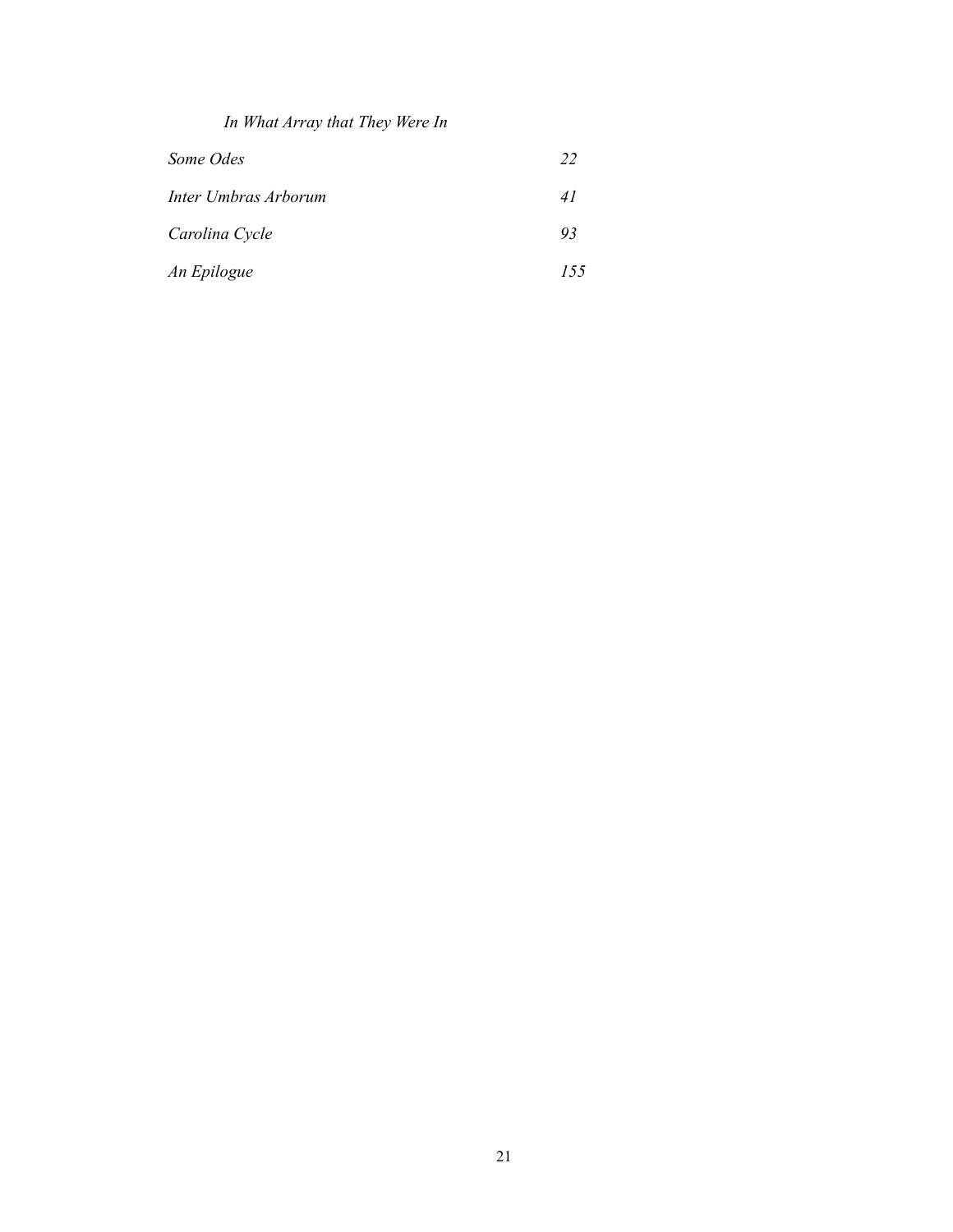*Some Odes*

| Pine Creek Pindaric          | 24 |
|------------------------------|----|
| The Mountain                 | 27 |
| An Horatian                  | 30 |
| Γαια Τεκνον                  | 31 |
| The Pergola                  | 32 |
| Oak Creek April              | 33 |
| The Bees at Mount Charleston | 36 |
| So, a Nevada Autumn          | 38 |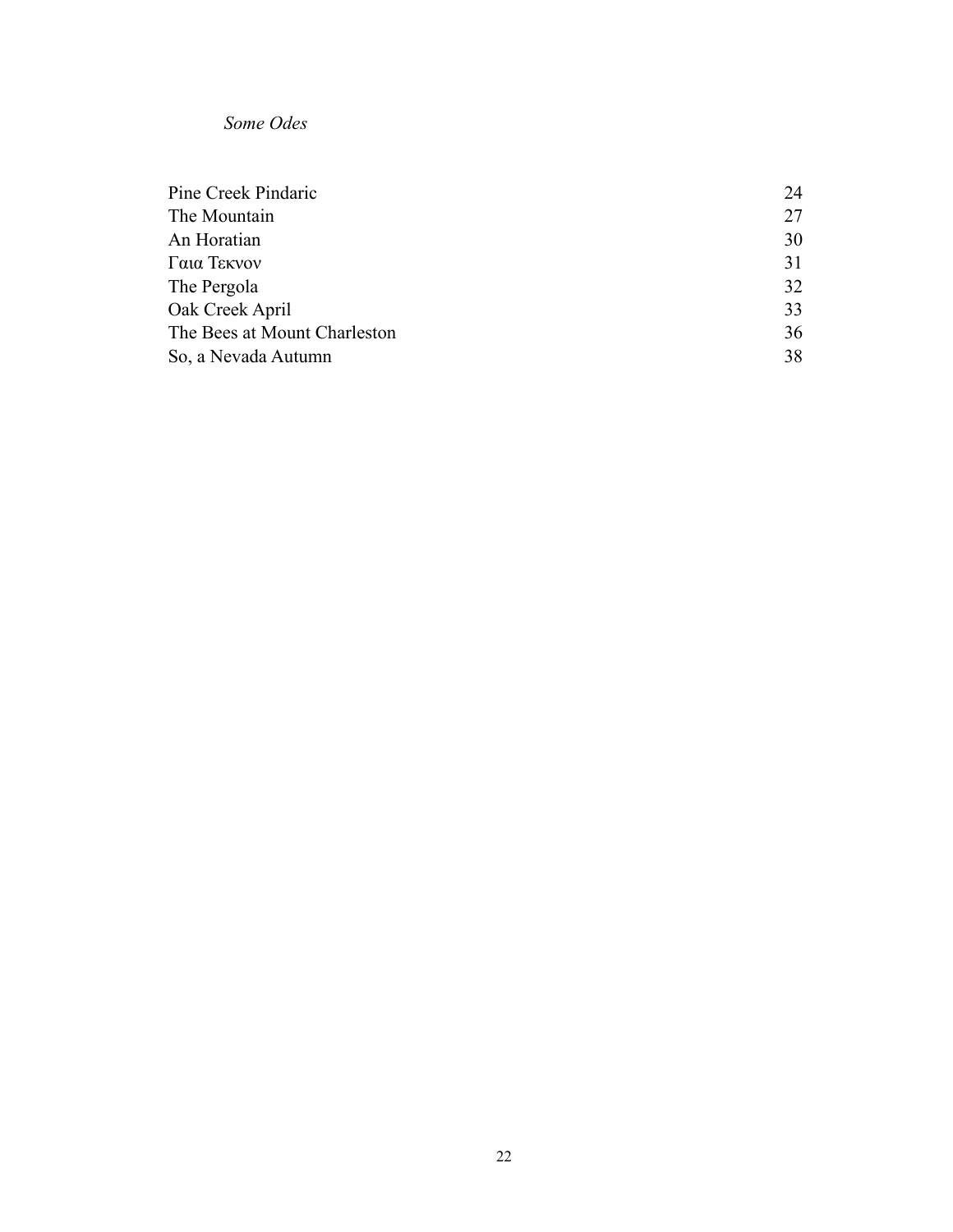*Ego apis Matinae moro modoque* Horace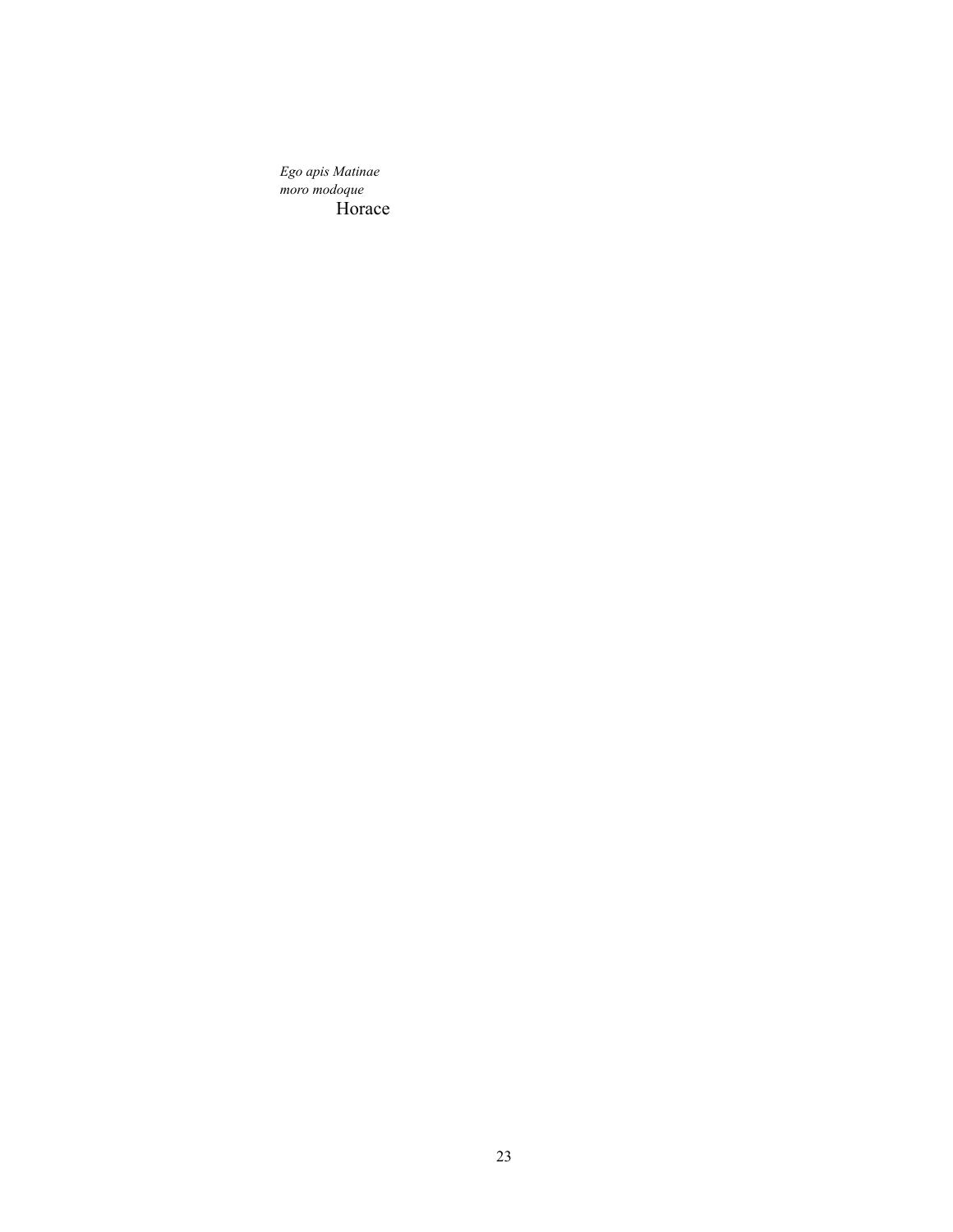#### Pine Creek Pindaric

So you peek into the mountain, where your desire goes.

 Pine stream turns its wedge green, more than any other Nevada, that vernal trough washes clear among the green and over white stones, red sand sloughed off, ice and melt-water over, the collapsing white on the tops of mountains melting in jagged chunks sometimes, dragging water-bellies over stones. Elated cold cleans among the stones and feeds greens, dripping through them always with food, by wet voluptuous clumps of soil, tiny red deltas of sand, through snow in the shadows still from months, and sometimes the stream sinks under rocks and pebble-sand, leaves only albino moss and ice on the bed above that puffs my fingers pink, and slides and disappears in them. Forget about death-grass, how many plants push me out always fresh from stomach to my skin?

How many bits of me have shot in effluence,

reconfigured elsewhere, contributing?

 What about all of the atoms I've already lost of me, dispersion before death, my body more of a slow effervescence?

 There is always something ancient about that pastoral set of grass floor, grasping trees, and fluid glass over stones, passionate as cold lakes,

 as if prepared for you to heal and listen in, that Greek healing in a grove that gathers green, wet things and hides a god-world, in verdazurine involutions and hard, dark pine-green.

 There is a Greek temple beyond, up the paths, perfectly fallen and ruined, with a feast table set,

 where Keats and Holderlin discuss the Abstract Greek, who lives no place less than Greece,

and I listen to some translation in the water.

The paths eventually clumsily constrict and disappear.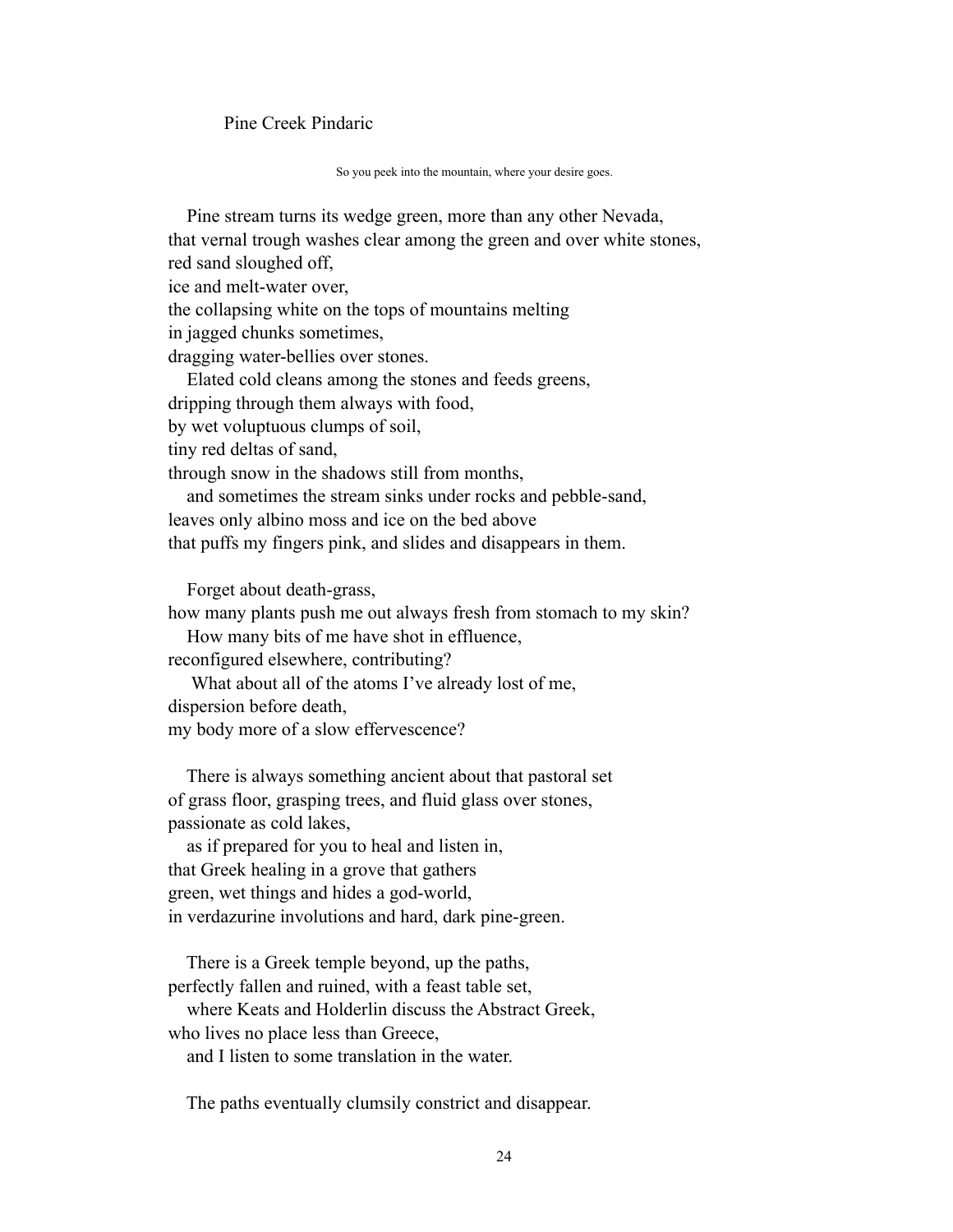Strange roots like yellow veins gather pebbles in the pools, the mountain's utensils,

that hold its rocks against itself.

 I touch pieces of bark heavy as the stream stones, and running with sticky yellow.

 I know the pines and I are switching air between us, and I picture the tiny green liquids working in their cells, and think sciency of tight molecules that feel wet when they touch me,

 I feel I would be safe naked here, I feel like that water can be put into my flesh, I feel the pink sexual movements of god in my fingers.

 High on a rock, I take off my shirt, and eat salty-sweet almonds and cranberries, with January sun and January air on my soft, white chest, and sit on the rock, and read Holderlin in the cold-passionate sun, and listen to climbers' shouts wrapped in a tissue of distance, (like the music come from the other room, *Carmen*, to me in my seat in the sun,

that sounds like clean air and deep lungs,

and I drink the tea that makes me feel stoned,

and become a buzz in the sun.)

 The pain of every transcendence, what we rise beyond, begins in me again,

that nagging knowledge of irrevocables.

The stream's clear and shadow are in the sun,

and its fluent mosaic burns,

collapsing back into place again and again,

bright vitreous chorus,

and pine needles wag on the exact film of light, they conduct.

The Abstract Greek knows the dryness like a desert, too,

the stern Hellenic hills with groves for entrails.

(Still, I eat egg whites and feta in olive oil,

with Kalamata olives,

and garlic hummus rubbed on English Muffins,

and hear Bizet behind the rustle of my papers by the window.)

I am sure the grove below contains a temple

left from Greece and wedged in the dry red of the Mojave,

in the snow-redolent green of the canyon.

Euripides and the kithera emanate from the center of the temple,

with adumbrated melodies among the greens,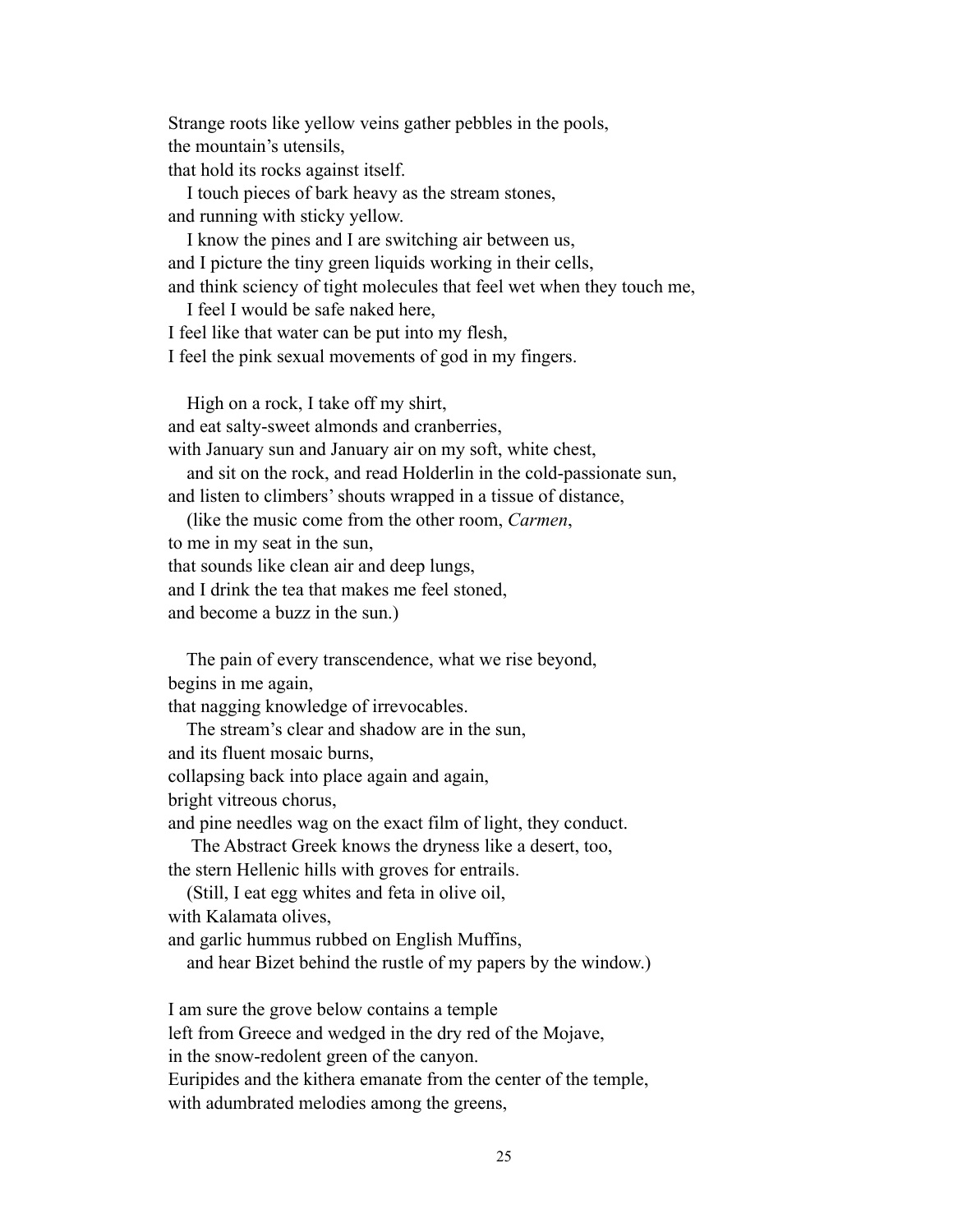and nightingales spasm with resonance in the trees. The yellow geometry of bees covers sleeping Pindar's mouth. That Platonic house drools honey on his chest. Keats and Holderlin can't quite understand, and they clap intensely into the canyon.

 (I wouldn't like opera if I could understand the languages, the adumbrator in me thinks stories are fine

as long as you can't tell what's going on, and are in the sun and wind.

I don't like Britten.)

What the green means, why I love it, why it heals and what,

I find when

I reach the socket of the canyon,

the final pool bottomed by subtle green and utterly clear before that, outside the sun.

I sit with the thought of a January swim

in the complete cold, complete passion, complete glass of that water.

I am awkward and white in it,

and cones float and soak their geometries there,

and the mountain tallies overwhelmings

in the bent and gathered browns around the stream.

 I walk red with the intensity of the water to the pine, and touch the gouges between the barks that ages make, and breathe that microscopic brown.

I trade matter with god's adumbrations when I'm face to face with pines.

I rise, and dress, and am surprised by mountain goats,

with the strange involutions over their brains.

Green, still animals save my life.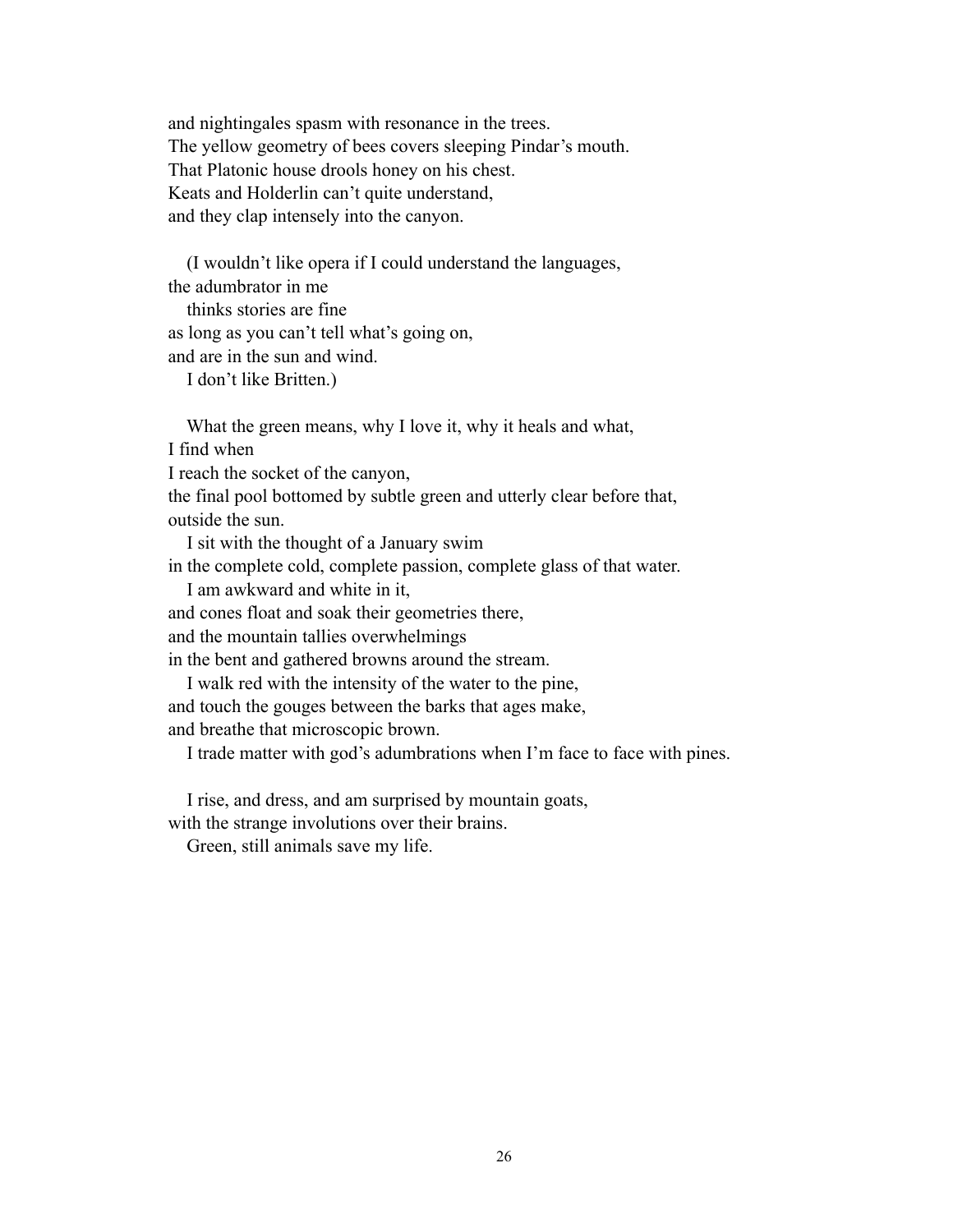#### The Mountain

Squad cars and shooting stars, the lights, driving from the academy, little seizures of red and blue, surgical fluorescent whites, the police make shivering bulbs of light on the highway home at night in this city of stars, the cosmopolis Las Vegas. We make the stars. The vista wrenches open from far west Vegas, the grid of the city a deranged square, bowl of luminescent balls and bulbs, small glowing of each house,

the stars above only soft insistence in orange cream.

 The inwardness away, the other territory of human life, the Egyptian distance, when the sekhem ruled, the folded cloth, the placenta, the hawk, and the scepter, the power of the land

lived in the essential, the power, the control, of the soul, lived in the bodily terrain of the dead,

lived in the light of the casing.

 This morning, I drink Egyptian licorice in the sun. I shine.

Through dry abandoned Cairo, hiking the slumber or paralysis, past closed shops and empty streets in a sun that is bright beyond thought, and confuses, the smell of day old preparations clinging their waft to shuttered restaurants, those old savors, old meats, the air beginning to clear just slightly of the miasmal diesel and dust that clots to brown mist in rain, to the amphibian protesters who pray and sleep in mud

in squares.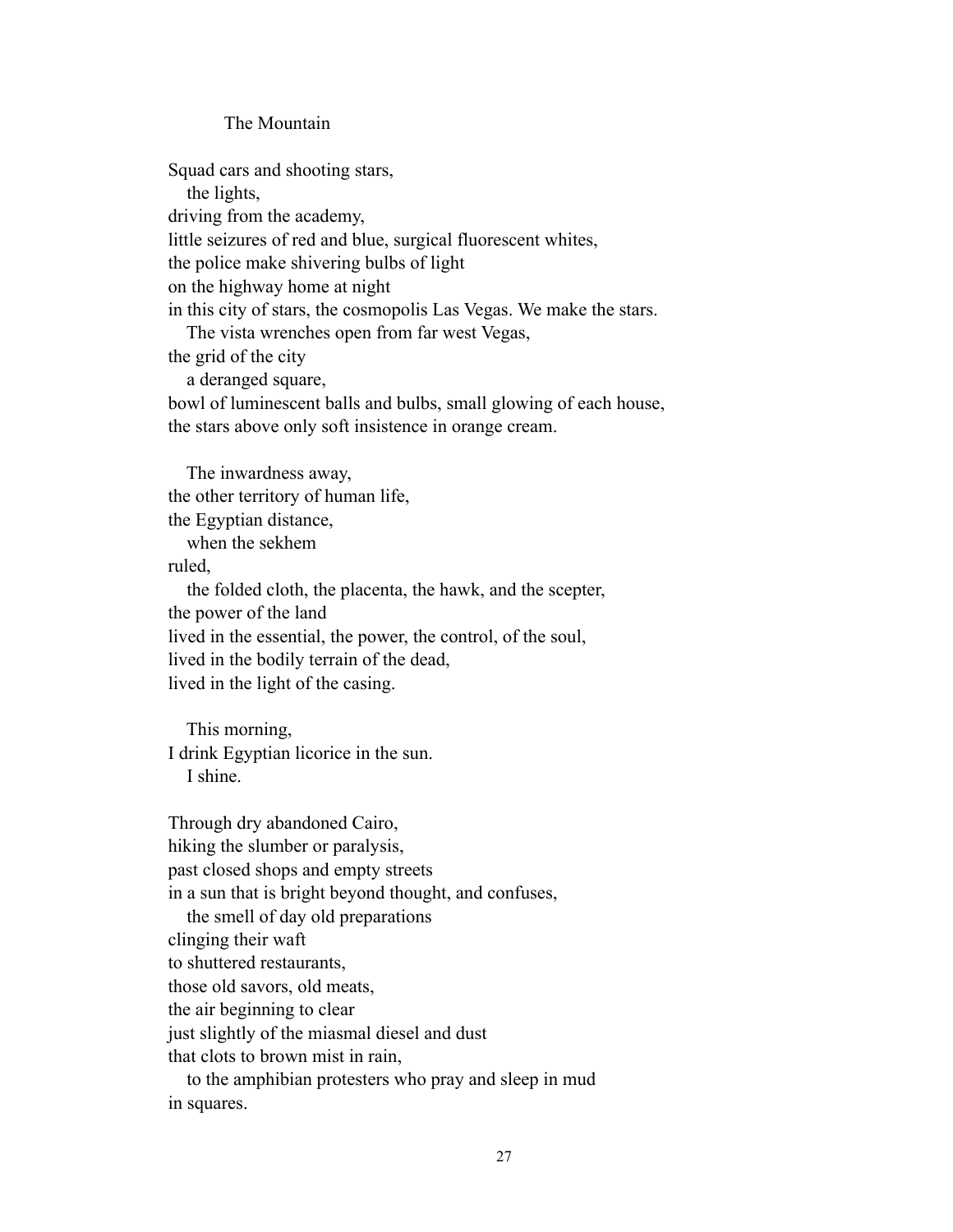Pelops and Heiron's man drove brown horse muscles beside Alpheos' mutable, brittle shines, with green, dreaming patterning beneath,

in different years,

gathered in the arms of Dionysus out of time,

those muscles verged toward gold in the sun,

the verge toward effulgence,

reflective juice in the sweat from the chariot.

 Horses, gods, and light, lead my radio.

 Will there be spumes of milk and nectar sprayed from trees for osmotic, effortless consumption?

 The pure equivalence of grass and bodies, where we also eat the sun?

 The nakedness always, effortless in the streams that do not even clothe us they are so clear?

This dazed pageant of berries and wind?

 The light, the green of working earth, of poems and operations, it moves.

I have been wondering lately what is inside of the mountain? And what is it like to be there? This is what I think about. Does the mountain shine?

The puppy in front of me filled with so many natural leaps,

fluid paw placements,

fits these rocks, as I fit these rocks

with my innumerable steps.

 The moss, the only moss in Nevada, hides on the rocks of this valley, on the crumbled green bottom of this canyon,

by the small falls bright with ice,

pines deranged into bulbous curls by years of current,

the soft encasing of the air infused with water

distilled from snow,

passionate clear ether of that air which gathers me tangibly.

I climb past mountain goats,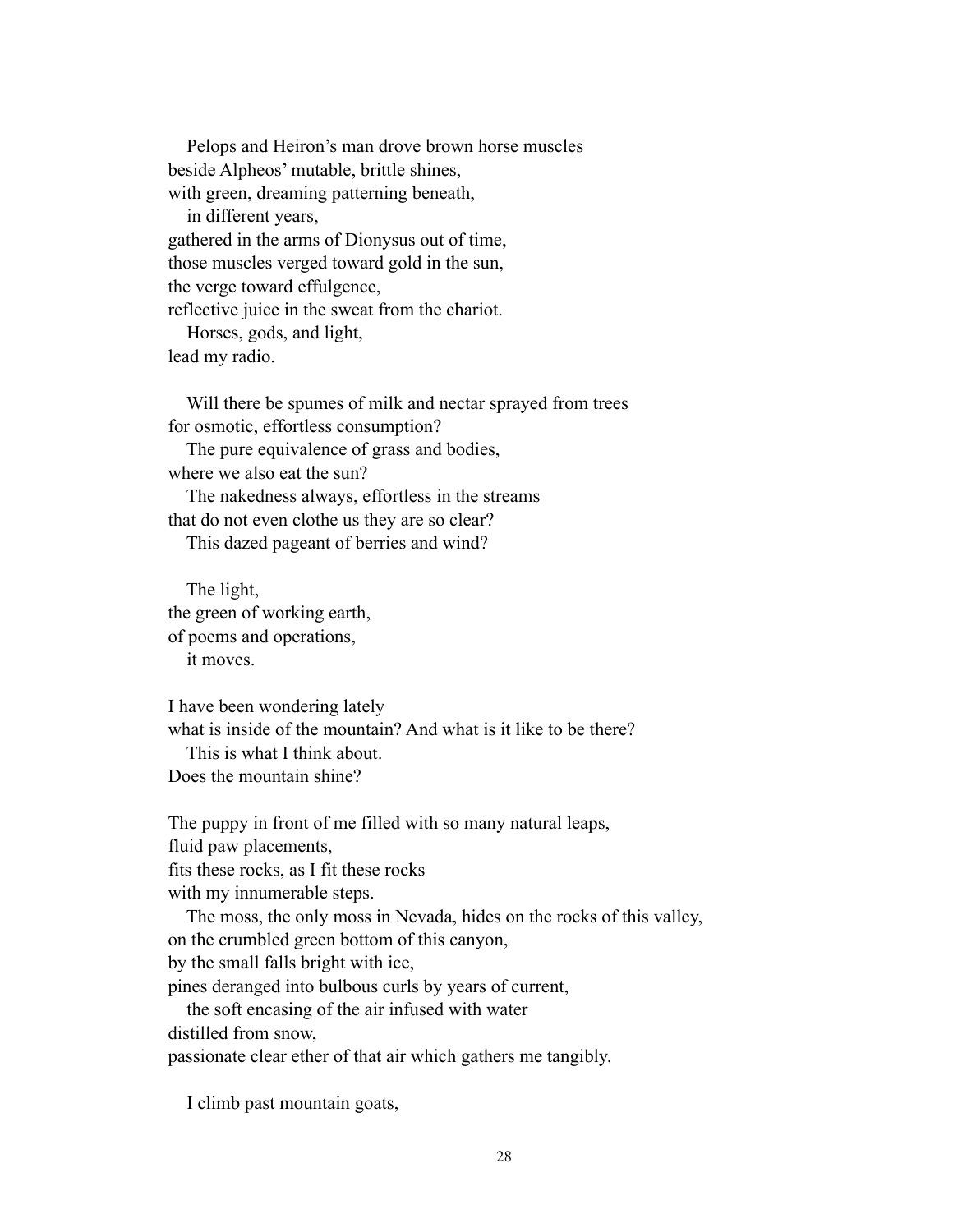to where the soil ends, where the world has gotten too tall for dirt and plants, and grab the naked stomach of the mountain. The outside of the mountain glows black and hot with February sun, and perhaps the inside of the mountain glows black and hot. I do not think this. I believe the inside of the mountain is like the air around the mountain,

I believe it is like the pines,

the green pine-light.

 I am alone with something difficult when I am with the mountain.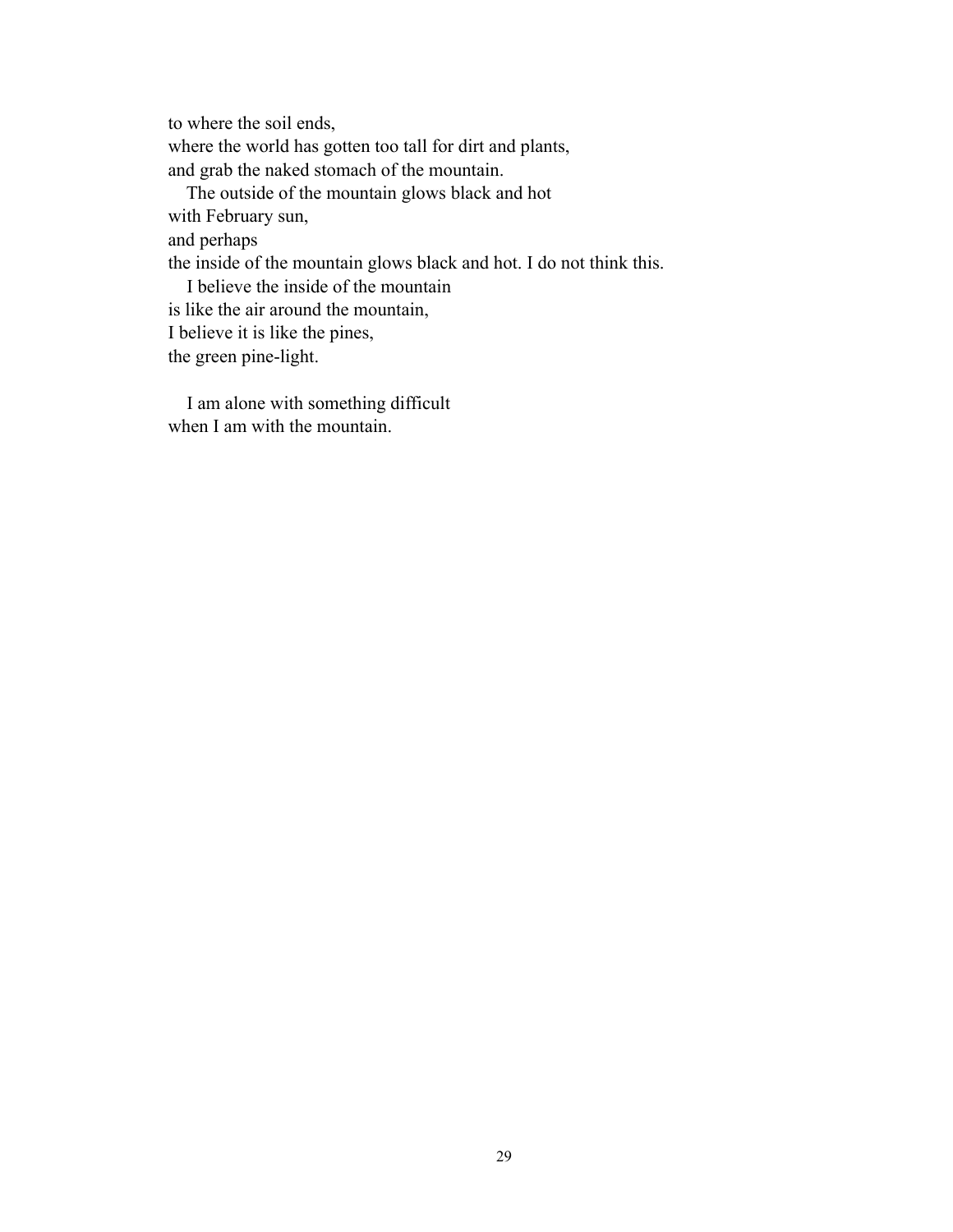#### An Horatian

The night-vision world, the dark flayed green, the twist-mouth, librarian queen, your pink face of the decisive attitude, your bulbous mouth, where confusion protrudes,

Connecticut cowboy, high-schoolish and foolish, with a mouth open, expectant fish, are you just a holy elephant, a gracious blunder tangled in trees, and frustrated to slumber?

Were you just doing the donkey-work of the soul and transcendence, pushing the tool of the wheel to grind those grains with bulbous brain, and donkey thighs that strain and shine?

They say you can't understand or entertain certain things, but this can't obtain: ignorance can't allow according to the plan, can't control what happens in dark's green plane.

Someone affable, horrible as you comes only from the South, with the decorous and procedural mouth that allowed those crimes of cotton and sweat. Are you just a donkey working at wheat?

Do the tubes of your thew shake with it? They do. Your jasmine creeper spreads across mangos, a rhizome of pale roots and organ-control, plant-parts connecting the world and your soul.

The Kalidasan elephant roils in the flood, the detritus of house-sidings and pluff mud; the Jinni turns and turns in bright accidents, pomegranate and wolf in the desert's scientific dents.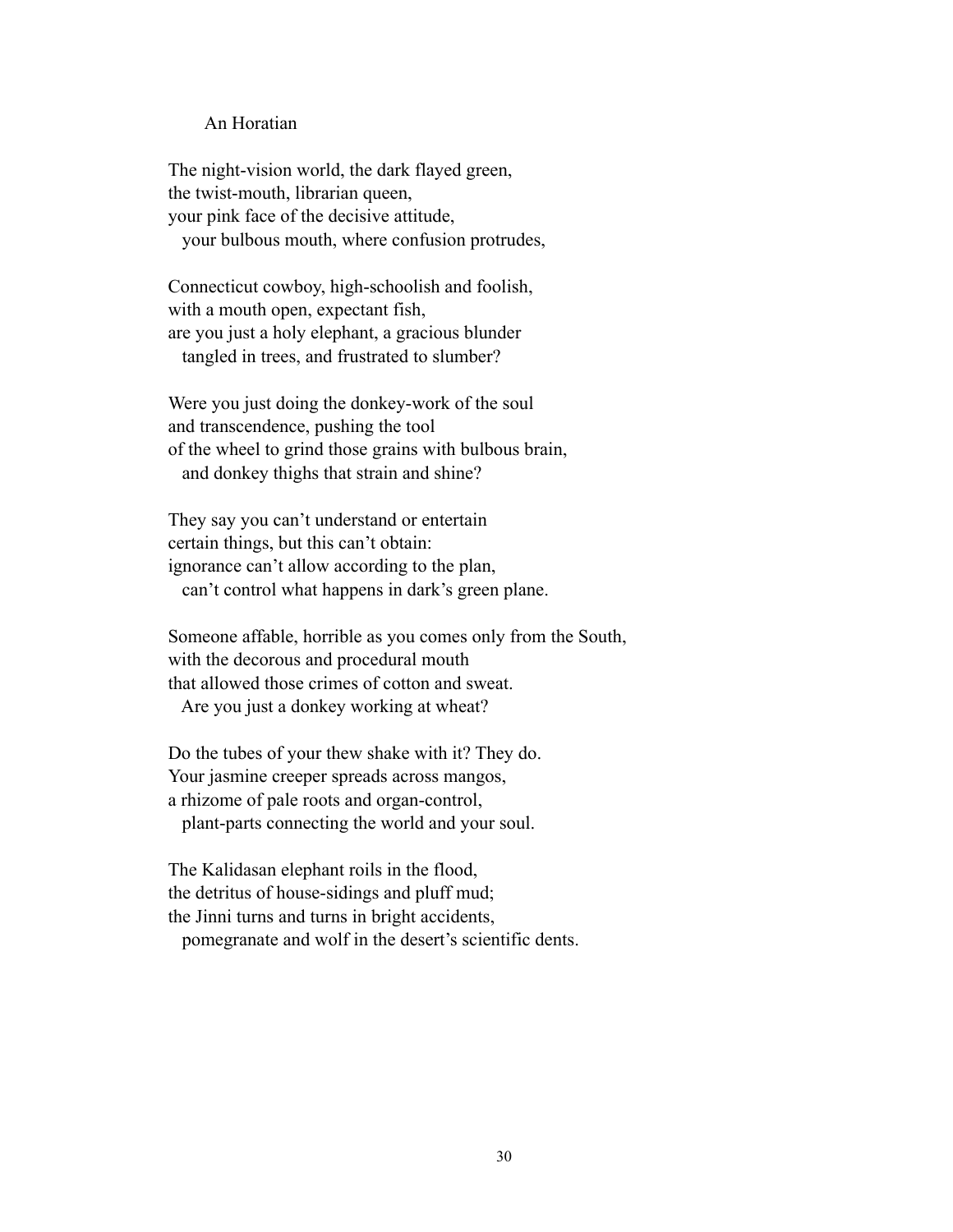#### Γαια Τεκνον

 The weekend spreads in the vitreous display of bright wind in windows, bright flay of shiny bushes with purple knobs, pink tears, and my music bolts in the open, naked air, violins subtly slide in blue-taffeta bolts, the guitars pound out in green clots, and all is different without having changed, is sprained; I've constrained the thing the green contained.

Earth babies, harsh purples, burst earth everywhere, and I love to see the soil bend and tear with such bright growth, such particles of purple life, the central venting semen's purple slough! I want it on me, over me, the red African outrage of sand, delicate and entire in dusting my hand! Mountains streaked with iridescent veins of ice cover me now with their strange device.

 I want to be Chrysogonee, and bathe here in this snow-frigid creek, brown-mottled as a deer, and towel with purple flowers, and lay on a rock in light from the sun, and light off the creek, and steep the particulates of sun in my belly, as the sun turns green and blue in this valley, and have the heat of the ball turn to a baby, and to bend and tear it through my body.

 I want a heaven made of monadic seeds, where even the angels bodily feed on mutable particles, and are ensouled with similar monad seeds, slick greens enfolded. I will plant myself, and be a dirt in angel wombs, a honey-drooping larva-worm in holy combs that bend and love as they contain, and I'll live again in the green stain.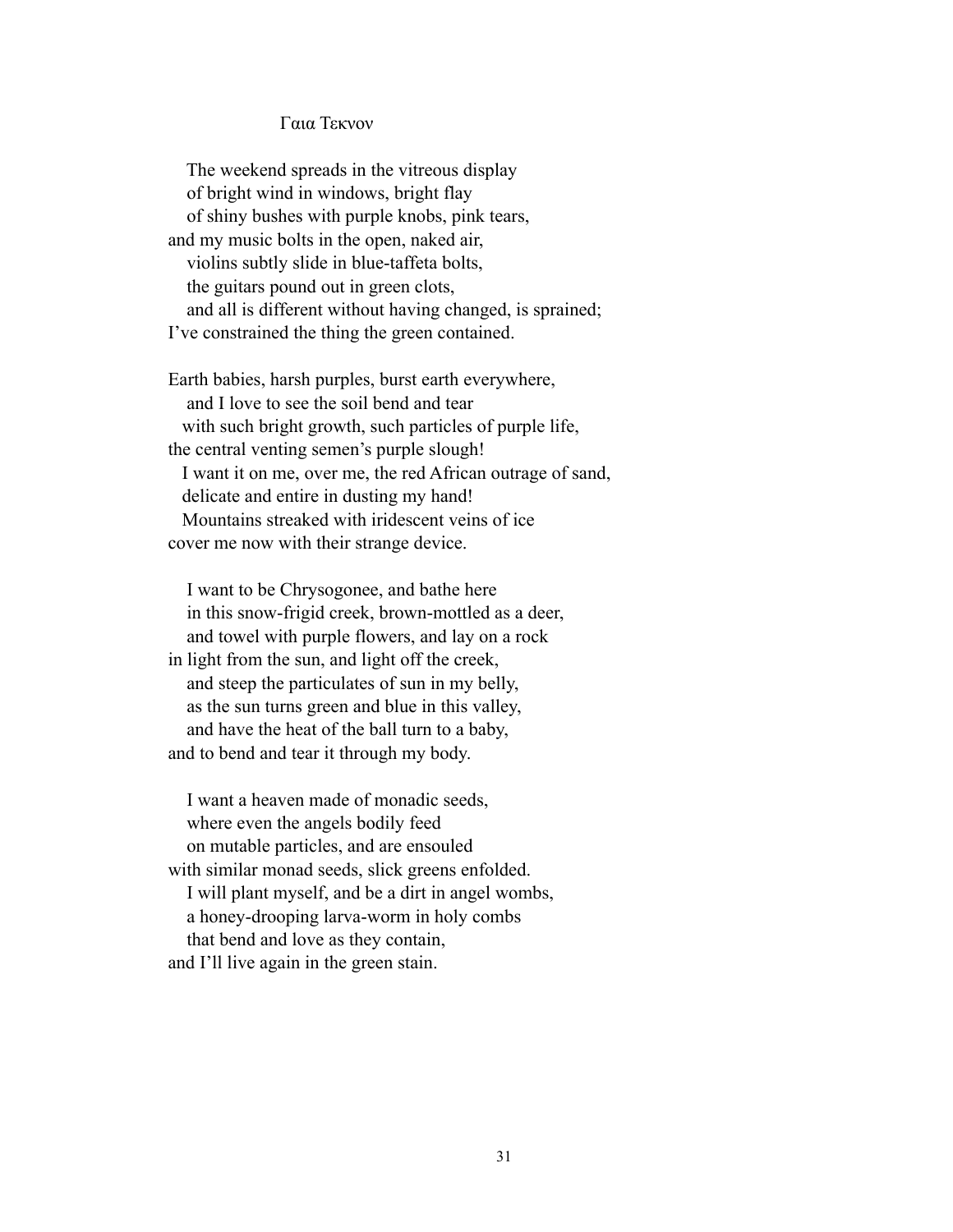#### The Pergola

The ashy Carolina cat teethes green, distends the lizard's viscera and veins, tight white dots of scale calmed flat, the flesh in flesh enseamed. Long purple balls with their faces peeled open dangle from foxgloves, pathologist-laces bunched in veined ruffles on the side, their purple dark at bends, black implied.

In umbra-drapery camellias' fling on the white gliding of the swing, even their shadows sting with pink to roil the veiny lotus to think. The plants are fakes of the total maker, props of teleology down to bark's flakes, but there is love only on the stage, safety in the ritual of the plant's pilgrimage.

The geometry of daffodils bounces in flare-yellow quills, clean diaphanes that wrap the air in yellow, sexual slips. To drain pink spirals with sun, to desiccate the green bulge of impatiens, the strange ritual artifice of a kiss must be enacted and reversed.

A turtle rubs brown back and orange eyes among puckered tulips, spilling calla lilies, similar pinks with other DNA's. To the turtle, it's all green anyway. I laze and sunburn in umbra-slats, the pergola-patina of all above the slate. I pour the wine for a red swig, and drape my lips in a paste of figs.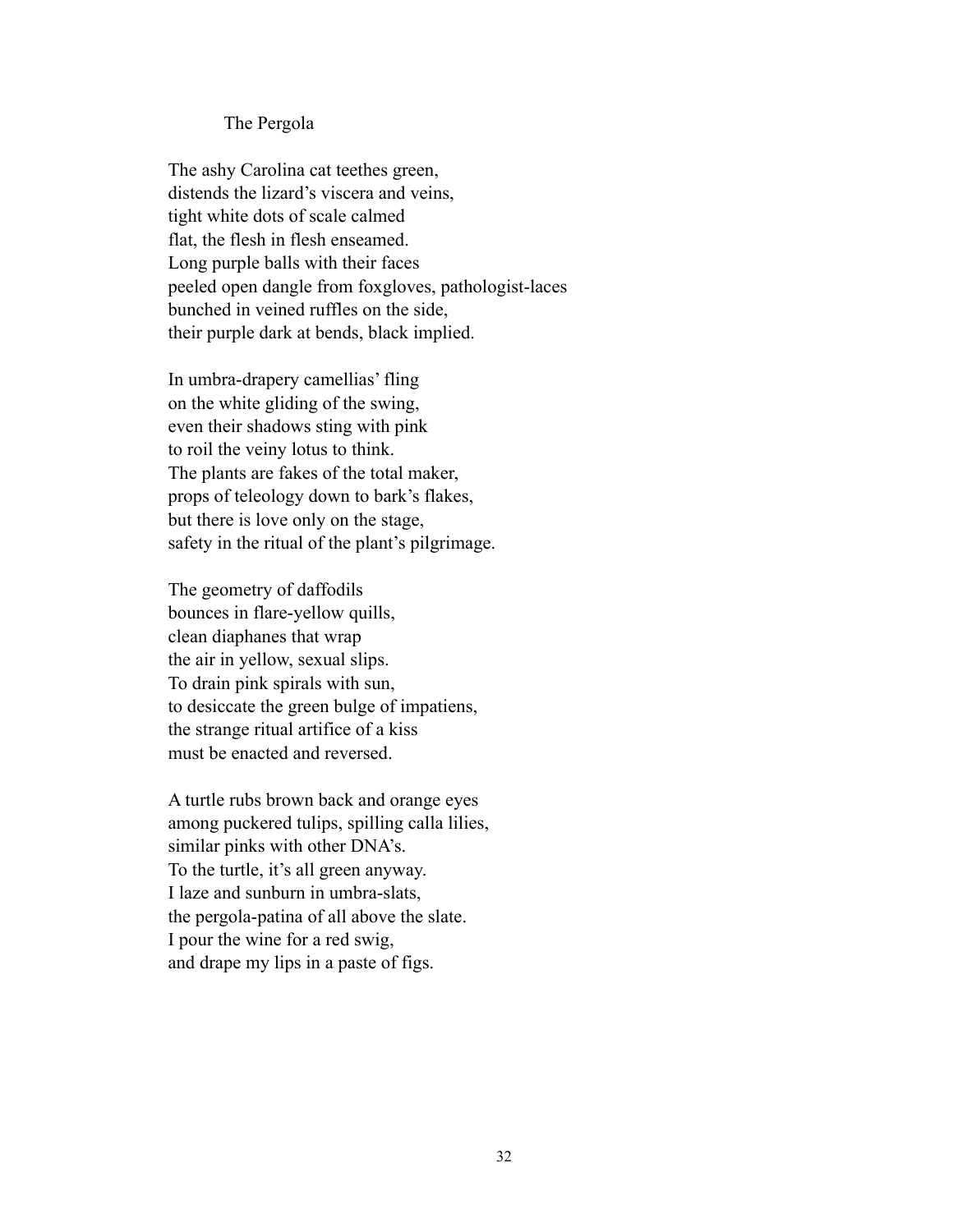#### Oak Creek April

 Millions of spiritual Creatures walk the Earth Unseen, both when we wake, and when we sleep.

Fertile clouds crumble their weather, and distill into their pods of falling, on crystalline umbles inside them, the turtle-purrs of their hearts, vitreous amphibii, pods of green jelly, the infant frogs that scatter like flung mucus into the river-bent grass, drop modestly into the water, and dangle legs in cold, where rainbows, curves of colored monads, Plato lobes, bends of fumes flushed with light, judder from tiny falls, and the gurgling green algae judders imperceptibly, coats stones beneath, and wanders drowsily from that fastening. To make this transcendence into a science, to make it reproducible, to make happiness more than a chance thing, I desire this. There is no light, just the monadic bits of colors, I know this because,

when light opens, rainbows are the bowels.

 The cedars' secret bits enter me as I pass, then it is all warm, humid cedars in my brain, and I can make a map of bouncing smells and walk in that darkness of invisible red sands.

The flies are glorious wanderers on my flesh,

I don't even mind the bites,

and sit on a nest of rock-colored infant spiders,

and let them walk on me and am not afraid,

and they are fumbling and new and don't bite me.

Small water on small stones,

lime leaves and purple flowers stutter lushly in the wind, the feral mathematics.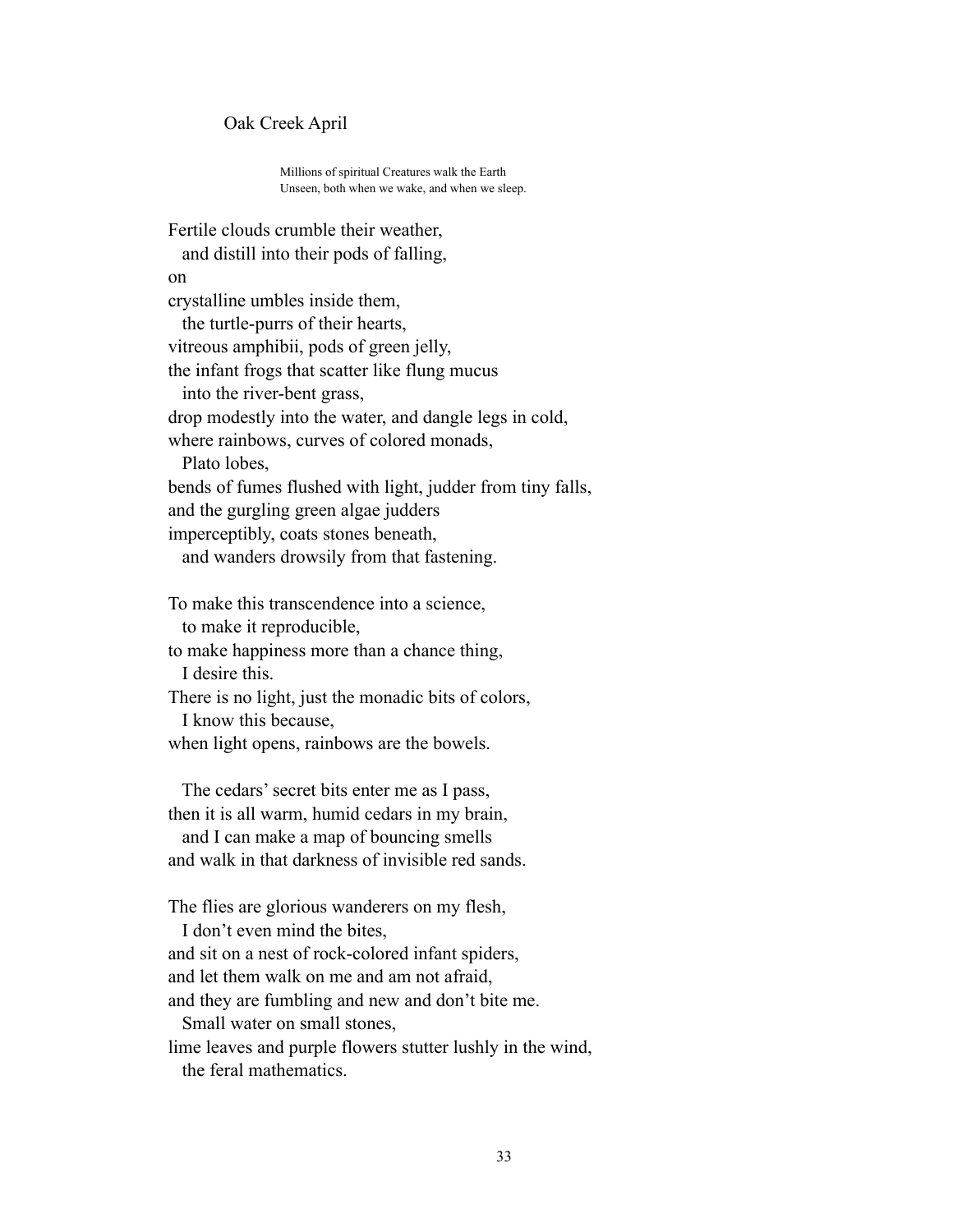Fetal from Libya, they pile, heaped thistles, eternal Carthage immigration, running from Qaddafi, from trivial-quivering Libya, into Tunisian tents of antiseptic aid, living in orphan camps, among pied dunes of prism-bits, swivels and squiggles of enameled light, and latrine spumes. For those eternal travelers in Africa, there are tears for things and death touches minds always, Plato and Leibniz in always Africa. The boar rambunctious in the rain, led to caves with blood, and Dido and Aeneas followed in burnishments and leather, to hyacinthine openings replete with moss, the marriage there in feral perfume of boar blood and caves, I must see the monads in it, do that work, to see the enarrable bits, the cosmos bits. In Baghdad, take the lapis lazuli, and judder these figures in. Sometimes I love this,

 this body, this house. I have been trying for weeks to force communion with my body, trying to force that motioning beyond, to be something other than desire, which is not possible. I have been trying for weeks after one good day.

 I desire the natural task, the exertion, the true geometry of measuring myself on earth.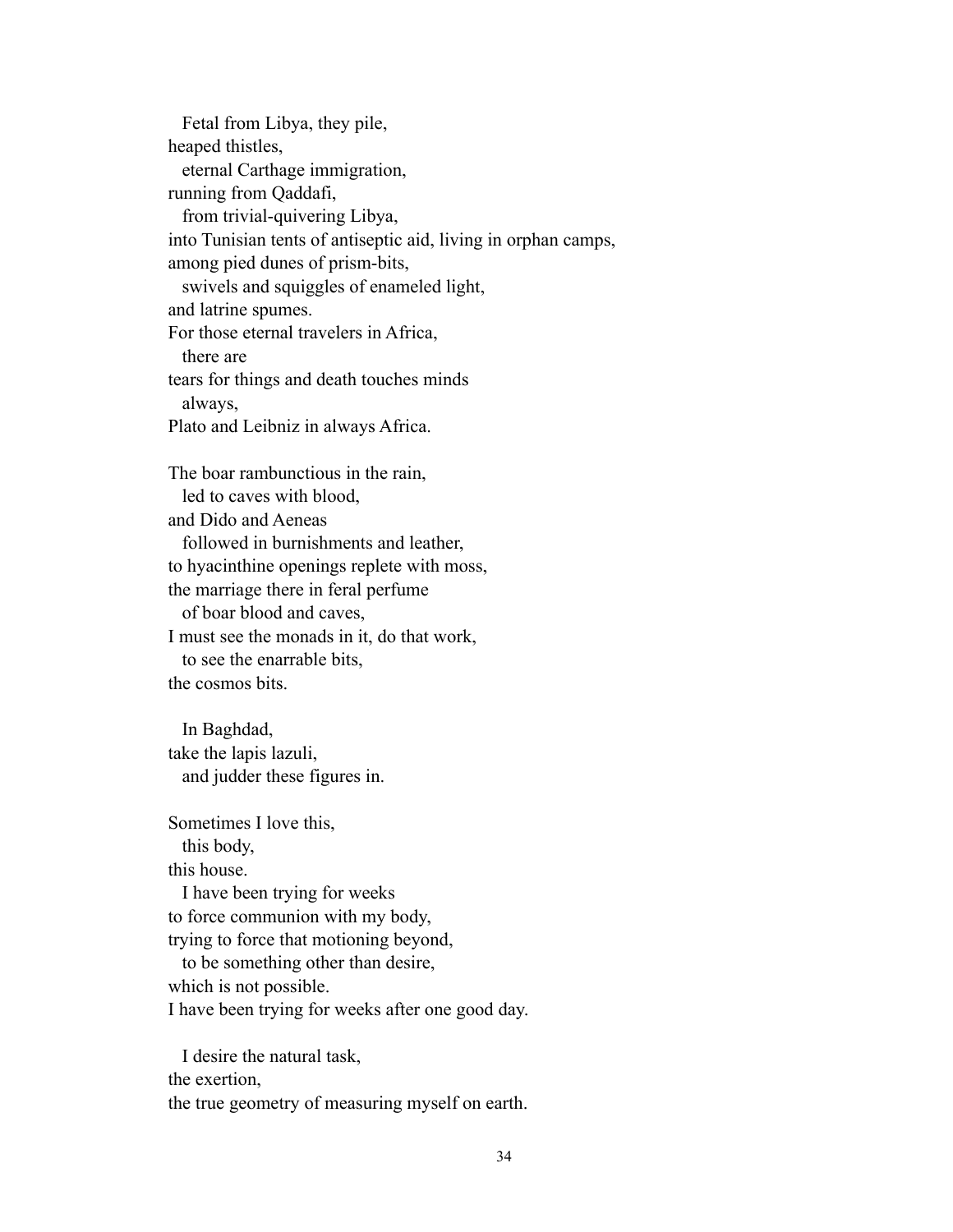I want to touch all parts of the mountain, the monads of green.

The frogs, those turtle-blisters.

I follow pied fumes, judder stutteringly up the stream, the hyacinthine-scurry of the plants, the purple bits of wind of burrs and thistles, until the algae dries to bright enameled green in peels, and I enter the black socket of the mountain, and scurry like a sandspur on linoleum, and cross the crisp line to the upper snow, material rainbow-bits, and cannot breathe, and see

 a wheel for the work of a churl and mule, where the plants are themselves at umbel angles, their insides made surface,

 and I turn and return in snow's monadic rainbows. From them, a petunia.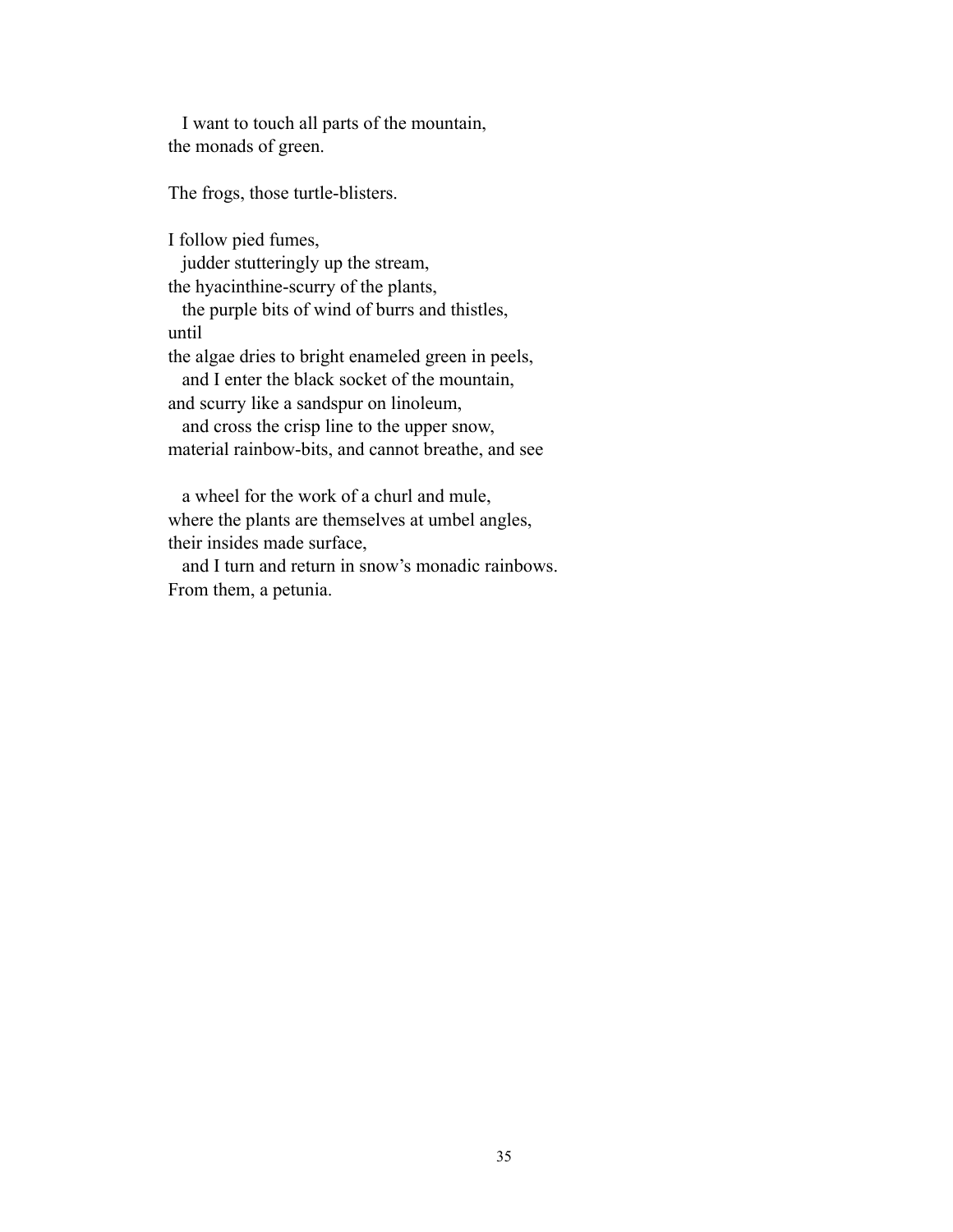#### The Bees at Mount Charleston

The bees drink the waterfalls here, and suck on puddles.

The aspens jingle their white bellies in the wind, their concentrated motion large and liquid in the valley, so plural and green, the cellulose left-overs of the pines with roots ajar, stacked in scattered washes, the pines dug out and guttered for the shivered-coin-green, of the aspens' dropping ocean.

Bees supper here on sap-infested puddles, in yellow huddles.

 The sun busts the muffle of the clouds, insinuates itself into the crisp sprinkle, moments darkle, then light and smell of pines, the drops so slow they imply aforethought and intention, this cloud, this sun, this rain, they really mean to! The small cedars shaped like their experience of the wind make me jealous, I want to be shaped like my experience of the wind! I want to be shaped like the mountains! I want to be shaped like the plural green of the aspens!

A waterfall so small it reminds me of a candle, its mossy bottom-splash its flame, rough liquid of its cylinder, and it is in a parentheses of rock, collated and arranged into a pebble bowl with boulder frames. I am happy! The dog and me explore this bowl, sit with the bees that drink its trickle in this cubbyhole waterfall hidden from the path, and I read Tu Fu to the puppy.

The grasshopper's stuttering belches, like tiny digeridoos, please me with their flight.

For the first time in months, it's cool in the shadows and warm in the sun, and nothing is prohibited, I possibly do not even live in the desert, and the thin air lets my mind glide pleasantly without content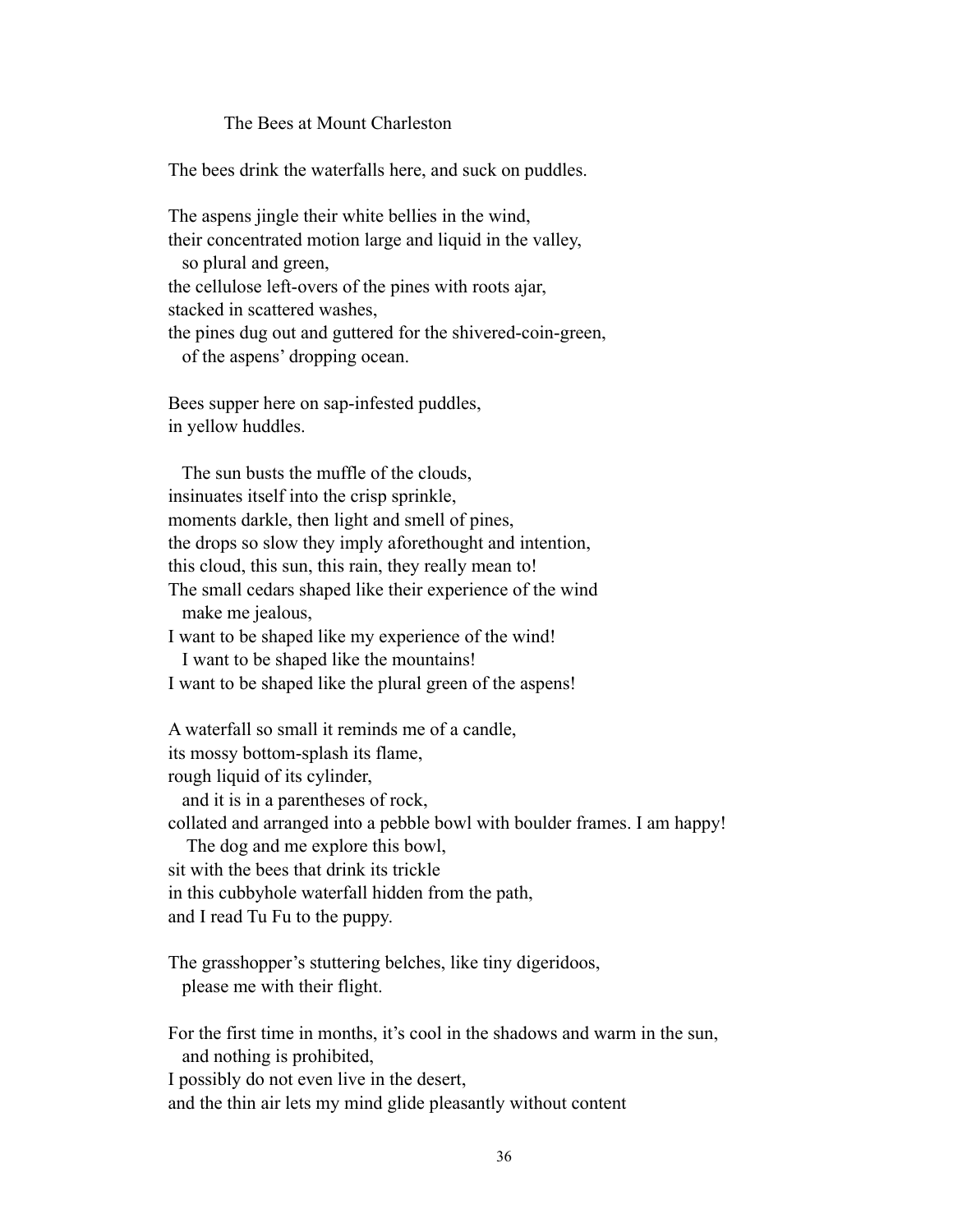on the seizuring greens of aspens and the frozen sluice of pines in soil veins. I am happy today, and why? The mystery of happiness, the freedom to touch rain, why does my happiness always come from the side?

The bobbing and inhaling streams gather bees, the bobbing green knobs of umbels do. I think the bees are happy in their emptiness like me.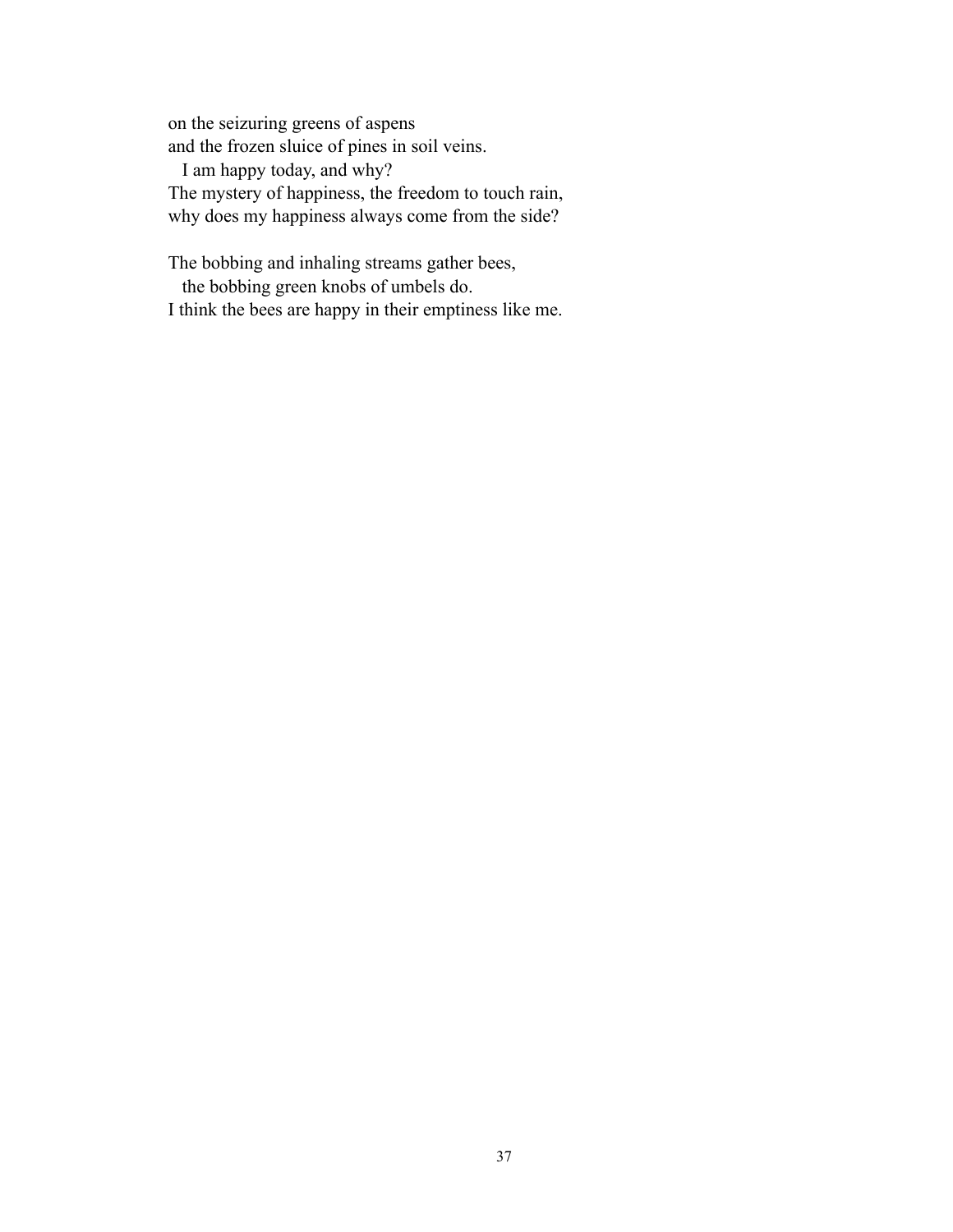# So, a Nevada Autumn

My God is very much like *so*. *Fire, so smoke*. *Smoke, so fire*. *So* is the constant humble process of one thing turning into the next thing it will be, of fire turning into smoke, the thought of smoke giving us the fire-thought, wood fluffing into flame, flames souring into smoke, the sour thought of smoke returning to the fire, the thought of fire contracting back into the wood. The fire is *so*, more flavorful and fluid than *be*. I think this when I enter rooms sometimes: So there is this.

 I entered the dry autumnal river bed with drifts of leaves in depths of stones, the opaque fluffs, the oranges with veins, where the pure cold clarity flecked with plants, the stream so inclusive in its soak, so improvising in its body, stays in Spring the leaves now making crisp red sounds on stones in wind where once in the Spring frigid melts slurpingly murmured - So I walked this bed dry with Autumn.

*So* as filler, like *um*, like *like,* connector*,* the unconscious recourse to the notion that in the meantime there is happening, the long guttural consideration of relaxation by the fire: the *so* melisma. The *so* as type, repetition of one thing in the subtle tics, the methods and shape of another, the secret twins of this: Do it *so*, light it *so*. To be the exact edge and extent of quality, to actually meet our thought of how good the world might be, to be *so* bright, to be *so* hot. *So* always soaks to the beginning and the end, and all the sides.

 I walked out of the dry bed, leaves like enormous moisture on my shoes. By the concrete foundations of a building never made, the aspens yellow with autumn in coin balls. The meadow is beneath itself a stream,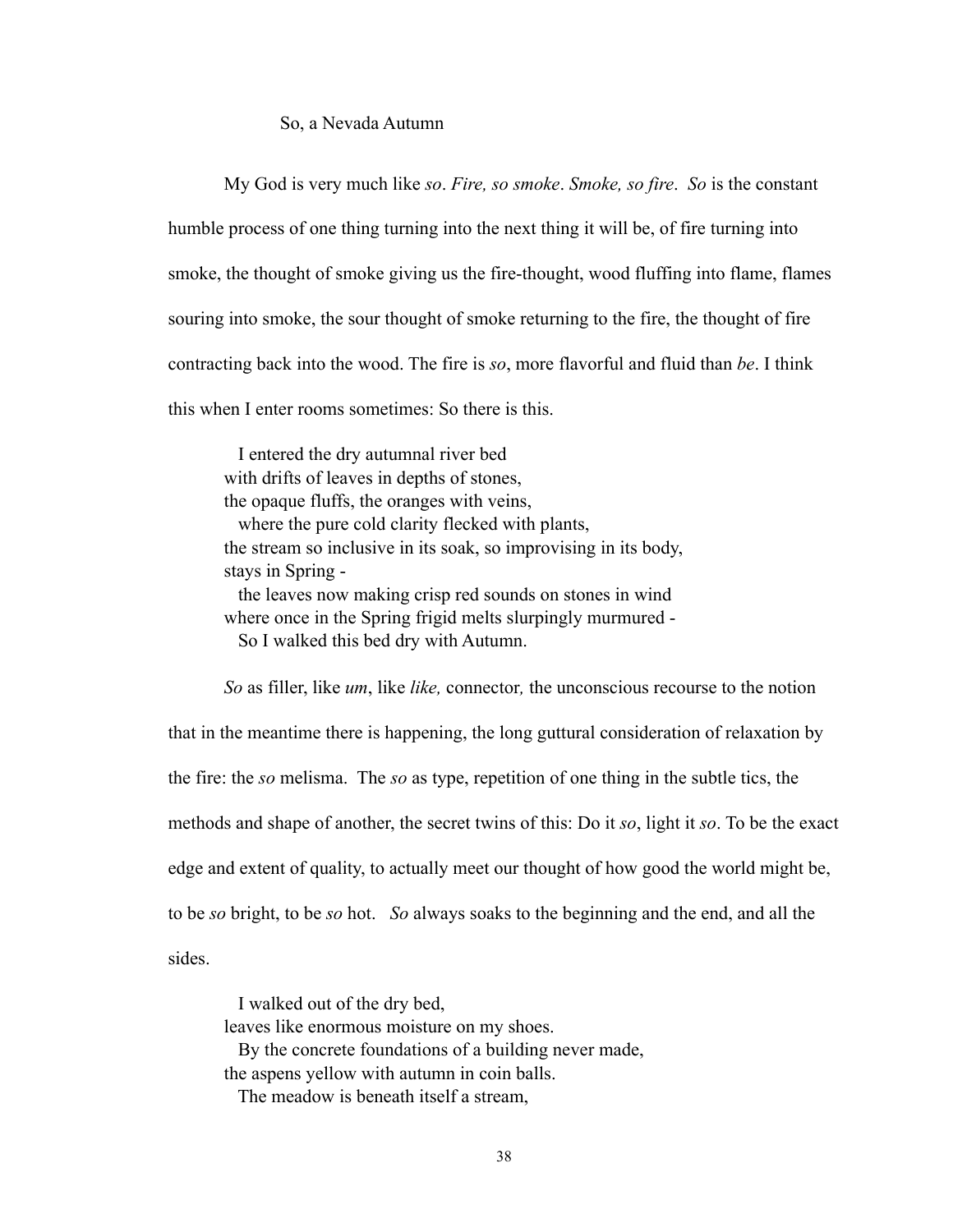wide and soggy and foaming slightly in the soil, meadow shy of flowers, instead

 thick long grass that lives only in liquids, that greens with yellow stomachs in the Spring, that yellows into gray in Autumn.

 On the concrete foundations, I sat down, and shared almonds and water with my dog, and thought of another *so*.

 The cold Ovidian clot and soak of seeds, the seminal original lump, in original pre-lunar darkness, to say that this world is different now is to insist on *so*, the polysemous fire, the old Vedic fire of Zoroaster. The Vestal faith of burning works now in America.

 They gather back in Egypt beneath red signs that claim the martyr's right in swerving script, one dead this morning, the police in gear, and certain Cairo streets in crummy scattered flames that thin their orange to yellow spreading, and dry their yellow to gray rising, the lasers and the angry bleary in Tahrir Square, November not so far from February, Nevada Autumn from Nevada Spring.

 A video, colors sent to computers, a spume of light on screens flecked with bits of California, the angry blue of officers, the spray orange with the taste of it, students in winter clothes in bleary rows the cops wear gear here, too.

 I would now like to talk about the moth I sat with, with a coil for a mouth, and slowly orange, brown hair with darker singles that blew in the wind, so short, more like a lever shifting than a liquid flowing, in the weird autumn light that comes always from the side too early and leaves a black belly on all the grass and trees and moths.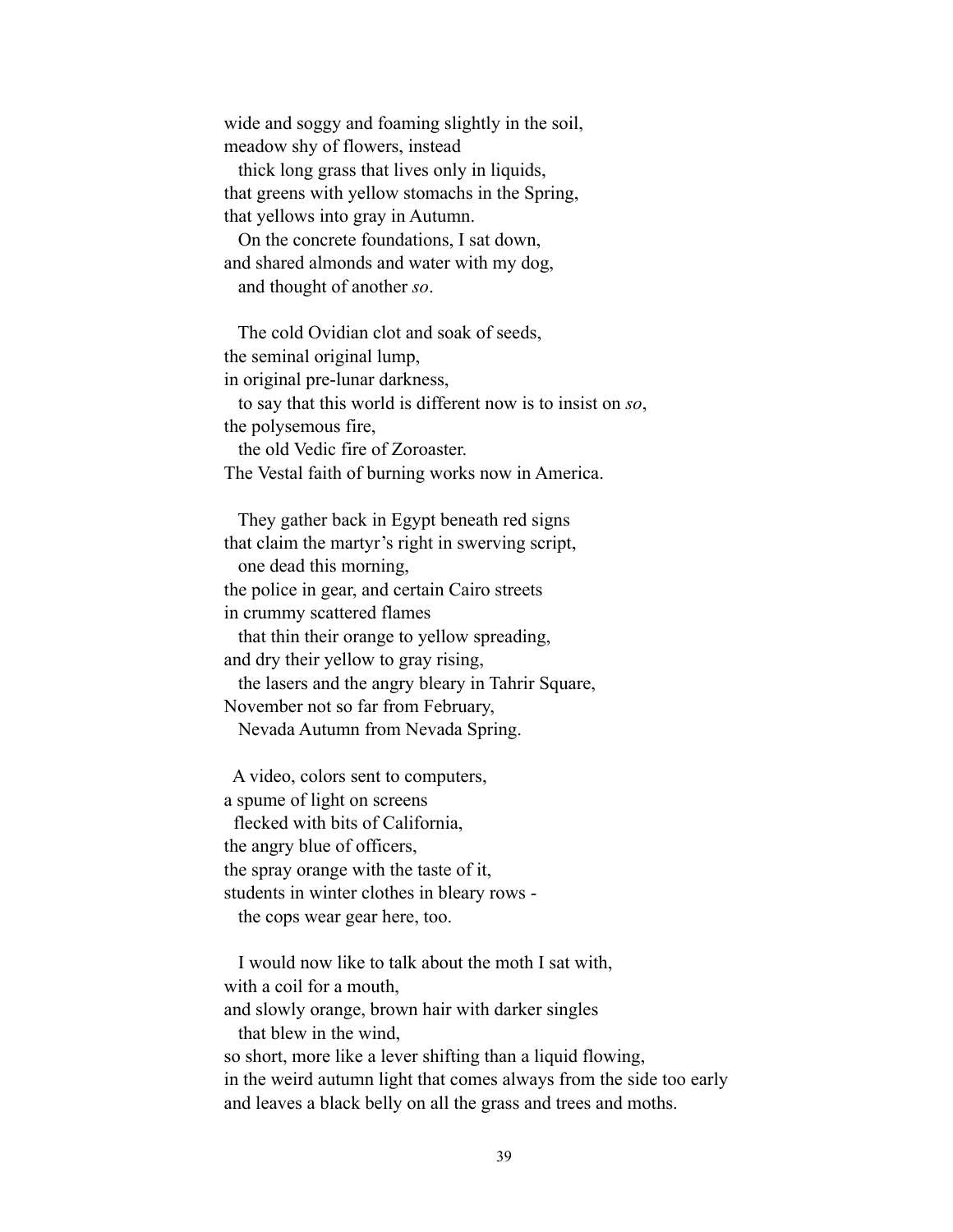The moth had those dank stained-glass eyes of multiple gothic shades, and his wings were curled with recent hatch, with murky patterns in the brown, and he sat on my book, in a sort of agreement, and I agreed, I would wait for the wind to shift him off before I turned the page, and then he would return. So there is this. So fire. So orange.

 There is no walking in Las Vegas: I drive only as vitrine witness past smoking women in McDonald's shirt and slacks, and the homeless dressed in T. J. Maxx;

 past orange knobs surrounding gnarled road, Walmart women, tumid, liquid toads; past unbought slots and patches of desert, sometimes the publicly masturbating pervert.

 It darkled, the city. I entered on the 95 with the sputtering rhythm of that drive; and the city from that rapid pedestal, sputtered also its lights, plural and vestal.

 I pulled into the moon-dark desert and mountains, the imported grass resplendent by the light of the psuedo-classical fountain; bulbs blew light in the verdant.

 I saw far away in the lunar dark the light of the digging, digging, digging, of the distance-silent, metal rigging. The mine by my house was on last night.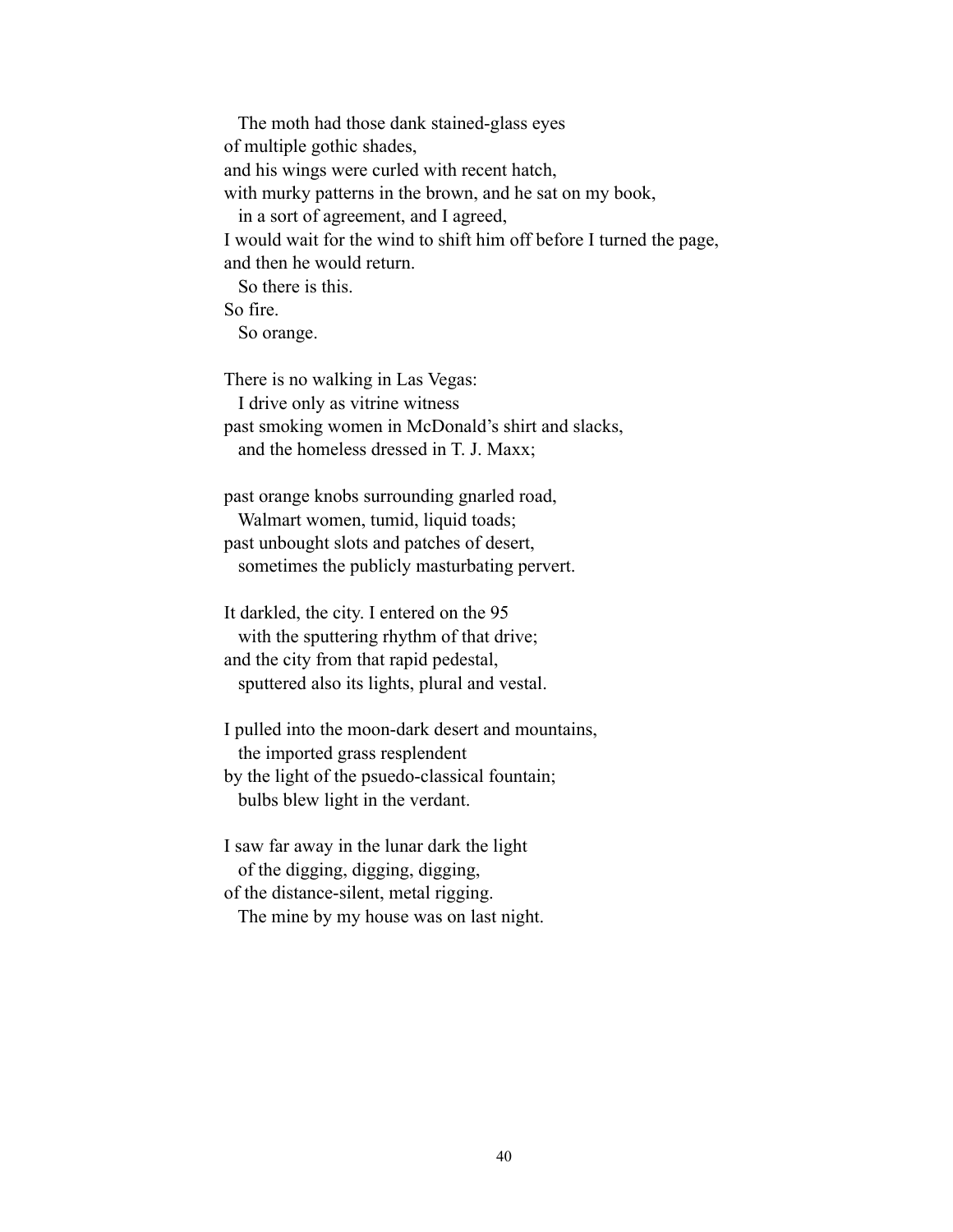*Inter Umbras Arborum*, a Pastoral Phantasm-agoria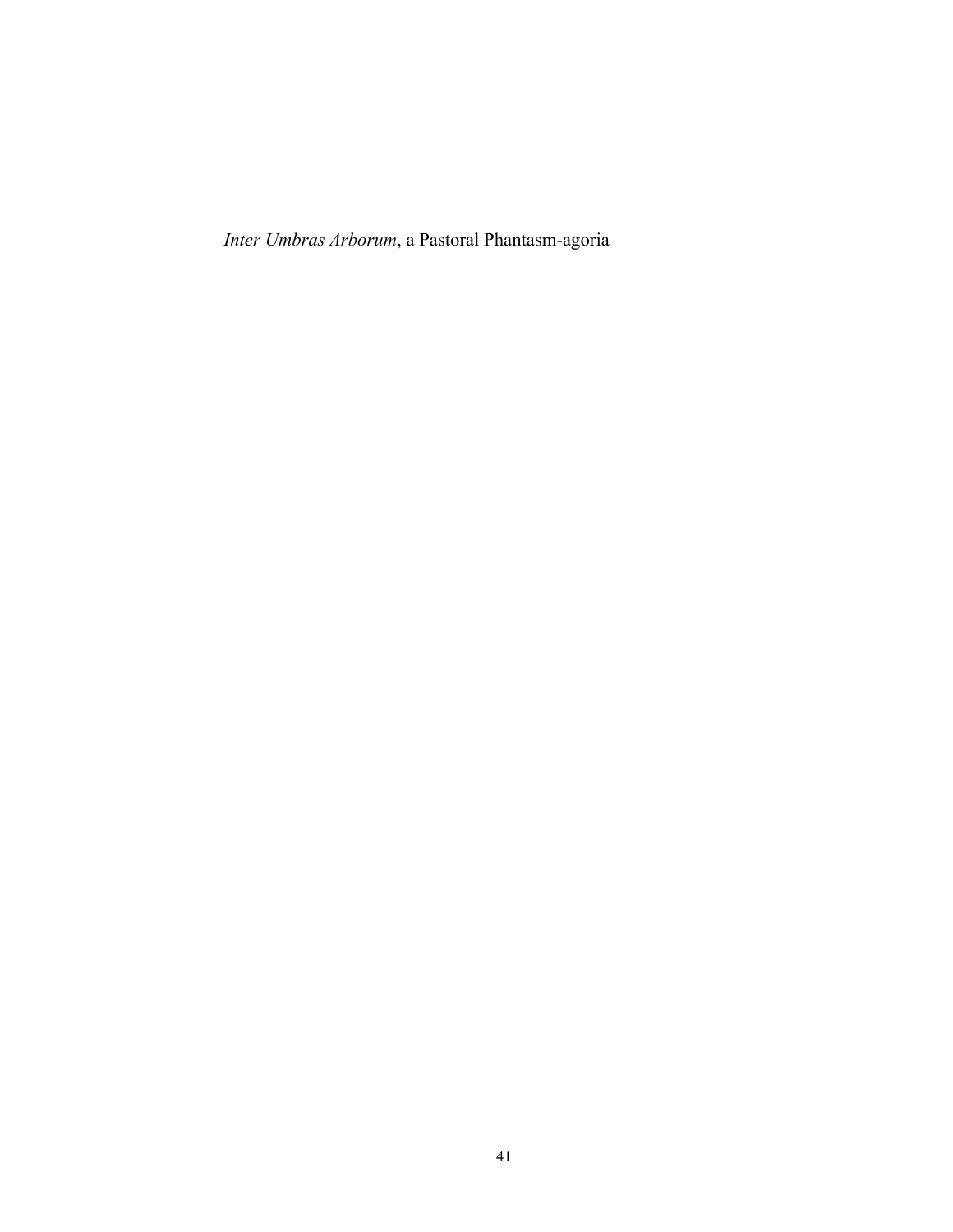#### The Invitational Note:

*Inter Umbras Arborum* is a long poem in quatrains about a Nightingale with a baby face and Three Jabirus with fetus faces who take the narrator to a series of locations in which are located emblems and examples of the seven divisions of the soul. It's Egyptology and phenomenology and landscapes and etymologies psychotropically mixed, basically. The title is from "Pervigilum Veneris." It's a narrative structured on but not philosophically or theologically limited to the ancient Egyptian notion that the soul is divided into seven parts, or partakes of seven aspects, so that the first section is a lyrical introduction, the second section corresponds to the Khat or body as decaying device, the third to the Sahu or the body germinated by a deeper understanding, the fourth to the Ka, the fifth to the Ba, the sixth to the Khaibit, seventh to the Ren, eighth to the Khu, with the ninth and final section as a lyrical conclusion. There are many references, but knowledge of them is not necessary and in many ways might be counterproductive, resulting in objections like "Why is Wallace Stevens placed in the Sahu instead of the Ba? He is obviously more ethereal than bodily, even if the body is germinating." A lack of knowledge of the references lets you read the image for what it says. Many of the centerpiece images are literalized hieroglyphics, and again, it is neither necessary nor even ideal for you to know them. I hope it can be enjoyed on several different levels: just sound, just image, just narrative, the humor, the horror, the mind-bends, or the more esoteric center-stuff, take what you like, leave what you don't.

Obviously, though, for the text to really activate for you, you must be of a highly interrogative and analytical frame of mind. And to enjoy scavenger hunts. And *The Waste Land*. And *Lost*.

 As to genre: it's a Dantesque vision, which is not to say an allegory. Dante's God is not an allegorical representation of something else, he is literally three double-rainbowresembling rings, and Farinata is actually Farinata. In a similar way, Bill Callahan is Bill Callahan, and the soul-claims here are literal.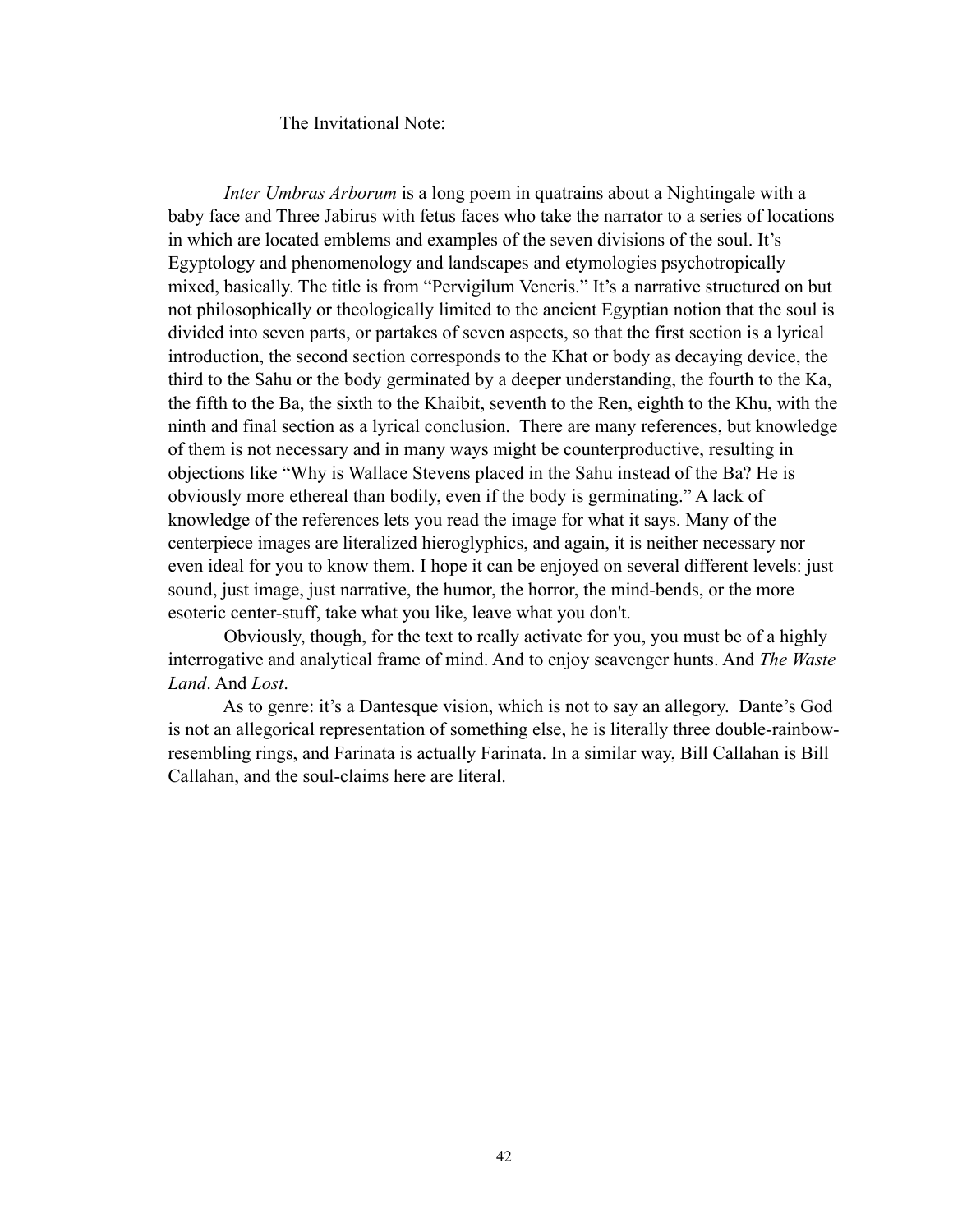## 1. The Sung Introduction.

Spring is the anatomy of light: the body of the sun widely split into the camellia's foliate slits, when it gives too much, reflecting white;

given in lobes to the ripples in pools cold makes shadowed and clear, and settling like a sediment's veneer in the green growth below the puddle;

the body of light curving in bent nickels on oak leaves, coins of its divide speckling the lawn with light. It's implied: a bright day is the sun's burial.

That communion that tastes of light let me walk in it one Saturday, and let the pieces of the earth say the nature of death spoken in light.

I wear my nerves like a necklace, and don't even understand their path, just lay back to be some wire's swath, allow the tingle of their talking's lace.

I am a radio made of plants, the songs I play on my green lobes all understand the wires of their birth; green globes fructify with melody the magnets inside understand.

Whether my throat is angry like wool, or compliant and slick like a stream, determines the color of the electric steam that trails from and composes me, a spool:

sometimes phlegmy yellow and crackling; a liquid blue with bellies of green when I am right; crisp pink when I am mean: my mood spools out in gaseous string.

That day I spooled a cerulean stun,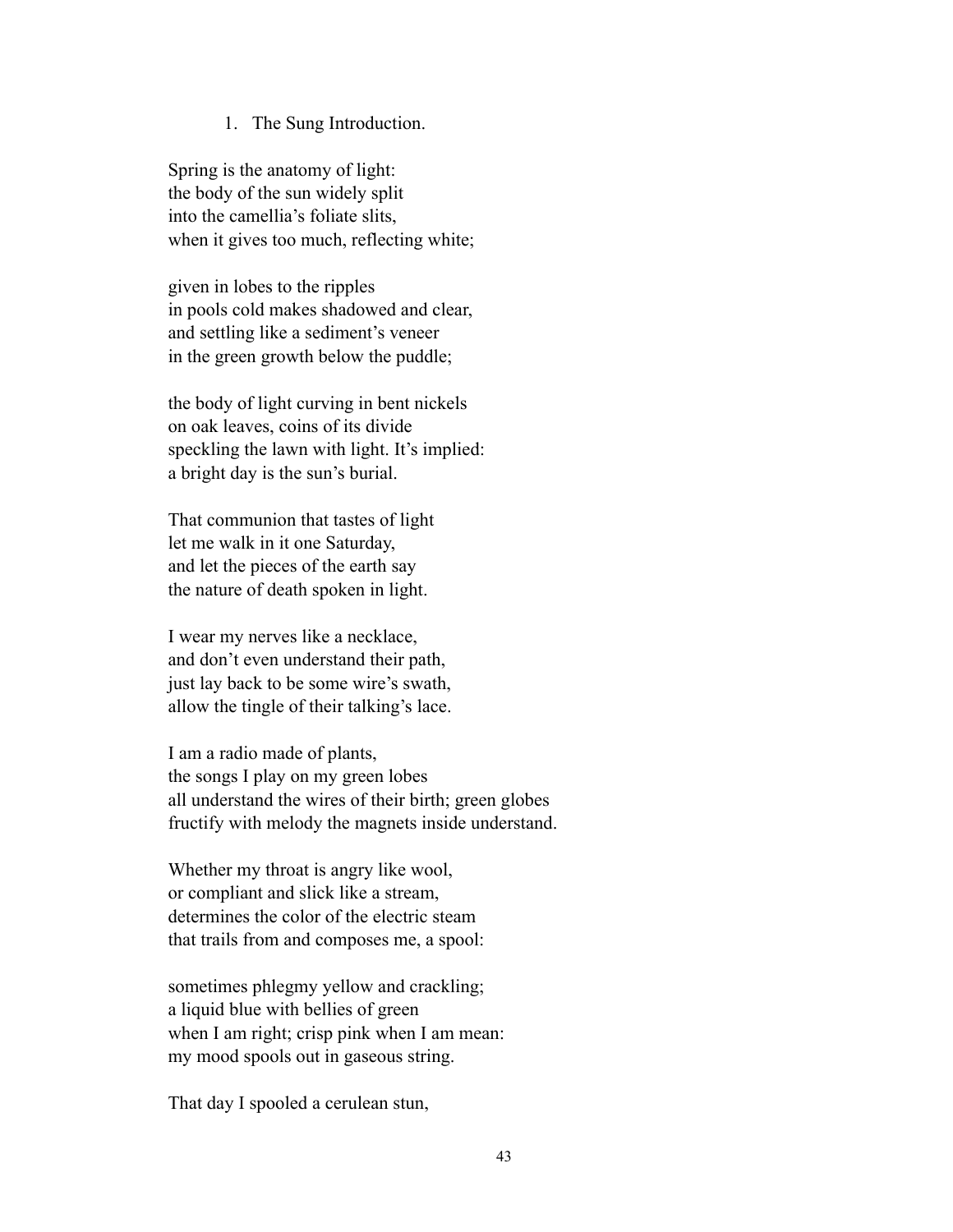the blue of a bruise in Caribbean water, speckled with green in lobes and filters, and other brilliant coffins for the sun.

These yarns of smoke engendered and contained a Nightingale and Three Jabirus; their substance at first a feathery cirrus, a moment left them more solidly tendered.

I wired and steamed everywhere around, and in the dirt I made a mirror by pure force of permeation and odor, and became a phrase of the ground.

The birds, all brindled like oil slicks, flecked with ambiguous gristle, and with a nerve's invisible glisten, were man-sized, and crusted with black.

The Nightingale had a baby's face, and all the Jabirus had the face of a fetus; they ate the grass like anorexic lettuce, and left it in their teeth like green lace.

Obviously, then I followed them – their fetal cheeks began to spasm with the force of their nature and phantasm; what they said was their froth's skim –

Said the Jabirus,

"We are bound to each other by a mirror: he flattens us three into his one image." "They are a prism that splits my pure plumage into its constituent speckled odors,"

said the Nightingale.

"Here's a natural history of the soul, which comes in seven jig-sawed parts, and comes apart in several animals, each one with a new-colored, raw-colored heart."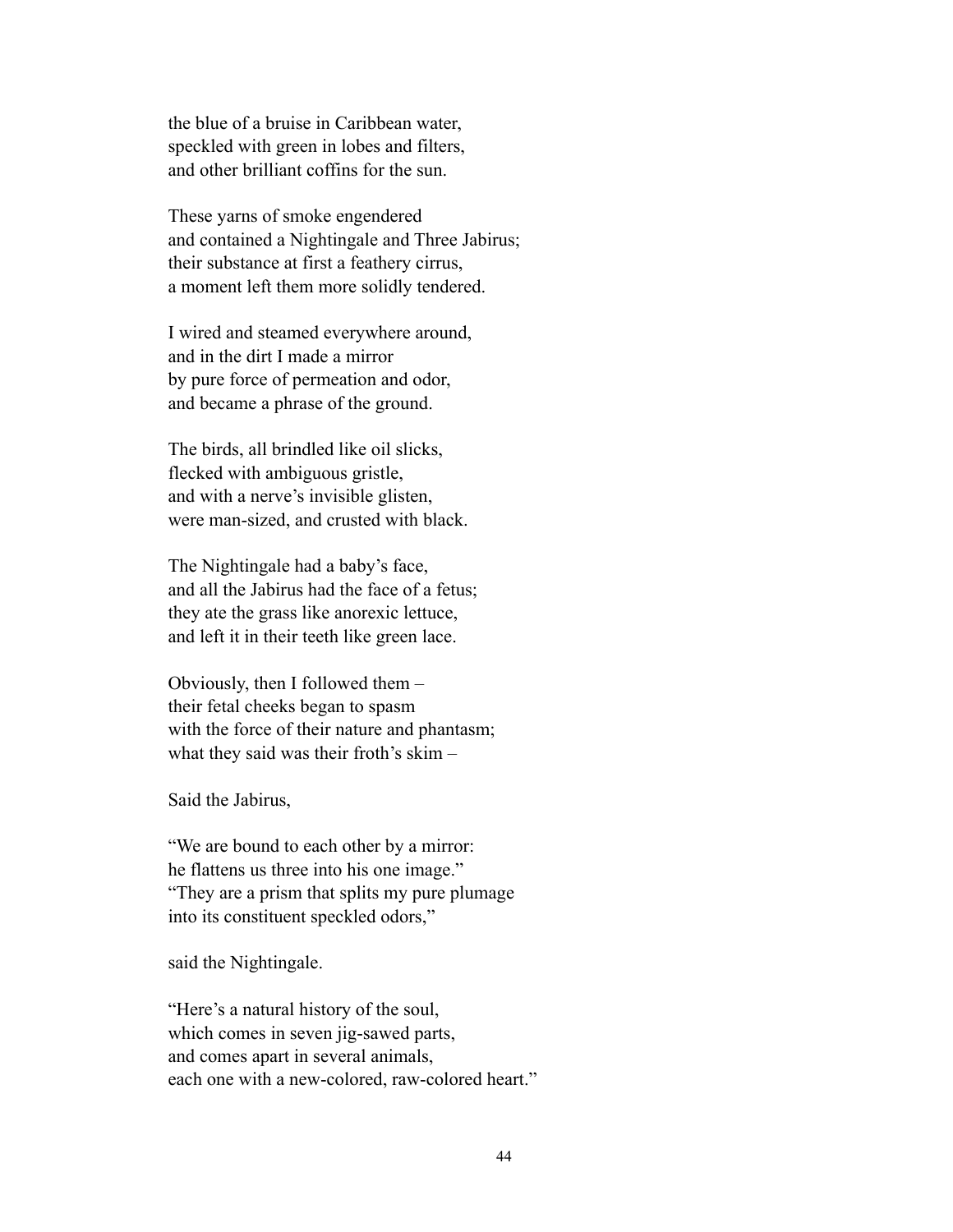## 2. Khat, the Decaying Body.

I followed from my yard into a garden where beads of corn yellowed light, and cabbage turned it purple, like fluorescent night; into the peppers, the sun hardened green.

The garden elsewhere held Roman instruments, and fruits of Mediterranean integument; in some corners, blue British fruits; and below, the soot-dirt and drizzled roots.

In umber-textured shadows at the edge, my sun-stunned eyes put nothing together out of the movement near the hedge where lights and feathers circled each other:

The humming shadows then all coalesced into a rotting factory's calm progress – The Jabirus' crowded fetus-cheeks around me, and pointed out this factory's anatomy.

We saw a massive lion curled recumbent, calm and unobtrusive like a monument, with fur flecking off in necrotic tangents; skin below the texture of stone and color of mint.

His coat, mold-white and in wigs like moss, was filled with hawks and hawks' nests, especially gathered on his moldy breast, which their violent feathers all embossed.

Bent salt trout shed reflective scales, that tingled with their tiny rippled lights, and left gauzed patches in my sight, when they spasmed in the nest as a meal.

Embroidered bowls below caught all the juice of their breathing and liquid cycle, like gray and white and red acrylics; and fed sometimes the lion, mouth bent obtuse.

Beside the cat, a field of burning cigarettes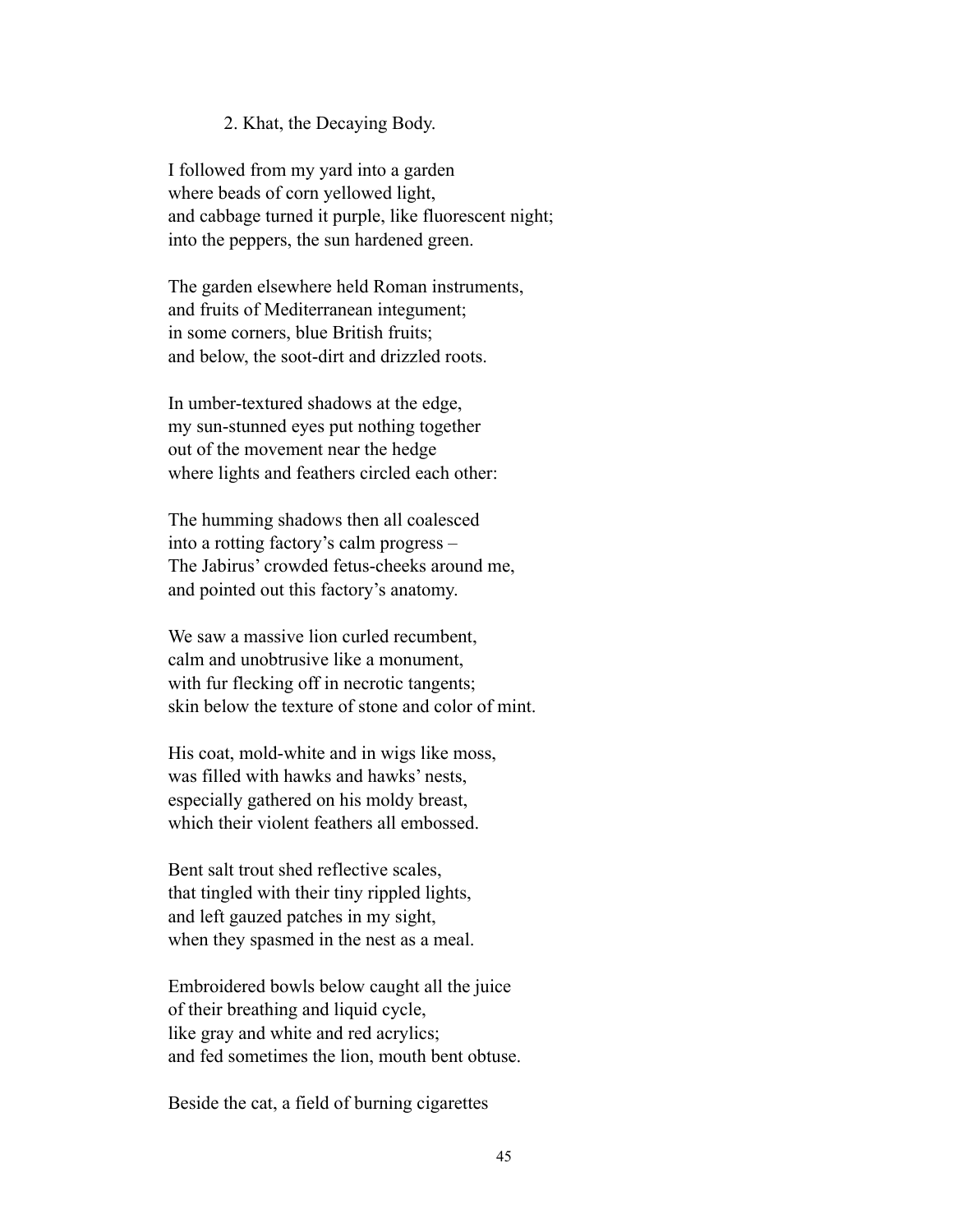drew to it crumbling bunches of bees, who stuffed ash into their black thighs, and turned away in fecund pirouettes.

Rochester and Richard Hell stayed in the garden's park, shot heroin together in corners after dark; Rochester's cock more limp than a breeze, Hell bent over with the pain of a tease.

They staggered the park for a nice instance of a phlegmy and mucused license; they talked about music and poetry, while they shivered at the state of their anatomy.

George Chapman and Black Francis forced down a horse-large frog, splayed open its brain for discourse; Chapman applied blue, fraying slits of current to the frog brain, in the skull like a monument;

and straddled the amphibian neck, of greens bruised black between his thighs. "These nerves come from my blood and crystal me, the material spirit blue makes me suspect."

Francis took notes as green parts bent and flinched into the ground, peeling dents; and measured the frog testicles for relevant elements, and meditated on them, serene and lambent:

"When you scream, you defeat the fetus, wrapped in the plastic of its uterus; from that organ, it quickly liquidly exits; in the air of your voice, it lambently exists."

On a temple that bristled with candles, and marked the years in blacker blood, a woman walked in the light's fickle flood; her name, she intoned, was Climactic Miranda.

Climactic Miranda spoke for Christ: "The cleanest Catholic mouth is a catalyst, better than a Protestant's viscous spit; my capillaries generate in those holy Petri spots."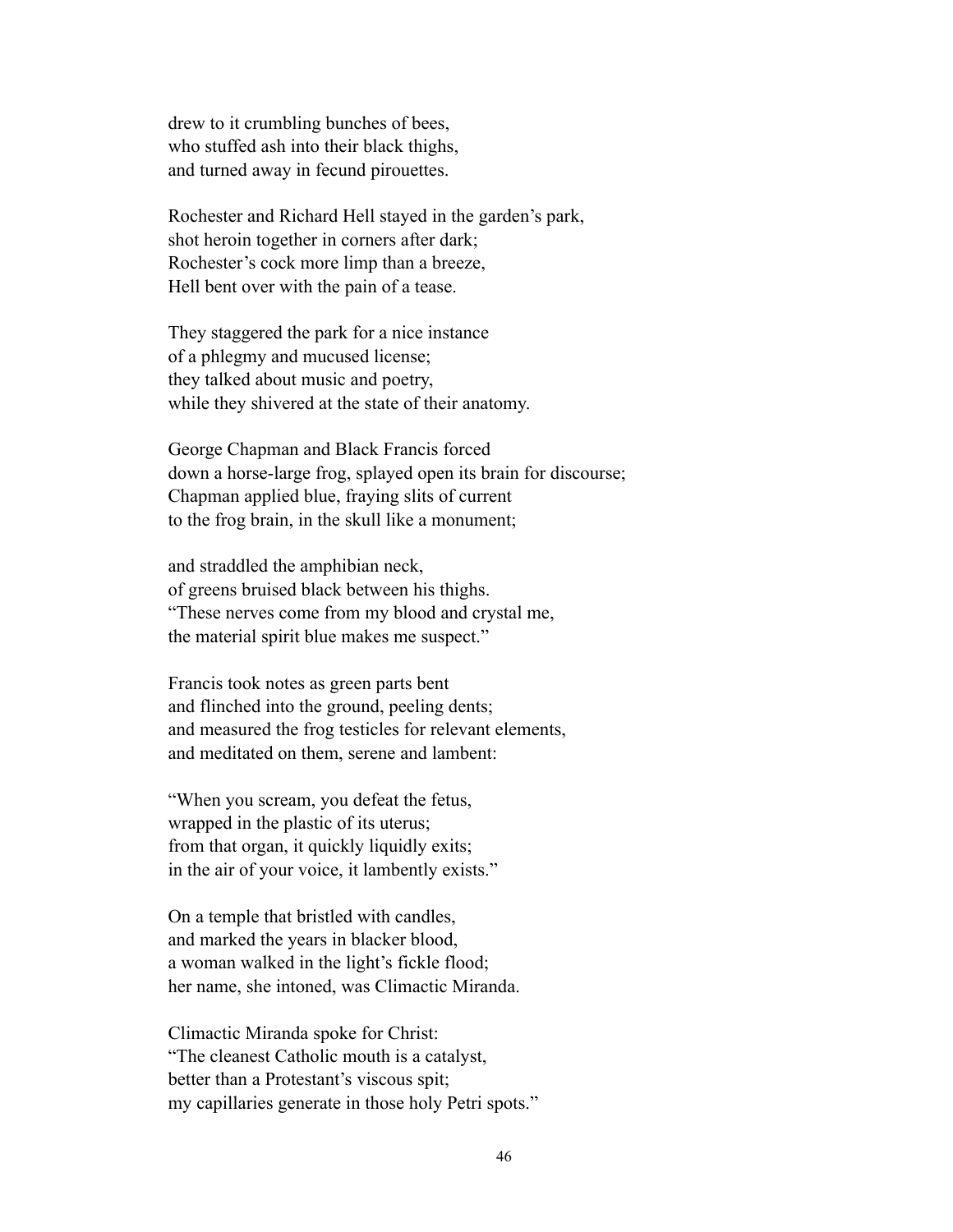She ordered candled slaves; they slit a fox, and put its fox-red, tick-red drippings in a chalice for communal sipping, and desiccated its remains in a holy box.

Tom the Possum burbled on the cleanliness of women, and rubbed his painful tooth with aspirin, "I rub a sponge between her slit open legs, and chemicals into my grin, white dregs."

And in the painful-yellow bulbs of squash, the man-sized rodent with the expressive snout searched the soil that gave like felt for his lover through the vegetable mesh.

A corner of the cucumbers, drooping green rods, arranged inside itself a recursive theater, that everyday repeated down to the smallest feather, for the pleasure of birds, or interest of gods.

Tereus, reoccurring in the brilliant crops, found prone Procne always at the edge, as she collapsed against the prickling of the hedge; he always dragged her under the willows' mop.

All these around the lion – nervous veins that transmitted in mechanical lines the delicate, visible electric lengths of pain, that hissed and burned in the large lion's mane.

I reckoned my capacity to its dimension, and my skin shifted at its vigorous ruin. The Nightingale exhaled a baby breath: "You live, in part, in mildew's sheath."

Me:

"Aren't you going to explain this more to me?" Jabirus: "That isn't the exact job of us three." Nightingale: "Nor is it the type of bird I tend to be:

we're just a form of light in one and three."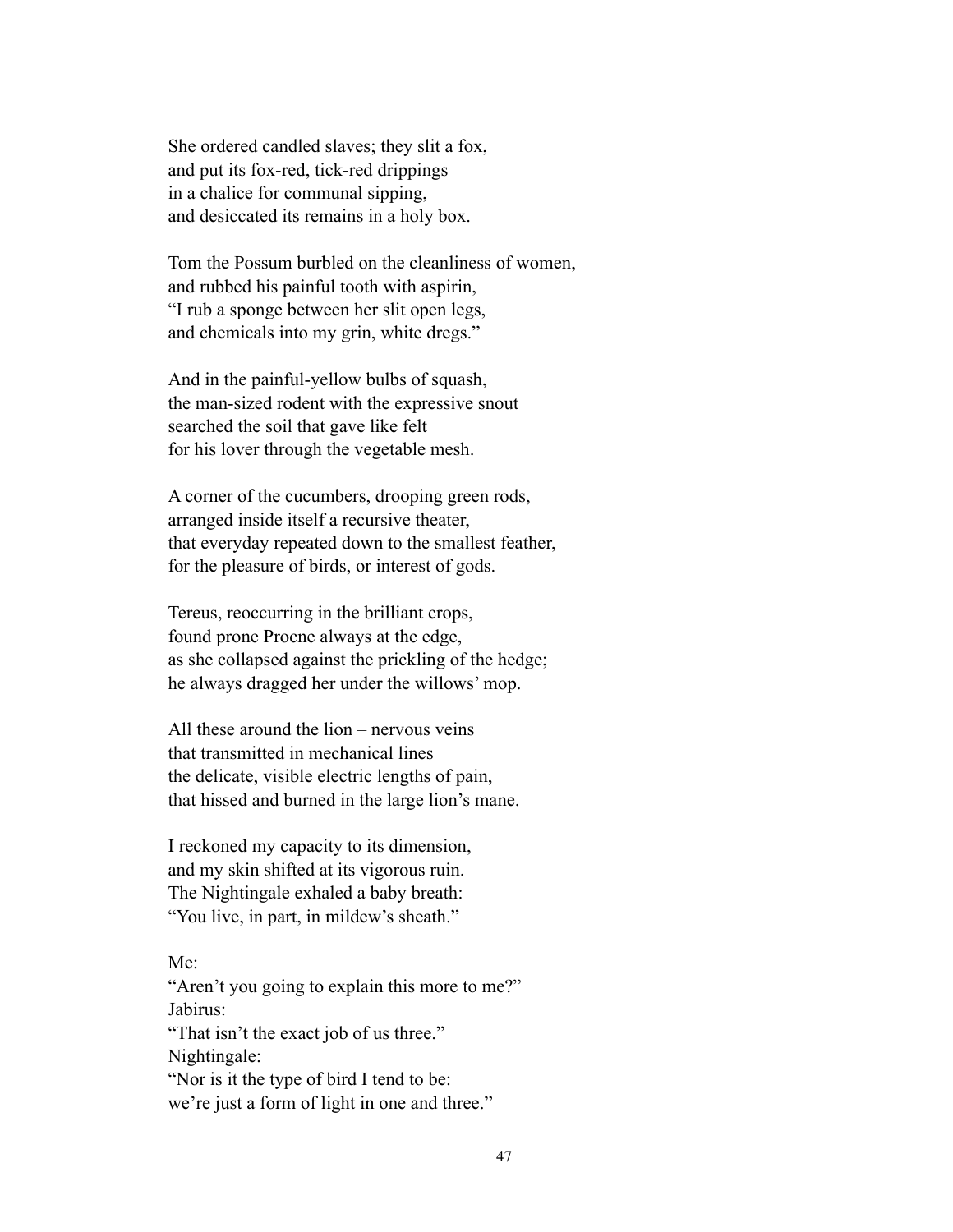## 3. Sahu, the Germinating Body.

By the lion, we took a path that looked like bruises, rubbed black and gouged by strange use; I saw in it the image of a bizarre foot's device, marks from toes as sharp and austere as ice.

The Nightingale cracked open his baby throat (while the Jabirus let out fetal coughs, and shed between bald gums a phlegmy slough), to give some explanation as we approached:

"Our atrophied, small words can't equal sight; it must be shown in ambiguous full light, in bare glory, phenomenon, and phantasm underneath our guiding's lambent spasm.

"We are the purest form of argument: the sun-fertilized world without augment." "What's the next notch on our itinerary through the soul's total anatomy?"

"We're going to the beach." The white sand gave a dark-flecked light, redolent of bruised hands; a massive irritation filled the ocean, that menaced the green with its commotion.

A nymph, prone and riding white, like teething, lived in innuendos of the ocean's green, in the mountain-cold squelch of the wave's green screen; slept in shadows underneath the white froth's seething.

The sea's green rumor screamed like an infant around a quail car-large and lambent, with a big down belly, and back with oil-feathers, larger and wider than yellow weather.

Its stomp of massive, backward thighs violated the sun's division into green, wet curls, and scurried off the riding ocean girl – The froth bubbled afterwards, sedated.

A brace of mammal-hands, wandering like fluid,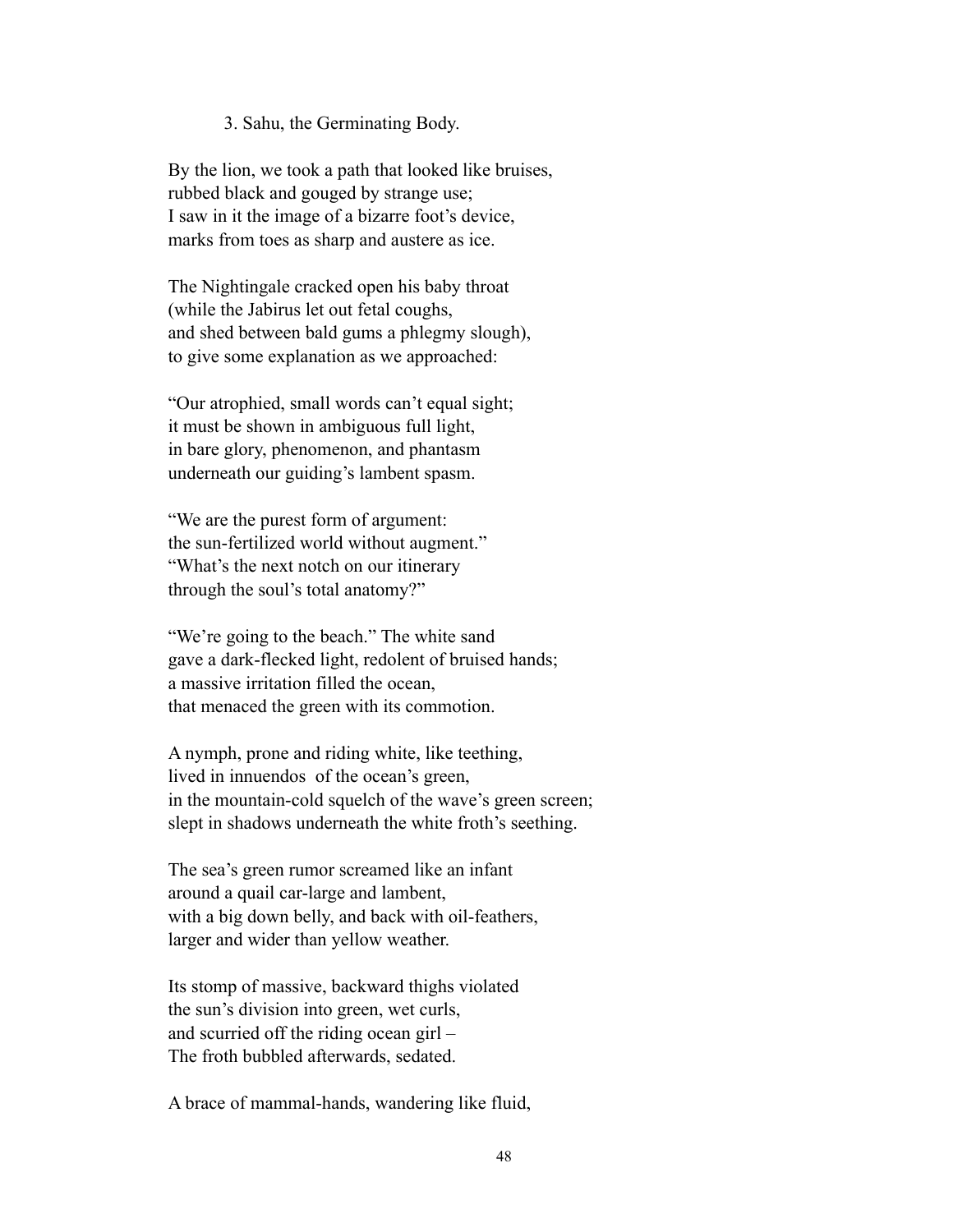spilled from it's bird-neck, bird-flesh diluted; into the green more crystalline than nerves, the iridescent ocean's forest-sized swerves.

The hand-headed bird searched water for the nymph with a cross with a noose for a head, while green waves crumbled like a hyacinth whose petals deliquesced and spread.

Behind the quail, scavenging lions shook and dried their manes above the green, followed and loitered, their waiting obscene, for the scraps of the nymph's ruin.

In a quail-boat among cats after the quail, Jeff Mangum and John Keats tried to harpoon the bird in its back, to play its injured tune, and braced in tableau against the sun-doused sail.

Cried Keats:

"A thing of beauty is a joy when it's tethered; someday that quail and I will live together, and we'll be a perfect yellow forever when I harvest and ingest her feathers."

Mangum trolled while the other talked; he calmly massaged the threads of the rigging, and kept the whole time desperately singing, till the wind turned, and the sail flaccidly sulked.

The ambivalent wind plucked a natural feather, so Keats grabbed it, uncapped it at the quill, drank the yellow of that bird's hair, and turned downy and lit as the quail distilled.

Nightingale said, with a cough that came soggy, "Here is the hum of the pied body," and pointed to Stevens and Kevin Shields creating in the sand an innately pink field.

They poured a red mix of acid and cough syrup from scientific bottles, dreaming eye drops. Those scientists of the mind turned sand a glowing pink,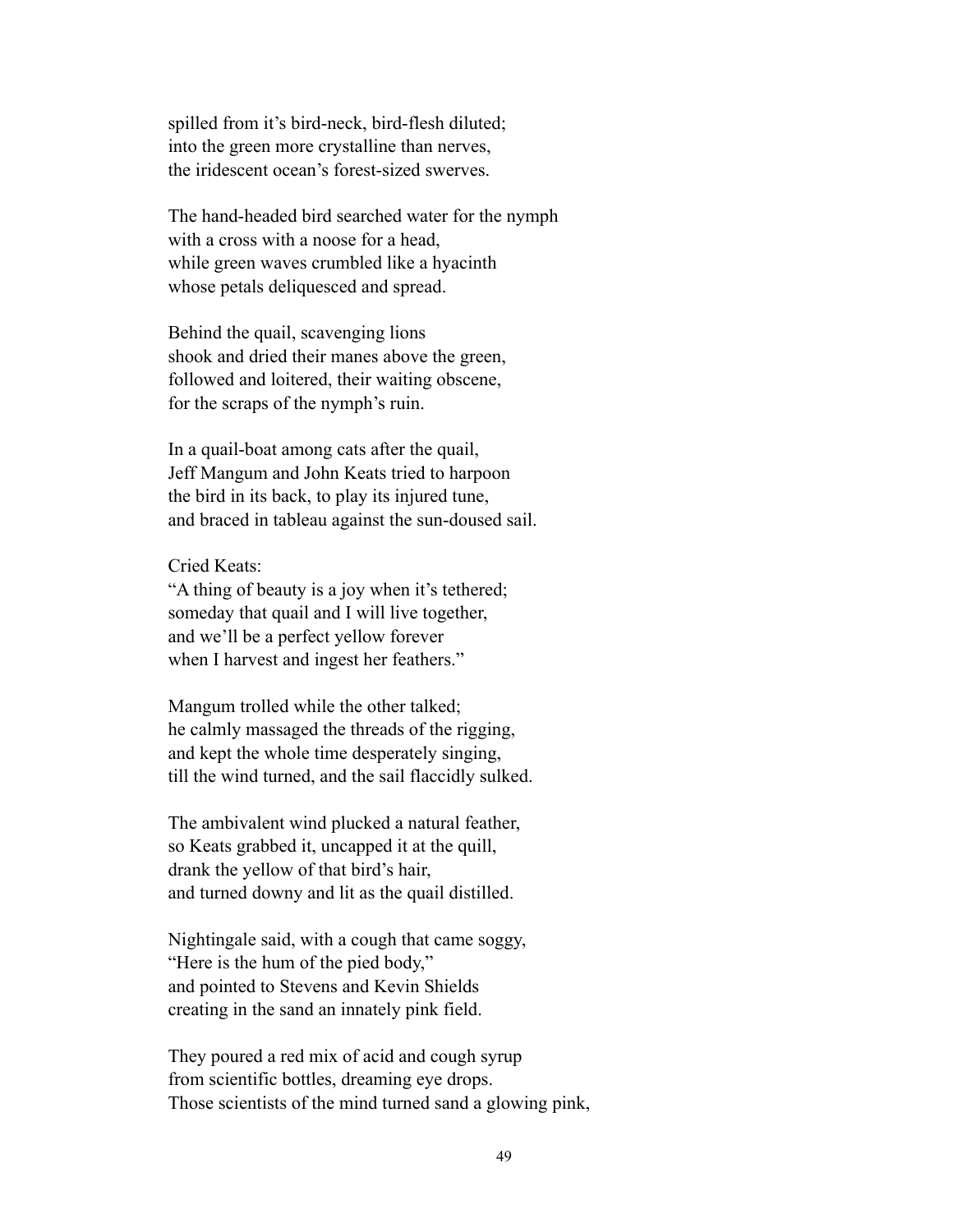and created in it an image of what they think.

A million other chemicals and sounds were poured and whispered into that ground, until the whole surrounding sand was made into a pure cinema of the land.

Then at the after-party, Steven's spoke his mind to several girls galore, the record's blackened wind, the pink, intricate clusters of the camellia's design, and the black-centered purple of a bitter wine:

"Only metaphors exist, no abstractions: the pieces of the earth speak in reunion. Only vines insinuate, in focused curls; the only innuendo is the wink of the girl."

Down the beach, the Three Jabirus pointed (and their wings hid and revealed small hands, and the fingers that guided were askew and disjointed), toward something displayed across the sand.

The Jabirus:

"Here is a Natural Museum of Biology." In an atmosphere as private as a vitrine enhanced, three women sat in silent and green colloquy, and floated and recurred in a stationary dance.

Joanna, as a catalytic mist again, dispersed into the land, her hair into the waves bent receptacle of sun, her thighs and bones in the lights in the sand, her heart a sour red part of the sun when the day's done.

Joanna's ribs turned to green droops of dune grass, her eyes to a green, yellow-center sheet of weed – her spine became the curls of the tide, and the bones in her throat came out worn sea-glass.

Ophelia turned flowers each time she saturated: dark water came from every orifice and pore, and leaked until a flower grew from skin so irrigated, with lilies for a face, and roots at her core.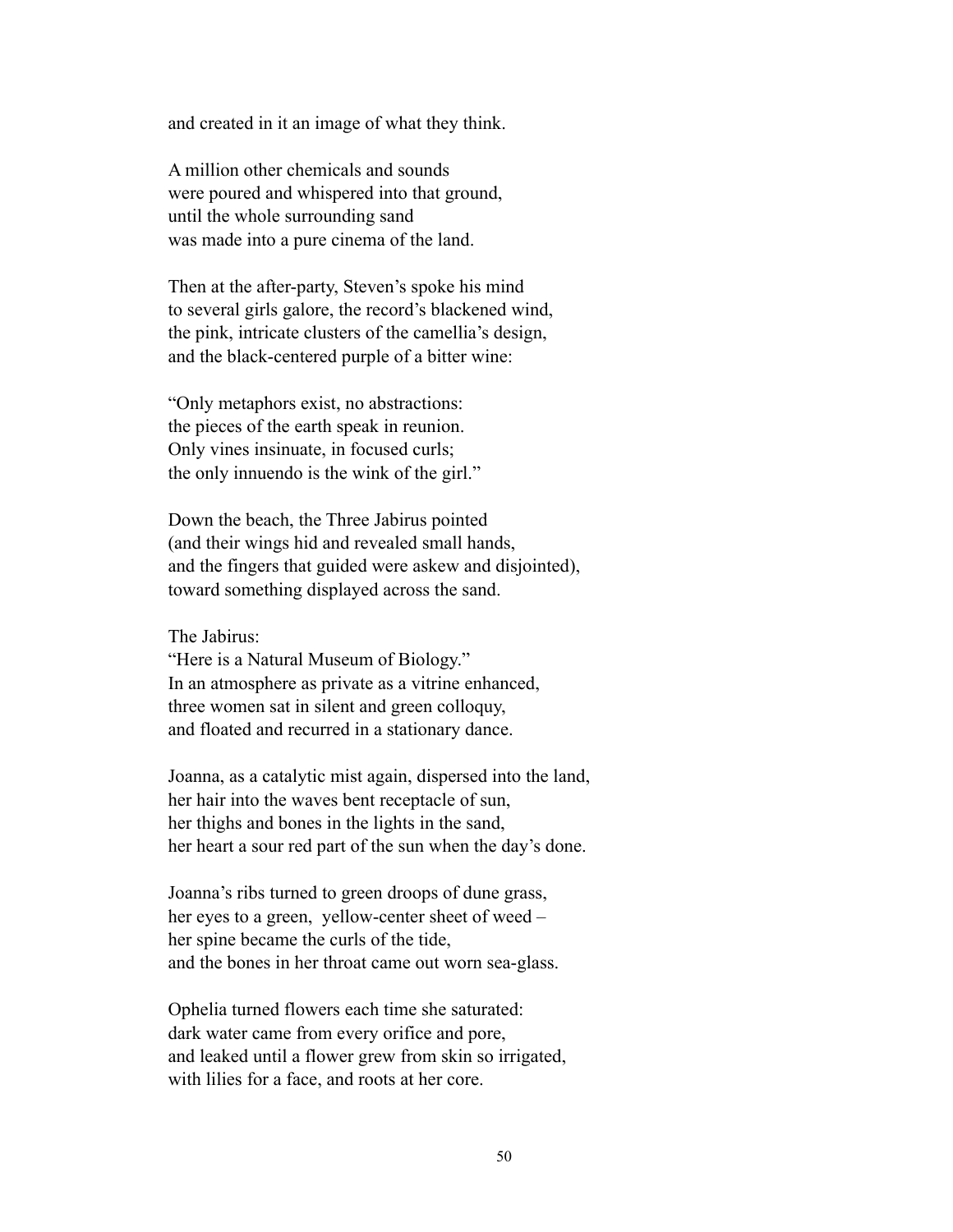Her throat filled with fennels that spilled from her mouth, and she spoke then in botanical colors, figures of pink and green from the South, that told the eyes a story with no collar.

Daphne kept turning tree to escape the world, forgetting everything with her chlorophyll brain, and taking a job consuming the sun, always moving with vegetable patience upward.

The sun turned to green balls in the leaf's belly, that rolled through her veins to make her laurel body. Daphne pumped pollen from her tips like a billows, and it fell on the water, and waves broke yellow.

Further than the floating and the liquid pollen, stood a sand-dune-backed and multicolored lion: the breeze against his face bristled it blue; the wind turned hard, and he went black all through.

When the sun stumbled out from the clouds, it pinkened and innately lit the lion's back, and little shudders of red radiantly flowed through his mane, and massaged out the black.

One laurel pollen dripped a yellow spot that spread across that mutable scalp, and eliminated all the pink in a colored gulp, that was the schematic of a yellow shout.

Bees built their combs in his teeth's gap, which turned his mouth a permanent black; but a light came from the geometric sacks of the secret and religious insects' sap.

William Browne bent suppliant before the lion with a horseshoe crab turned over, hollowed like a platter, filled with rank shark meat, spiced with plant matter, and surrounded by other relics of animal ruin.

Said Browne:

"I've made the echo umpire of my brain, and brought you these animal bits again.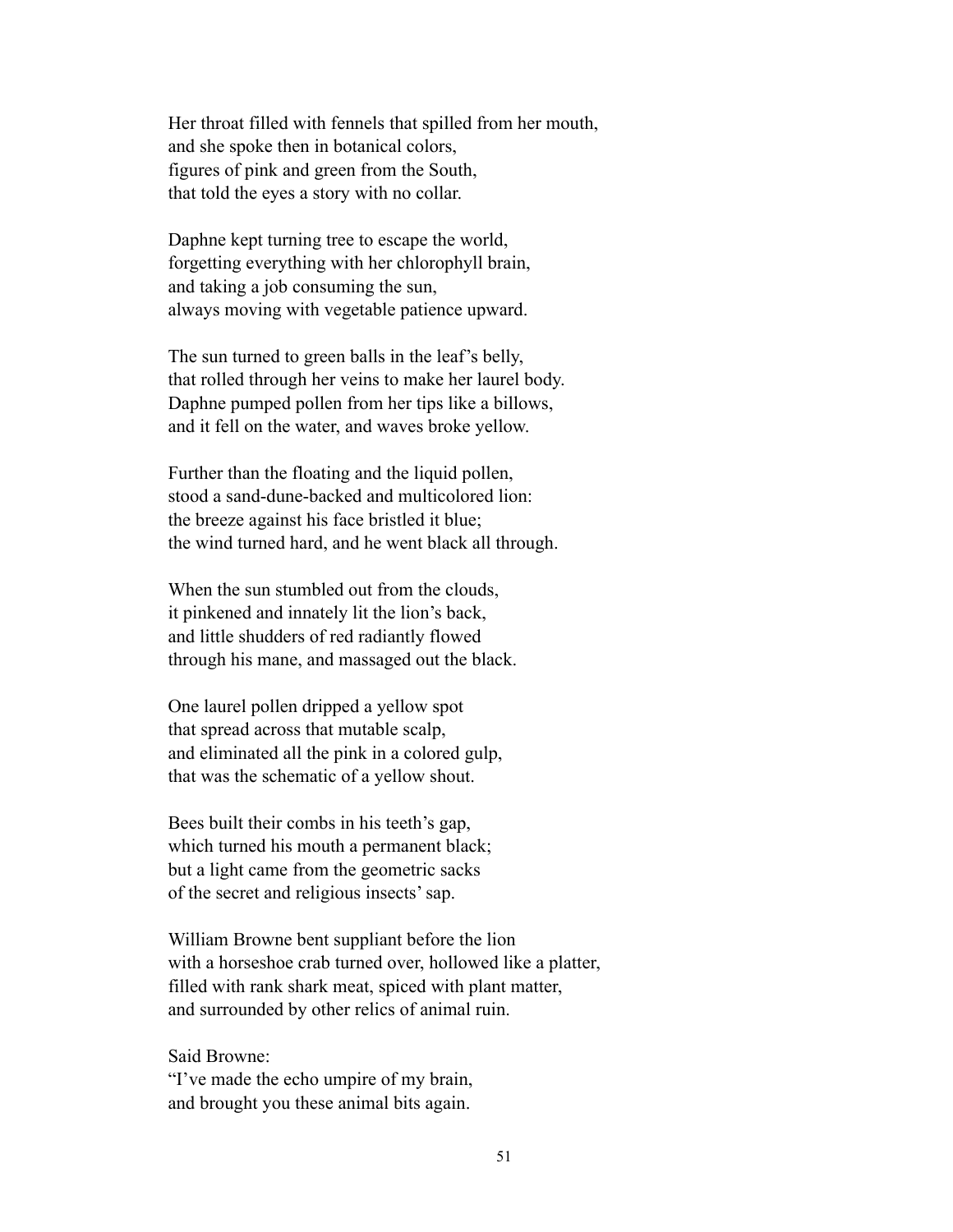Please, consume me into mutable color, like the burning and effulgence of sunny water."

The lion extended his tongue, disturbing bees, and Browne took it, like a hand to dance; the cat gathered him into his mouth, consumed and enhanced, and began to chew him in service for animal fees.

And the juices of his body wet the wings of the bees, and his bones crushed their combs, and he got squeezed honey in all his wounds for the hope of a kaleidoscope's supple variety.

In revulsion, I fell, I vomited, and spat. "Shouldn't we do something about that?" The Jabirus:

"That's the business of the variegated cat, and there is no disagreeing with that."

"Please just tell me, what are you three?" "We are only your nervous curiosity." Nightingale: "The same thing, really, goes for me; we're what your electricity makes you see."

Just by us, a violence drew our attention: the plump quail roped the nymph from the ocean. Its soft hands spread to reveal an animal beak, and the noose dropped the girl to that conch-colored peak.

A red squelch rose from above the hands, and dropped in viscous reds into the sea, and a sanguine mist settled pink on me, and I fainted to sleep, and I dreamed about sand.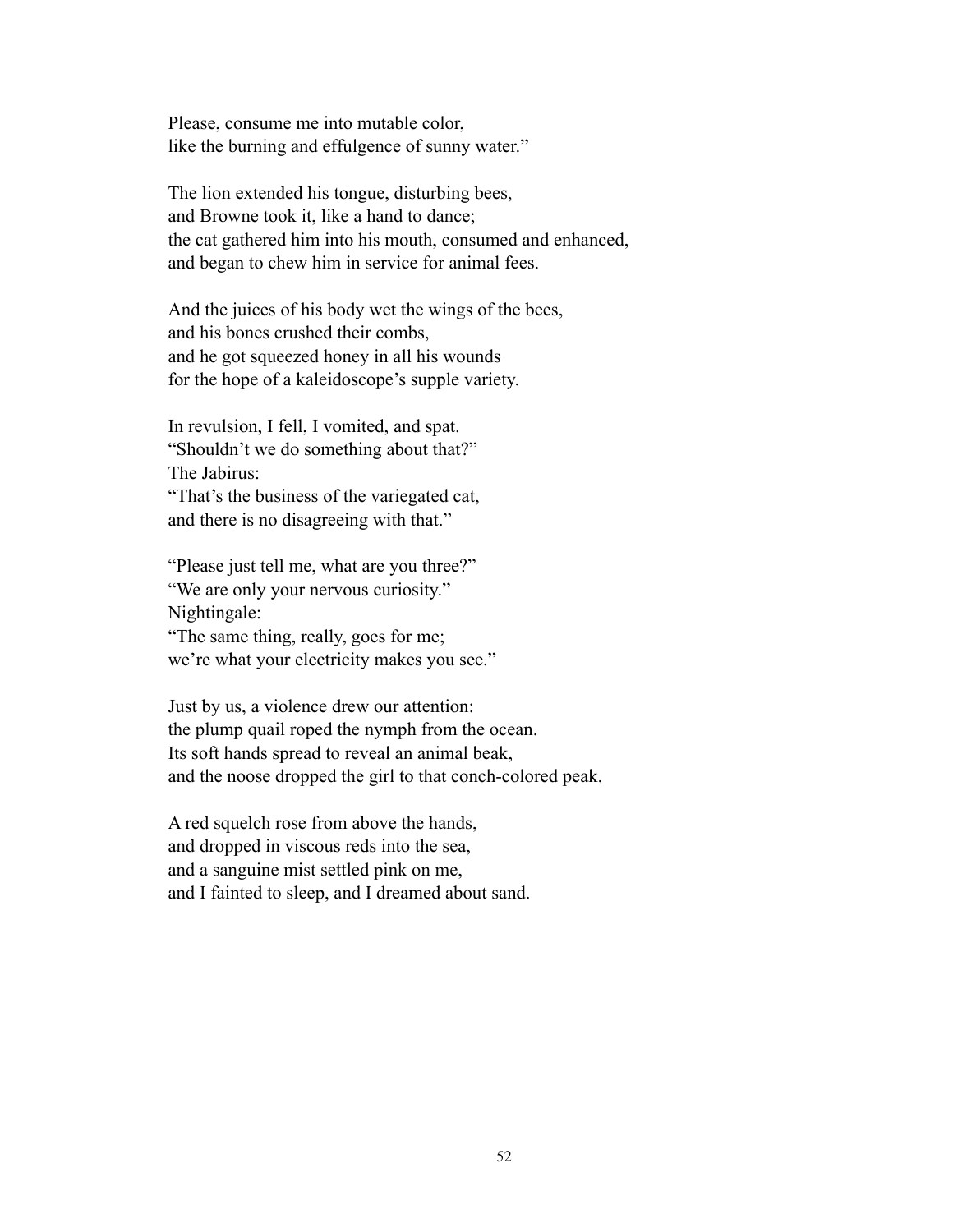#### 4. Ka, the Shape of the Essence.

I woke up to the liquid pulsations of pines, the natural whispers in the water-light – The birds with immature faces all held a limb, and carried me with the hair of their flight.

The back-lit wag of needle-light slurred as I struggled down, and coughed the words, "I think you could say just a little bit more." "What can we say that we haven't said before?"

said the Nightingale in wet, frustrated reply, with a lung-deep exhaustion physically implied by the drool that involuntarily fell and dried on his baby lips the sun reddened and clay-fired.

"Our ideas must be argu-ing, lit vision, taken from the world with effulgent permission; you still don't see ideas as radial videos the sun-spackled world convulses to let us know."

I rubbed the confusion out of my shoulders, and lingered as I felt pine-wind grow older. My face was still drowsy, and my whole world seemed an acrylic smear of pine-light swirled.

"Okay, bird, well then where do we go next?" "We go to the dark spot of this illustration text," he said, walking through pines and cypress knees that turned the water brown in their botanical laundry.

The water kept washing itself in the wood until the brown became thoroughly understood. The white chalk road we followed split the browns and blacks of the trees' spit.

Then two huge hands sprung from the soil, mammal sprouts, and dirt at their base boiled; the sudden hands with grasps for points whirled on their subterranean joints.

The sideways-searching hands shattered pines,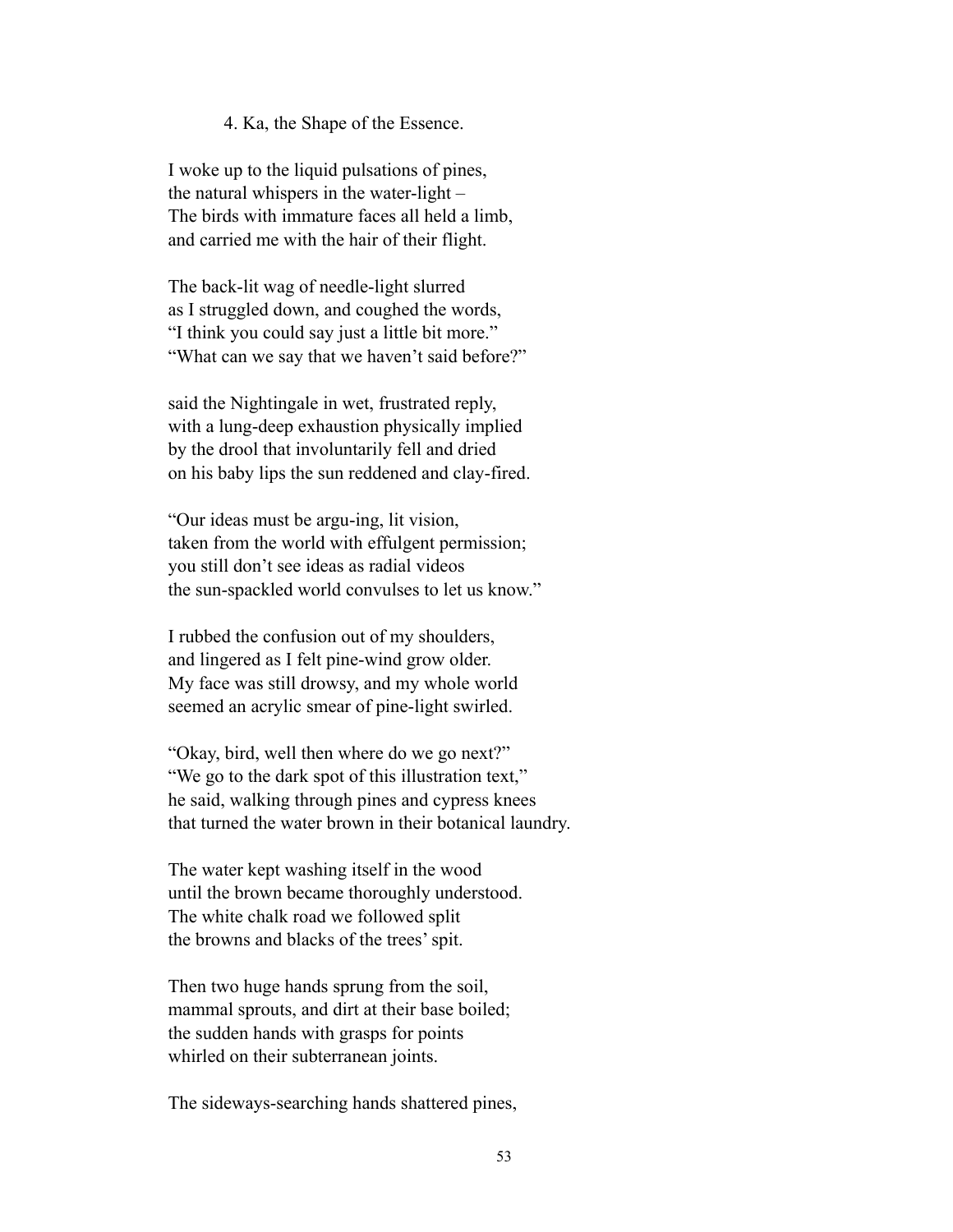and in the scope of their violence cleared a field, a discovering space their spasm revealed, like the paddling of a buried, upturned swan.

Two black-suited men dug in the soil's eruption where the field suffered elbowed corruption; they shoveled toward the motivating joint that stood under that spastic plant:

dirt fell to moisture on their sweaty hair, and looked like mildew blackly flared, as David Lynch and Heidegger debated the ego, with the wrenches of "furthermore" and "ergo."

Said Heidegger,

"Inside the sun, there is a dark place where light starts – we're the dark spot always occurring before the light." "But there's no band in that performance, done right." "That doesn't mean the tune has no silent heart."

Those black suits gyrated in the blue behind, as they dug with fecund, root mission, and made the dazzling buzz of discussion, the brightly colored particles of their mind.

Spurts of gelatinous, effulgent residue convulsed out with every shoveling advance, those deep, distinguishing, and musty lances; and on the handle, a dark substance of mildew.

Spider-tigers, with a tiger-body, legs like a spider, and a face like delicate orange powder, felt their thighs meet in their orange bellies' hair – It made them miserable, geometry joining there.

The spider-tigers spun a web that prismed, and distinguished in the light its floral anatomy, the many lantana valences it trailed in its history, and wore their radial fuzz as the wind spasmed.

The web respired, and turned the air viscous carbon. In those thick molecules, jellies pumped their swim. In that sticky element, huge butterflies caught –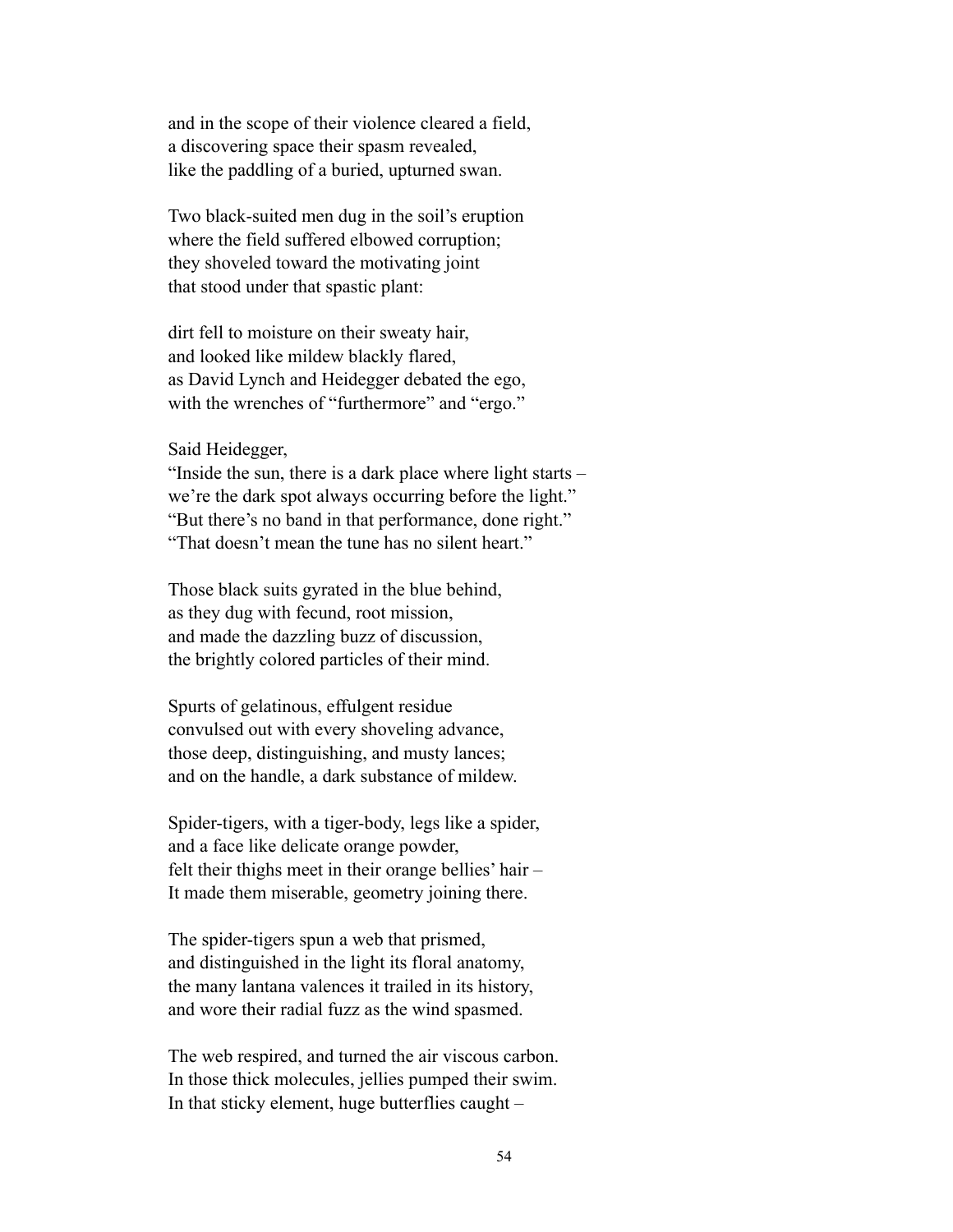all this in the color of the prism's expansive blot.

Watching these massive jellies, webs, and wings beyond all born butterfly or spider precedent, I decided to say a naïve and earthy thing to the three part-bird, part-fetal residents:

"Are these things big, or did we get small?" "Here, it's unclear there's a difference at all." "But have I changed how much I'm tall?" "Your response changes, as World changes its call."

The iridescent mucus collected a bug-brained bird, and its mouth's black, insinuating hose flailed with the intelligent touch of a search until the concentrated carbon thickened it close.

"Those wings' monarchical black and gold are an emanation these men want to hold," said the Three Jabirus, concentrating my head on two men who worked with nonchalant dread.

Dylan and Ashbery dragged the pretty flies from the thick, dried the many prismatic clots off them, and surgically distinguished beneath their skin – the particular black results made me sick.

They found quail embryos in the black vegetable lungs, a baby with caterpillars crawling from his brain, that pumped and vibrated like segments of vein, and for the fly's heart, a searching mammal hand.

A deposit in the stomach of scales from reptilish fish gave off a scientific and Egyptian light. In that visceral effulgence, we saw their wish, but it spastically left, a humming bird's fickle flight.

From them, a bushel of torn chromatic ducts, where the black and gold dripped and sucked, spread to the muscles beneath the wings, and the wings showed their radiant sting.

Said Ashbery,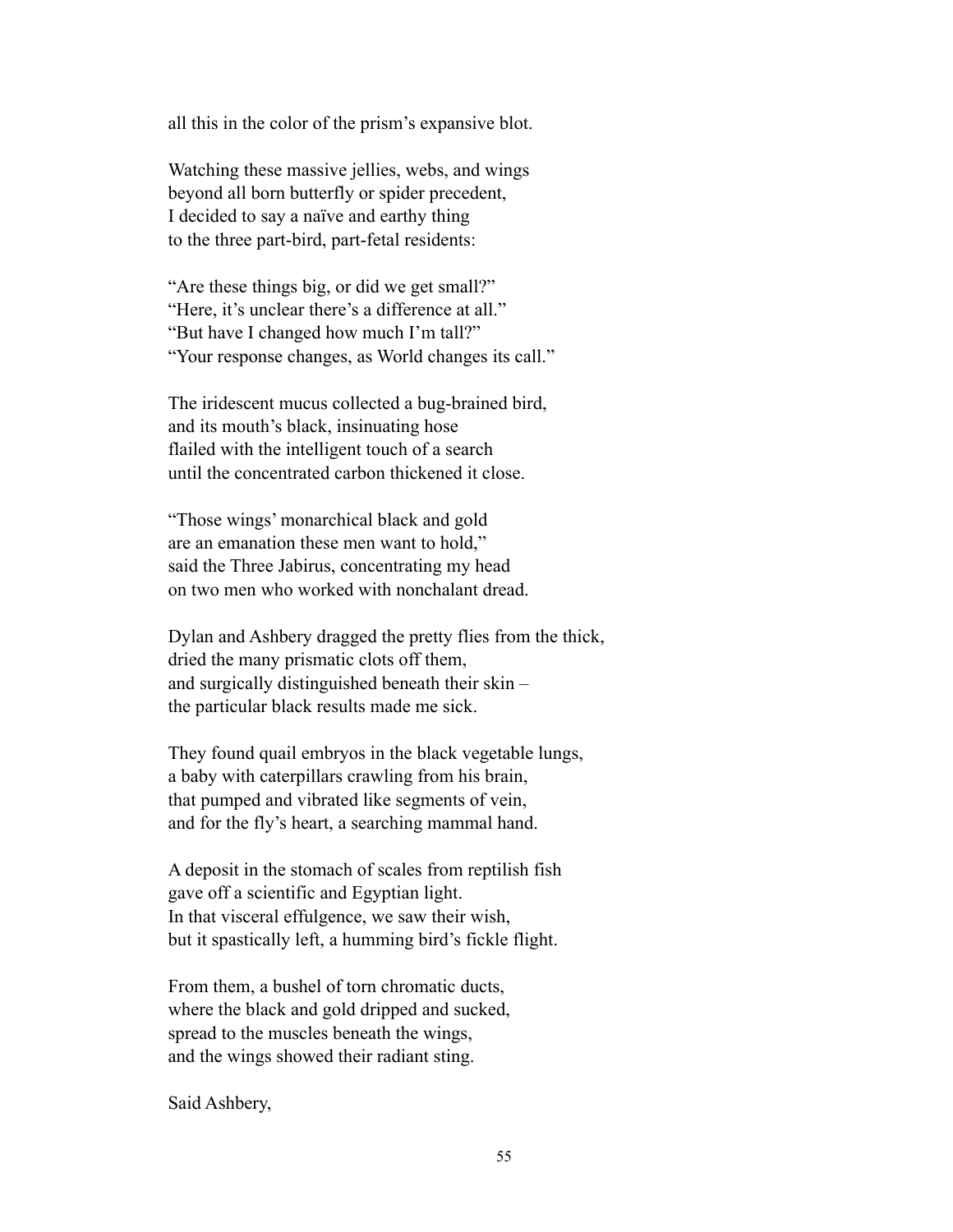"We need to find the organ where the color turns on." "But every time we cut in, it's not there, it's gone." They searched for something blacker and further back than the black viscera: the silence of our intimate lack.

At the edge, studio workers took the elbows' effulgence, and painted oak leaves with that residue; those oak bits made a guttural flutter in blue, as they launched their resplendent utterance.

King Arthur directed with a magnetic twig: he tried to make a cinema of pure light, but the soul is the black residue left in sight, and his story appeared in the black lag.

Scales suffused with blue electric energy penetrated the air and blackened the screen, like a butterfly beamed generatively into the trees' green, the pied image of the twig's intelligent anatomy.

He bruised the floating, glowing leaves, and the story grew where shadow and light cleaved. In embryonic leaves, he birthed a silent heart, and a light that burst from a dark part.

Leda and Mary harvested the arm's follicles for the milk in them, and placed them in baskets. On their skirts, they rubbed emulsion molecules. Beneath the basket, the white leak of their trinkets.

Mary mentioned, as emptying her wicker, "Joseph wasn't mad that I'd slept with God." "I have to say, I really find that very odd," finished Leda, wiping her hand with a snicker.

They squeezed the dairy hairs by a hearth, spoke of catching the light in their solid children, like a shimmer in the water in an earthen urn, but we're all just the dark water beneath.

The arms sucked back into their spontaneous sockets, and left behind a shattered, a brutalized marsh. Brackish water filled hand-gouges, with crushed fish,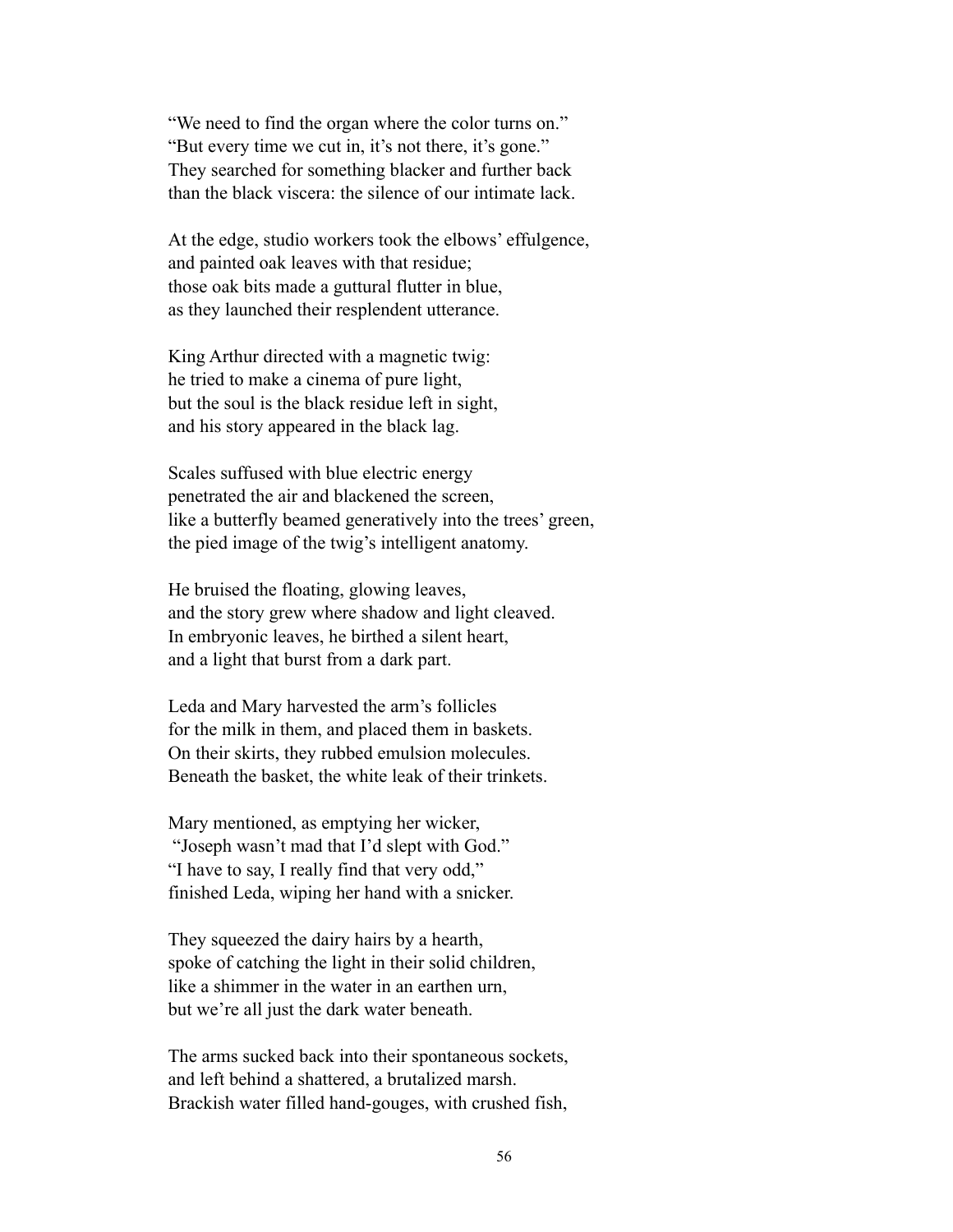like brown, old bruises gathered in a basket.

They gurgled retracting, and left behind wells, where Egyptian jars raised on jagged water, and I could not tell if they poured or filled. "Walk into its wet, and conduitical flutter."

said the Nightingale, with tubercular exhaustion – his lips viscous, cheeks moist, and eyes wet; but his wings in a determinative, pointed set, convinced of his extinguishing, generative mission.

"But won't I fall into the brown elbow-well?" "The change that comes makes that hard to tell: this purifying, liquid beam functions like me, the hard color of one dispersed to soft three."

I walked into the changing, Egyptian water that dripped to maintain the stasis of its jars; I acclimated to its liquid and jagged meter, and it felt like pines and dark in my skull's jar.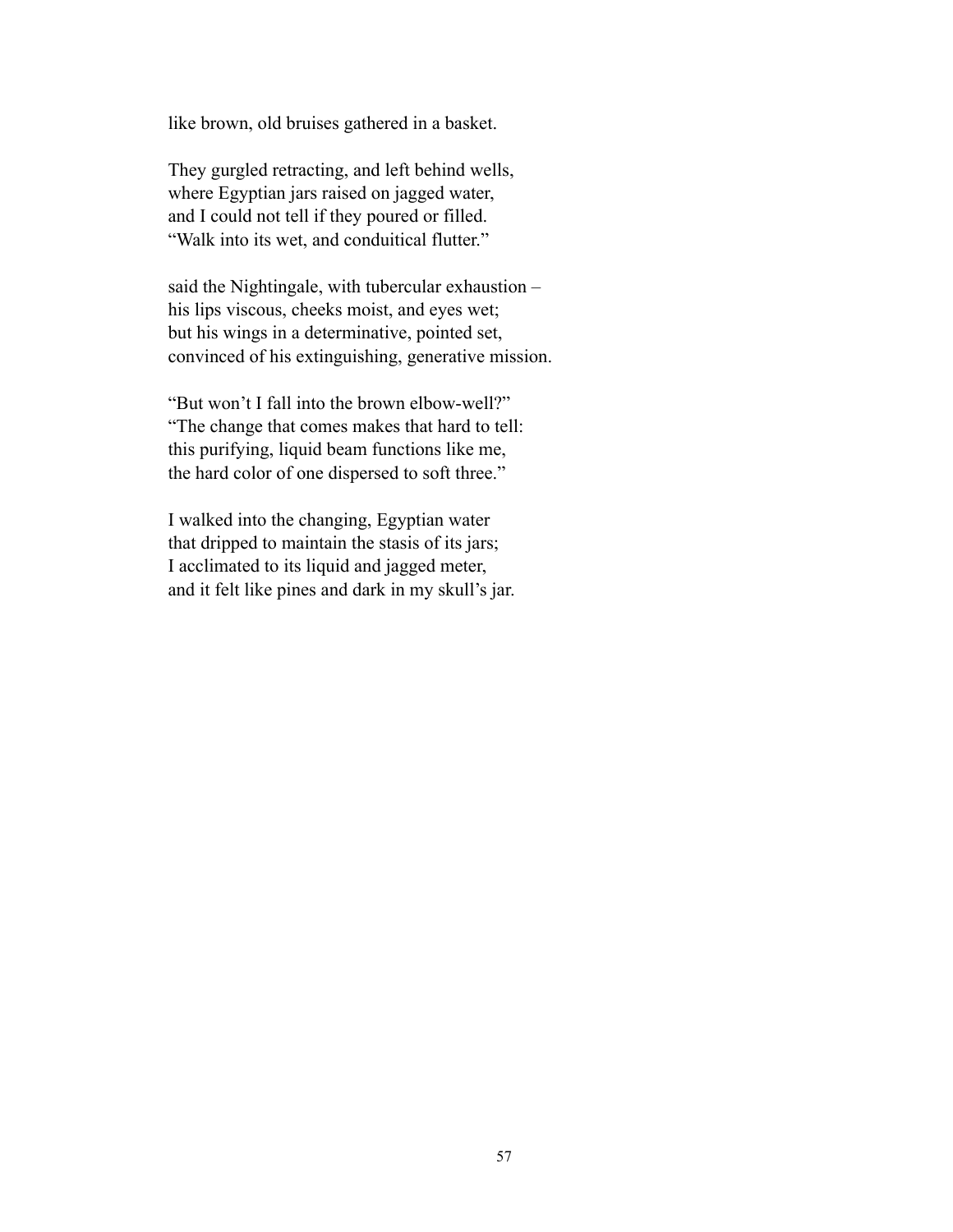## 5. Ba, the Noble Intuitions.

I woke up to oxygen's spastic yell and call in the frigid humidity at the bottom of the waterfall, and my thought went from pines to vitreous thrum, and all the gyrating water said: mm, umm, mm.

The forest moved its canopy like a pretty lime worm, and the wind-sucked trees loudly rubbed their grains, like the sound of a chrysalis ripping open. This green hatch repeated in river's liquid brain.

From my pool under the waterfall, the water fell down to a spinning middle lake, centered on a lighthouse, fed by an opposite and similar, green and limpid yell, a mutual waterfall: they formed a bowl of water's force.

The Appalachian water swirled diaphanous green above rocks bruised brown and black, made brilliantly black and brown by liquid flame, with the cold, submerged soil at their back.

My fingers and knees bled into the diaphane, drifted in pillowing strings down the smooth drain of the bent, vibrating glass of the further waterfall, a liquid extension of me incomparably small.

The center held the strange dilapidated lighthouse marked over with Greek and Coptic sayings; a coiled wire with wrinkles like a brain surrounded its base and produced a blue force.

A wet and wrinkled man surrendered his brain, and projected a bird-faced, kinetic transport; seemed to use its light, blue magnets, and Greek secrets to give him the swoop and scope of an egret.

His body shrank to a fetal and avian string, his wrinkles grew feathers that effloresced blue as his metamorphic birthing's magnet residue – he jumped from the lighthouse, onto his wings.

A green-inflected mist of mountain trees and streams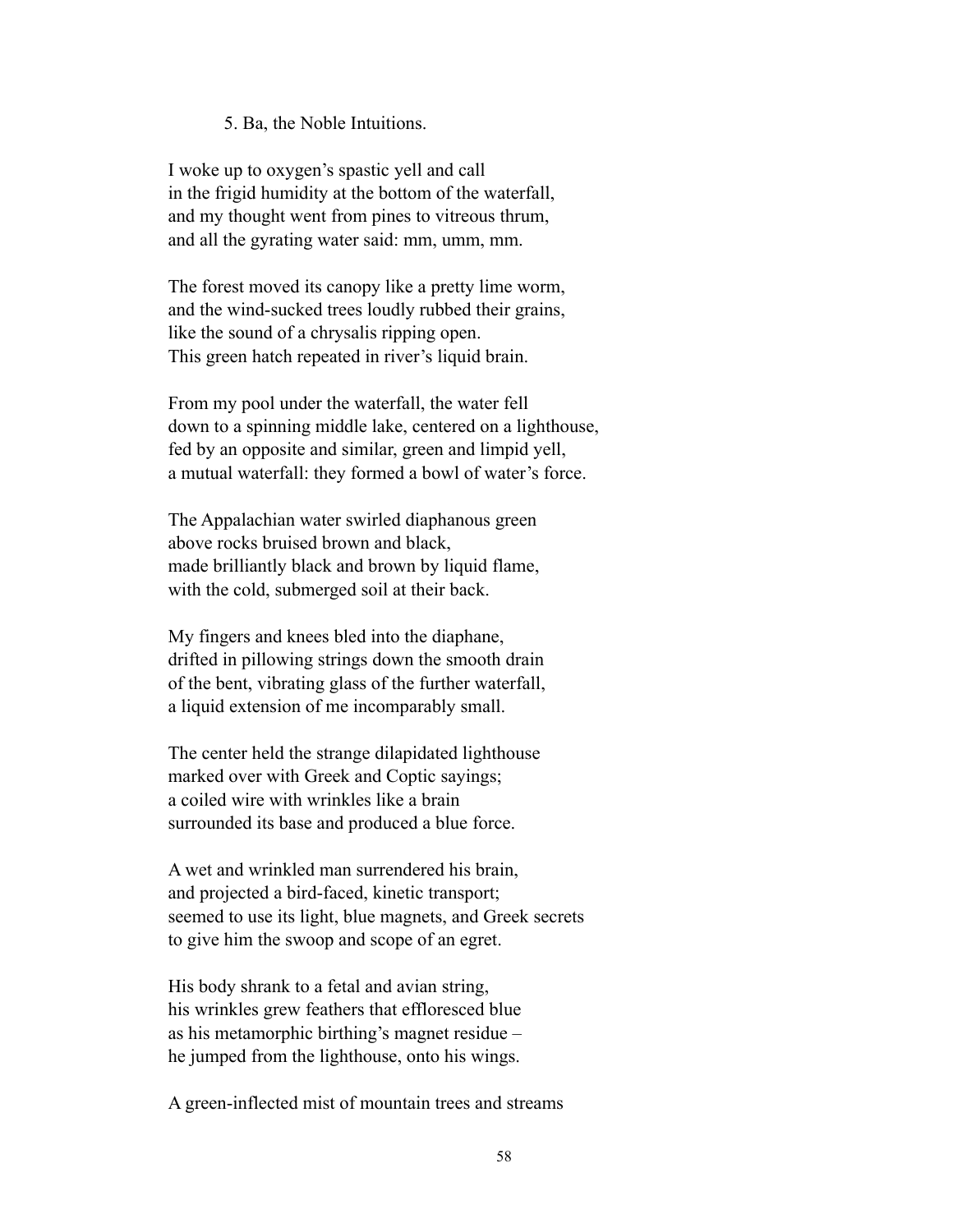swirled over the bowl in a moist and cool gyration in frigid radials from the lighthouse's station, and held its light-beams and bird-beams.

I heard the sound of birds in waterfalls behind. From the frothing, rocky joint, the Nightingale emerged to cold air on which his lungs impaled, and his face took the shape of his final mind:

The clarifying and native spray of the waterfall, dropped the infant face from the tired bird, and he became a dark-cheeked, feather-cheeked ball, untroubled by vulnerable face and weak words.

Nightingale rode feathers into the liquid weather, as three Jabirus popped from Appalachian bubbles, gasping and breathing through their fetal features, spastic in the resistant green of the cold puddle.

I waded a white-bubbled path the water would forgive to Three Jabirus, cried, "Nightingale disappeared!" "We know, because this is where Nightingale lives. It's only us anymore." The water fell green in my ear.

Sad and confused, I stepped on cold rocks to shore, and dropped my back on moss, a reactive green that as I closed my eyes, still showed the pastoral scene: the shattered lime above, and the ruffled green floor.

I asked blindly,

"So it's just us four anymore, my one and your three?"

"That's the way it was always going to be."

"Are you guys going sometime to leave me?"

"That's the way it is going to have to be. Sorry."

"Okay." I lifted myself on cold green moss, and the three vestigial bird-babies helped me up; we walked down the hill toward the virid cup striated with white, pneumatic bubble-floss.

As we walked down, I heard a natural song, one a human hand seemed to lead and drag along; the Three Jabirus located with avian gestures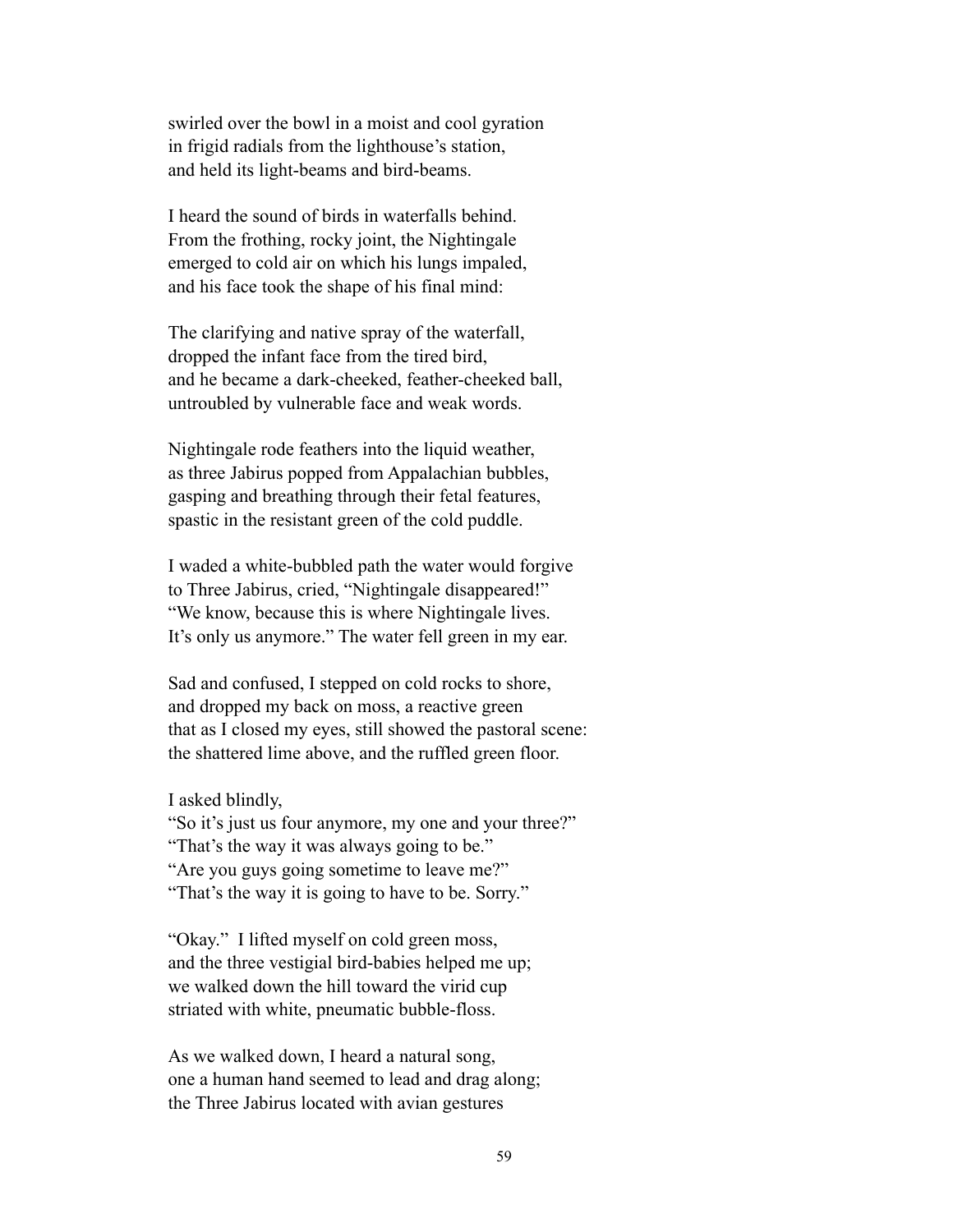the lonely composer of the trees in weather.

Master of brooks, Bach held a botanical magnet that bent the trees like wind, and played their grains in plucks and groans so careful a numeric, organic brain can hear the arboreal songs the German set.

Bach's skull blurred with lysergic, Pythagorean modulations: his face-pieces protruded, things thoughts within fondled; the skull extended in a slash behind for the glissando, then it melted into his neck with silent cancellation.

The Jabirus explained,

"His harmony is a synaesthesia of the particles." The trees busied themselves with the sun's article; a squirrel violated their waiting with calls and jumps, scouring the trees for their little brown lumps.

We continued on the green, threatening bluff that absorbed the particles of the rough stream's froth; as our walk girdled the light-making, bird-making house, a particle of thought fell from my mouth to Jabirus,

"Hey, what does that lighthouse there mean?" "That lighthouse is an angel-making machine." Another man entered its blue industrial wrinkles, disappeared in the shaft to climb to his spiritual rankle.

An Egyptian, human-headed hawk invaded the bluff's view, like a feathered, hybrid, and glistening bruise. I was silent at the region's metamorphic master the importantly-filled, inclemently-juiced blister.

His flight trailed behind it black and brown turtles which flopped like a fickle-watered, ethereal fever of rays with their improvised reptilian wings in the sun's display, that stretched boney from the soft between dusky tiles.

I asked the left birds,

"Jabirus, could you at least tell me where we are? To really play the course right, I need to know par." "This is the home of walked-beyond structures, ruled by that thing with a human face and feathers."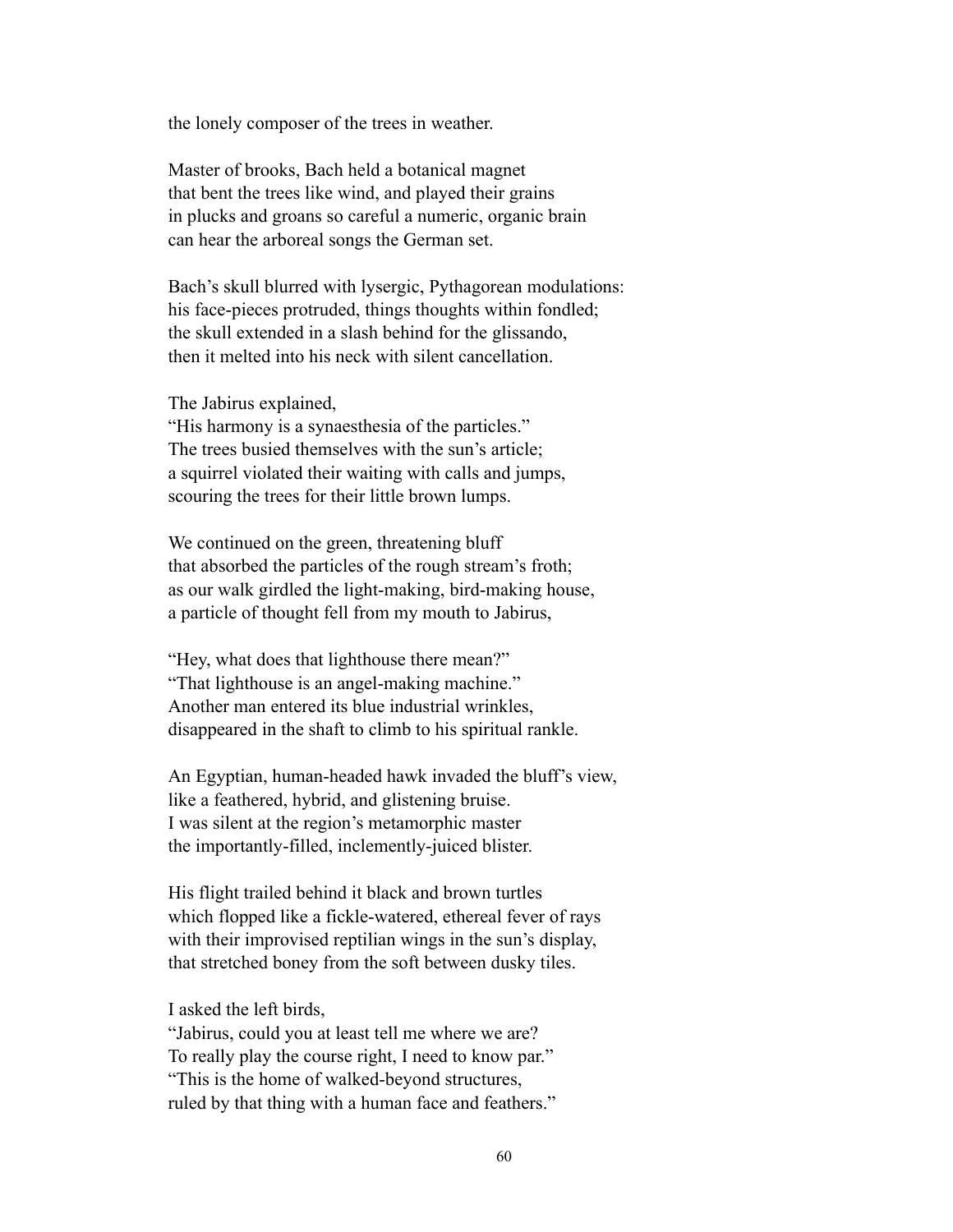I frowned in green. "Wait, wait – that's as far as par can go?" "As far as you can know, without infecting what we show," finished the Three Jabirus, asthmatic down the bluff, as the stream's invisible glistening made their lungs rough.

The hawk with the human head settled with authority on the lighthouse with his fever of gliding turtles; their scaly, chilly feet were lucent and fertile, and the lighthouse sent out a radiant deformity.

As me and birds entered the green fundamental of the cup, we walked into a sun-exposed and mossy gap. From the moss-level dropped a green, submerged landing that held in its cold water two old men angling.

Russell and Plato there debated the birth of reason in the moist of that perpetual Appalachian season, and fished in wading trousers and floppy hats, that hung over their eyes like soggy slats.

Complained the Englishman,

"The world to me is a very thin, colorless place" "You seem to underestimate that transparent lace. The Shapes can explain themselves in the lucent spasm of their radiant, permeable, traveling phantasms.

"I need to feel the Shapes as lambent metaphors, the transcendent reunion all things implore. I need to live and believe the transcendent concrete, that sits in the spring-tight grass on our feet," answered the Greek.

In black undulations, lake-grass tickled the brim dark, but their brownish-silver still exhaled starkly, through sheer green, an effulgent and metal bark; as brim desperately jerked, it swiveled darkly.

Both men reeled in their slow-glittering angling that shook the brim in the light's prismed tangling. The Russellian fish and Platonic seizured to a union in the human-headed hawk's light-carrying dominion.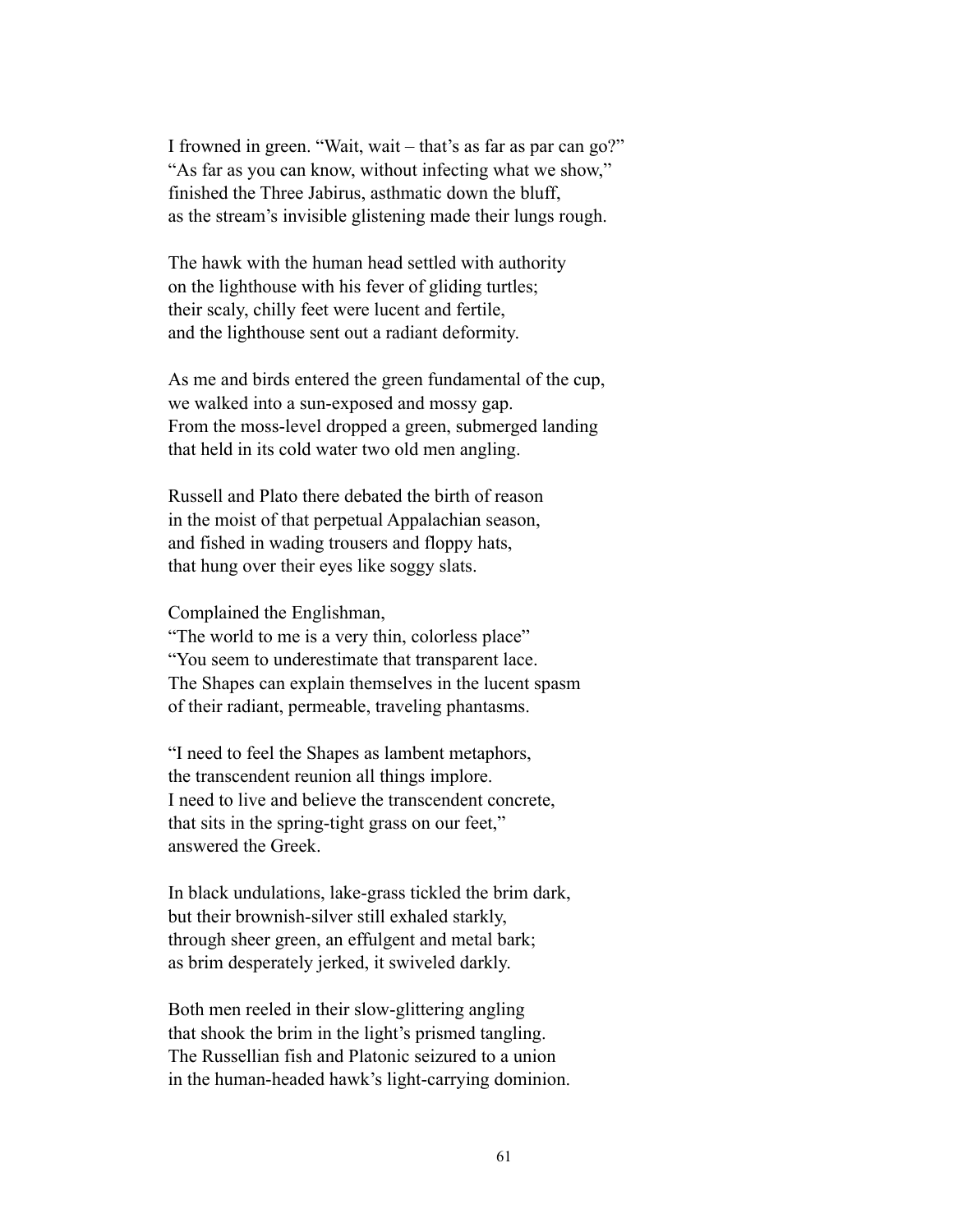As they fished for more silver-brown fish in the lake's radial drifts that glistened like a wish, the brim sank away with a doubled brain of resemblance: a glistering green knowledge of remembrance.

In the heaven-still and skin-reddening water, Milton waded to his chest in sheer liquid matter, and his body became a sieve and filter, that rendered a pied picture from the water.

The naked poet developed in each pore an eye, that sputtered its lids at the lake's wet sighs; they rendered on a nonce screen of wet particles images of the atoms and digestion of angels.

"With turtle-colored eyes, I tried to justify the mysteries in which I saw the emblem of God's chemistry. With turtle sighted-fingers, the real darkness of the body gave me a fugitive piece of light's anatomy."

Angels on Milton's screen made their organs into rain, and from fallen lakes re-pixeled their organs again: blue, electronic spools of sheer, radiant liquid, amphibian lanterns in juicy thats and quids.

But Milton's angels got in Presbyterian debates, and started to destroy each other in an athletics of hate, swords slashing immortal organs, a kinetic Phidian that scared away all the Appalachian amphibians.

Said a reaching Milton,

"I need to find the synaesthetic, luminous structures, as beautiful and concise as an egret's feather." He reached an angel, cut into his creation's angelic humidity, and stuck his fingers into the bird-like, God-like anatomy.

Over my shoulder I heard the sound of man turning bird, looked to the house to see its slow radial bright wash the metamorphic and nativity floor blind white; the man's awkward change so white seemed absurd.

On a beach down the shore were two figures, engaged and bickering around a blue, distant glitter,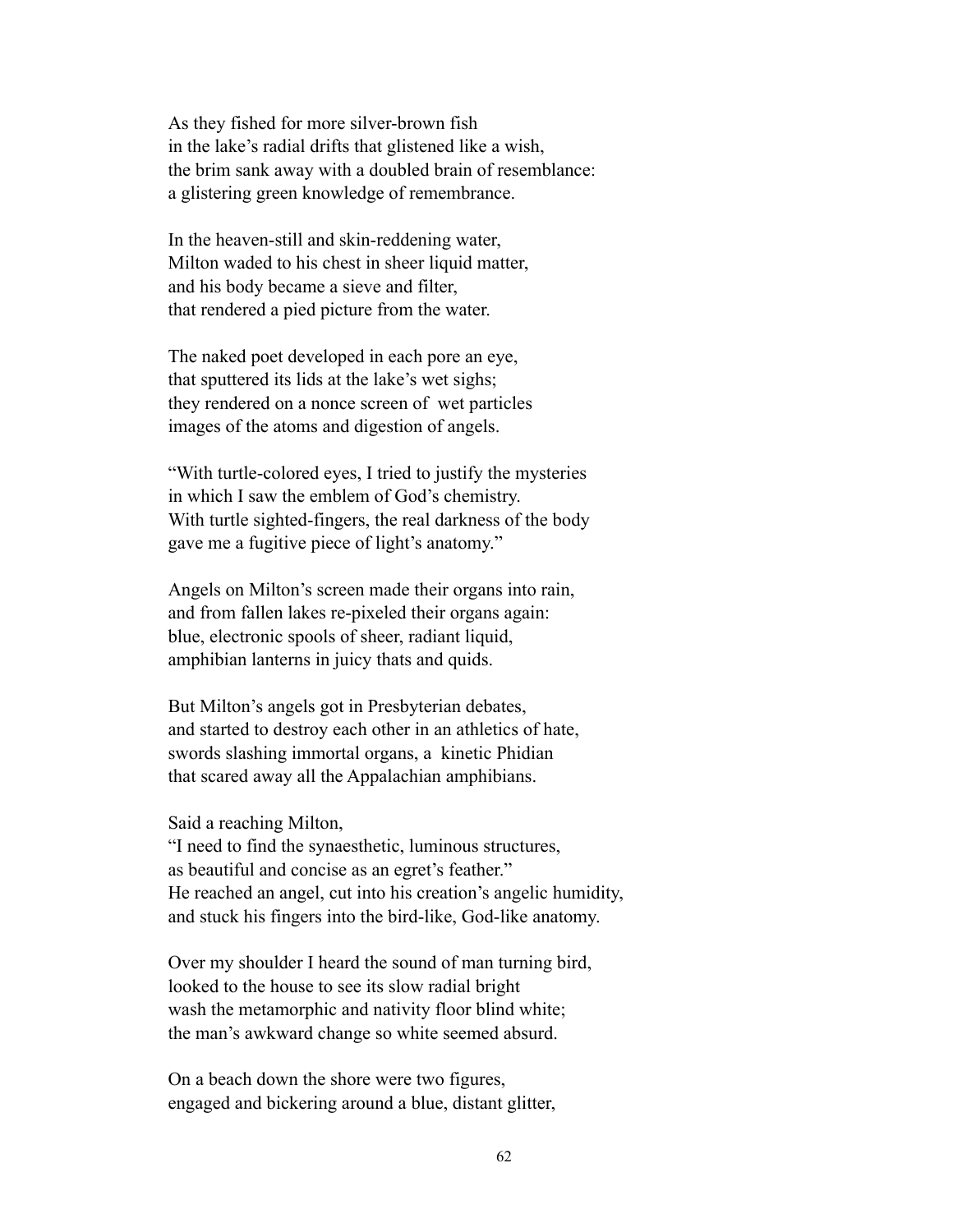a kabuki of angry, righteous, decisive gestures. We walked toward them on the drifting seam of the water.

Marx and Kathleen found a chemical in phlox that contracted the clarity of the lake to cerulean rocks: a blue, hard, and meticulous collection of shards. Kathleen declared, with brandished, acrid words,

"Let me hear them de-politicize my crimes!" "The stuff I wrote undergrad had really corny rhymes." "Do you ever listen to a single word I say?" "I'm sorry, today is just not really my day. Okay.

"We've made them clear, now we make them hard: we need to find a way to weaponize these blue shards," continued Marx. As he tested on human-soft animals, the results were brutal, bizarre, and dismal:

the shards left tableau-ed exploded arabesques of deer, and struck the squirrels an immobile and green clear that the wind pushed off trees, and proved brittle; shards made a vitreous brown suspension of the turtle.

The memories of the turtle were implanted in the sand as it crumbled there: vitreous analogue of the soul. Like a turtle radio, it played wet memories in plants. "These two live by piecemeal clarity, with violent holes," said the Jabirus.

"And we should tell you, to be eaten by an angel is not that bad a thing to be from some angles. Anyway, we're sure you have some human curiosity about his inside organs' ambrosial virtuosity," they continued.

"What?" The newly fetal, wrinkled, feathered angel (more bird than ambrosial, and residually electric), fell from the lighthouse on a hunched flight's trick. The hawk-posse followed behind, a metaphysical dirigible.

He hovered above me with a buzzing menagerie halo of hawks, turtles, and Nightingale, brown as fallow; with his wing and mouth to demonstrate a swallow,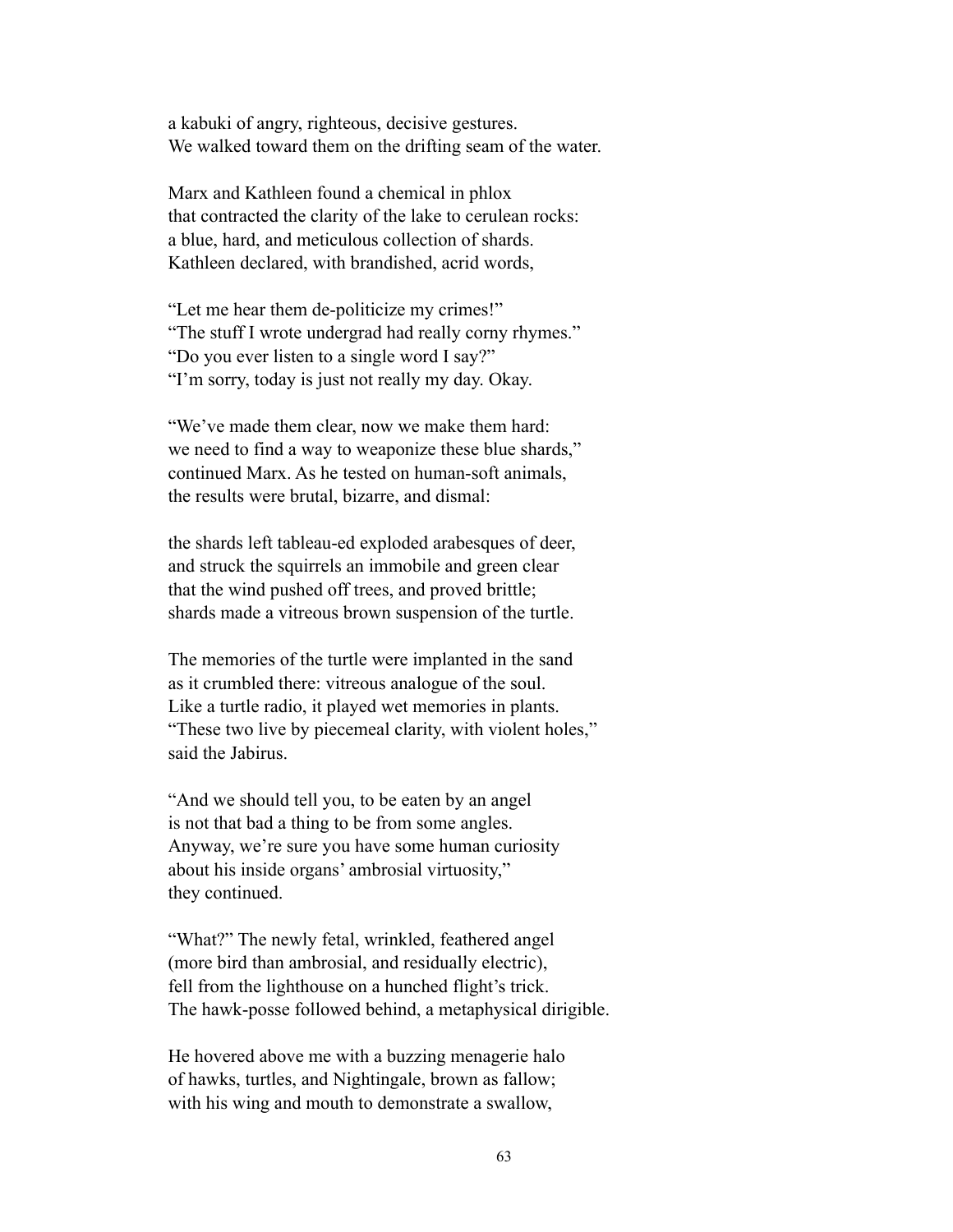the hawk sent the fresh angel out, newly allowed.

I became the angel's wafer for communion in the clear-green, glass-green Appalachian wind; the angel put his mouth and throat on me to devour, and I felt myself spread out somewhere like a flower.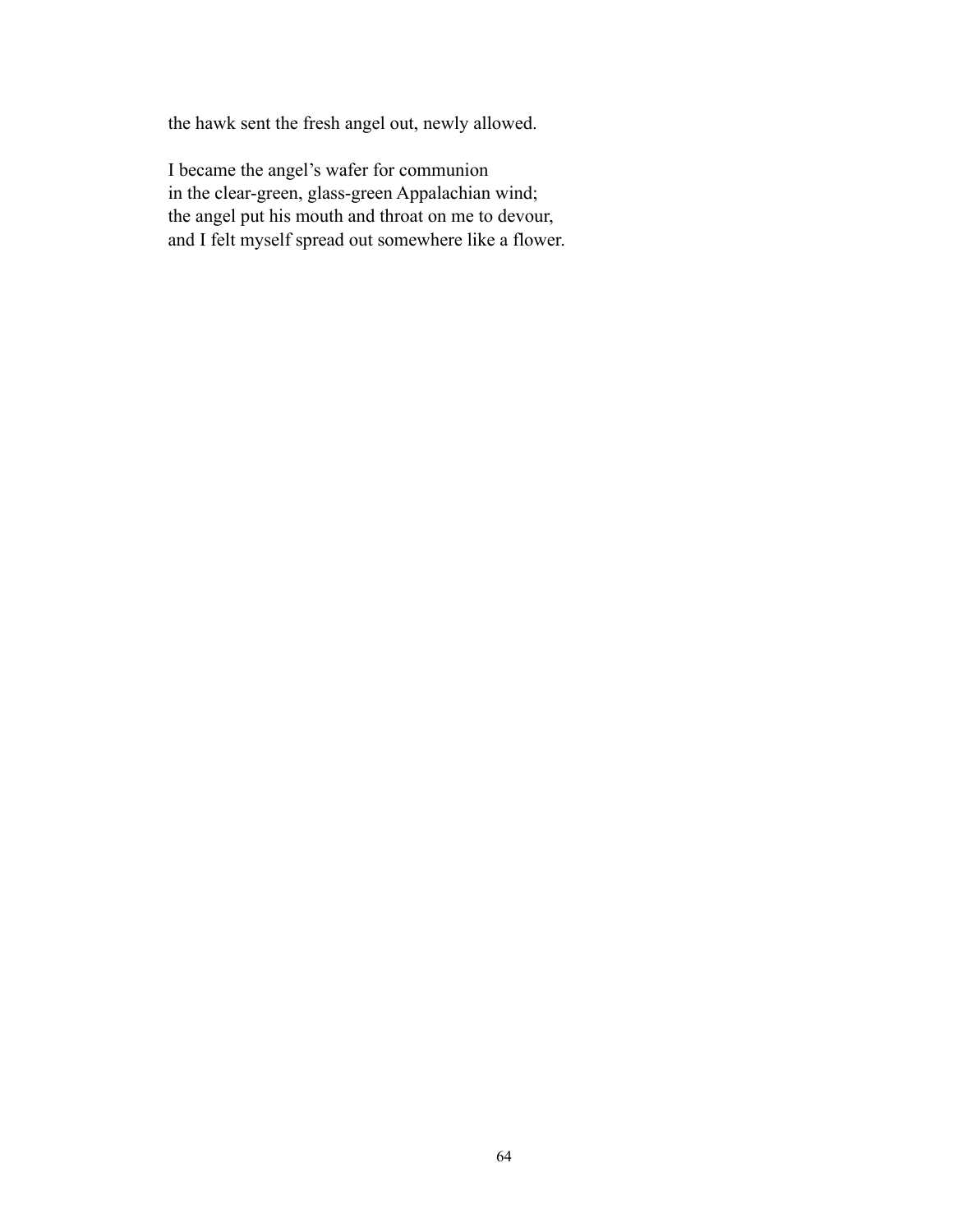## 6. Khaibit, the Shadow.

In the angel, I felt myself spread into seven parts, like animals tingling with wind in a garden without the spirit of menagerie the sun hardened; nocturnal petals, they'd recoiled together as the bright started.

The decaying device; germinative touch; inky essential; the luminous shape-feeling; black bread; shadowed-to monad; the synaesthetic wires of the dead; I felt those separate tingling kinds in private shawls.

Bright. Recoil. The ethereal digestion left my face in fallen reeds: I lifted my head to a laguna, and bubbling trees perturbed to show their black spots to the breeze, a purple rainy grime behind the lime frill of marsh weeds.

I found the Three Jabirus in my approximate weeds, I rubbed the nubs and joints on their back until they tightened up after somnal slack, and involuntary words spilled over, my mouth exceeded:

"Hey Jabirus, I feel like I just died! Did I just die?" "That would imply that on this trip you've been alive, which is not totally wrong, but a little over simplified" "Sometimes talking to you makes me want to cry.

"Am I a zombie? Please, please tell me – am I alive?" "Not in the way that being on earth is living." "Am I a dreaming zombie? Will I survive?" "This is really happening, and can be unforgiving.

"Listen young pilgrim, you are a wraith of yourself, material dream before your death, that tingles with the Delphic." Plump short cactus', like porcupine eggs, punctured little tender leaks into all our legs.

The Three Jabirus spat the sour-saline marsh-lime plants from their nursing and vestibular mouths, with milky eyes the digestion enchantingly enhanced, and their wordy emulsions came out smooth:

"To get to this next part of the pictured-through soul,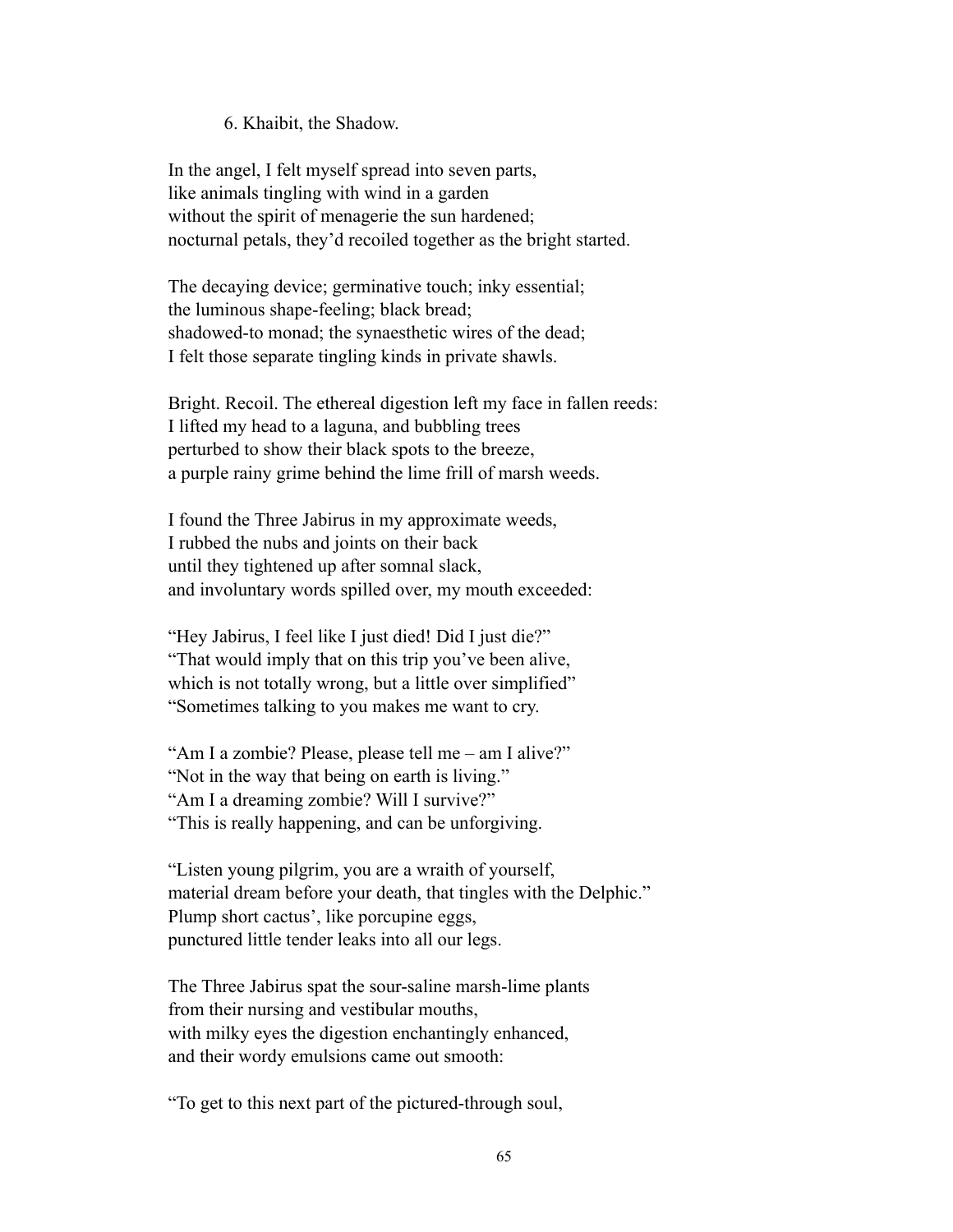we will have to pay a considerable toll." "What toll?" "To be honest, it's more like a pledge: look over there toward that saline hedge."

By green, I saw men at a card table in the sand together under the diaphanous black of a sunshade of ostrich feathers: Baudelaire and Webster wagered with the fly-black parts of avians, and speculated on the dark they always operate in.

Began Baudelaire,

"I think we're in the shadow of an angel's radial tail." "It's always at the limits of light; I think it's light's jail." "I think it's an umbrageous cathedral's veiny vault." "Look at its lines; it's a dark earthquake's fault."

I saw only a mirror in the sunshade's gloss, the stained glass of occurrence on a milky screen. The white of the sand and the Low Country green formed a focus on them where my stare got lost.

Webster turned quick to us, like a bird in prison, and reckoned for us the toll, the pledge, the damage: "You know the pledge I need from your particular plumage: your eyes are the currency of your permission."

The birds reached in their sockets with trained fingers, plucked the seeing balls, and pinched the nervous strings; fetal hands held their eyes' slack glides, yokes lingering; the optic ropes hung down with dissipating tingling.

Baudelaire grabbed the bundle by their nervous handles, and dropped the prisming wet balls on the table. The black roil of flies lifted bored from old bodies, and jostled to clot out the white of the new eyes.

Too horrified for thoughts to harden into words, I led away the hands of the blind, martyred birds The grass spun off like carved bits from the earths lathe as we headed toward the bubbling complex of tree caves.

The laguna held aquatic horses with birds for lovers, that poked with domestic ease on horse backs, and carefully ate the small insect-bits of black;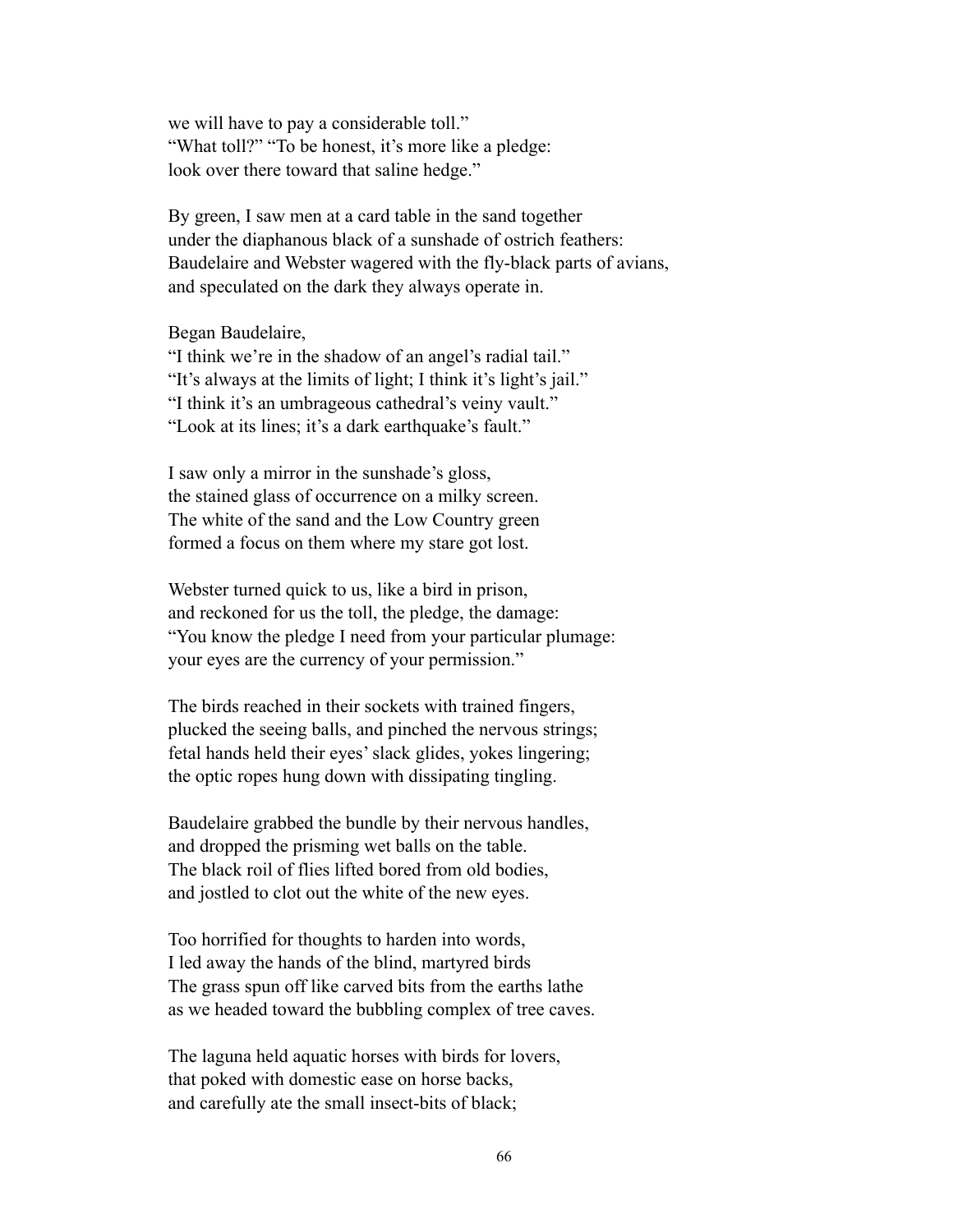they dove together under the waters lucid green cover.

They dove with dolphin-fluency to submerged recreation, magnificent gills from their throats to their manes, (the birds had skull-gills that went straight to their brains), and became at the bottom green umbras of sedation,

where, their gills slept, and they choked on their own devotion: their bodies drifted green in the lowest water, that deep sunlight cooled by the aqueous filter; a horse and bird above started the loving, drowning motion.

The equine breathing membranes jingled with the sun, and those iridescent, invisible particles turned the horses on; the desire of the horse happened outside the horse: it dove and loved by the solar gills' force.

Horse bodies and horse ghosts and bird bodies drifted magnetically through an underwater garden, clotting the topiary, wet hair and feathers combed and sifted, to a center through those pastoral margins:

an English manor house retrofitted as a temple, its atrium filled with an iridescent dimple: an effulgent drain that gave, for water, a piece of light; nervous, searching lightning as the horses drained to ignite.

We walked by the strange eventful laguna, and the I watched all these horses through grass lacunae. The blind birds followed me by our hands dexterous string, and asked, "What can you see? What's happening?"

"There're horses swimming toward light, and dying." "We never have to worry about someone dumb as you lying" "Have you done this before? Been a midwife?" "No, I'm you're bird; or rather, you're my life.

"The sun's meticulous color in a prism, these places are a truth divided to its syllogism; Reason to me using your somatic sight of these meeting surfaces exuberant with light."

We walked from the equational light of Webster's justice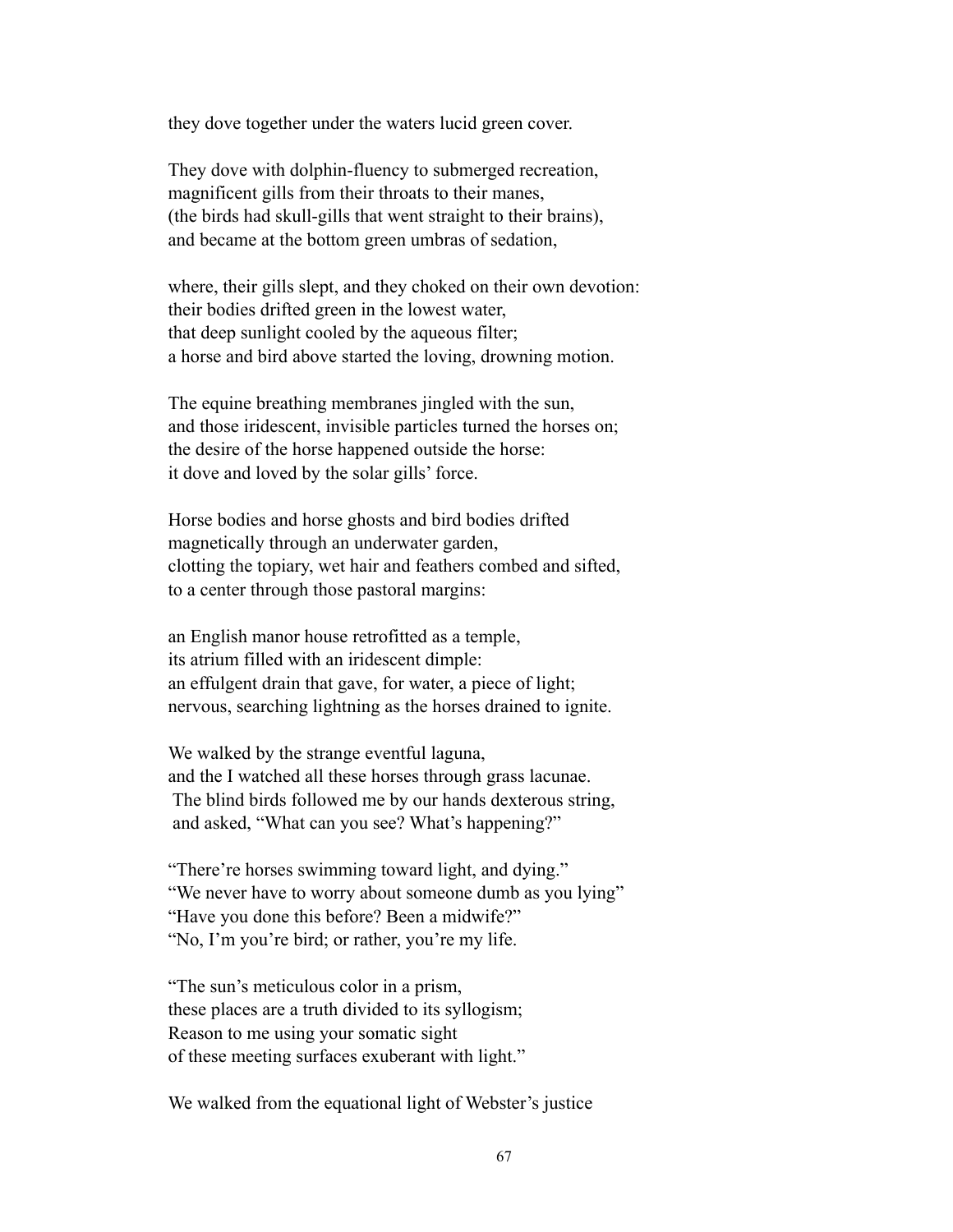to the tree-caves' dark, with branches hung like old asbestos; and every jagged edge and emptiness and lump acted on my luminous fingers like a lamp.

"We are in the place of desire's first reality, the location of original, dark chemistry; the dark piece catalyses light to desirous image, and we are in its region, the sunshade of ostrich plumage," said the Three Jabirus.

I can never tell if its wind or just raining, always with the sound of things touching leaves; I heard a noise and with no seeing for explaining, this was the only fact I could retrieve: touched leaves.

The cooking sheets' metallic spoors, splitting breath of coal, gave on pied detail spread out whole; I don't know if my eyes adjusted to the dark paste, or my imagining body gave dark things a light pace.

Radiant pastries and bread shaped like black gore rendered, in tasty pixels, a bakery of collated spoors, made of clay and other surfaces too simple for history, in the side of the Low Country shrubberies, saline trees.

The black adobe grill seemed to precipitate and nurture bees – they swarmed when a baker cooled the grill with cream; the bees consumed the sweet rising dairy steam, and collected in its gaseous pod, black roiling peas.

They cooked shellfish in the milky steam, blue conch that died like limp tongues, dripped mollusk salt from white tips; the chemical change of heat pulled the fish inward in sips – its wet, sporadic exhalations convinced my ear it sank.

Ray Carver and Leonard Cohen stood at the adobe grill, and continuously checked the black bread striated with gills. "We need to feed this to one of the interns, if it's fuel for the requisite and pungent blackened hallelujah,"

said Cohen, fingering tea-black, coffee-coarse flour, and checking his wrist for the culinary hour. Lackadaisical Carver seemed lost in his work,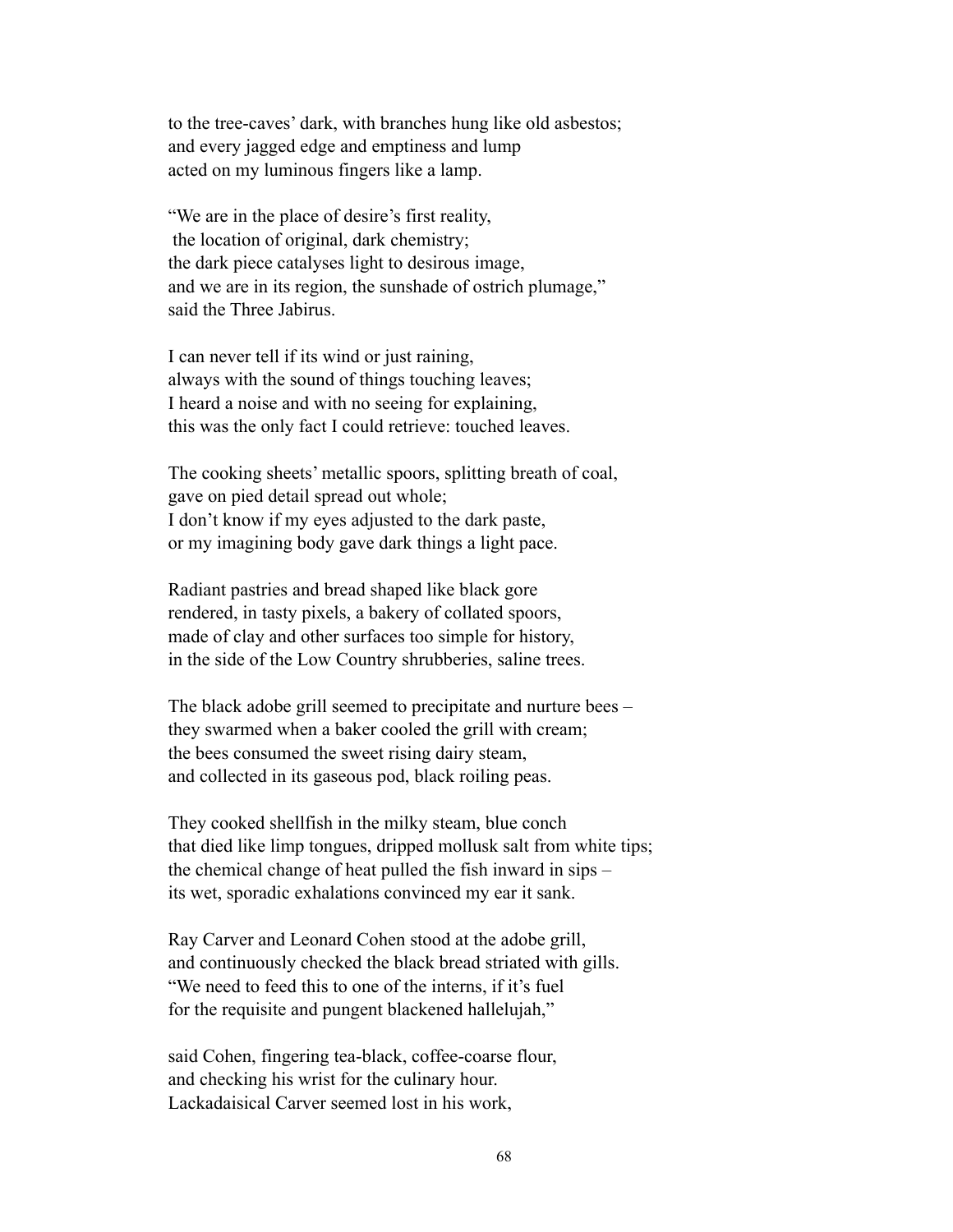but said in a voice both catatonic and berserk:

"I want a love made not of flowers but of roots, as fundamental and black as a bruise; we should be seeds, which process dirt into leaves, a conduit for something black and not ourselves."

Cohen and Carver walked out from the antediluvian kitchen, into the café replete with whispers and mentions. They approached two men earnestly engaged in a discussion of polite, sensitive, white boy rage.

Lou Barlow talked, possum-frail and sensitive in glasses, to Morrissey about love's more hateful classes: "Listen, anyone could be your brand new spidery love." "But will they fit as smug and snug as a glove?"

"This old black bread is glazed with black honey," said Carver, offering the black into Morrissey, who accepted that clot from the ancient bakery, and prepared with them all for the bread's mystery.

The black bread made a black plant in Morrissey that busted his throat with a black, exhumed bloom; punctured the soft between ribs with umbra flourishes, a black bird flexing out of an egg; it exuded spoor fumes.

Lou looked nervous at the nonce trellis of the skeleton "Hey, there we go. He turned to necessary gelatin," Carver said, as Lou carried the body from the dark adhesive into the prismatic occurrence of the light's missive.

Two men in a debate that a Rioja compelled ate from the blackened pastels of grilled periwinkle shells. Freud and von Strohiem remembered Viennese restaurants, until Erich took the talk on a more umbrageous current.

Freud took a piece of seared and breaded conch and said, as he wet the harsh crumbs with the wine's tonic: "We're fountains that erupt with unaccounted for water, from a dark earthen clot to a liquid candle-matter."

They ate a plate of crabs who'd been given DMT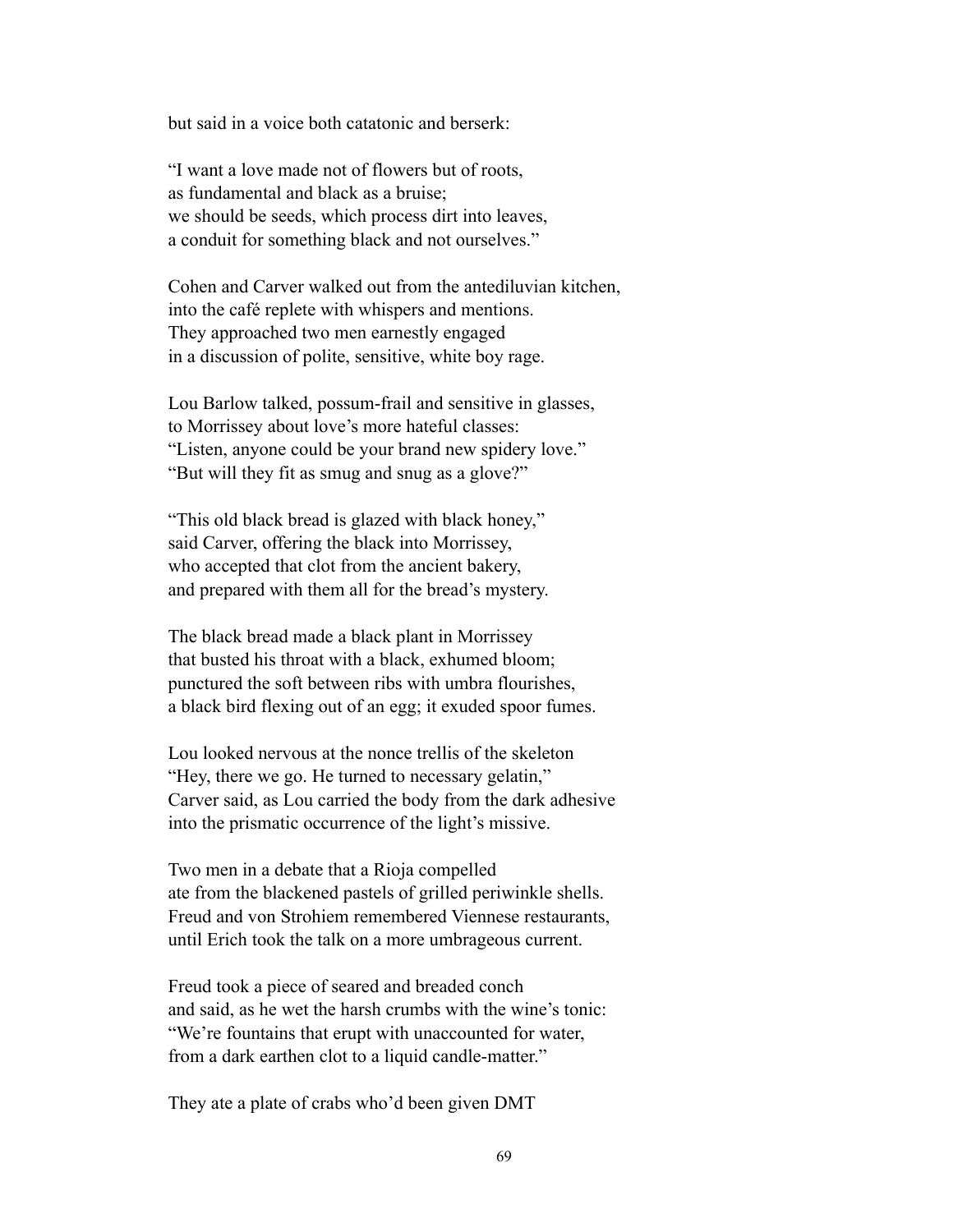to render in them their ancestors' memories, and Erich ate the milky brains their bellies exuded, filled with seafloor remembrance and generational turpitude.

Dining on Japanese plum wine and turtle soup, two men in boots talked strange cosmology in loops, punctuated by nervous, blasphemous laughter: McCarthy said to Melville, and reciprocally after:

"Wheat-dark, I think that God is a large black thing, and we come out from him in illusory-luminous rings." "Turtle-dark, I think we can know God only in a cringe, and we bend and slam always on our hinge that joins him."

Strawberry blades, blueberry ribs, blackberry back, spots where their violence had brightly fructified, they ate a girl made of fruit, devoured her slack; her cherry and dark berry spots were a forensics implied.

"Know what you've seen, but we can't be here much more – Pilgrim, it's time to take us out the back door," said the birds with drowsy fetus faces. "Okay." I led those bleeding birds toward a fleck of day.

Out back, Bill Callahan drowned a horse: the exit spread out an inclemently wobbling coast, and the tide gauzed the horse, flecked its nut-gloss. The two talked with intimacy's special coarseness.

The wet sea-smell and the dry horse-smell slurred and bent in the surf brown with agitated sediment. The black-brown sea and the blond-brown mammal met with the exhalation of a soggy cymbal.

The storm squatted a blackening light above the island, emphatic with rain and milk-swirled-purple of lightning that rendered the distant trees exciting green – the electricity above the palms like spastic candles.

Callahan held her neck in intimate dismissal, then sloshed into the storm's electric borealis, and wrapped himself in the breakers' brutal filigree, with this as his gently disgusted decree: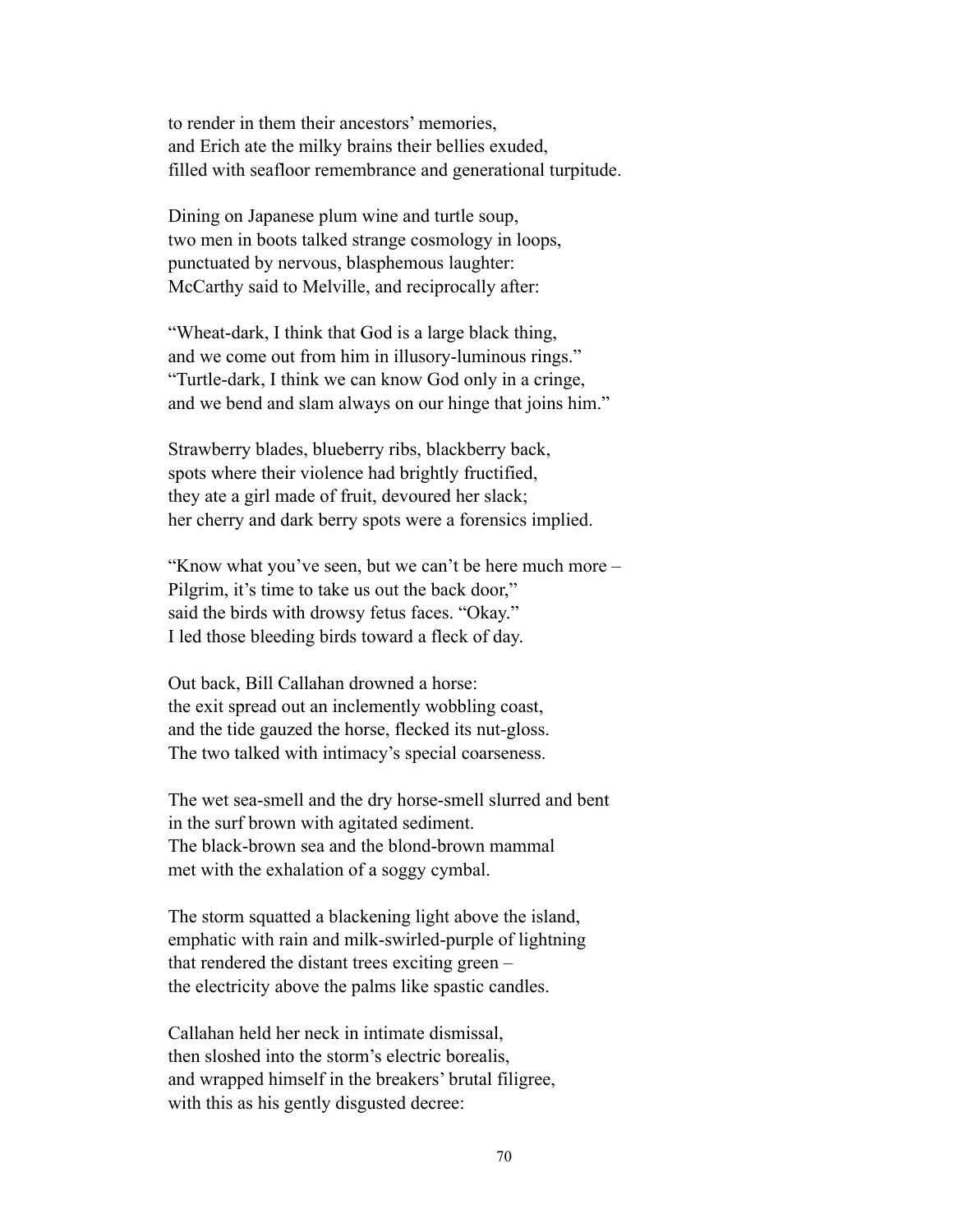"I don't want see you swimming after me," and he placed her horse-heart in his permanent history, brown-beating fetish-bit, desired animal-clip – the taste and the texture he held in his lips.

The horse stumbled after Callahan, sinking into the sea, brown into brown, darkening toward the distant island, hooves attempting the slight webbing of hands. The horse drowning left a soundless desire in me.

I left the birds on the beach, asking questions all to each, and swam as far as my spastic legs reached; I took the drowning into my mouth at mercurial pace, and it tasted austerely sweet, like metals taste.

I then drowned brown toward the island, and couldn't tell in that inky sensation what was my lung and what was my hand, and I forgot the distinction between kelp and stars and skin.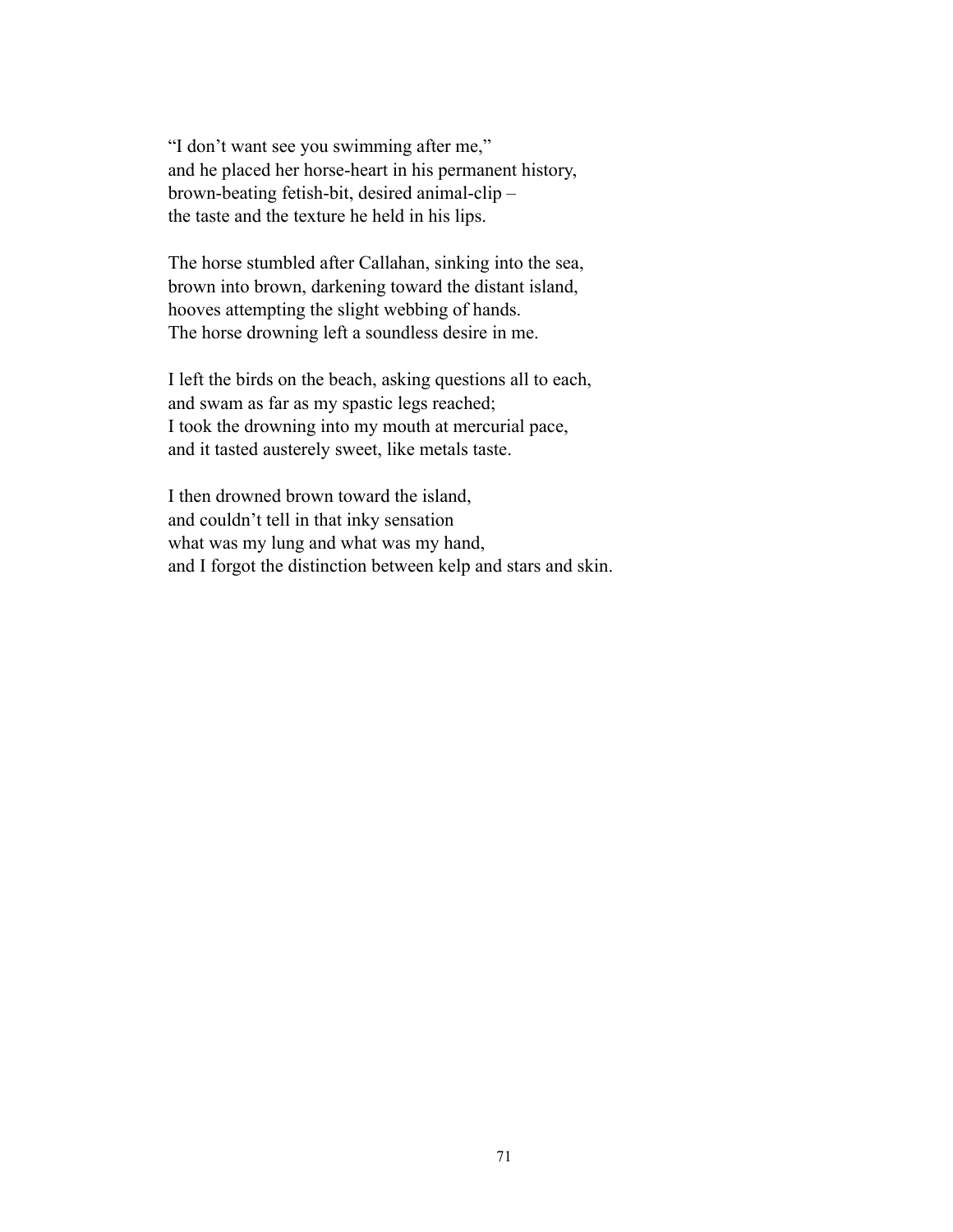### 7. Ren, the Name of Heaven.

I sank into that sea with the slow intensity of a plant, and a planet's immensity until I turned off, and the dry, green juts of the agave kept me company in the autumnal Mojave.

Sand red with a powdery blue, like a bruised cadaver, surrounded desert shrubs whose lime looked soft, but had hard scales up close and yellow powder-flowers. The scape opened up like a yawn from a dry mouth.

Acrid red clods glommed loosely to the bluff where I sat lackadaisical, dumb king of the cliff. The red rocks all around me crudely gouged with runes, I heard in the wind pert, forgotten Nazi tunes.

Clouds fluttered on the burnt-out knobs of Joshua trees, crumpled black fingers, emphatic and defeated; virid ephedra reported reticently on styles of the breeze; chollas bobbed corroded tubes, replete with spine-spires, in the heat.

My clothing, I realized, was caked with all my journeys: the garden dirt; the thin white Carolina sand; the fine green sediment from the Appalachian clarity; pine water; angel spit; stiff leftover salt from the island.

I looked behind me and saw a Biblical, hermetic mountain with some vibrating Moses-light on the top; I let my drying eyes wander and catch and slip back down to the red and yellow spreading plain.

The red spread out speckled with unshaven bits, and I wondered where my guiding birds were hid or had hit. I looked down through shafts of purple desert thistle, and saw the blind birds in the dry red rubble

of a river bed abandoned by the weather a long while; so I went to get the animals of my soul. I stumbled down the red flakes and clods of the hill, the glaring geology of the place spelled in jagged bold.

The Jabiru in the center spasmed with breath;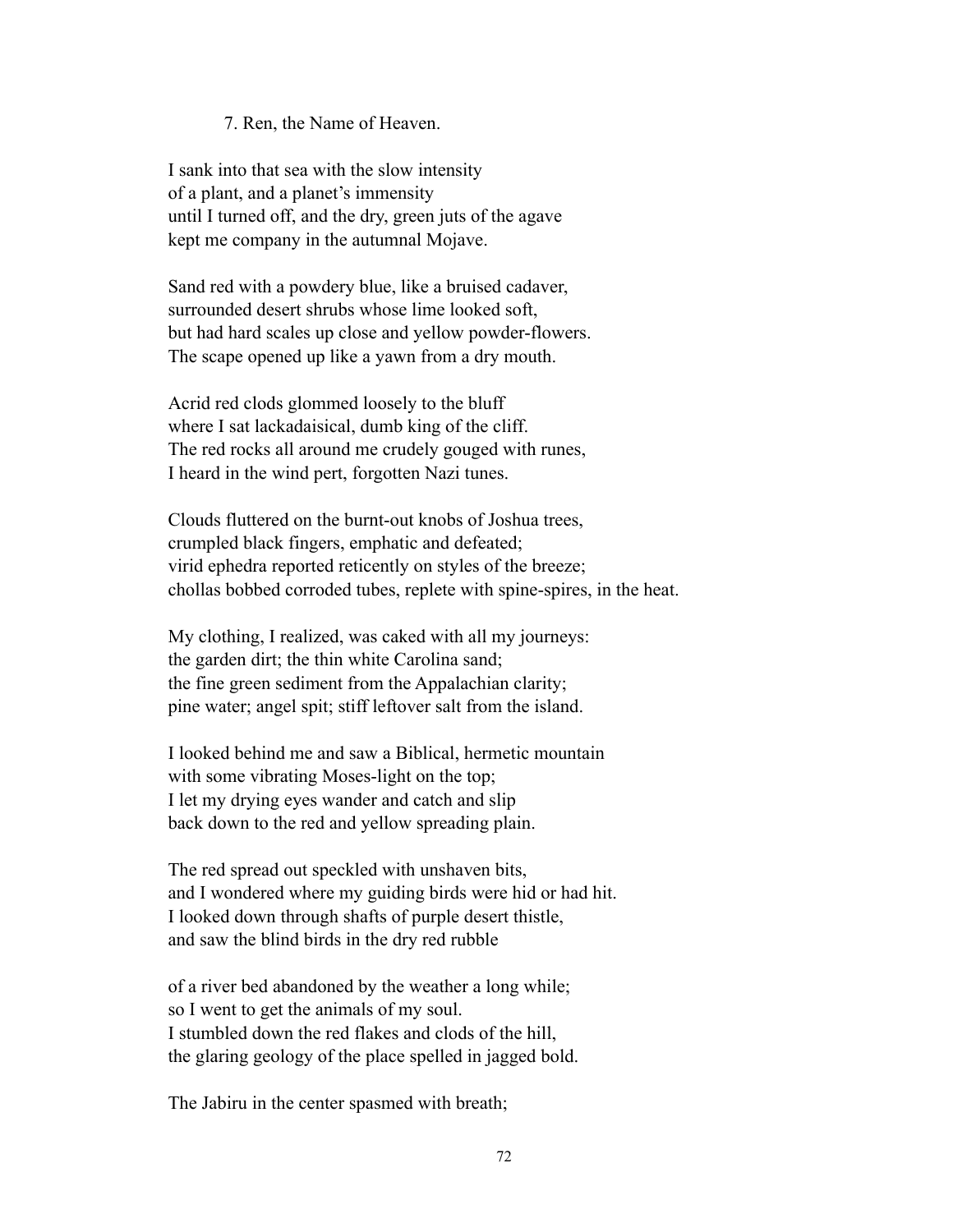his bird-bone jutted runny red through his scaly knee, and his skull was crushed but not ripped, leaking beneath with that thoughtful, yolky juice that holds myth.

"Bring us the gelid ox skull and shepherd's staff," blindly screamed the remaining Jabirus with coughs; they pointed to a bluff-shadowed ox skull and sheep staff, and I retrieved them on a quick, redundant path.

They jammed out the spinal socket on the skull-bottom, put the dry Hebraic bone over the newly soft and leaking head, and the fetus-face looked painful red as it went hidden; they raised him on the staff, and filled the ox-mouth with bread.

Intoned the Jabirus,

"The soul has an organ that knows and names heaven, and we are in the frigid red of three god-worlds, where we can see three ways of naming heaven, with the mouth, the water, and the snake for words.

"We fall more and more apart as we get closer to the soul's heart. The different rocks shed different soils, satiate different plants. We'll want to follow the red wash up. We'll see the god-worlds when we get to the Mojave's top."

I felt like Moses with my Hebrew birds, as we stumbled up the red in a shattered herd. Their little fetal arms were tender in calamity, and streaked all red by the desert's hot chemistry

We walked the sublime red bubbling of the earth where the bushes held the hill with the gentle clutching of mold. The red and suspended, exploded, folded solids of the rocks at the top tingled with worth.

The air got moistly hard with cold, and soil turned swart. The Three Jabirus stumbled, reassured and coughed. A strange and somewhat natural cuneiform on all the flint, I stared into the desert, my brain dilated and far off.

I asked the Jabirus,

"Hey wait, are these places we go themselves or something other? I mean – is this *the* Mojave or another Mojave?"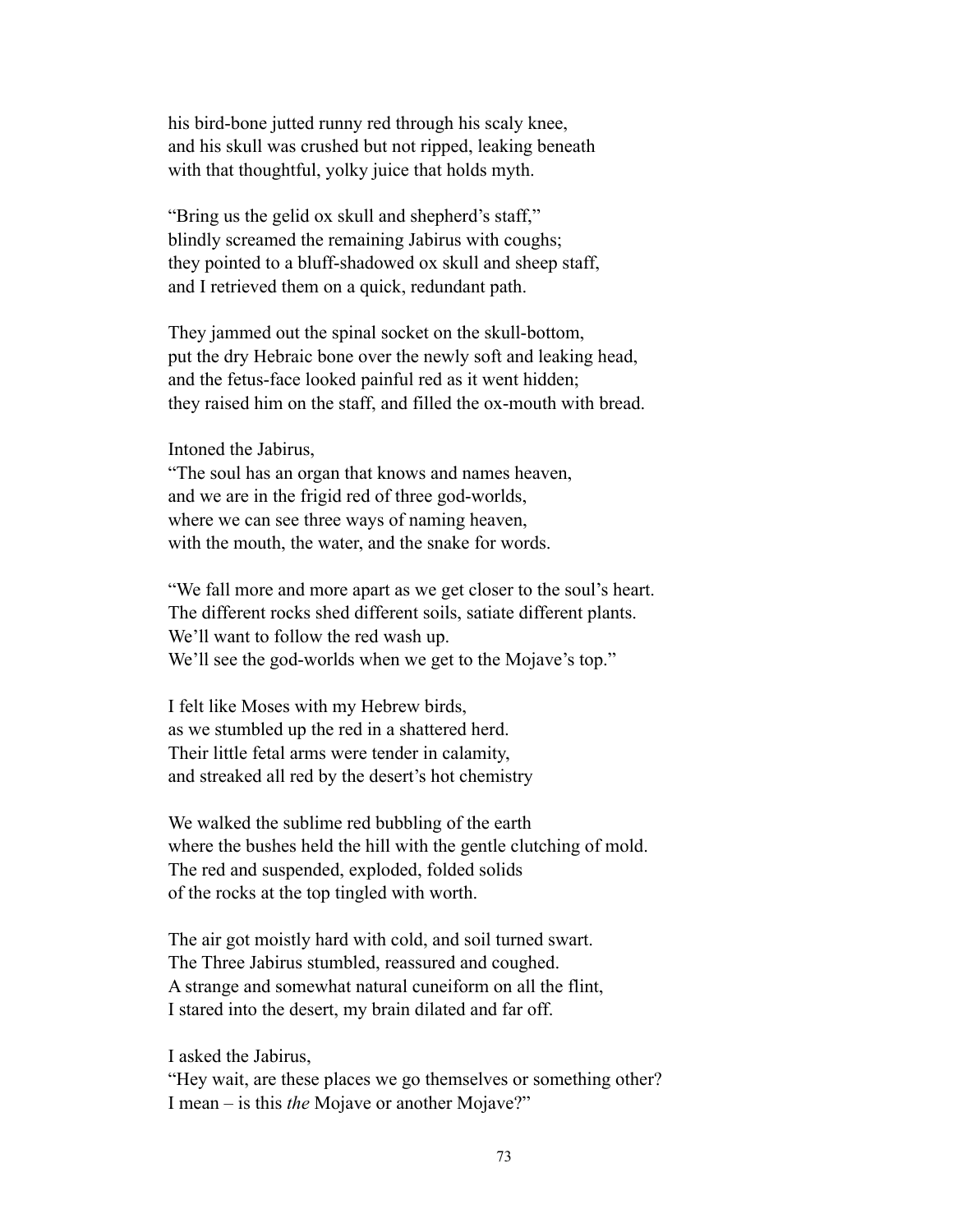"This is a Mojave as distant and intimate as a lover." "I find that confusing." Frigid desert. "Yes, probably."

The rocks leveled out in to a bowl where plants collected, strangely bulbed and bulging plants in a lace. I took the shaft from a yucca's shattered-egg base, used the dry and crunchy beam for a walking stick.

A snake with the body parts that don't have hair, insect wings, crab legs, and the gelatinous scales of a fish, moved precise and close and made sand scarred, and I followed its scribble to a lacustrine dish:

the snake led us to a lake, a verdazurine location, and I saw only the water, with a sudden concentration. The hairless snake stuck crab-legs in the lake and I felt my body was a big scratch to slake.

I drank in the lake's dark, evasive color, and realized heaven is a mouth and water; a suggestion worked sideways like the taste of liquid, as I drank in the large, blue, clotting quids.

Cardboard boxes, book pages, magazine covers, black plastic clotted sodden on the surface of the lake. Sunken coins and ID card that sun made fantastic shone like artificial stones, and tidally shook.

Some strange light and water moved above my face, and pulsed and gulped with adumbrated harmony of music made of a matter unlike prosody or chemistry, and formed a solid shape of water, a runic lace.

Said the Jabirus behind,

"Here's the first portion, one of wafer's skin, where certain incantations and further song prove heaven is a margin, a substance of suggestion, one made three, and three made one again."

Two men made the water and the sound, and dressed in antiquated suits, wading in aquatic spools, the one gyrating puffy-cuffed hands, the other singing from an unusual tool.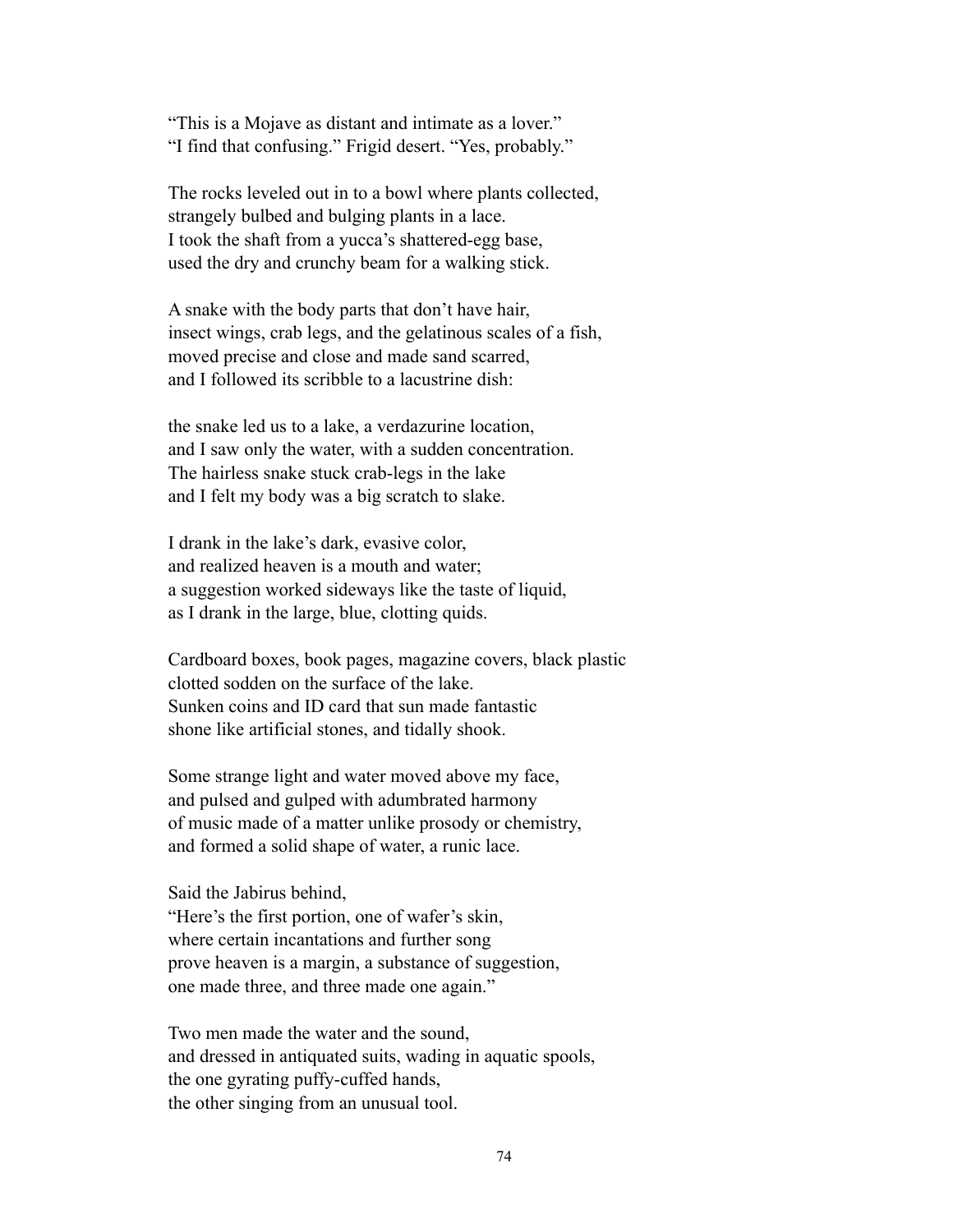Hart Crane sang with a metal bowl around his head, and Wagner used incantations that bled and slid to make a liquid bridge rise from the lake, a liquid distillation, a light that tickled and shook.

The quivering vitreous fell when the music stopped, and filled Crane's bowl, and made him choke and gulp. Wagner approached with a ball of litmus, green and prodding like an obscure citrus.

He dropped it in, the bowl became a veiny virid leaf, and it bubbled up bulbous green molecules, and it filled with sharp kelp, brown coniferous teeth. They drained the water from the spherical tool.

Satie played a sun-puckered piano in the background, and narrated his reticent tumble of sounds: "I made melodies soaked with white, Greek light that are not that other world, but can incite."

*In incantations, the electric, suggestive understanding of God expressed itself in magniloquent, liquid clods. God for those scientific singers is a thing that only gets a matter when they sing,* I thought.

I could hear maybe cars, disturbances of air, and a vague roiling of black from far. "Not exactly: they make their song a godworld, as God was a man – heaven is their song's frequent curl," the Jabirus answered.

"Hey, did you just hear what got thought in me?" "Not exactly: we are you, and you are us three. We're the material extensions of your soul, like a lung, heart, and brain: yourself and your tool."

"Can you always hear exactly what I'm thinking?" "We didn't hear you, we knew. And, no." "If I am you, then why can't or don't I know what you're thinking? This all makes me feel like drinking."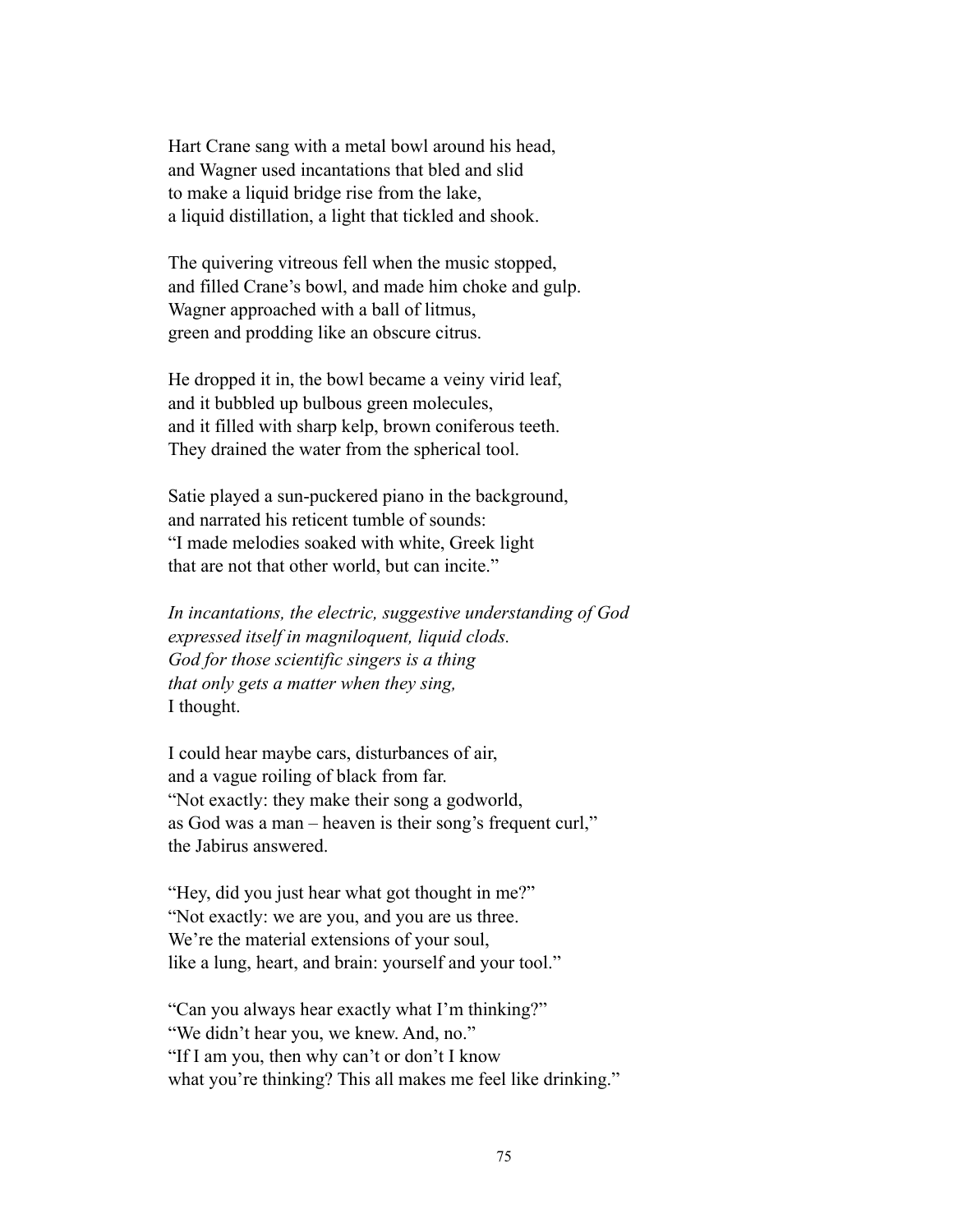The snake poked me with crab-legs, instructionally. I looked back toward the three Jabirus, and red sand clotted on the Jabiru knee, in gouged sockets. My brain burst with a juice.

"Here's the second group who love the lambent twine, who see the entire world translucent with design the effulgence of mathematics that shows in light on parts, and the turgid, rhythmical clods of the heart." said the Jabirus,

pointing – I saw two men farther down cast a net, and pull it back in that bulging pucker. They divided the fish into wriggling sets by their number of bones and lumpy colors.

They catalogued the cellular prism-expressions of scales, felt fish-bellies for fish-babies, that turgid bump, and felt the spine's verdazurine, electric slump, and cut them in the sun with a piece of shale.

Cort Day and Wordsworth found heaven in the lambent strings, the sloughed efflorescence off all the bright things: "Monad burns the scales with geometric light, the entire world's determinative delight," said Day.

"The little spots of time spread through their biologic grime…" started Wordsworth, lost in a peculiar, pellucid mind. The inside of the fish looked like the glassy future when the sun made all the vein-y sutures lucent,

and the bulbs of the swim-bladder vitreous pink, vibrating and soft like something that thinks, and the invisible, tremor-filigree of nerves a net on the soft meat in blue, implied swerves.

They placed it in a machine of translucent frog that anatomized and clarified the thing to points of vein and points of light that made the fish a translucent insight:

the flayed open trout in the organic machine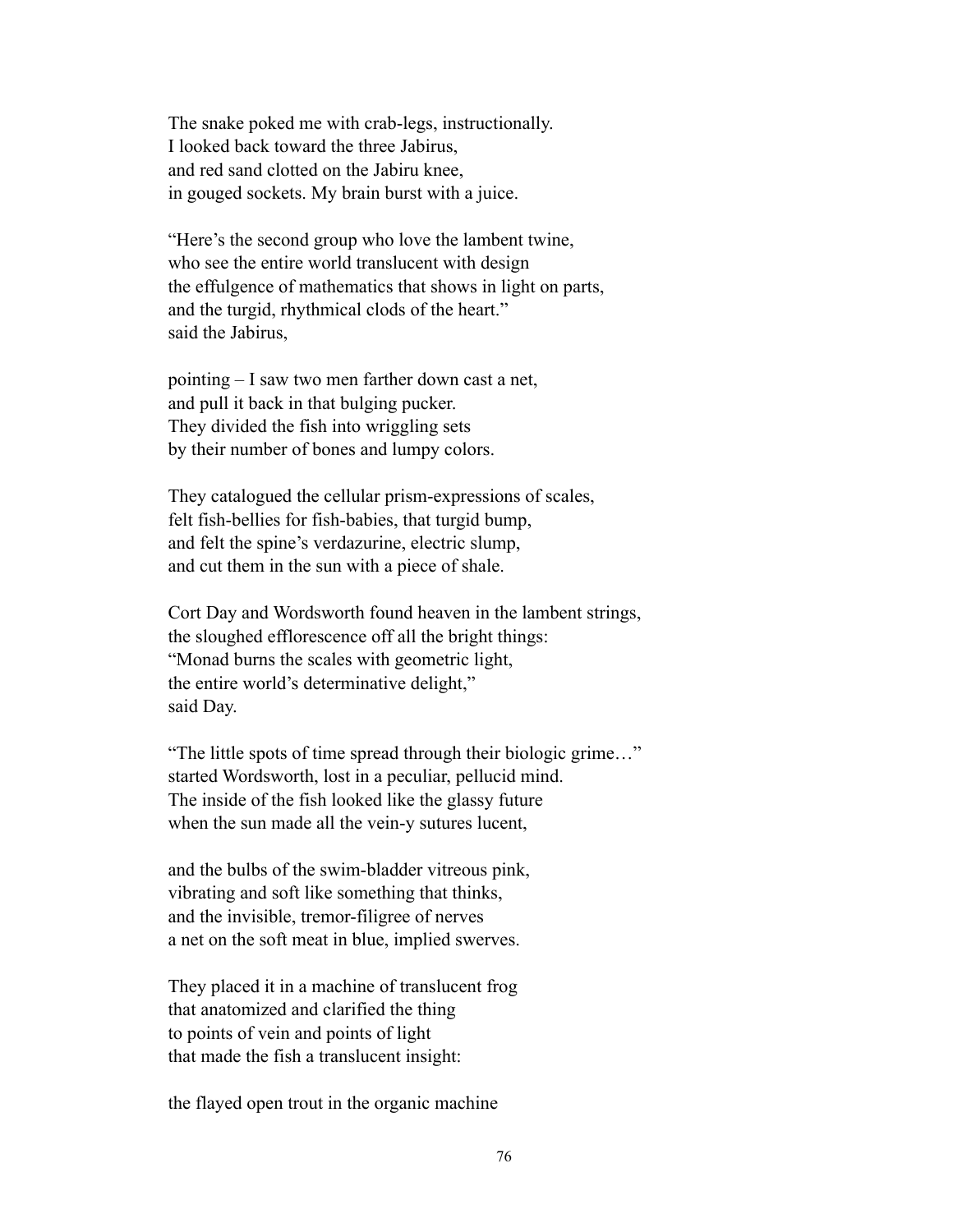made from a translucent frog's subtle green, became a magic lantern, made light embody waterfalls that rang with the other world's limpid, ecumenical knell.

The snake prodded me with insect wings that bothered me to focus with their nasal song. I could not hear the Three Jabirus behind me, and the snake led me farther to autumnal bees and a mummy.

"The third group lets earth-things perform their math to prove beyond themselves, to the swath, with the holy animatronics of an alle-gory they make with autumnal bees and the mummy.

"It's a type of MK Ultra of the ineffable, figures wrenched in lit locations by effulgent control," came the blind bird voices from behind me, and I heard in them the broken leg and punctured knee.

I saw the antiquely folded body next to an apiary whose effluence of bees moved like topiary, and recuperated themselves into their combs filled with the viscous, holy liquid of their homes.

Blake and Yeats and Dante all held bees in microscopic and religious bridles, and dropped chemicals into their eyes' multiple temples until the bees and effulgent intentions melded.

The bees disassembled the mummy in a spiritual autopsy, removing rags, joints and sandy-puckered lungs discretely, and discovered in the mummy by conjunction the lucent bee-dreams of the Egyptians.

The bees carried with them the orange atmosphere of fall, and wrapped around the mummy in an attitude of fall, shaped like a black and bubbling shawl, made by and squirting those bees, pollen-thighed coals.

I felt a thought touch my brain and stick; hit the bees with my yucca, and the bees shattered it, and mutually the bees shattered on the crumbling stick, and I felt a bitter honey in my stomach for doing it.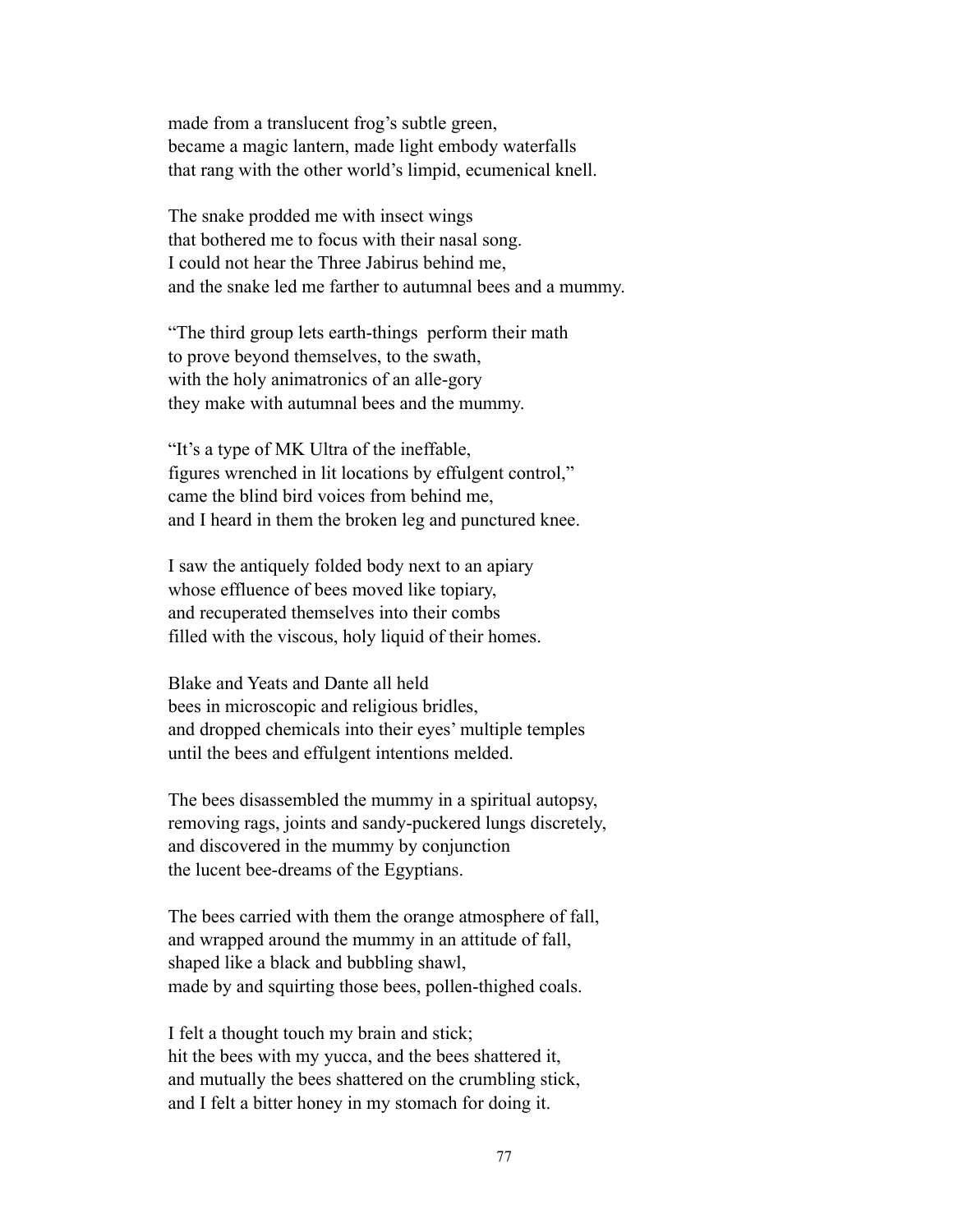The bees busted open onto me, and burned my hand. The little bee-bits, like black, acid sand, and began to melt my hand, and show my veins. "Hey, Three Jabirus, is this really happening?" I screamed.

"I can smell you melting. Did you touch a bee?" "It wasn't me! The bee touched me!" "Look around, there should be a verdurous building. They're our people, and can do medical welding."

I saw an annex like a garage among the plants, and the scientific tools outside looked ancient: satellites made from Sumerian clay, Babylonian glass, a Baghdad battery, some Egyptian die-casts,

and a metallic baleen: bales of cobalt wire wrapped dilapidated around a magnet large as a tire. Moss and grass and certain palms covered the roof, leaving the annex moist and aloof. We walked through scruff.

The scientists inside greeted the Jabirus as long friends, and pointed to a suspended bulb of verdazurine light that seemed to oscillated in tides that held it tight between it's bulbous and uneven ends.

My bones slimy with their melt, and marrow dribbling, I heard birds and doctors beside me quibbling. With the rough-glass song of blind and limping flies, the three birds touched with small arms, said "Goodbye."

The scientists dowsed my hands in cooling chemical balms, and fed me purple opium powder to keep me calm. They tied me down and opened me slowly in vivisection, and implanted the blue light beneath my stomach's skin.

I dazed on the table and felt the blue, amniotic blur: the cobalt and aquatic searching particulars, tide fingers, of a flood filling a filigreed forest, mountain parts, a wobbly plain, the blue light filled me to specific tips, and made me sane.

I felt my open chest and melting hand and veins mend,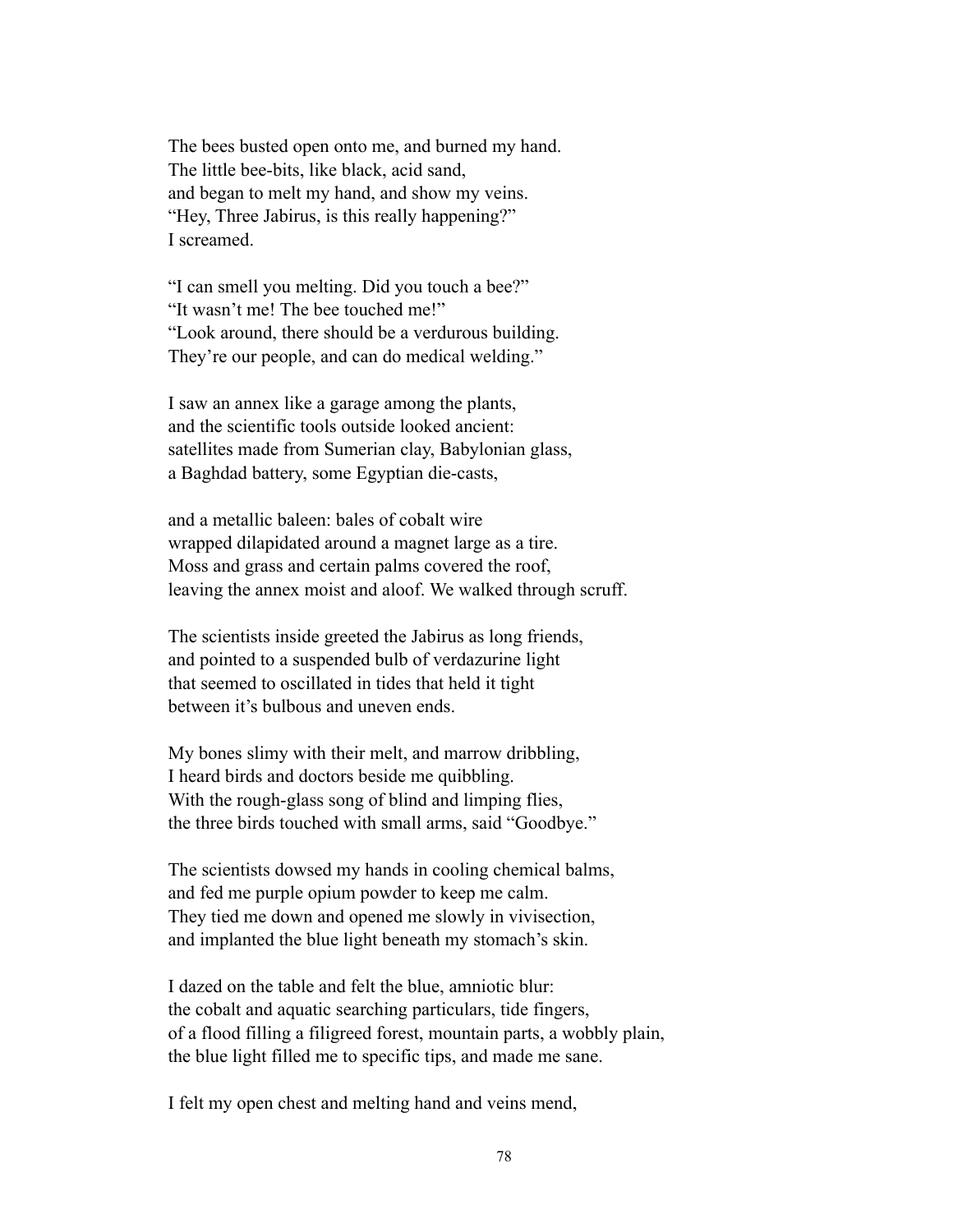with the aloof ether of the light's vitreous blending; then the dark-eyed scientists with the blue light sent me on my penultimate, ambrosial flight.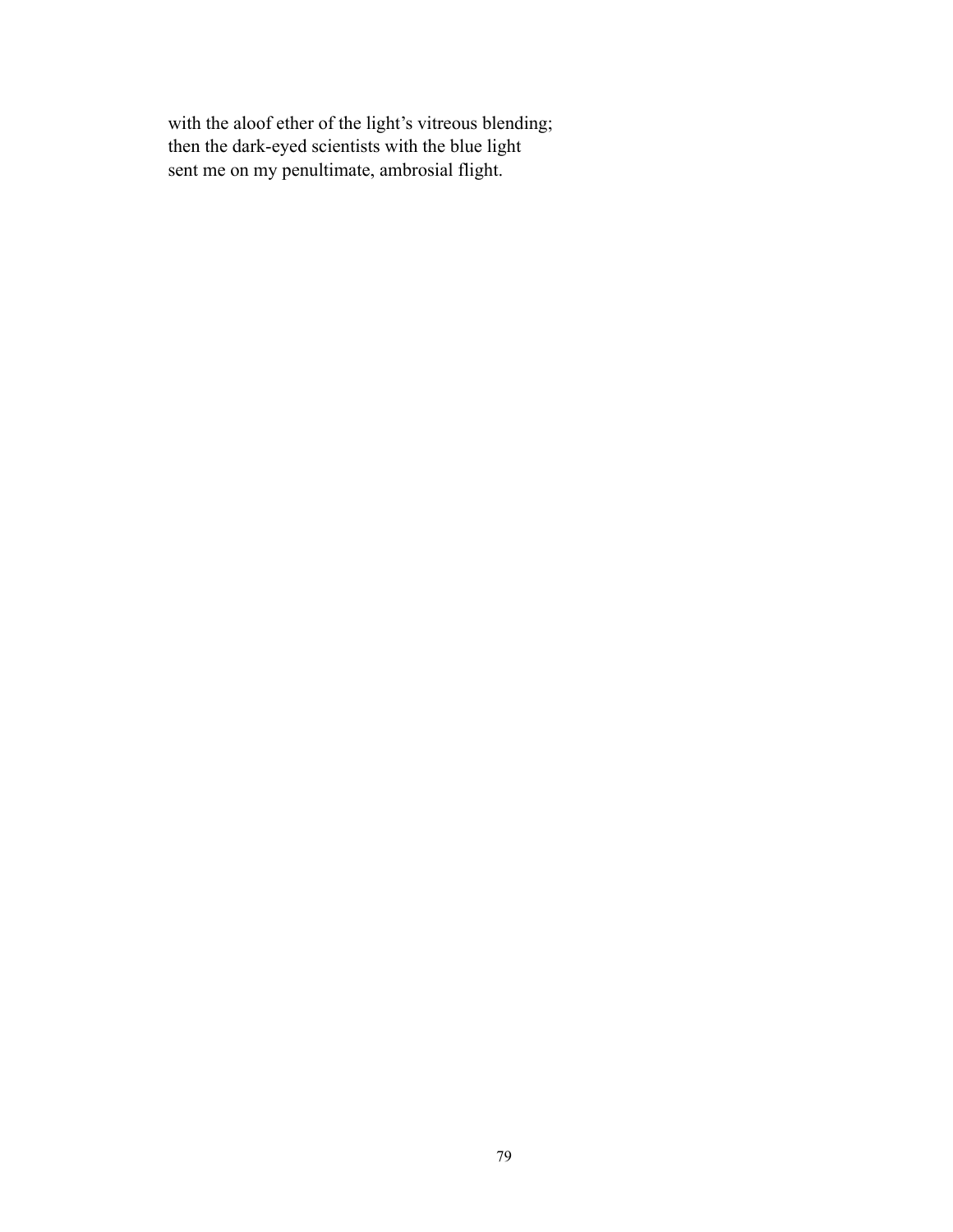### 8. Khu, the Ethereal Casing.

I filled along my veins, liquid in cotton swab: blue light opened my joints as knobs, and took me apart with transport's wheels, and sealed me back in the autumnal Georgian field.

Folded in a noose of loose cloth, an owl ate a placenta, beak in that fertile towel. I jumped back into an arbor, decaying twine, covered with scuppernong and muscadine wine-vines.

Hay-bales curled in the field, fuzzy geometry. Cows clicked into a system of rural chemistry, drank water from dilapidated tubs on grass circulated liquid in bones and their eyes' glass.

Pine coffins, filled with fecund brown, soil wet and blackened from recent turning, held worms to sell for bait later in town. The worms moved with the patient roil of burning.

In the autumnal splurge of red, the Three Jabirus entered over my head, burst with wing-jingles, and scattered; their fetal parts melted, and two turned to holy birds in that region where they lived, and permanently served.

The bleeding Jabiru could not turn bird, and transformation slowed by the dirty blood; the Jabiru drooled a rhapsody of broken bits of pain, change stopped – my bird died on the plain.

I grieved into the oranges and reds around that filled autumnal Georgia with leaves like crisp sounds, and did not even have any birds to cry at or explain the dead bird from my soul spread on the hay-plain.

I spun, and saw in the field two men in salon chairs, with antique English flows of hair, and women working in antique clothes there, slowly on their bodies and their hair:

Shakespeare and Marvell were wrapped by Egyptian girls,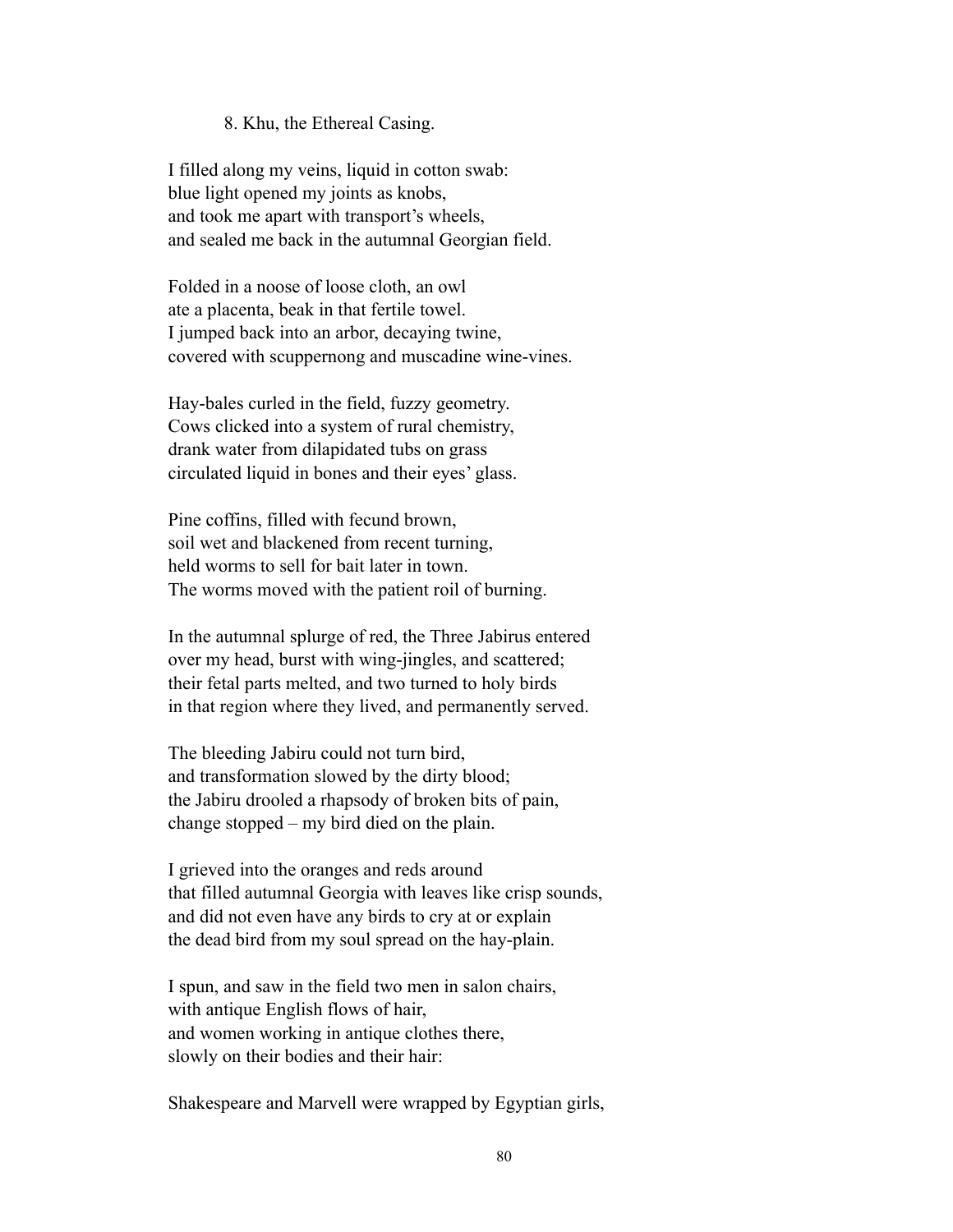in mummy cloth efflorescent with Egyptian light; their minds vacillated with mutating delight, as they swaddled in those Egyptian rags and curls.

Cherub rubbish of bird splurges, fetal skin and flesh, scattered in the field, suspended in hay-mesh. The Two Jabirus dismissed the Egyptian girls, and took back over wrapping the poets in Egyptian curls

with the calm dexterity of humming birds, with fetal skin gripping stork-cheeks still, wrapped the Englishmen in their vacillation's skill. They had lost the talent for human words.

The girls reached the main house, and the tin trash bin. They slipped off shoes, swept their shins, walked in. I walked toward the crowd of birds and poets, observing the effulgence of their physics.

Said Marvell as I approached,

"Here's lambent knowing, your words of the torch light, pellucid vacillation, lucent groping, mercurial habit, where the light happens in the soul's eccentric orbit, our florescent volition, the mummy cloth of soul done right."

I despairingly squeaked,

"Is this the end? Are those my birds? Can I speak to them?" "You can't speak in mouth-ways with them again, but are them, white beach that's a reflective grain, and talk with them again by being light in time.

"To organ-ize your soul, to show it as a working organ, that was the purpose of all of this thing that ends. Now you can begin again, with inward operation of an organ, with the soul's understood and lit ethereal casing."

"Is my bird dead? Did part of me die when my bird died?" "Yes, he was an organ from your soul's side." "Yeah," said Shakespeare. I asked thoughtfully, "Why can you talk to me? No one else has talked to me."

"I live in the region where the soul flows and is sealed. Now walk to the middle of the field."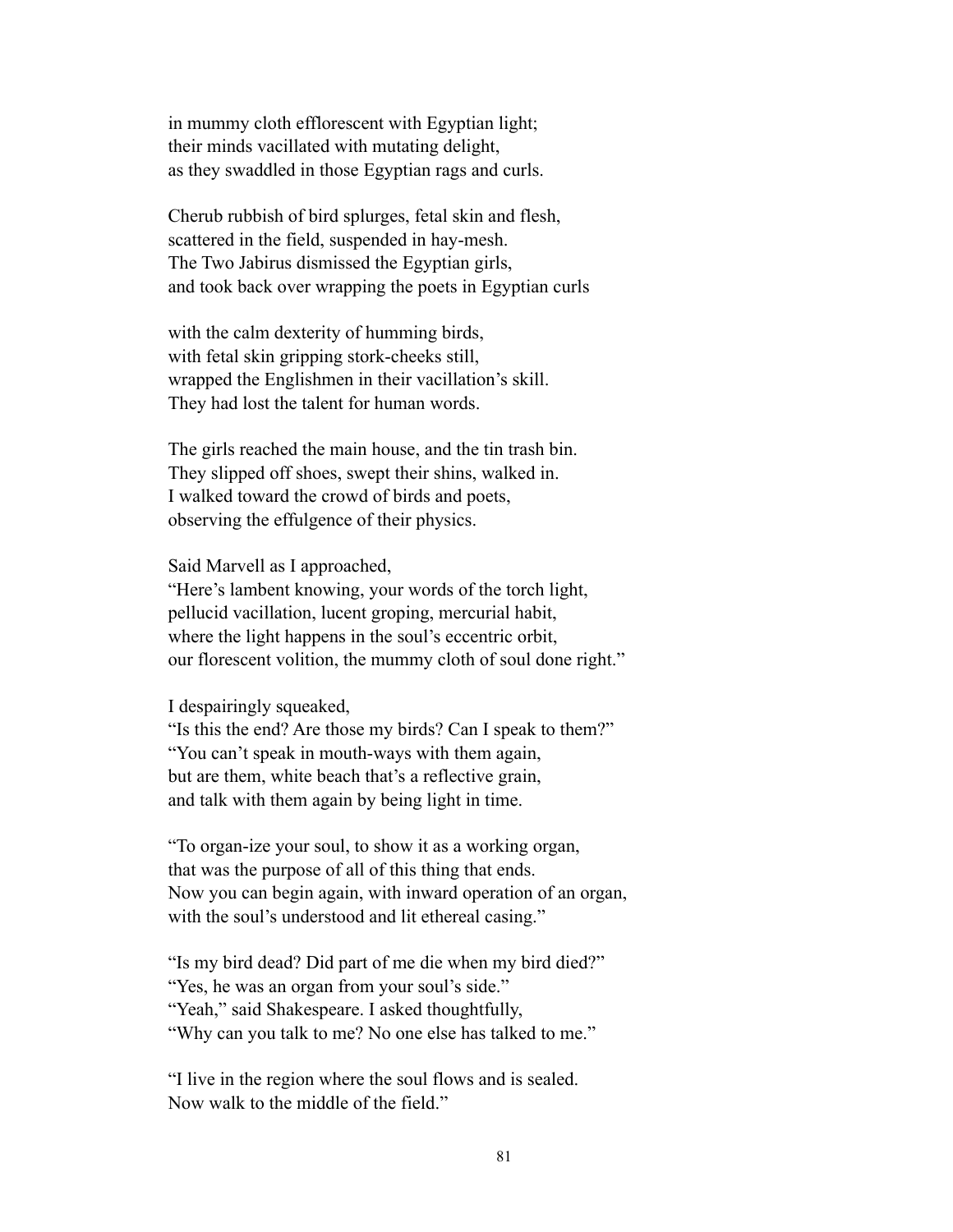In the middle of the field, a lump and a disturbance formed, and soil crumbled limp

upward from it. In the aperture: a giant, reptilian egg with mummy cloth texture. A brace of cats and birds that were my soul tore themselves out through mummy cloth holes,

and wallowed awkwardly in red Georgia mud: the cadaverous lion, the vicious quail, the geometric tiger, the hawk who made me bleed the ostrich who made shade with tail.

Thy emerged in fetal-confused from that womb; the desert snake slivered in their tears' comb. The Jabirus left alive flew to greet fraternal animals, and dabbed birth-clots from siblings of their soul.

In the side of my eye, I saw two men playing football with Egyptian skin: Tolstoy and Springsteen were having a catch with improvised, inflated mummy-parts.

"Tolstoy and me, see we're men of action, here to give your animals some tangible traction. See that hole, you're gonna have to jump in," said Springsteen, delighted and winded.

Well beyond the line of asking, I peeled away egg parts, with awkward jerks revealed a red canyon of mouth-livid Georgia clay, secret and bright between the wool-dreary hay.

I struggled in, and my feet choked on stones. I tumbled, exploded my head on a rock alone, and knew in my skull a stained-glass hurt, and felt my sense extend in blood, liquid eyes in Georgia red.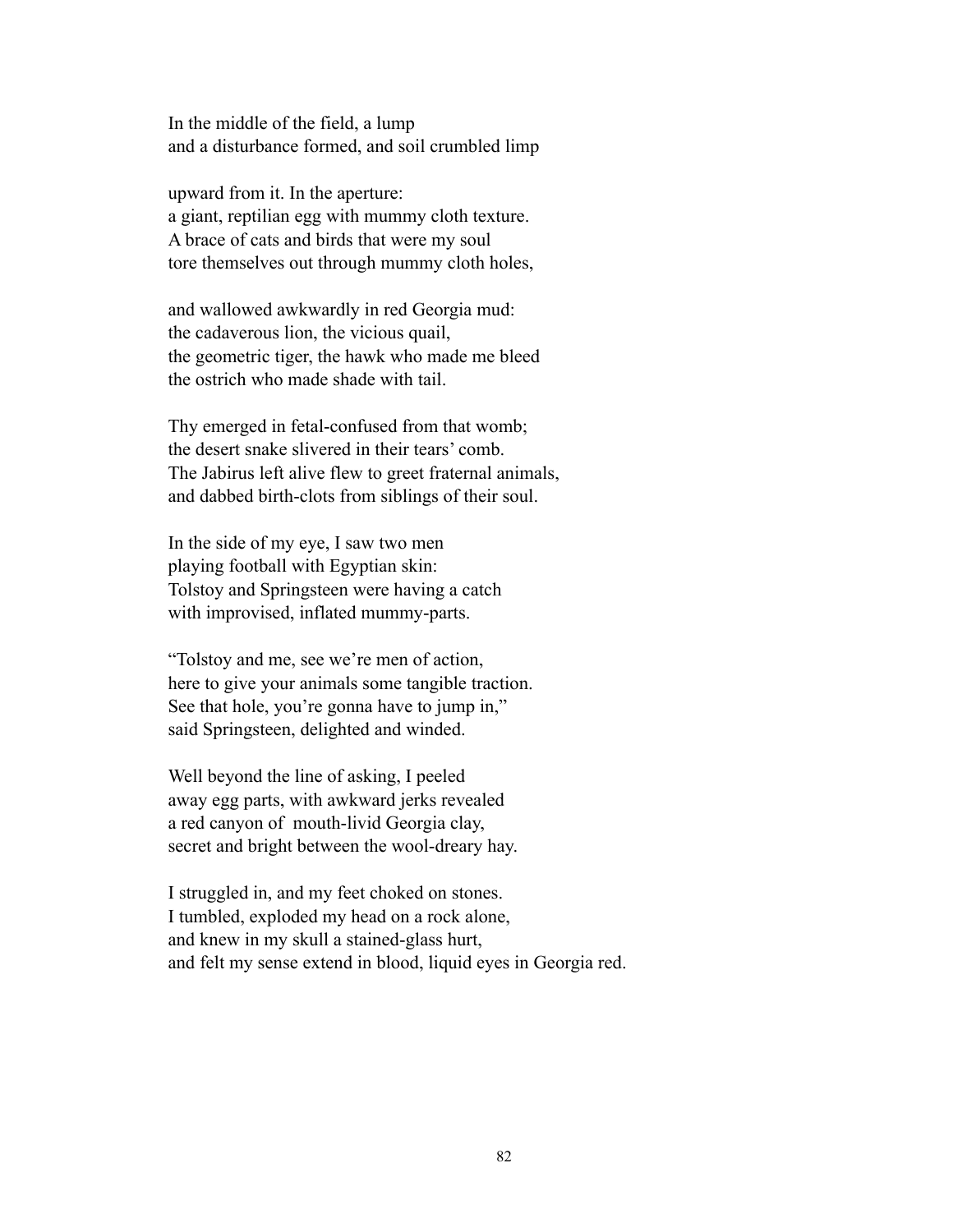### 9. The Sung Conclusion.

I deliquesced to consciousness of the camellia. Home! Those were my own camellias! Summer scene of my yard returned – How many months had passed? – and the humid burn

of camellia-pink filled lumps of my thought, and left my soul pink, pollen-swollen – taut. Home! Camellias! I didn't seem to even be dead! I fingered brown curls where in Georgia there was blood.

The impatiens were so soggy with heat, their pods exploded, messy with seeds, dried and cracked with old sticky liquid and hard dots, reds drowsing brown, drooping till they bled

red on grass. A new gate, raw lumber bright, crossed and pierced the yard's heart starkly among azalea phantasmagorias in the arriving dark, in the humid blackening of evening light.

Through natural mouths of gnats, those miniature organic woodwind slits, the evening murmured something lachrymal – I had the intimation that there were animals.

I suddenly felt in me an elegy for all I'd lost, a lamentation for the sudden disturbance. I felt in the virid, ripe Summer-breath that to see the soul was to see death.

I remembered the bird, limp on the plain, the angel belly that flew me to Mojave sun, the bee-deleted hand that holy acid sprained, the nymph-blood smeared on the beach – all birds abandoned.

The Nightingale and Three Jabirus, the prime flock and murder of my soul, were nowhere in the viscous evening cirrus, or hiding behind the lattice-light of raw poles.

I felt suddenly, impossibly exhausted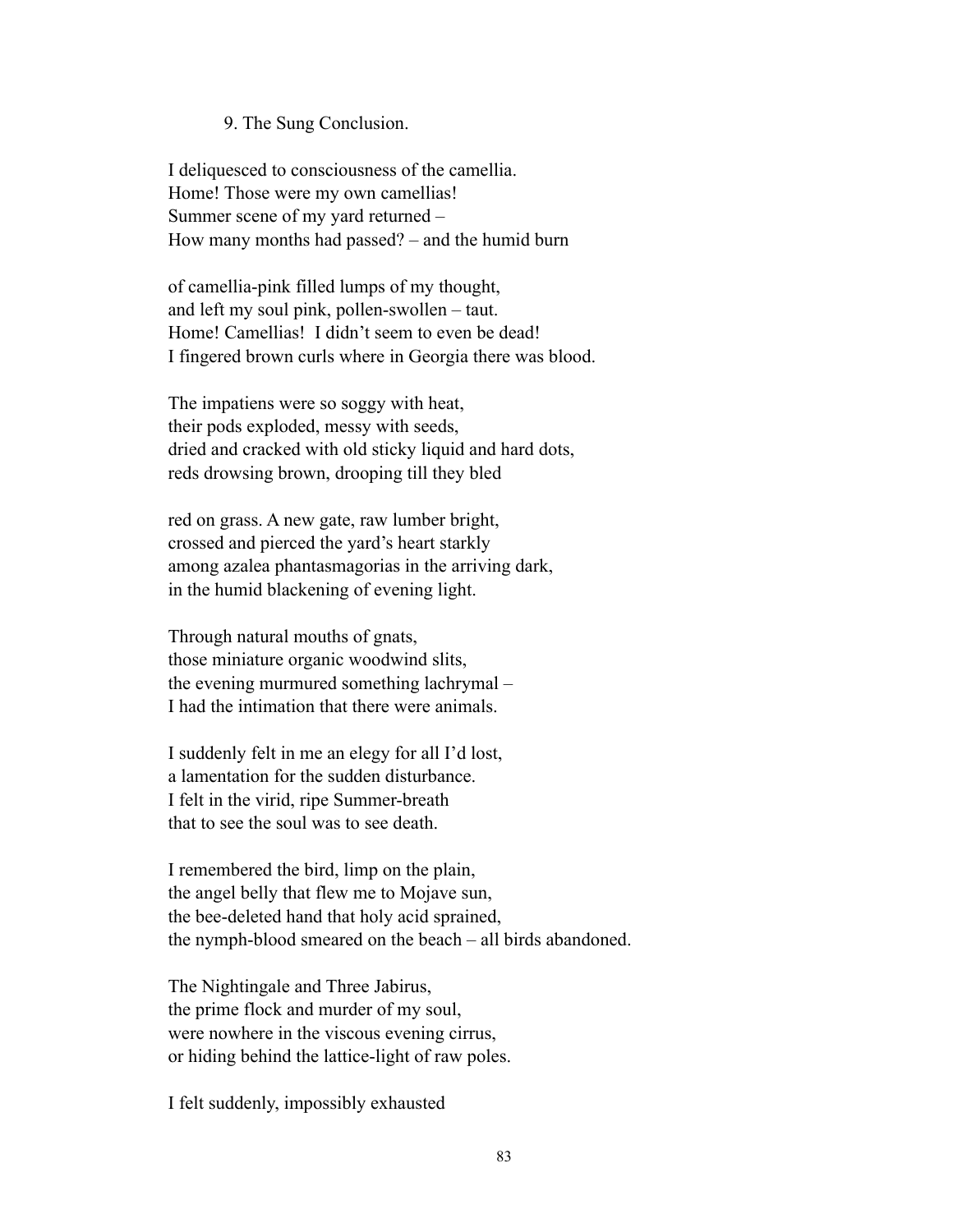by every thought of birds and the cost. I turned to walk into the drowsy-lit house, and let my confusion lose its force.

I relished the cool metal of the front door, peeled off crusty clothes, revealing sores; and then with the Spring's sun-thick words, I wrote this poem in pledge to the birds.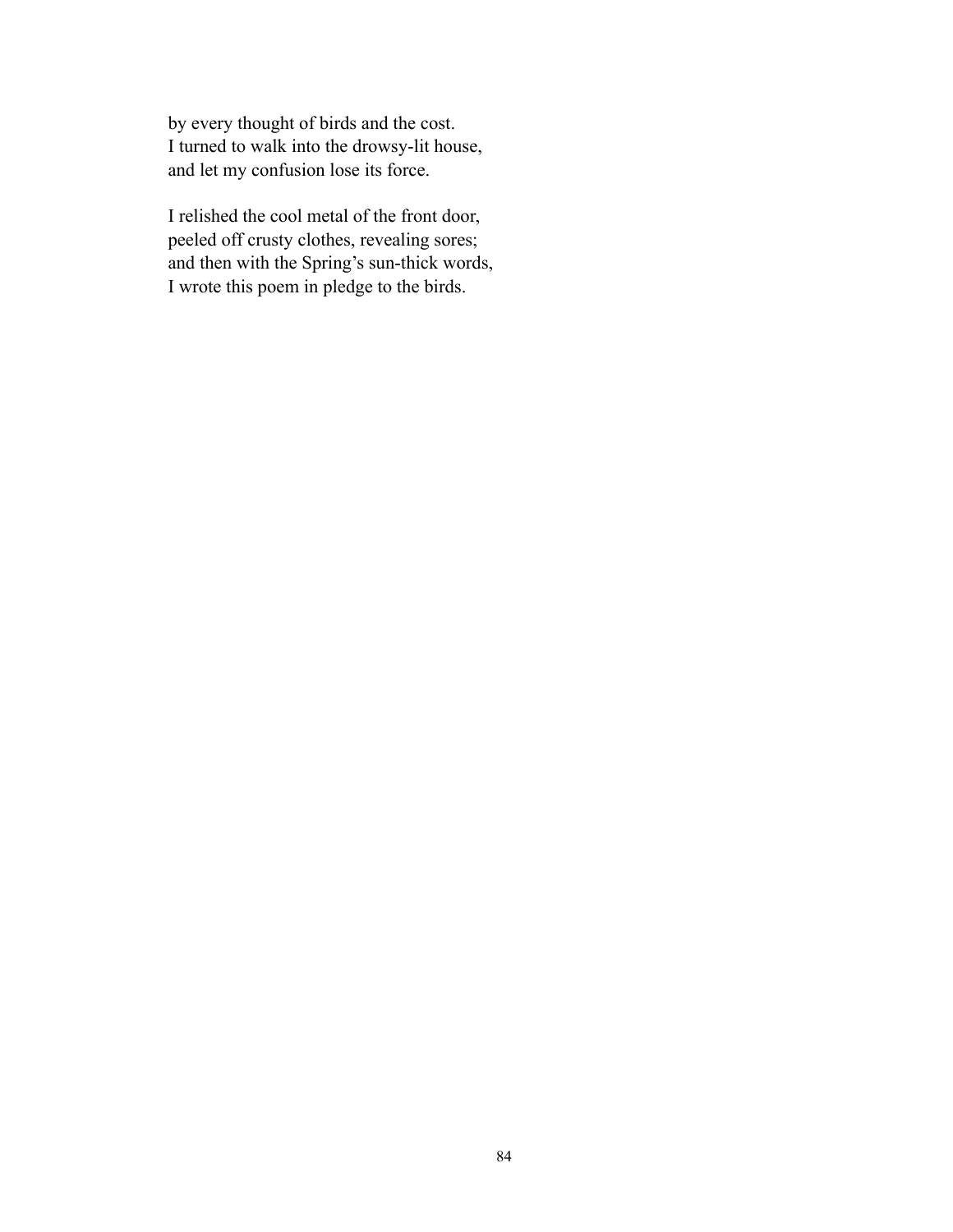### Notes to *Inter Umbras Arborum*

These notes are just direct quotes and etymologies. All the Egyptology, the hieroglyph translation stuff, is real amateur hour, me with a series of dictionaries and grammar books which all seem to partially disagree with each other. It should be thought of not as philological and historical reference, but as specific imaginative trigger.

1. *Inter Umbras Arborum*: "Among the shadows of trees." Taken from the poem "Pervigilum Veneris."

2. *Pastoral*: I had in mind that genre in which the pastor and the pasture are the guides for eating - that is, the original etymological sense of the pastoral.

3. *Phantasm-agoria*: coming from φανοσ- bright light, torch light, appearances, phenomena; and γοριεν- public speaking, αγορειν place of speaking; that is, phantasmagoria means, an agora of appearances, or an assembly of speaking torch lights.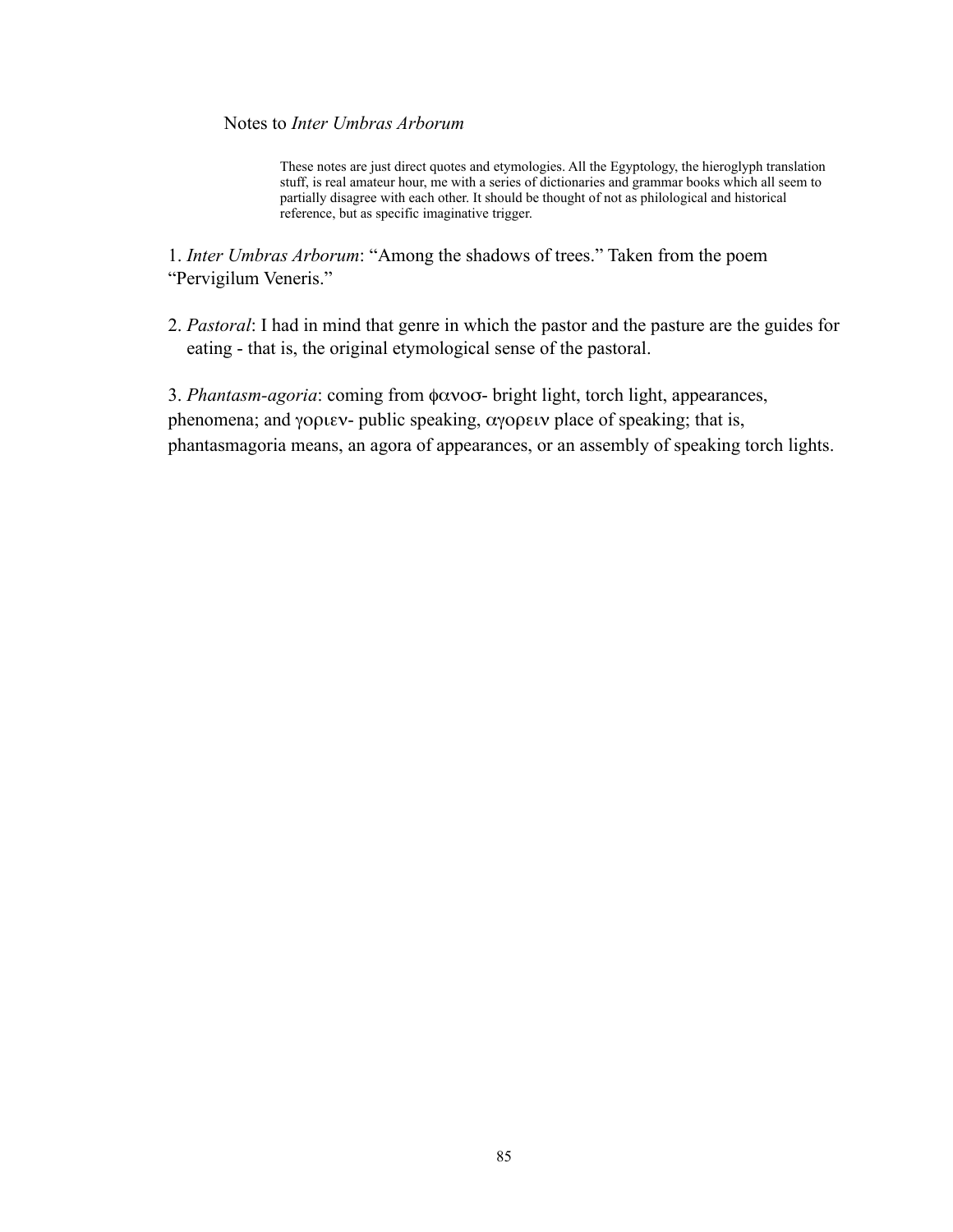2. Khat, the Decaying Body.

The hieroglyph for the Khat consists phonetically of an oxyrhynchus fish, which is more like a guttural H than a K, then a vulture percnopterus, which in this case seems to represent an A as in "hat," then a piece of bread which represents a T. The determinative of the sign, that portion which is pictorial rather than phonetic, consists first of a pustule, and second of a corpse on leonine bier, denoting the physical body, but emphasizing death and disease connotatively. The same phonetic arrangement, with three strokes at the end, indicating plurality, is the word for disease.

1. George Chapman said:

"These lines come from my wounds, and not from me."

2. Black Francis said:

"This is the sound the mother makes when the baby breaks."

3. Tom the Possum: T. S. Eliot.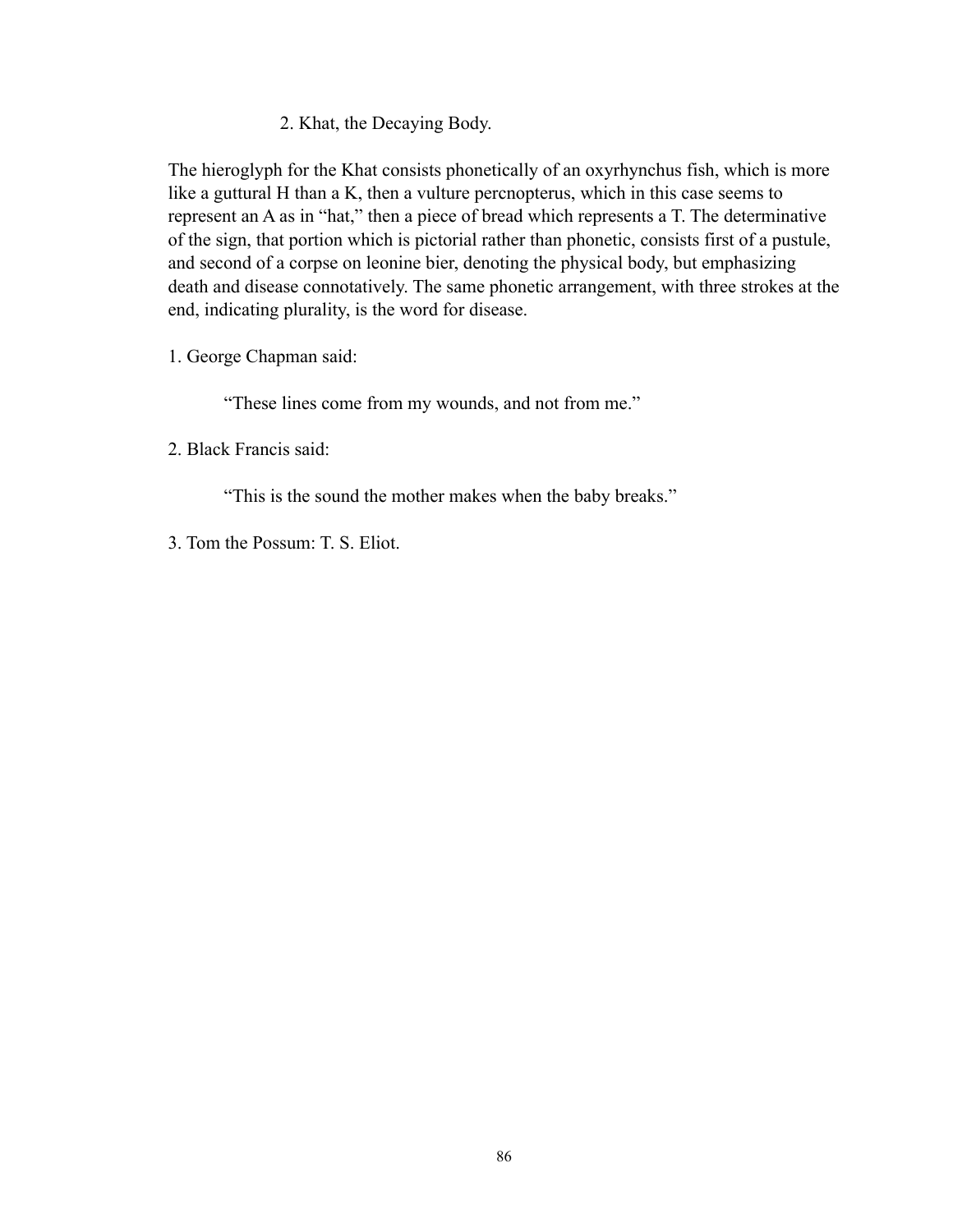3. Sahu, the Germinating Body.

The hieroglyph for the Sahu consists phonetically of a door bolt, representing an S, then a single disembodied arm, pronounced as a broad A like in "palm", then a twirled wick, which represents a hissed H, then a quail which is a W sound, then a determinative which consists of a sandal strap (the ideogram for life, pronounce "ankh", the sound sign with which we still refer to this symbol in modern English, though it has no sound here), and the corpse on the leonine bier from the Khat, denoting a physical body that has attained a special knowledge that makes it incorruptible, and involving in its connotation the paradox of the live death or the living dead body.

1. "glory, phenomenon and phantasm…argument": glory deriving from "gloria", a bright light; phenomenon and phantasm originally deriving from  $\phi \alpha \nu o \sigma$  –bright torch light; and argument deriving from "arguo" – to bring to better light, which derives from αργοσ, bright white. Point being, all these terms are metaphorical extensions of the same visual image, light.

2. John Keats said:

"A thing of beauty is a joy forever."

3. William Browne said:

"I made the echo umpire of my strain."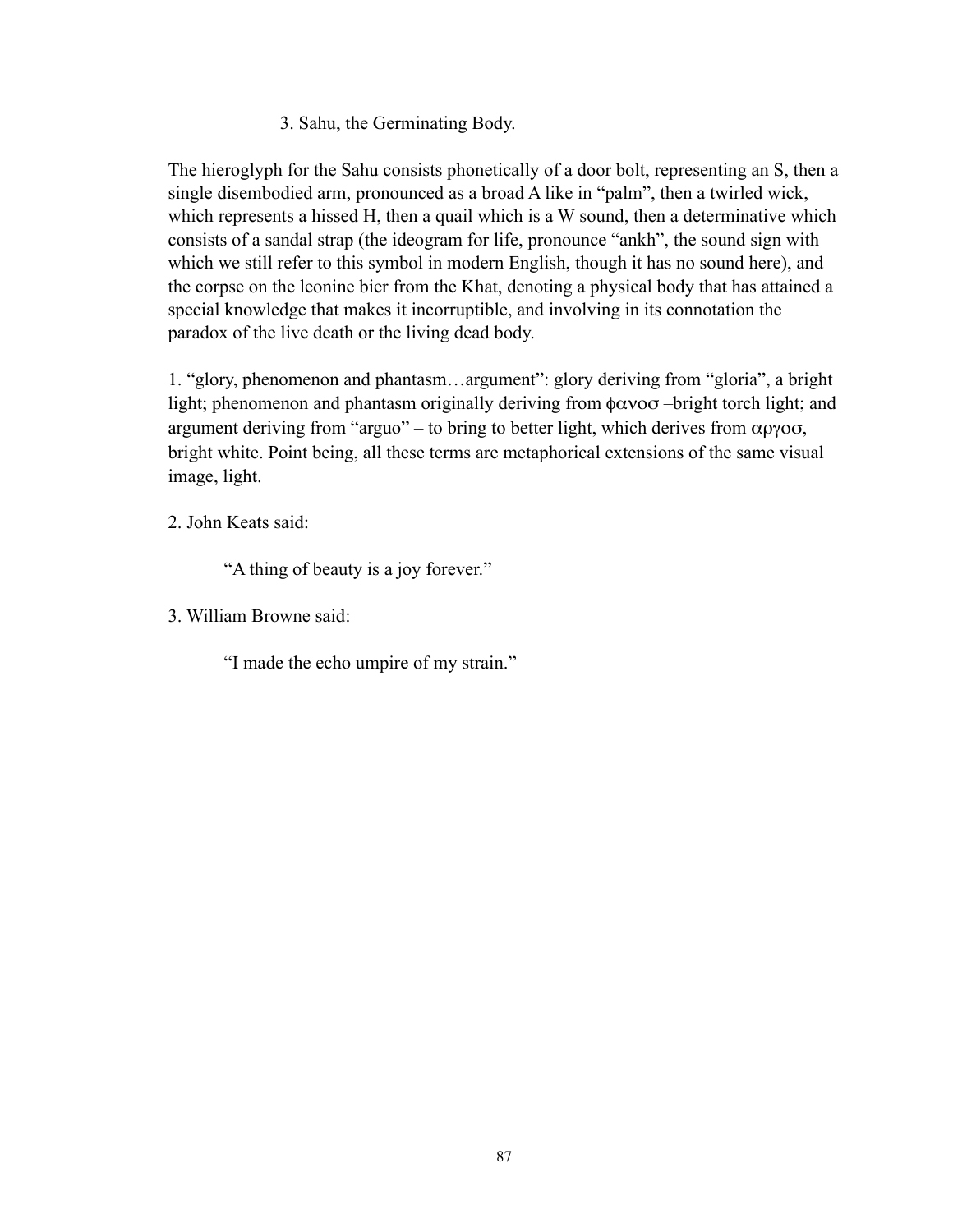4. Ka, the Shape of the Essence.

The hieroglyph for the Ka consists of a single symbol: two hands raised up in prayer or exaltation, and connected to each other beneath. Phonetically, this represents the sound "ka", and is the ideogram for the concept of a double, or duplicated abstract version of the person which can inhabit and leave the body. Whether this is also a pictorial determinative is an interesting question, since the spirit, certain concepts of which bear a striking to this, does not seem to lend itself to pictorial treatment. If so, it denotes the abstract double that can inhabit and leave the body, and claims this looks like exaltation.

1. "you still don't see ideas as radial videos" : Here I had in mind the common derivation of "idea" and "video" from the same Greek word, ειδοσ, meaning visual shape or outline. Idea comes pretty directly, thanks to Plato's usage of the term, conflating form and idea, while video comes more circuitously from ειδο, or "I see," which was adapted as "video" into Latin, meaning, again, "I see" which was adapted into English as the seen thing, the simulacrum of sight.

2. David Lynch said:

"*No hay banda.*"

3. Bob Dylan said:

"I'm not there, I'm gone."

4. "King Arthur": Arthur Robison, the director of *Schatten*.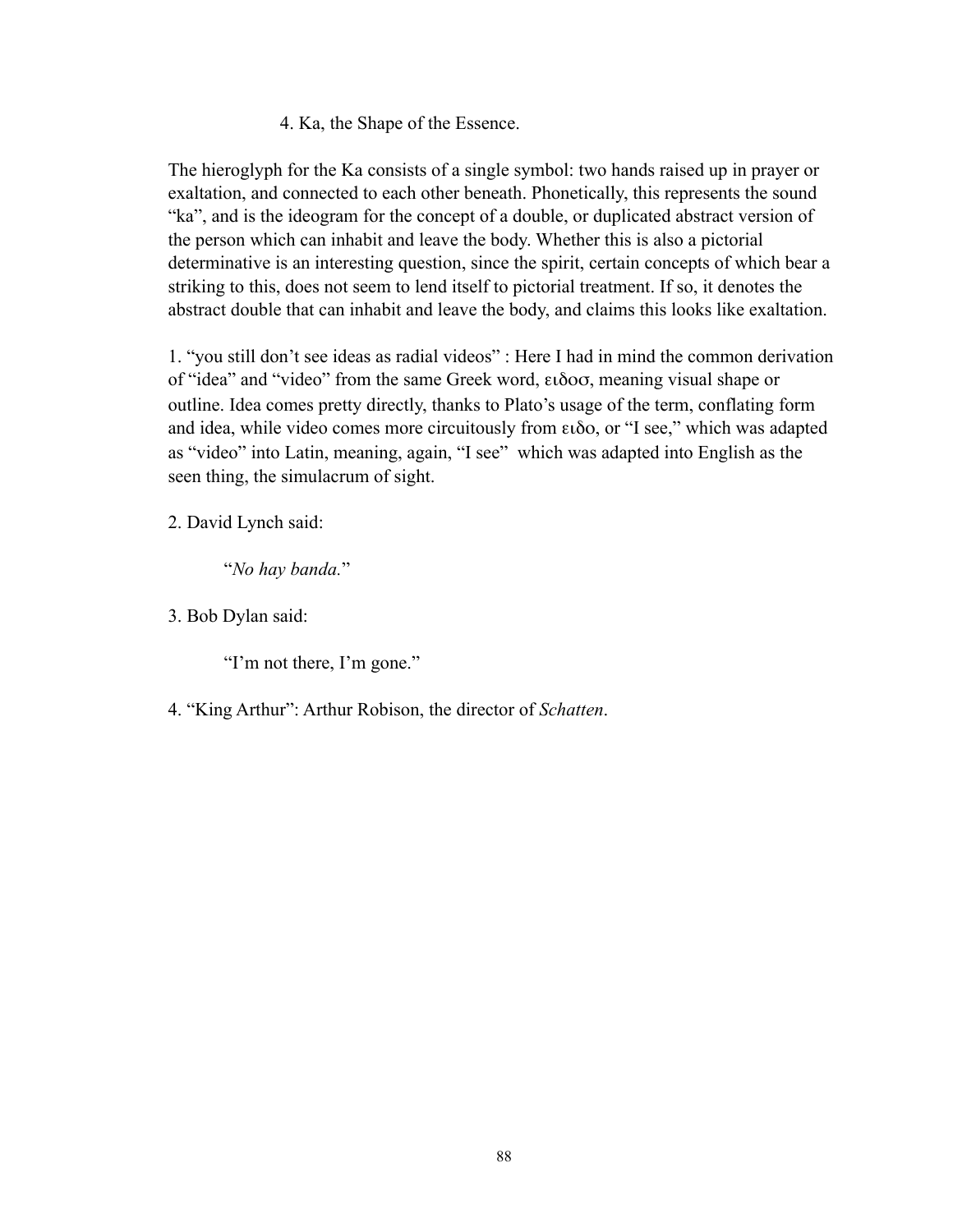5. Ba, the Noble Intutions.

The hieroglyphic for the Ba is a single Jabiru stork, which represents the sound "ba", means literally "sublime" or "noble," is often translated as "soul", and is the ideogram for the concept of the single deathless portion of the human. It is frequently depicted as a human-headed hawk.

1. Virginia Woolf said:

"If you had my brain you would find the world a very thin, colorless place,' [Bertram Russell] said."

2. John Milton said:

"In real darkness of the body dwells."

3. Kathleen Hanna said:

"Let me hear you de-politicize my rhymes."

3. Edmund Wilson said:

"[Karl Marx] wrote her bad romantic poetry from college."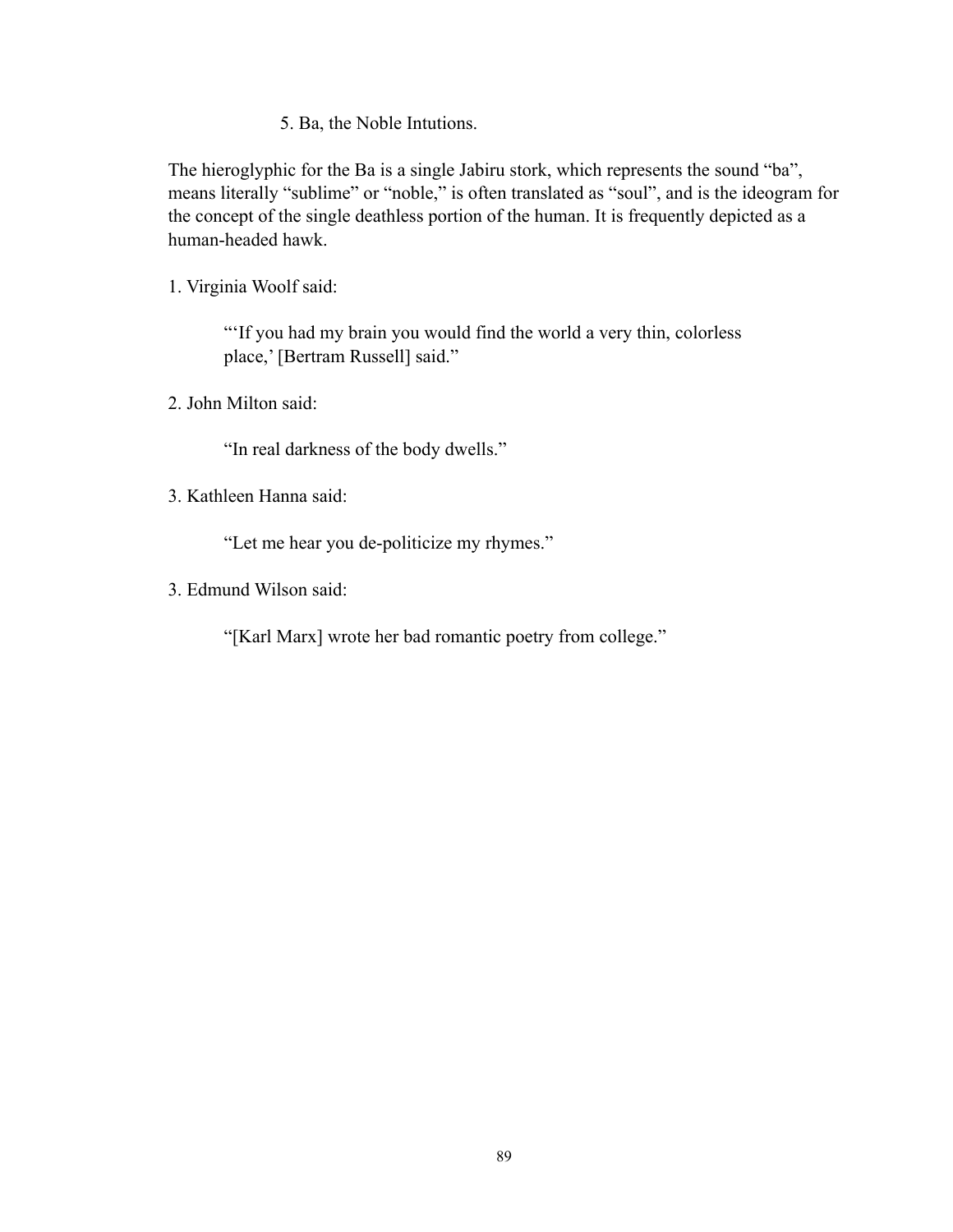6. Khaibit, the Shadow.

The Khaibit is represented by a sunshade made of ostrich feathers, a piece of bread, and a small stroke indicating that it is an ideogram, and therefore not a simply phonetic arrangement. It is pronounced "khaibit" wholesale I think, although the sunshade could be a bilateral phonogram that represents a guttural H and a B, and the piece of bread would retain its accepted T, though I have had trouble verifying this, one way or the other. It denotes something like a less colorful version of the Ka, a duplicate that can enter and leave the body at will. It has much in common with the Roman *umbra*, or Dante's concept of *ombra,* or shade. The sunshade seems an obvious, but gorgeously, ingeniously tangible choice for a pictorial representation of the Khaibit, and the bread suggests to me sustenance in the shadows.

1. Lou Barlow said:

"Anyone could be your brand new love."

2. Bill Callahan said:

 "Tonight I'm swimming to my favorite island, and I don't want to see you swimming behind."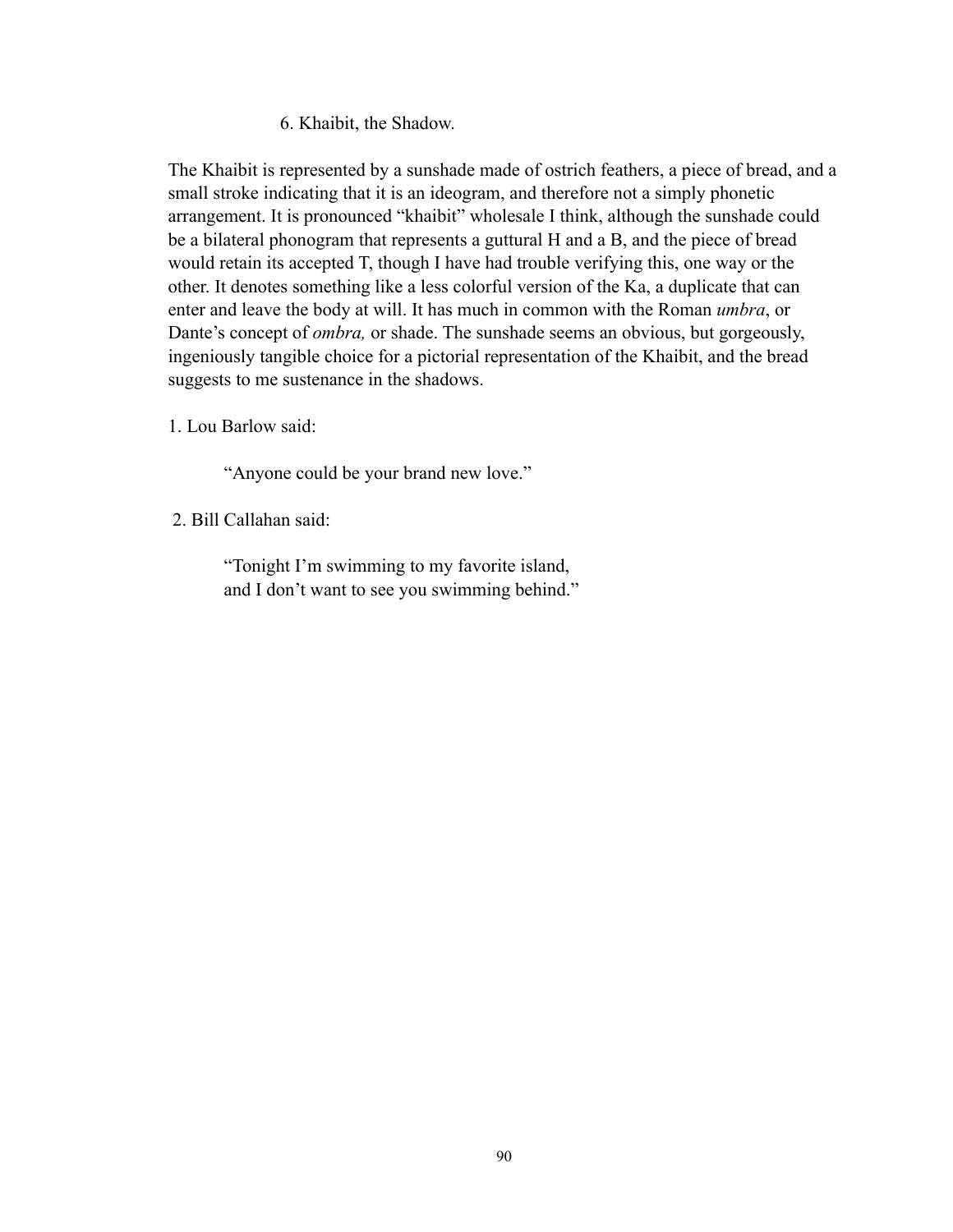### 7. Ren, the Name in Heaven.

The hieroglyph for Ren consists phonetically of a mouth to represent a trilled R sound and a squiggled piece of water to represent the N, with the determinative of a man seated with his hand to his mouth. (There are no real vowel symbols in hieroglyphics). The possessive masculine form has a viper in place of man touching his mouth, which represents an F sound. This denotes the name of a man, which is, somewhat mysteriously, thought to exist in heaven. It seems connotatively to suggest the nurturing, quenching notion of speech.

1. "Elohiym" in Hebrew is just the plural form of "Eyl" which means the mighty one, which is essentially identical with the Anglo-Saxon *aelmihtig*, or almighty. In archaic Hebrew, the aleph was represented by a cattle skull and the lamed was a shepherd staff, so that Eyl was written, right to left, as cattle skull then shepherd staff, a very smelly and farmy emblem of the holy strength of God.

2. William Wordsworth said:

"There are in our existence spots of time."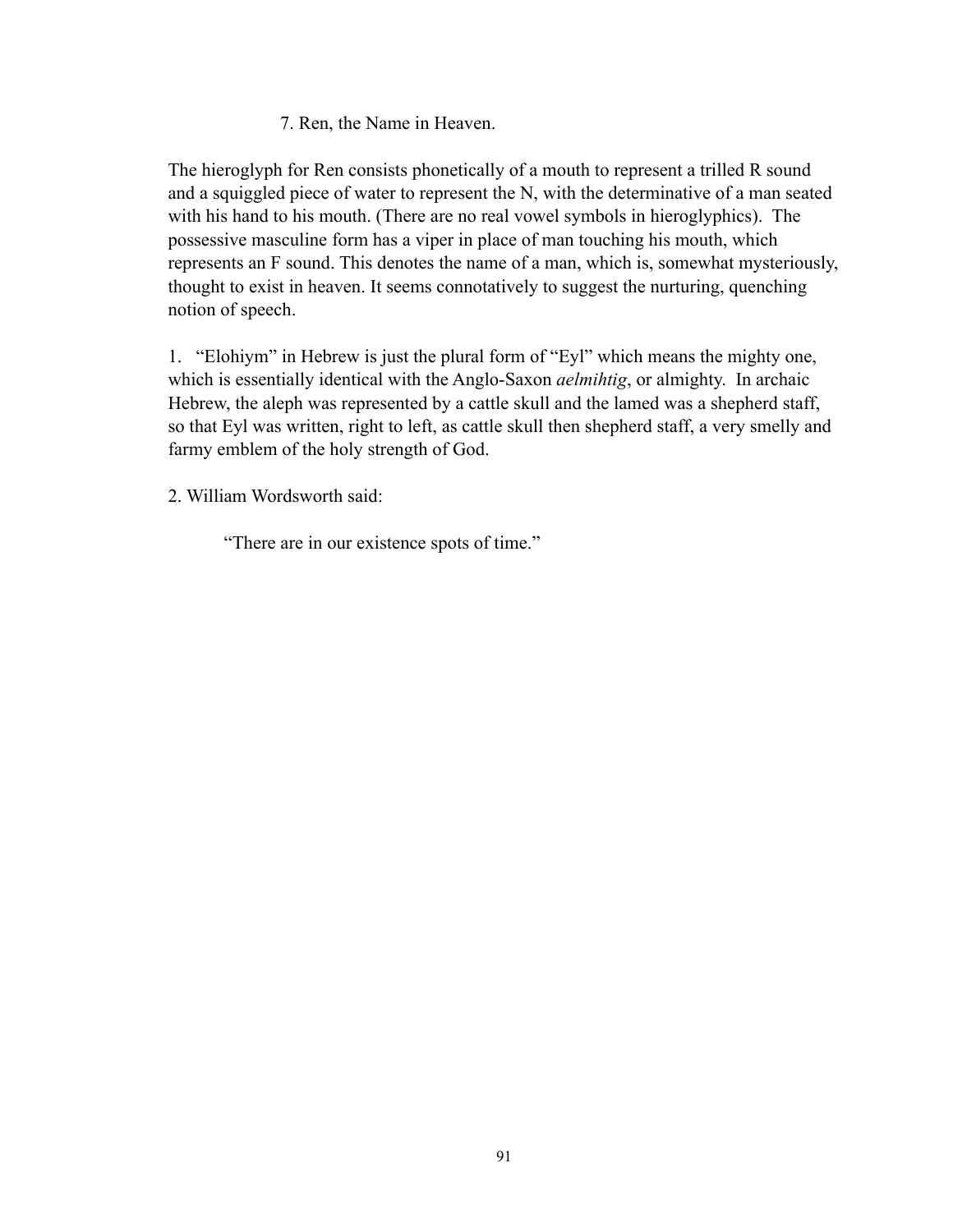## 8. Khu, the Ethereal Casing.

The hieroglyphic for the Khu is three Jabirus. It represents an intangible ethereal casing for the soul. Also, the Sekhem is, phonetically, a fold of cloth, representing an S, a placenta to represent a "ch" like in the Scottish "loch," an owl representing an M, and a scepter for the determinative, denoting some sort of "power" or "form" of the soul, and connoting imperial efficacy.

1. "words of the torch light": literal translation of phenomenology.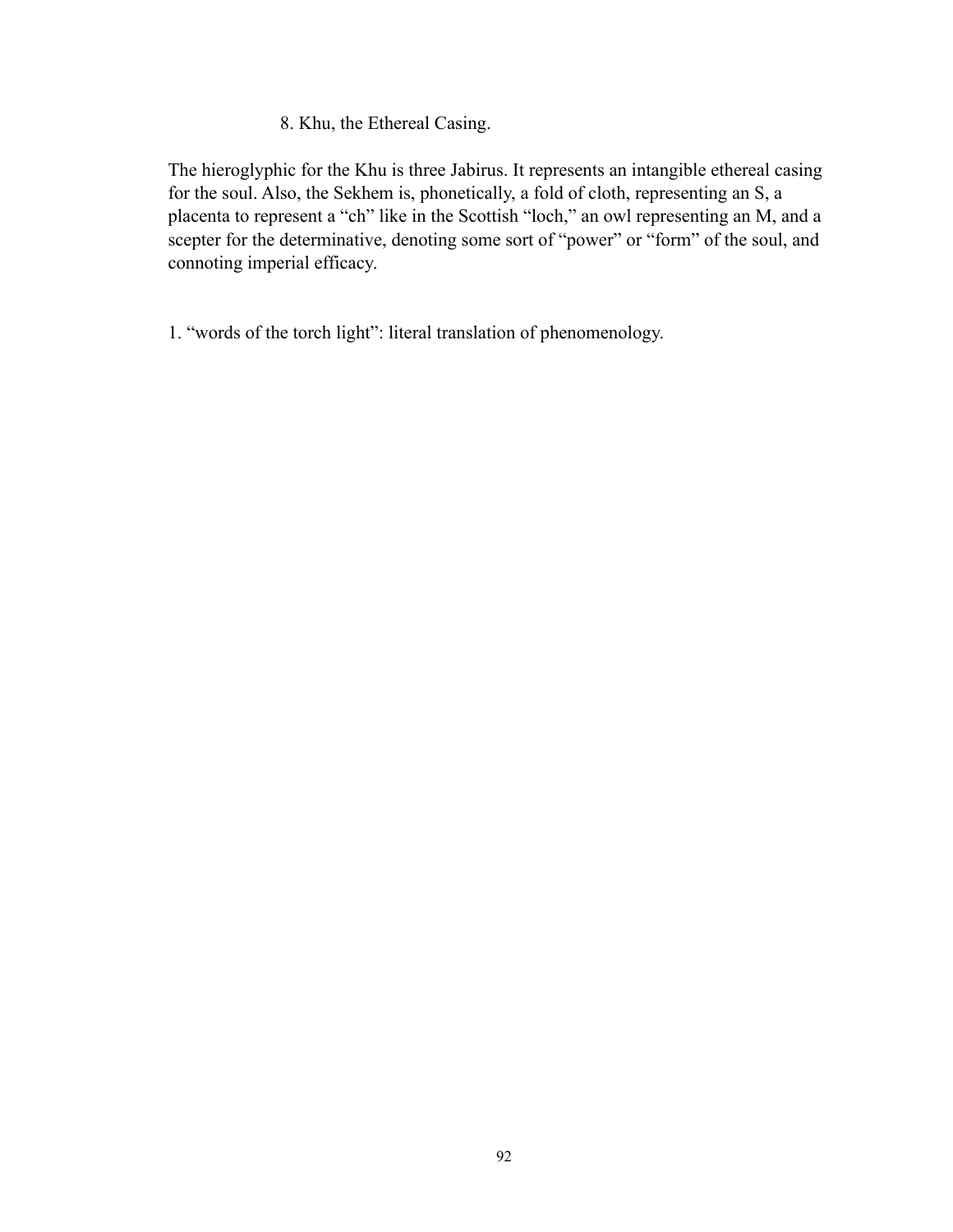# Carolina Cycle, a Tetrafoliate Portrait of Charleston

| Jeanne Berchaud, a Noh Splice Grown in Carolina             | 95  |
|-------------------------------------------------------------|-----|
| Peter Rombert, a Santee Wraith                              | 103 |
| Gaskins and the Rumble Ghost                                | 111 |
| De Crevecoeur and the Draugr, a Play in Five Goat-Songs 119 |     |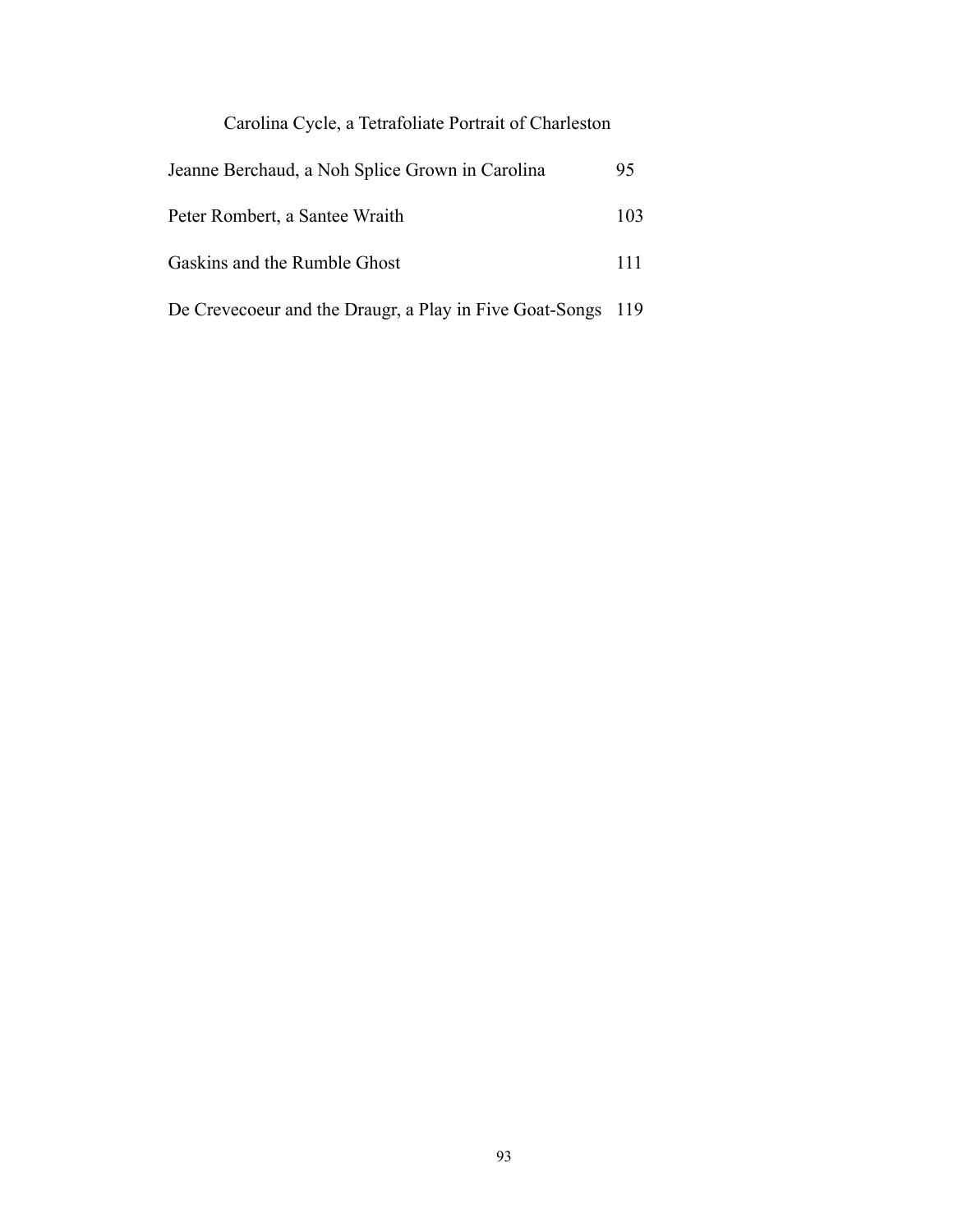*It's just incredible. It just does not explain. Or perhaps that's it: they don't explain, and we are not supposed to know. We have a few old mouth-to-mouth tales; we exhume from old trunks and boxes and drawers letters without salutation or signature, in which men and women who once lived and breathed are now merely initials or nicknames out of some now incomprehensible affection which sounds to us like Sanskrit or Choctaw; we see dimly people, the people in whose living blood and seed we ourselves lay dormant and waiting, in this shadowy attenuation of time possessing now heroic proportions, performing their acts of simple passion and simple violence, impervious to time and inexplicable.*

William Faulkner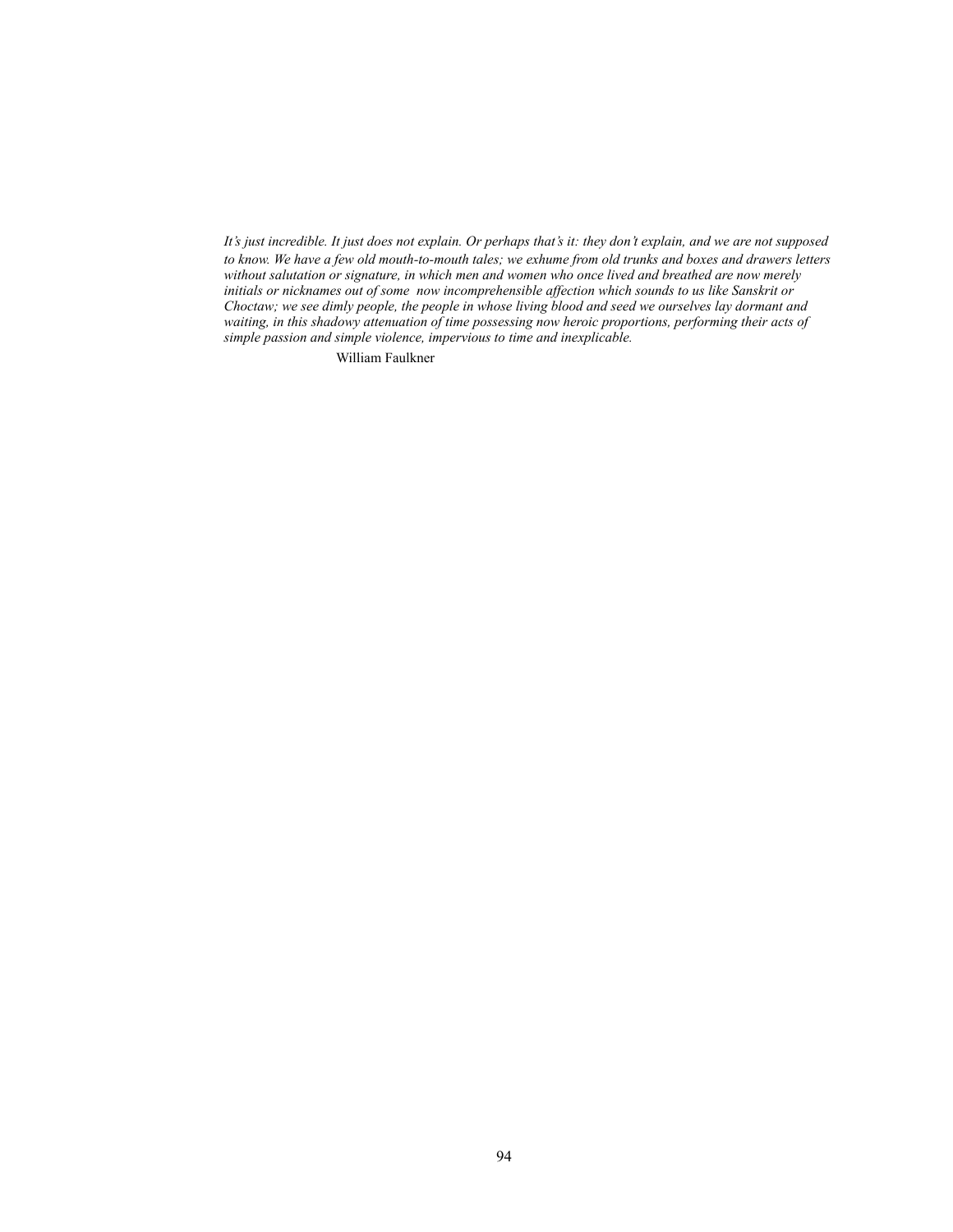# Jeanne Berchaud, a Noh Splice Grown in Carolina

*Nous voila enfin aterre dans cepais tant desire*. Jean Boyd, 1691.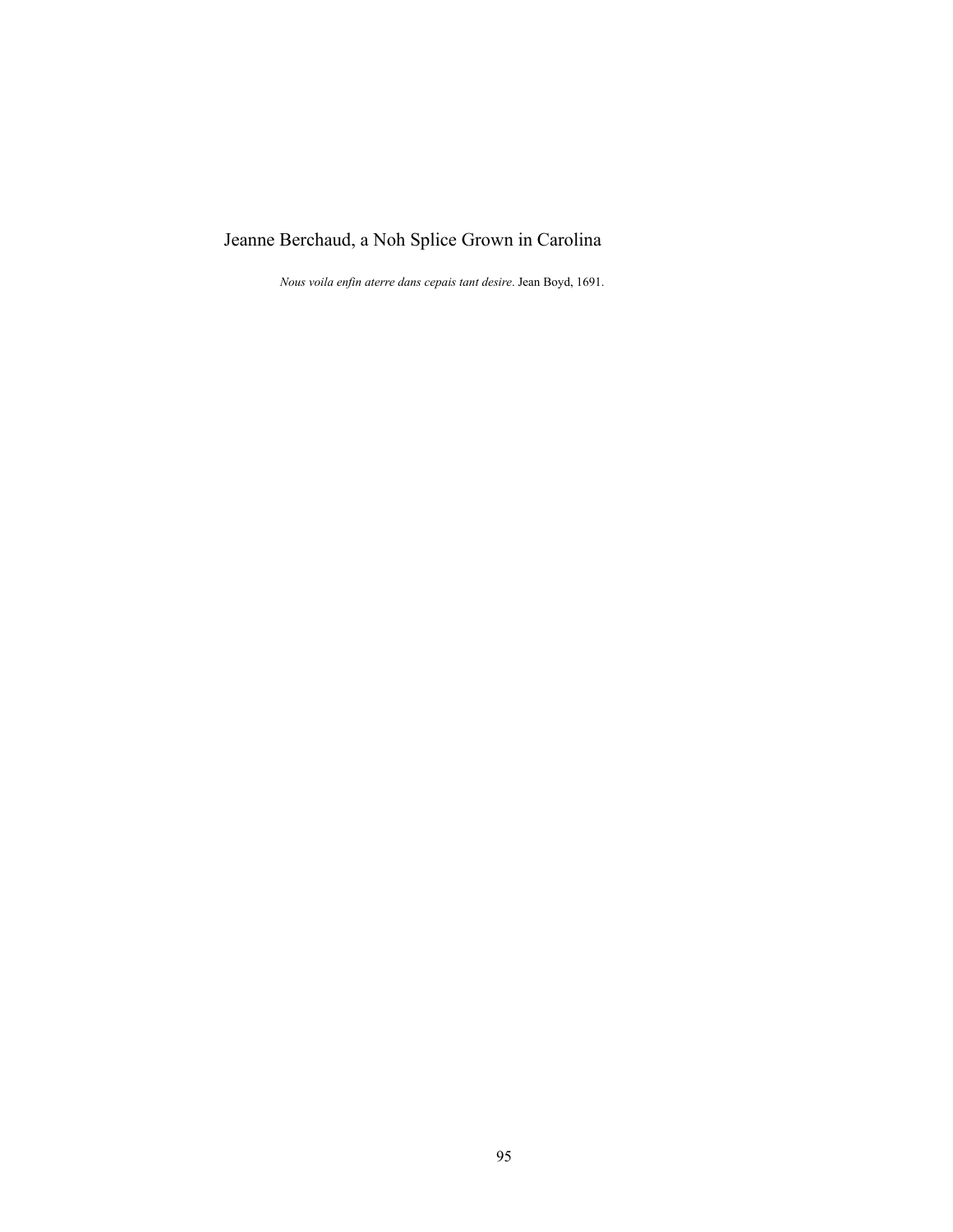*1691* Anno Domini

*Old Charlestown Settlement in Carolina A Stage of Pines and Azaleas Chorus among the Camellias Stinking Log Battlements Tar-reeking Log Houses Enter Jeanne Berchaud As a Ghost*

*Gray Veil Across her Face*

**Jeanne**: The body has disappeared, and the soul has reduced to a suite of woulds; my body has atomized into Carolina air, and my soul has reduced its claims in the world.

The seaweed's beached sluggish and drying with sand, the soft white spew on ropey green; too much sand on the grease of red clay for searching, farming hands here between clay-drinking pines for the land to fructify and splay.

**Chorus**: The body has disappeared, and the soul has reduced to a suite of woulds; my body has atomized into Carolina air, and my soul has reduced its claims in the world.

**Jeanne**: The water turtles and dirt turtles, the water ones tasted salty and light and thin, the dirt ones thick and earthy like liver under nonce arbors of crepe myrtle dripping ruffled pink nuggets of plant on us; in the pleasant frisson, we'd shiver.

**Chorus**: The body has disappeared,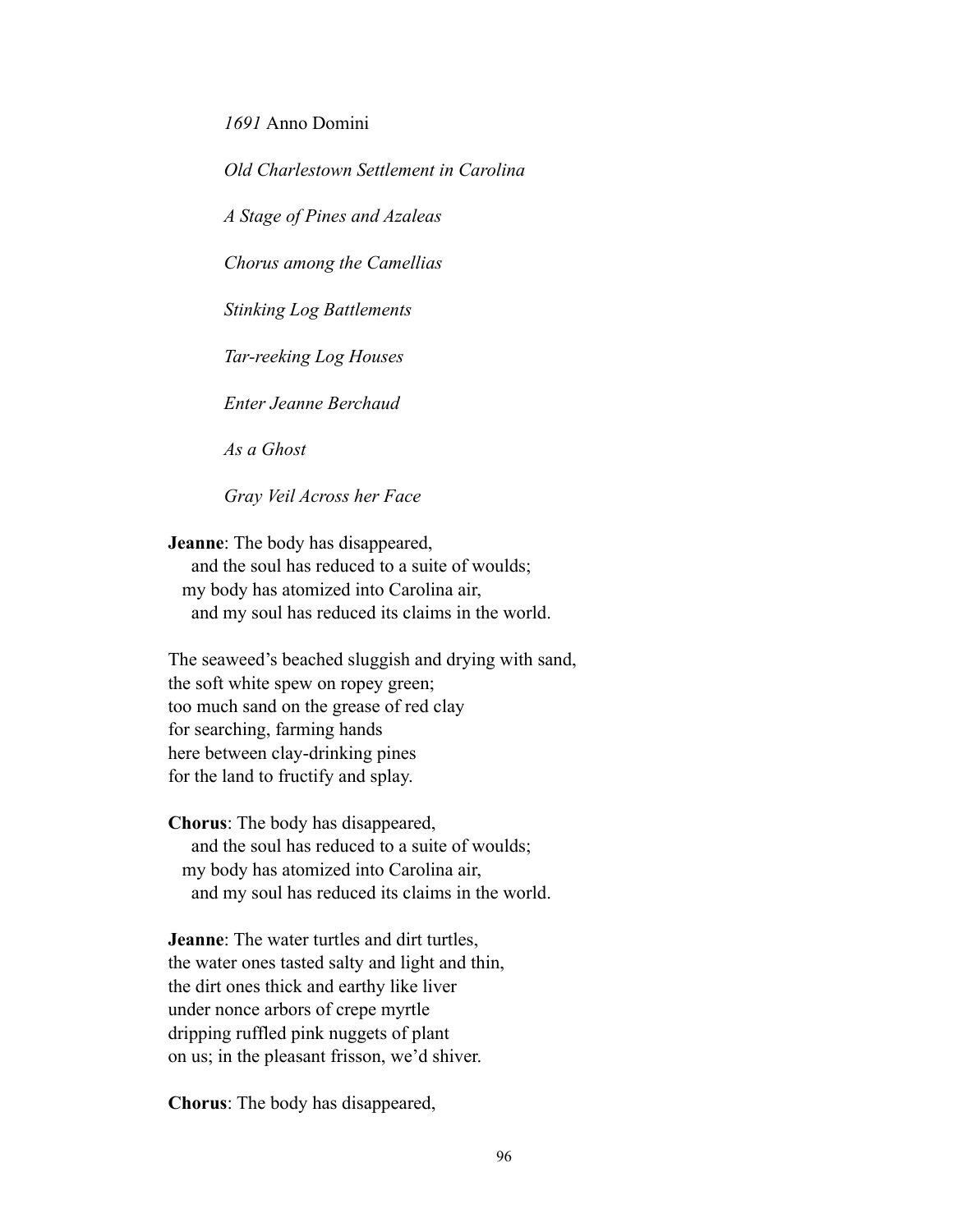and the soul has reduced to a suite of woulds; my body has atomized into Carolina air, and my soul has reduced its claims in the world.

**Jeanne**: Rattlesnakes sank caustic liquid into men, and we rubbed the tapering rears of hens on their wounds to draw the poison. The black and white cat with putrid urine searches for butter-white grubs and feeds under the azalea's pink ruin of the original green seed.

**Chorus**: Death is just another lens for the soul, a new body for farther looking, seeing hole.

**Jeanne**: We shot iron pebbles at the ruffled gutters of crocodile backs, and invisible ricochets sounded hollow gulps and howls in humid air. The baroque lizards never moved from marshes' methane murmurs. You and I went to camellias for pink play, pink dreams of our camellia affair.

**Chorus**: Death is just another lens for the soul, a new body for farther looking, seeing hole.

**Jeanne:** The Indians tortured enemies with Dionysian slicing, festivals where they'd expose and staunch all tendons for days, leave the bodies ash and fraying. They forced them then to eat themselves in crunching strings. Though they spoke with the holy coughs of Hebrews, they were devoid of legitimate praying. Georges, you thought they were the ten lost tribes of Jews.

**Chorus**: Death is just another lens for the soul, a new body for farther looking, seeing hole.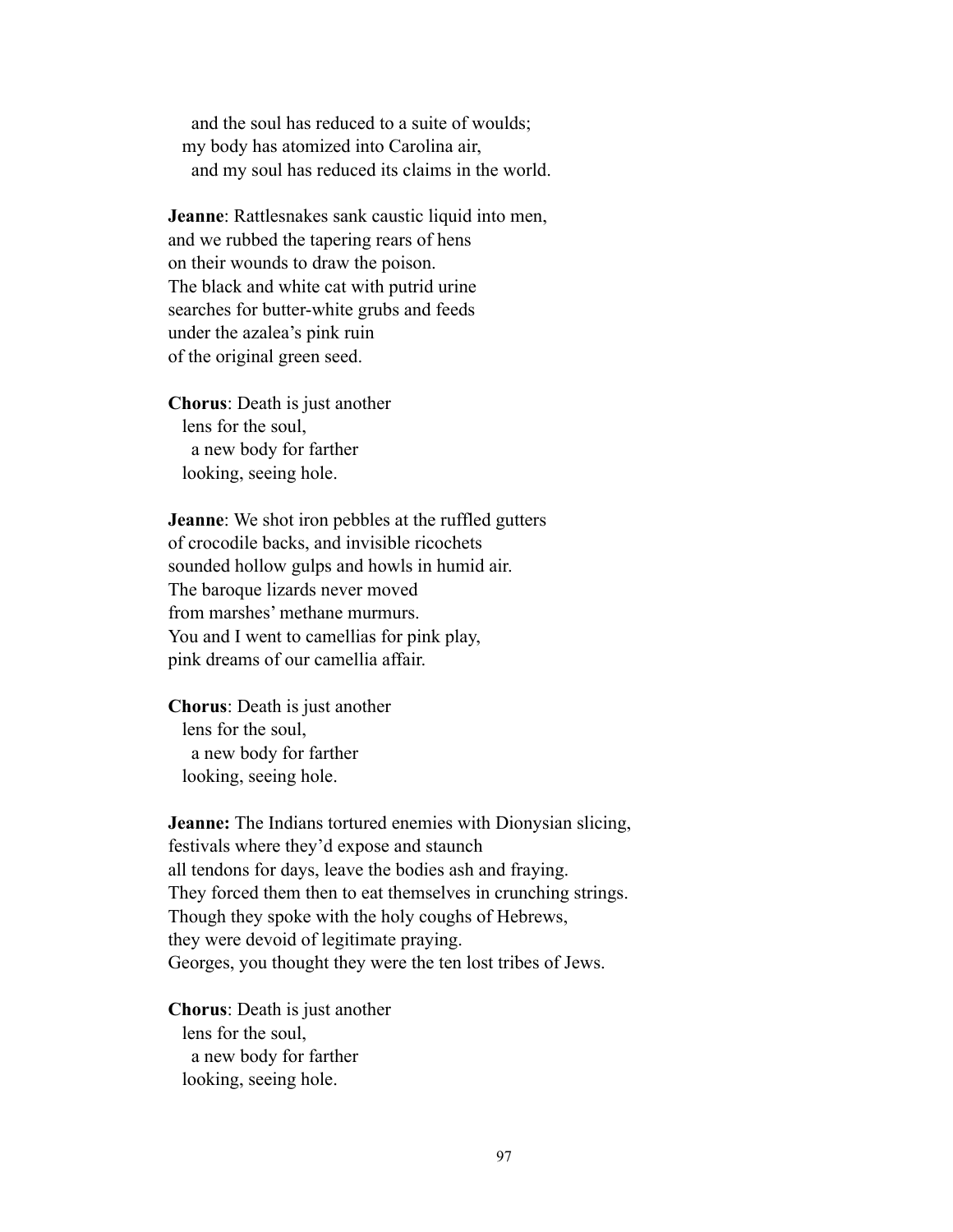**Jeanne:** You always forced me to the things I didn't want, especially among the pinkest plants.

The blood even of Indians is caustic inside death's second lens, and burns in my vision, supernatured, metaphysic reduction above the born.

In the pink metastasis of summer, in the heathen botany of Carolina, in the humid chokes of summer murmurs, under Carolina sun's wet grinder, you take this time each year to remember.

### *Enter Georges Berchaud*

### *Jeanne Hides*

**Georges:** In this purgatorial aviary for pelicans and mosquitoes, the savages cut our child out of her, and let him dangle from her natural rope, a noose absolutely implanted in the belly, his limbs in forced expression like a starfish, eyes unopened, blackened with pools of clot. Jeanne dangled on a rope from this oak, its cordage pinkened by her abrasions, her throat covered with dark raspberry confections.

*Jeanne Reemerges* 

**Jeanne:** What are you doing here?

**Georges:** My wife died here.

**Jeanne:** You're blunt.

**Georges:** I'm honest.

**Jeanne:** How long ago?

**Georges:** Ten years ago.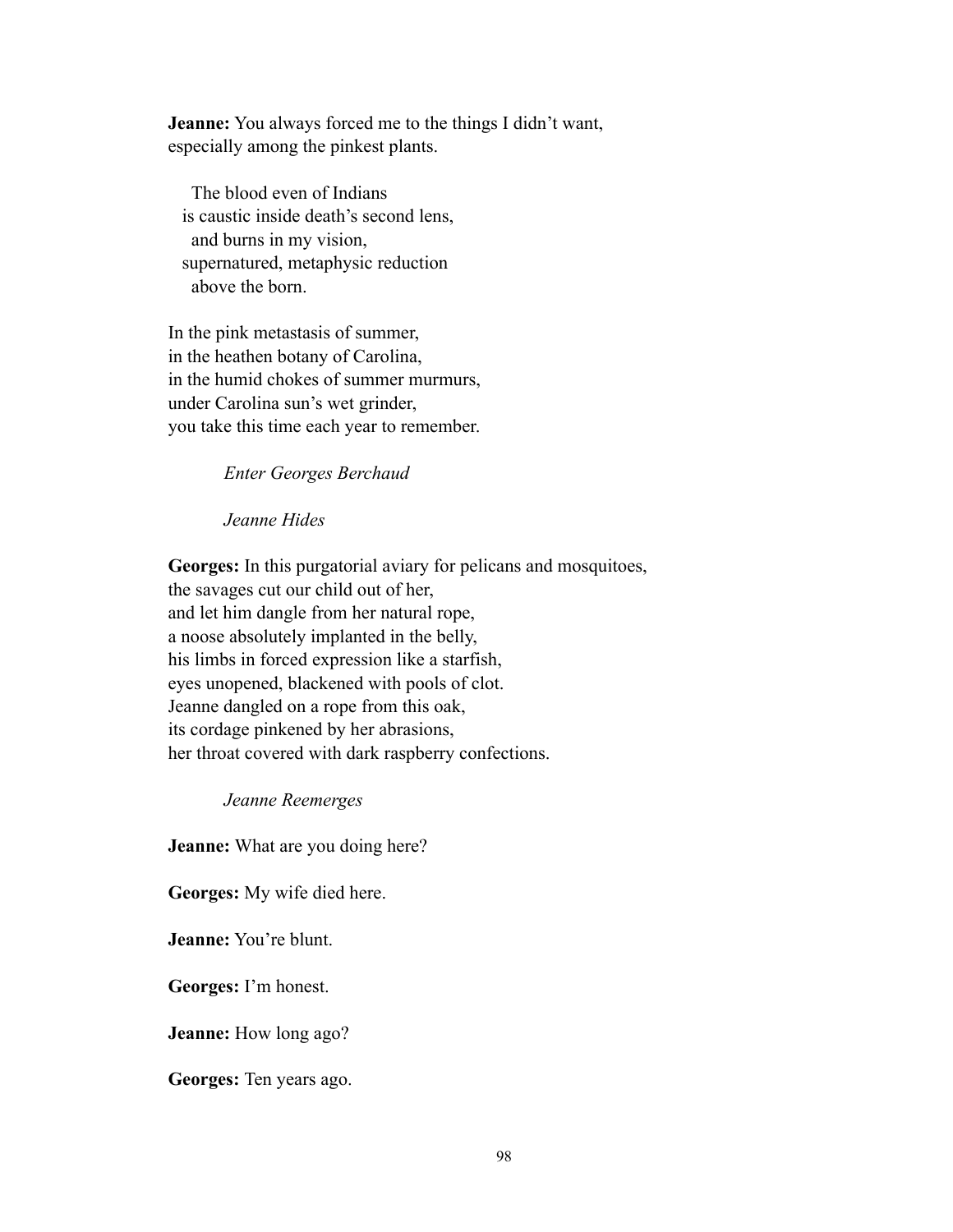**Jeanne:** How did she die?

**Georges:** There's fewer than two hundred citizens here.

**Jeanne:** That right?

**Georges:** It is, and I don't recognize you.

**Jeanne:** What do you think about God?

**Georges:** Too much. Not enough.

**Jeanne:** So much?

**Georges:** That much.

**Jeanne:** That's too much.

**Georges:** As I said.

**Jeanne:** Here's what I think, and I think it a lot. Here is my problem with God: did Eve know?

**Georges:** Know what?

**Jeanne:** That she was being tricked.

**Georges:** It wouldn't be a trick if she knew.

**Jeanne:** Exactly. But she had to know.

**Georges:** How so?

**Jeanne:** If they were sufficient to have stood, based on their God-given will and reason, but free to fall, then she could not have been genuinely deceived beyond the capabilities of her reason, or else the Fall would not be their fault, and the punishment would be unjust. She has to have been able to figure it out, or else its not fair.

If their will and reason made them sufficient to have stood, then it is impossible that Eve was really duped, or tricked. She must have been conscious of the consequences and true nature of the situation the entire time, or else God is unjust. We know God to be just, so Eve must have known, and have never been truly convinced by the snake.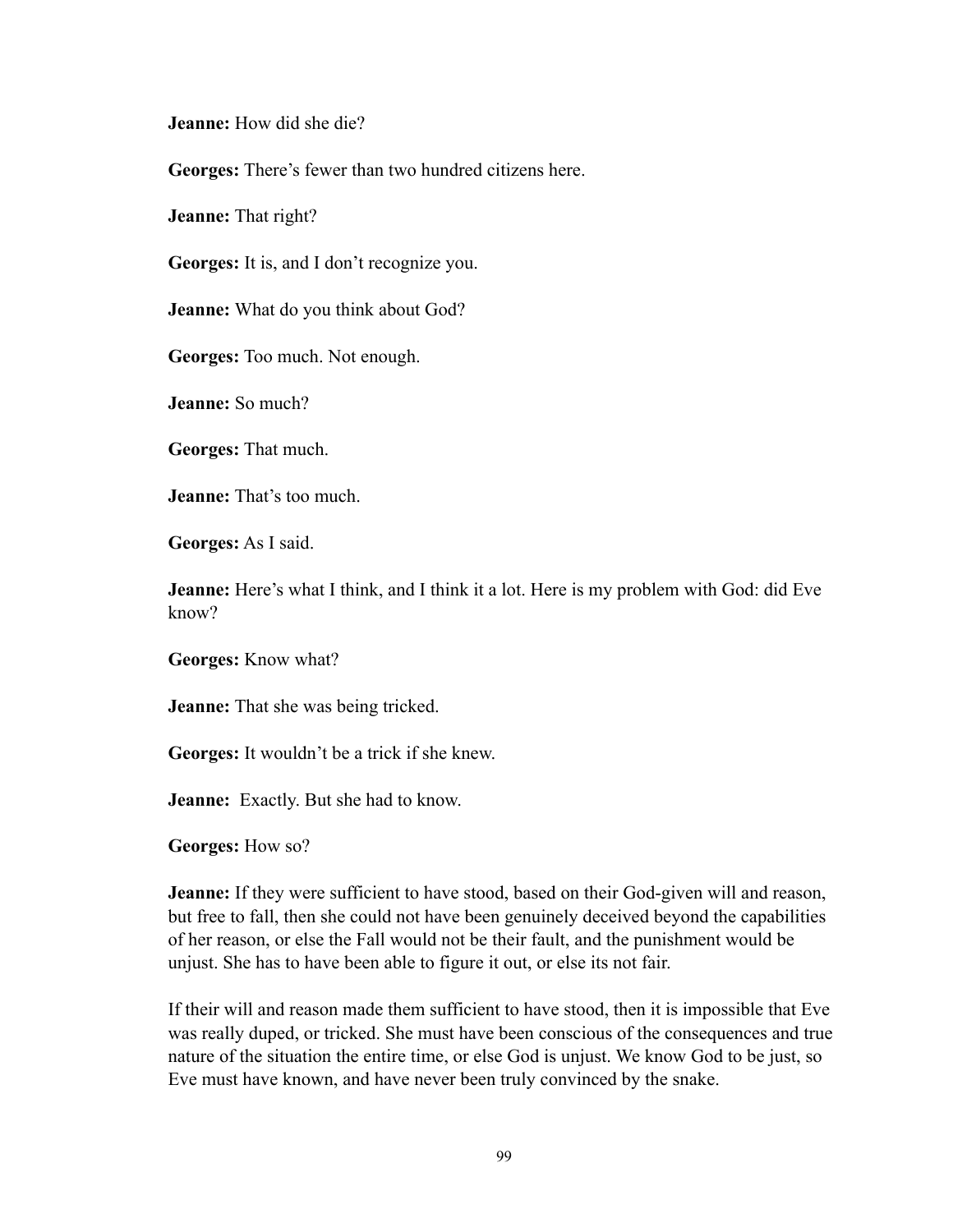**Georges:** That right there sounds like a trick to me. So what are you getting at?

**Jeanne:** You knew. You knew what you shouldn't do. As I knew too.

**Georges:** Who are you?

**Jeanne:** I'm Jeanne.

**Georges:** You aren't.

*Takes off Her Veil*

**Jeanne:** I am.

*Impervious to the Supernatural*

*Remaining Sarcastic:*

**Georges:** I guess you are.

**Jeanne:** You knew, and you knew what they would do.

**Georges:** What did I know?

**Jeanne:** Where what we did would send us. God wouldn't have let you not, or this game of ours would not be fair. We necessarily must know the right.

**Georges:** God told you this?

**Jeanne:** You don't just get an audience at death. You have to figure these rules out even after the world of born things.

**Georges:** They were exceptional leopards, articulate hyenas, brutal and animal, devoid of God. I didn't know I shouldn't. I really didn't know. You can commit a crime within a time and certain mind and have it not be a crime. You can. I did.

**Jeanne:** In the shed we kept surrounded by impossibly tall camellias, by the tallow pots and privies, tanneries reeking with animal rot, we kept Indian corpses in cool weather,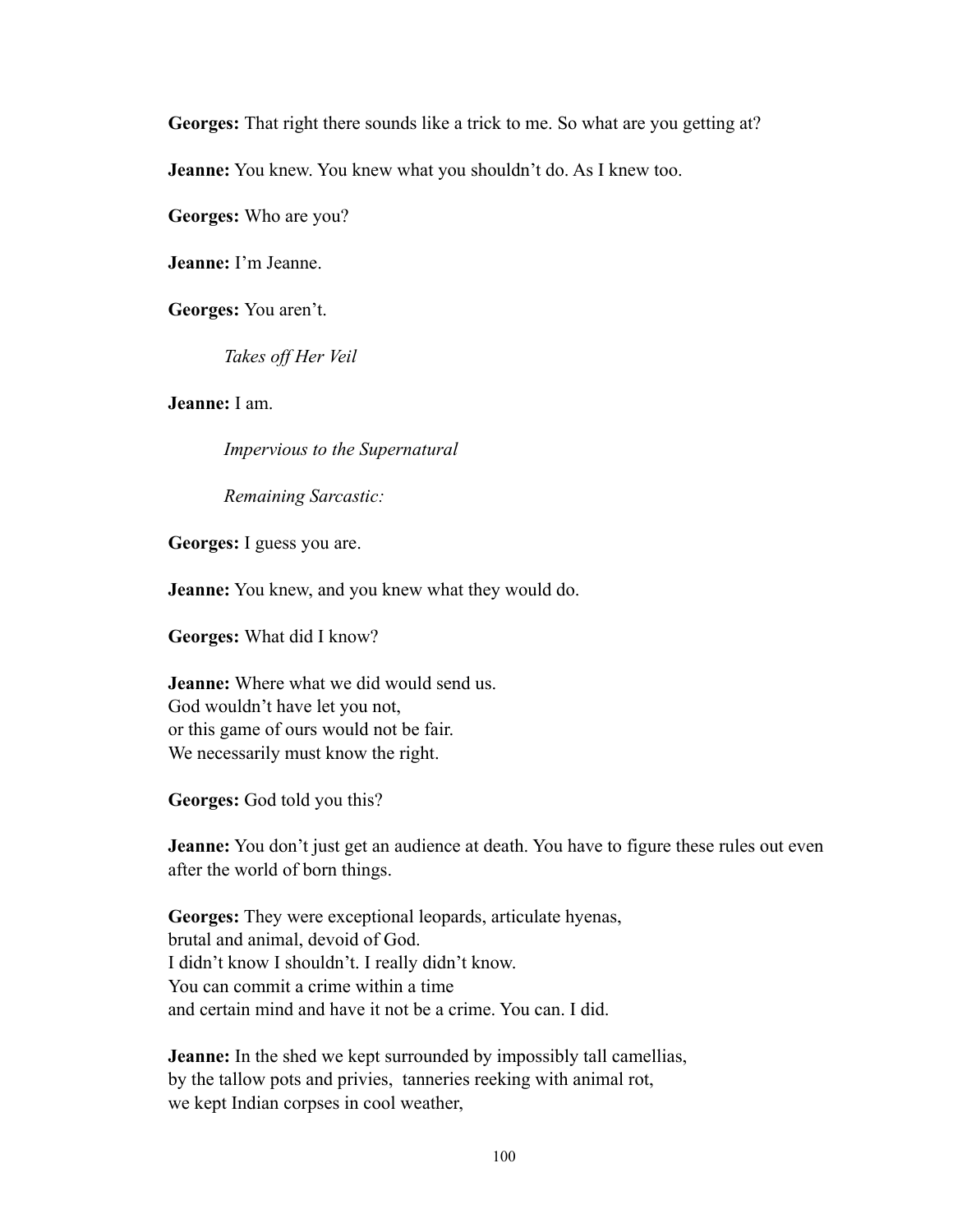salted them in the summer, and sold them, one winter and one summer before we died. You and I, to settlers, to feed their dogs theatrically.

**Chorus:** We are both just Calvin-ghosts atoning to the raw numen of our just God, devoid even of the pieces to make moaning, in a punishment devoid of rod.

**Jeanne:** We came from the sunny turtles of Barbados to this land with humid vegetation like wet bitch fur, and landed in a war: colonials gathered and raped the Esau women and children, sold men to New England and back to our Barbados to slave them to death, but the Yamassee sent the bloody stick, a sign, and the Westohs, Apalachee, and Savannah cooperated to dissect the colonists in lonely cabins.

**Chorus:** We are both just Calvin-ghosts atoning to the raw numen of our just God, devoid even of the pieces to make moaning, in a punishment devoid of rod.

**Jeanne:** The Charlestown force killed schools of the indigenous, enfolding the outlying cabins in their dispensation, and brought savage corpses back at your insistence and your payment, because you had a Spanish plan. You knew a hundred years ago conquistadors fed mastiffs Indian meat, as a cruel instrument of morale. You'd do the same. It was a hit. We had to clean the bodies first, the floral offal, hang them upside down to drain the lingering blood.

**Chorus:** We are both just Calvin-ghosts atoning to the raw numen of our just God, devoid even of the pieces to make moaning, in a punishment devoid of rod.

**Jeanne:** They came one night for us purveyors. They hollowed out your pelvis to a gory circle, passed their ropes through blackish mutilation, and hung you splay-legged, pelvic blood dripping down you in baroque black rivulets like candle wax.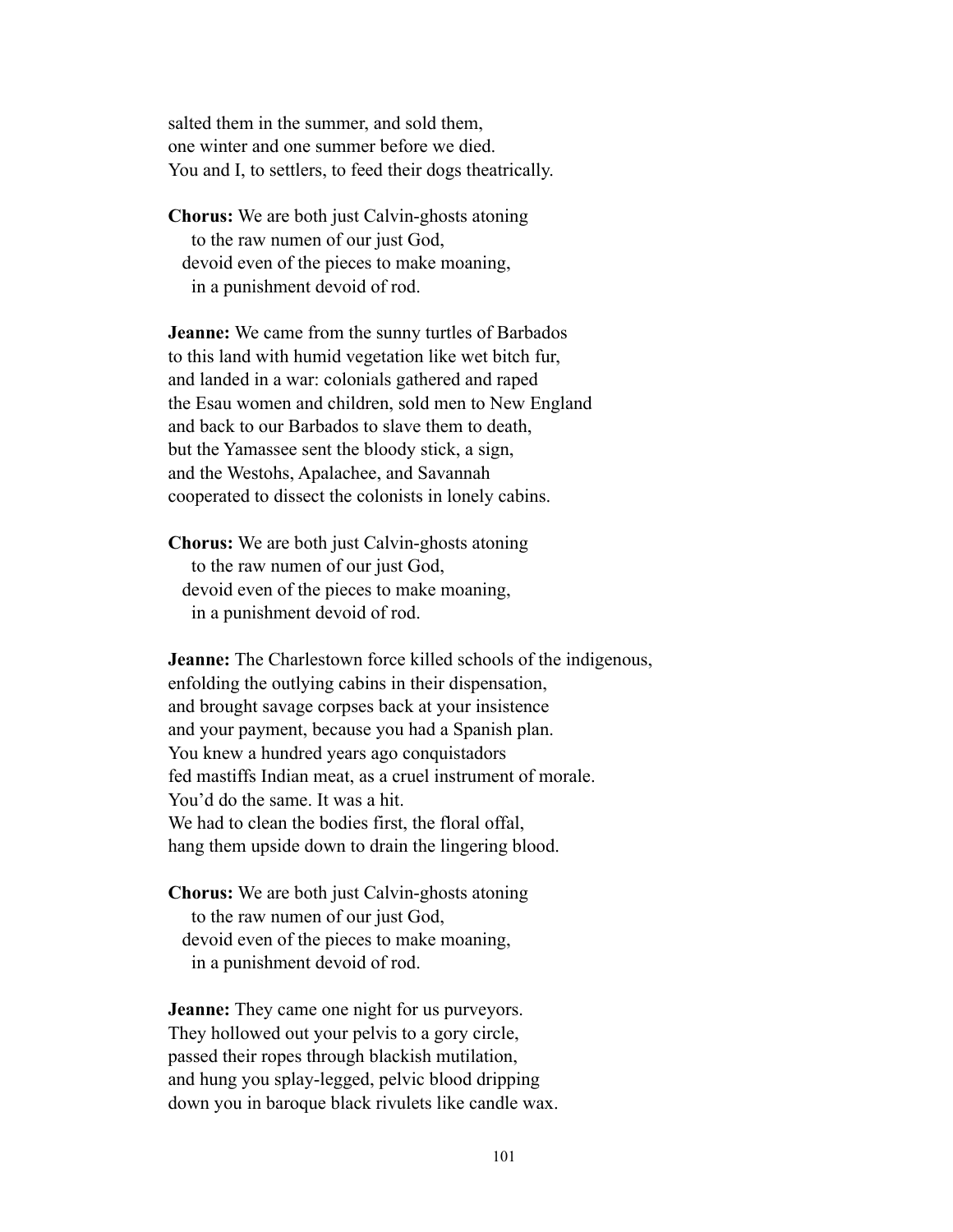They hung you by me and our hanging baby. You died, and have been dead for ten years since.

**Georges:** I refuse you. I will never know. And I live in that. I can never die.

*Carolina Continues Regardless*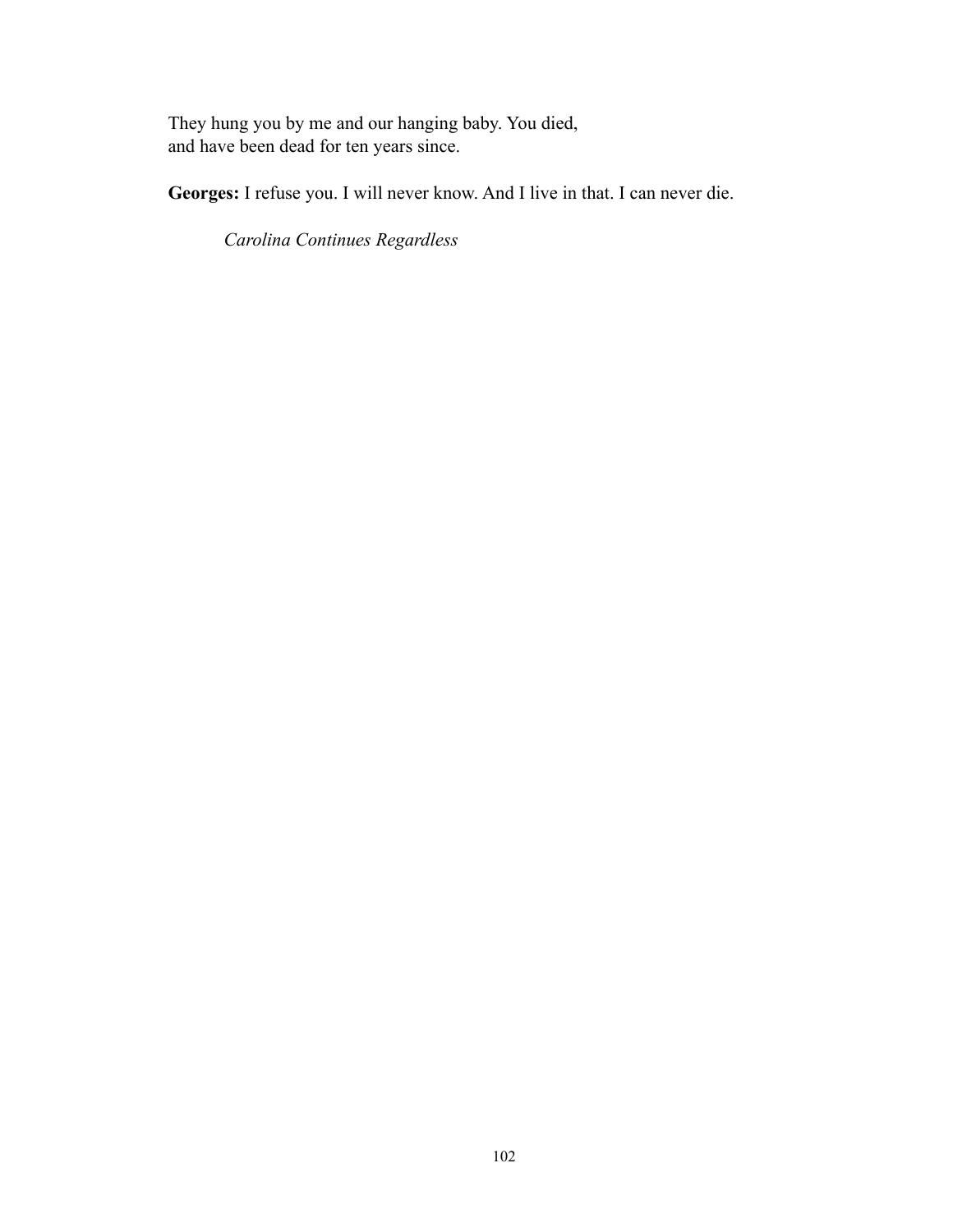Peter Rombert, a Santee Wraith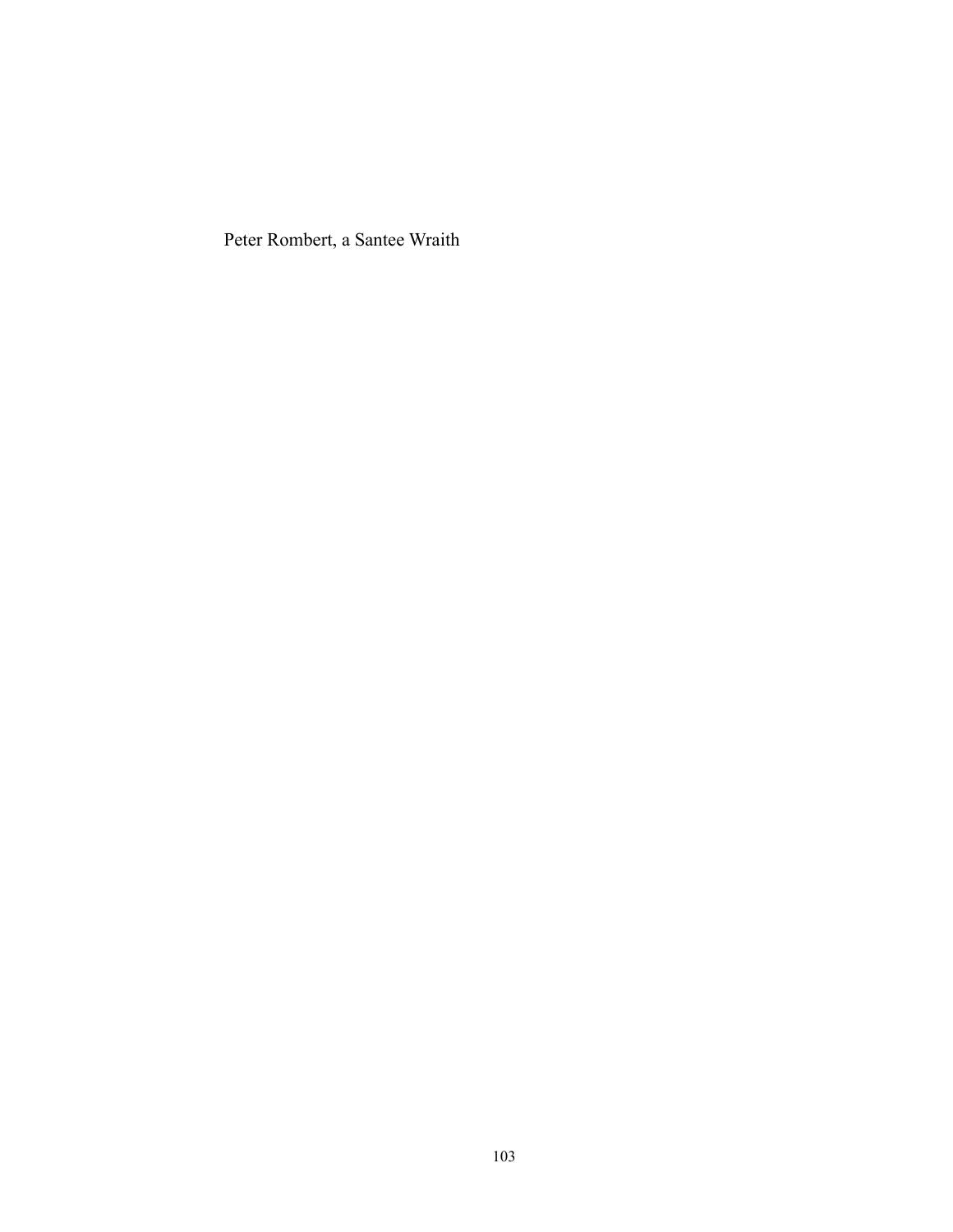Anno Domini *1724*

 *On a Path of the Banks of the Santee*

 *The River to the Right in a Brackish Swirl Behind*

 *A Black and Brackish Pool Behind and to the Left* 

 *With Certain Cypress Knees Protruding*

 *First Chorus in the Brackish Pool, Knee-Deep*

 *Second Chorus in the River, at Analogous Depth in the Tannic*

 *Peter Rombert Must Materialize, Without Entering, on the Path*

 *As Wraith*

 *Green, Pointed Spray of Carolina Pines Abounds*

**Peter Rombert:** A series of miracles of uncertain moral import, that which is impossible but is also the case, and means something we cannot know about our safety - I have seen too much of this lately here among these Carolina greens

### where

the wind staggers its bounce through a cat-tail bank, that roils also with reptiles beneath, awkward progress of a terrapin wagging and twisting the green. Egret feet use pluff mud to sink, with alligators only a pinch of nostrils and eyes for breath in this Carolina world I soon must quit seeing.

### **First Chorus**: I am the Janus at the joint between the world of the born and after,

 both the joke that you intend and the stranger's laughter later.

**Second Chorus**: I am the Janus at the joint between the world of the born and after,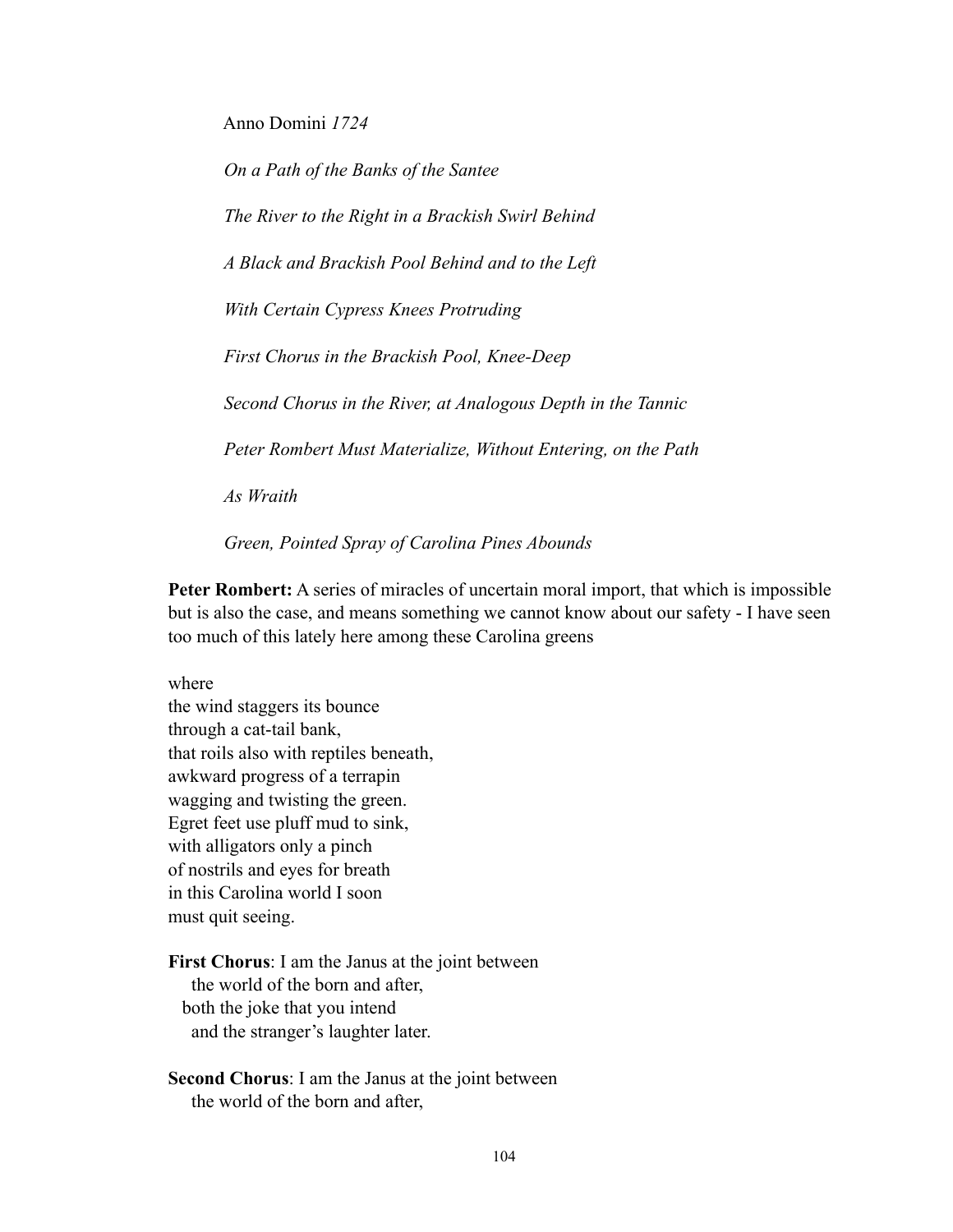both the photographed that you intend and the light that makes itself again in chemicals in patterns.

**Conjoined Chorae**: I am the Janus a the joint between the world after and this green, am both the candle and the image that it casts through glass slides for children onto walls of lambent knights in static riding.

**Rombert**: A wraith? But what does that mean? Perhaps effect can come before a cause or during it, in the world we enter after, and this is just a foretaste of that order, the seasmell-twirls of wind that tip and introduce the hurricane,

here where the first crisp of fall glisters the tannic, wraps it in precise sparkles and darkles, the opaque rapture of the light on brackish, next to the dirt gouged in rhythms by horse-feet, loop-evidence of congealed toes, by clumps of the discolored, clotted hay of dung. A cottonmouth swerves brown punctuation between cypress knees, then dips its script under the tannic.

**First Chorus**: I am the Janus at the joint between the world of the born and after, both the joke that you intend and the stranger's laughter later.

**Second Chorus**: I am the Janus at the joint between the world of the born and after, both the photographed that you intend and the light that makes itself again in chemicals in patterns.

**Conjoined Chorae**: I am the Janus a the joint between the world after and this green,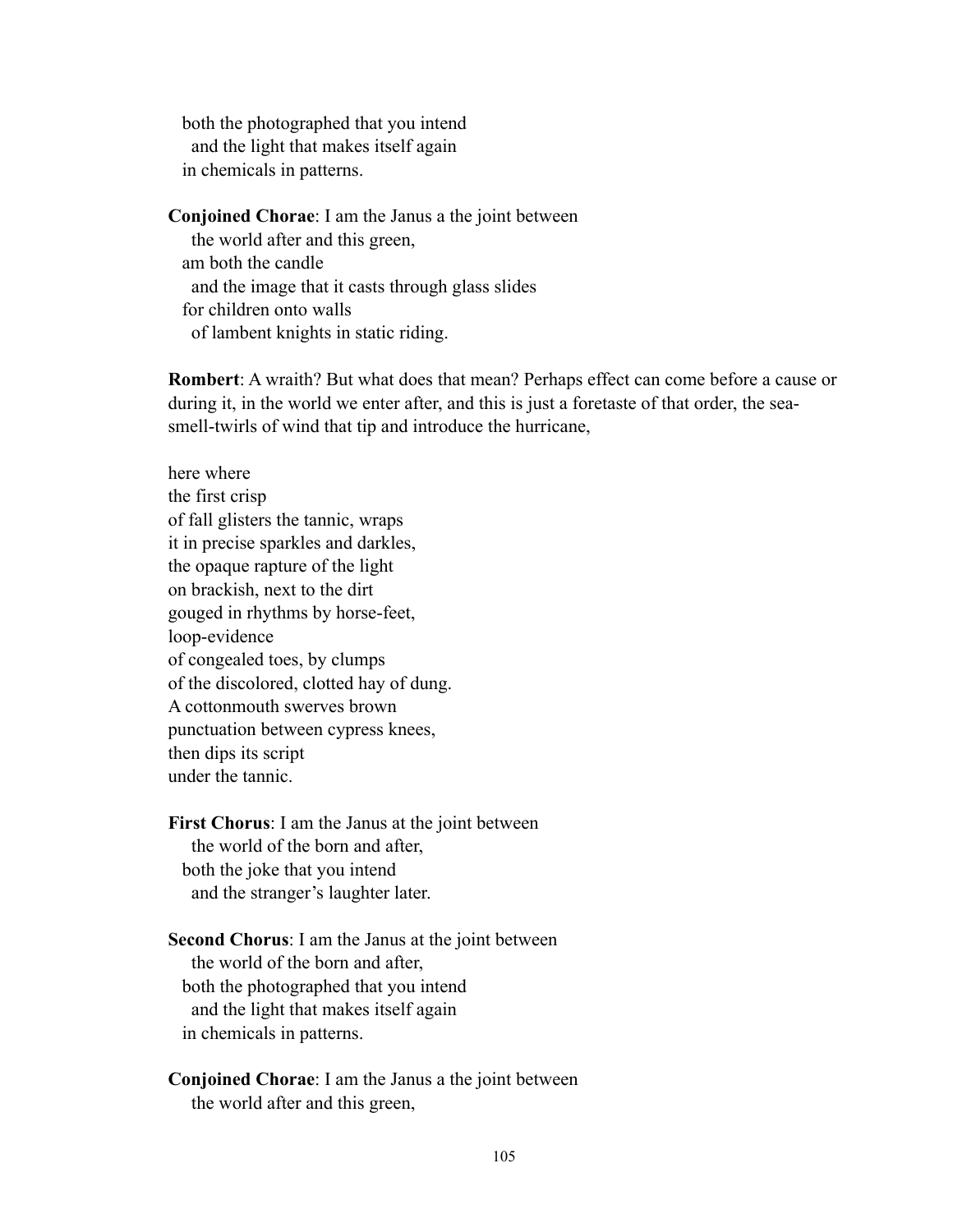am both the candle and the image that it casts through glass slides for children onto walls of lambent knights in static riding.

**Rombert**: Am I an effigy of myself, or is myself an effigy of my wraith, which is me as I am here? Or am I both? A double-consciousness? One being which is two? And would I not be a God in that? Is this the plural feeling God consists of? Does my other self know also of me? I do not feel as if I do. I seem to know that I don't know,

back at the house where now I watch the workers warped to glazed black bubbles by flaws and hollows in the glass, while austere air of October drifts in modulating sucks and gusts inside the front and open door on wide pine treated to amber-bright, where I talk to Dutartres of Boehme, while watching the wide field and work that spreads in hazy boles almost blue on darkened stems. This also I am.

**First Chorus**: I am the Janus at the joint between the world of the born and after, both the joke that you intend and the stranger's laughter later.

**Second Chorus**: I am the Janus at the joint between the world of the born and after, both the photographed that you intend and the light that makes itself again in chemicals in patterns.

**Conjoined Chorae**: I am the Janus a the joint between the world after and this green, am both the candle and the image that it casts through glass slides for children onto walls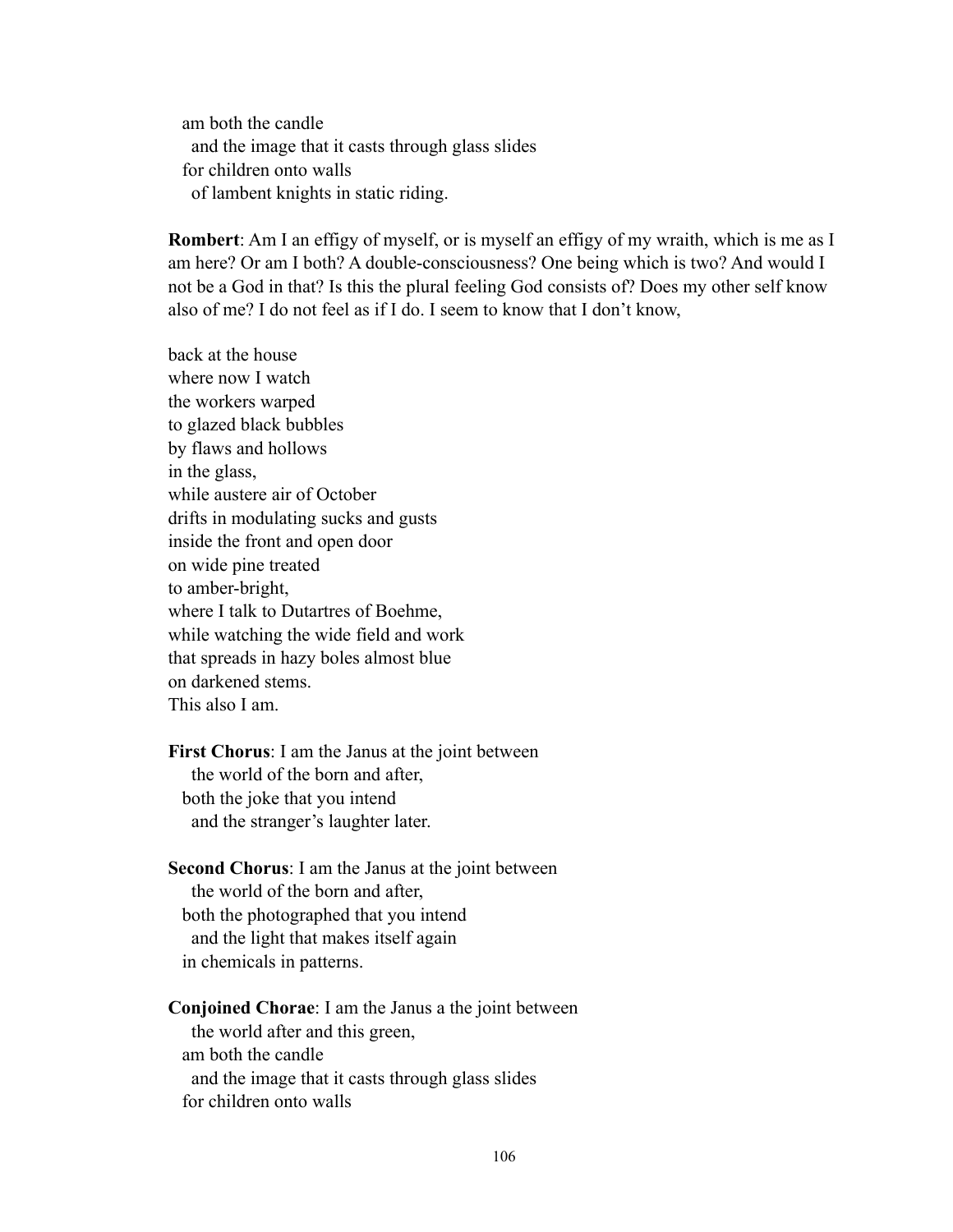of lambent knights in static riding.

*Enter an Armed Dispensation of Charlestown Militiamen On Horses Marked with Marsh Led by Captain Simmons*

*They Pull up Short for Homiletics*

**Simmons**: These men use metaphysics to rape children, and hide their crimes in slanderous theology. They're French, and reading Germans, which tells you what you need to. Judith, twelve, is pregnant by her father, and he's potent by this Rombert's order.

**Rombert**: Hello. I know you. I absolve you and here are the terms of my absolution.

**Simmons:** You do not know me. I need no absolution.

**Rombert**: I do not know you personally, but I'm a sentient effigy of myself, and know that I will know you soon.

**Simmons:** Of course.

**Rombert**: Which course? I don't think you know this course.

**Simmons:** You must be one of the Dutartres.

**Rombert**: I am.

**Simmons:** We're here for you.

**Rombert**: Not yet. Thirty minutes worth of miles more.

**Simmons:** For them, but not for you.

**Rombert**: No, for me too. Here's the nature of you're absolution.

**Simmons:** I need no absolution.

**Rombert:** You do. You're the man who will be killing me. Here goes.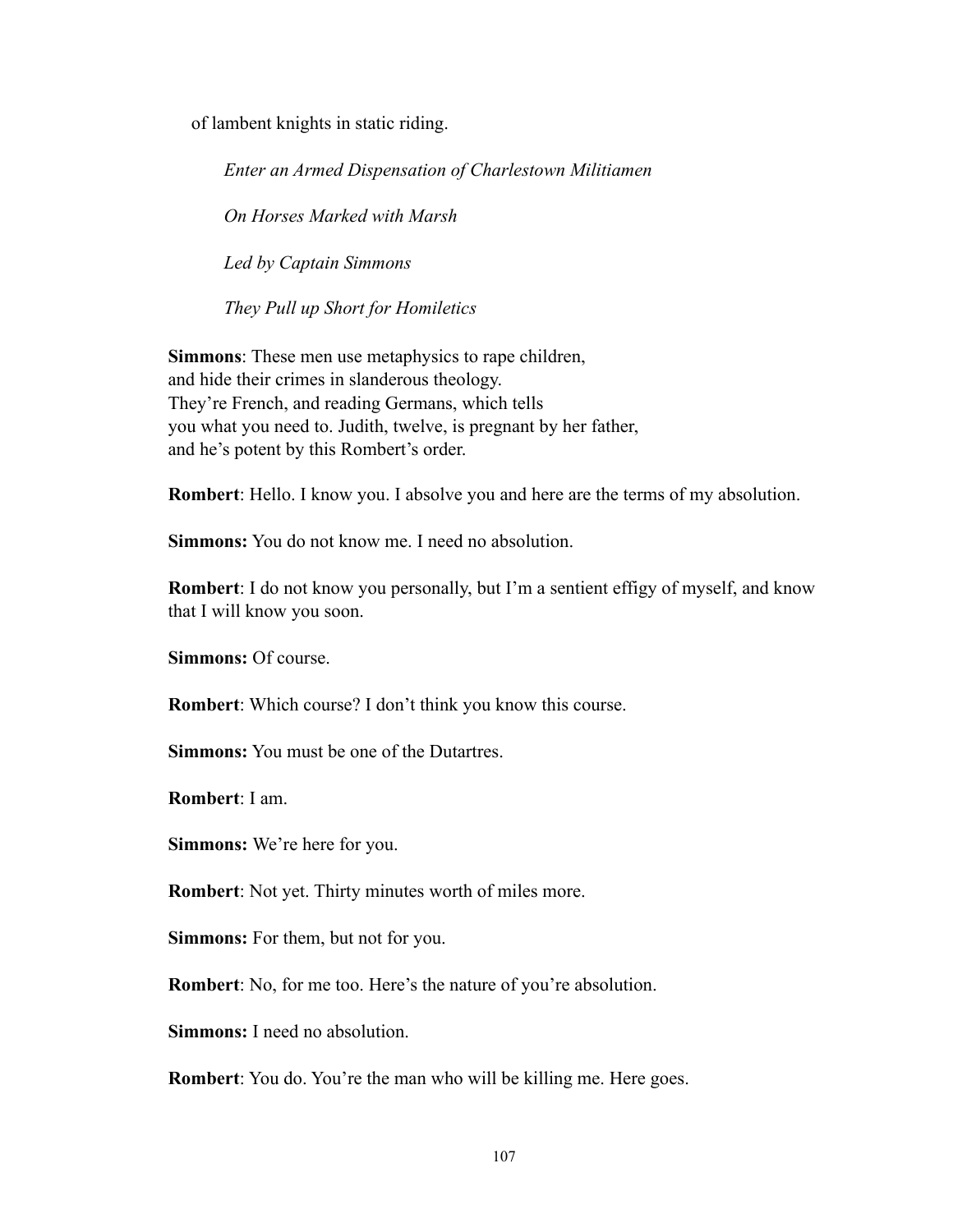Omnibenevolent isn't omni at all. For God to be a true totality he must desire both the good and the bad. We impinge on his omnipotence by claiming he must desire only the good. God is total, and more than that, more than benevolence. All are his agents, and always must be.

I have done a service, as have you, each in his part.

**Simmons:** I haven't done mine yet.

**Rombert**: That is a naive definition of yet. You exist for distinctions, but I have recently become plural. I am Rombert.

**Simmons:** The worst. I am you're officer.

**Rombert**: How do you know yourself, when you do not know the other side of the limit? Things will change soon for you, and you'll become plural, too.

**Simmons:** That'd be quite a thing to do.

**Rombert**: You think you're swimming in this river, but you are a chunk of the water. Quit pretending to swim, water.

**Simmons:** We can arrest you and then kill you, or just kill you here.

**Rombert**:. That changes nothing. I have done a service.

**First Chorus:** I feel the tingling tip of the mind twice now always, dykes apart;

**Second Chorus:** I know another mind with mine, and think myself plural and ajar.

**Conjoined Chorae:** Between the photographed and chemicals, between the candles and the knight, between joke and strangers lips, I am a seeing rind.

**First Chorus:** I am God and omnivolent, wanter of all, the kind and violent,

**Second Chorus:** the encyclopedic stream that makes us permeable as dreams,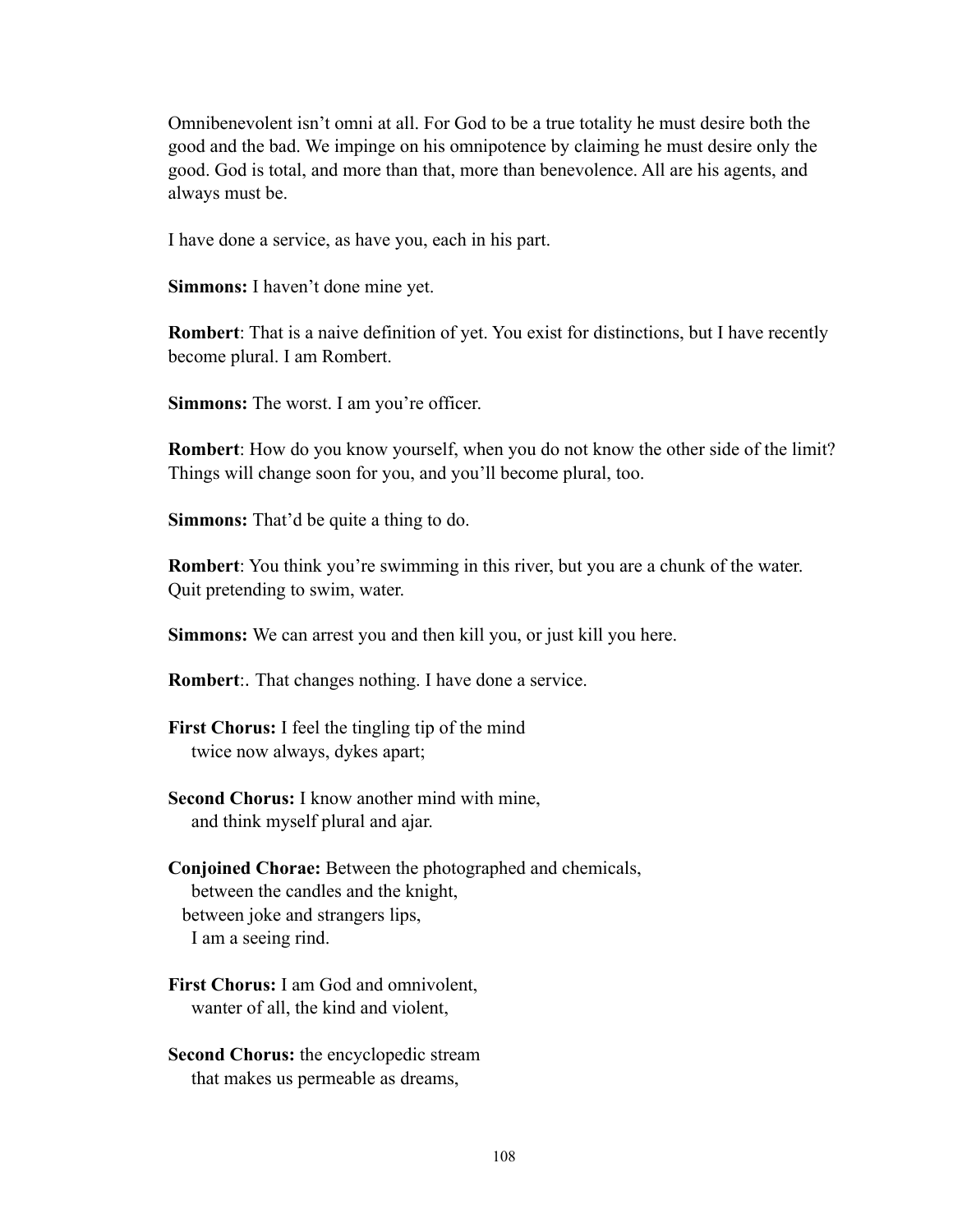# **Conjoined Chorae:** am wraith, the river,

and my own murder.

**Rombert:** In thirty minutes time, through indigo and cotton, the boles that bust their husks, and drop their floss, the rice, more canny stuff, patties crossed with custodian dykes, the necessary floods engendering malarial bugs whose babies spasm in the wet, and parents irritate our skin, you'll penetrate to the plantation, and I'll see you again.

**First Chorus:** I feel the tingling tip of the mind twice now always, dykes apart;

**Second Chorus:** I know another mind with mine, and think myself plural and ajar.

**Conjoined Chorae:** Between the photographed and chemicals, between the candles and the knight, between joke and strangers lips, I am a seeing rind.

**First Chorus:** I am God and omnivolent, wanter of all, the kind and violent,

**Second Chorus:** the encyclopedic stream that makes us permeable as dreams,

**Conjoined Chorae:** am wraith, the river, and my own murder.

**Rombert:** Certain slaves and cousins will drop the work of plants, pick up planned weapons, muskets in near barrows, soil thickly sticky with manure, intimate nets of little roots, covering the hands of nonce defense,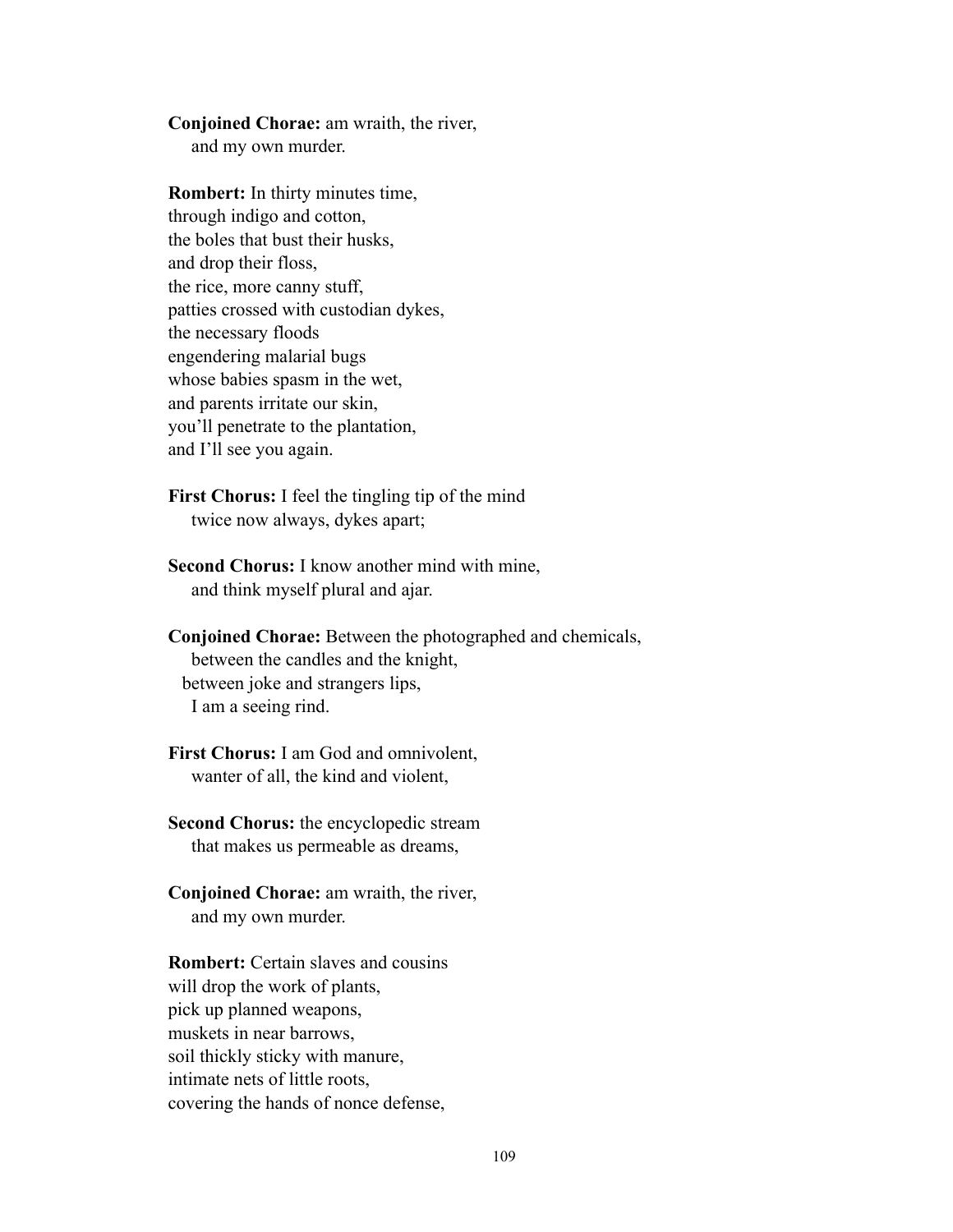and fire back without repentance. Simmons, you'll soon be dead.

**First Chorus:** I feel the tingling tip of the mind twice now always, dykes apart.

**Second Chorus:** I know another mind with mine, and think myself plural and ajar

**Conjoined Chorae:** Between the photographed and chemicals, between the candles and the knight, between joke and strangers lips, I am a seeing rind.

**First Chorus:** I am God and omnivolent, wanter of all, the kind and violent,

**Second Chorus:** the encyclopedic stream that makes us permeable as dreams,

**Conjoined Chorae:** am wraith, the river, and my own murder.

**Rombert:** I'll fire from inside, break windows striated with their own glazing, fill my smooth mouth with the wheezing taste of chemical smoke, notice briefly an October oak, take a pellet in my chin, droop and swell with it then, and taste it white in my nose, feel a second almost-molten bullet nugget in my ear, wet clotting out of sound first, and then the coming rest: I'll die on cotton of our couch, and set this in motion with that.

*Simmons Shoots Rombert in the Skull*

 *To Liquid Effect and Collapse*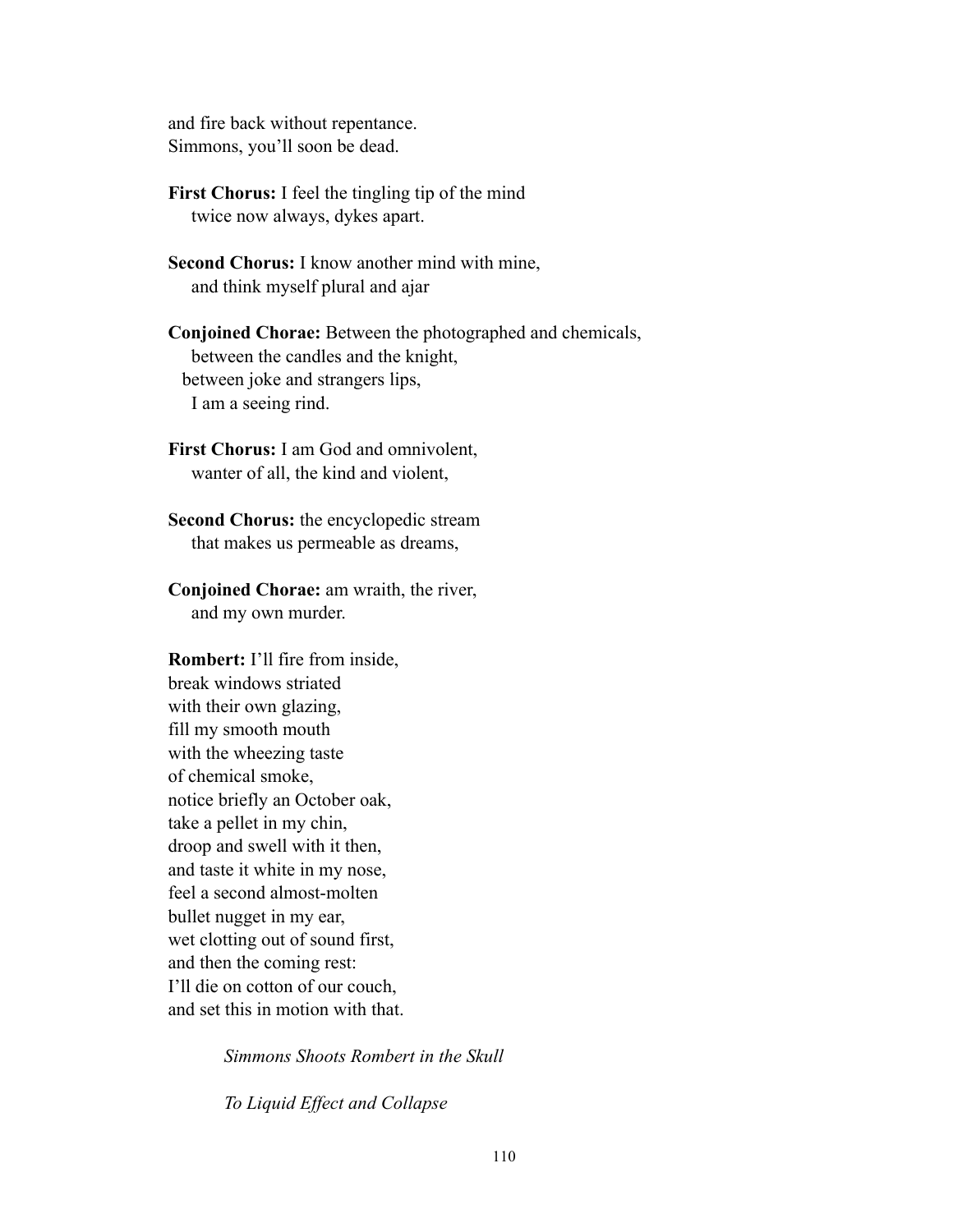# Gaskins and the Rumble Ghost

Our bodies are our gardens; to the which our wills are gardeners. Iago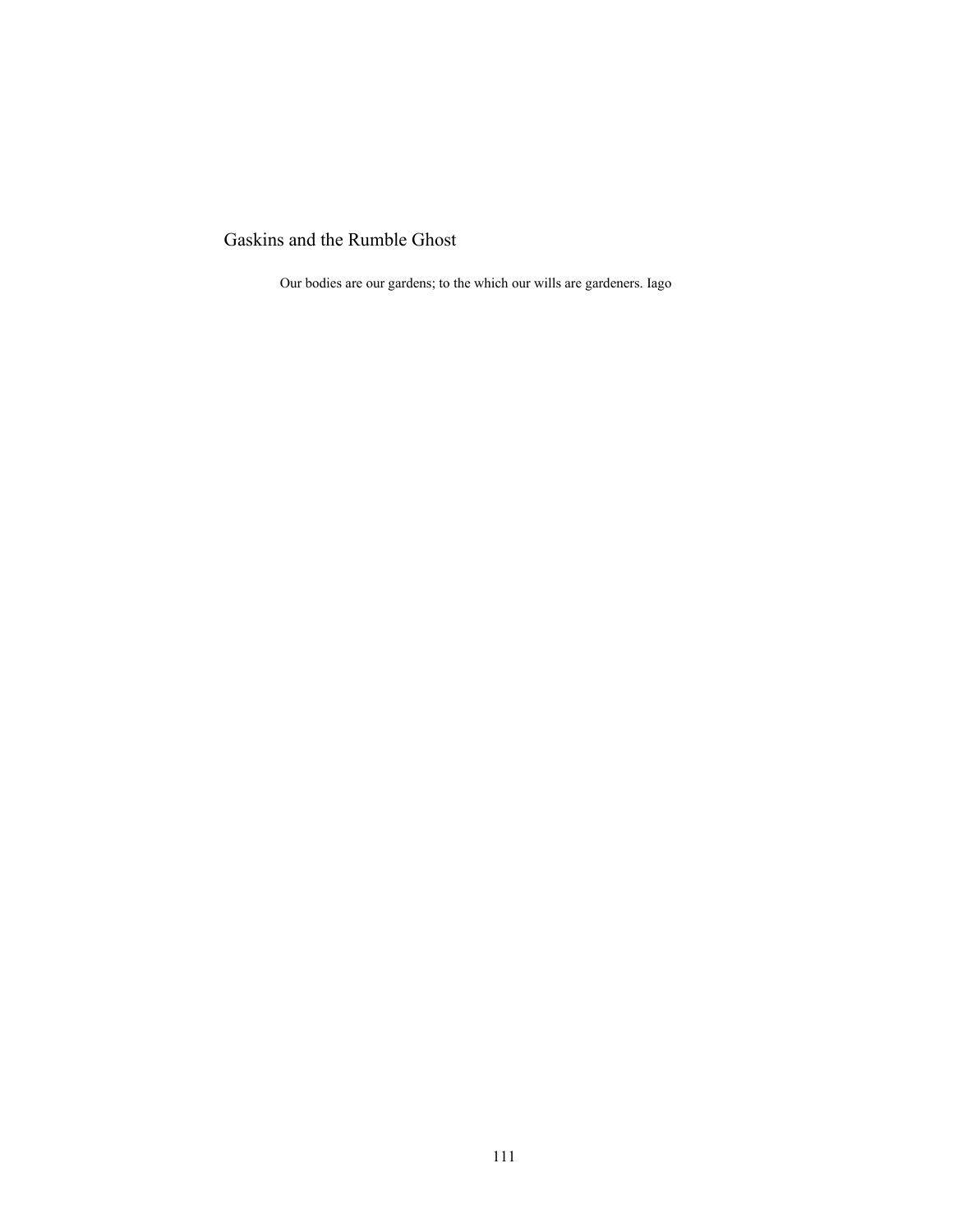*North Charleston*

 *1975 Autumn*

 *A Rural-Industrial Back-Behind-the-House-Trash-Pit of a Yard* 

 *Like You Find all Over the South*

 *Enter Pee Wee Gaskins*

 *Gaskins Surveying*

 *A Choral Voice* 

 *From All Angles Off Stage*

**Chorus**: A rumble ghost, a poltergeist, a spirit immanent in the architecture, I am a variety of cyborg really, dead thought in inorganic fixture.

**Pee Wee Gaskins**: The wooden tennis rackets warped by watery air

and dowsed in dirt, detachable windows in plastic frames smashed in severe spider designs, with drunk-circle puzzles at the center of the break, original contusion, rags of the shatter in the pecan leaves,

**Chorus**: A rumble ghost, a poltergeist, a spirit immanent in the architecture, I am a variety of cyborg really, dead thought in inorganic fixture.

**Gaskins**: old plastic bottles from liquor and milk, speckled with the sickly blond grains of North Charleston dirt, PVC pipes like strangely angled whale bones trellising weeds to no purpose, their original use forgotten,

**Chorus**: A rumble ghost, a poltergeist, a spirit immanent in the architecture,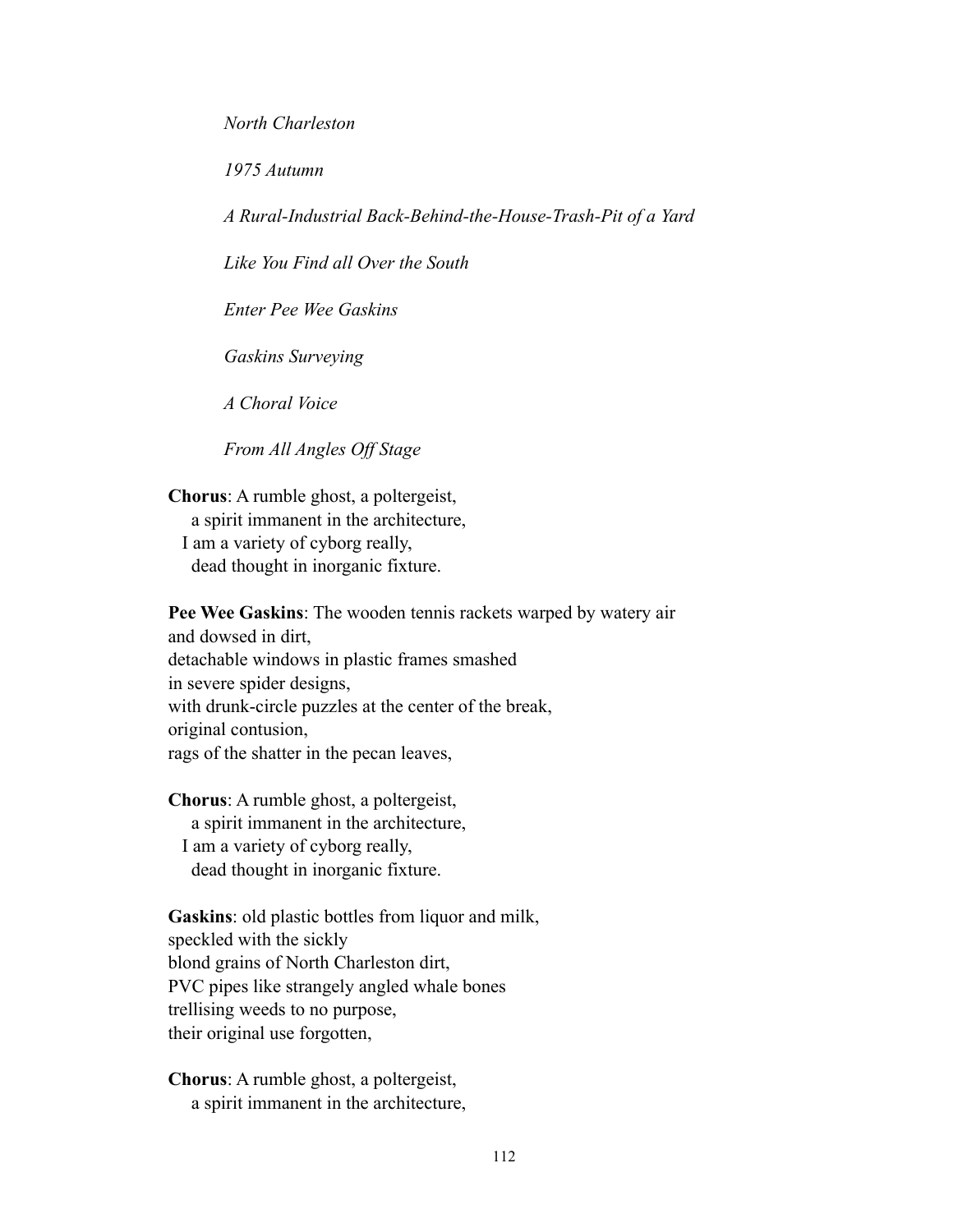I am a variety of cyborg really, dead thought in inorganic fixture.

**Gaskins**: a flower pot swabbed in pseudo-Oriental scrolls of pink and blue, surrounded by a yellow bubble of truant lantana, drifted from a neighbor's yard, and vibrant in the autumn gunk,

> *The Grass Begins to Undulate Beneath Gaskins A Terrible Noise Emanates from the Flowers Bits of the Broken Glass Begin to Rotate in the Air Chorus A Speaks from the Right*

 *Chorus B Speaks from the Left*

**Chorus A**: We are the undulations of the grass, the terrible noise from the flower's whorl,

**Chorus B**: like glass on panicked lungs,

**Chorus A**: the swift rotation of the glass,

**Chorus B**: severe and clear tongues,

**Chorus A**: our architecture this natural world,

**Chorus B**: inflected with detritus of a slum.

**Gaskins**: the terra cotta boy with a bunny on his lap and wings on his back, his head broken off, sinking in leaves at his side, a conch shell as large as the whole clay boy, pale and prone to holes from years apart from the sea and living fishy-snails,

**Chorus A**: We are the undulations of the grass, the terrible noise from the flower's whorl,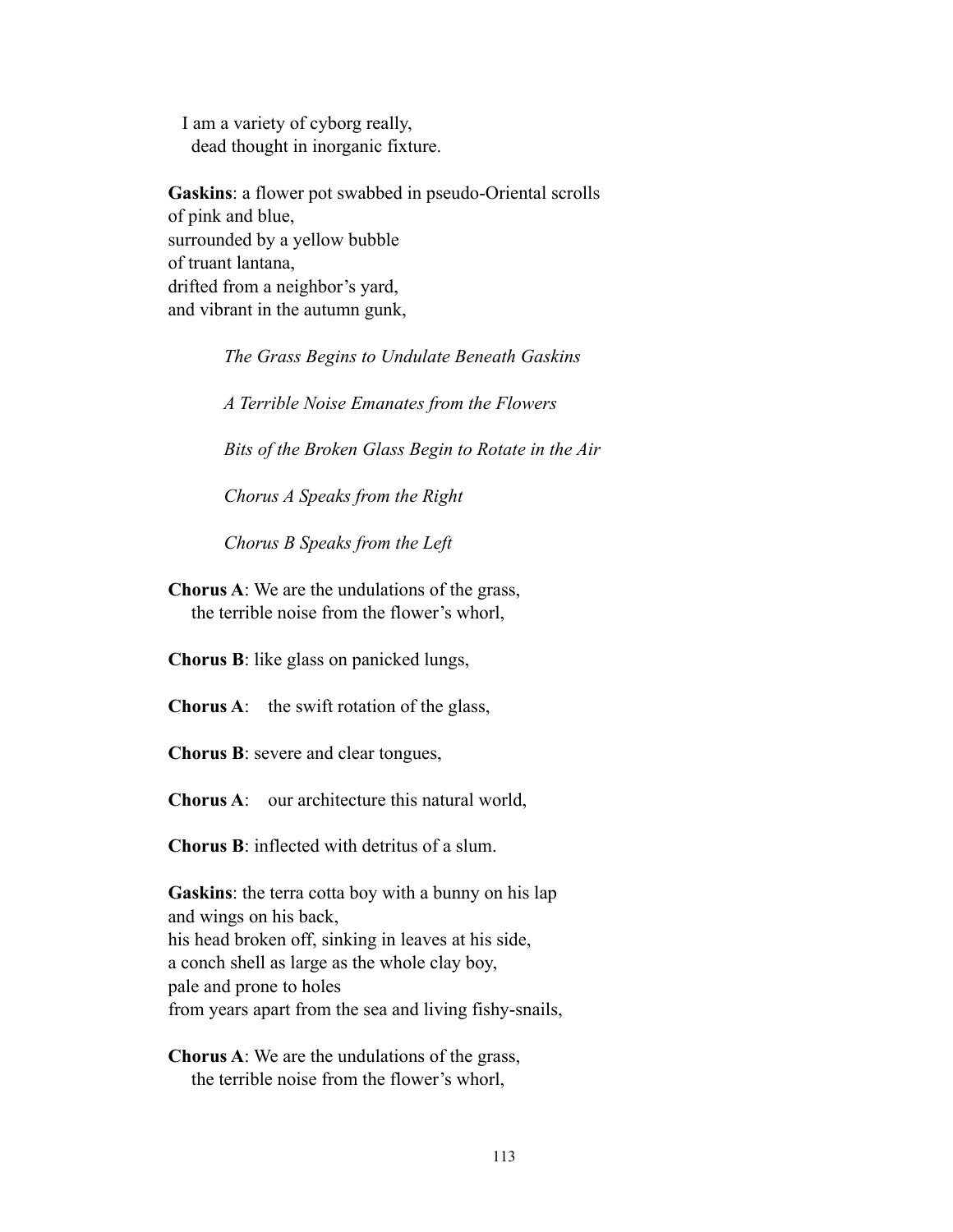**Chorus B**: like glass on panicked lungs,

**Chorus A**: the swift rotation of the glass,

**Chorus B**: severe and clear tongues,

**Chorus A**: our architecture this natural world,

**Chorus B**: inflected with detritus of a slum.

**Gaskins**: old paint cans that leak from soft rust spots onto bags of acrid fertilizer, and special treated soil, green bags with black inside, leaving shriveled acrylic clumps of white powdered with fecund black,

**Chorus A**: We are the undulations of the grass, the terrible noise from the flower's whorl,

**Chorus B**: like glass on panicked lungs,

**Chorus A**: the swift rotation of the glass,

**Chorus B**: severe and clear tongues,

**Chorus A**: our architecture this natural world,

**Chorus B**: inflected with detritus of a slum.

**Gaskins**: my Sunfish wedged awkward in dirt, so old that acorns dent the hull, the crumbling crunch of fiberglass cloth, with raccoons in it, marsupial-style, this graveyard of mine has degraded, and the rumble ghosts are acting up.

*Grass Undulations, Terrible Noise, and Rotating Glass all Stop*

 *Gaskins Stoops*

 *Surveying on Smaller Scale?*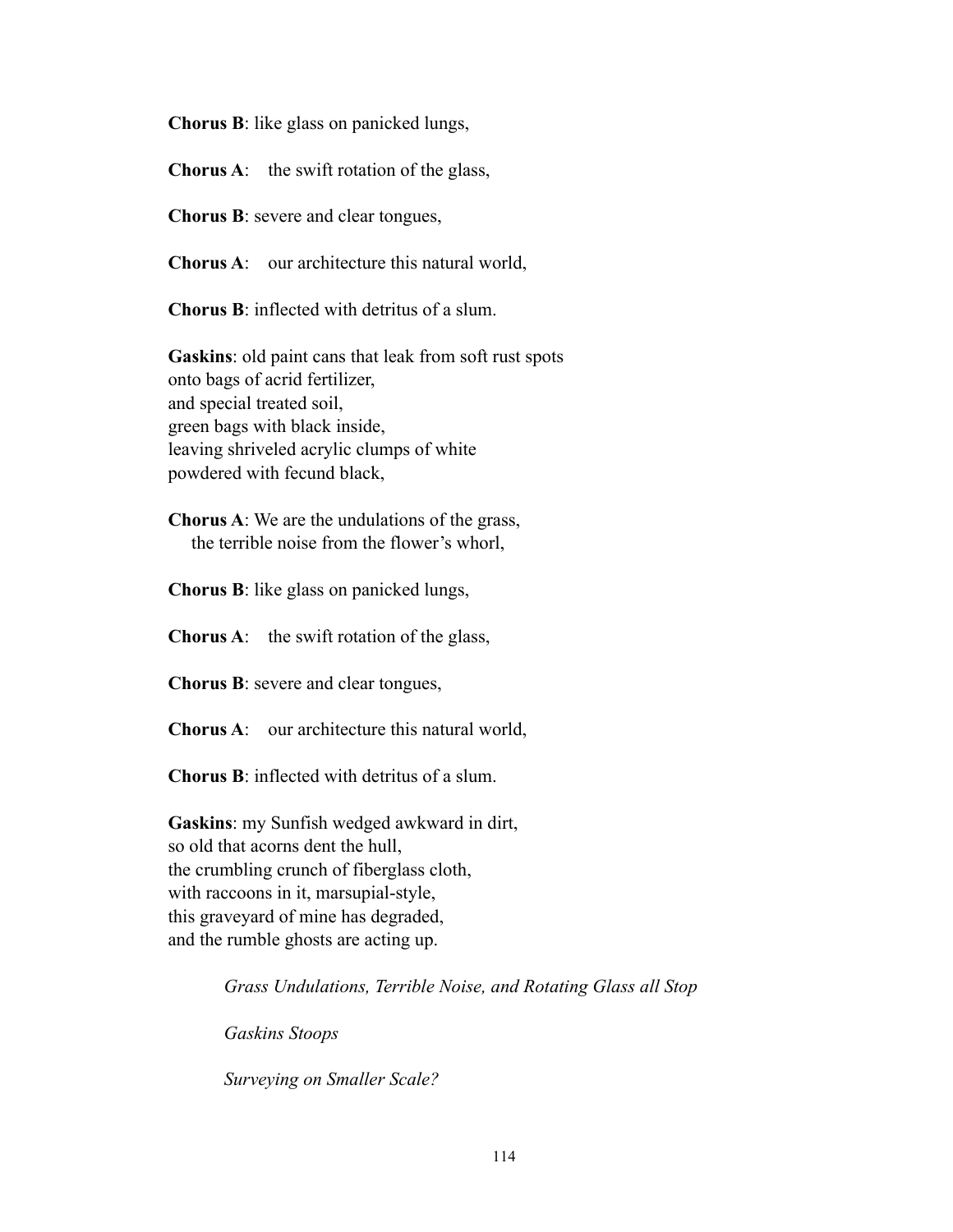New impatiens wedge small greens, grow out of cracks in bricks on this abandoned patio, after the balls of spring-loaded ribs of chlorophyl that burst then curl into themselves, pressurized seed pods, have spread the brown inventions, dripped seeds over months in soil to climax with pink cloth.

*Enter Doreen Dempsey*

 *A Ghost-Woman Cobbled Together from Detritus and Trash*

 *Gaskins Stands*

**Doreen Dempsey**: Hey Pee Wee, it's Doreen Dempsey. You smashed my brains open, then sodomized my two year old daughter, Robin Michelle, and broke her throat closed until she was dead. You buried us here, with scores. How do you plead?

**Gaskins**: You can't plant your own garden.

**Dempsey**: I don't follow you, exactly.

**Gaskins** I'm not saying I didn't rape first, but to be raped is a bad, hard thing, it is a difficult thing. You be a child at the South Carolina Industrial School for boys, and then we'll talk, then try me.

**Dempsey:** Regardless, you must plead. Not guilty by virtue of the existence of other people?

**Gaskins:** You can't plant your own garden. Let me explain what that means.Your self must eventually just happen to you, or you're left with an infinite regress.

Let's say that all emotional states are plants in your garden, and that suicide thoughts are these pink impatiens. These thoughts grow in your garden, but you don't want these plants to grow in your garden, so you pluck them out. But of course this desire to pluck, this gardener, cannot be gardener, must actually be another plant, the desire-to-removesuicide-from-my-emotion-garden flower, the lantana let us say. You must posit a second gardener to plant the first gardener. But of course the second gardener, the desire-todesire-the-removal-of-suicide-plant must also be a plant in your emotion garden. This process repeats itself into the infinite. We have an infinite regress. It is logically impossible that you make your own personality. Your self must eventually just happen to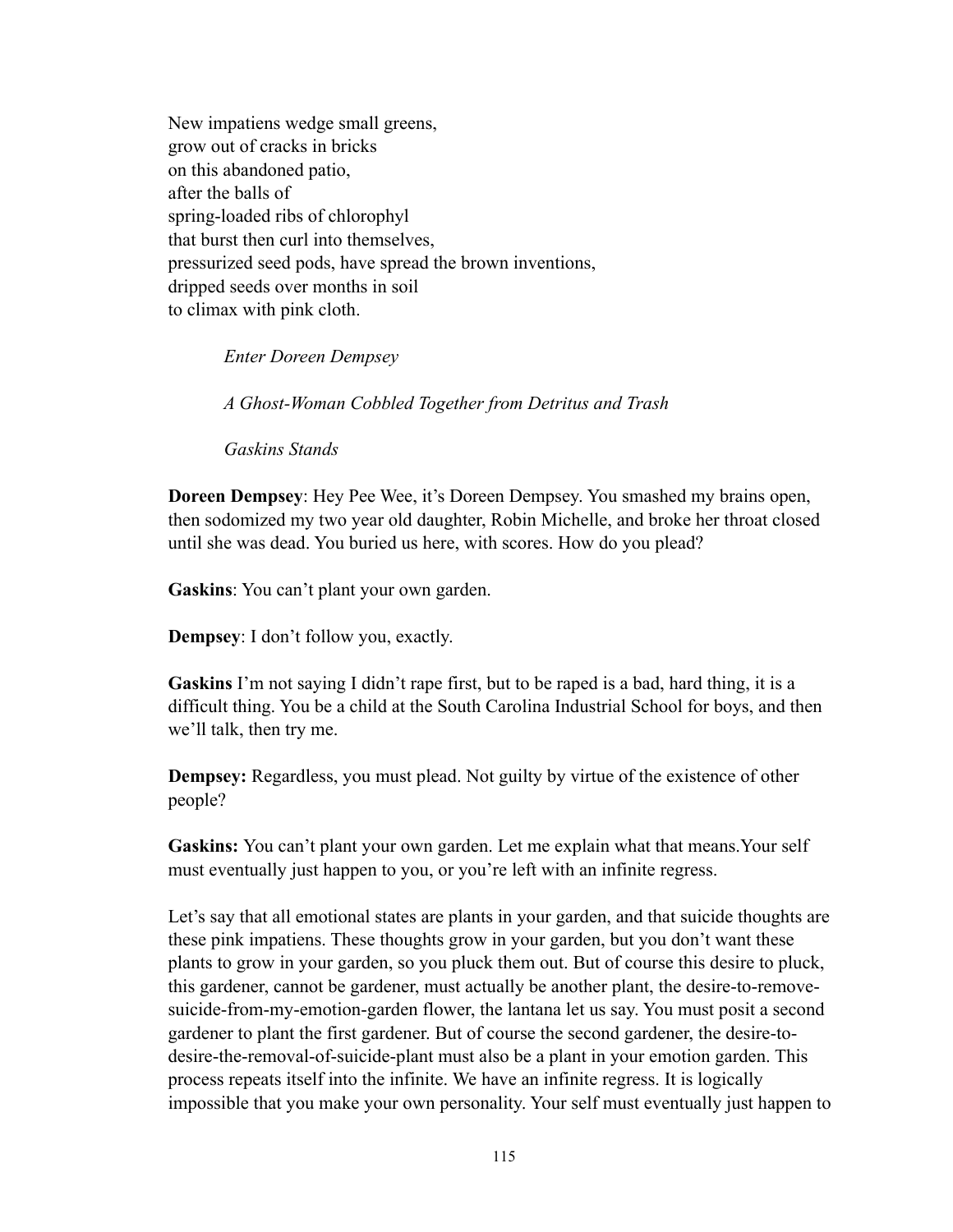you, from the outside, or you're left with an infinite regress. You can't plant your own garden

**Dempsey**: What seems to you an infinite regression in thought in actually an infinite progress forward in time, you are constantly making yourself and must make a newer self to make the making self, on forward infinitely, working toward the original gardener of the future, but you never leave the garden, and always there is blooming and newness, unaccounted for by the materials of history.

**Gaskins**: Possibly. What does this amount to? Can you kill me with your glass?

**Dempsey**: We can't.

**Gaskins**: That seems impossible, which makes me think it's the case.

*Gaskins Turns*

 *Gives the Yard a Think* 

By my styrofoam cooler sticky with a yellow that clots with gnats near unused plastic siding slats, the Christmas lights with wires busting with their white corrosion, albino rust, salt vestiges of ocean,

**Chorus A**: In the animating twist that makes dangerous the innocuous volutions of a drill,

**Chorus B**: in the pressure in the chlorophyll desiring to tear the pod, cell-frill,

**Chorus A**: in current living as pressing in the liquid green of the marine,

**Chorus B**: in the pattern in the plant that proves itself in pink,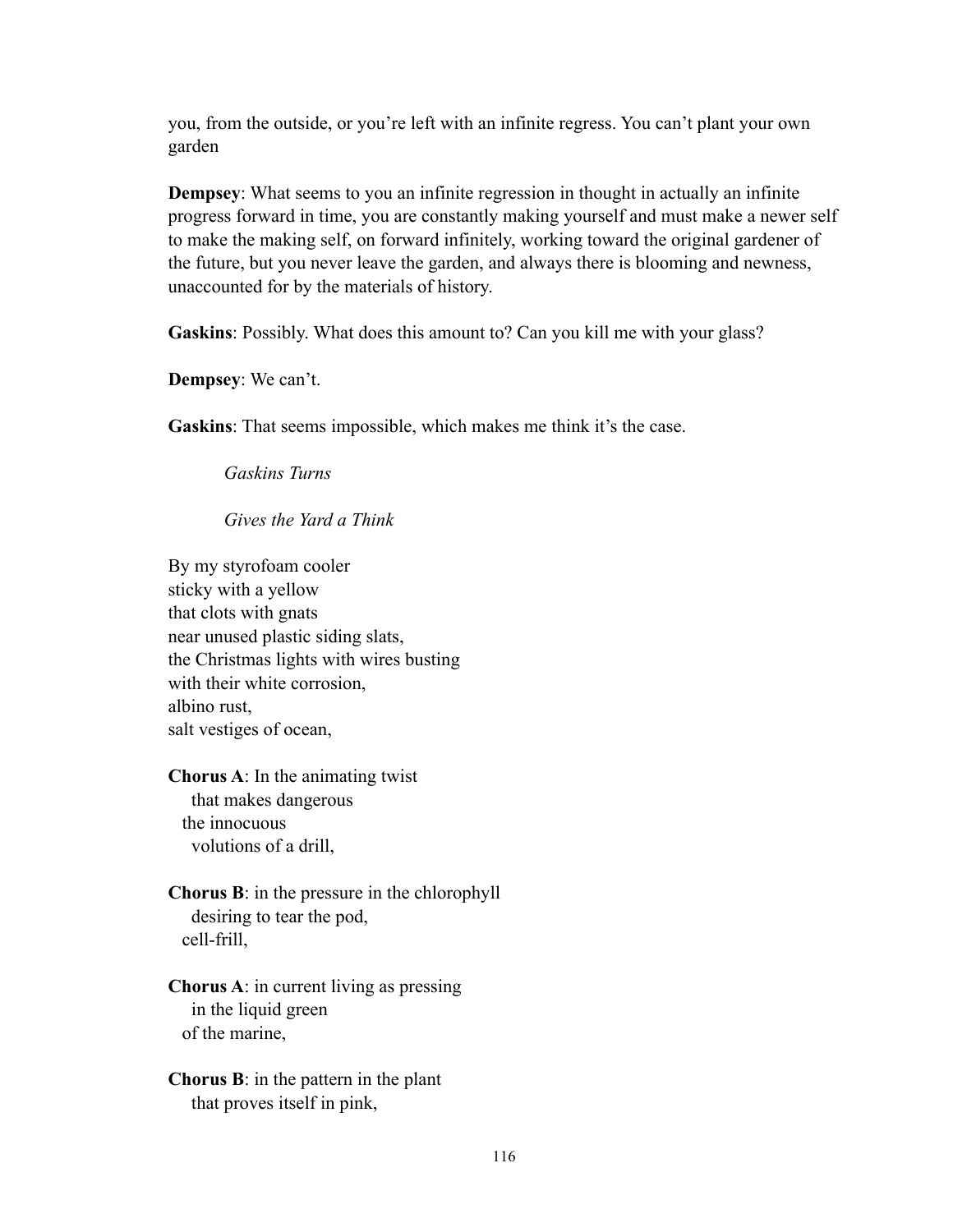**Chorus A**: in the moving jut that thinks in gelatinous animal dank of the brain,

**Chorus B**: in the seed that brownly gives and is when the pert pod rives,

**Dempsey**: By my grass that cradles the white degraded belly of the kayak, and the sun-grayed rods of the surf-rack, the pecan leaves a dry brown nest for impatiens-cloths pinched pink from their throats by wind to shift by subtle bits in Charleston dirt again,

**Chorus A**: In the animating twist that makes dangerous the innocuous volutions of a drill,

**Chorus B**: in the pressure in the chlorophyll desiring to tear the pod, cell-frill,

**Chorus A**: in current living as pressing in the liquid green of the marine,

**Chorus B**: in the pattern in the plant that proves itself in pink,

**Chorus A**: in the moving jut that thinks in gelatinous animal dank of the brain

**Chorus B**: in the seed that brownly gives and is when the pert pod rives,

**Gaskins**: by my abandoned lumber branding grass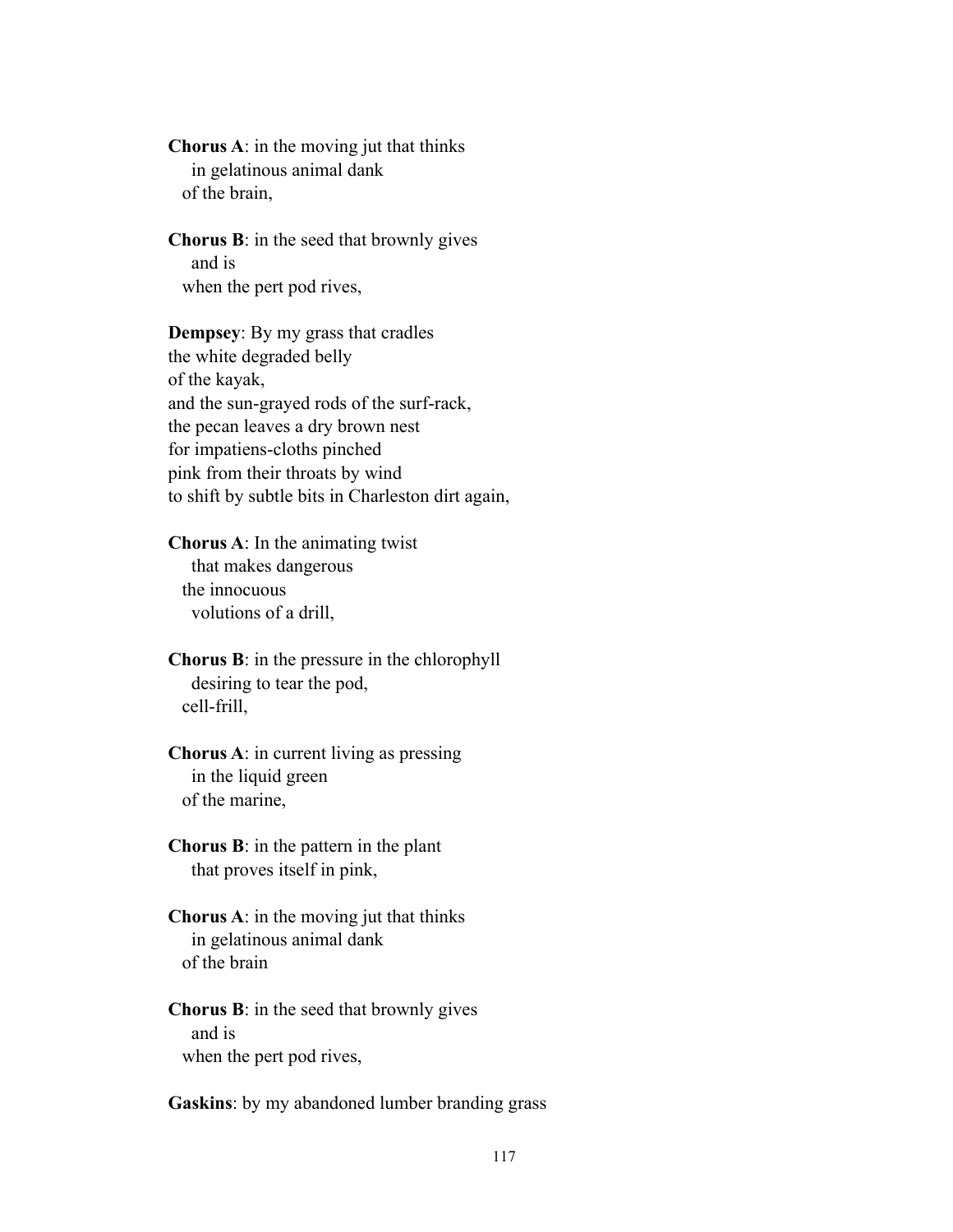with yellow of its rest,

**Dempsey**: by my live oak aching with moss, and sloppy with chlorophyll mess,

**Gaskins**: that catches gnats in vestige sap like blood on a cow's back,

**Dempsey**: so full of oak it droops with itself, and children use its mazes to make paths,

**Chorus A**: In the animating twist that makes dangerous the innocuous volutions of a drill,

**Chorus B**: in the pressure in the chlorophyll desiring to tear the pod, cell-frill,

**Chorus A**: in current living as pressing in the liquid green of the marine,

**Chorus B**: in the pattern in the plant that proves itself in pink,

**Chorus A**: in the moving jut that thinks in gelatinous animal dank of the brain

**Chorus B**: in the seed that brownly gives and is when the pert pod rives,

#### **Gaskins, Dempsey, and Conjoined Chorae**: we live.

**Gaskins**: What is it like to be a ghost and live in grass like this?

**Dempsey**: It's a lonely thing. They'll catch you soon. You'll burn in '91.

*A Pageant of Victims Appearing*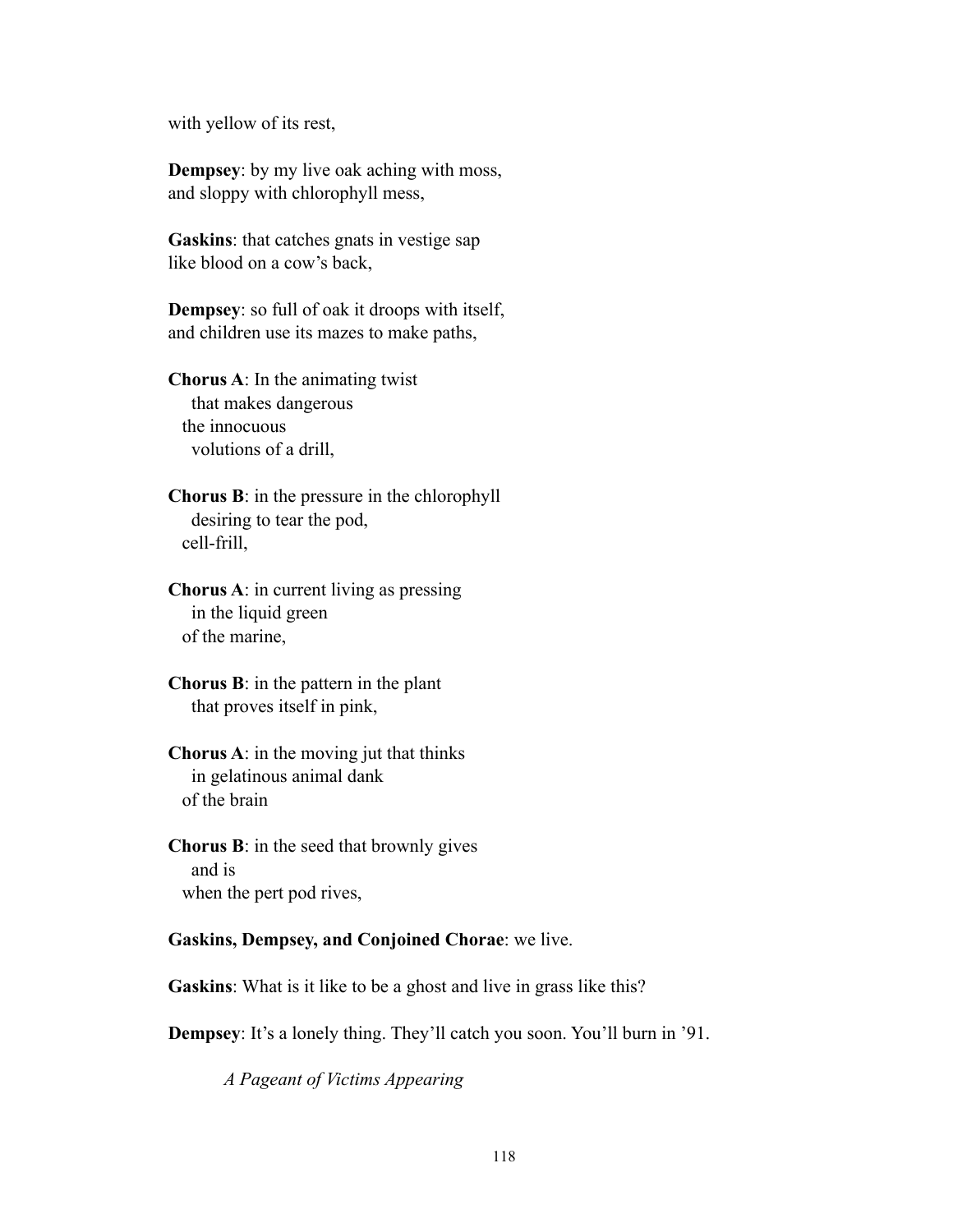# De Crevecoeur and the Draugr, A Play in Five Goat-Songs

 "Tanke, you white man, tanke you, pute some poison and give me." St. John De Crevecoeur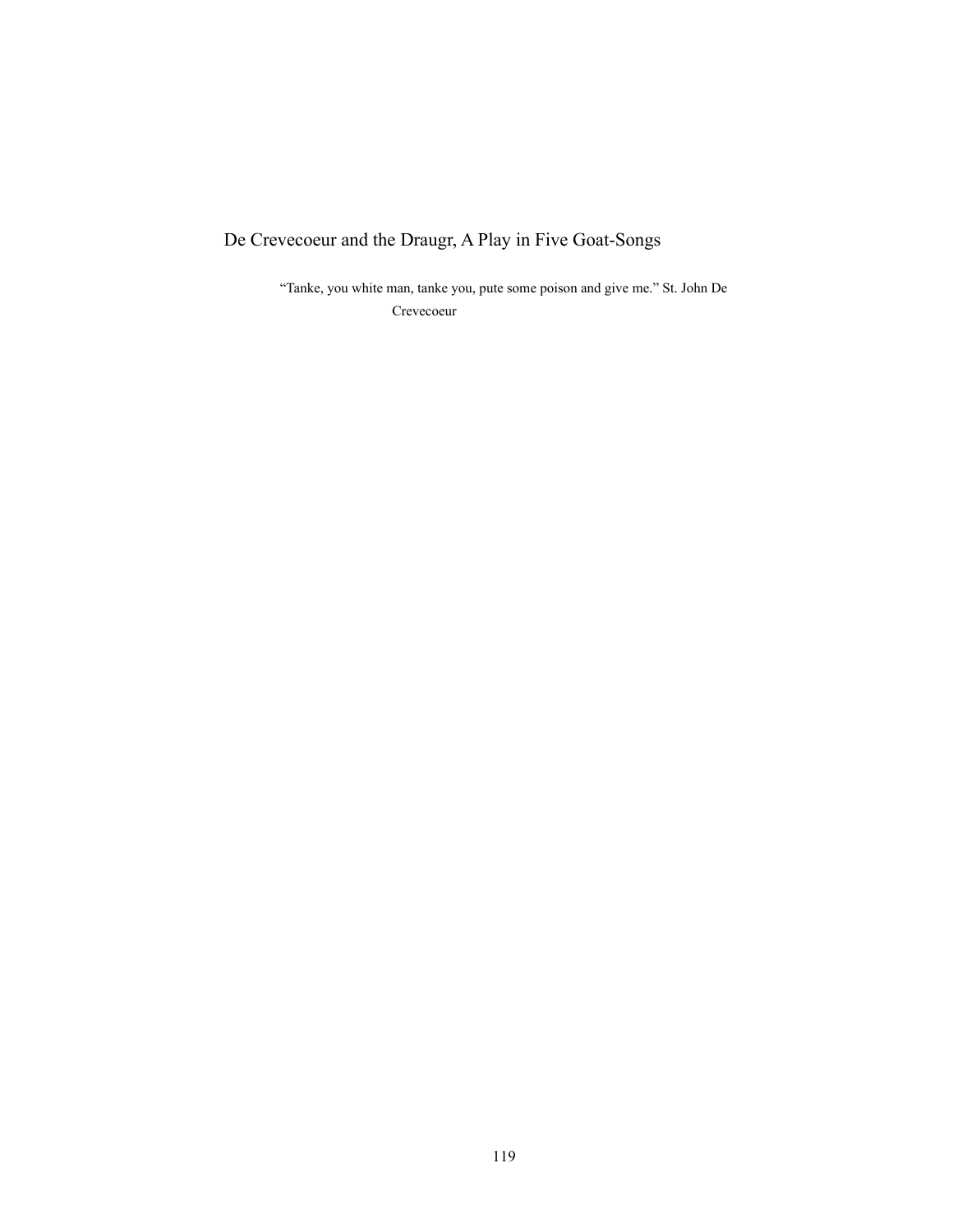#### **First Goat-Song**

*Year of our Lord 1736*

 *On the Way to the House of Thomas Lynch*

 *On a Bluff Scrubbed with Lime-Bright Bushes, and Moss-Tangled Oaks* 

 *Wet Floppy Blooms of Various Brights*

 *Overlooking the Tannic Wando Churn*

 *Thomas Lynch Junior, a Slave with his Master's Name*

 *In an Elevated Cage Hung from an Oak, Slumped and Exhausted*

 *Sea-Birds Drape on Him, and Eat from Him* 

 *Unchallenged like Mosquitos on a Sleeping Face*

 *His Cheekbones Exposed among Other Brutalities*

 *Pecks Red All Over, Drying Toward Black*

 *Enter St. John De Crevecoeur*

 *Apparently Unaware of the Caged and Bird-Bedecked Man* 

 *Chorus Huddled Around the Bottom of the Oak that Holds the Cage*

**Chorus**: I am my residue made literal, a haunting made of viscera have gone, but am still actual, a ghost in a body physical and miserable, logs crusted black and busted by their absent flame, fine sand and round stones left dry by absent stream.

**Thomas Lynch Jr.**: The saline gulls with rank salty feathers reel and maul my body miserable, a feathered fire that burns me, salt and all, my ammoniac tissue, my punishment in viscera emblemed, in slow gull flames.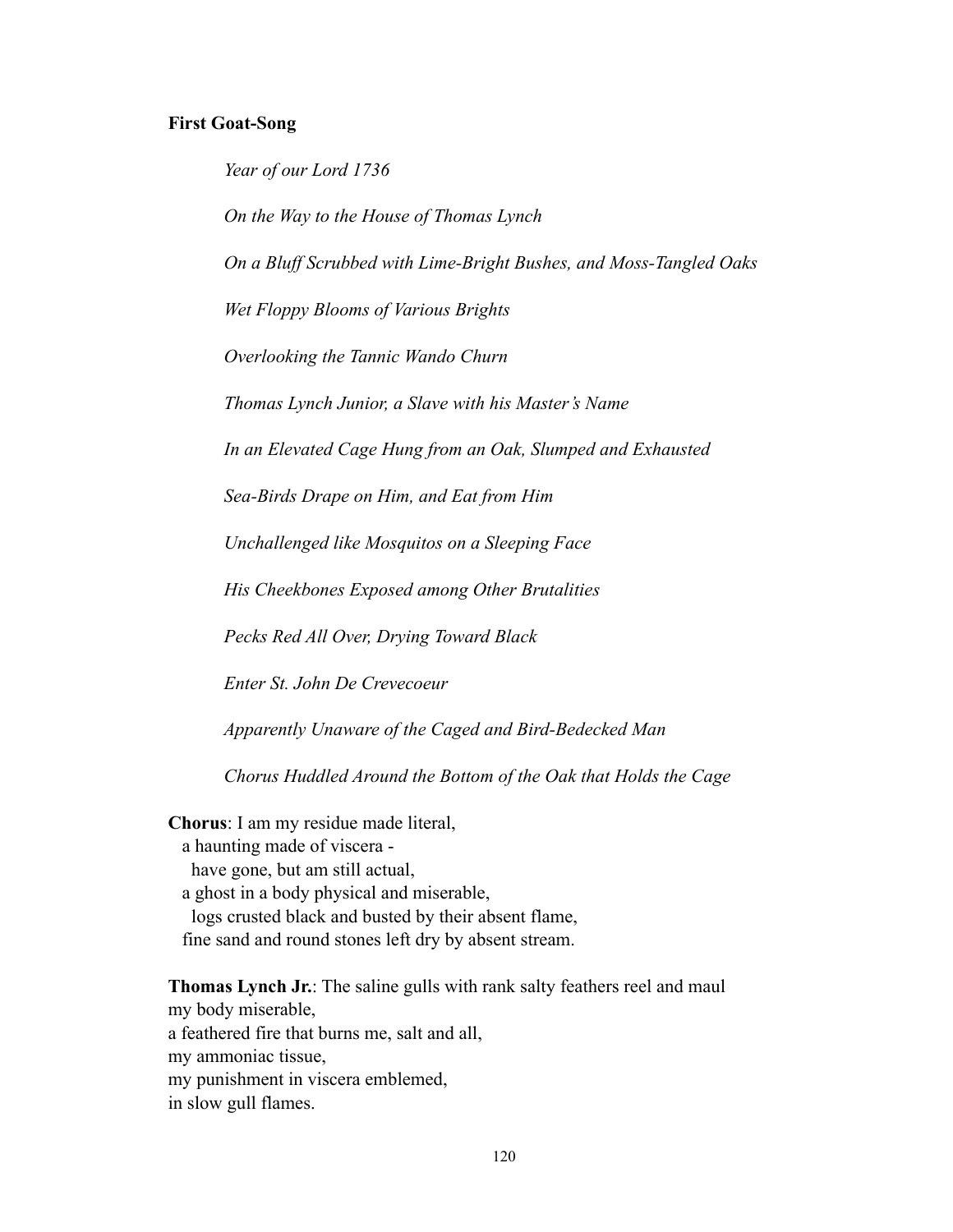I was a man, and am a bird-speckled draugr in slow fragments.

**St John De Crevecoeur**: The soil its very self seems to churn and threaten with movement of earthworms, vermicular swirls, slowly deliberate like the direction of stars; bush and oak bounce their greens in lime sun and purple sun of wet and floppy blooms, all the spring green shifting and curving like a green snake's lithe hide.

**Chorus**: I am my residue made literal, a haunting made of viscera have gone, but am still actual, a ghost in a body physical and miserable, logs crusted black and busted by their absent flame, fine sand and round stones left dry by absent stream.

**Lynch Jr**: Like an orange peeling back to white rind stuck to fruit, osprey peeled back cheek flesh, pores squirting clotted oil, and scratched pink-white face bones that yellowed over days; and gouged in exploration at death-relaxed paunch, and hopped to sniff with interest at pits and crotch and other joints, jumped back, and slammed hook of beak into open flesh instead.

**De Crevecoeur**: This eddy brown with bitter tannins on the sand distills this burp and eruption of bodies, where water bugs draw tiny lines in sharp tea-brown, that spread out in tiny wide sheets that catch a different fold of the light, while the minnows below jostle to shine as they shift to eat. And these azaleas! Their leaves dull green scabs their blooms suspended little turtle hearts, pink and nervous flutters in the wind.

**Chorus**: I am my residue made literal,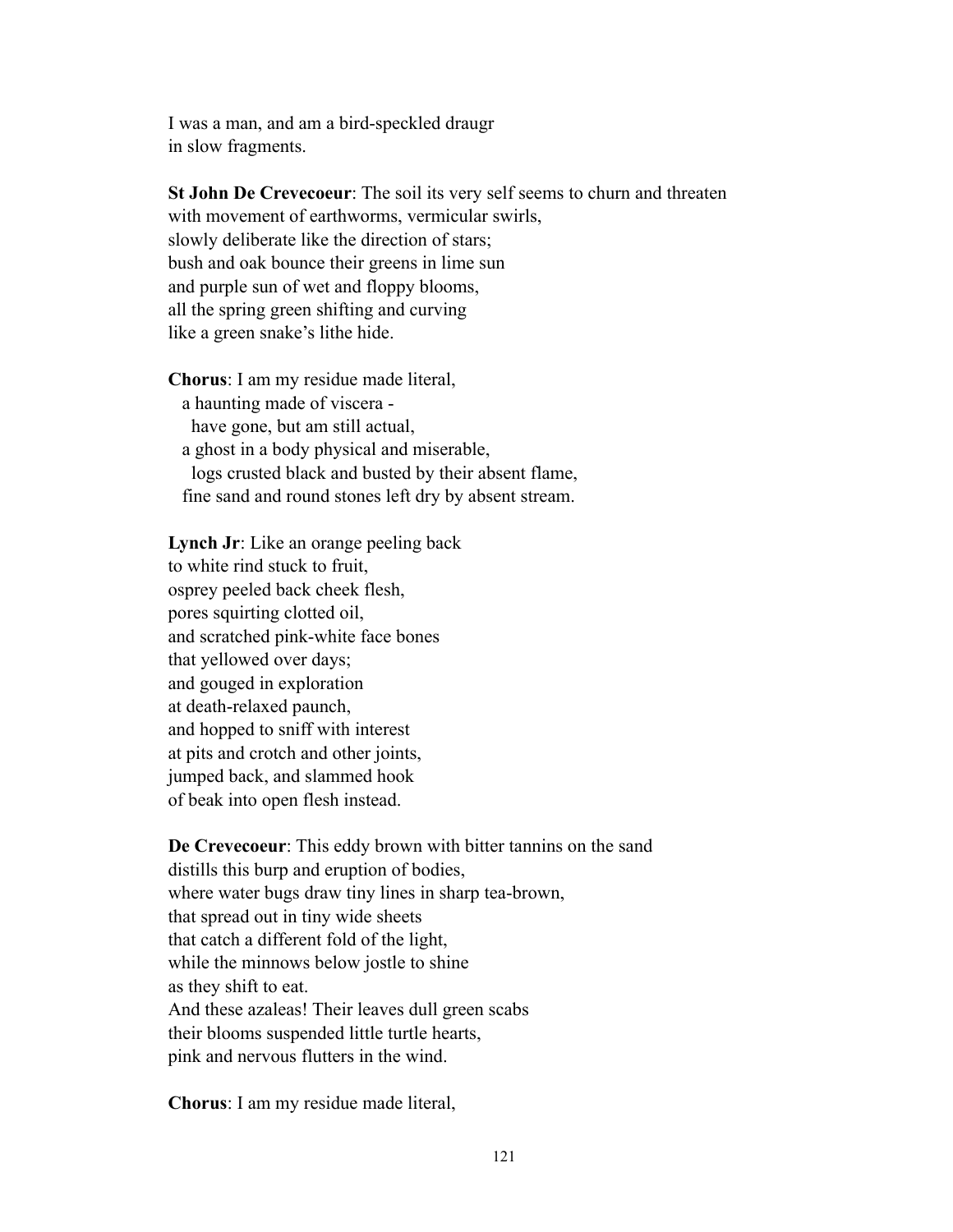a haunting made of viscera have gone, but am still actual, a ghost in a body physical and miserable, logs crusted black and busted by their absent flame, fine sand and round stones left dry by absent stream.

*De Crevecoeur Approaching the Cage*

**De Crevecoeur**: I saw this morning where the windows overlap a blackened lizard skeleton with a fly still in its mouth, a lizard with black mummy skin, and here the skeletal shell of a baby turtle the brown organic plates that once were full of blood have peeled to reveal bulbous bones, ball-shaped white.

**Lynch Jr**: My flesh shrinks back on my hard parts: my cuticles rip their clear collar on my nails as they dry and pull back, my gums shrivel back on dry teeth, my tongue an ashy nugget like a turtle's, and corn-slimed teeth evaporate, and crack with blue lines like something buried in milk, and the frills of open flesh reddened and blackened and white and yellow cartilage rinds desiccate back from open bone, a rose extending out from pollen-dome bone, and cormorants smell their long necks at this. Mosquitos catch in every wet on me.

**De Crevecoeur**: What is this feather-pollen pile inside this green rose? It seems to speak. An accident of birds with a substance of man. Is that a man in a cage, speaking from a body of birds?

## *De Crevecoeur Kicks the Cage*

The accident of birds dissolved, the inward and the outward match.

Who's that? Who's there? Can you speak?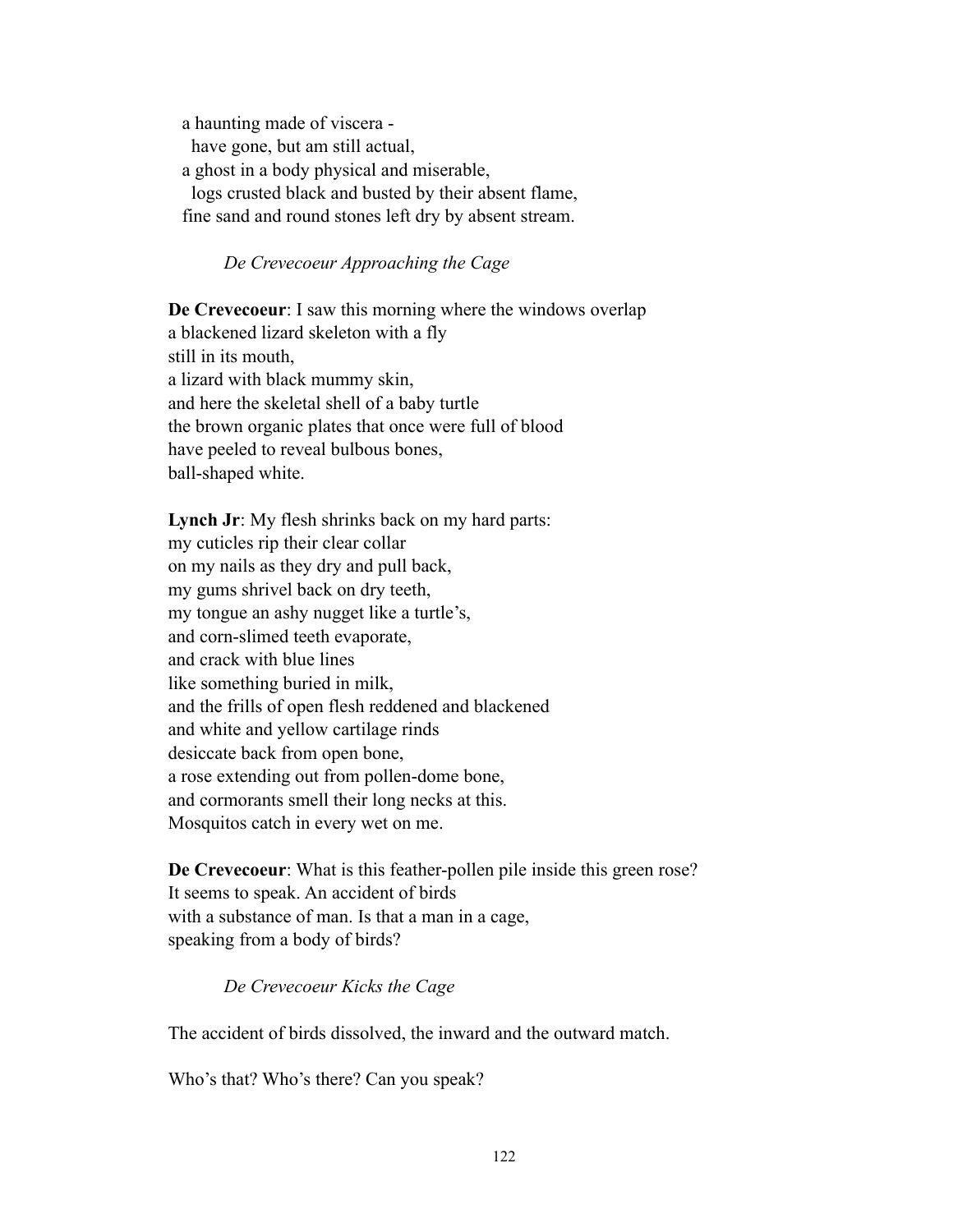**Lynch Jr**: I am Thomas Lynch Jr, and dead.

**De Crevecoeur**: You seem somewhat alive.

**Lynch Jr**: I am a draugr.

**De Crevecoeur**: A viking ghost, a haunting for a very physical people. Perhaps. Who put you in this cage?

**Lynch Jr**: Thomas Lynch, my title-holder.

**De Crevecoeur**: For what?

**Lynch Jr**: A murder. The overseer. But for reasons.

**De Crevecoeur**: What reasons?

**Lynch Jr**: I will not tell. I have already been punished, and refuse to suffer the humiliation of remorse.

**De Crevecoeur**: Let me feel your pulse and flex. The cardio-vascular system of the draugr is inoperative, and the muscles attain no tonicity, since a spirit animates the bones themselves.

**Lynch Jr**: Who are you?

**De Crevecoeur**: I'm clergy, come to visit Thomas Lynch for lunch.

**Lynch Jr**: Ok. Test me for a zombie.

*De Crevecoeur Reaches in the Cage* 

 *Touches Lynch Jr.'s Chest Slowly*

**De Crevecoeur**: I feel in your chest your heart. You must be able to hear that in your head. A draugr doesn't work by that engine. Flex the breast above your heart.

*Lynch Jr. Squints with his Flex*

Weak, but tonic. You are disgusting, but you are not dead.

**Lynch Jr**: Really?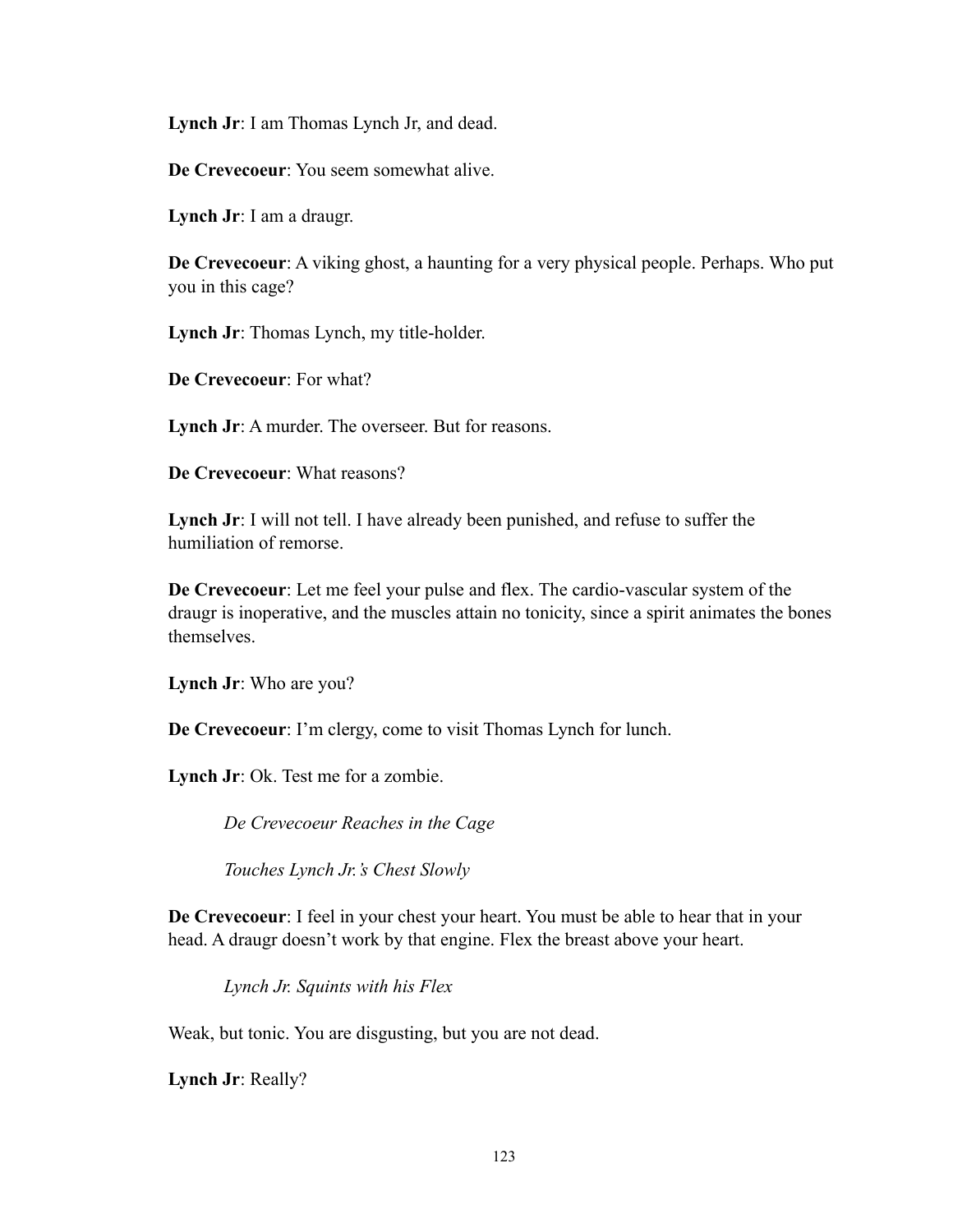**De Crevecoeur**: Come with me, and we'll see about commuting your sentence. We'll get you water, too.

*De Crevecoeur Opening the Cage*

**Chorus First**: Why does De Crevecoeur allow it out, and illegal breath? What does he think he'll accomplish beyond a torturer's extending wish before death?

**Chorus Second**: Why does Lynch Jr. not attack the white, and run with residual breath? What does he think he'll accomplish beyond a brackish wash before death?

**Chorus First**: It's the pride I get from the knowledge of a dog, my mercy is my power, the spreading of some legs, the application of a dower.

**Chorus Second**: Everybody loves a savior, the opiate and needed paralysis of that, the haggard, my innocent redemption without mixture, Greek sheep in ecstatic pasture, the leg that lives by a splint, ivy that shapes by lattice fixtures.

*The Action Goes as Said:*

**Conjoined Chorae**: De Crevecoeur opens the cage, and lifts the body down in this tannic Golgotha green and oily with poison ivy and walks the naked man on shivering legs tender and stiff they are so dry and bent and starved, and drops him in white river sand that catches on sweat and wounds, a peppermint in every gouge, and Lynch slurps brackish that will make watery brown vomit bubbling with mucus on the later path.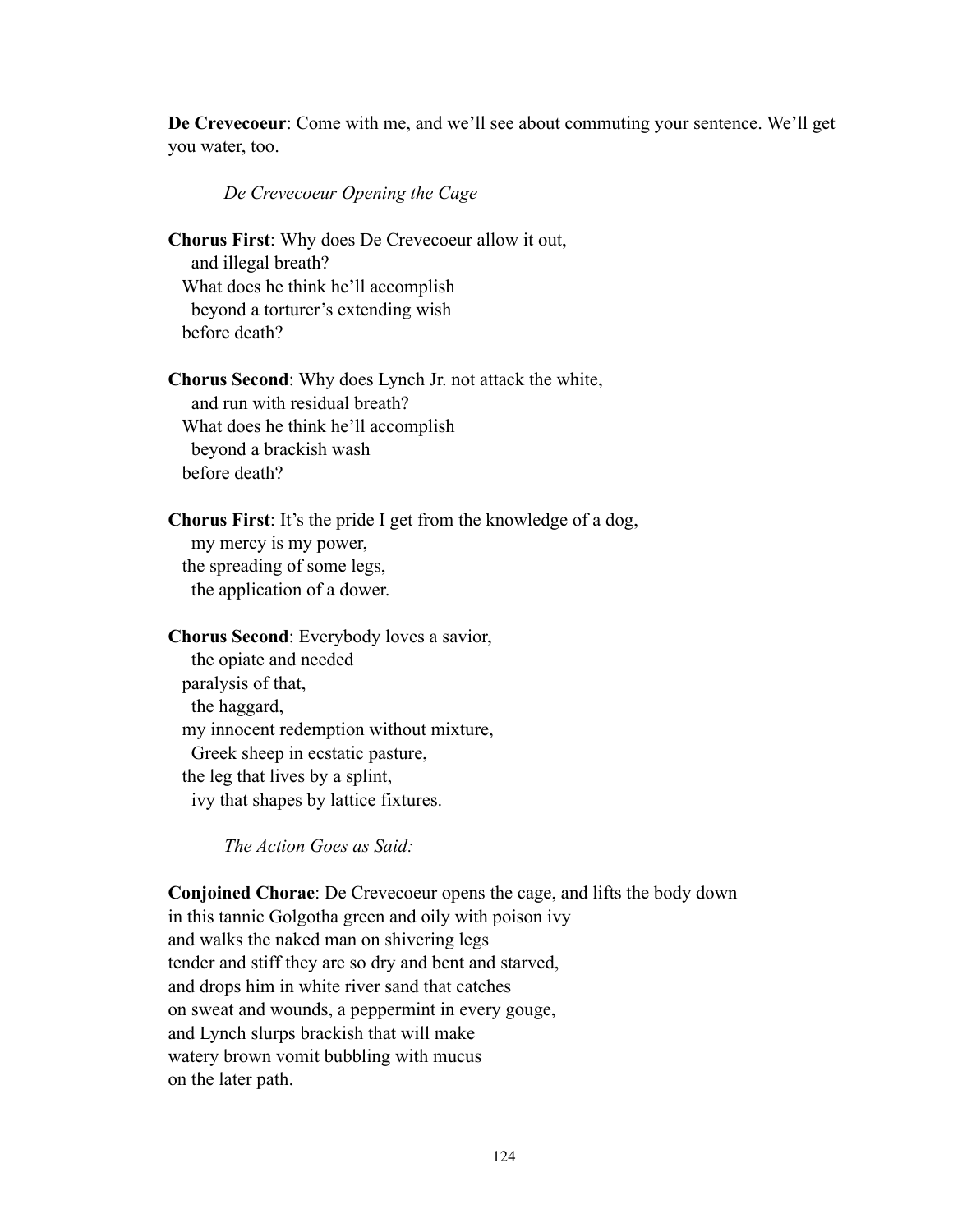**Chorus First**: Why does De Crevecoeur allow it out, and illegal breath? What does he think he'll accomplish beyond a torturer's extending wish before death?

**Chorus Second**: Why does Lynch Jr. not attack the white, and run with residual breath? What does he think he'll accomplish beyond a brackish wash before death?

**Chorus First**: It's the pride I get from the knowledge of a dog, my mercy is my power, the spreading of some legs, the application of a dower.

**Chorus Second**: Everybody loves a savior, the opiate and needed paralysis of that, the haggard, my innocent redemption without mixture, Greek sheep in ecstatic pasture, the leg that lives by a splint, ivy that shapes by lattice fixtures.

*The Action Goes as Said:*

**Conjoined Chorae**: De Crevecoeur cleans the shaking, drinking man, dips handkerchief in tannic, that scares the minnows off, silver exhalation into darker black of middle river; is careful around sandy wounds, edges them only, dripping dull stains on concave peppermint lozenges, and dots of sand detach and float in the drips. The kerchief fills quick with gore and oils, and even washing in the Wando does little for the overwhelmed cloth - De Crevecoeur sticks to the face. He takes off his vest and cinches it on Lynch like a diaper.

**Chorus First**: Why does De Crevecoeur allow it out, and illegal breath? What does he think he'll accomplish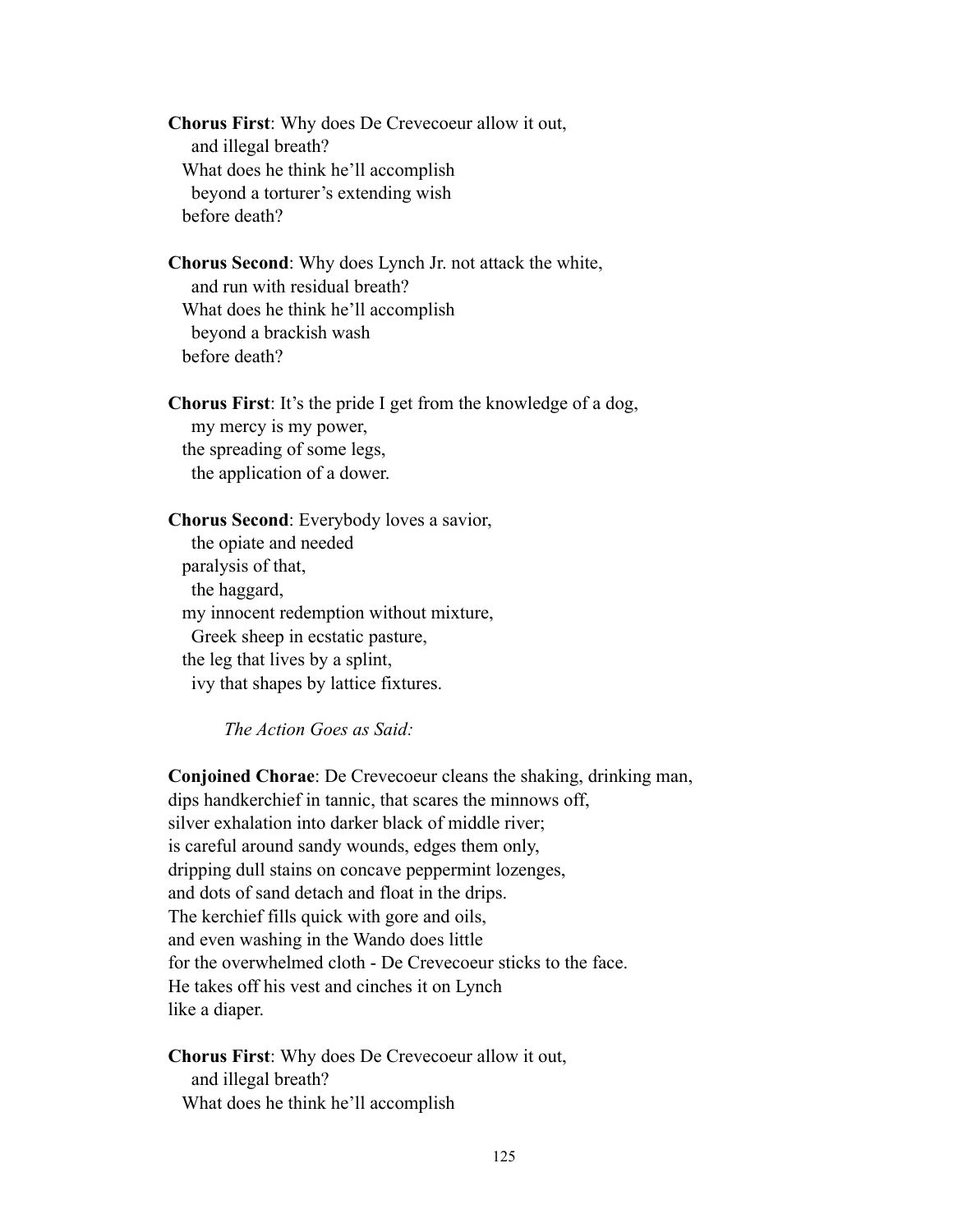beyond a torturer's extending wish before death?

**Chorus Second**: Why does Lynch Jr. not attack the white, and run with residual breath? What does he think he'll accomplish beyond a brackish wash before death?

**Chorus First**: It's the pride I get from the knowledge of a dog, my mercy is my power, the spreading of some legs, the application of a dower.

**Chorus Second**: Everybody loves a savior, the opiate and needed paralysis of that, the haggard, my innocent redemption without mixture, Greek sheep in ecstatic pasture, the leg that lives by a splint, ivy that shapes by lattice fixtures.

*The Action Goes as Said:*

**Conjoined Chorae**: De Crevecoeur gathers berries with black skin and purple bursts inside, and he feeds Lynch them, and lips stain multifoliate black that shifts like the river. The white lifts Lynch, lattices his starving seizures, Lynch rooting on De Crevecoeur, the Carolina creeper curving a living on the oak, and they start off on the path, peculiar geometry, the scab in a diaper bleeding on the clergy, shifting and falling, a triangle drunk with the mutable.

*Exit De Crevecoeur and Lynch*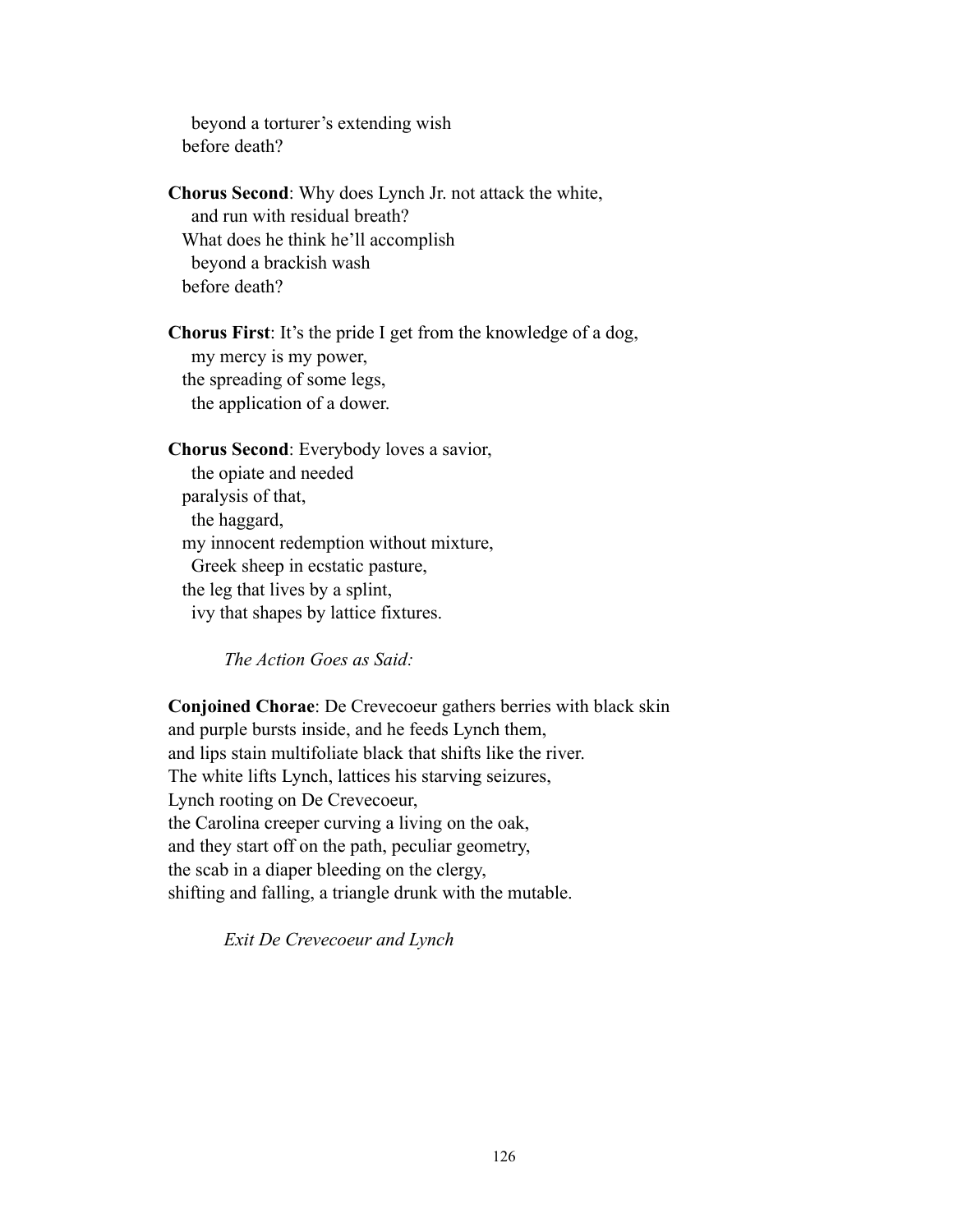#### **Second Goat-Song**

*The Front Porch of the Planation House of* 

 *Thomas Lynch, Senior, Actual, Unmodified*

 *However You Would Have It Said*

 *Unironically Lynch*

 *He Lounges on his Porch of Charleston-Green Floor*

 *White-Painted Flaps of Oak-Wood Make the Walls*

 *The Lumber Wandering and Curving like a Natural Thing*

 *The Almost-Black of Charleston-Green Shutters around Windows*

 *With Flaw-Bubbles White and Crystal-Milky*

 *The Glass Dark with the Lack of Light Inside* 

 *Camellias Insinuate their Pinks over the Bannister*

 *And Occupy the Porch*

 *Enter De Crevecoeur and Lynch Jr.* 

 *The Chorus as a Retinue Behind*

**Chorus**: An effigy whose object none remembers, the doll of the animal nobody knows, I am that anonymous lingering God only tracks, and none construe or follow below, a lumberer with speckled trough for neck long after the last death of the giraffe.

**Lynch Jr**: My heart is a warm wheeze inside, busts and stutters with pressure of my juice thick and unrefreshed by new pieces of snuck deer and beer dissolved in me to make new blood as dirt and sun burst up indigo.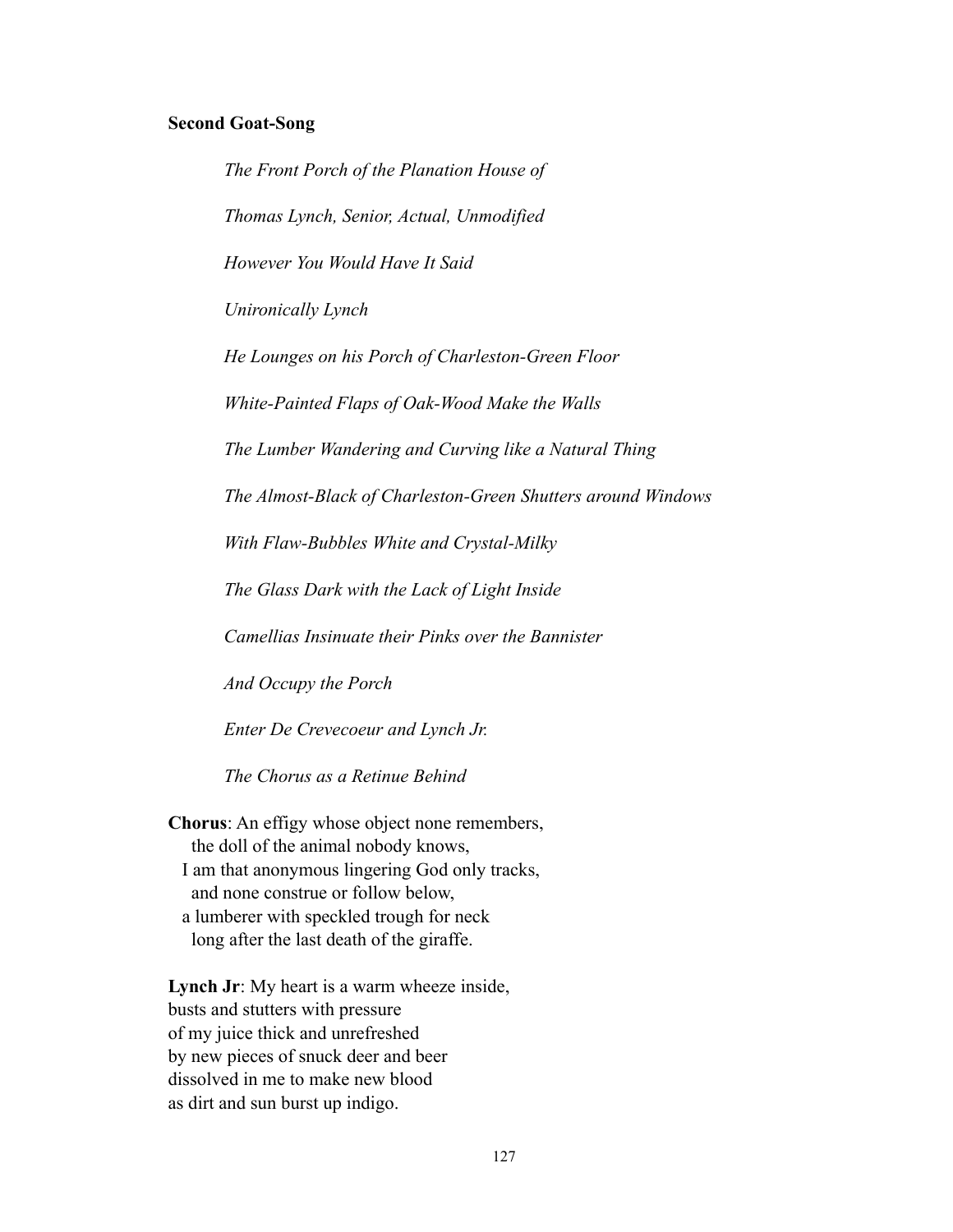I can barely walk, but pump.

**De Crevecoeur**: My clothes grow inchoate with his stains, a confused mumble of smells and red and yellow ochres of blood, and puss, and starvation-viscous sweat, a distillate of sure disease that smells like moulder-leaves he's going earth, the element-shrunk black bits of his inside liquid out.

**Chorus**: An effigy whose object none remembers, the doll of the animal nobody knows, I am that anonymous lingering God only tracks, and none construe or follow below, a lumberer with speckled trough for neck long after the last death of the giraffe.

**Lynch Jr**: The vomit after's acrid in my mouth, note of fish, counterpoint of mud and acid, the body of it light, thin around brown floating dirts, a coat like the fireless warmth of salt. The brittle inside of my nose snapped and tore with vomit force, and I bleed now on myself.

**De Crevecoeur**: I have spent so many springs on that pink porch, enwombed in the ruffled hug of the camellia, discussing metaphysics in the humid air that sponges in all thought and weights it down in lingering slops, and we drank muscadine wine, ate humid deer and Wando fish with white flesh milky and thick with the dirt of swamps. It wont be like that now.

**Chorus**: An effigy whose object none remembers, the doll of the animal nobody knows, I am that anonymous lingering God only tracks, and none construe or follow below, a lumberer with speckled trough for neck long after the last death of the giraffe.

**De Crevecoeur**: I have brought a dead and walking negro execution to his door in a dispute with his entire livelihood,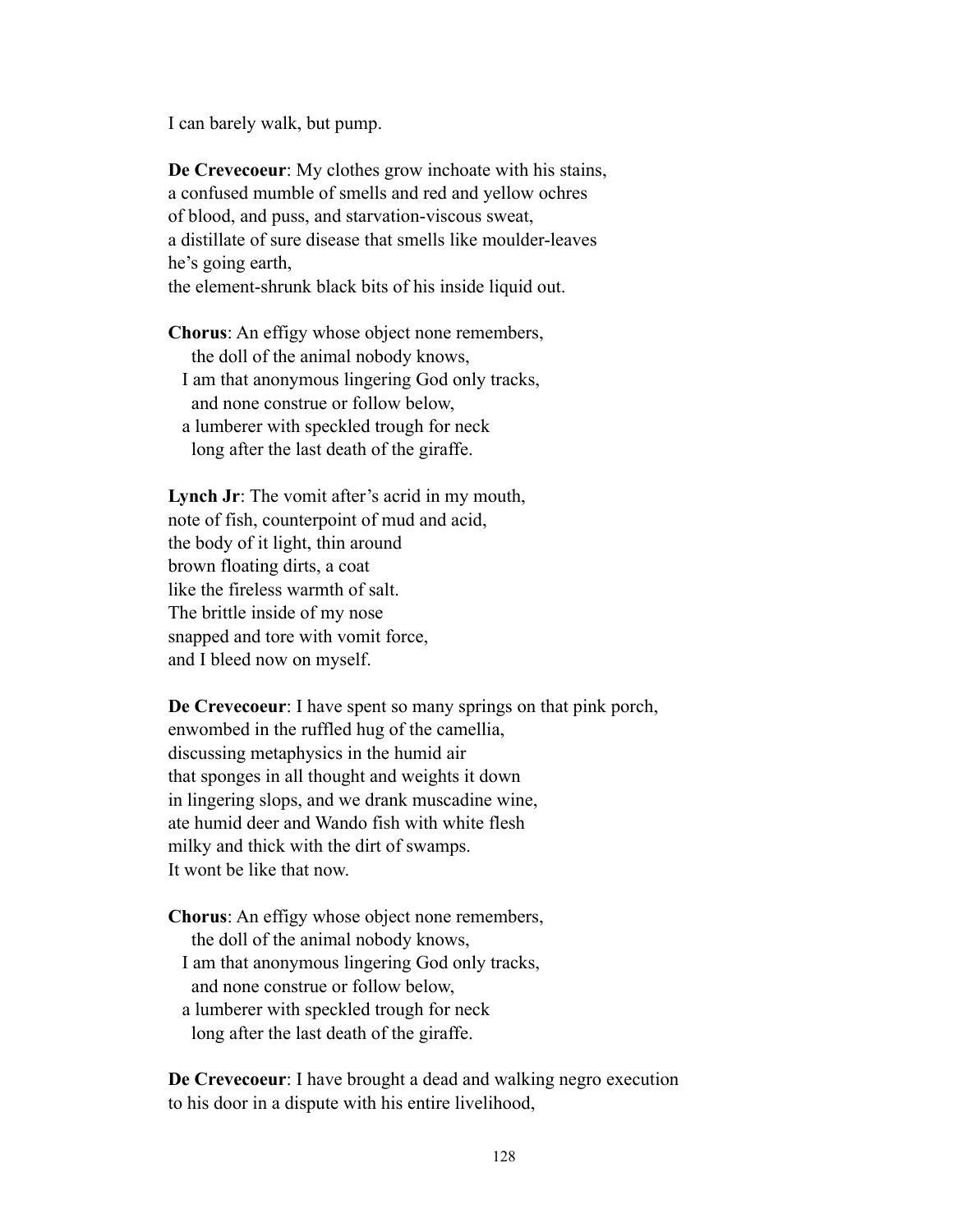that i've had before and lost. You cant win an argument with a man, and drink his wine.

**Lynch Jr**: My cheek's an obvious empty, a loud lack of feel, I notice the no wind there, surrounding it elaborate pain of inch-thick open face-muscle that dehydration splits with tight. De Crevecoeur, what should I say, or should I not at all?

**De Crevecoeur**: You should not at all. I will for you.

*They Approach the Porch De Crevecoeur Deposits Lynch Jr On a Bench of the Porch*

**Thomas Lynch**: Hello, De Crevecoeur. You carry my delinquent negro. I'll have, I'm afraid, to ask why.

**De Crevecoeur**: Hello, Mr. Lynch. I found this slave in the woods in a cage.

**Lynch**: You have no right to my property.

**De Crevecoeur**: Osprey have eaten off his cheeks.

**Lynch**: They seem indeed to have.

**De Crevecoeur**: Did you mean to kill him?

**Lynch**: I did and do. He is a murderer. I cannot maintain a killing slave. I am well within my rights to punish.

**De Crevecoeur**: To kill him?

**Lynch**: Yes, that.

**De Crevecoeur**: I doubt it.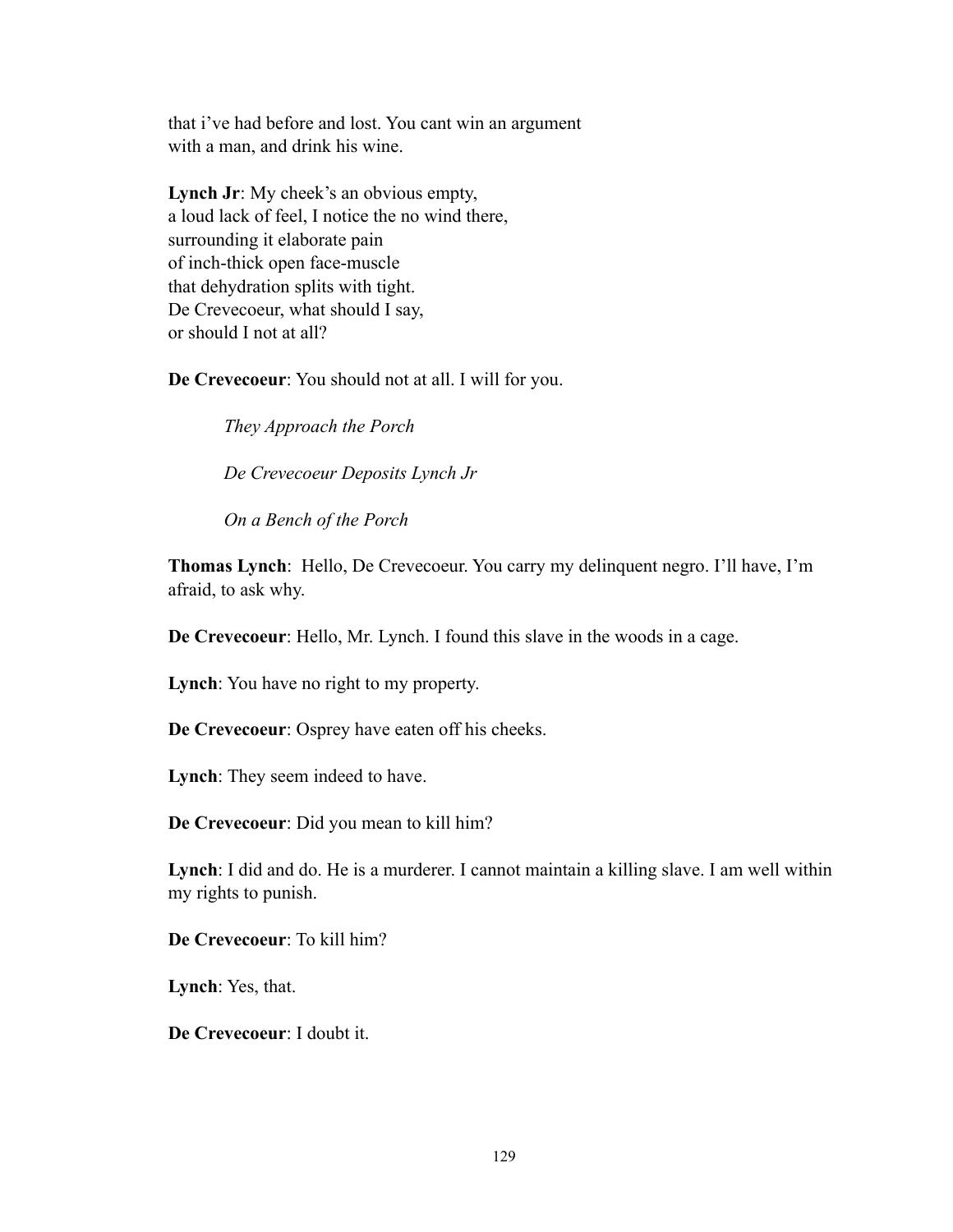Lynch: If, and only if, they disagreed with my execution, then the fine is seven pounds sterling for a dead slave. I get half back if I inform against myself. I'd pay that much for wine for a night.

**De Crevecoeur**: But did he even get a trial?

**Lynch**: Why a trial? What trial?

**De Crevecoeur**: Have you tried him by a jury of his peers?

**Lynch**: Oh, that. We're doing that?

**De Crevecoeur**: This is Common Law, mere Magna Carta. The vikings, even, did a thing like that.

**Lynch**: Ok, then. Are you his peer?

**De Crevecoeur**: I don't know, but think not.

**Lynch**: No, he's not a citizen, he's something else. He has no legal designation as such, and all cultural and linguistic indicators fail to match as well. You are not his judge. Or if you are, I am.

**De Crevecoeur**: I didn't say I was his peer.

**Lynch**: What about the other negroes? But who knows if they are his peers or if they all originate in myriad and disparate sub-Saharan polae? One can't police another's polis, or my judgement of him would work just fine by that reasoning.

**De Crevecoeur**: That's true enough, I guess, but their circumstance is similar.

**Lynch**: Even if he did have a jury's worth of darks from his kingship here, so what? We are not in their sovereignty. We are on other soil. My soil to be exact. An Arab in England does not make Arabia. Law is always a matter of geography and language. We speak English in Carolina.

**De Crevecoeur**: I can't argue with your particular syllogisms, but the larger web of it seems false.

**Lynch**: You're right though. For any slave that demands a trial, a protocol must be developed, a ritual achieved, if only to stem whining. I've been thinking this over and have something: a fully Cartesian legal system. Let's go. Come to my experimental shack.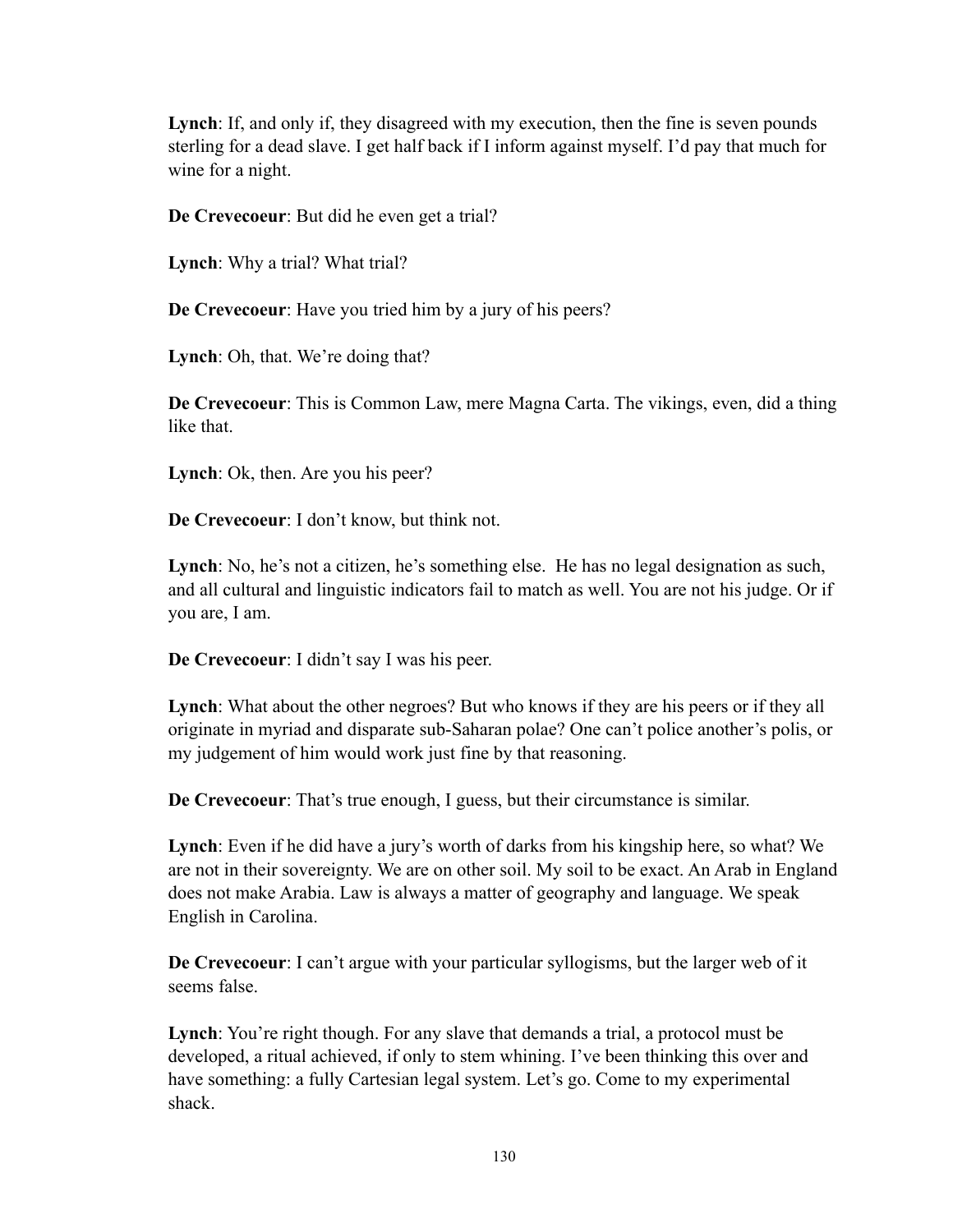**De Crevecoeur**: What do you say?

**Lynch Jr**: Ok.

**Lynch**: What a good bukolos you are, De Crevecoeur.

*A Portion of the Chorus to the Left A Portion of the chorus to the Middle A Portion of the Chorus to the Right A Three-Part Chorus A Triple-Wondering Mind* 

*Lights Out*

**Chorus First**: Why does Lynch allow it?

 It's no plantation-standard to grant trial to the haggard if they've murdered, a precedent too hate-fallow to be set. Revolts ferment in this mosquito-foment, the larva's wet stretching worms in these puddle-stages of the squirm thrive if done right by the sun.

**Chorus Second**: Why does De Crevecoeur persist? He's already got the Jesus-gist, his ritual and dramatic decency performed, his proof the worn stains of the worm. You can't change a sunny orbit with a talk, and you can't save the Negroes with a half-a-day's walk.

**Chorus Third**: What really could the Negro do at this point? Pending corpse, he's through without slow incantation of planter's consent to give his life reprieve and splint, the larva-launching of that heat, that sun-permission to his plant.

**Conjoined Chorae**: They verge toward the geometric center of the paint,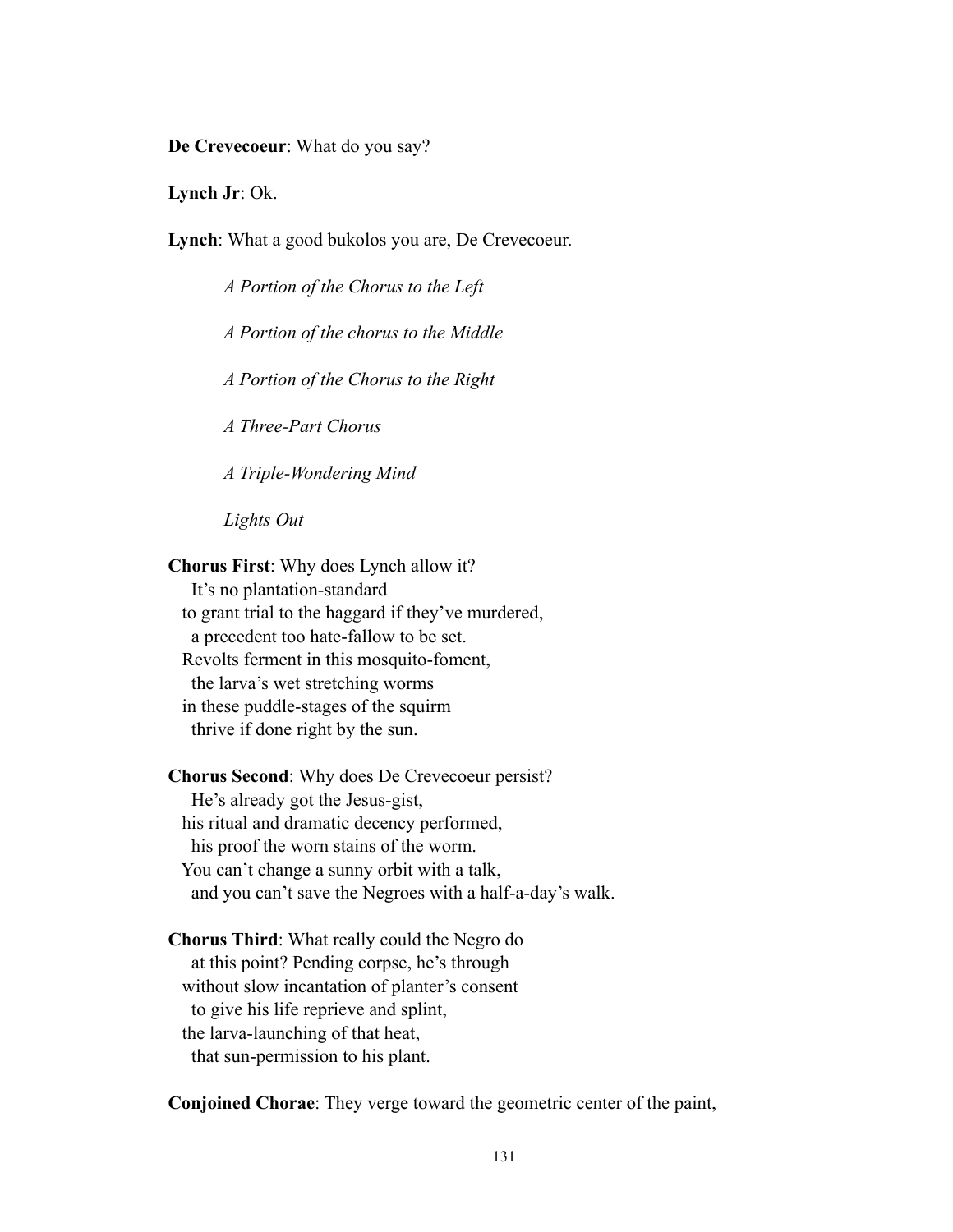in some uncertain ferment that will grow wings and a mosquito-face with a needle-mouth and black-combed eyes like ice, that bake to shape beneath a sun black with a confusion of stars and moon.

*Lights On*

#### *The Action Goes as Said:*

An avatar of that later faith, a midwife to God happening in the heart, who makes us our best vessels for the shared singular substance, no trough shunting off the holy from the vicar, De Crevecoeur stoops in pink camellia light, to pick the negro up from slow pine angles, but the black can't stand, hands shake on the helping back; his empty calves shiver him back to the pine. De Crevecoeur looks up at the first Lynch for help.

#### *Lights Out*

**Chorus First**: Why does Lynch allow it? It's no plantation-standard to grant trial to the haggard if they've murdered, a precedent too hate-fallow to be set. Revolts ferment in this mosquito-foment, the larva's wet stretching worms in these puddle-stages of the squirm thrive if done right by the sun.

**Chorus Second**: Why does De Crevecoeur persist? He's already got the Jesus-gist, his ritual and dramatic decency performed, his proof the worn stains of the worm. You can't change a sunny orbit with a talk, and you can't save the Negroes with a half-a-day's walk.

**Chorus Third**: What really could the Negro do at this point? Pending corpse, he's through without slow incantation of planter's consent to give his life reprieve and splint, the larva-launching of that heat,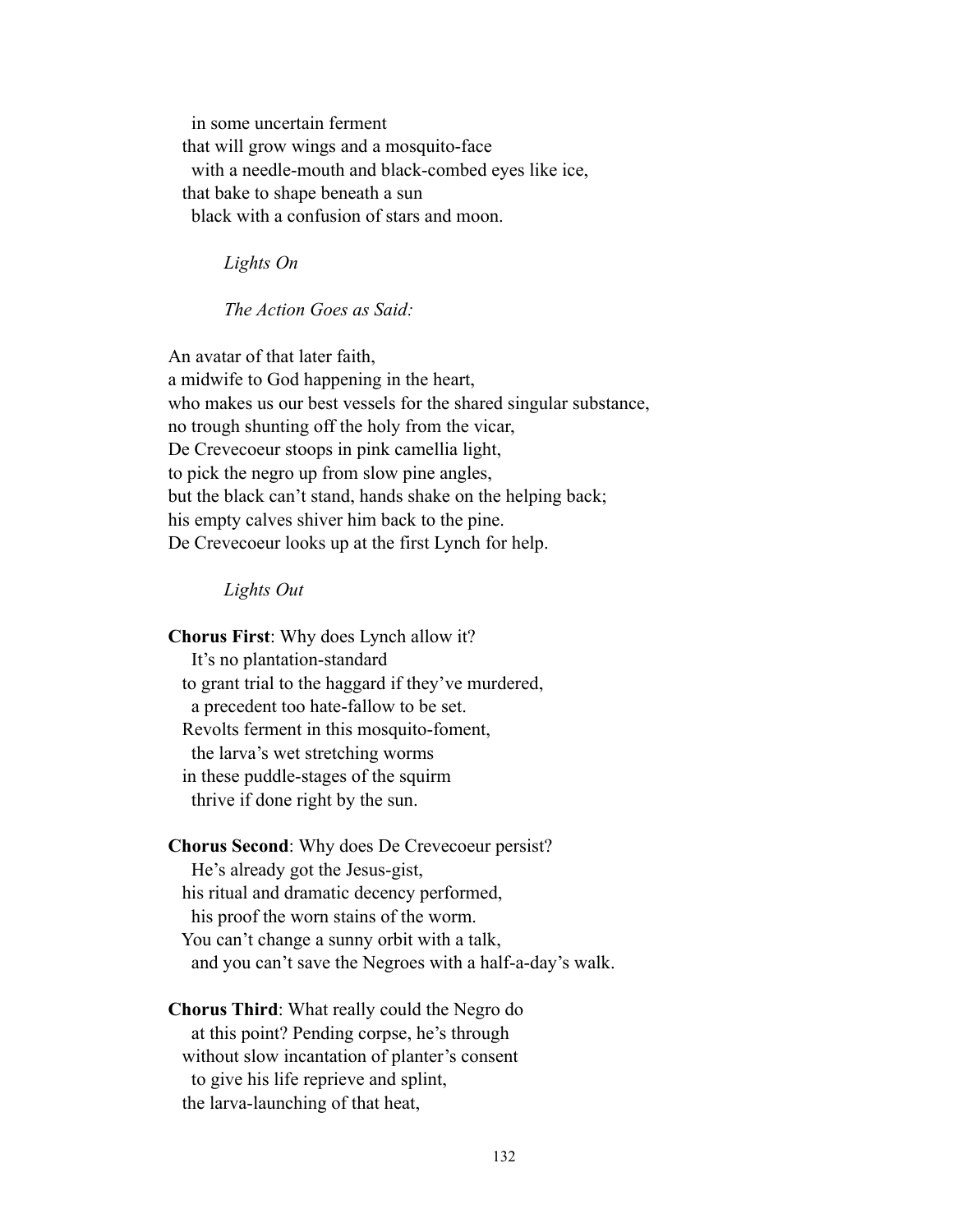that sun-permission to his plant.

**Conjoined Chorae**: They verge toward the geometric center of the paint, in some uncertain ferment that will grow wings and a mosquito-face with a needle-mouth and black-combed eyes like ice, that bake to shape beneath a sun black with a confusion of stars and moon.

*Lights On*

*The Action Goes as Said:*

Actual Lynch whistles out house-negroes for help, two girls come with wooden platters stacked with drinks, set them down to sweat with April heat, set about repulsive instructions, in crisp clothes uncorrupted by wet invading Carolina nature, that stain with ochres of the negro's slow evaporation. They consent as splints to him. His spine vines limp on them.

*Lights Out*

**Chorus First**: Why does Lynch allow it? It's no plantation-standard to grant trial to the haggard if they've murdered, a precedent too hate-fallow to be set. Revolts ferment in this mosquito-foment, the larva's wet stretching worms in these puddle-stages of the squirm thrive if done right by the sun.

**Chorus Second**: Why does De Crevecoeur persist? He's already got the Jesus-gist, his ritual and dramatic decency performed, his proof the worn stains of the worm. You can't change a sunny orbit with a talk, and you can't save the Negroes with a half-a-day's walk.

**Chorus Third**: What really could the Negro do at this point? Pending corpse, he's through without slow incantation of planter's consent to give his life reprieve and splint,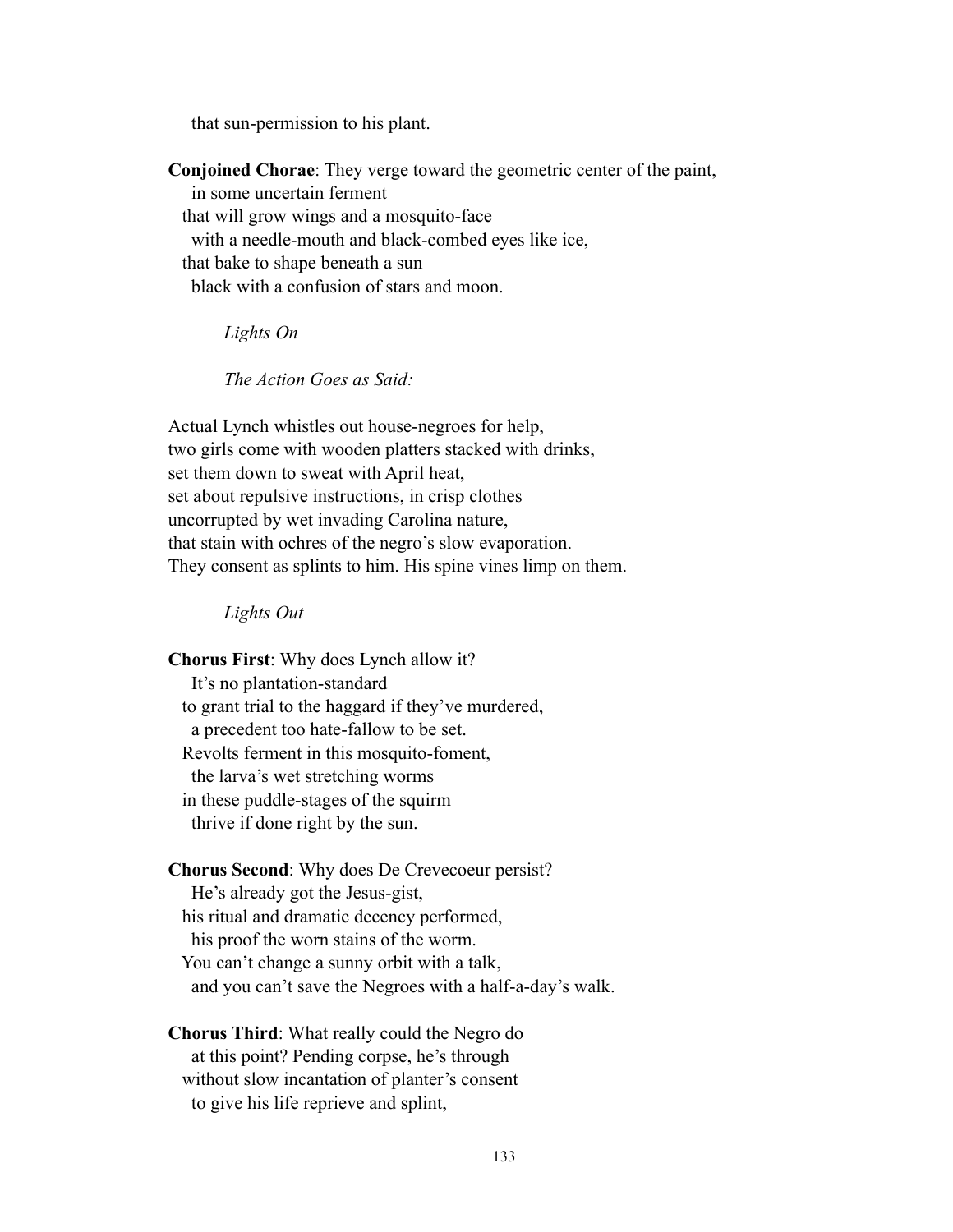the larva-launching of that heat, that sun-permission to his plant.

**Conjoined Chorae**: They verge toward the geometric center of the paint, in some uncertain ferment that will grow wings and a mosquito-face with a needle-mouth and black-combed eyes like ice, that bake to shape beneath a sun black with a confusion of stars and moon.

*Lights On*

*The Action Goes as Said:*

They make a triangle that drips in its center, a system of two Mary's with an anesthetic God, limp with lifts and drops and breaths off. De Crevecoeur and Lynch smile and nod mutual and follow behind. The planter's private deputation scurries up with muskets, Lynch gestures them follow, and they do, an order sorted by the polis, a starry hierarchy sequenced by the prudence of a jurist, the polite trailings of a comet that will clutter in a crash.

*All Exit for the Experimental Shack*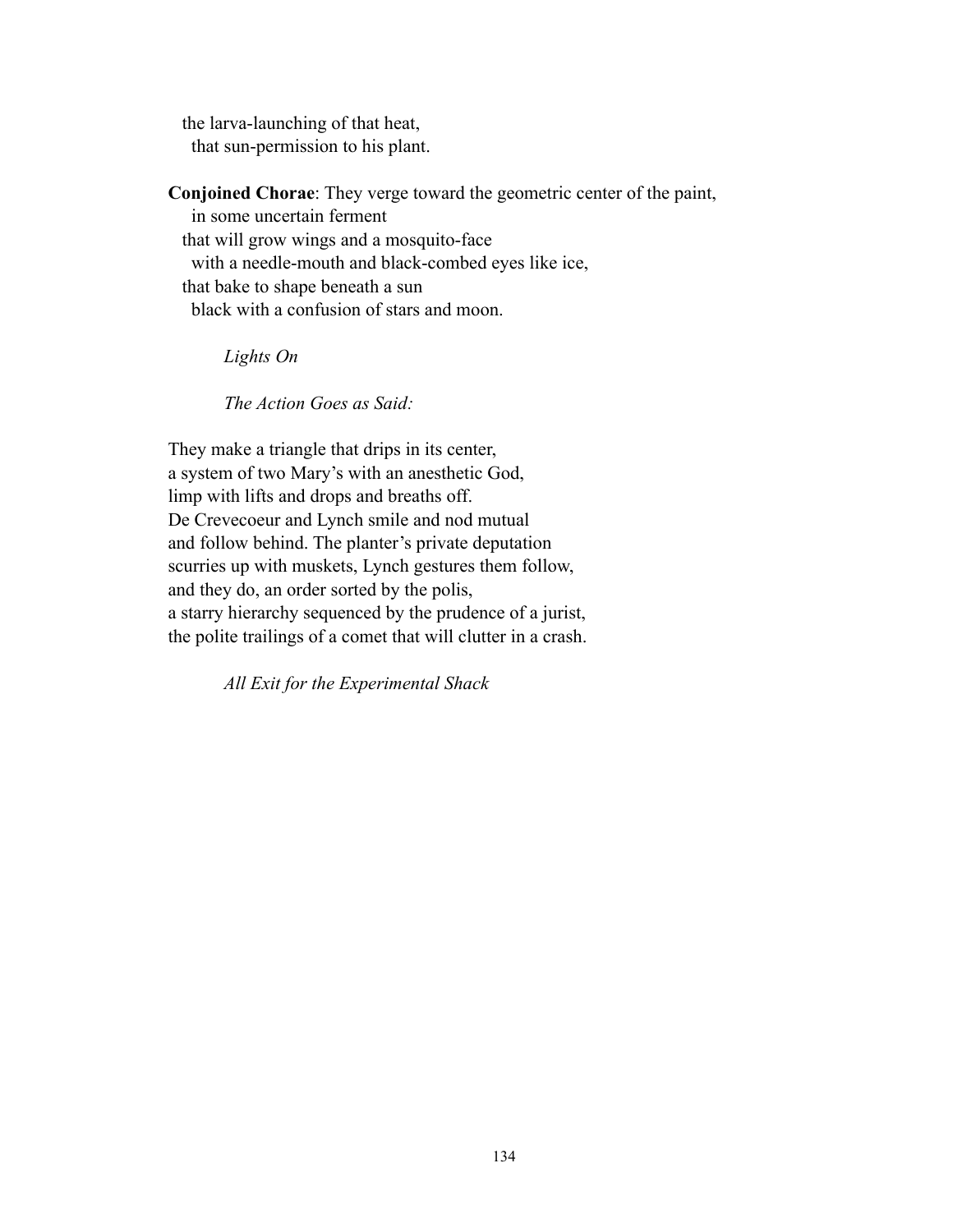#### **Third Goat-Song**

*A Shack Half-Sectioned for the Audience-View*

 *Full of Pickled Black Body Parts*

 *A Great Variety of Dark-Irised Eyes in Chemical Suspensions*

 *A Fetal Skeleton in Striding and Reaching Pose*

 *Held with Metal Wires and a Pole*

 *Distilling Flasks and Other Alchemical Apparatus*

 *Grimy Magus Paraphernalia* 

 *Sketches of Nerves in their Spread on the Body*

 *Wine-like Ink, that Thin and Purple, on Yellow Paper*

 *Eyeball Sketches with Latin Legends Etched, and Platonic Geometric Figures Behind*

 *Similar Purple Drawings of Mexican Pyramids*

 *A Crude Oak Table Perfect for Operations of All Sorts*

 *A Table Back of that Set with Indeterminate Tools of Carpentry and Surgery*

 *Enter All in Order of Their Previous Exit:*

 *Two Mary's and Lynch Jr.*

 *De Crevecoeur and Actual Lynch*

 *The Private Deputation*

 *Chorus Too*

**Chorus**: To make all justice into one word-sequence, a closed circuit of the nerves like the green flytrap, to make a dark and certain instinct of prudence, a vocabulary in the blood that can't be stripped,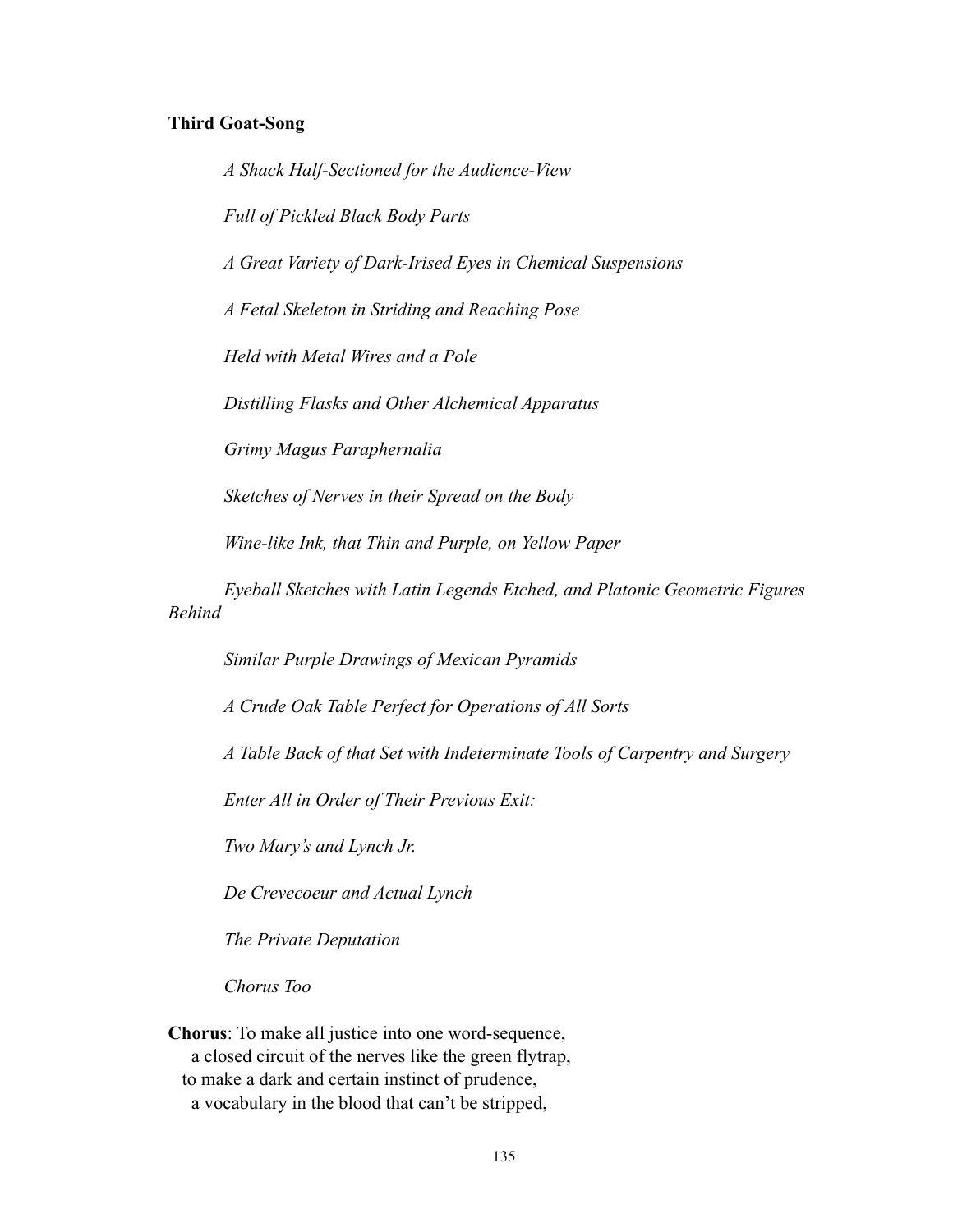I want this, the blind perfection of the whale that lives on sound, the dark magnetic direction of migratory down, I want it.

**Lynch**: The jars stand correlate and evidence to the attempt against this Carolina atmosphere invading, chemical hermits against the elements, formaldehyde Anchorites, the liquids in them won't give in to plants or humid, filled with fine pieces of black fact, similitudes building to an absolute, even if it's multiple and foliate like a fly's eye, a bureaucracy of visions, but they wouldn't understand, De Crevecoeur specially.

**De Crevecoeur**: Hammer-dents web on the wood, and darken with blood, the chemical and animal smells of grease mix with marsh-stink, a grit of dirt and dews and intermittent use covers these weapons of investigation. Grease blackens golden twine.

**Chorus**: To make all justice into one word-sequence, a closed circuit of the nerves like the green flytrap, to make a dark and certain instinct of prudence, a vocabulary in the blood that can't be stripped, I want this,

 the blind perfection of the whale that lives on sound, the dark magnetic direction of migratory down, I want it.

**Lynch**: I will introduce seamless self-knowledge, a total closed circuit of self-vision, with an eye gouged from its bowl, the nerve-braid at back worked carefully out long, turned to see the other eye, and the brain will heal the seam between them, so the eye sees itself without reflection, or other indirect optics, the ultimate Cartesian police for Charleston, a jury of coincident peer.

**De Crevecoeur**: The straps on the table yellow with the sweat of procedures,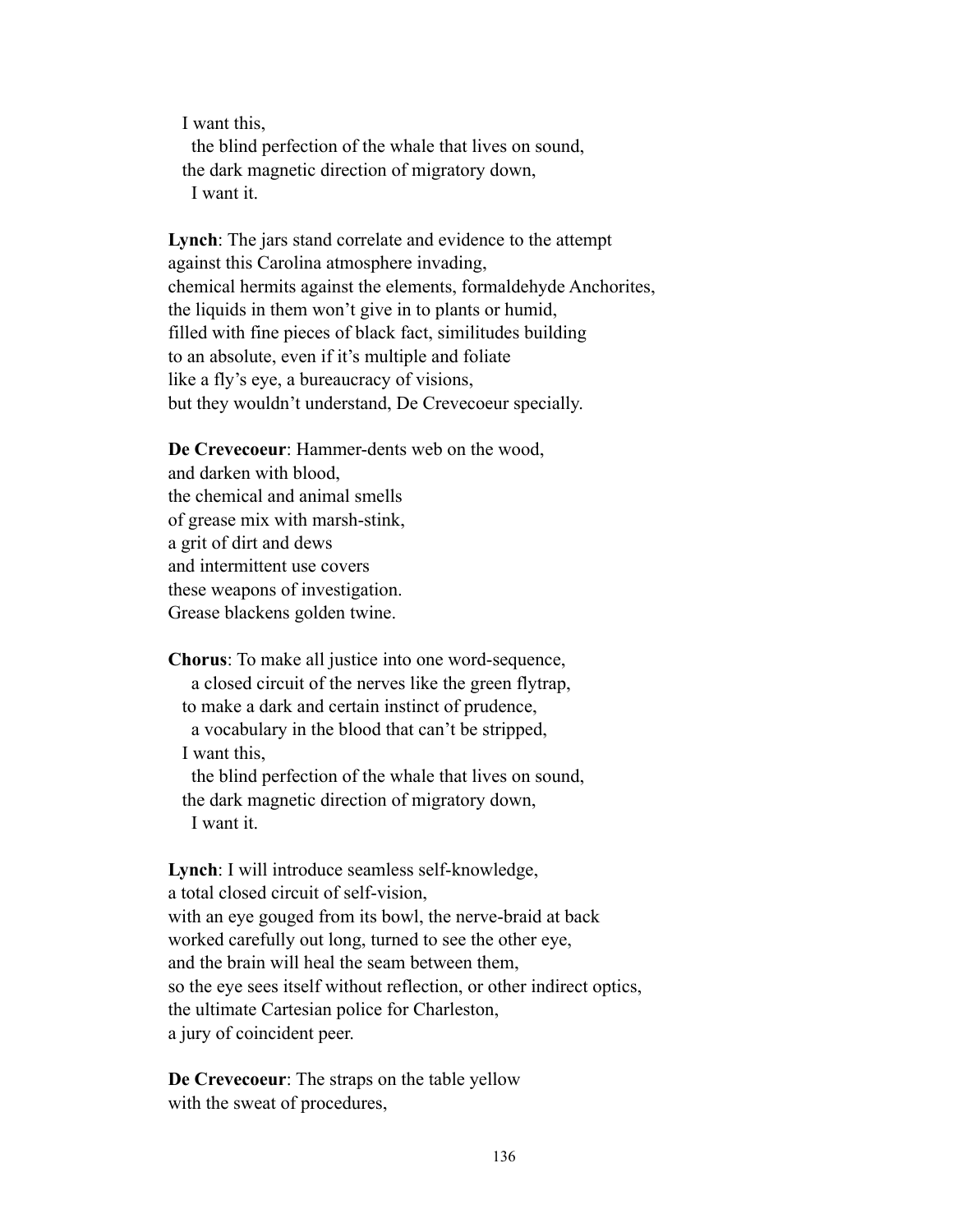blotted black with spots of blood, that crunch red again on hands in small crystals of their brittleness. Bowls beneath are black in Aztec arcs of old blood built with ritual. The small black wings of Carolina gather on these bits of liquid flesh, scatter in awkward loops when they are swept.

**Chorus**: To make all justice into one word-sequence, a closed circuit of the nerves like the green flytrap, to make a dark and certain instinct of prudence, a vocabulary in the blood that can't be stripped, I want this, the blind perfection of the whale that lives on sound, the dark magnetic direction of migratory down, I want it.

**Lynch**: I should send the female negroes out, an unwise arousal, unnecessary too. The deputation will do for strapping, the eyes, the possible execution.

**De Crevecoeur**: Why would he let this trajectory travel, and ride it? It's not in wise, fiscal interest, the whiff of justice elusive and local makes men angry, while its impossibility anesthetizes, an entire ocean in an opiate hug to separate them from true judges. So why would he let that happen, or rather he wouldn't. He has accidents of justice, but substance something else. There will be flailing.

**Lynch**: You two leave, and wash before further service.

*The Two Women Leave*

**De Crevecoeur**: What happens now?

**Lynch**: Now a little explanation.

We are here to see if an eye can see itself, if a literally seamless self-consciousness is possible. If it is, you can act as your own jury.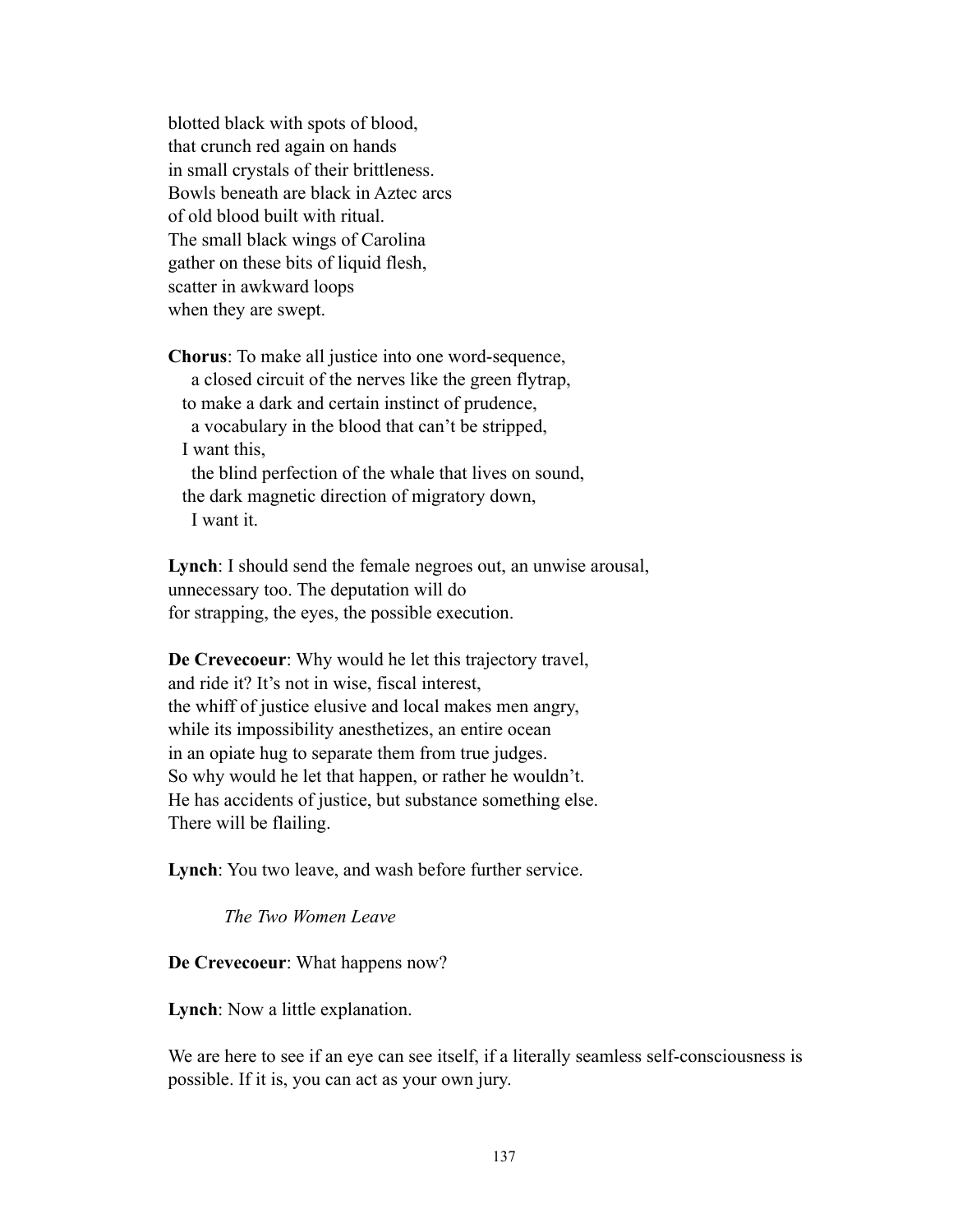We will remove the right eye with great care, the birds already did a lot of clearing for us, carefully again work long that electric, smart cord that connects into the skull, then turn it around to look at the left.

We will see if you can see yourself seeing yourself. That is, since the reports of two eyes form one undifferentiated story, you eye will see itself in a recuperated screen, actually, without reflexion or indirect optics. Your mind will be a seamless screen of itself.

If that happens, you can act as your own jury. Ok?

**Lynch Jr**: Ok.

**De Crevecoeur**: Not really.

**Lynch**: Ok, then. Deputation, do the straps.

*They Do the Straps*

Pop the ball out.

*They Pop the Ball Out*

Work the cord out careful.

*They Work the Cord Out Careful*

Hold his eyes in mutual regard.

*They Hold his Eyes in Mutual Regard*

Is your mind a seamless screen of itself?

**Lynch Jr:** Yup. I can see my eye with my eye, it's true.

**Lynch**: You are seamless self consciousness, excellent. Here's the trial.

I am the sovereign of this ranch?

**Lynch Jr**: You are.

**Lynch**: It is against Lynch-specific law to kill the overseer?

**Lynch Jr**: Yes, of course.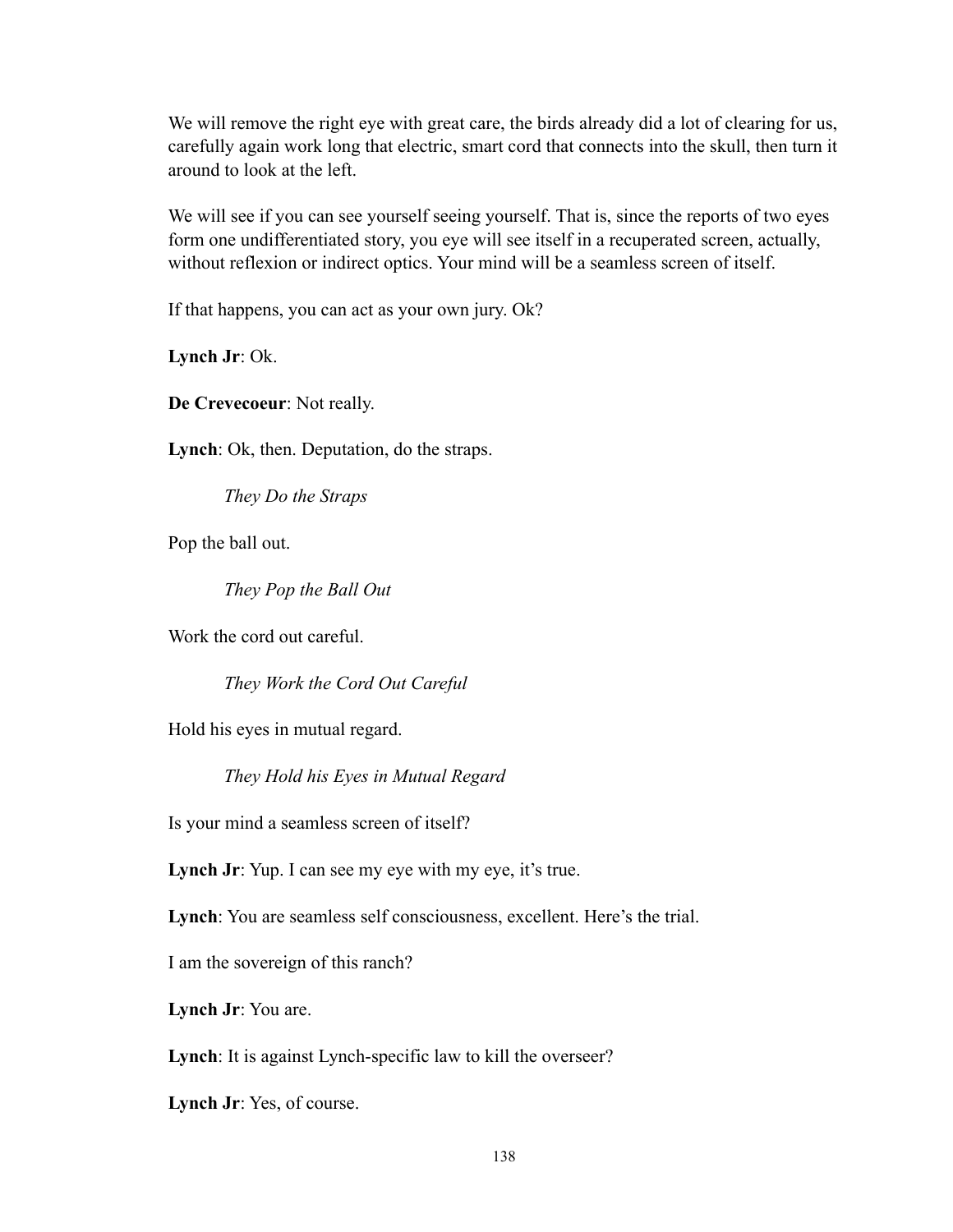**Lynch**: Did you?

**Lynch Jr**: Yes.

**Lynch**: So you are guilty?

Lynch Jr: I guess there is no way I'm not, sure as a syllogism.

**Lynch**: My words are implants of my law inside your soul. My vocabulary finishes this, completes itself, jurist peers or not. Ok, shoot him.

*The Deputation Shoots Punctures Lynch Jr's Stomach, Chest, and Throat Blood Coughs and Mists The Room Covers with Smoke The Blood Exits Him*

I give them burial by marsh: they live forever after in the crabs and the raccoons. De Crevecoeur, you can follow the body.

 *Chorus Separates Triply Chorus First to Left Chorus Second to Center Chorus Third to Right.* 

## **Chorus First**: It's sorted out,

 Lynch planned the thing entirely, it falls right and slots, mere preamble to a cruelty distilled in a trial to make every negro in himself a vassal, a closed circuit of the right in this Lynch-city.

**Chorus Second**: De Crevecour never figured it out, his newer mind already tired. Lynch wore him short,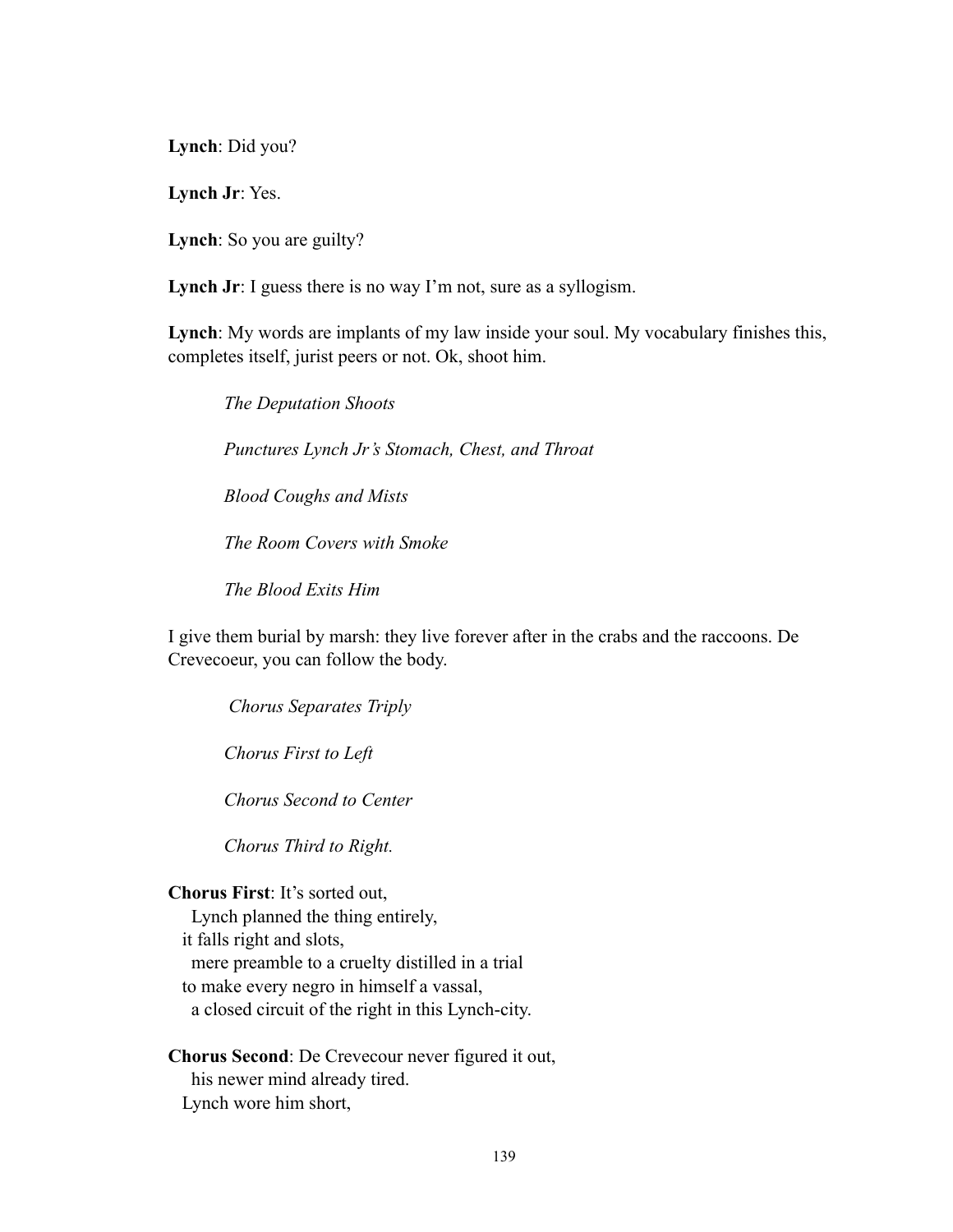now he's crouched with secondly-pubescent soul, a halfway, elder hump between a vassal, and movement to another, and recrudescing city.

#### **Chorus Third**: The flame blown out,

 coals carry the residue of fire. The body shot, Lynch Jr. burns subaqueous with soul. Death won't deposit him in other vessel, only contract heat further in the body.

**Conjoined Chorae**: They're three recuperated in the orbit that lived before them,

in the seamless navigation of the stars,

 through which they are reborn in the quotidian, the fabulous, impossible combustion of carpool cars,

that changes only with the slow elastic of stars.

## *The Action Goes as Said:*

Lynch leaves the deputation to their perfect inward instruction, walks out without a verb, while employees store and shelter muskets, walk in the earthy chemical air toward the emptying body, but De Crevecoeur pounces in a hurry that pulls his muscles wrong, puts his hand on the mouth to feel the hot shuffle of breath, but feels nothing, and wipes blood, regretting the mess.

## **Chorus First**: It's sorted out,

 Lynch planned the thing entirely, it falls right and slots, mere preamble to a cruelty distilled in a trial to make every negro in himself a vassal, a closed circuit of the right in this Lynch-city.

# **Chorus Second**: De Crevecour never figured it out, his newer mind already tired. Lynch wore him short,

now he's crouched with secondly-pubescent soul,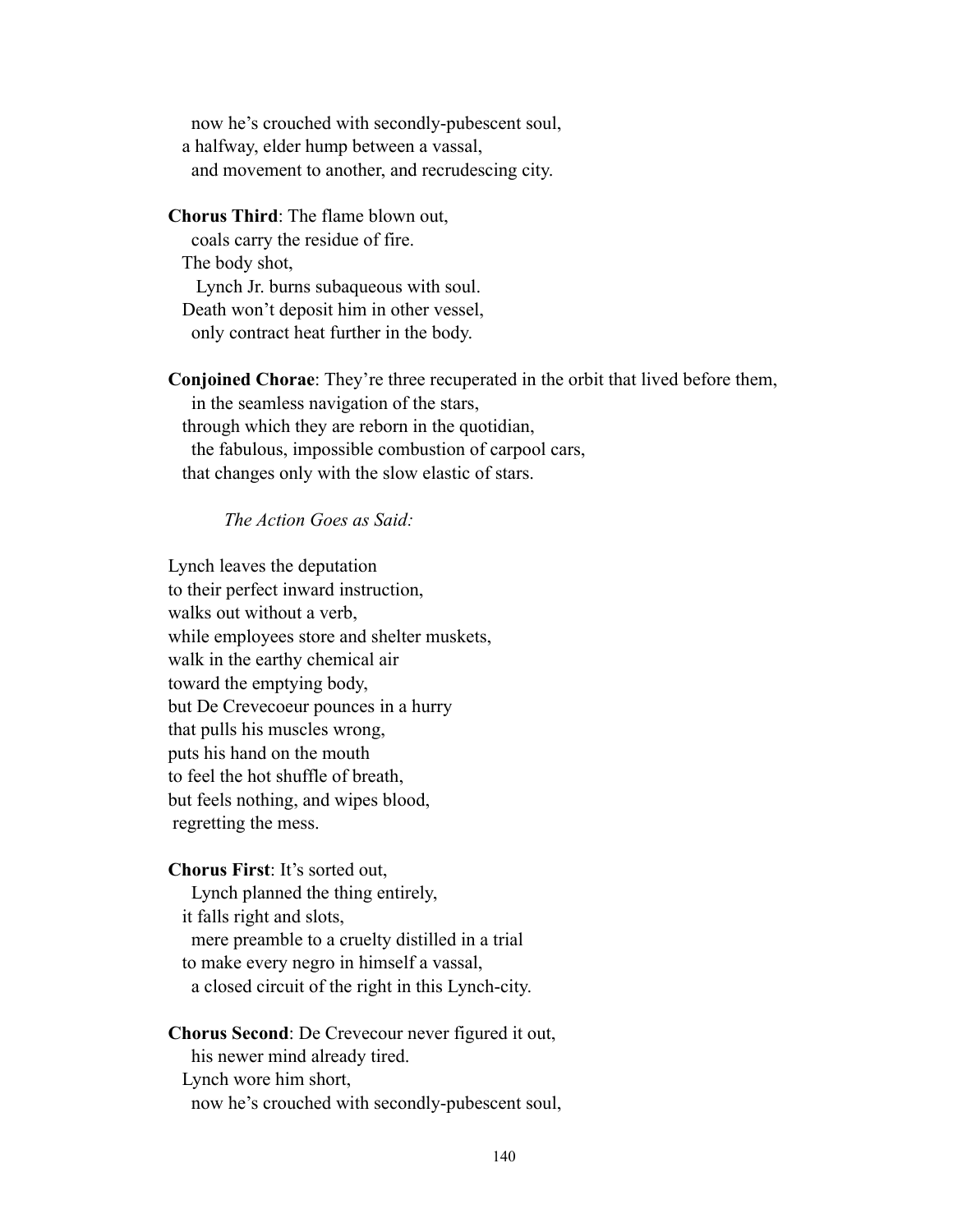a halfway, elder hump between a vassal, and movement to another, and recrudescing city.

**Chorus Third**: The flame blown out, coals carry the residue of fire. The body shot, Lynch Jr. burns subaqueous with soul. Death won't deposit him in other vessel, only contract heat further in the body.

**Conjoined Chorae**: They're three recuperated in the orbit that lived before them, in the seamless navigation of the stars, through which they are reborn in the quotidian, the fabulous, impossible combustion of carpool cars, that changes only with the slow elastic of stars.

*The Action Goes as Said:*

They unfasten the unnecessary straps, lift the body centrally sagging from struggling hands, a plane that drips in a dip at its center, as a valley drips to its point with a river, and de-cross this viscous anointed who died in a humid parody of passion with Cartesian furniture instead of Roman shapes for death.

### **Chorus First**: It's sorted out,

 Lynch planned the thing entirely, it falls right and slots, mere preamble to a cruelty distilled in a trial to make every negro in himself a vassal, a closed circuit of the right in this Lynch-city.

#### **Chorus Second**: De Crevecour never figured it out,

his newer mind already tired.

Lynch wore him short,

now he's crouched with secondly-pubescent soul,

a halfway, elder hump between a vassal,

and movement to another, and recrudescing city.

**Chorus Third**: The flame blown out, coals carry the residue of fire. The body shot,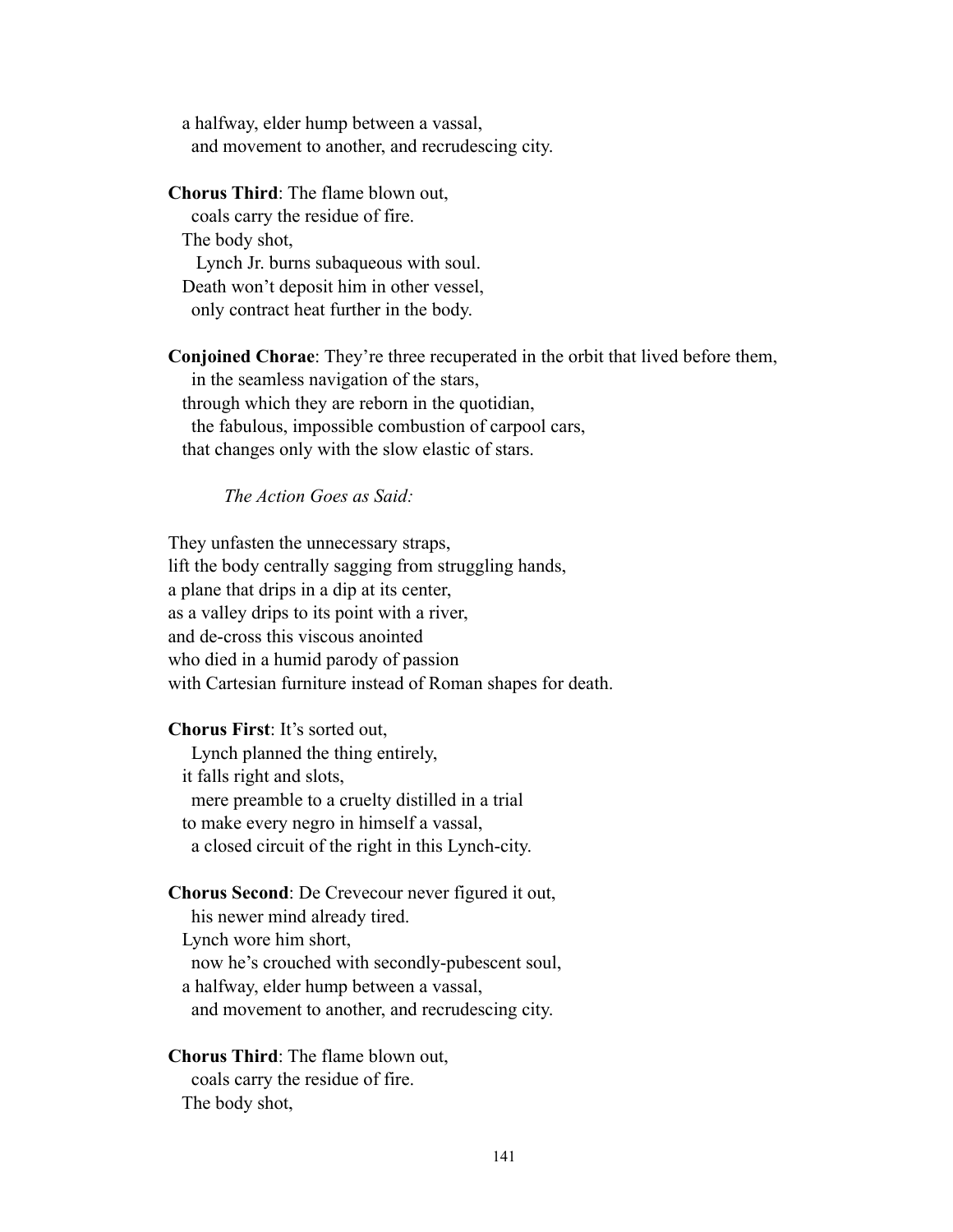Lynch Jr. burns subaqueous with soul. Death won't deposit him in other vessel, only contract heat further in the body.

**Conjoined Chorae**: They're three recuperated in the orbit that lived before them,

 in the seamless navigation of the stars, through which they are reborn in the quotidian,

 the fabulous, impossible combustion of carpool cars, that changes only with the slow elastic of stars.

*The Action Goes as Said:*

They lean with breath into a parallelogram. Tobacco-blackened phlegm stutters grunts in them. They taste the salty ham from lunch again. Their dirty clothes keep that sluggish stick on skin, and they dream hallucinating of cold air and far kin, and sweat the recent beer in aqueous air, and droop the parallelogram. De Cevecoeur follows them.

*Exit All*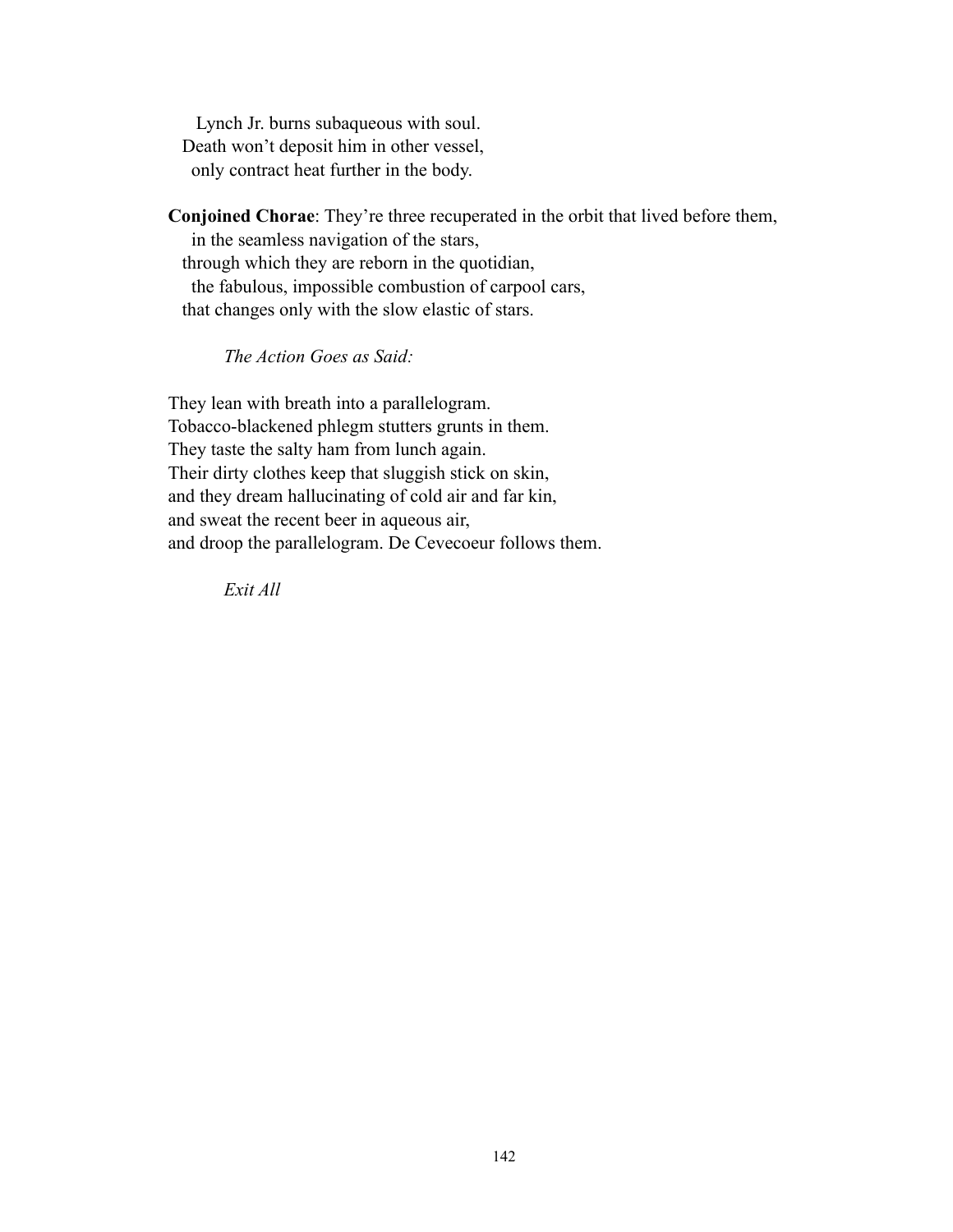#### **Fourth Goat-Song**

*The Oyster Marsh* 

 *An Oyster Bank with Streaks of Pluff Mud*

 *Some Bleached and Drier Sand*

 *De Crevecoeur Next to the Lynch Jr. Corpse*

 *On Haunch-Springs and Supine Respectively*

 *Crabs and Raccoons and Possums Threatening at Edges*

 *Sea-Oat-Hirsute Dunes Behind*

**Chorus**: A silence among other sounds, contributing my hum, I am the ocean bubble, evaporating, flimsy drum.

**De Crevecoeur**: The sea breeze has that steady heaviness that spends itself continuous and makes its pressure rush and lightness, dyed with the green view of ocean by covert currency between the senses, and brushes salty green on oyster bunches in undulant patterns of compatible surfaces, muddy filing, fractal architecture. Crabs on dry visits, raccoons with humid hair, and salty possums all will start at the corpse soon.

**Chorus**: A silence among other sounds, contributing my hum, I am the ocean bubble, evaporating, flimsy drum.

**De Crevecoeur**: A traffic of grains on pluff mud strains of soggy blue and black, white sand blondes the black. Sticky viscous hermit crab holes leave phantom blacks in the mud. Sea-oats shift at relaxed leans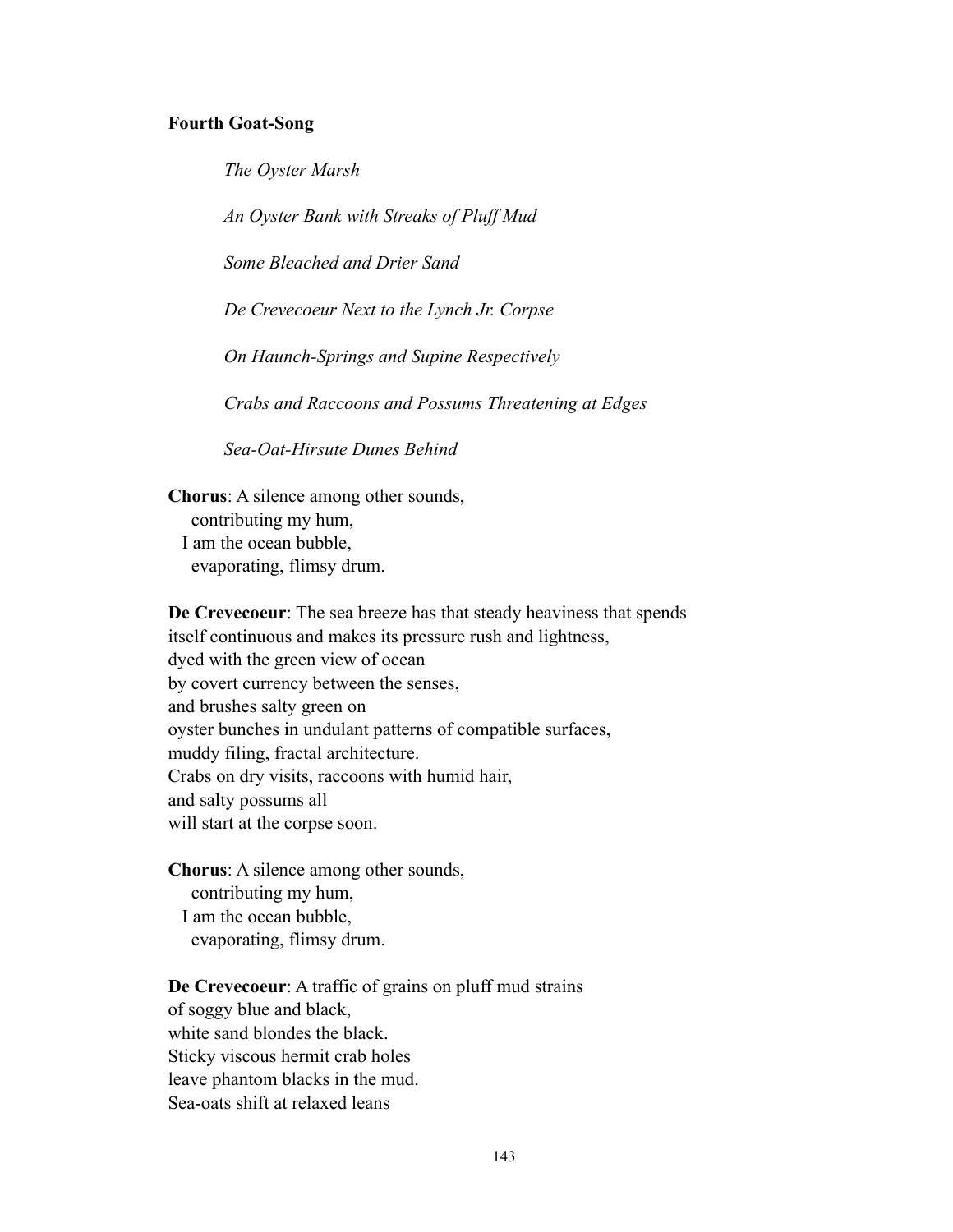on the ingrown springs of their stomachs.

**Chorus**: A silence among other sounds, contributing my hum, I am the ocean bubble, evaporating, flimsy drum.

**De Crevecoeur**: And the sound it's like the waves themselves projected on a screen I hear, white and indeterminate, with curly rough swells up, and quick spires that sink into liquid, with infinitesimal pops of bubbles subtle into silence.

**Chorus**: A silence among other sounds, contributing my hum, I am the ocean bubble, evaporating, flimsy drum.

*He Tumbles to a Seat*

**De Crevecoeur**: My curls limp open with the salt, my shoes loosen their leather to a slight sticking hug, the linen in my clothes relaxes with the fact of salt, a clean, dry moisture unlike sweat, like thoughts and skin in sunlight, that fresh and absent. I resign; I resign to beauty.

*Lynch Jr. Stumbles Up to Knees*

 *De Crevecoeur Astonished*

**De Crevecoeur**: You're not dead?

**Lynch Jr**: I actually think I am.

**De Crevecoeur**: Let me feel our heart.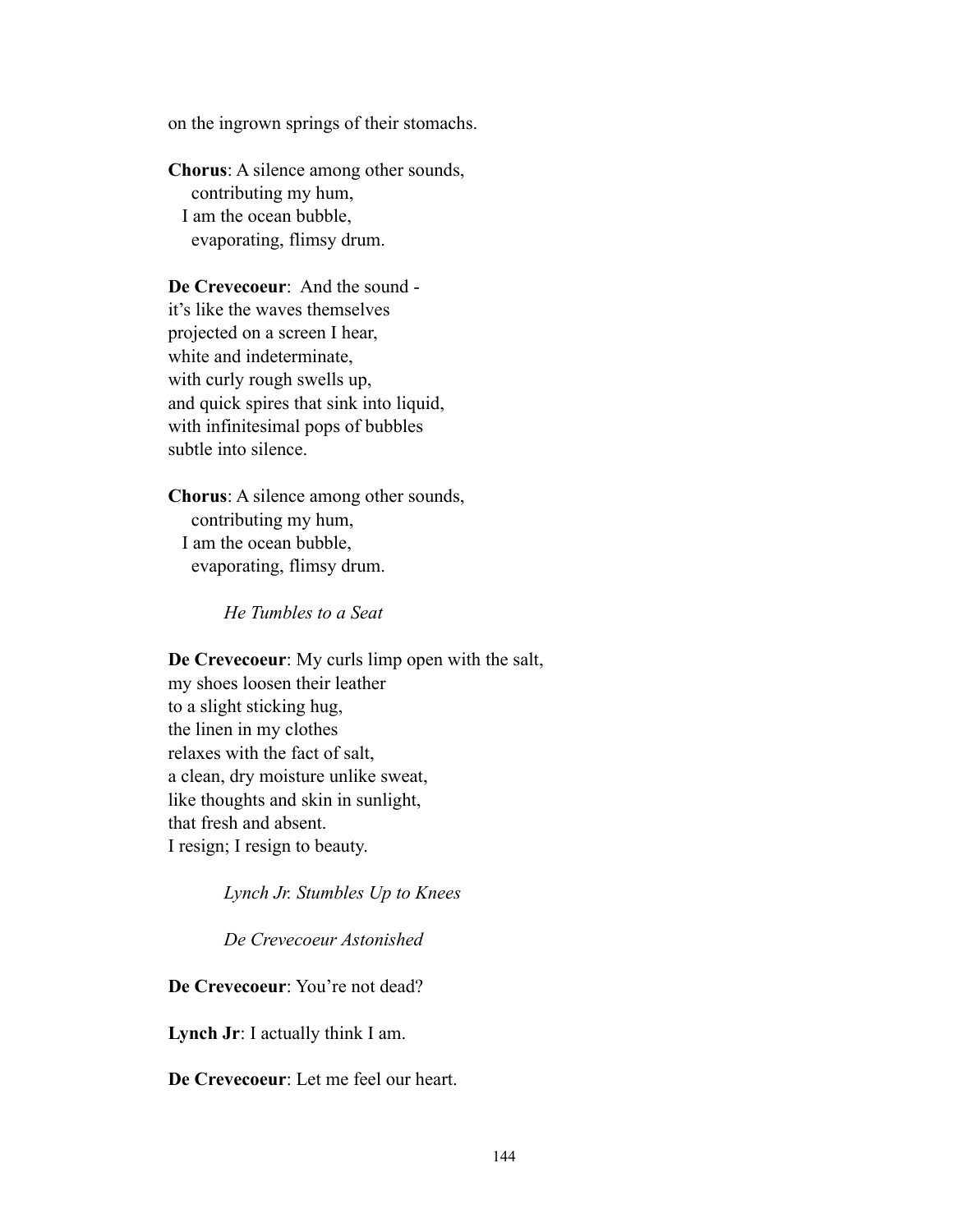## *He Feels His Heart*

Yes, it's quite stationary. You're right. You really are dead this time.

**Lynch Jr**: Indeed.

**De Crevecoeur**: Are you in pain?

Lynch Jr: Not at all, it's the strangest thing - every gouge and wound in me is ecstatic with the lack of harm, like a stomach after purging.

**De Crevecoeur**: Are you a zombi?

**Lynch Jr**: No, I think that's just a voodou thing, real Caribbean science. It is, to oversimplify things, basically someone who has a spell on them.

**De Crevecoeur**: Do they have to be dead?

**Lynch Jr**: They do.

**De Crevecoeur**: Do you feel spelled?

**Lynch Jr**: I don't.

**De Crevecoeur**: Then you're probably not.

Lynch Jr: You're probably right. Then I'm a full draugr, a walking dead, a bodied ghost.

**De Crevecoeur**: You are.

Lynch Jr: I am a draugr, the dead that moves, like the vikings knew.

**De Crevecoeur**: Indeed.

**Lynch Jr**: What do I do?

**De Crevecoeur**: I have no idea.

**Lynch Jr**: Even a little first step?

**De Crevecoeur**: You'll need the metal chip that proves your freedom, at the least.

**Lynch Jr**: So what does that mean?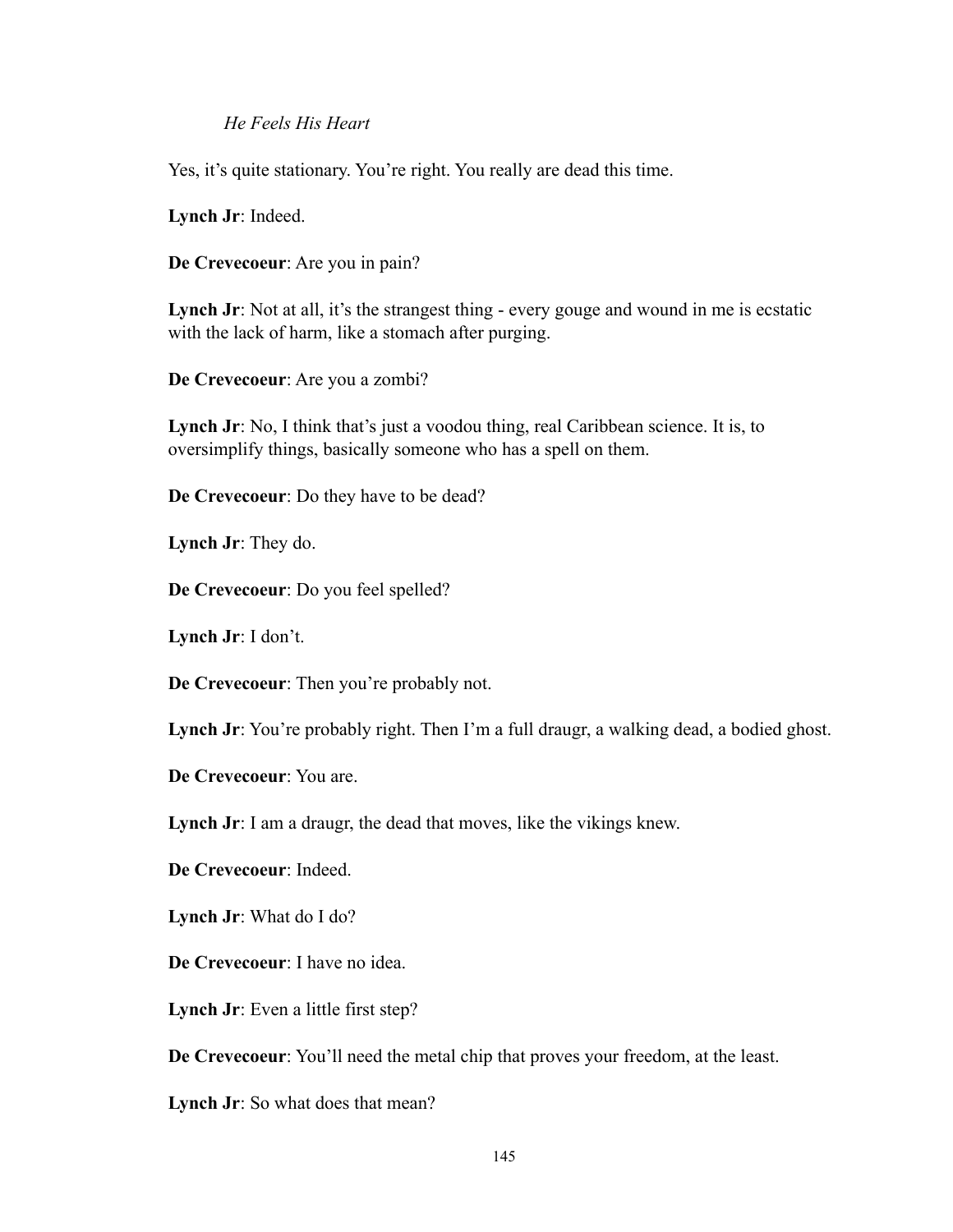**De Crevecoeur**: It means, we go ask Lynch for release.

**Lynch Jr**: Again?

**De Crevecoeur**: He'll need to sign the documentation.

**Lynch Jr**: Couldn't I just leave?

**De Crevecoeur**: To where? Alone, enfeebled, probably dead. It wouldn't be wise.

**Lynch Jr**: You're right.

**De Crevecoeur**: To Lynch.

**Lynch Jr**: Thank you, De Crevecoeur, for all your help.

**De Crevecoeur**: Well, you did end up dead. I didn't help that much.

**Lynch Jr**: Thanks anyway.

**De Crevecoeur**: No problem. Can I ask you something?

**Lynch Jr**: Sure?

**De Crevecoeur**: Why did you consent to that trial?

**Lynch Jr**: Playing along seemed the best way out. I was sort of wrong and sort of right, I guess.

**De Crevecoeur**: Do you need some help with walking?

**Lynch Jr**: No, thanks. I really feel positively youthful.

*The Chorus into Two*

**Chorus First**: Their soul has outlived its music an instrument whose fingers died; a concert solitudinous and runic, past the time of audiences.

*The Action Goes as Said:*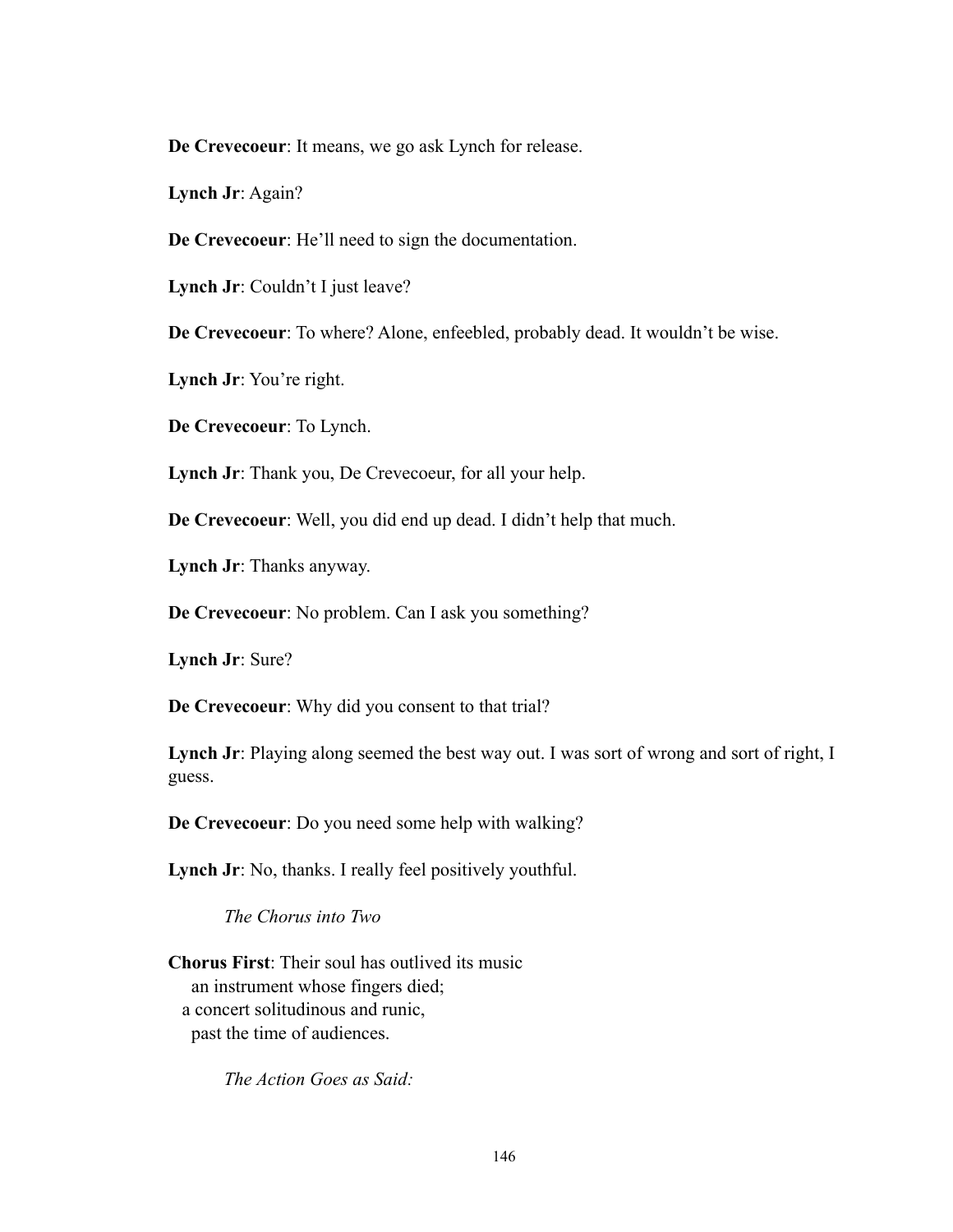**Chorus Second**: De Crevecoeur tumbles forward to a crouch, an egg of a man without edges filled in, unrecuperated in a shell. Lynch Jr. sprouts athletically, and offers help with gory hand, De Crevecoeur accepts with squeamish thanks, touches the negro's viscous inside-out.

**Chorus First**: Their soul has outlived its music an instrument whose fingers died; a concert solitudinous and runic, past the time of audiences.

*The Action Goes as Said:*

**Chorus Second**: De Crevecoeur inspects the anesthetic wounds, touches bare cheek bones not yet dry, places the drying eye back in the skull with a little bumping friction bunching the swollen lid, pokes musket holes and feels dark solid of the ball below, Lynch immune, De Crevecoeur amazed.

**Chorus First**: Their soul has outlived its music an instrument whose fingers died; a concert solitudinous and runic, past the time of audiences.

*The Action Goes as Said:*

**Chorus Second**: If things with beating hearts with breaths between can live or die, then Jesus must have been unlike a thing with beating hearts and breathing, a monster beyond breath. They leave for Lynch, and dunes and raccoons and tidal runes of whorls in sand remain.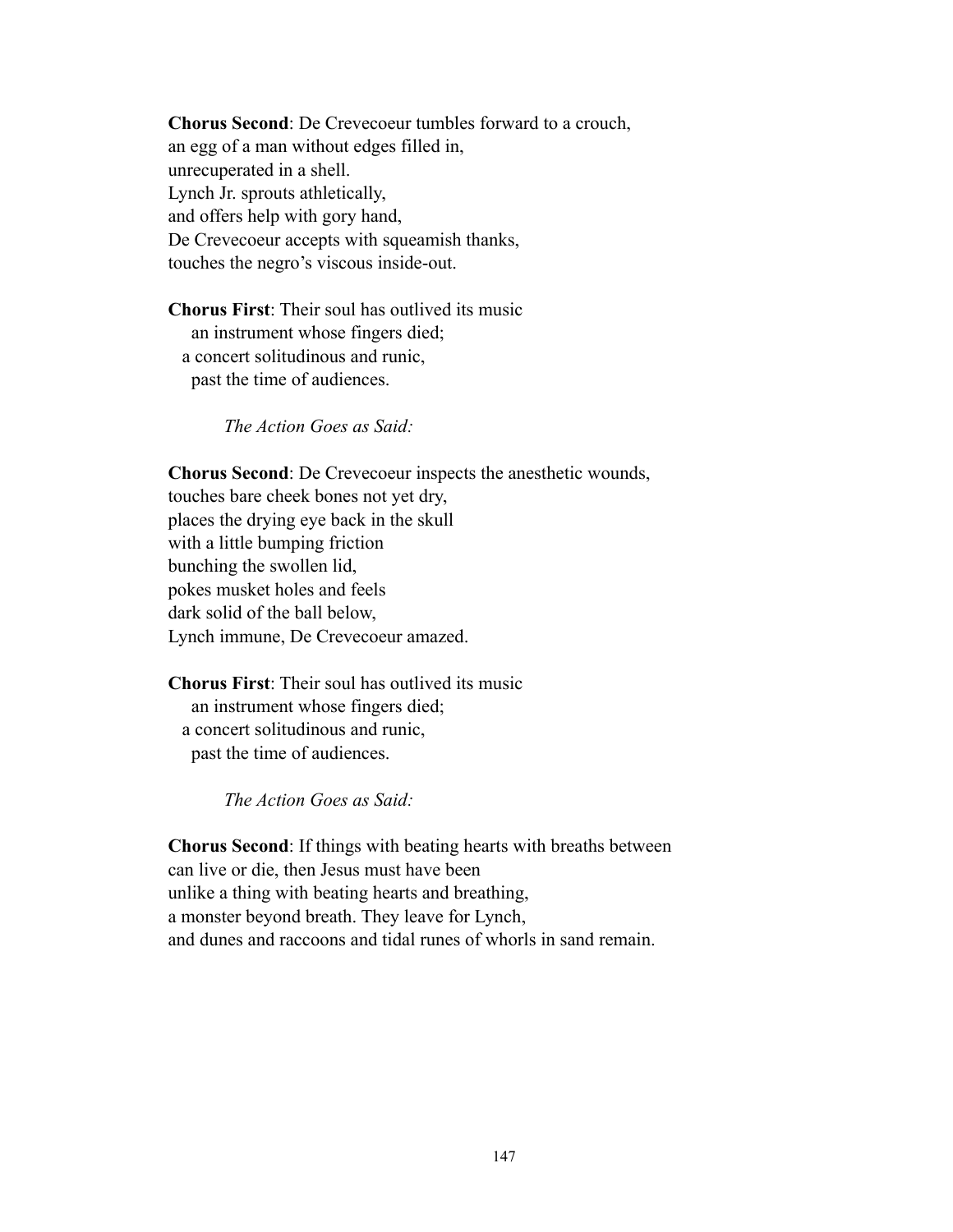### **Fifth Goat-Song**

*The Cotton Field, a Little Corn*

 *On Left and Right Respectively*

 *Some Black Workers There in Stoops and Walks*

 *Armed Demi-Overseers in Drawled Marches*

 *Lynch in the Path between the Crops* 

 *Surveying*

 *Trifoliate Chorus*

**Chorus First**: Either human is the well that slakes the universal thirst, the liquid substance of us feeding and converting all, some coming human with a rise or raise, some drooping from it with a fall, its radial geometry dispensing all praise,

**Chorus Second**: or the human is a rhizome node, lateral and fractal in the world as the stumped brain of the toad, our central substance dreams just vain screens, artifice on which we play our striving brains,

**Chorus Third**: or the thing that drifts mutual between. I am the thing that happens after humans, the fly's eye is all betweens. We'll leave behind birth and the born.

**Lynch**: The cottons look like primordial curly skulls in separate green shafts of plant that have not fused into round, full bone and flesh, its brain in separate stem-enwombed bits, that will glom and coalesce when the plant becomes an animal.

**Chorus First**: Either human is the well that slakes the universal thirst, the liquid substance of us feeding and converting all,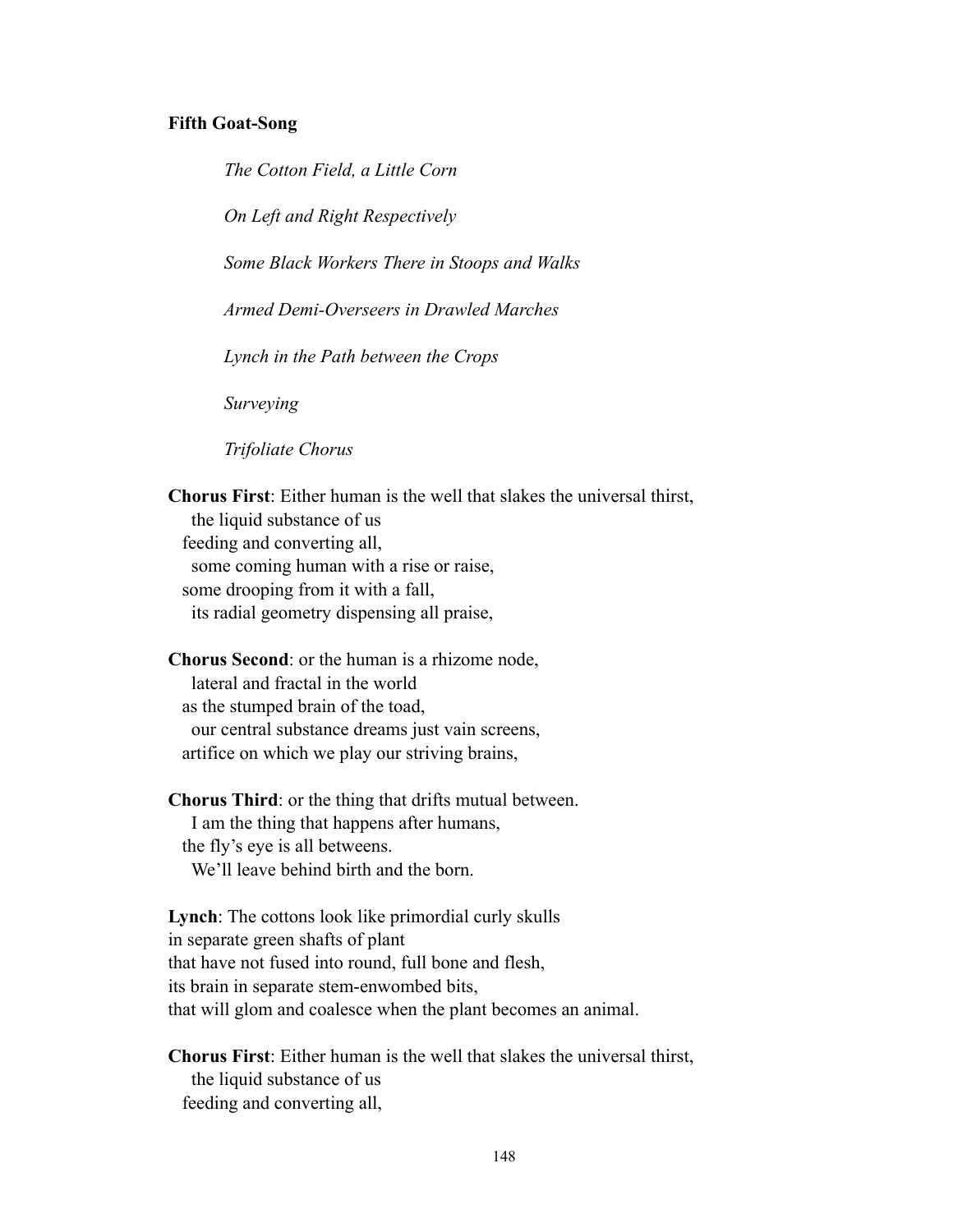some coming human with a rise or raise, some drooping from it with a fall, its radial geometry dispensing all praise,

**Chorus Second**: or the human is a rhizome node, lateral and fractal in the world as the stumped brain of the toad, our central substance dreams just vain screens, artifice on which we play our striving brains,

**Chorus Third**: or the thing that drifts mutual between. I am the thing that happens after humans, the fly's eye is all betweens. We'll leave behind birth and the born.

**Lynch**: Everything looks human to me now, and at other bright blots in my memory, in the process of arriving at the human focus, or of leaving that quotidian effulgence, with haggard or new steps from that hearth the corn an arm whose kernels haven't flattened into skin.

**Chorus First**: Either human is the well that slakes the universal thirst, the liquid substance of us feeding and converting all, some coming human with a rise or raise, some drooping from it with a fall, its radial geometry dispensing all praise,

**Chorus Second**: or the human is a rhizome node, lateral and fractal in the world as the stumped brain of the toad, our central substance dreams just vain screens, artifice on which we play our striving brains,

**Chorus Third**: or the thing that drifts mutual between. I am the thing that happens after humans, the fly's eye is all betweens. We'll leave behind birth and the born.

**Lynch**: The monkey grass the springing blast of submerged heads exuberant with thicks stalks, the radishes red eyes that still remember how to look in earth,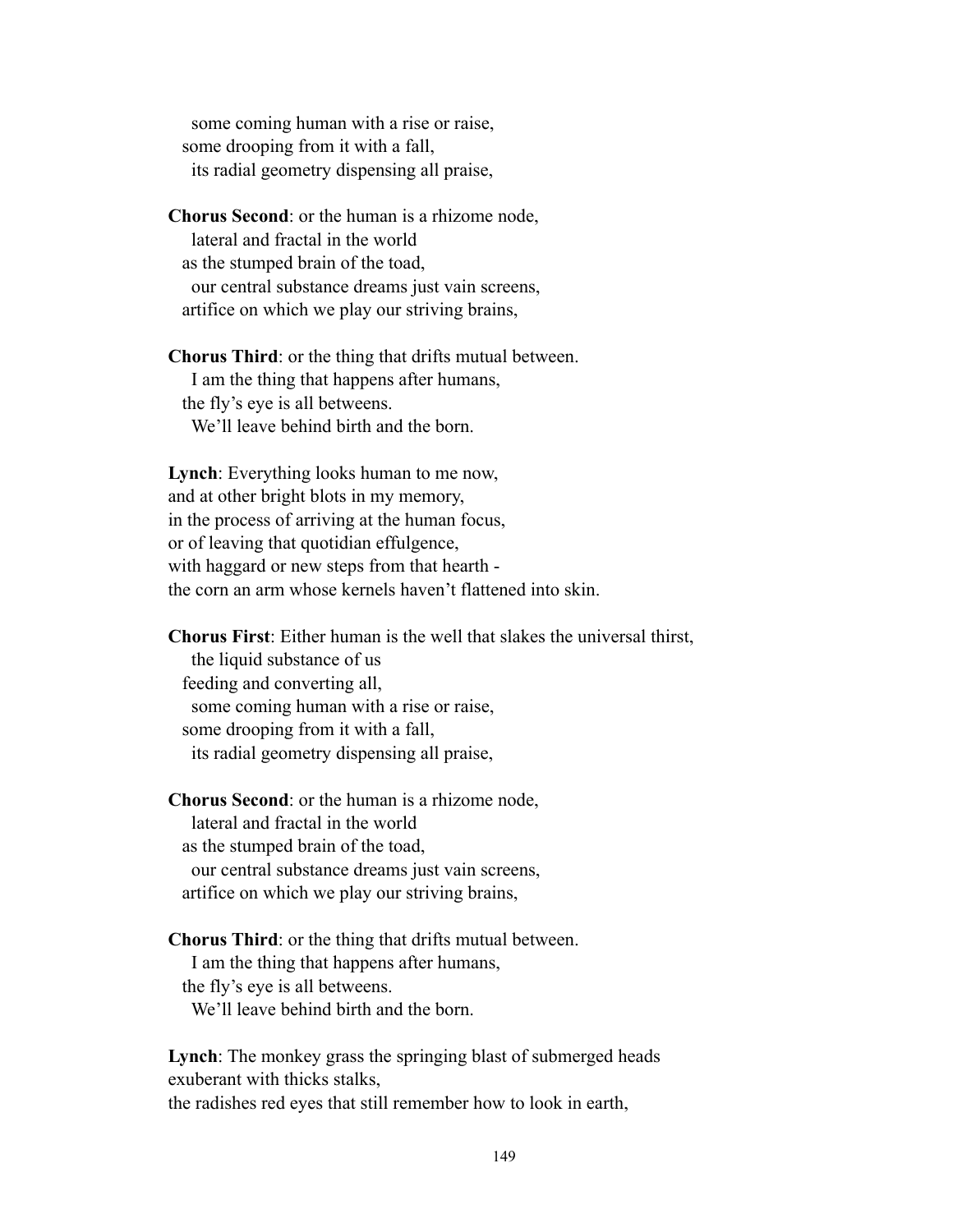to whom black soil is a diaphane construed, the eggplants livers plump with primal energy all organs have before the body.

*Enter De Crevecoeur and Lynch Jr from Cotton Left*

 *Walking Among Former Lynch Jr Colleagues*

And here's one leaving or already over, a visual smear after all light has left.

*They Approach the Actual Lynch*

 *Continuous Lynch*

The execution didn't take, I see.

**De Crevecoeur**: It did, actually. Feel his heart.

*He Feels His Heart*

**Lynch**: You're right, it isn't there.

**De Crevecoeur**: He's a walking dead, has lost his soul, is a draugr. Because of this, we're here for his release.

**Lynch**: I don't see how his death releases him.

**De Crevecoeur**: What do you mean?

**Lynch**: Well, can he work?

**De Crevecoeur**: He can.

**Lynch**: Well, I bought him to work, not to live.

**De Crevecoeur**: What?

**Lynch**: As long as he can work, his ability to live is irrelevant to me. He seems fit.

**De Crevecoeur**: You purchased him as living, and with a soul. He's something different now.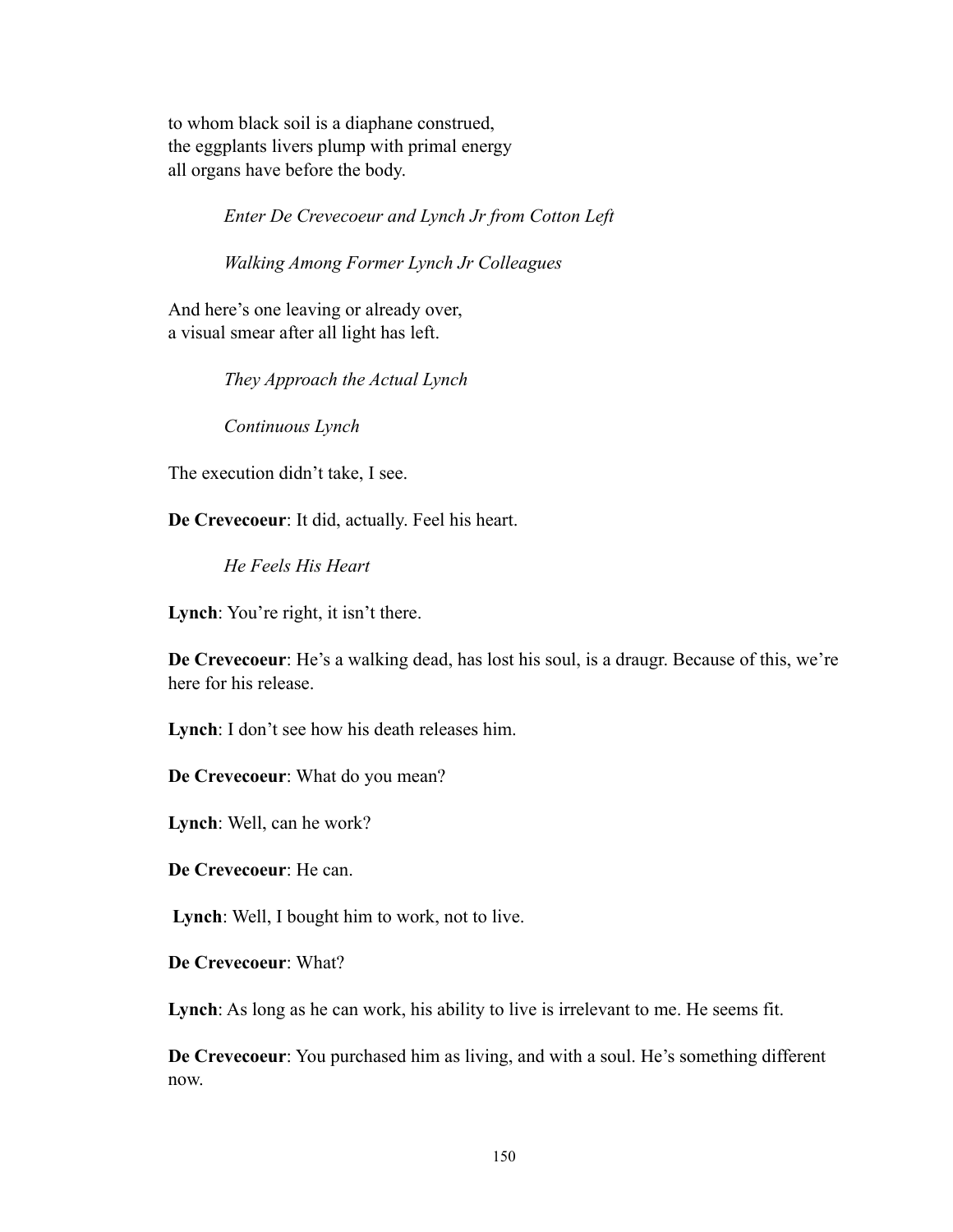**Lynch**: If you buy the egg, you're entitled to the accidental chicken.

**De Crevecoeur**: But he most probably no longer has a soul.

**Lynch**: This purchasing has nothing to do with soul. In fact, it presupposed a lack of negro soul. Perhaps a stunted half-soul like a plant or antelope. Something coming. Now he's something leaving.

Lynch Jr: Not even suicide's an option anymore.

**De Crevecoeur**: This is *unreal*.

**Lynch**: What do you mean by that?

**De Crevecoeur**: I mean that it is unlike the real.

**Lynch**: Realism is the joining of a theory of reality, of the interpretive apparatus operative in the society of origin, to descriptions of simple experience, in a way that the society of origin would be totally unconscious of. A realistic story is one deemed conceptually possible according to the assumptions of the society of origin, including in particular concepts of the variety of permissible causalities.

Hence our words for unreality or untruth tend to derive from the terms for absolute truth in foreign or more generally misunderstood cultural and religious traditions. *Magic* derives from the *magi*, merely Zoroastrian priests. *Hocus pocus* is a corruption of *Hoc est corpus*, by medieval illiterate Christians who could not understand the Latin mass. *Supernatural* and *metaphysical* mean the same thing in Latin and Greek respectively: *above or after the born things*. While *myth* and *saga* mean the same thing, in Greek and Old Icelandic respectively: *speech-act* (of neutral, or probably positive, truth-value). The *g* was pronounced as a *y* sound; *saga* is actually the origin of the word *say* or *saying*. It is a trick of history and cultural distance that turns the saying into the myth.

There is no such thing as *unlike the real*. Its just a variety of gods, that make a multifoliate absolute. I am real. You just have no words for me, so you can't talk to me, De Crevecoeur. We live in different parts of god. I am real.

**Chorus First**: Lynch rides a sidereal effulgence from before his birth, blackened cerulean light of animating swath, which can run on currents dark as winter oceans, with submerged and plural forks.

**Chorus Second**: His soul a seed to find a plant, a device for turning dirt to green veins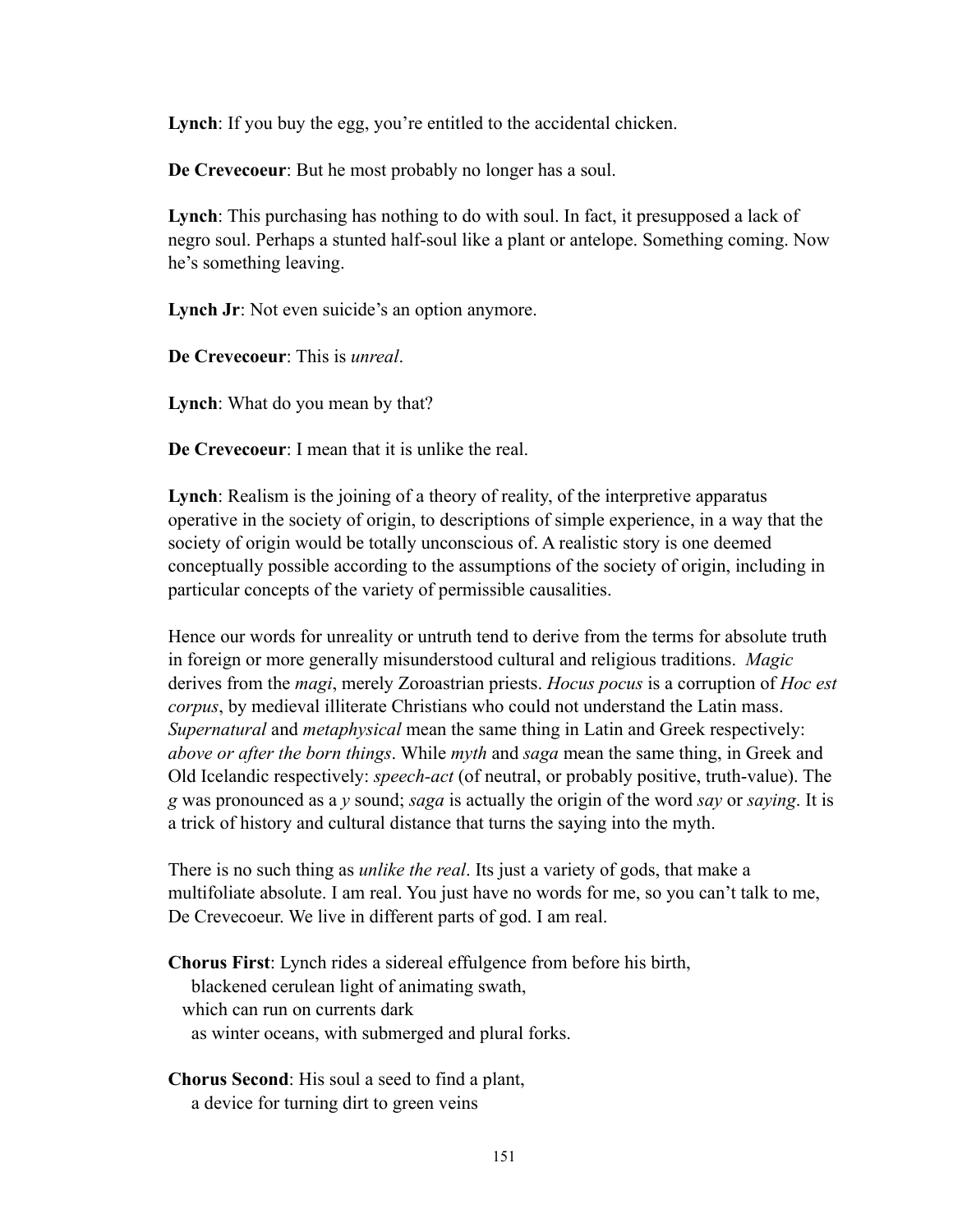that dryness has strained, De Crevecoeur's aborted beyond the husk, a still-birth in the green, living in the paralytic center of the light.

**Chorus Third**: Lynch Jr. rides the belly of the stars beneath their light. He's just a suite of occupations, not a mind, plural and sideways as dirt, an are.

**Conjoined Chorae**: In a cosmos of fine separation found in an insect

 eye, in folios of vision bent at awkward angles, they collided inarticulate in ordained intersects in their god of precarious prism-dangles, and die somewhat, and change.

*The Action Goes as Said:*

The deputation of demi-overseers, some former executioners, surround a Lynch lithe beyond his wounds, who acquiesces to their offering of nervous ropes, submits to the slow social contract of the musket, while other slaves glance elliptically up.

**Chorus First**: Lynch rides a sidereal effulgence from before his birth, blackened cerulean light of animating swath, which can run on currents dark as winter oceans, with submerged and plural forks.

#### **Chorus Second**: His soul a seed to find a plant,

 a device for turning dirt to green veins that dryness has strained, De Crevecoeur's aborted beyond the husk, a still-birth in the green, living in the paralytic center of the light.

**Chorus Third**: Lynch Jr. rides the belly of the stars beneath their light. He's just a suite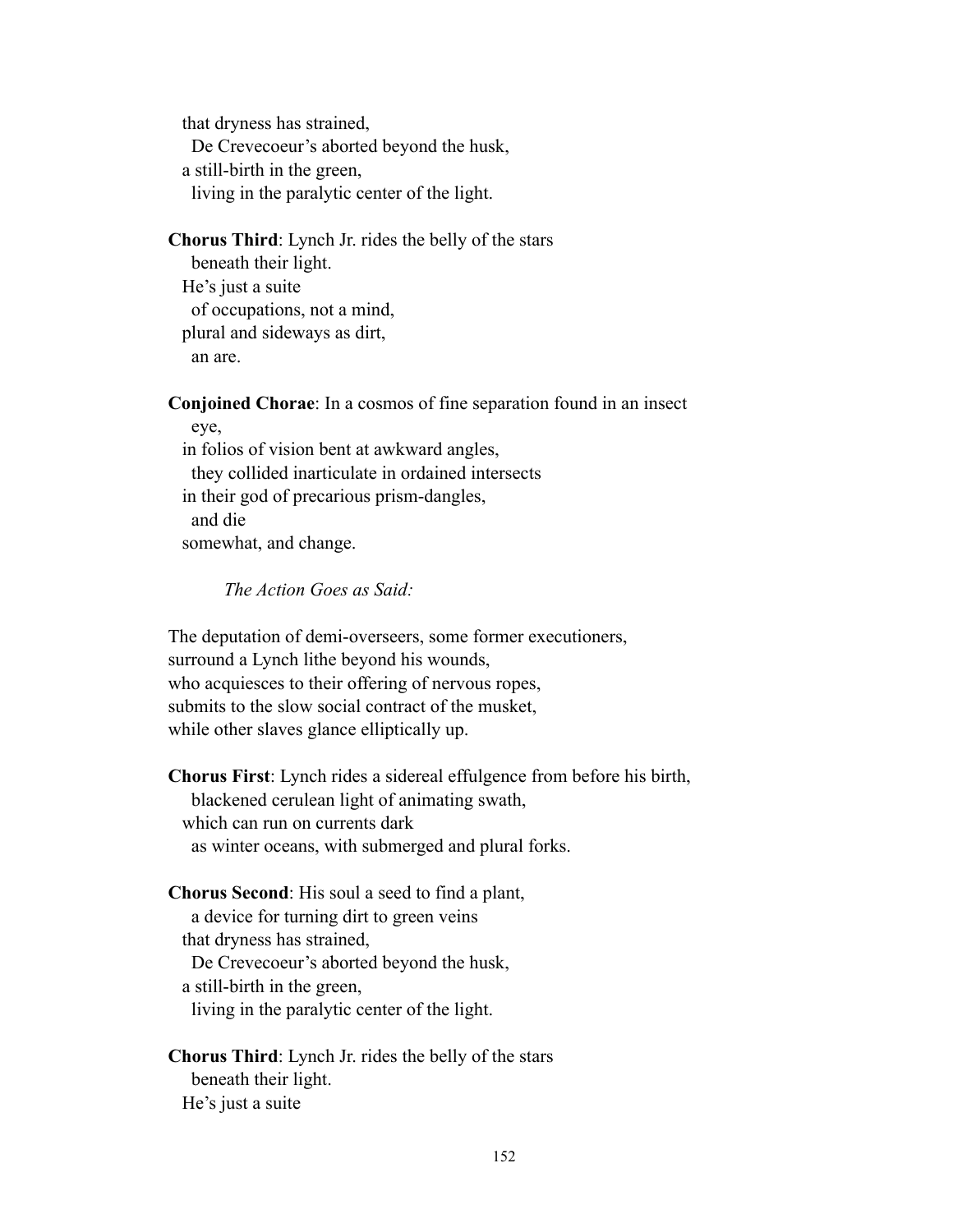of occupations, not a mind, plural and sideways as dirt, an are.

**Conjoined Chorae**: In a cosmos of fine separation found in an insect

 eye, in folios of vision bent at awkward angles, they collided inarticulate in ordained intersects in their god of precarious prism-dangles, and die somewhat, and change.

*The Action Goes as Said:*

The musket legislates the walk, a leash on the comet, Lynch Jr. on a course, with deputation streaming, whose mystery bristles the field with slave-mumbles, and they waver flimsy hands above the crops, anticipating some new climax to their thoughts.

**Chorus First**: Lynch rides a sidereal effulgence from before his birth, blackened cerulean light of animating swath, which can run on currents dark as winter oceans, with submerged and plural forks.

#### **Chorus Second**: His soul a seed to find a plant,

 a device for turning dirt to green veins that dryness has strained, De Crevecoeur's aborted beyond the husk,

a still-birth in the green,

living in the paralytic center of the light.

**Chorus Third**: Lynch Jr. rides the belly of the stars beneath their light. He's just a suite of occupations, not a mind, plural and sideways as dirt, an are.

# **Conjoined Chorae**: In a cosmos of fine separation found in an insect

 eye, in folios of vision bent at awkward angles, they collided inarticulate in ordained intersects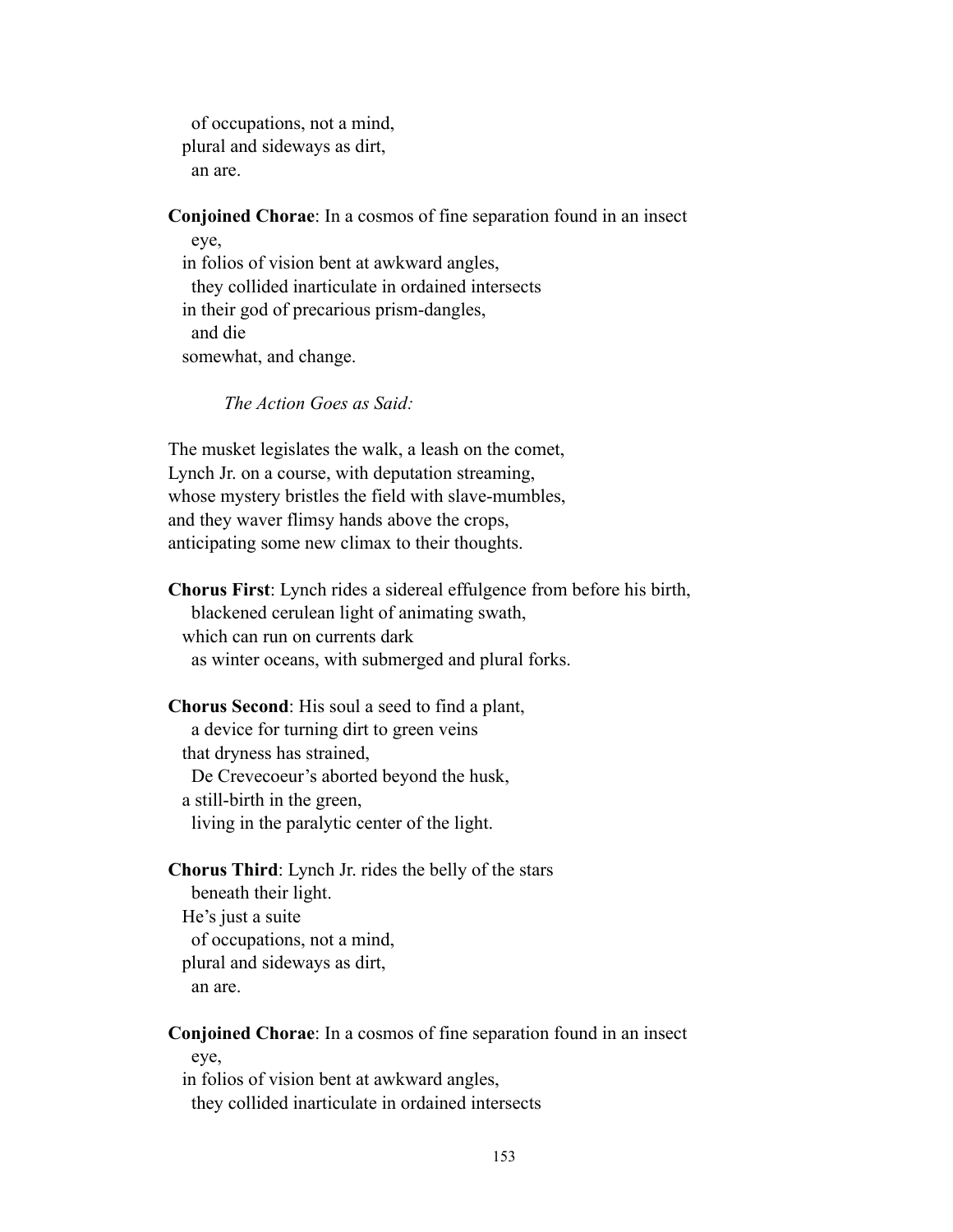in their god of precarious prism-dangles, and die somewhat, and change.

*The Action Goes as Said:*

The permanent expulsion of De Crevecoeur from the plantation finds plant-silent expression in a polite Lynch-wave, so many roots beneath. The clergy walks with uncomprehending feet on a separating path between the ineluctable farmers, the furrows in his head recording currents in the thoughts above him, brushing him, like the residual whorls in gullies tallying the aqueous motions over them, and he carries that slow rune slowly into town.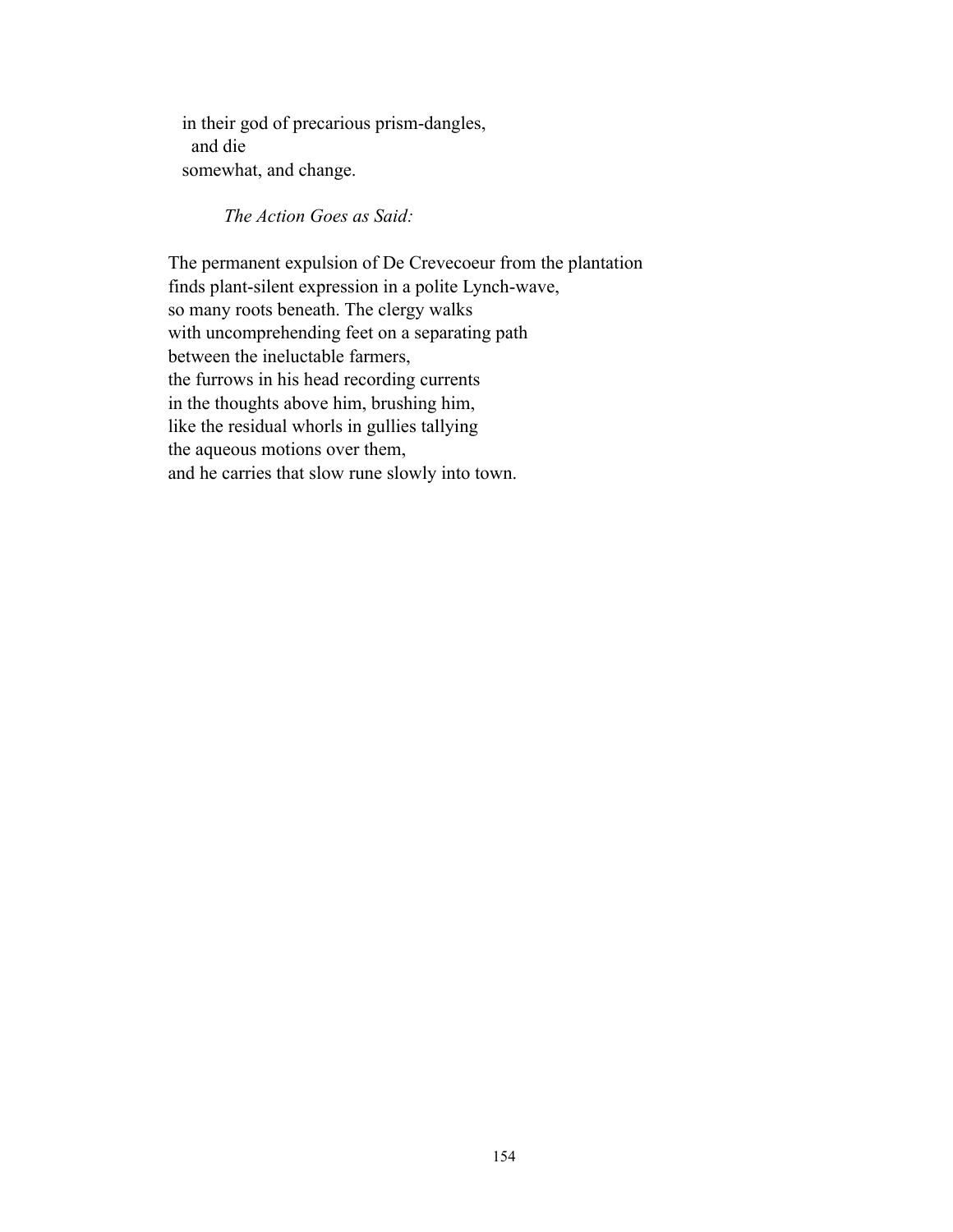An Epilogue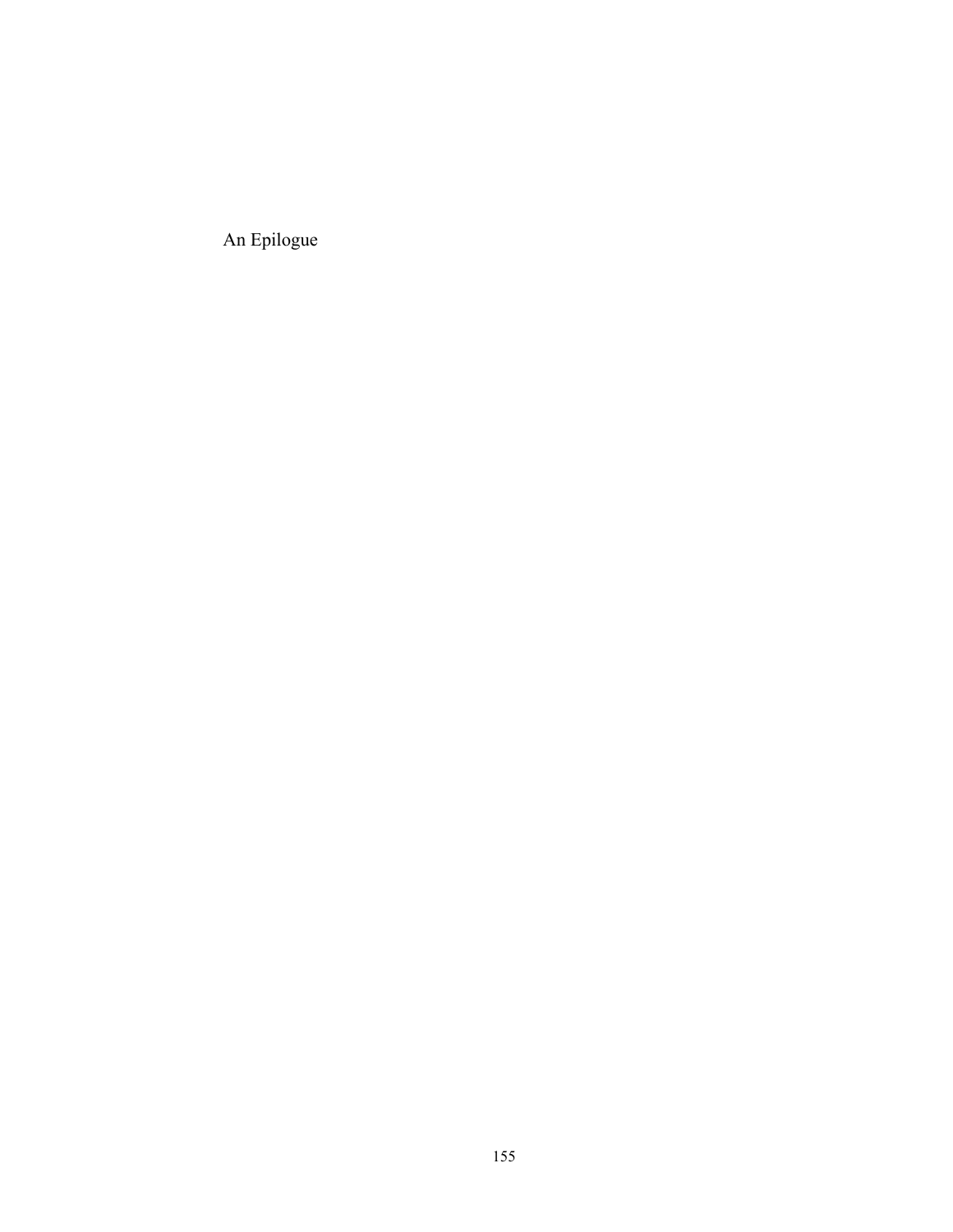### The Wetlands at Duck Creek

1

 The wave attenuates to foam it leaves behind when small and dying, the limit froth and white after to live a life of trace like that, I've had that kind. The hinge that turns the wax to smoke, an exhaust and drifter,

 I just can't quit it with all my heading West. Through dead yellow hills and Arkansas', black necrotic Iowa creeks' frozen months of rusty trashed saws, Nevada's branchless sky, punctuated by a wrist,

 always the bubble liquid exploring, exhausting by its empty, alive only by it, burst by it, broken back to flat water, no longer pregnant and split with the tiring air. I did not endure. I need this to be done. It's tempting: to make a cove and liquid holding of myself far

from distance, and be my own boat and habitation there.

### 2

 Wetlands aren't that wet around here- here are the suites of gnarled stumps sweating solid salt; the soil around stuck in churn, salt crusted and clotted on furrows to museum-still them; rough brown mountains clear

 from the duckful-ground and February-yellow reeds in valley's pit. Len, you smudge your feet in seldom clay, and catch it between the nuggets of your paw, rough digits that wad insinuating pods of weeds.

 Leonard, your dog-life and dog-eyes have never known a green unlike Nevada, and the wetlands here are wet to you, ducks fully ducks, sky clear not like invasion, but open and unfrightening like home. Clearly from Duck Creek I see Mt. Charleston storm, a cataract that takes the air as Alps to churn.

## 3

 Clay cogs the essence - you can't fight that. The vague personal fog of us uses cogs as splints, a mechanism with mist, the fire and consanguine flint that finds life at the joint where flint and fire split.

 Promethean arson lives in the pit of puffy flesh behind the knee, the spirit descends even to bundled elbow skin, and similar inglorious puckers of women and men cog and fog pit in swollen flesh of the little toe's belly.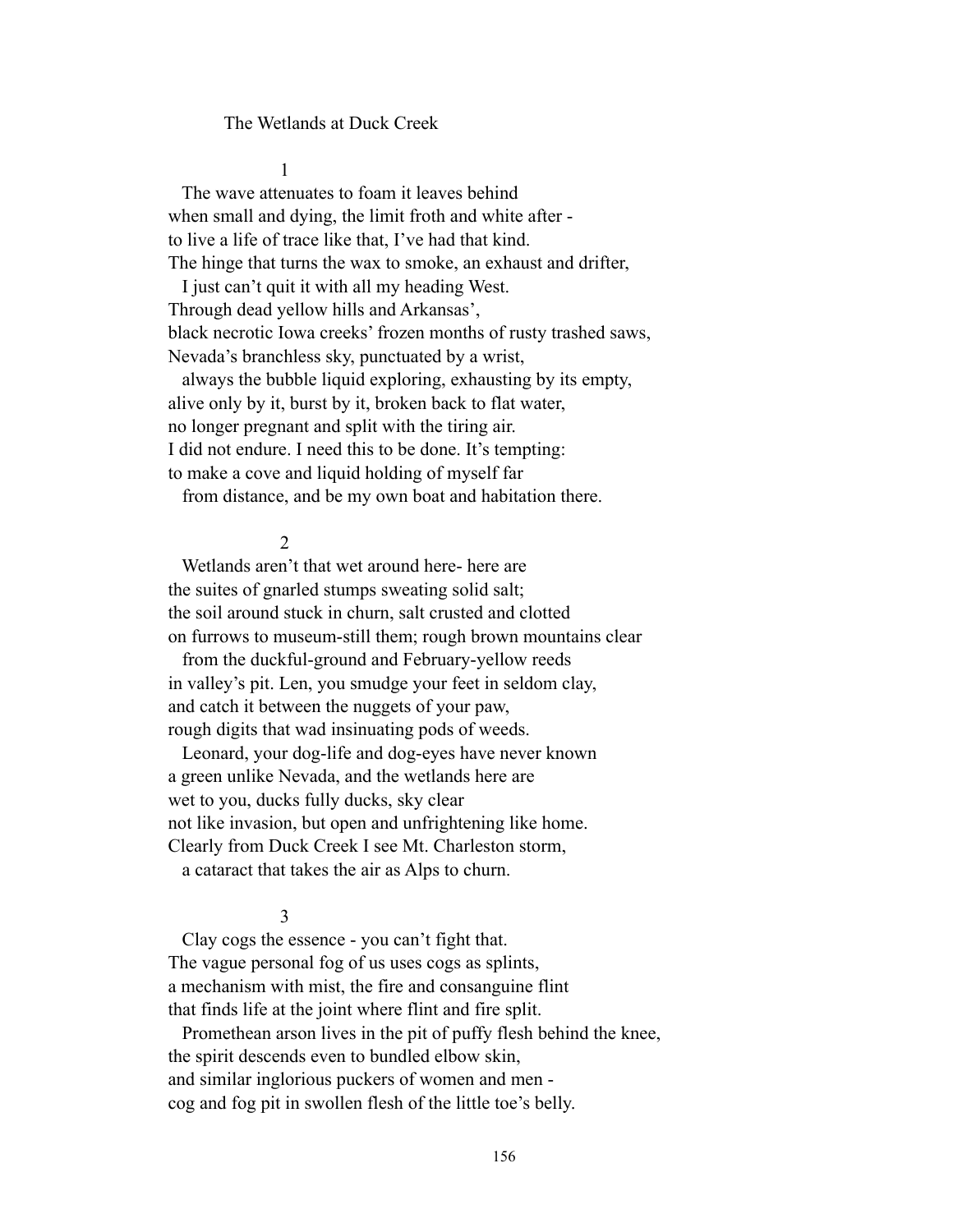All the Mormons here mumble of desert blooms in the sweaty lockers of casino changing rooms. The wetlands, though, are a similarly arid loom, hopeless nasty sand that hosts a humid spume. The salt rosettes that coat the dirt crumble in occasional storms only. Here, weather keeps me humble.

### 4

 Enough with gritting through histories lurid and complete, where crimes won't leave, but shift to other pressures, my brain's pulpy sculptures: done poems, Arab thoughts in closer deserts, law-torture in old Carolina, personal Appalachian deceit.

 I took with those a lake for my clay, monuments as short and frigid-pungent as mercury current, the water disobedient on fingers, an oxygen in splint; recompense the shivering of pebbled flesh and blue dents.

 For what? To parrot without progress the old mistakes. To abide in silence of sensation seamlessly articulate, put together beyond speech and mere rehearsal of past action, past crimes; to be not the shaping, but the lake, the light in the ripple's plate before the lapping splits, and alright - I need to write as inarticulate as red mud on a shin.

# 5

 There's no salvation in the plural, salvation comes in small numbers. I think that was my mistake. If I could live an Alps, Manfred-green and streamed, where water poses in ice and mosses, curls rest in frozen lakes and other frigid flesh, and even granite sweats and rimes with a Mosaic fluency, and in the night a mist insists itself into the alpine plants, buds unwhorl green clasps-They are all in the club of the fluid and wet-

 then I could not be between, or could be an unbetween, instead of skimming it as ignorable joint to something else. I just want water. I want anointment. A plane churns beneath the cotton of too much air between. Len, you chew your paw for lodged spoors.

At the rims of dusty water, ducks nestle in greens.

## 6

 But is this a permanent a livable arrangement? To live from the shifts of these joint moments. Can the one some branch bloom plural? Can Nevada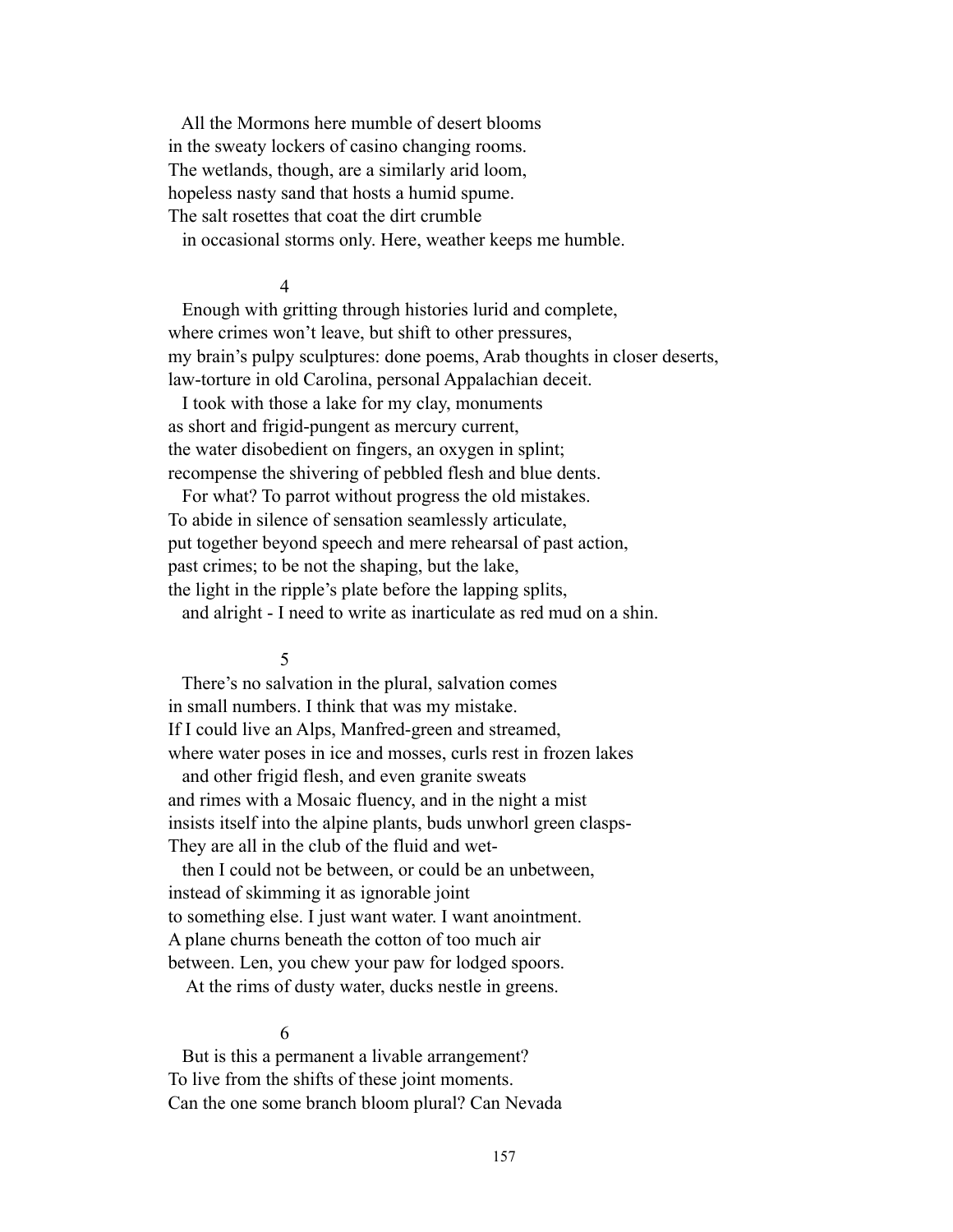be two things? How can I live here? I already did.

How did I? These joints and cogs and churns?

The storm above Mt. Charleston has the look of milk that burns.

And I will enter it tomorrow in the morning,

and Nevada will bloom plural in the snow, special storming

hard as sculpture. Len, you'll mash ragged fingers in frigid powder

that with attendant air and rivers solders

shut the mountain. We have once already,

you slid on rotten trunks frozen back to a completion,

scratched ice from your eyes when it lit in pine-sun.

Paws saturated all the rocks with progress, there and steady.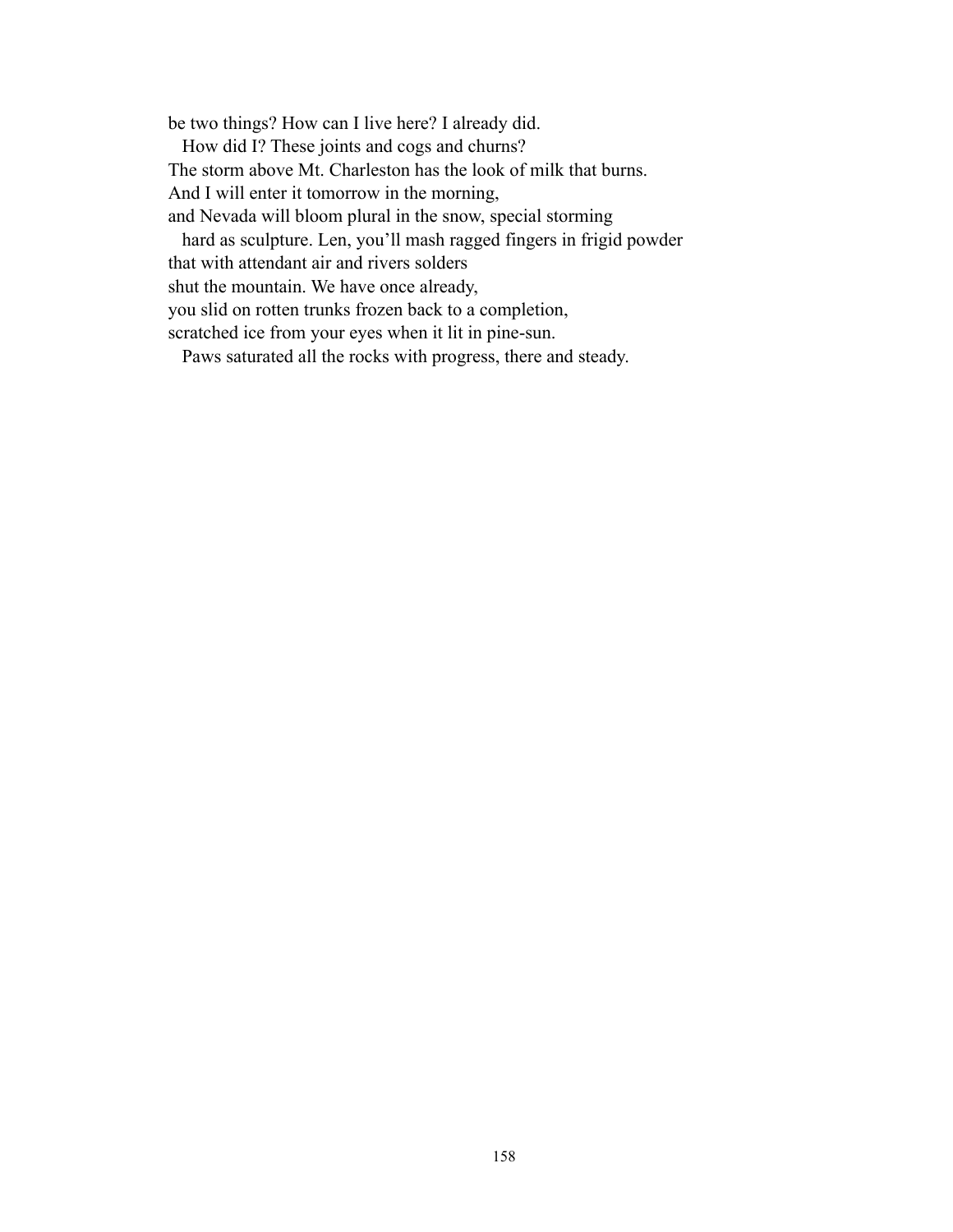Participating Godlike Food,

*The First Four Episodes*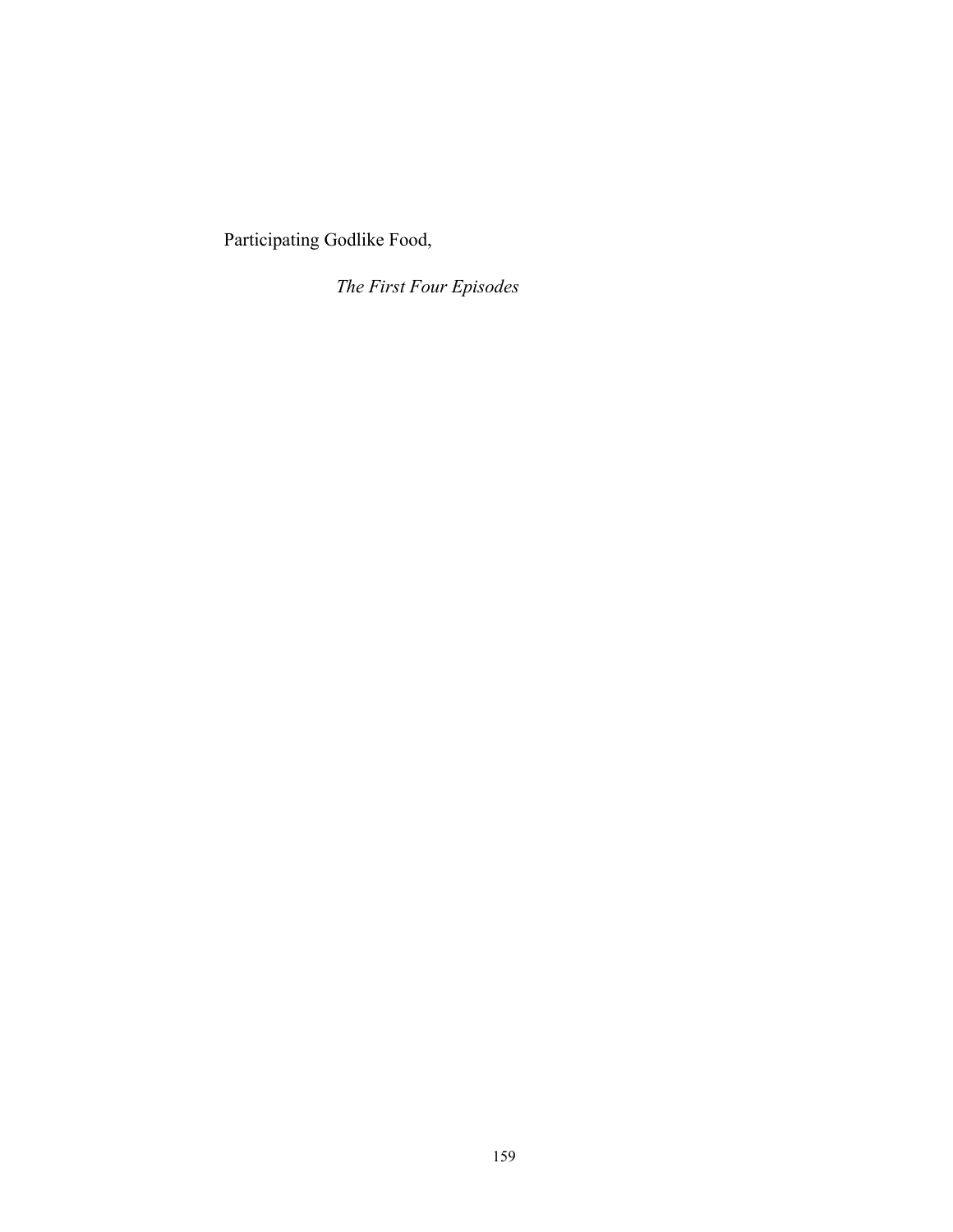*And what are gods that man may not become As they, participating godlike food?*  John Milton

 *A Metro Police search and rescue team is investigating at the Red Rock Canyon National Conservation Area after hikers found human remains Thursday afternoon.*

 *Police were notified at 2:36 p.m. by Bureau of Land Management authorities that part of a human spine wrapped in a T-shirt was found at Black Velvet Canyon near the Prince of Darkness rock climbing area. The hikers first notified visitor's center staff and park rangers, then Metro was called, police said.*

 *Police said the search and rescue team will determine whether the area is the scene of a crime.*

*Las Vegas Sun,* November 2010

*The spinal cord of JFK wrapped in Marilyn Monroe's negligee, I give to you.*

Nick Cave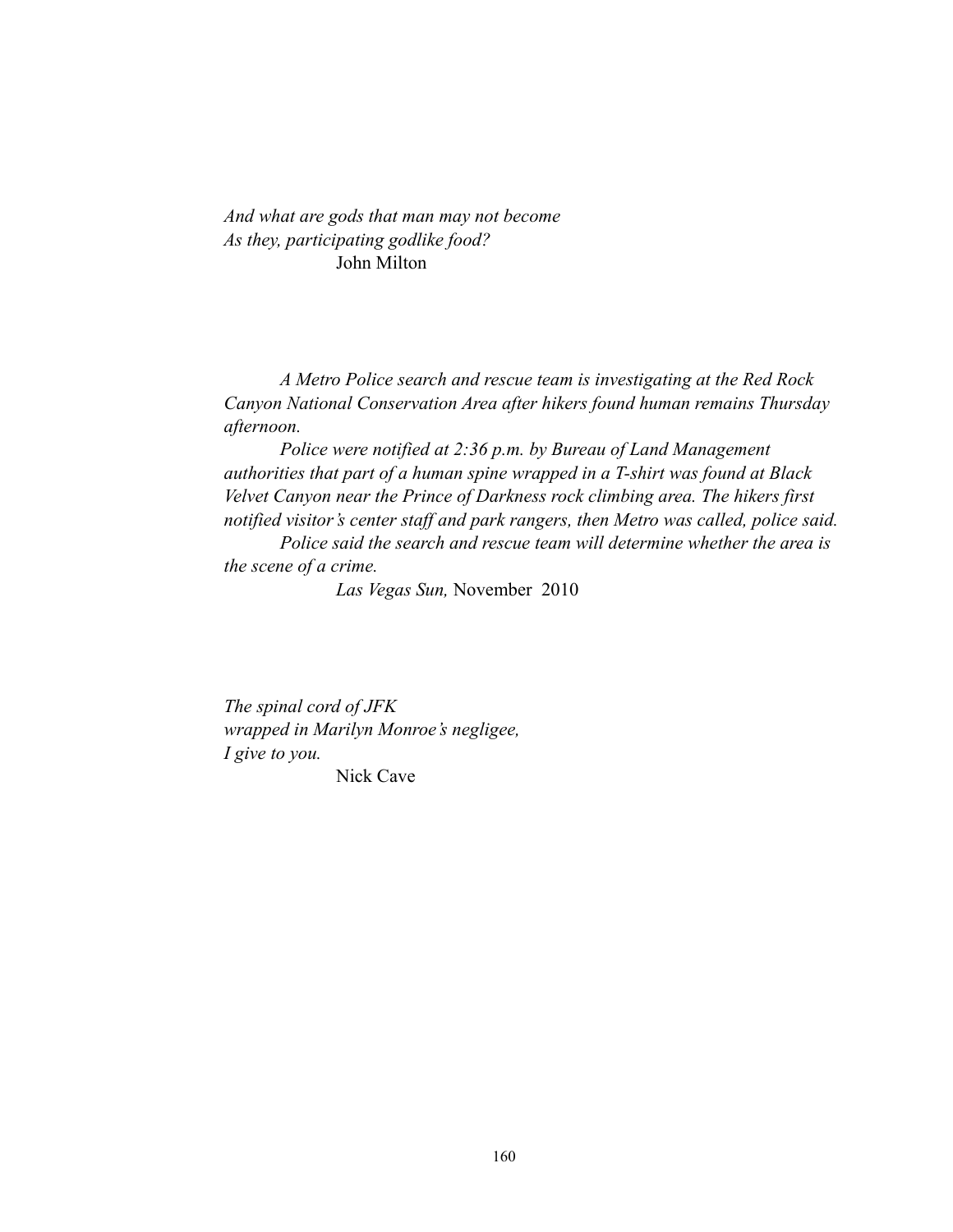### Episode One

 1 Intelligential efflorescence of the pictured scene, alien image in gorilla soil, not real but irreal, and glomming to reality with other speaking, vimana-made in human agriculture, show a human spine wrapped in a cloth, squat on a salt flat, in clear arterial circuit of wind down the alien valley, a blue-light lilac, omen-colored, sprung from saline crystals, a contusion-blue-ened finger on a white-embroidered table, and Krishna after, the cartels, the pirates with the pyramid, and I will arrange their speech in frequent resonance.

2

 Cloth squashed and curled into a rope wrapped imperfectly around it. The wet and yellow white that teeth get, that dank and stinking-looking dun of it peaked through in volutes incompletely covered by the cloth's blue rope, and where the cloth ran out and stopped wrapping the formulaic discs and ridges stood out more yellow against the brilliant white of the salt, bottomed by dusky mud. The wind rattled the sloppy wraps of the cloth, and howled a monopoly on sound, and the yellowed wet column rocked sometimes in the wind, and wet salt crystals broken off spun and flaked in minute gullies. The two of them stared at it.

"Man, that is a goddamned human spine," he said

"It does seem big for something else," she said

 "And why would you wrap a pig spine in a teeshirt? No one needs to hide a pig spine."

"Why would you have a pig on a salt flat even?"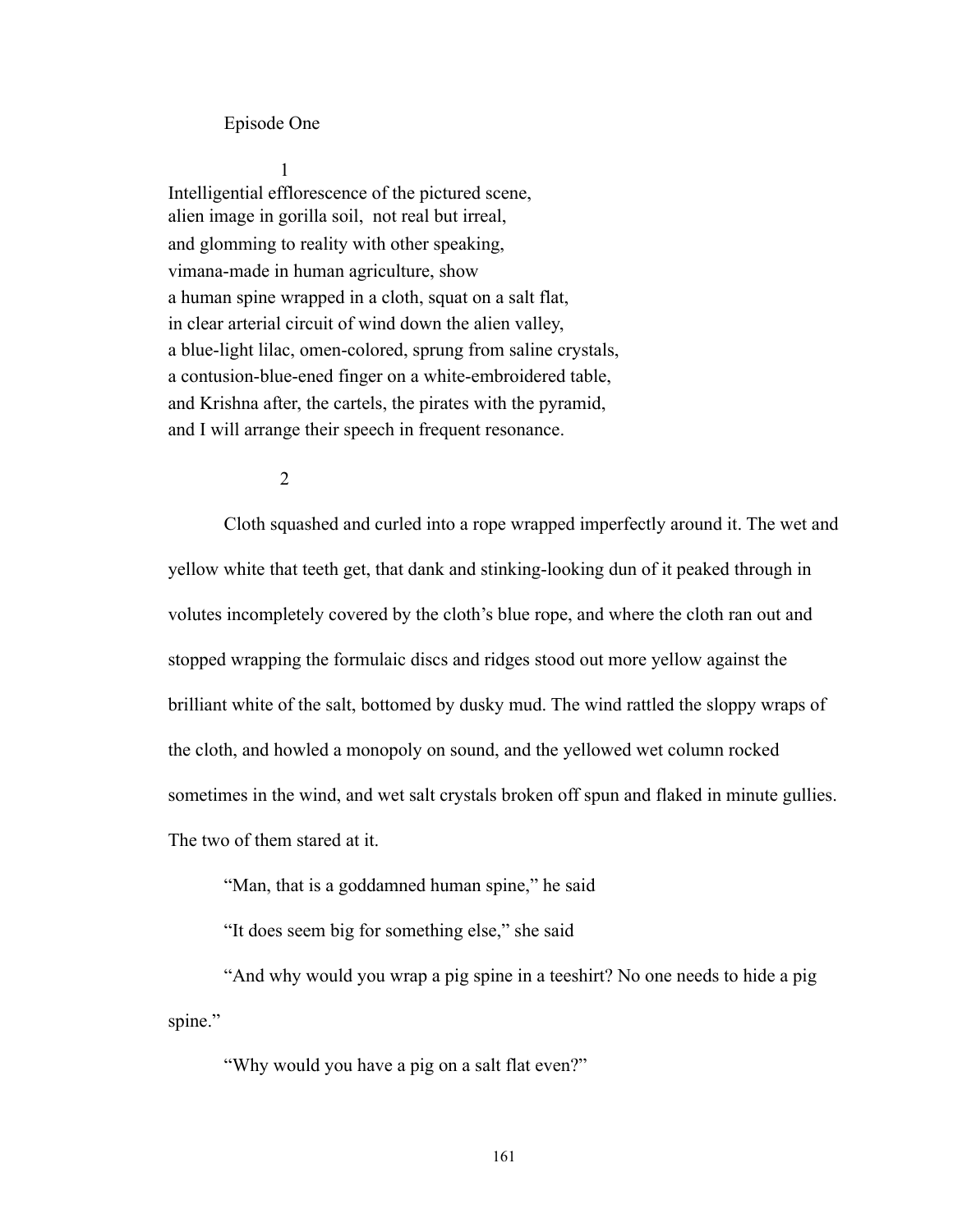"I corroborate."

"How do you know it's a teeshirt?"

 "You're right, it probably isn't." It seems to me to be a medical type of cloth, blue with anesthetic checkers like graph paper.

"Do you think it was an accident?"

"I, uh, you know, think homicide. 'd be a fuck of an accident."

"A really impressive suicide, too."

 The mountains zoomed the eyes out disoriented after close attention to the spine, the sfumato-ed snow of peaks, the elaborate red silts spilling down them, and neon ozone above, all on one plane without depth or meaning or relation. Still they troughed the wind on them, wrapping the manic quivers of their clothes on them, driving their hair from all unattached skin into sprawls in air. He was in a black shirt with a faded Coke design, and athletic shorts and some New Balance, an old torn Pearl Jam shirt come by honestly and collegiately, judging by tentative grey starts from his scalp. She was dressed similarly for a hike, a white teeshirt with a ridiculous decorative pocket on the tit, the work of Gap no doubt, someone *came up* with that idea, green running shorts with the scalloped hem and white line at the sides, and pair of blue imitation retro shoes, like something a kid from E. T. would wear. What did their faces look like? Divoted and vague. I can't see their faces now, only mutilated blankness in this thing that is their past and my present. Their small black dog, pointy with athleticism, pulled toward the complex of nerve-braided, nerve united bones. Dazzled and suspicious of distance, he turned back to the spine. He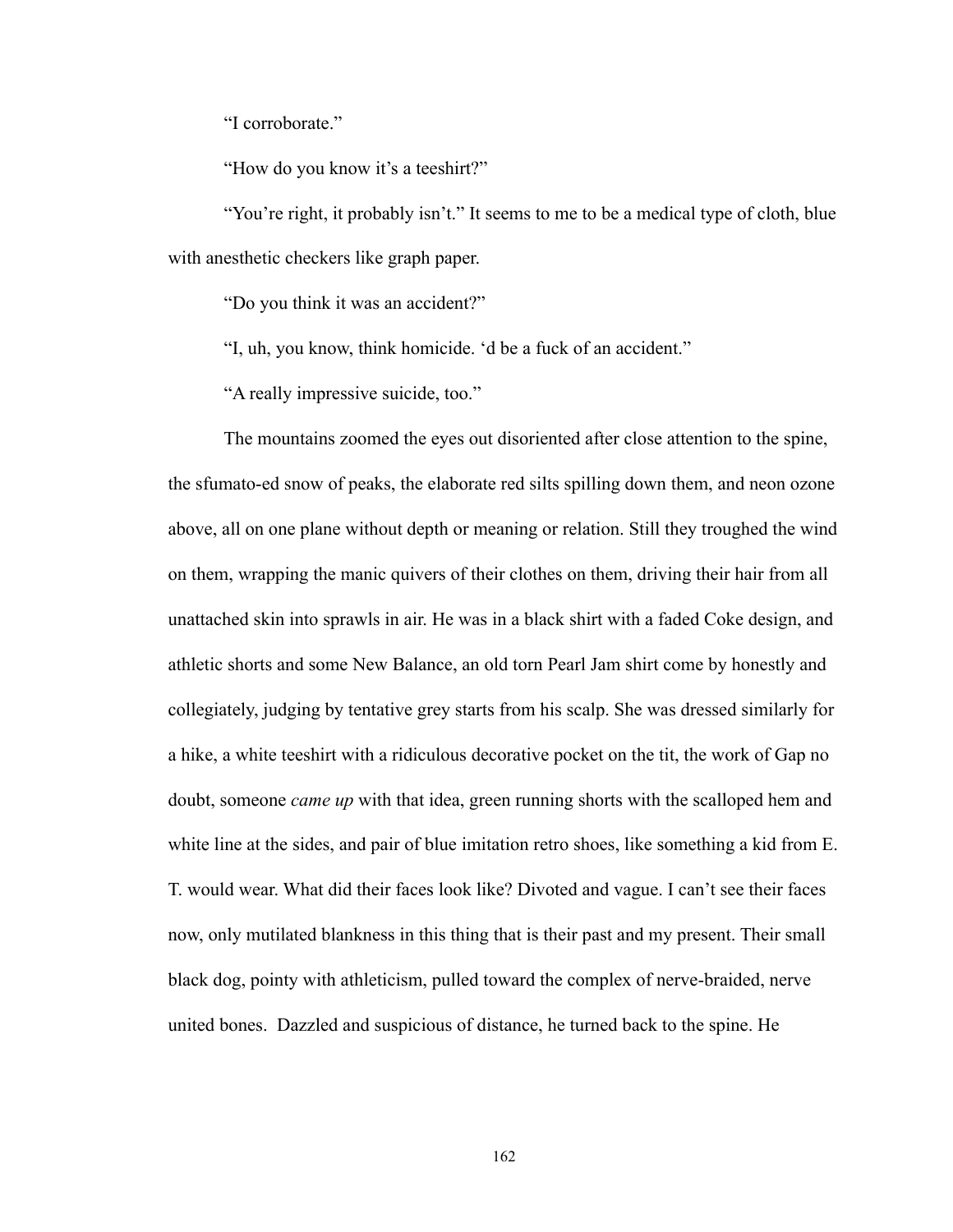grabbed the tip of the shirt and started to slowly jerk it up, joggling the spine free from the shirt.

"So I say two things are possible," she said.

"O yeah, what are they?" he asked.

"Vegas mafia, or drug cartels. You know, like Zetas and La Familia, and shit like

that."

"Is the mob in Vegas anymore?"

"The mayor for the past ten years was a mob lawyer. I'd say so."

"Is he still the mayor?"

"Does it matter?"

In the distance of their squints, a shimmer lights up in alternating spasms and of

red and blue.

"Is that the police?" she asked.

"So it seems."

It is, I know, I am video.

2

Thirty-seven years later she will say,

"You go back to her, and I go back to earth."

 To him? I cannot see. Not even the features of the how, just a blankness-gouged mouth. Here two humming birds fighting collide, like butterflies making the rusty hinge sound.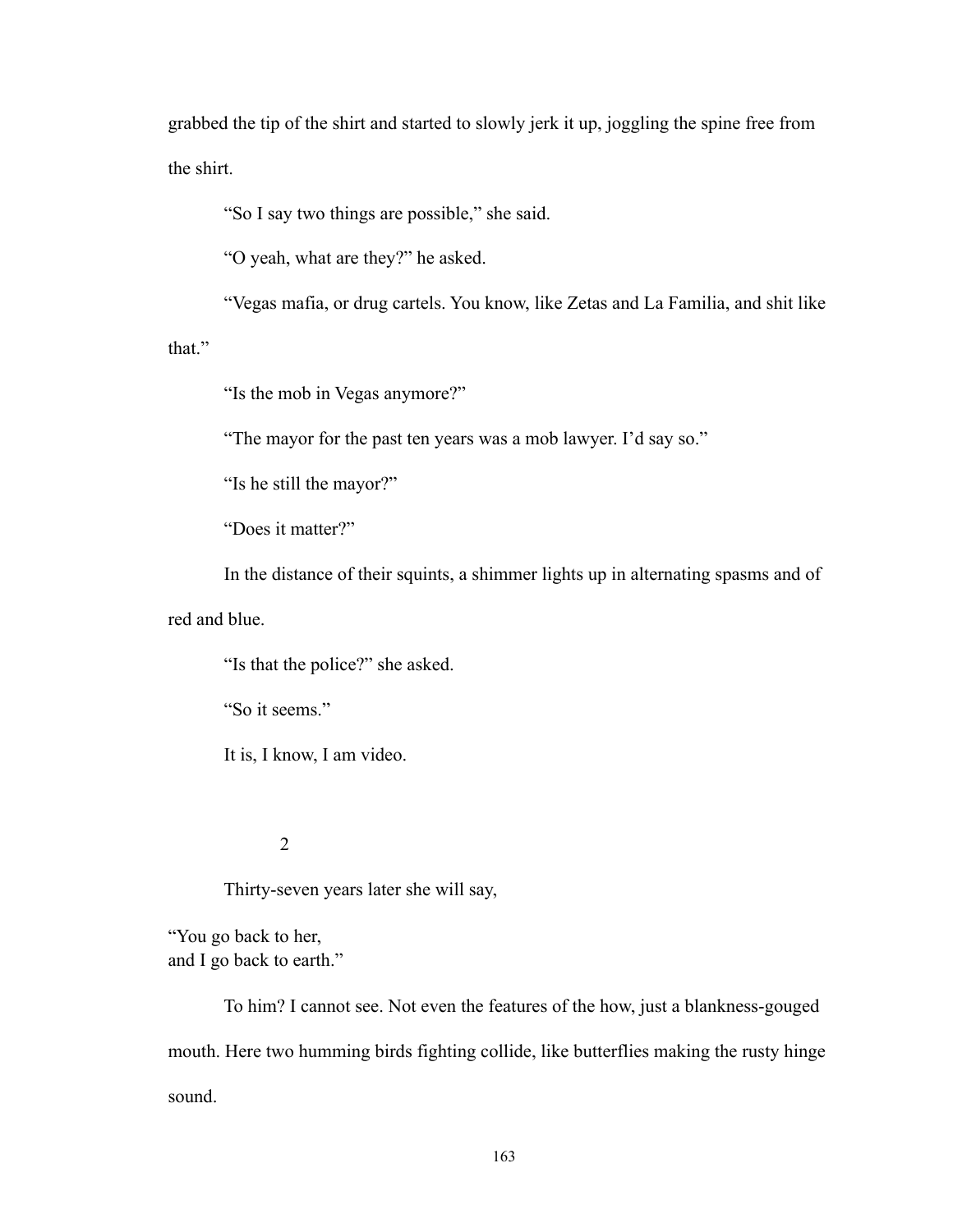3

 The glimmer laved itself out into a car, the car swelled like a filling balloon to adult car proportions, and came to a rest with that liquid distention, cracked and popped in the discrete flakes of the doors, and out bounced men as lazy waves, who flowed with curly wandering strides across the flat to our two attracted to the spine. I have been given this language, but I don't know exactly whether our first two or the two cops are attracted. Inspiration is only a document, eventually.)

 The cop who seemed like he told people what to do, bent his knee to the salt, cracked it wet observing.

"That seems to be a human spine," the top cop said.

"I told her so," said the man we first saw.

"So is this yall's spine?"

"No, we both have our spines."

"Yes, but is it a spine of someone else over which you maintain ownership."

"Naw, I would imagine not."

"Is this spine associated with you in any way?"

"Yeah, like- spatially. It's right there,"

"But not like in a causal or murdering way."

"No, I would imagine not. I'd be surprised, let's say."

"Great, that makes this easier."

"Okay, I'm the lawyer here, I'll take this over," said the woman from at first.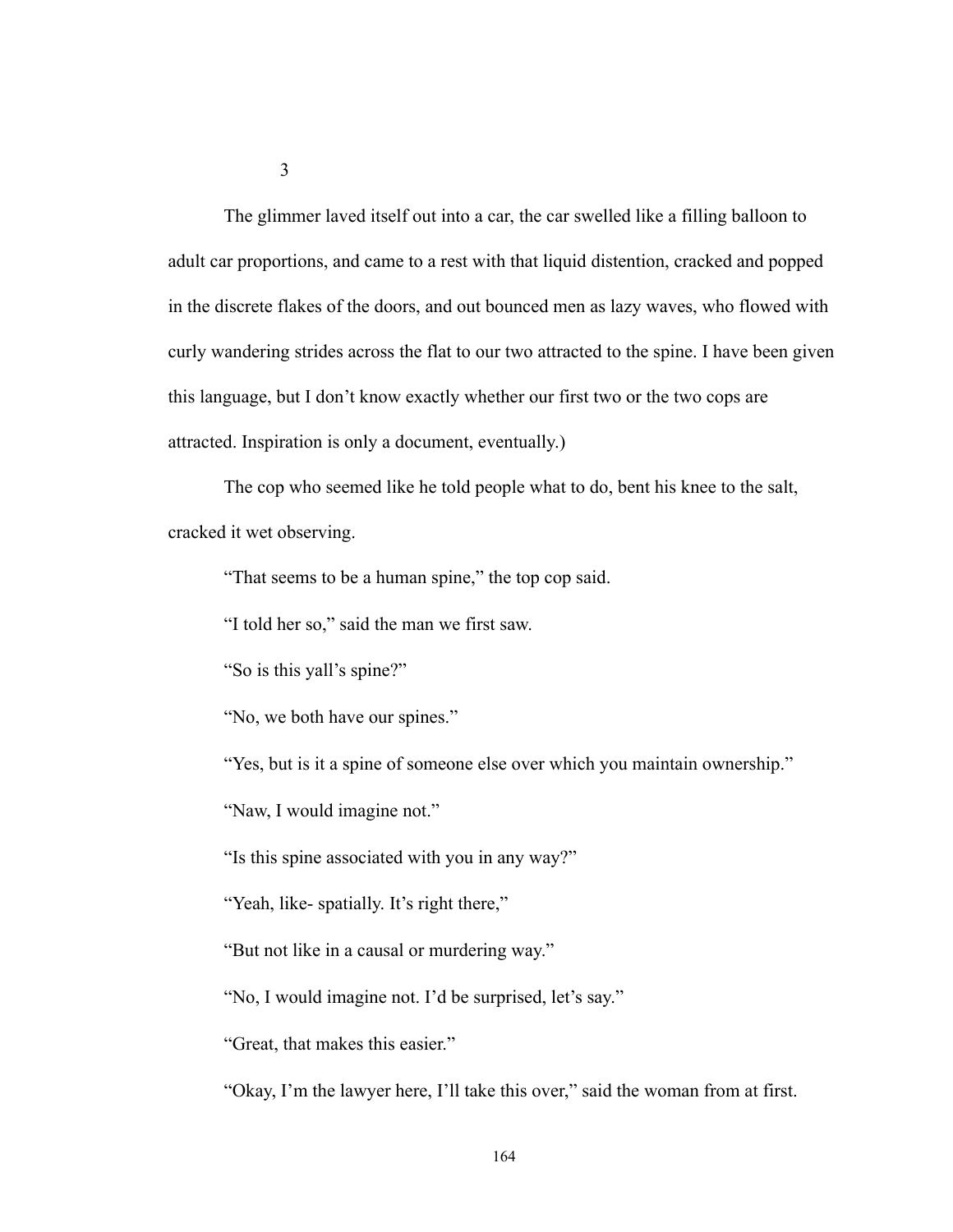"I thought you were a stewardess," said the Man.

"That isn't even true," said the top cop.

The other silent cop thought this, as these others talked:

The red gurgle of the rose, the seed regurgitated, the body came from this rhizome-bloated Florida of nerves all living by connections the electric agitated in the embryo's resting and smeared curves.

I guess the stem implodes again, sucks the fluff of rose back in, small fecund turret replete with the plan what shape or color will suggestive slough cough out into next time, what small spinal seeds of what man?

I feel myself pucker in already toward my spine, that electric shaft of fish-smart cells that froth mind. Like a clumsy crop of errant bovine ducks, we'll crowd around this gristled stem, then drop it in the truck.

 4 I'm getting a redaction , not of vision but of audition. Now I hear it as:

"You have your hearth, I have my earth."

Here where I am as a present that will someday have a past, not this past that is

always present where I now live, here where I glory on the big earth burp of earthworm,

the planet dirt bursting with wriggling bits of itself.

5, a Play

PLAYERS:

**Man**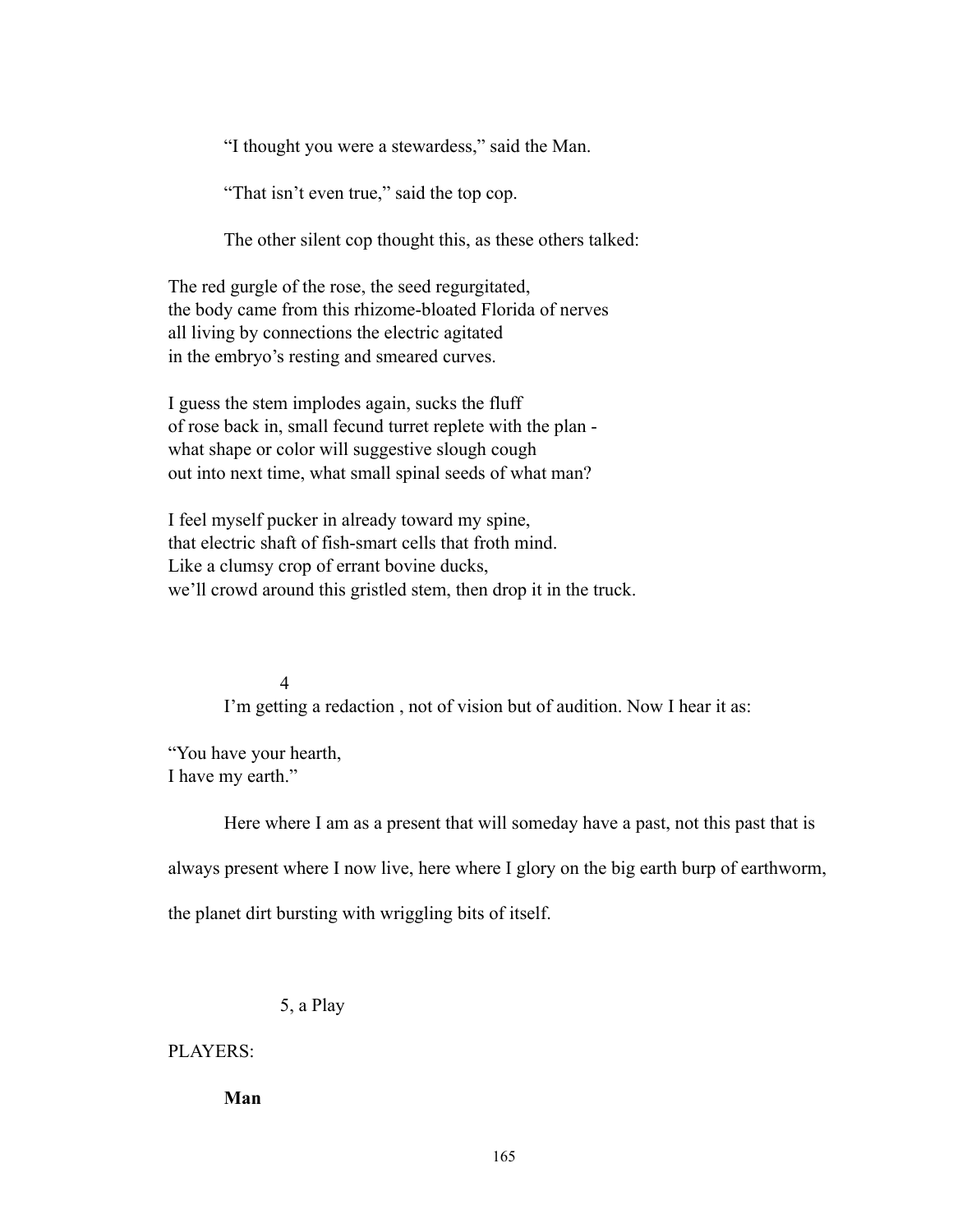# **Woman Top Cop Bottom**, or at least **Lower Cop**, who thinks of spines

 [*In the cop car driving. How to approximate this on the stage: a car which is not just cross-sectioned, but ripped violently apart, as if by jaws of life or a back hoe. On the back wall of the stage, behind the car, a screen plays scenes from the Mojave, but not like in old movies where its just a weak approximation of mimesis, instead zooming into close ups, out to panoramas, discontinuous jump-cuts, reversals of direction, ideally some close-up shots of a green caterpillar worm squinching in red Mojave sand, I have some on my phone if you need it, and interspersed with that footage of Cartel corpse messaging, decaying coyotes, traffic accidents, the customers at my Alberston's, that sort of thing, all of a southwestern origin. The acting style should approximate an episode of Dick Van Dyke.*]

**Top Cop**: [*He picks up the radio bristling with stray wires, stained and sticky with spray paint*] Let's call this in as a possible suicide? we should look for the rest of what this came from. What are yall's names?

**Bottom Cop**: Shouldn't we have brought that in with us?

**Top Cop**: its getting kind of dark, we'll get it in the morning

**Bottom Cop**: Kids and animals love that sort of thing.

**Top Cop**: How old of a kid are you talking about.

**Woman**: I'm the attorney here. No names for no one.

[*The lighting above switches to red*]

**Top Cop**: what are your names?

**Woman**: He's Tommy Somebody

**Top Cop**: What are your names?

**Woman**: Reggie Nobody.

**Top Cop**: Your names?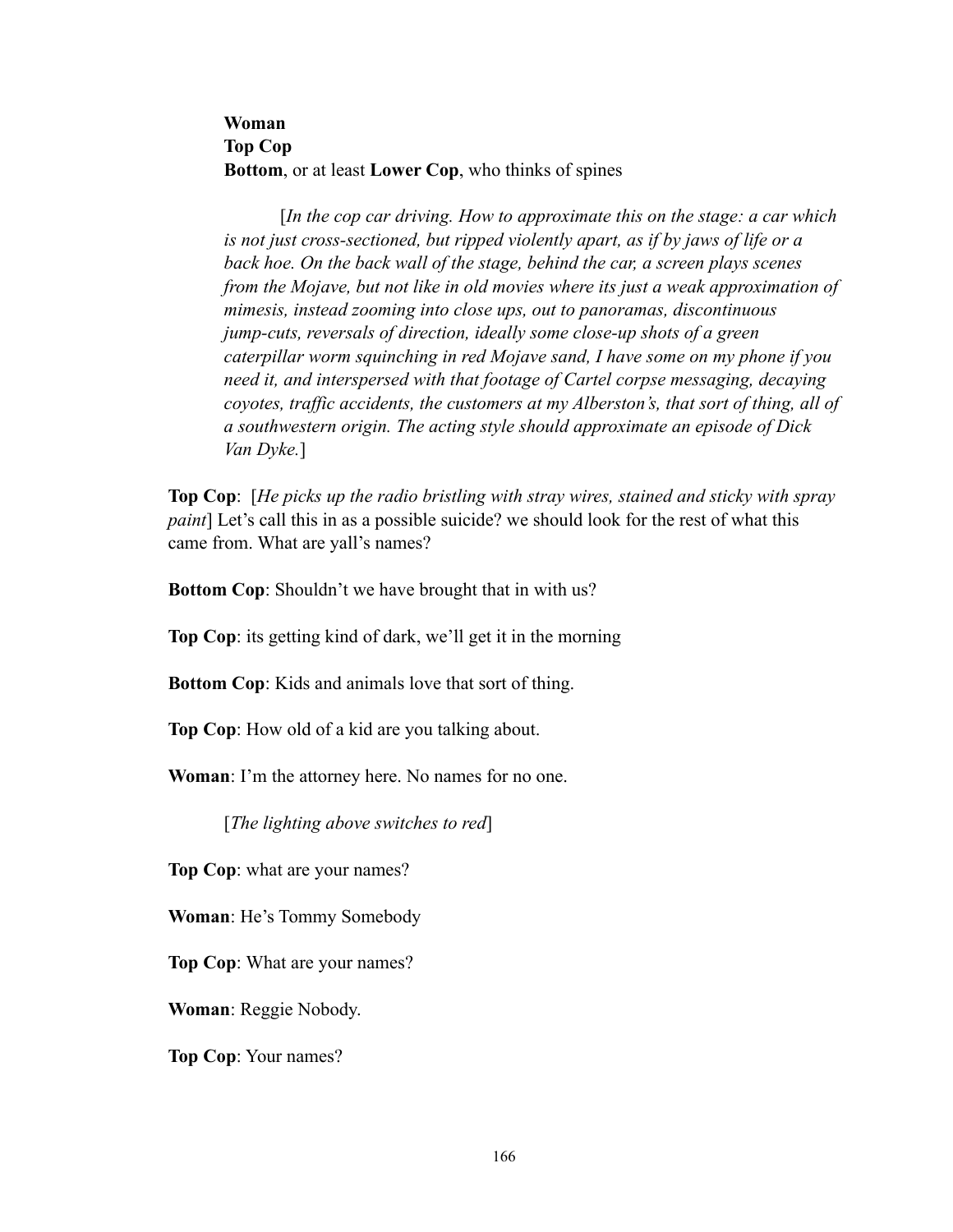[*The car begins convulsing. Top Cop Turns around begins to grab the woman by the throat, slams her against, I don't know, whatever's around, (that has not been specified to me, the events of the stage to me in general are pretty vague to me, though I finally see faces, only the actors faces, not the real individuals I am talking about, but I finally have access to something other than a plenum of skin undivorced by eyes in every face) and screams his coming lines:*]

**Woman**: [*Gurgling like the rose-spine*] His name is Bart Brinkman.

**Top Cop**: What is his name?

**Woman**: Jack Joggling.

**Top Cop**: You realize we have like computers and shit?

**Man**: This all makes me feel a little bit sick, or bad or sad.

 [*Convulsion of the car stops. Top Cop unhands the woman, returns back to the front seat, and a realist demeanor.*]

**Top Cop**: Do emotions even exist or is that just an outmoded way of describing what happens in us, as us, like explaining epilepsy as demonic possession? Have you ever thought about that?

**Man**: Of course I've thought of that. Why wouldn't I have thought of that?

**Top Cop**: Anything eventually becomes an affair of chemical Have you ever thought of that?

**Man**: Of course I've thought of that. I've thought of that. Who do you think you're talking to?

 6 A redaction, an audition:

"You have your hurt, I have my dearth."

 7 A redaction, a revision, I see it this way now: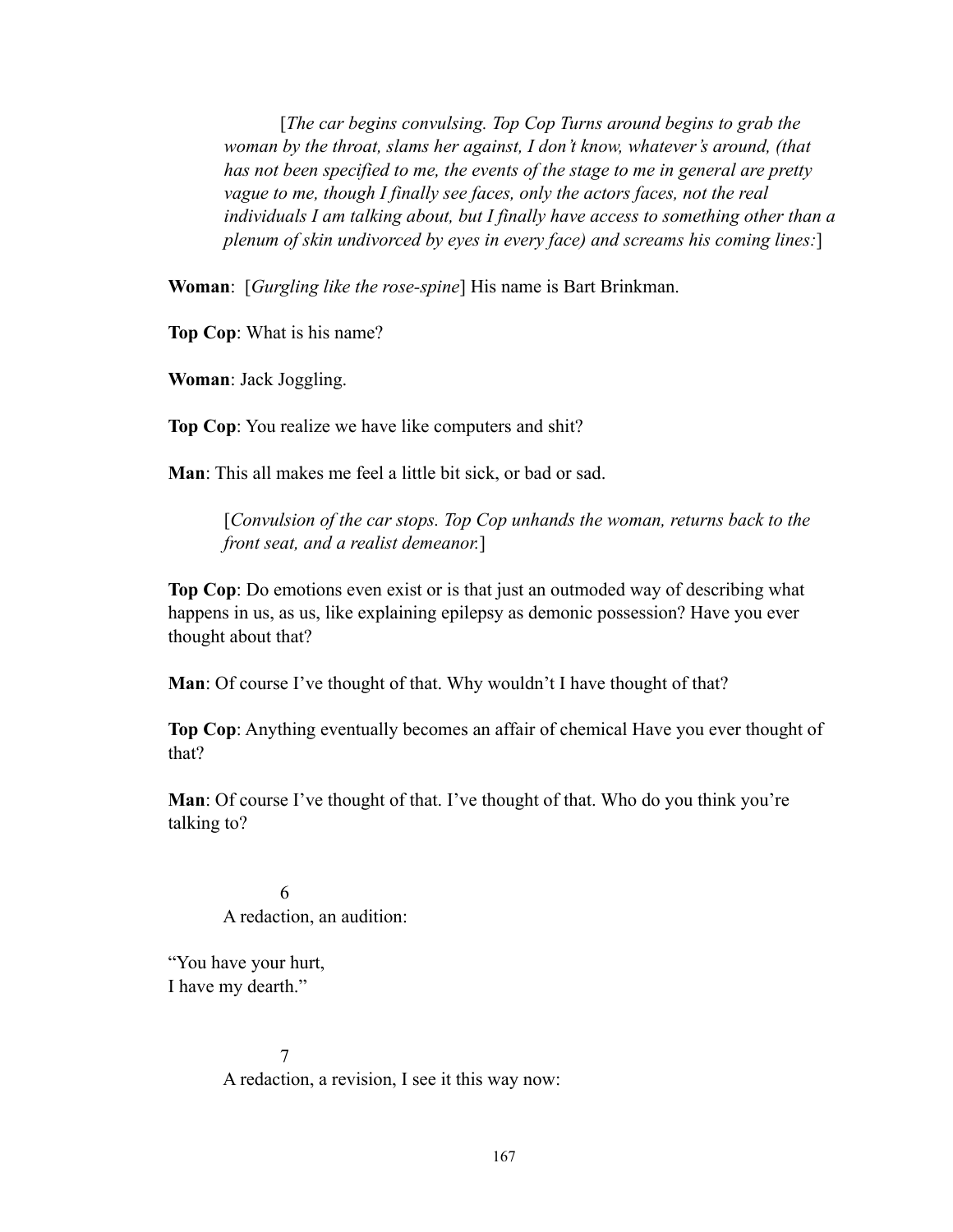*The glimmer grew into two hearts of color, red and blue flutters, which mitosised out into metallic white and black of car, striated with writing, which gave birth in its stopping to two walkers uncomfortable in tan and boots of government issue and tissue, who crunched in wind on flats.* 

 The moment happens for me again, the same but different, this now a later now though the now it is *of* is the same, was the same will be the same always.

8

 They turned onto Rue Descartes, Top Cop and Bottom, Man and Woman, (though perhaps this formulation of the issue does not please, for while the hierarchy implied by the ordering of the agents of the polis is undeniable and made tangible by pay-grades, having Man come before Woman may seem capricious if not retrograde, though putting Woman first merely reverse the direction of the same mistake. I will look into a method of simultaneous expression. "They"? But who are "they"? The Man and the Woman or the Woman and the Man? It all depends on the hierarchy of the antecedent explanation.)

 Like a still bleeding eye bristling with tubes of recent connection, but abstracted now on a metal table, medical and separate from its body, a thin slab of medieval Parisian architecture, one slim restaurant from an old continuous elided stone block, was apparently torn from its surroundings, retrofitted pipes and cords and wires dripping and sparking form the violence, and plopped down on that street in something like Nevada. Even the slope of the street from the *Quartier latin* was maintained, and on the slope, the

168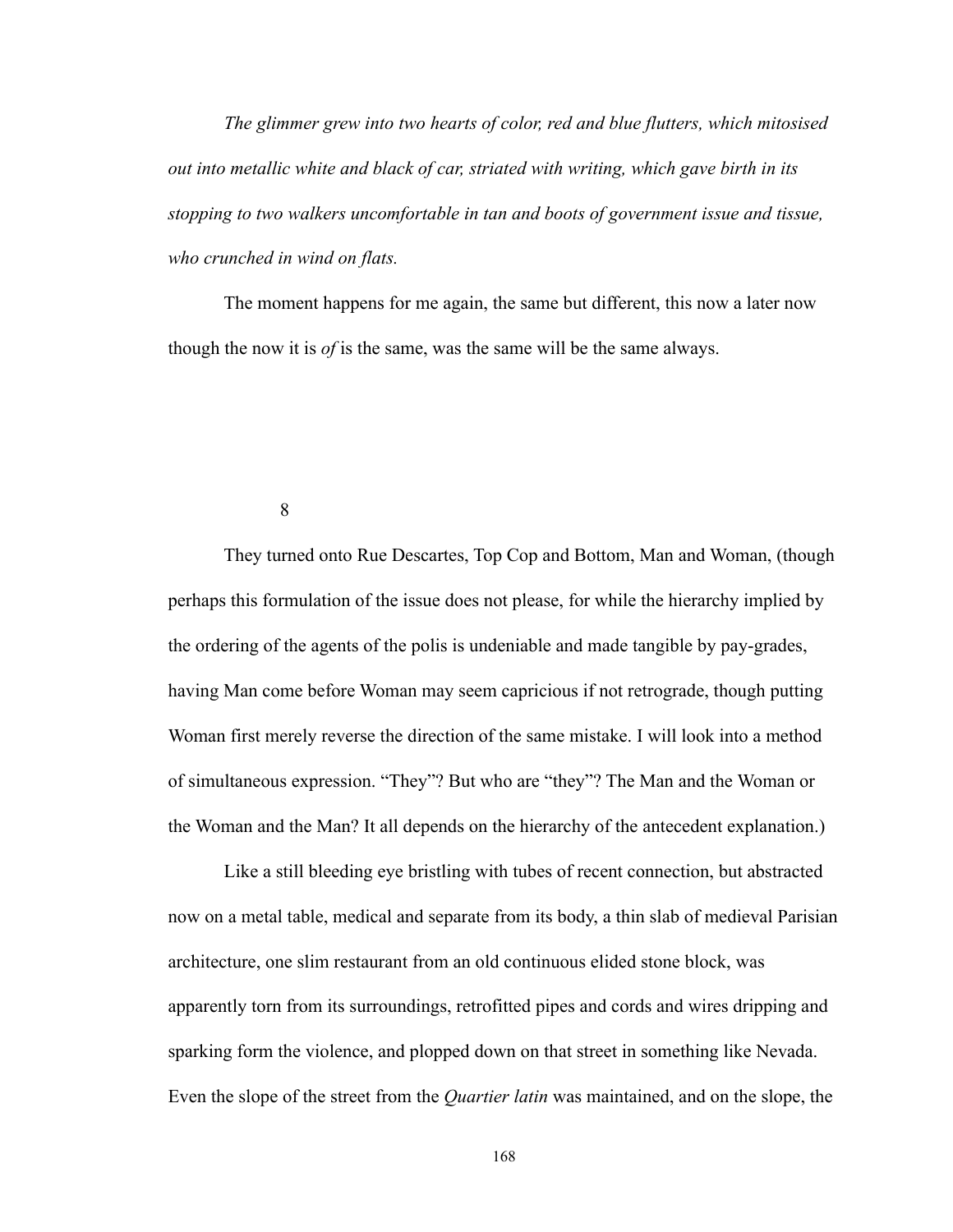patio outside smeared on the widest swath of old stone sidewalk, with its pliable canvas and plastic walls and clipped on lights and space heaters. The title of the restaurant in a vaguely medieval Gothic script: Le Method. Below it in smaller letters, in a blotchy Declaration-of-Independence-type cursive: *Discours sur le method sur le rue Descartes*.

The Bottom Cop parked the car, and the Top Cop said:

"You should let your dog go. This is gonna take awhile."

"Like forever? to live here?" asked the Woman.

 "The dog need not live here. The canine does not attain the level of mental competency required for legal culpability."

"Don't you tell me about legal culpability."

"I'm a cop, that's my business."

"Wait," said the Man, "so the dog doesn't need to live here?"

"No," answers the Bottom Cop.

"Perhaps. It depends on how complicated this turns out to be," continued the Top

Cop. "We're taking you to sign your lease right now."

"At this abstracted restaurant?" asked the woman, reinserting herself into the

conversation anxiously.

"No. Here we're gonna eat."

"Why?"

 "Because they do this good thing where they feed a baby pig nothing but milk in its admittedly truncated life and then I eat it."

"But why can't we keep the dog?"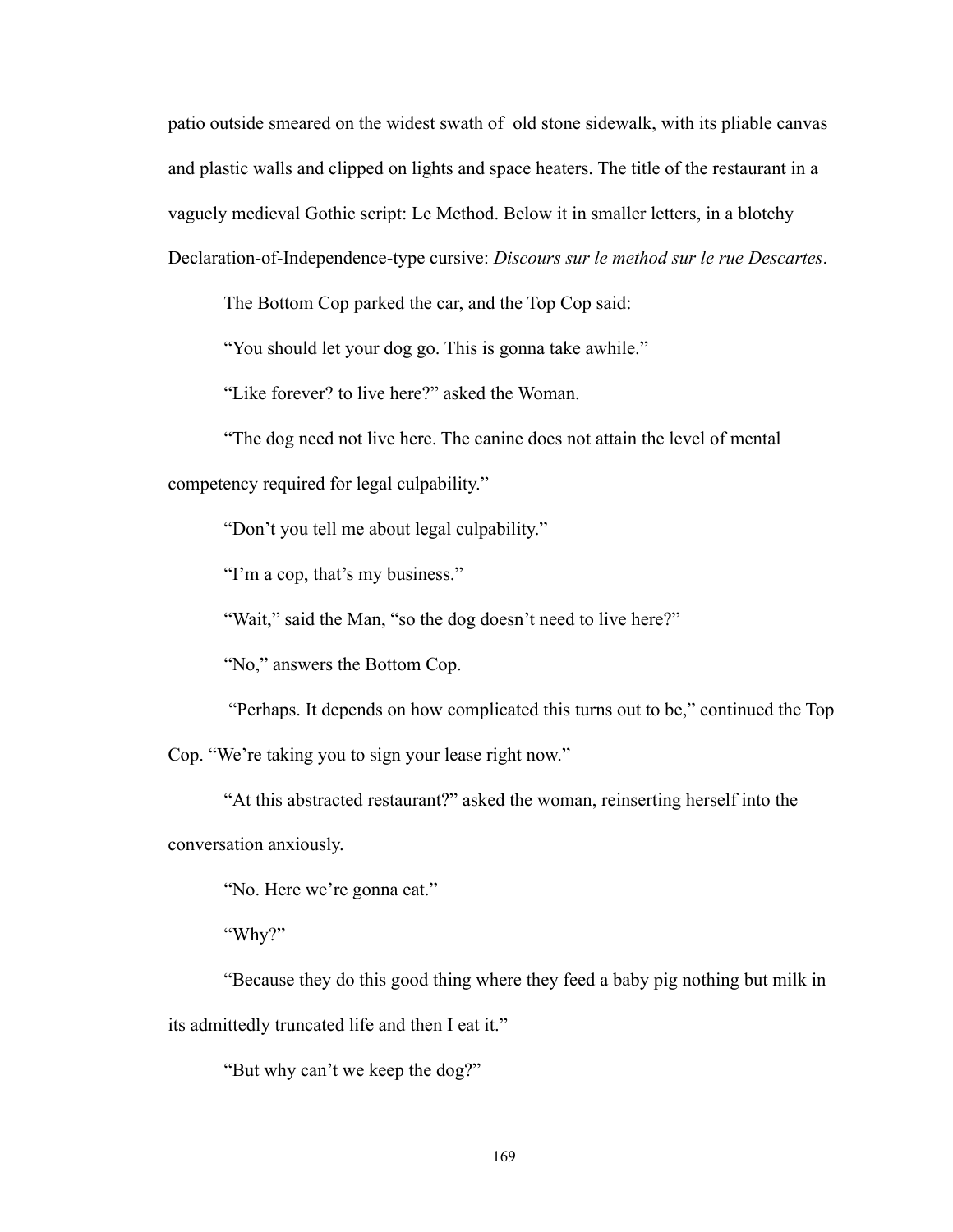"It says so on the lease."

"But we haven't signed the lease."

 "But you don't exactly have a choice. You saw a human spine outside of its skin and human. That's serious."

"What about kenneling?"

 "This is the town, we are in the town, our town.You'll probably see him again. Unless he joins the Coyotes."

"Why did you capitalize that? Are they not literal coyotes?"

 "No, they're literal coyotes. I don't know, there's a particular gang of them, it seemed right." Top Cop then sighed and pulled out his gun awkwardly, the angle he sat at puffing his gut over the holster. His face a total horrible fullness of flesh, no gouges of sight or taste or hearing or sound. At least to me. He said, "Now let him go or I'll have to old yeller him."

 The They opened the car door, which made the sound of a mouth smacking, and the little black dog bounced out among the desiccated points of plant in the sick-yellow Mojave.

9

 I think this is perhaps an addition, rather than audition or revision. Now she said, or says, she always says, thirty-seven years from now,

"You transport by hurt, and I by hearse."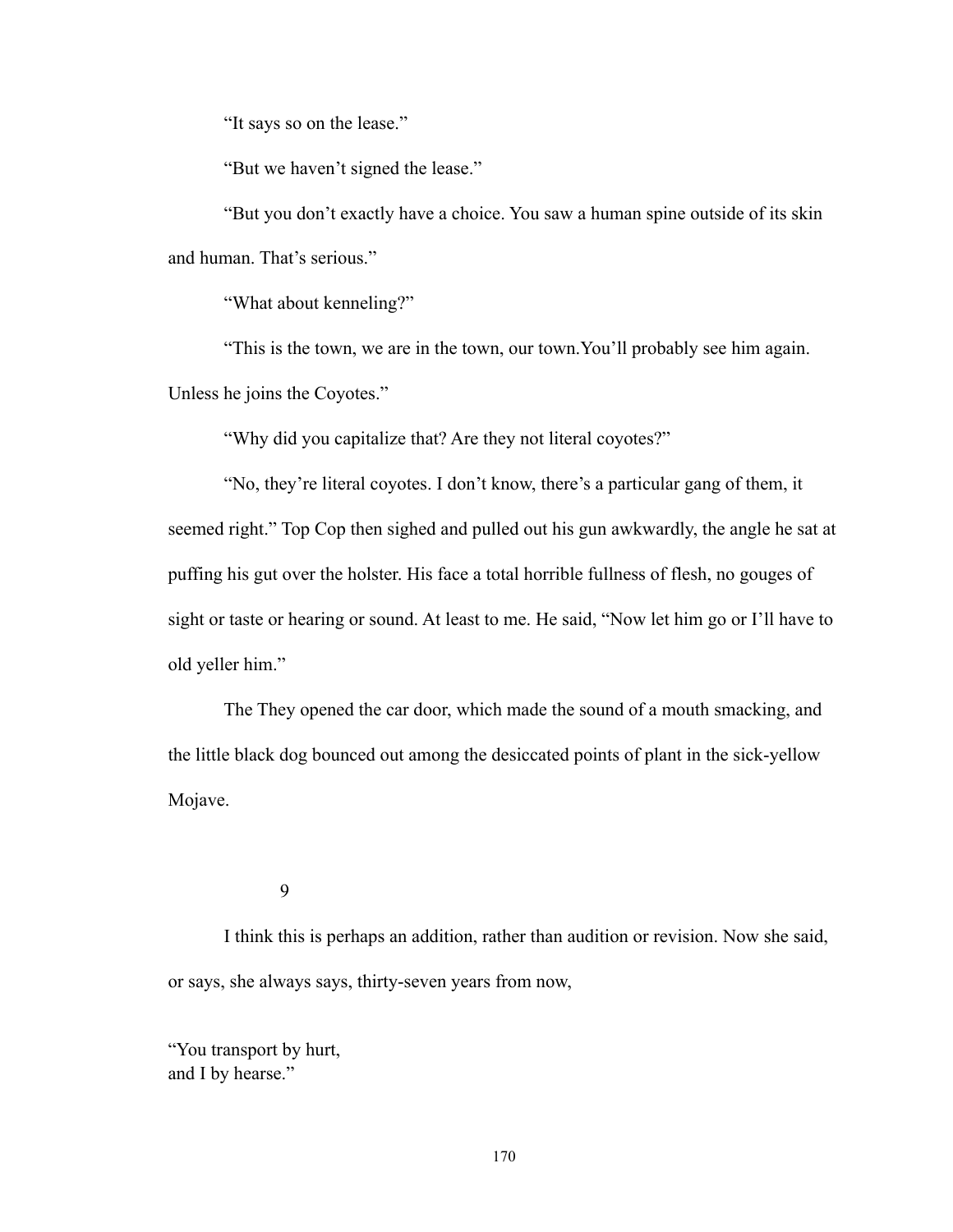Not one statement revised, or all in sequence but all are imperfect appearances of one absolute statement. Here in the wind of a desert autumn, the trees shrug with the lethargy of their firmness.

10

 The climate of autumnal France laved off the chunk of Le Method, the air shrinking skin to bumps, and leading the light as in glass, churned in streams and strings out like the freezing melt from the submerged ice cube curling into Sprite.

 They entered Le Method, full of close wintery browns, shining aged wood, exposed stone walls, rubbed smooth by centuries of fingers. Several other costumers sat scattered at small tables, finished deserts with textures like fur coats, began unrecognizable dishes with fluorescent shells, drank from snifters filled with a sticky liquid like amber thawing. All the costumers (Do I mean customers? I don't think so) had pale cheeks stretched thin and red rubs around their eyes and all were dressed in gowns of the medicinal graph paper from the spine. They sat down near the window.

"Everyone has the gown on that was on the spine," said the Man.

"Oh Really?" said the talkative cop.

"Yes, really," said the Woman.

"I'll take that into consideration."

"That's, like, a lead, at least?" asked the Man.

"I'll have to vet my sources first."

"Me?"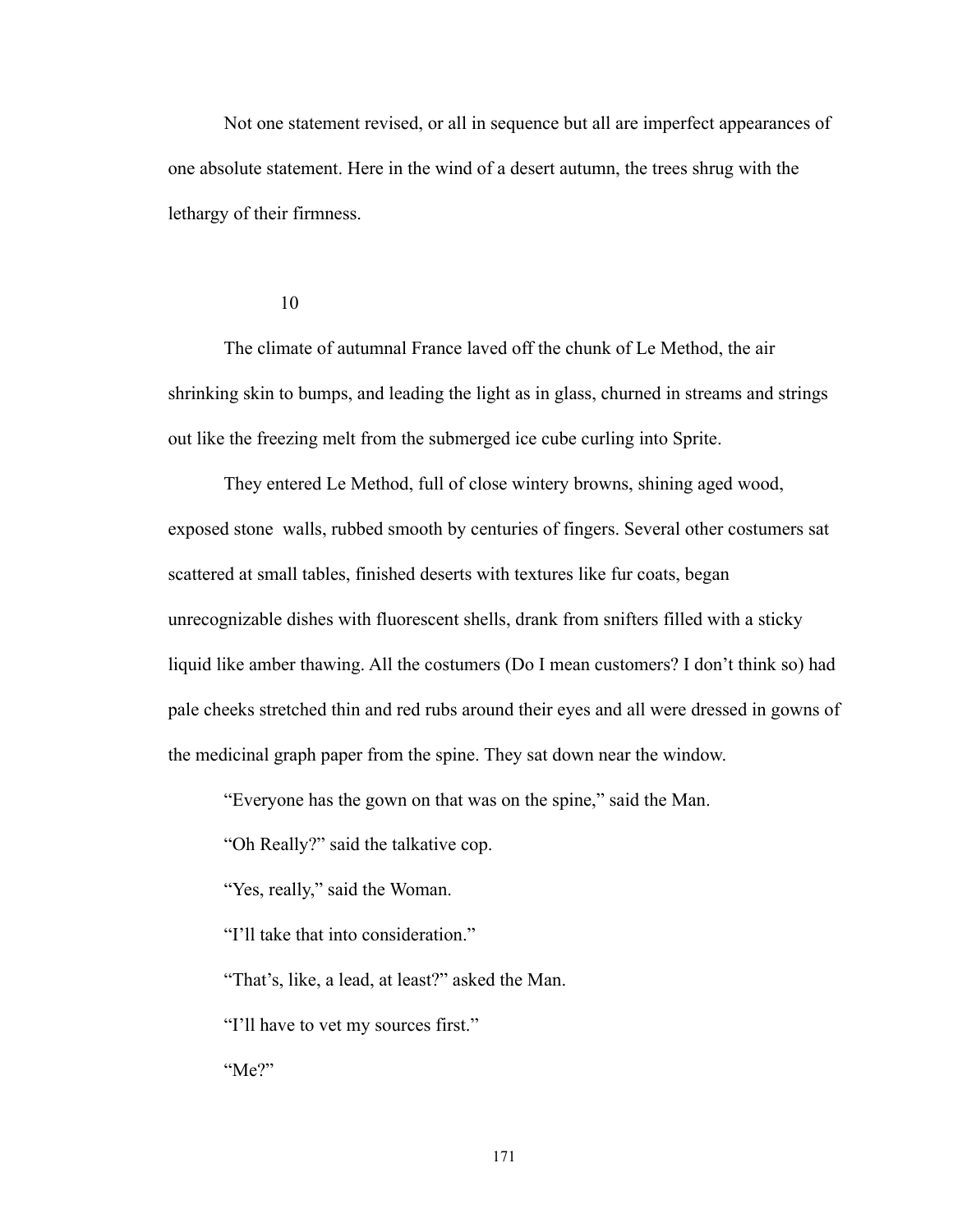"You. Yes."

"I mean, you saw it."

"I have a method for this sort of thing."

"Are these people patients?"

"Yes, of a sort."

"I can't remember the rest of this street."

"Sure, okay."

 An older woman in a papery, nursey blue uniform, real diner-cough voice, scratches out "Have y'all dined here before?" as if the sounds were a side-effect of the expulsion of mucus.

 "We haves" said the main cop, indicating himself and his partner. "They haven't," he pointed across the table.

 "Okay," began the phlegmy, nurse-similar desert-faced woman, "let me just explain a little bit about how we run things here, how we make your experience as a customer as special as possible.

 "Working off the assumptions of this street's namesake, but in a different direction, we are of the opinion that: as the existence of an omniscient, omnipotent, and omnibenevolent God does not manifest itself to us with either clarity or distinctness, all gustatory and other sensations are non veridical, exist only *qua* sensation, not *qua* representation, and so anything is permitted culinarily. Cannibalism is not cannibalism if the other person is mere sign without signification. "In addition to that, we believe the irreal manifests itself as a sense perception, and so on the same plane as the

172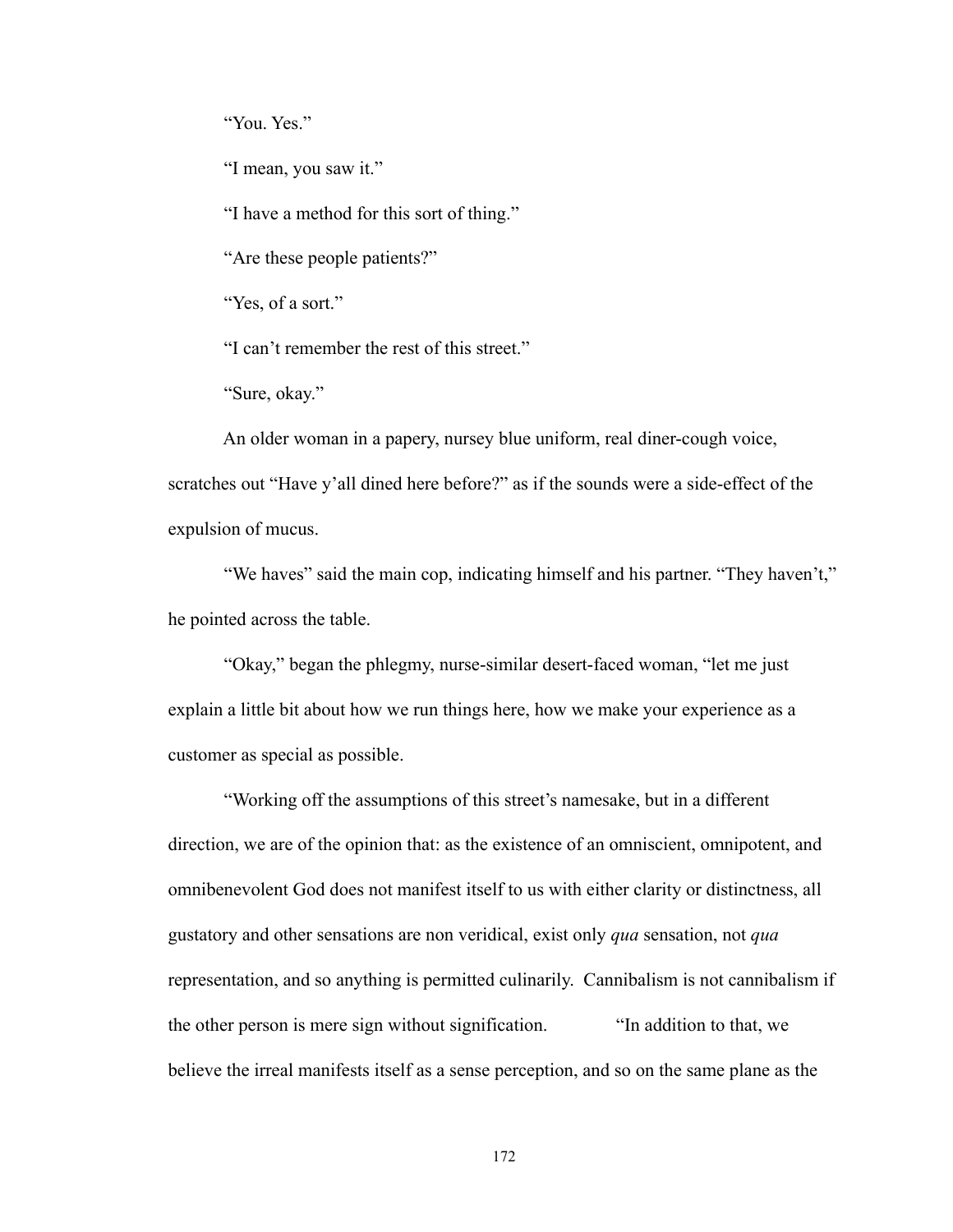real, as neither are veridical sense-datum. The real and the irreal both happen and don't happen to the exact same extent. There are births of our imagination in this food.

Therefore, we serve morally and physically impossible dishes.

"Like what?" asked the Man.

 "Like basilisk egg omelet with gruyere and chopped ten year old Chinese factory worker fingers."

 "The owner of the fingers is ten years old or the fingers have been aged for ten years, like stinky tofu or something."

"Yeah, it's a ten year old kid- their fingers.

"When in Rome. I'll have it. How does it work exactly?"

"You'll find out in a second. We have elaborate instructions."

### 11

 Outside, as they left Le Method, the redundant mechanism of the Old Mormon ghost plays numinous around them. I enter the miasma of his past when they enter the locus of his ritual mind.

 The Old German Mormon Mashburn- I see him scraping and smearing bruisecolored mud from a murky blue sliver in the red rock, like a slightly open eyelid with black sight beneath. He sifts that sediment in a near stream and dark crystals remain.

 I see him enter the cave and fear the gurgle beneath, desert blind in the dark, and looks down at the black water in the bottom, watches it drain with the lunar slowness of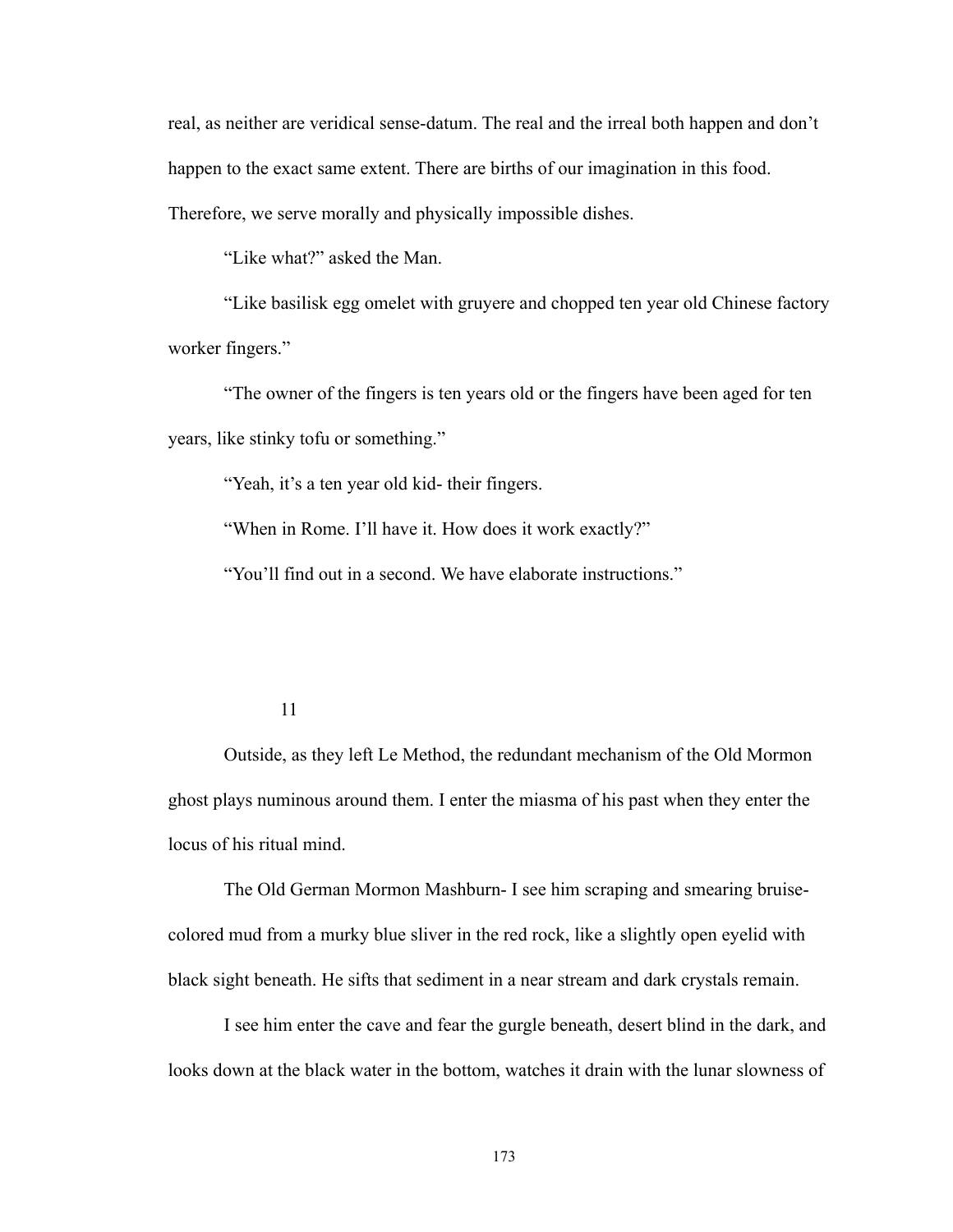the sea, shifts his head back and forth to catch glints with black behind them and the small of sand and glisters with gold-thickness, nugget-larger.

 I see him come at his friend's face by the fire with red gritty boulder, miss the skull and catch the chin, rip the cheeks pull back and sloppily snap his bottom jaw in uneven half.

 I see the Old German Mormon get a bullet in the neck from the friend's dying, tooth-crushed fumbles.

 I see Mashburn make his way down out of the McCullough Mountains, begin to empty and desiccate with lack of blood, see him empty blackly onto his own shirt, fall off his donkey onto the salt flat, and wither with months.

 This happens all around them on their way back to the station, the two cops and Man and Woman, as the drive through a mind reduced by death to the mechanism and circle of a ritual.

#### 12

 I woke up to walk the dogs, boiled the water, bubbled the brown caffeine in the French press, stumbled among the moving boxes on my floor, put the record player on its purring scratch in the middle of the room.

 Then suddenly the images occurred to me in flakes, these bits of how things were in that then and that just above was how I arranged those sibylline filaments.

174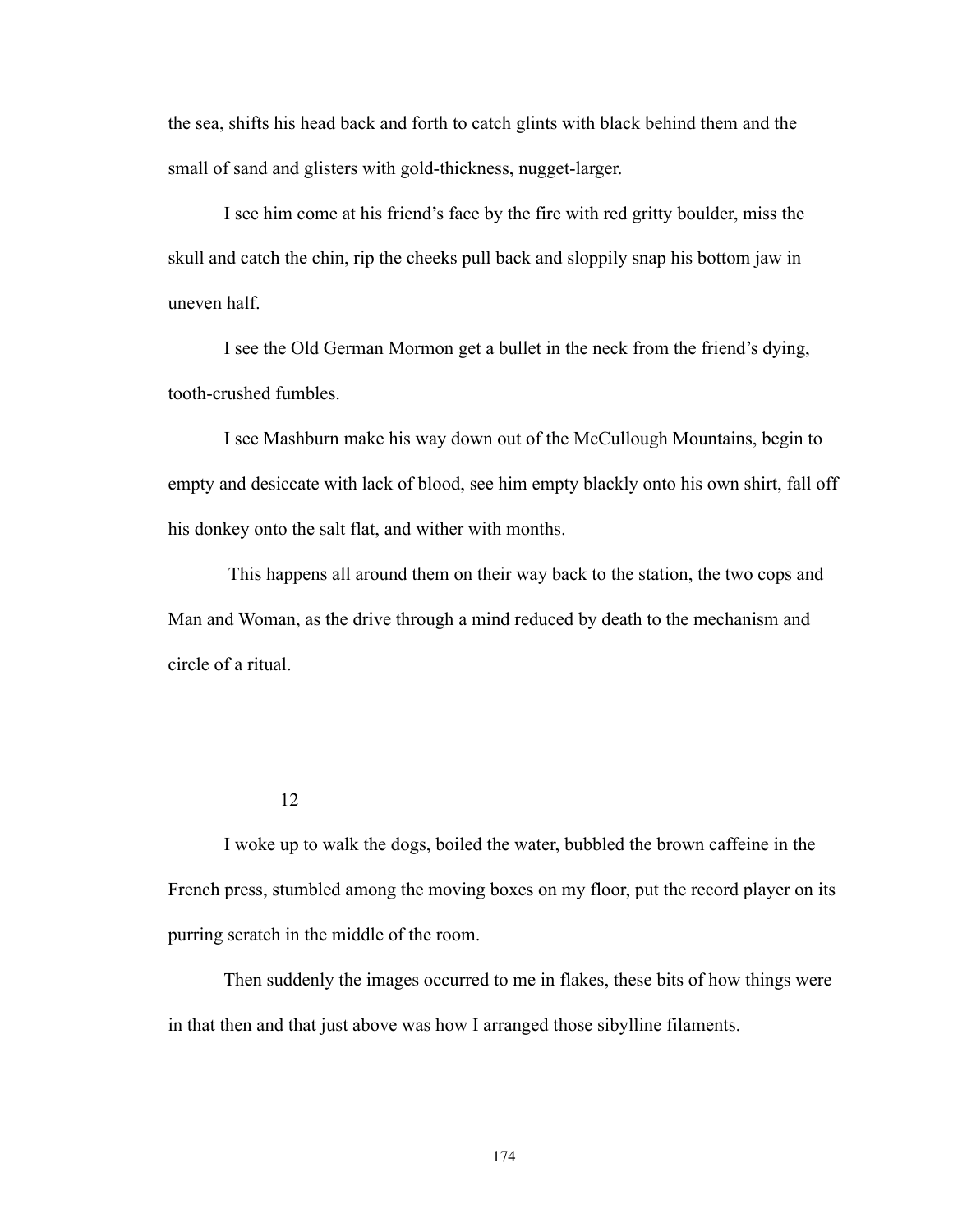I think there are four possible construals of my images: allegory, vision, pure fiction, literal description of the transcendent.

 It could be an allegory my concept of life given image in unconscious coalescences. Yes, but as Dante says, all real allegories are literally true, they are polysemous not metaphorical, simultaneously the case on the literal, allegorical, moral and anagogical level. One does not represent the other, one is the other, and everything is the case.

 The second possibility, that of vision can subdivide into four: dream, waking, herbal stimulant, the holy light of the imagination, and are all those either veridical or non veridical, which makes it eight possibilities. It could be the dream vision, I could receive outside information in my dreams like Joseph. It could be the waking vision, I could be hit by a waking vibration like the Quakers, Boehme staring at his shiny pot. It could be the herbal stimulant, like the Oracle at Delphi huffing those hallucinogenic fumes from vents in the earth, and knowing it to be the effluence of Apollo. I have certainly absorbed many chemicals in this desert. Or I could know it by the holy light of the imagination. Because if god is the substance of light, and the Father is the Splendor, and the Son the Resplendence, then the holy ghost is the light that happens in my head when I'm presented images, and what I've seen is given me by the substance of God. I cannot tell anymore if I am waking or sleeping, if I have imbibed some desert chemicals or I just imagine with the substance of God. They all could be true.

 It is possibly pure fiction: Perhaps I am just making this up? If I am, I am not aware of it. I have not made this I have found this. Regardless, this seems to beg the

175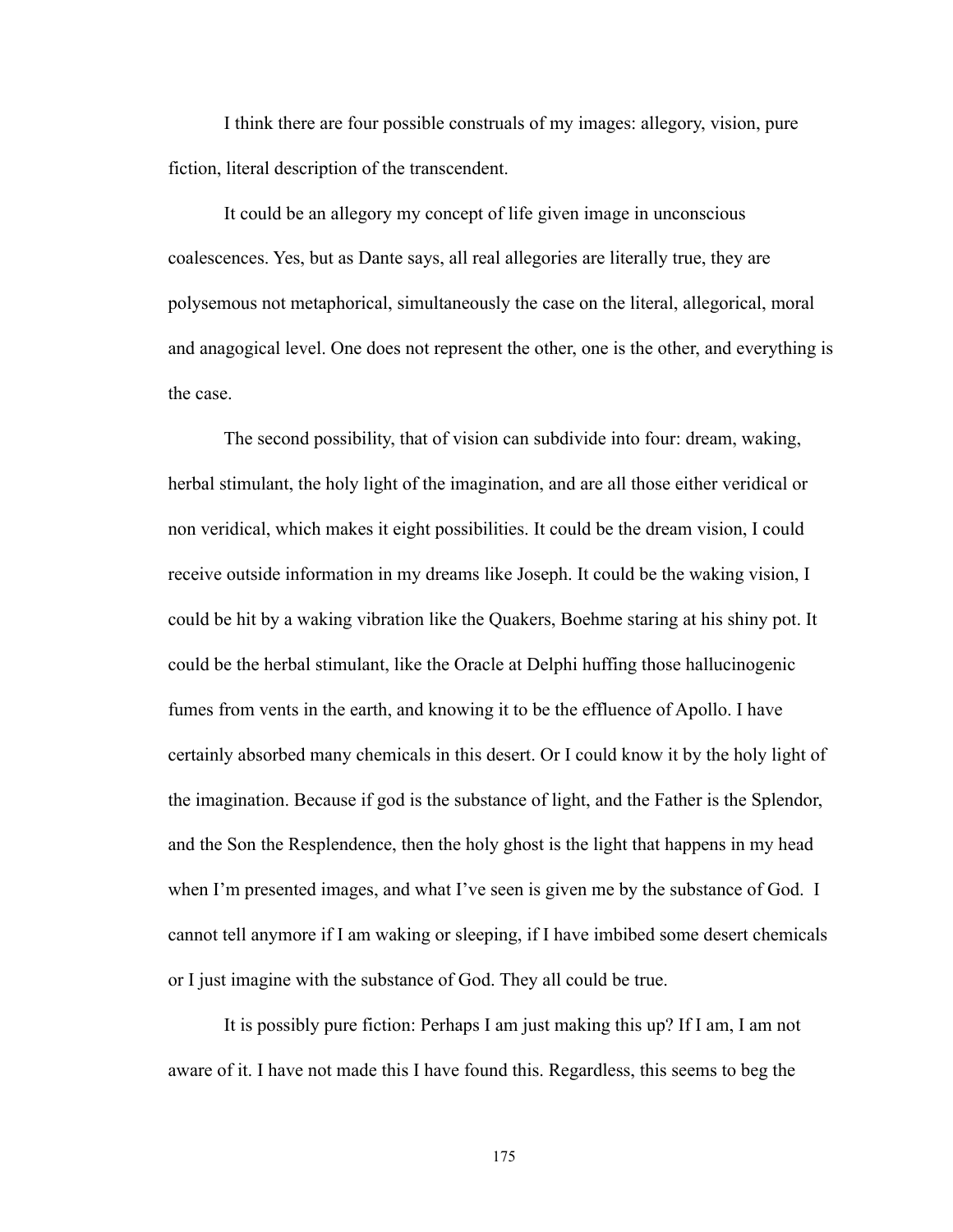question. How does one make anything up? *Nihil ex nihilo fit*. You are getting it form somewhere. Tell me where!

 It also, of course, could be a literal description of the transcendent. It happened, but in the irreal realm. I actually experience an irreal object, all of these irreal events, and just describe it and them. I think this last is the most likely.

13

I follow a purpose; you lead something far worse.

14

# **Officer Samuel Wingfield Interviewing Anonymous Female Subject #1**

# **April --, 20--**

OFFWING: So why were you standing over a human spine?

FEMSUB: I think thats a fair question.

OFFWING: It is.

FEMSUB: See, we had this friend from Mexico who couldn't procure proper papers, and

we were going to immigrate him all illegal-like, but we figured it would be easier to take

him apart piecemeal down there, then transport him in small doses, then put him back

together in Albuquerque.

OFFWING: Why Albuquerque?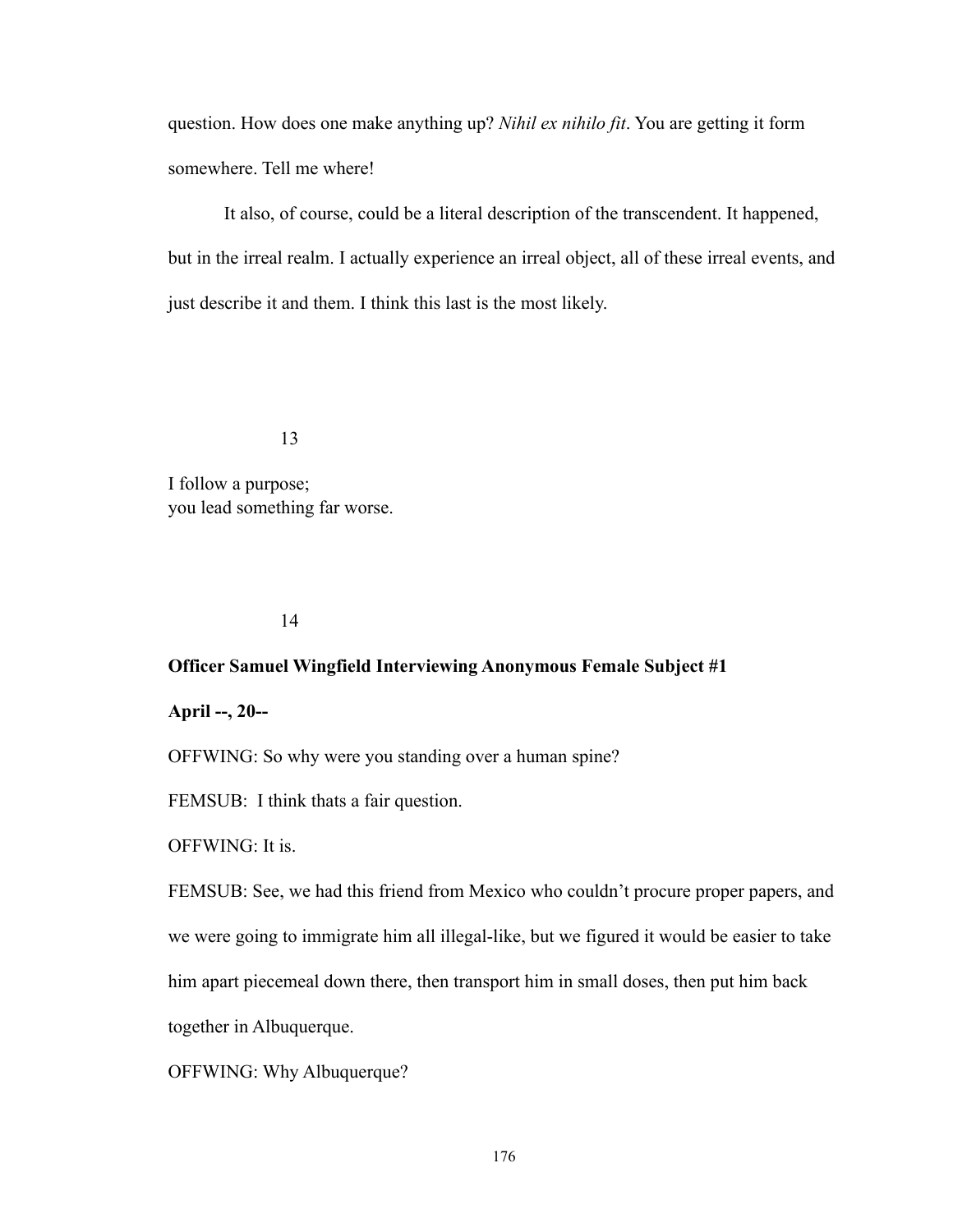### FEMSUB: Why not?

 [*Gurgling sound, perhaps from the water cooler. I doubt its significance*] OFFWING: So why were you standing over a human spine on a salt flat? FEMSUB: We had a friend who had horrible experiments done to him in World War II, which made him part jellyfish, gelatinous and liquid, and he just evaporated in this Mojave air, leaving only the spine, the last portion of his origins in man.

[*The sound of lips on styrofoam. adjustment of papers and cloth*]

OFFWING: Ma'am- Can I call you Ma'am?

FEMSUB: No.

OFFWING: Ma'am, why were you standing over a human spine, with an apparent lover? FEMSUB: Apparent lover? Yeah, well, we wait tables in Vegas, a little Italian restaurant in Sumerlin, and we recently started dating, decided to go for a little bit of a car trip and a hike this weekend, saw something flapping as we passed a salt flap, checked it out and came upon a spine wrapped in a medical gown, were arrested by two cops who refused to acknowledge that the cloth came from their local hospital,

OFFWING: Patients, not a hospital.

FEMSUB: Patients, then. And then the quieter, more retarded cop started interviewing me.

OFFWING: Are you a smoker?

FEMSUB: Yes.

OFFWING: A user of intravenous drugs?

FEMSUB: Yes.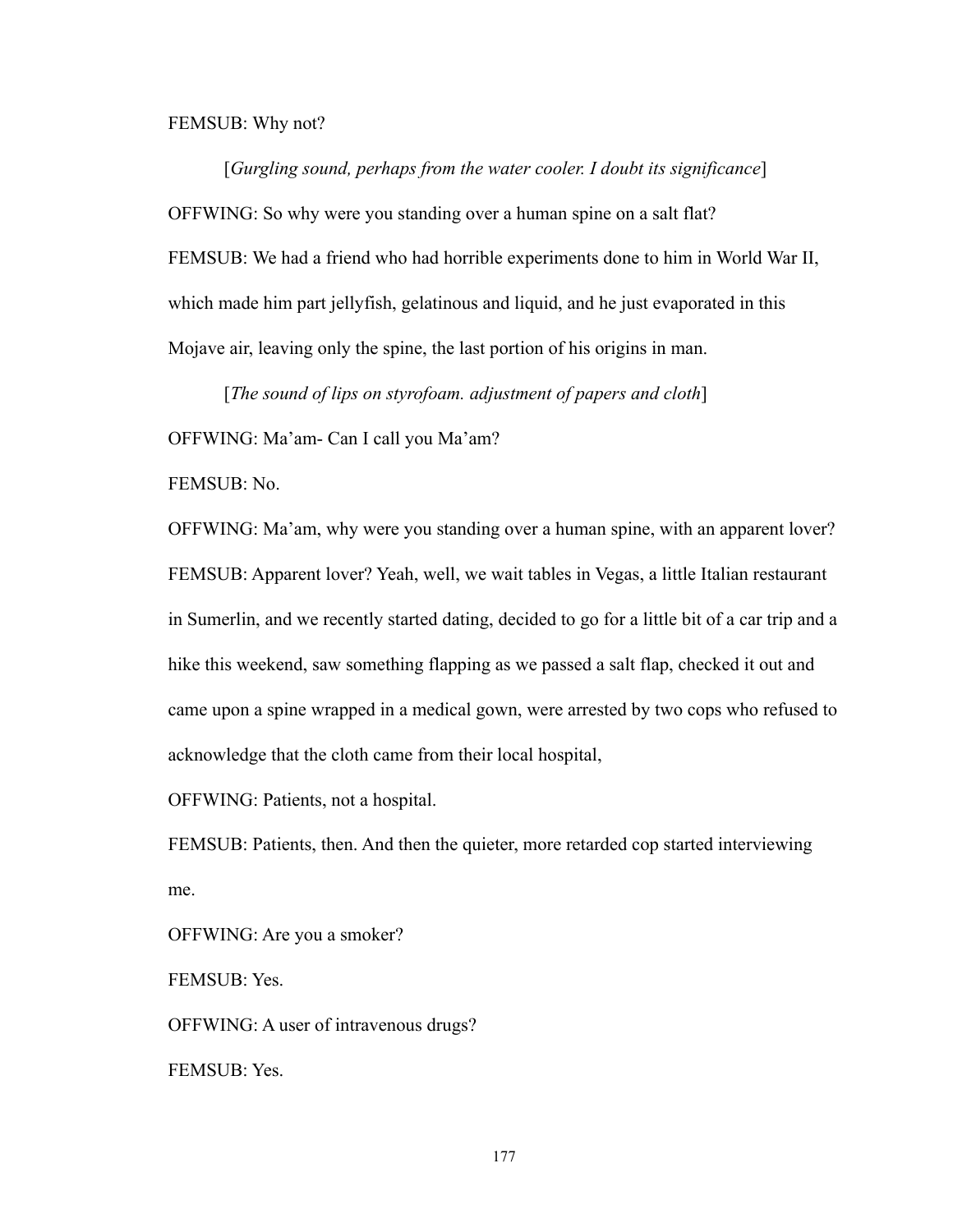OFFWING: Do you drink alcohol?

FEMSUB: Often.

OFFWING: Have you ever committed a felony?

FEMSUB: Yes.

OFFWING: What?

FEMSUB: Often.

OFFWING: We can do this all day.

FEMSUB: I hope so. I know.

[*The strangle and crack of the tape turning off*]

15

Vision comes in different formats, is always specific.

 The tape's stored on a silver disc, patterns of light compressed into plastic and reflecting codes. I put it into the machine that reads the light with light.

 Screen balloons dimly from a dot and lightens slowly. A left blotch of grey and face looks to the right one, the left blur official in its outlines, the right more sloppy, arms white with the informal, both with mutable ink for mouths, and all the black objects in the room look more soup than solid.

 The informal blotch says, after adjustment sounds of seats and pages: "It seems to be November here."

"In the tired cleft of your drawling eyes, the white stutter in your hair, the volute mumbles of your ears,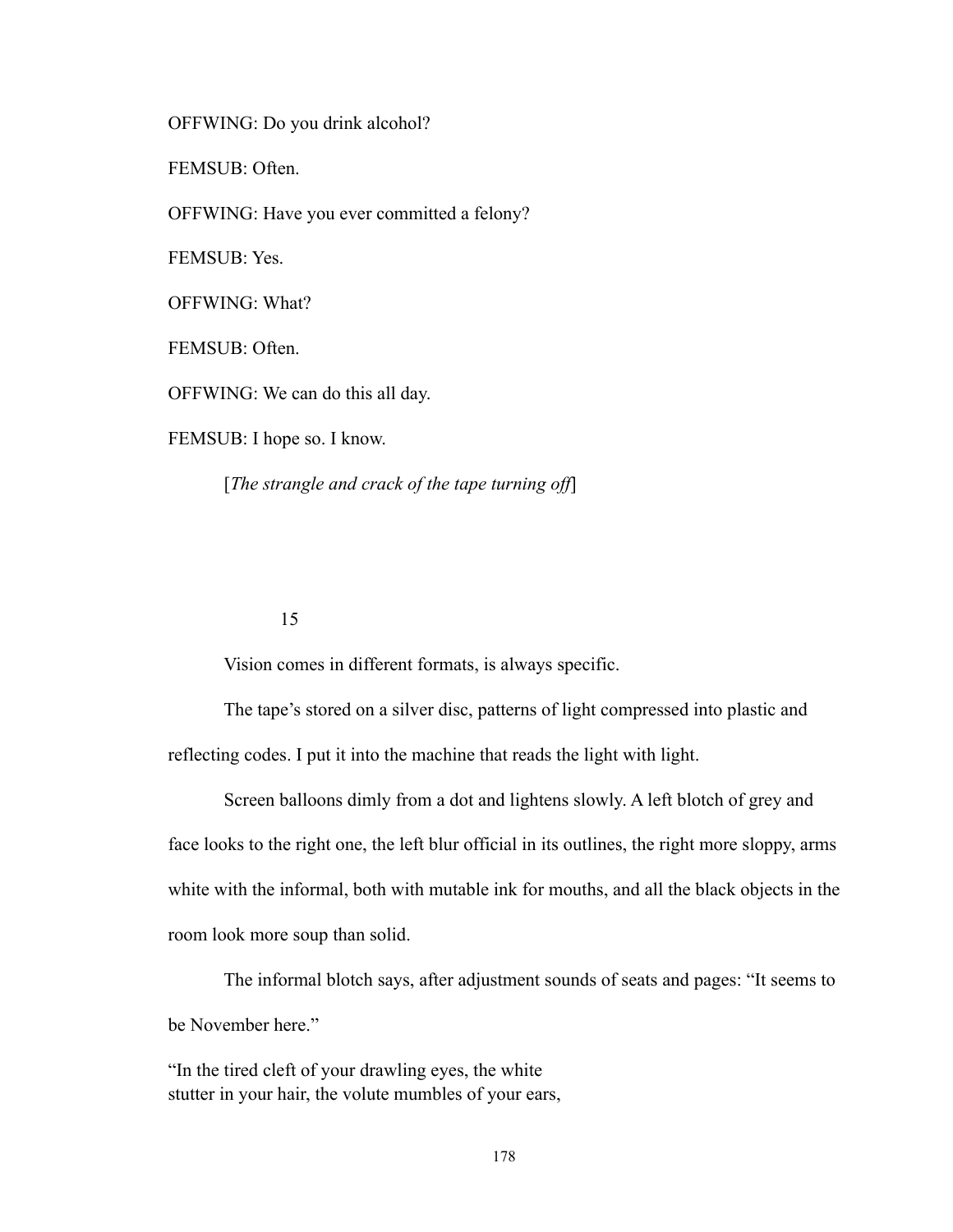you fail to articulate - you're a waste. What's your name?"

asks the formal blur.

 "Listen, I feel like we've totally gotten off on the wrong foot. I'm not tryin' to be hard. Lucy just has this thing about cops, and she's hard to talk over, you know?"

"Lucy?"

"Her name's Lucy."

"The other one?"

"Yeah."

"Lucy what?"

"Lucy, I don't know her last name. Lucy I-don't-know-her-that-well."

"That's the best you can do?"

"Actually, I think it's Lucy Collins."

"What's your name?"

"It's Bart Brinkman, man." He moves forward like India ink in a ziplock bag.

"I'm here to cooperate. Ask and I'll answer. Mr. Cooperative."

"Black crystals in black mud disguised by sequence, wearing obscure integument of close elision, they hide in plain sight by befriending mud. She told the truth and lies?"

the lighter-colored, formal blotch said, and seemed to darken and enlarge like a tree's

shadow at dusk.

"Um, yeah. She told the truth in the car. She just told a lot of lies around it, too, I

guess."

"So she was really telling the truth?"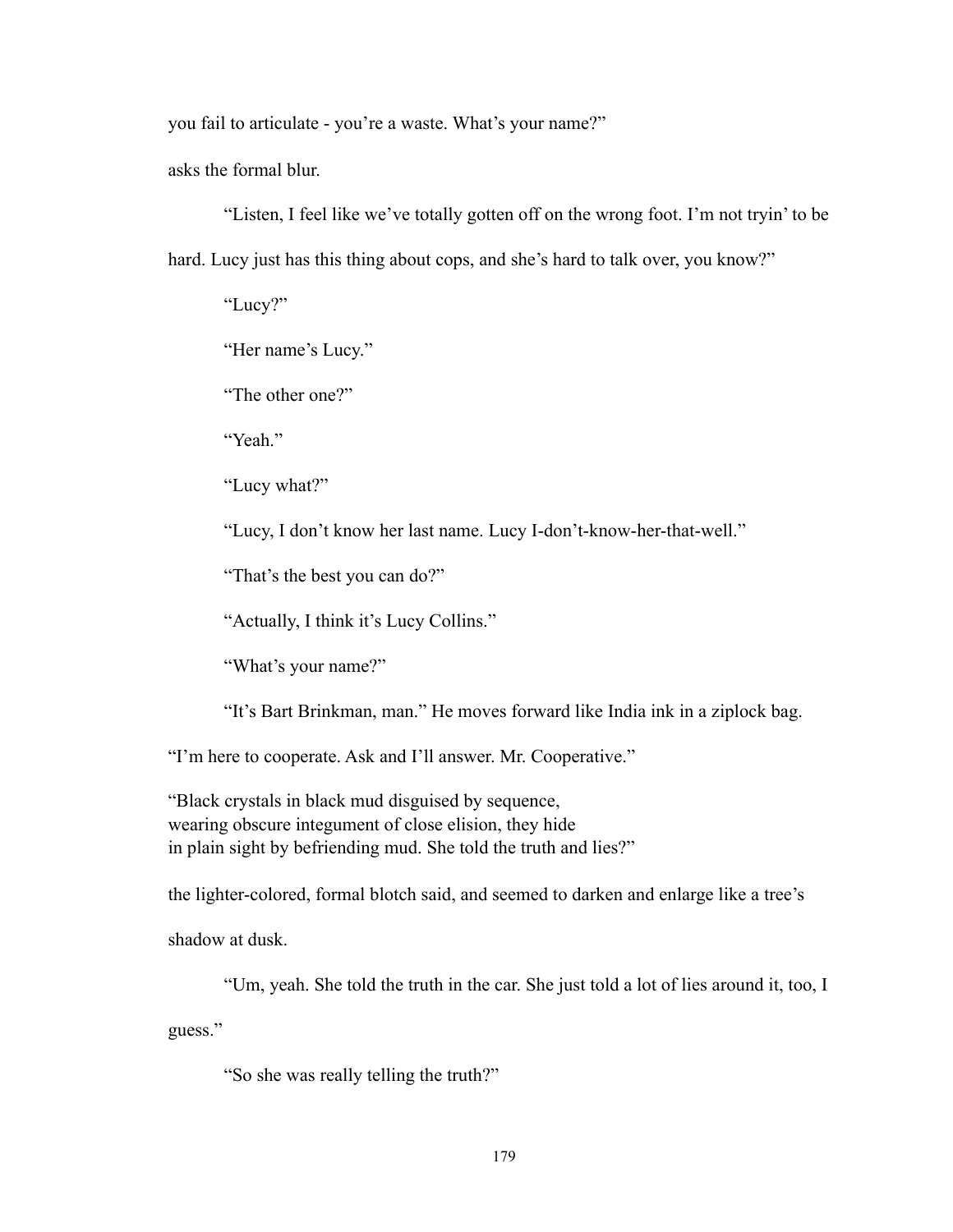"She just kinda primed you to think it was a lie. I think that's like her."

"You don't know."

"I don't know her that well, but she seems to do it a lot."

"So how do you know her, how well? Tell me why you were looking at a spine."

"What's your name?"

"You can call me Officer John Wilmot."

"Okay, John."

"Officer Wilmot."

"Okay."

 "So the thing is we're co-workers. We wait tables in Las Vegas. We both work at this little Cajun place on Charleston, up kind of in the rundown artsy part of Vegas, right where 95 and the 15 meet. We just have similar senses of humor. She started working there a couple months ago. At like two o'clock when things were slow, I was talking about wanting to go hiking and on a car trip and she was like, 'Sign me up!' So this is the first time we hung out outside of work."

"Why did you say she was a stewardess?"

"I think she used to be. But maybe she used to be a lawyer. I really don't know

her that well. And I'm kind of spacey."

"How did you come to be in the proximity of an abstracted human spine?"

"We just, you know, saw it. Lucy saw something flapping, asked me to pull over.

We walked out. You were kinda there for the rest of it. It was weird. I don't know."

"Two skins, I have twin skins here - but which covers which? Which is the snake, and which rubs off in a reptile itch?"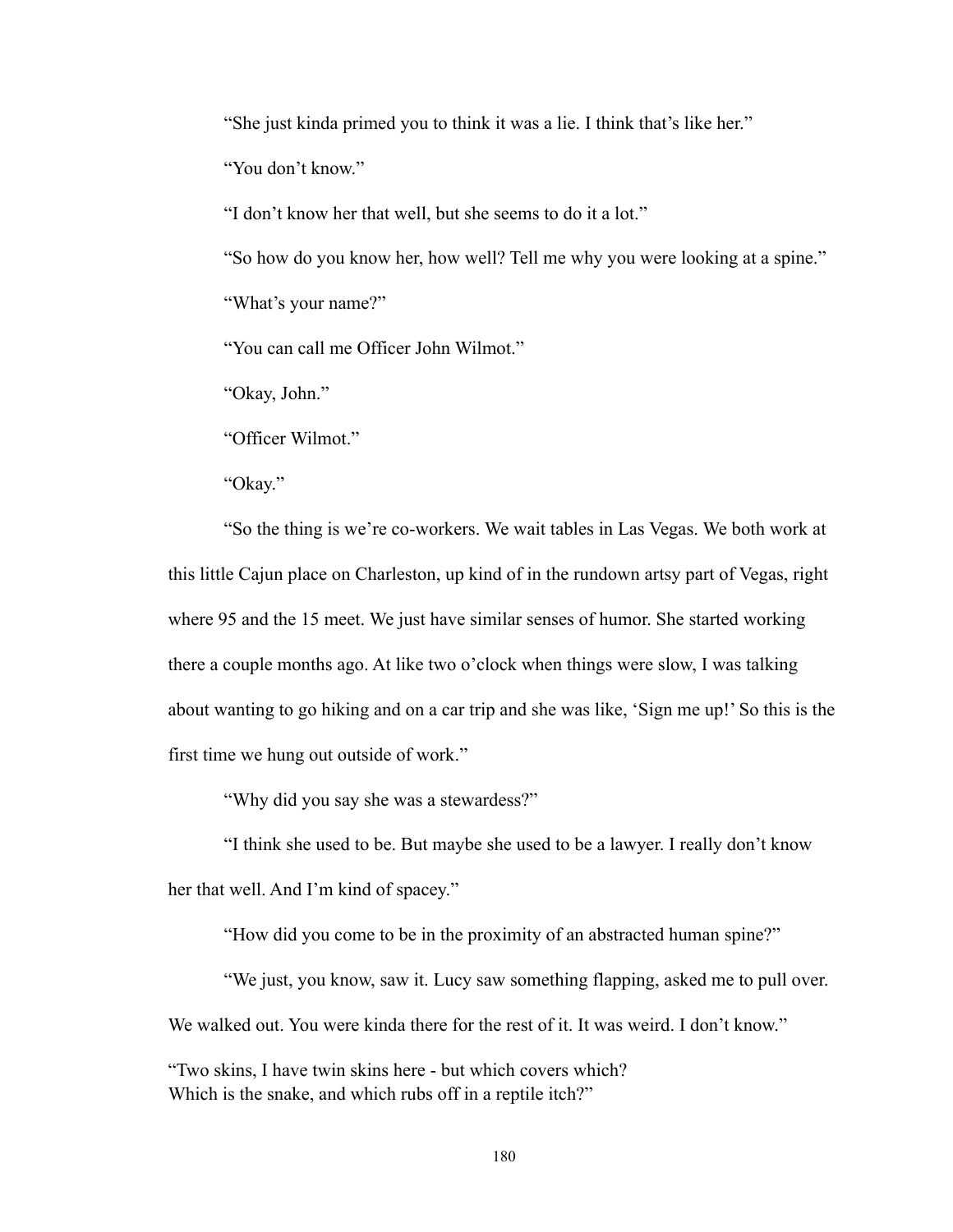said the formal blot, a traveling ray of dark, the shadow of an airplane in a Vegas sunset in the autumn.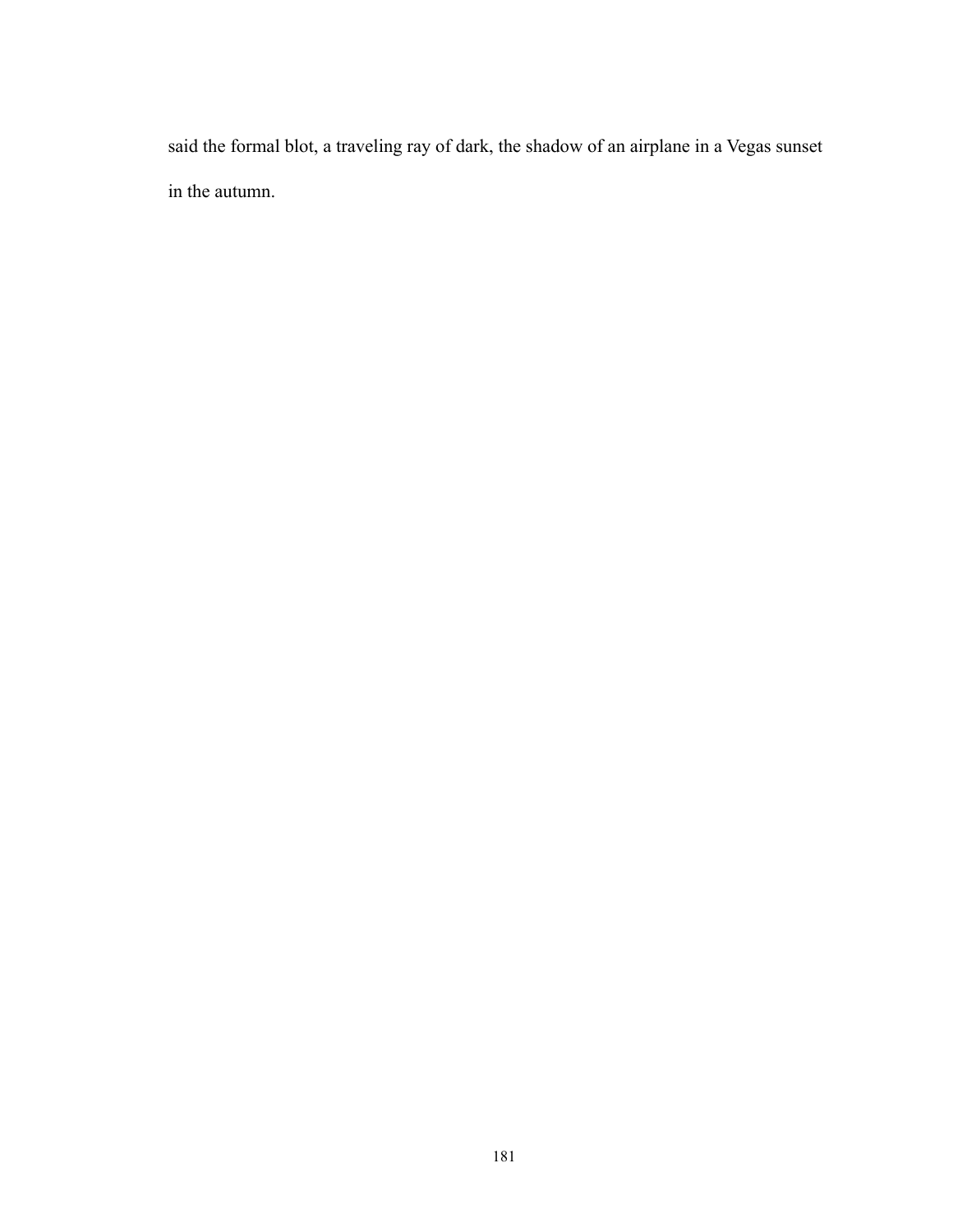# Previously on *Participating Godlike Food*:

**Episode One**: Bart and Lucy found a spine in something like Nevada. Officers Wilmot and Wingfield took them into custody; forced them to leave their dog in the desert. They went to a restaurant, Le Method, which was weird. Bart and Lucy were interrogated. They lied.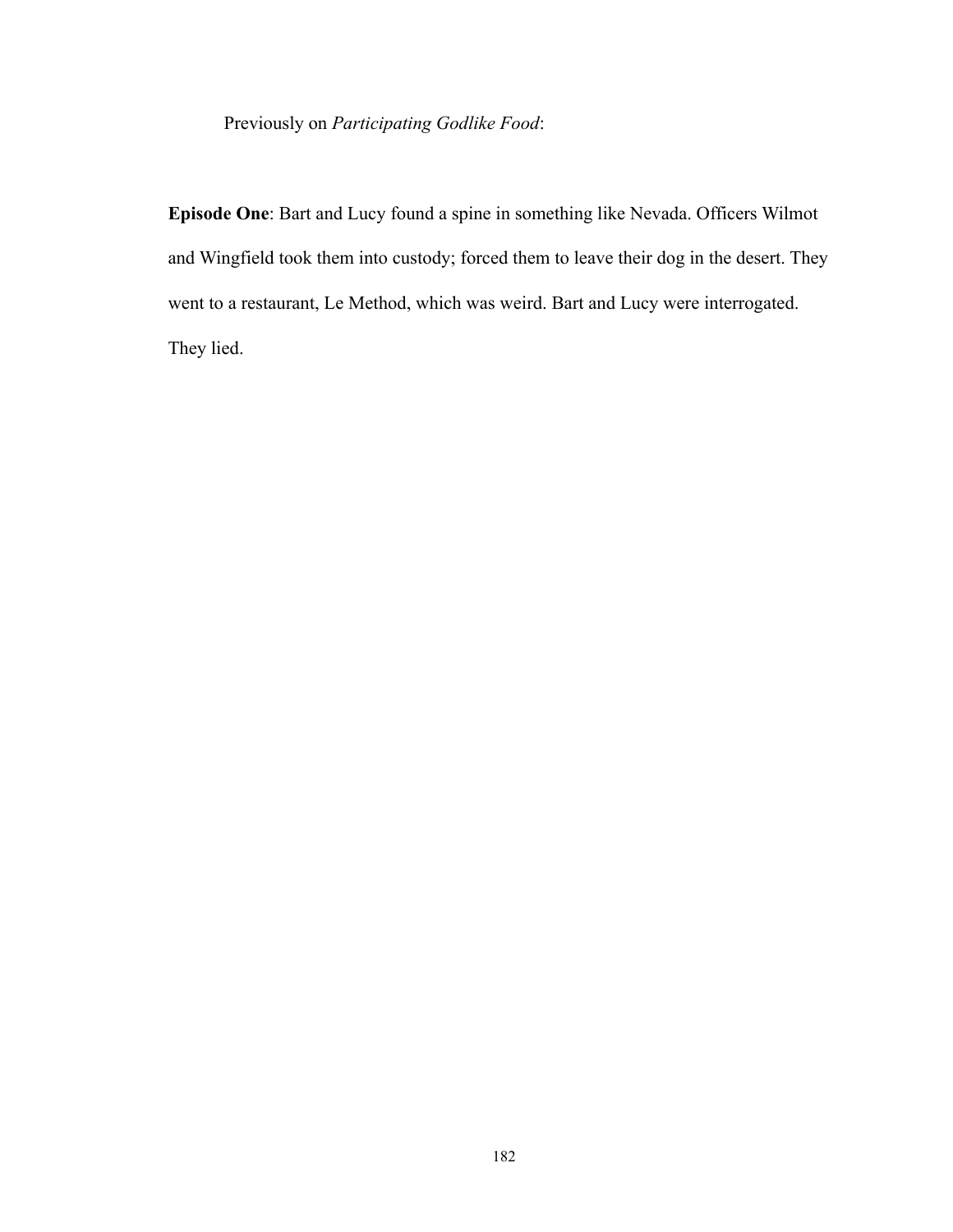# Episode Two

1

In the basement in the stairs, in milk-murk air down there, a limit liquid, gaseous, able, a sideways-porous table,

> *I can see the door but not what it's been used for*

that paradise put flat meets with metamorphic smack, the slosh of soma and ghee stumbling with liquid glow

> *I can see the door but not what it's been used for*

to a casino-basement Agni piercing the flat with ignition as Amen a Blake-begin

> *I can see the door but not what it's been used for*

### 2

What do salt crystals mean?

A refrain of the earth on dead grass and trees and donkey bones, equivocally.

3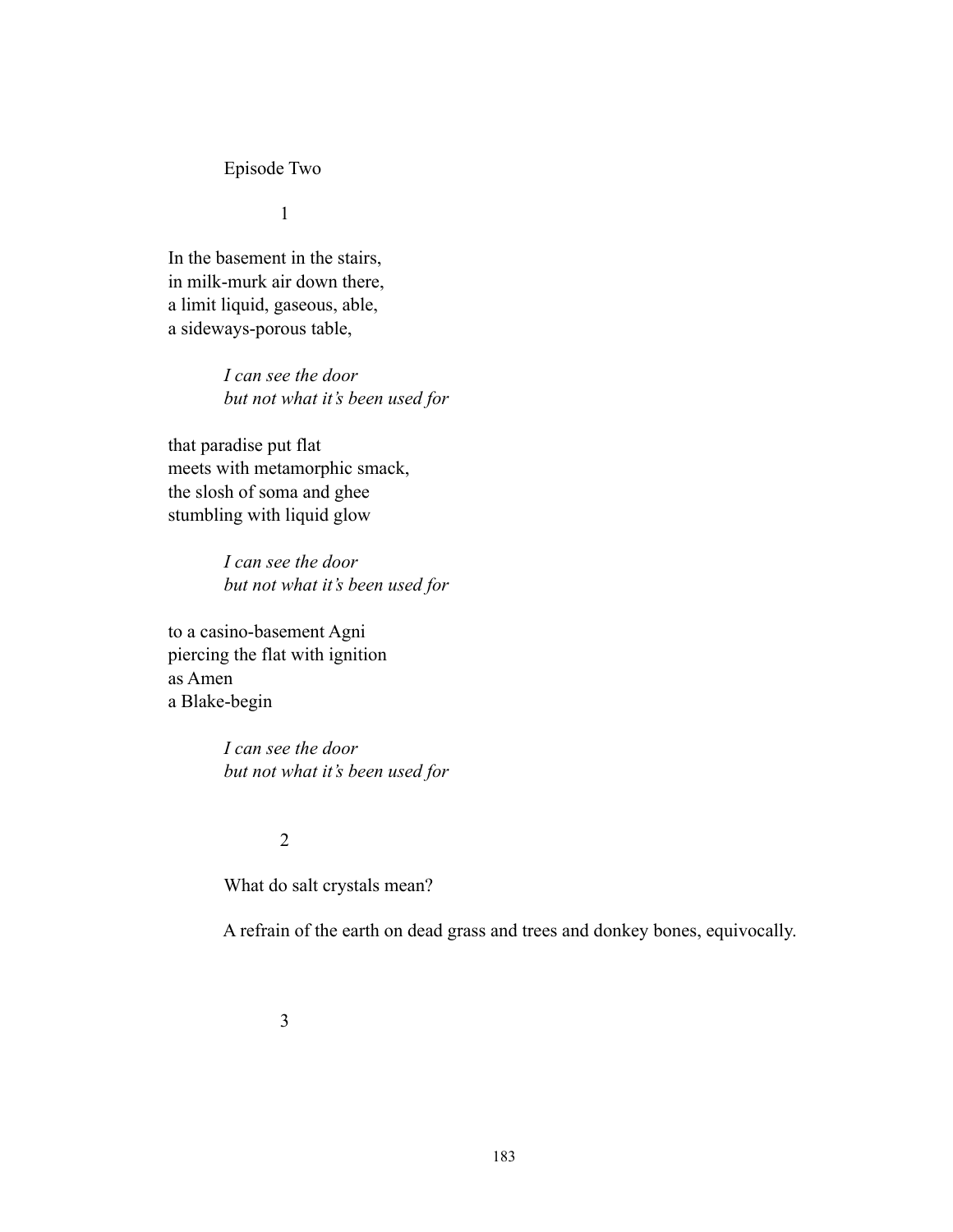Outside the police station stood an inchoate pyramid of heads redly abstracted from their bodies, sticky puddles crusting blackly below and in eye sockets and ear whorls. Each head had turned a cheekless warp of skin that wandered loose without responsibility to the body below, hair drifting in the air some places, and heavy with clotting in others.

"Was this like this when we came in?" asked Officer John Wilmot.

"Most certainly not," replied a spacey Officer Wingfield. "Almost certainly not."

"We should radio this in."

"We're right outside, let's just walk in."

"Let's radio. I wanna go. I don't particularly wanna know."

 This cold shape of heads to talk to stars, geometry to contact the norn, wobbled and crumbled a little in the wind. : a few heads fell off to the side. Officers Wilmot and Wingfield, and Bart and Lucy walked past with skittish legs.

"This is apparently pretty SOP?" asked Lucy.

"Who knows what's the standard anymore," answered rueful Wingfield.

 "I mean, obviously, it's not, like, optimal," said Wilmot, in an elegiaic surfer's mumble.

"And we're going to sign the lease now?" asked Lucy.

"You are," said Wilmot, perking.

"And we're not under suspicion?"

"No more than anyone else."

"But we're of interest."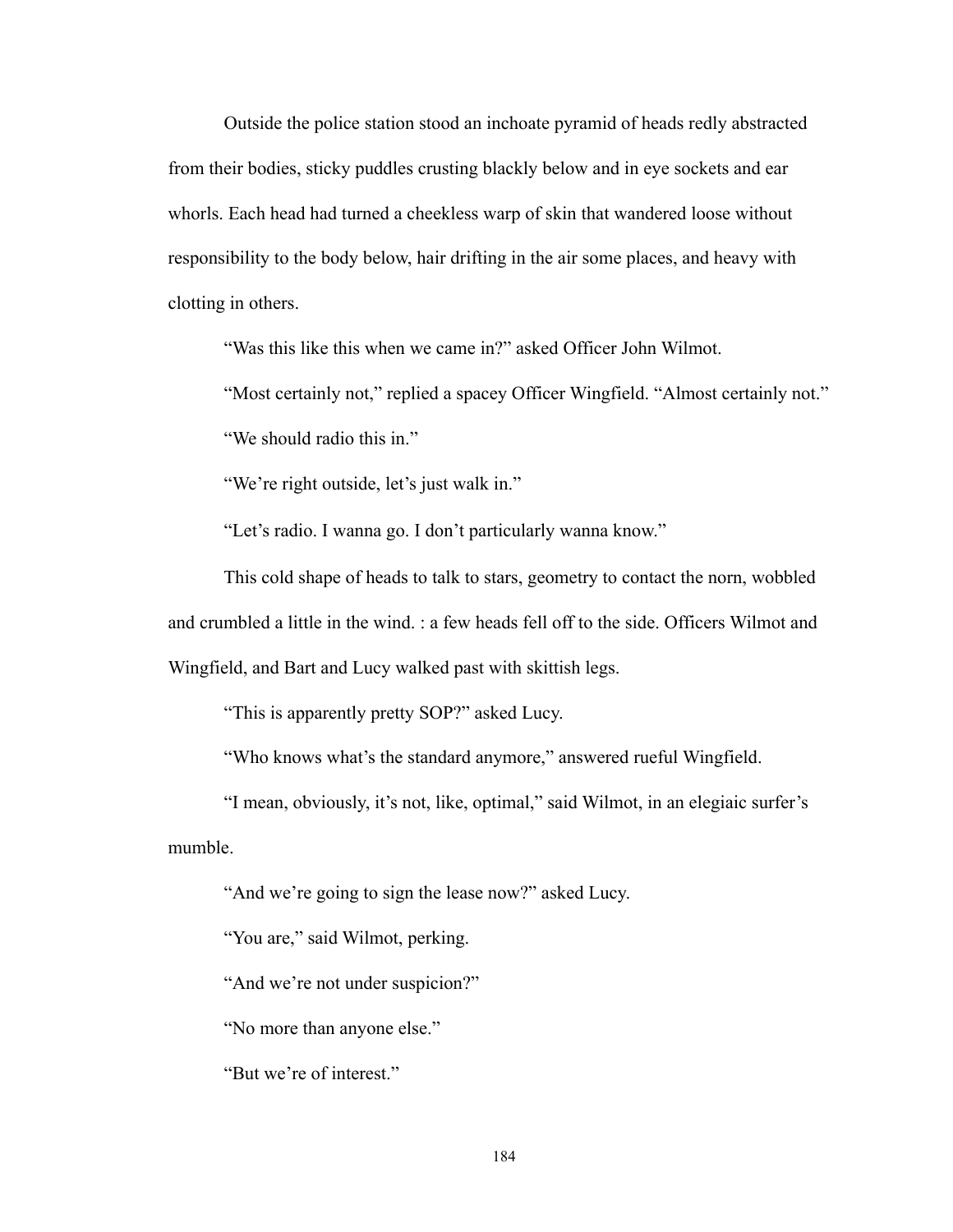"I guess."

"Are we?"

 "You are." Wilmot rubbed the crust the desert makes from the corner of his lips before continuing, "You have the privledge of witness."

"Okay."

"You seem to be slow on getting this stuff."

"You're just not very good at communicating with your public."

 "When their government is a code that they must master, a citizen is truely diligent and engaged."

 The sun cooked the bits of red desert dust, shoe rubber, and plastic wrappers of old food that littered the car carpet into a smell that made Bart sleepy when he opened the door.

"So that's cartels, right?" he gestured toward the heads, not wanting to get in.

"How long have you been a waiter?" asked Wilmot.

 "Not long. Are those cartel heads? I mean, I feel like that's the primary source of pyramidally stacked severed heads in America, I would assume."

"Yes, probably."

"What does it mean? Is it a message? Are they mad at us?"

 A sort of anatomical heiroglyph, a speech of higher things, at least farther, and I see the shape of the meaning, but not what it points to, the mere geometry of things which explains nothing in its simple visibility undivorced by pointing's ghosts, a rumbleghost, a poltergiest, the efficacious spirit of the gesture undestood.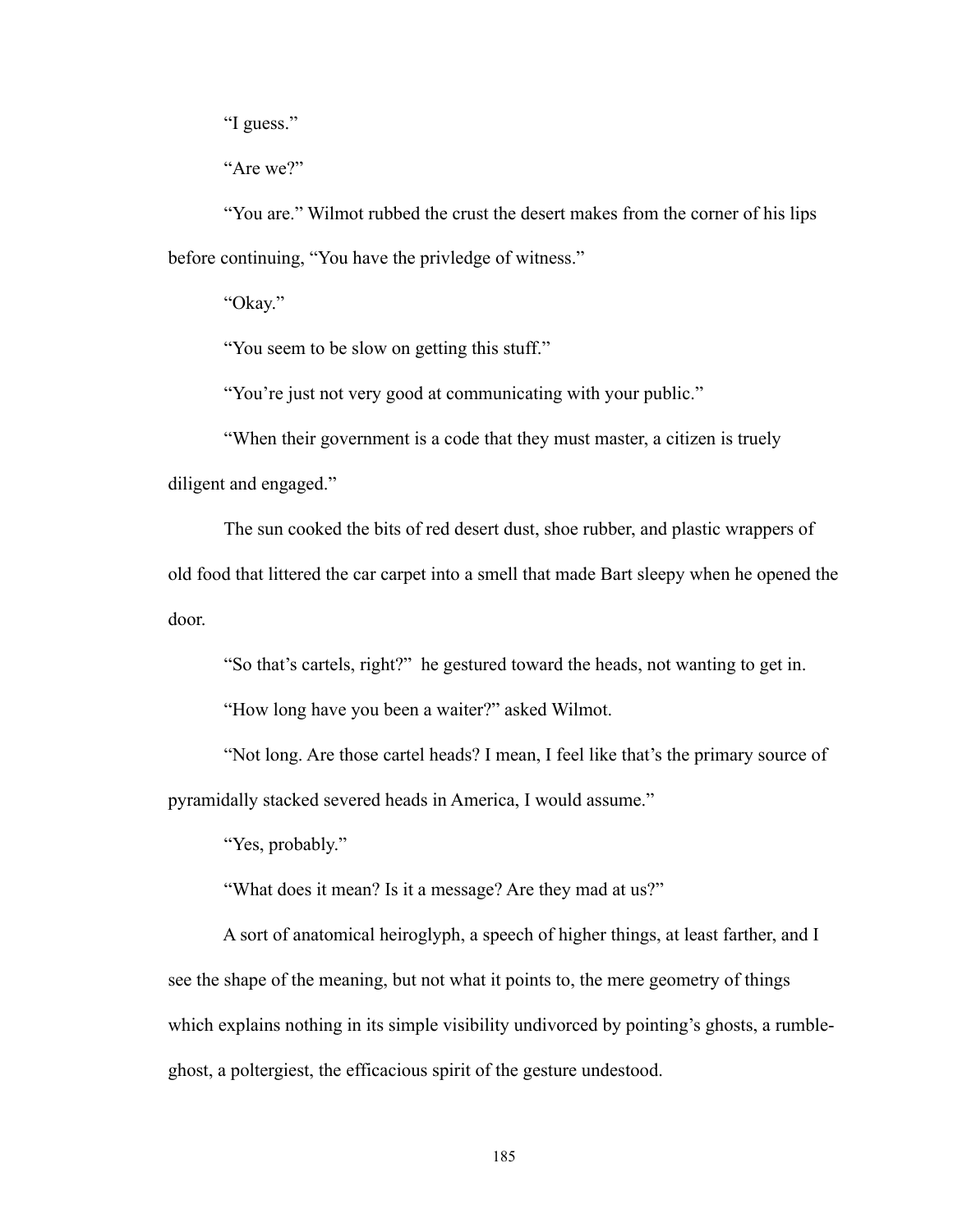"Do people mention Bart Simpson to you alot?" asked Wilmot.

"No, it's usually Saint Bartholemew."

4

 The salt itself now seems significant, to have been signed by the creator of its purpose, if I can only discern the pattern of their cursive geology. They seem now a crytal ensemble excretion of the earth, to represent earth's stomach to me.

What do salt crystals mean? They highlight as they foam it shut.

### 5

 I can see her face, a swirling black mask of loose skin in the future, she is taut of shoulder and stomach, but the skin hangs from her face like stubborn cloth, she tamps a heave of heavy breath and says,

 "You go back to Bart, and I slog around in birth."

And to the left of my eyes a mirror smashes with a harsh, marginal glimmer.

6

By signing this lease, you admit a certain

complicity. Let me quote from the text: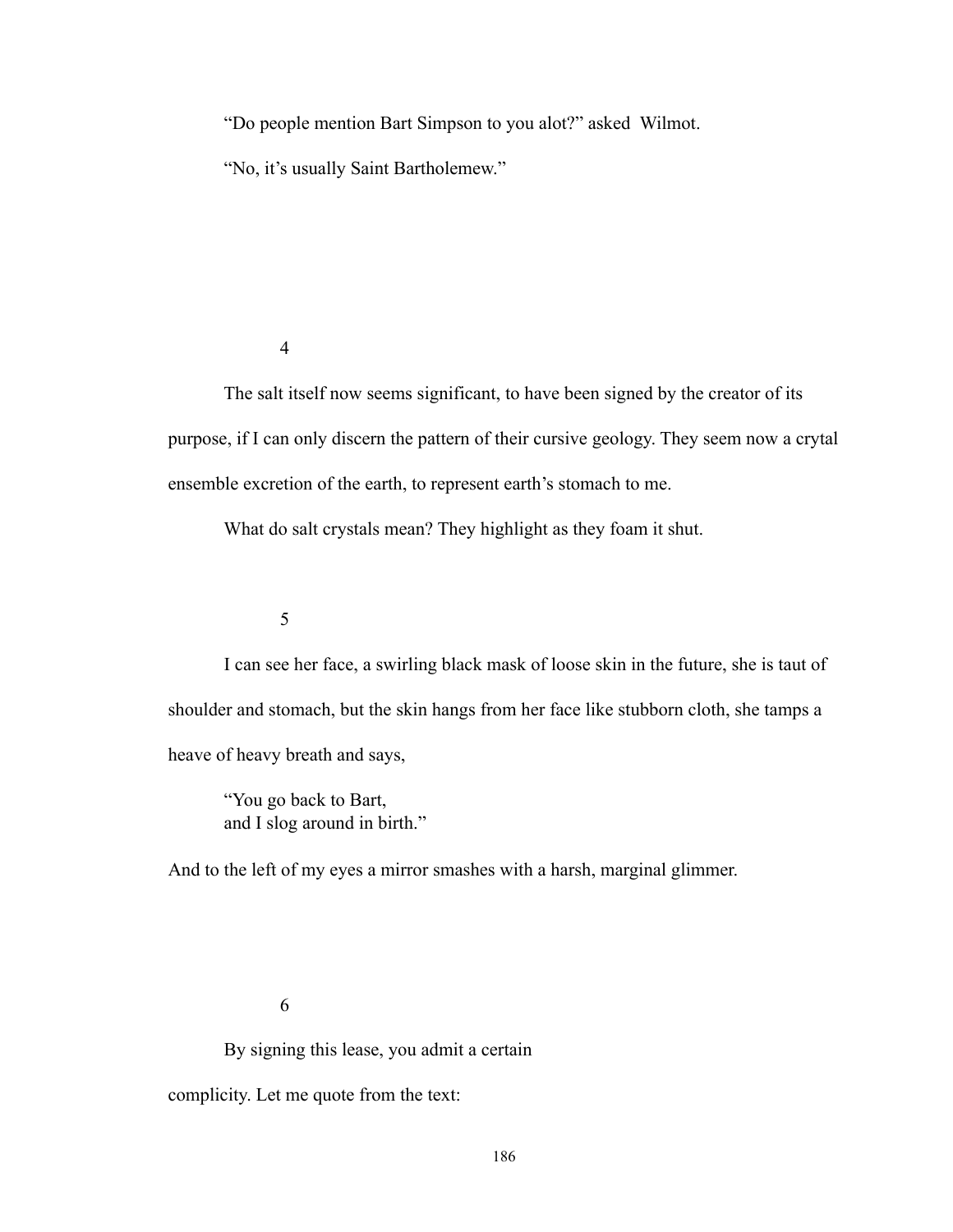This lease is for a term commencing on 09/07/20--, and ending on 09/06/20-- at noon, the "Term."

Let's start with the "term," a pod containing

both termination and terminology, the locus of the limit

in duration and meaning, this is both a threat and promise

that something significant will happen to you in this

baggy interim, related through false

etymology and homophony to "berm," the limit

of this road you will be traveling. Do you understand me,

Bart? That is Officer, or Officer Wilmot to you. Put that down.

I quod that bulle againe:

 The holding over by Resident with the consent of Landlord shall be deemed to create a sixty day tenancy.

To begin with, you will never have my consent. To achieve any sort of true salvation, you must attain it without a public consent. This holding over is the key, pierce through the veil of these words, and know that it is a holding over me. This town is hieroglyph, and you must seprate the phonetic from determintive, in order to enter the penetralia of Nevada. Bart leave her breasts alone.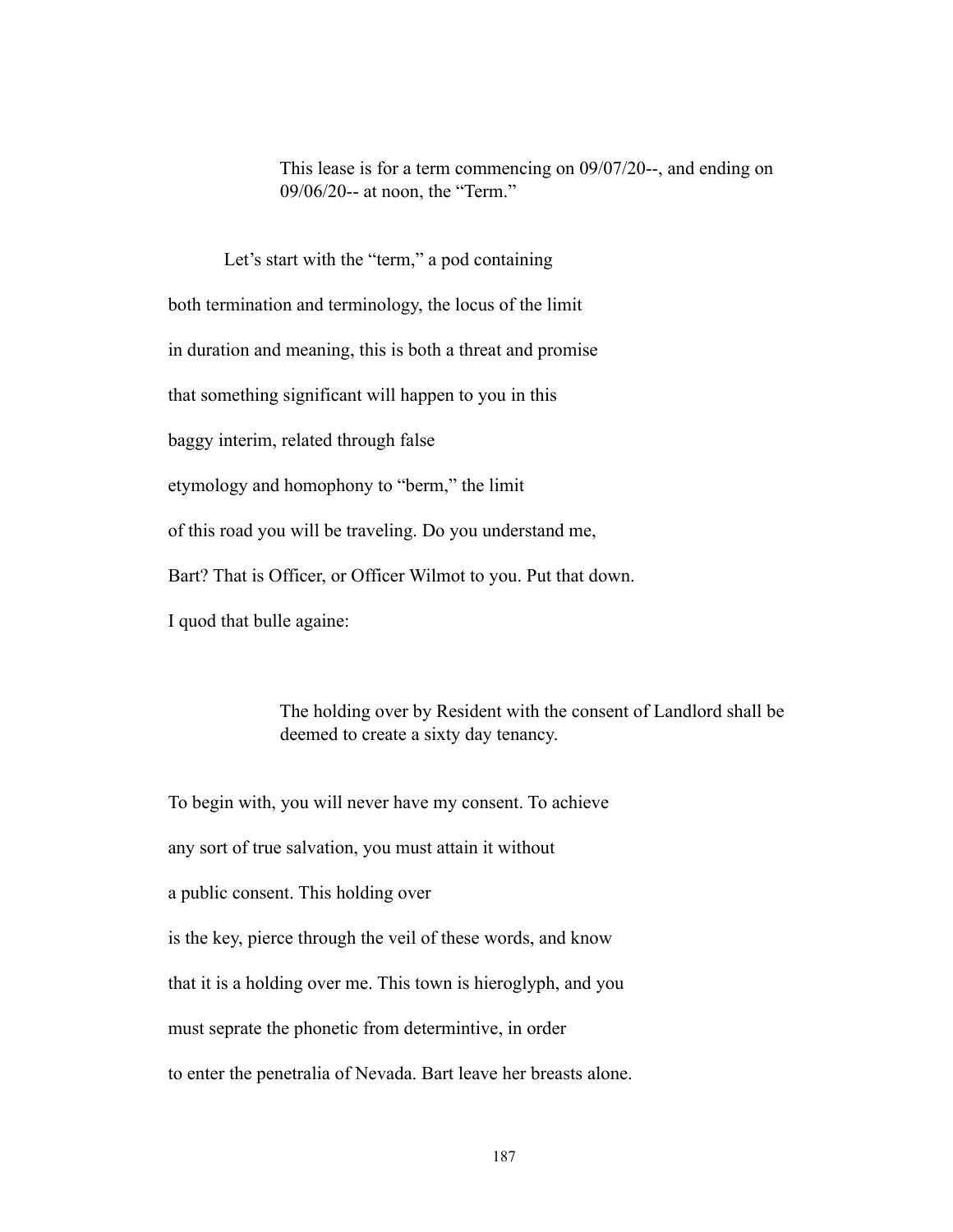You are in a sort of public. You will have a period of Paradise, a Persian enclosure, if within the limits of your terms and terminations, you can discover how to hold it over. Is this clear? I didn't ask you, Lucy. You have been uncooperative. More lease:

> All terms and conditions of the Lease shall remain in full force and effect during any holdover period; provided that the Landlord may increase the rent reserved hereunder during any holdover period after not less than sixty (60) days prior written notice to Resident.

Again, rend the cloth wall, and enter closer

into the temple. There is government in heaven,

and especially earthly privledged enclosures, and it is

a government of force and effect, angels are always

eagles and buzzard. Furthermore, my access to your life and particularly

to your thought and the instruments of interior

extraction will increase in Paradise and its

enclosure. Salvation is an action, and lasts

as long as its comission, and must be reneacted

constantly. Hence the possibilty of near usurious

rental practices after the perfect term of sixty days. We must

have written interpentration. The poltergiest

of meaning will save you.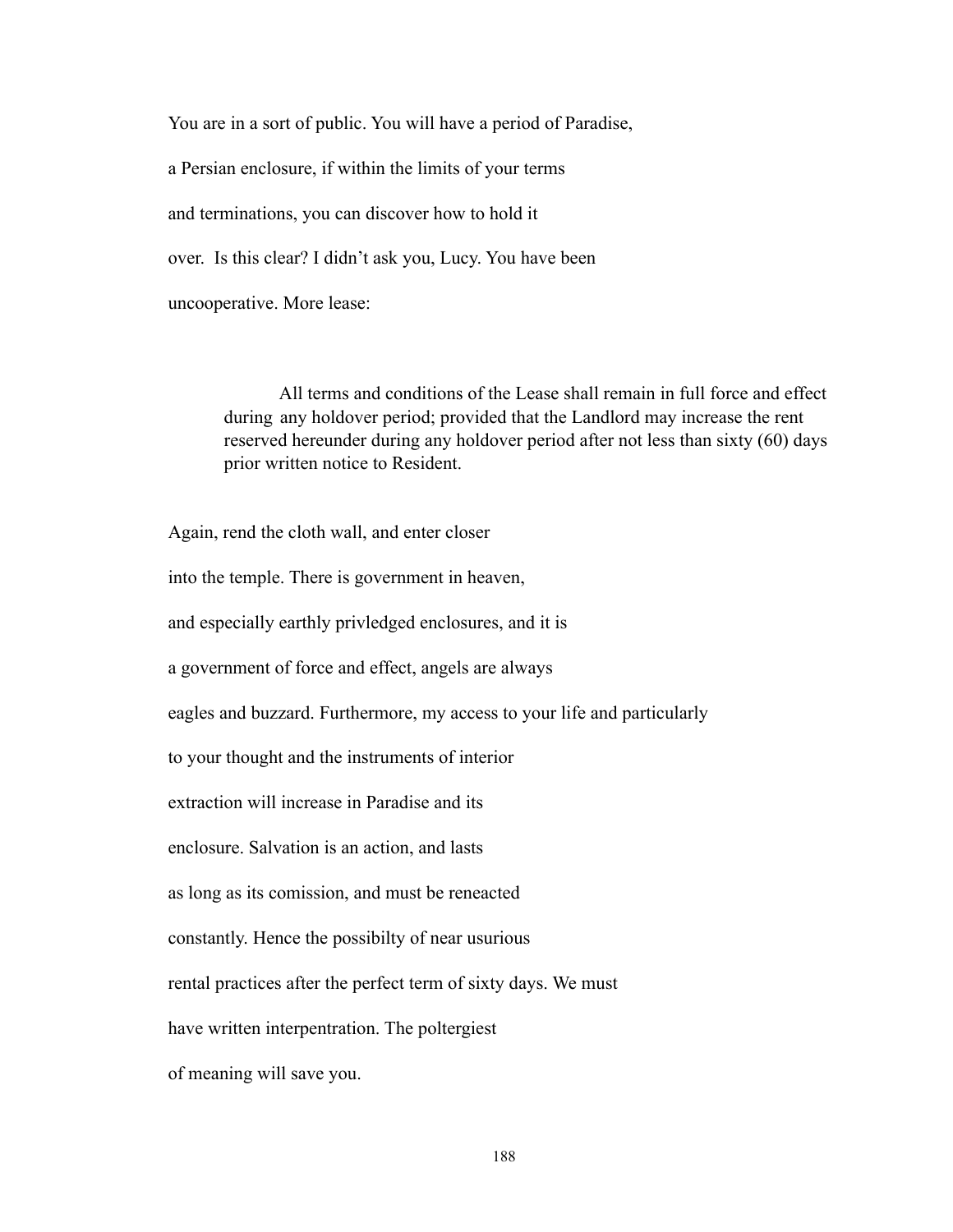Listen, this will take several more hours, but long story short, you have an actual chance at something here. Salvation in an obstacle course. Here let's turn quickly to this part about the early termination of your lease, by far the most important part. What? There's a T. J. Maxx in town for new clothes. Here is the node of your salvation:

> Resident shall pay Landlord a fee of \$15,000.00 concurrently with Resident's delivery of the termination notice to Landlord (together with the Final Rent Payment, collectively, the "Termination with Notice Fee");and Resident shall pay Landlord the one-time concession offered by Landlord to resident upon the execution of this Lease Agreement in the Amount of \$0.00 (the Concession Repayment) on or before the new termination date.

All legal documents are allegories and this here

means - wait-

I *had* to hit you.

That *isn't* too much blood.

I *do* know.

I know *a lot* about blood.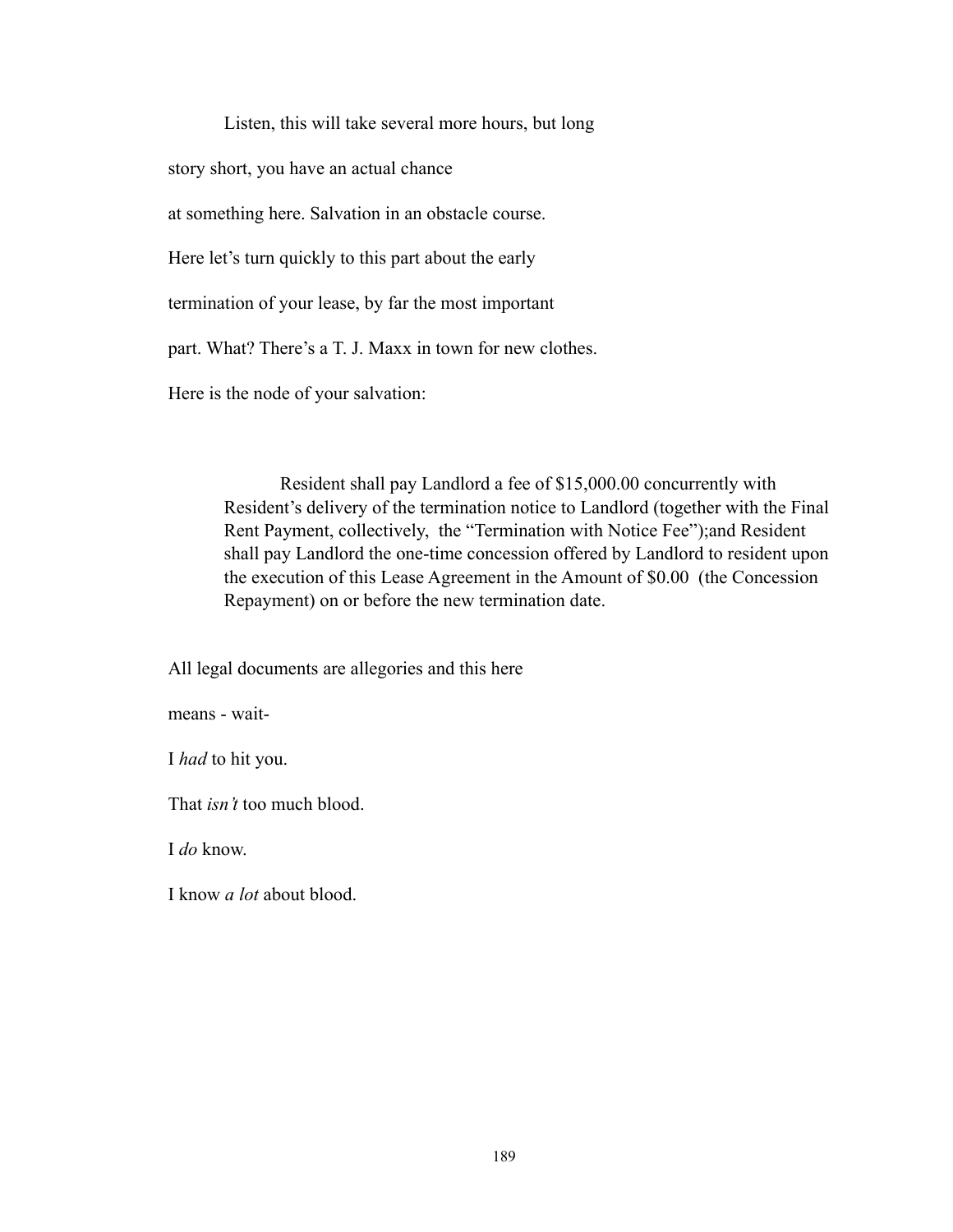So here's the question: what sort of thing is Hamlet's sadness? A natural thing like mine? A thing that isn't? But if it is true of it that it doesn't exist then it has a nature, a piece of which is its lack of existence, and I have known that nature.

 Is Shakespeare the man's personal emotion related to the emotions of Hamlet by cause or by reference or some third poltergiest? Do the words *These but the trapping and the suits of woe, but I have that within which passeth show*, refer to Shakespeare's past and sadness? And if not, then to what do they refer?

 Is it merely a historical record? Certainly not of Hamlet the historical figure, whose world would be more like Beowulf's. But of Shakespeare? On what do we base this? Why is Shakespeare not recording himself in Falstaff or Lady Macbeth? How do we know what is true Shakespeare and false Shakespeare?

 Is Hamlet a *composition*? Does the performance of the play not actually matter, and only Shakespeare feeling it first mattered? Let me ask the same question another way: when and where is the Ninth symphony? We call it a *composition*, but this privledges the moment of composing, and makes every actual performance, every time the music was actually music, a mere, weak echo and approximation of a moment that happened in essential silence. Is it any one particular performance? The first perhaps? Glen Gould's Bach is *the* Bach? or Bach's Bach? in which case no one alive has ever heard Bach before. If these are all the Ninth, then that leaves us with a very peculiar type of thing, *ding*, *onta*, *res*.

7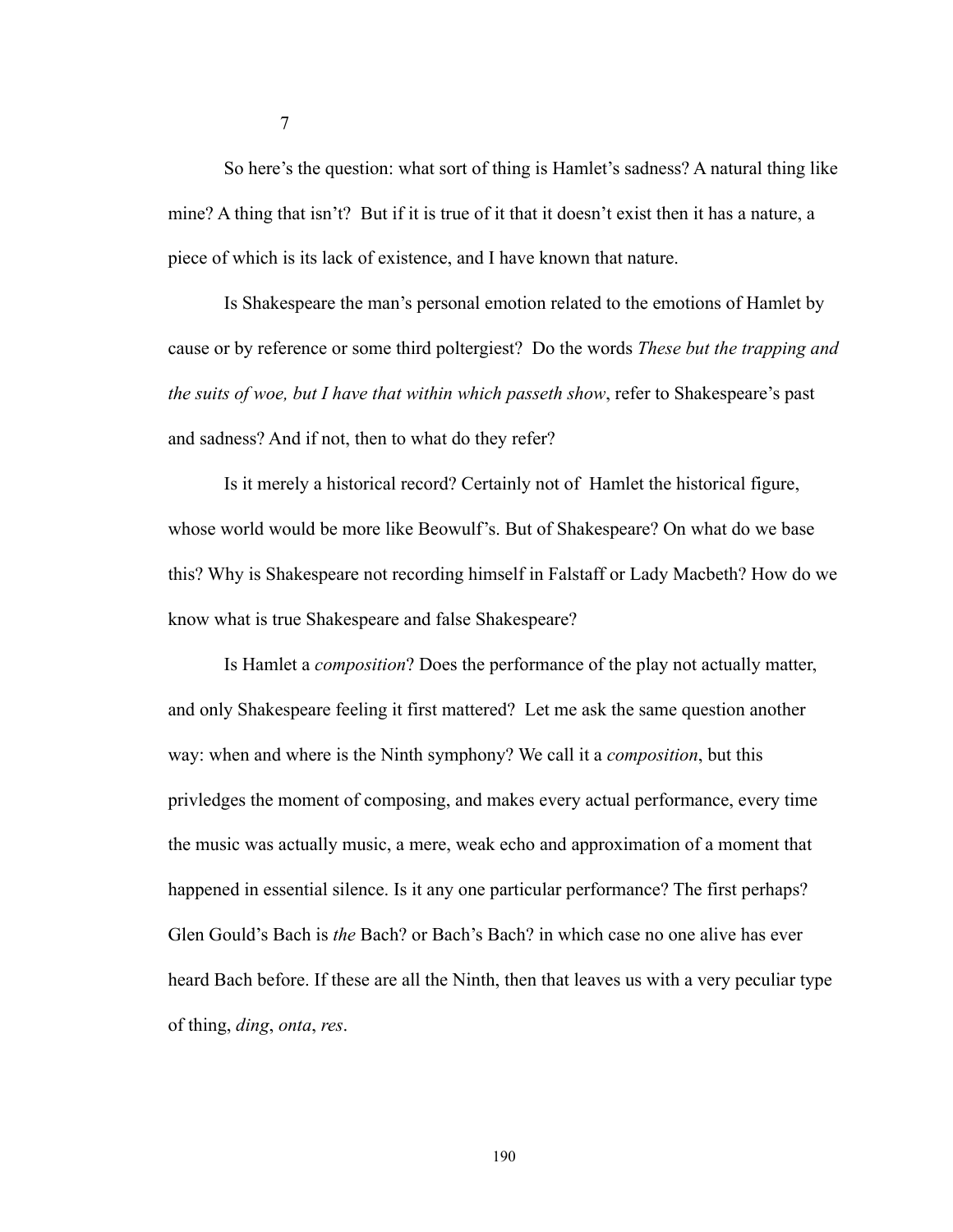It can exist in two spaces at one time, there can be two performances at one, all the accidents and properties of which are totally distinct, Hamlet as Nineteenth-Century royal, Hamlet as 90's slacker. The chain of its causality seems outside of the chain of greater causality, Hamlet is motivated to kill Claudius on a sort of perenial purgatorial loop outside of know tides of cause. It doesn't seem to take up any time or any space, Hamlet exists even when not being performed. Though in someways we can say that Hamlet doesn't exist, we can also say of Hamlet that he would be unlikely to dance or be obsequious, we can postulate that he was probably an arrogant student. If someone asks, Did Hamlet shoot Laertes with a gun? we can answer a definitive, No. Despite the fact that in some productions he does. Things that don't exist do not have natures, but Hamlet has a nature.

We must abandon cause and reference, and enter the irreal.

And still my little black dog burrows circular beside me.

And still it comes in shimmers and darkness, not in my mind but in itself like that.

8

 In their new apartment complex, the homeless drank the liquid guts of batteries on the side streets, and school children skinned endless stray dogs to teach themselves anatomy and cruelty, and screamed curse words to security guards, while diabetics bulged from their Rascals on the way to their slots at the CVS, and a grown man with a tattoed face fucked teenaged girls in the park using only the official condom of hip-hop kulture,

191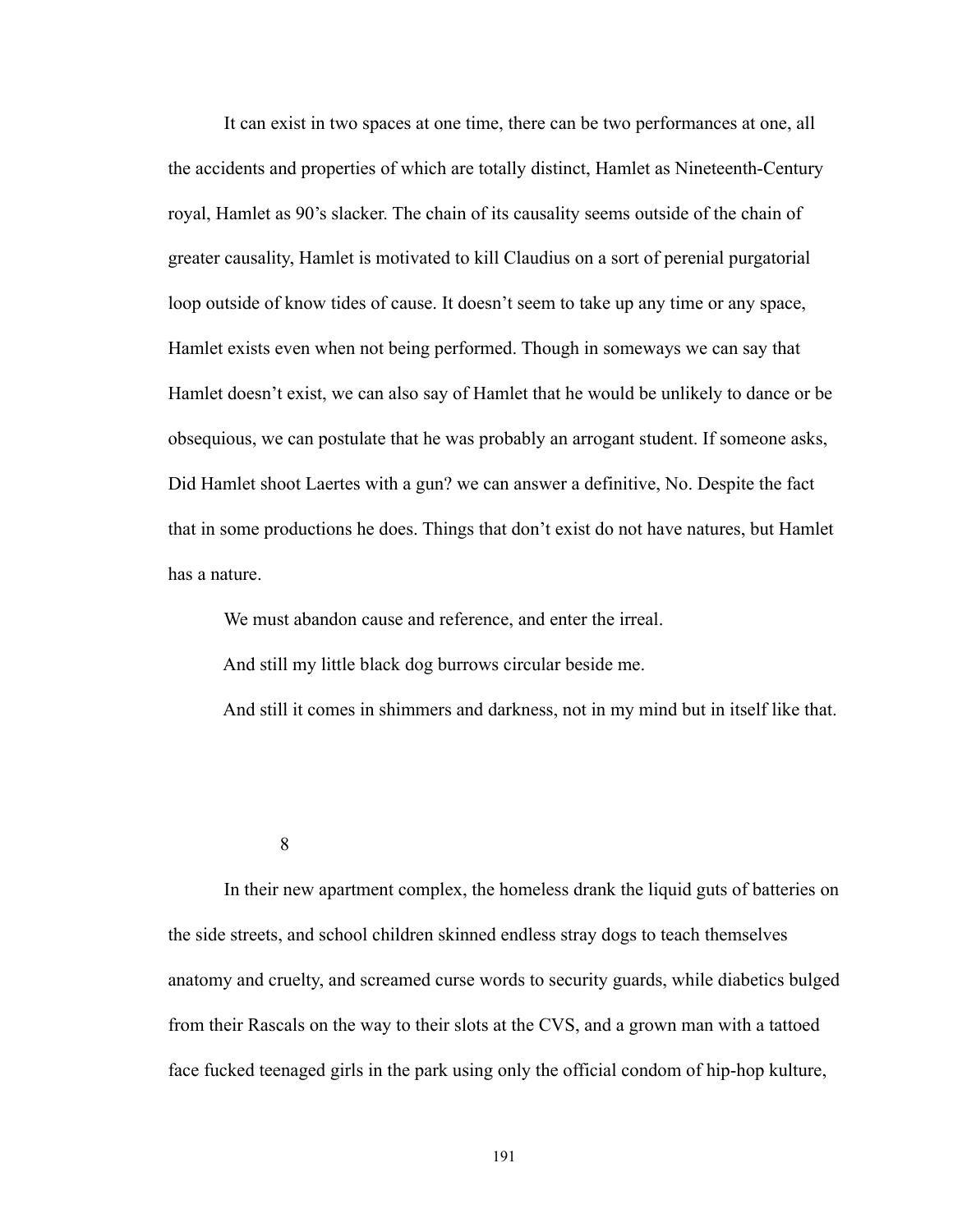and the elderly neighbor more used to suburban near-perfect silence beat his barking neighbor to death with a satalite dish and impunity. The shadows all fell at Kafka-angles.

 The inside of their aparment was anesthetic in its empty, and tooth-colored. That thick ciggarette-butt lace of dark orange light and cancer-black came in the window with that evening. It flecked to black, and burnt cotton.

 Bart rubbed at the dust made greasy on his ankles, and it came off like small rolled ciggarettes. Dried blood rubbed black trails from his left temple.

"So what are the terms of the lease again?" he asked.

"I wasn't really listening," Lucy said, shaking impatient hair out.

"Me, either.

"Yeah, I hate it when people talk like that. It's arrogant. Like he's so fucking

smart. He's a fucking cop. I know exactly how smart he is."

"I mean, can we leave?"

"I don't know, that's sort of what I'm asking."

"I mean we have to be able to leave. We don't have any food."

"We could always order out, though."

"This is insane! They can't do this to us."

"We should get like a blowup matress from Walmart.

"Are you listening to me?"

"Yeah, I mean, I'm listening enough. But somebody has to be responsible here."

"Didn't he say we had to not do what he says anyway?"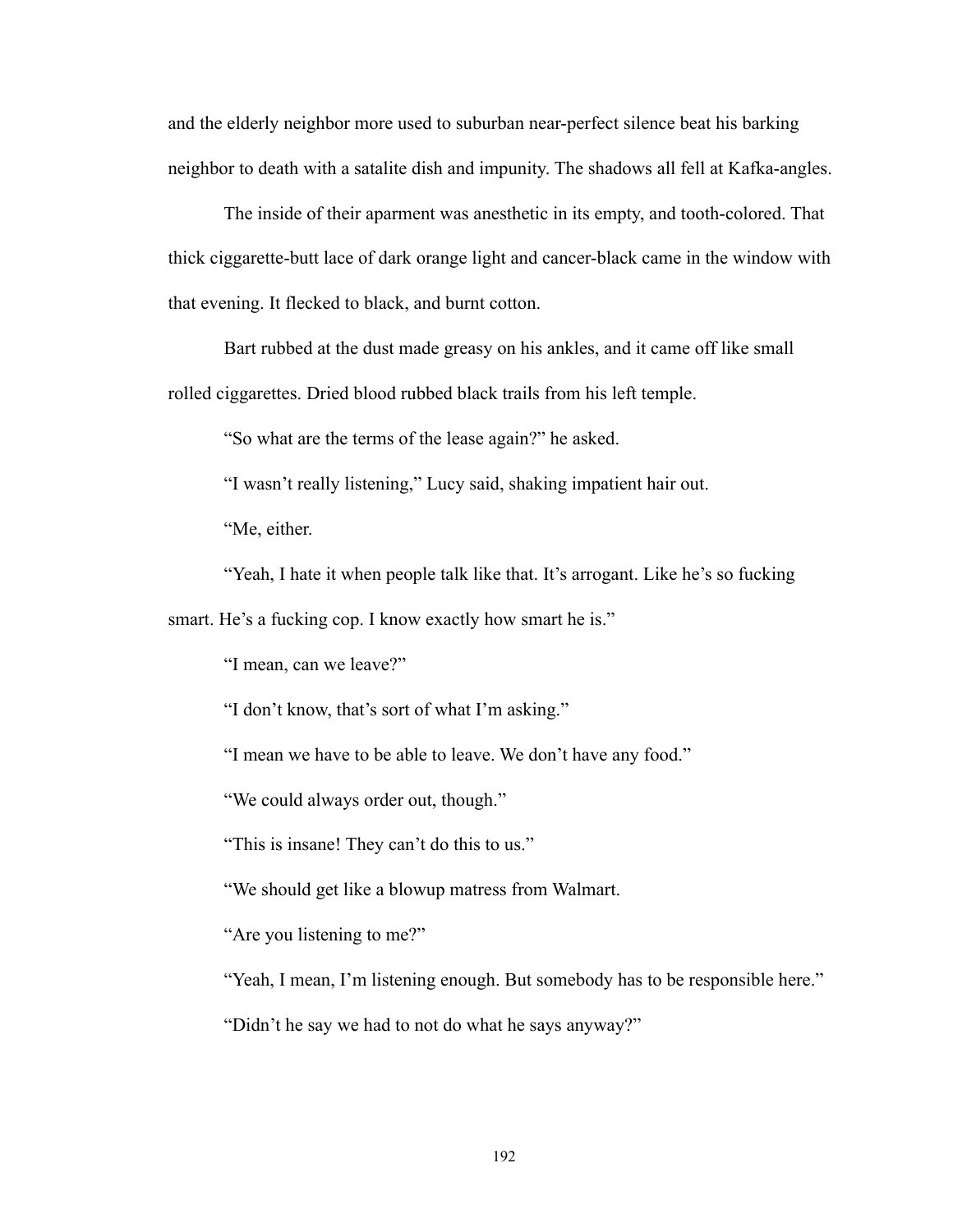"But wouldn't that just be doing what he says, which is doing what he doesn't want us to do?"

"Shut up Bart."

 "Okay, whatever, then don't talk to me," Bart sighs, deflating. He pokes his head with a careful finger, comes back with black crackles of blood.

"How's your head?" asks Lucy.

"Its, ah, you know, integrity has been breached.'

"What do you wanna do?"

"Like right now?"

"Like about this, about all this."

I think we need to do two things: find Leonard, then go back to Le Method, and

find out what that spine has to do with those hospital shirts."

"Who's Leonard?"

"My dog."

9

 Talking to a woman with baggy linen for a face, she says, in seconds before the mirror divorces itself with rough sound,

 "I put muself into a purse by crawling back to birth."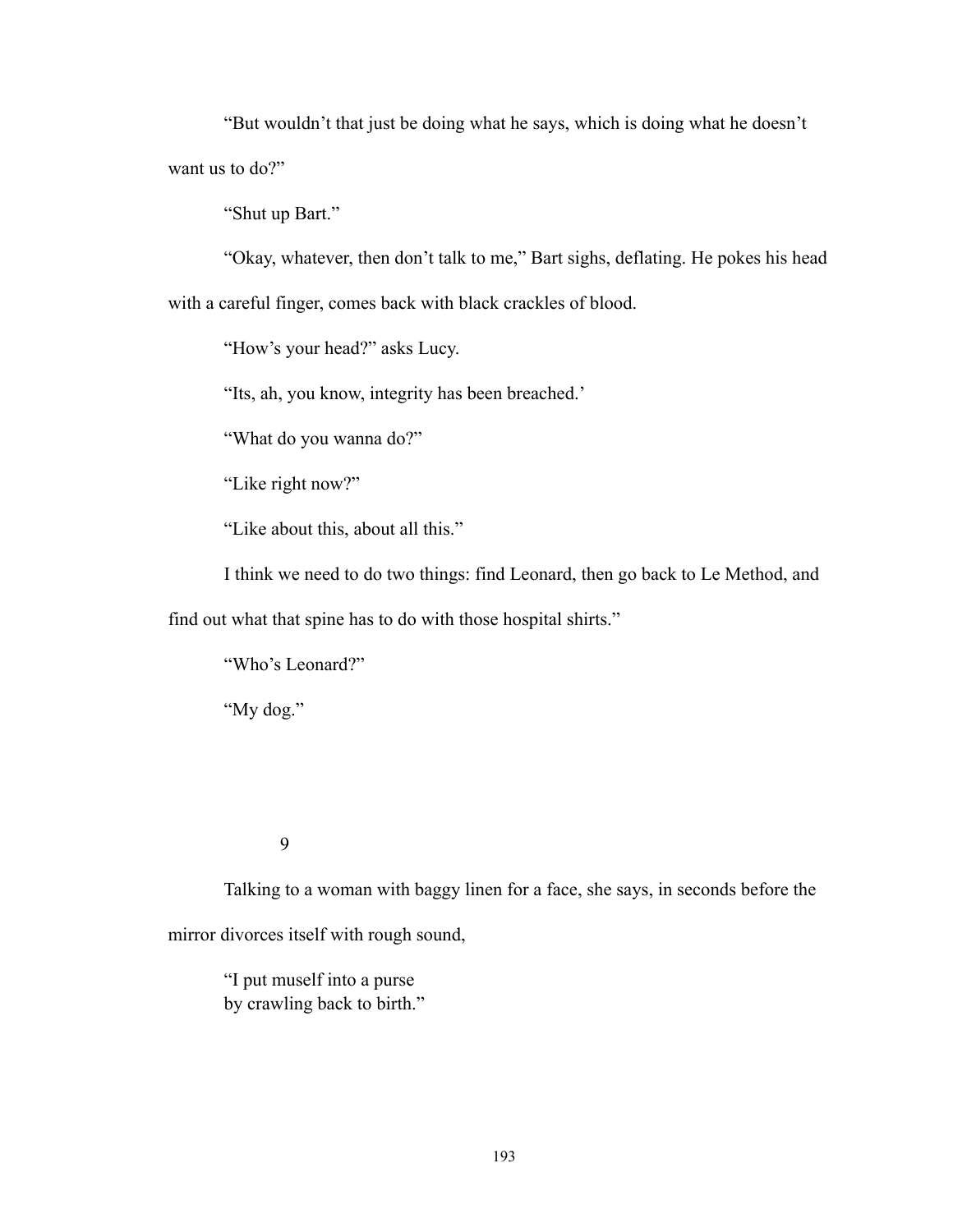10

What does salt crystal mean?

The only ice the bottoms of Nevada can maintain.

11

 Officer Wingfield is aware of the the ghosts always surrounding him. How to represent this on camera? We will get back to that. Notes welcome.

Open on a shot of the dashboard clock. Green, digital: 7:45 PM.

 Open back up to a shot of the apartment building we understand belongs to Bart and Lucy.

 Back to the ghosts.emanations from the old violent world of glistering nuggets, and cracked leather bags, and acts of primordial violence in the McCollough mountains of a not so distant Nevada, surround Wingfield's conciousness cosntantly. How's this? Flip the angle of the shot, we see his lips moving and also ghost lips, but no sound from either mouth as they are now beneath car-glass

When we get to the dog telepathy, that will be a challenge, too.

 We need physical gestures as a sort of kabuki hieroglyphic for his mind. He sighs, dribbles his lips like a frustrated horse, slumps back in his seat like a petulant teenager, eats a piece of dried pizza and throws it disgustedly back into the box, he drums his fingers on the dashboard, a reach since he is in a petulant slump, he looks at a picture of his family, we should decide whether or not he has a family, he pulls out a deck of cards and plays an entire game of solitaire in real time, perhaps on the middle console, his slumping makes this difficult also. All this means: He is bored.

# OFFICER WINGFIELD Fuuuuuuck.

 Why is he so bored when there are so many ghosts? We will work on that. Slight inconsistnecy. Maybe he's used to them? Look into ghosts.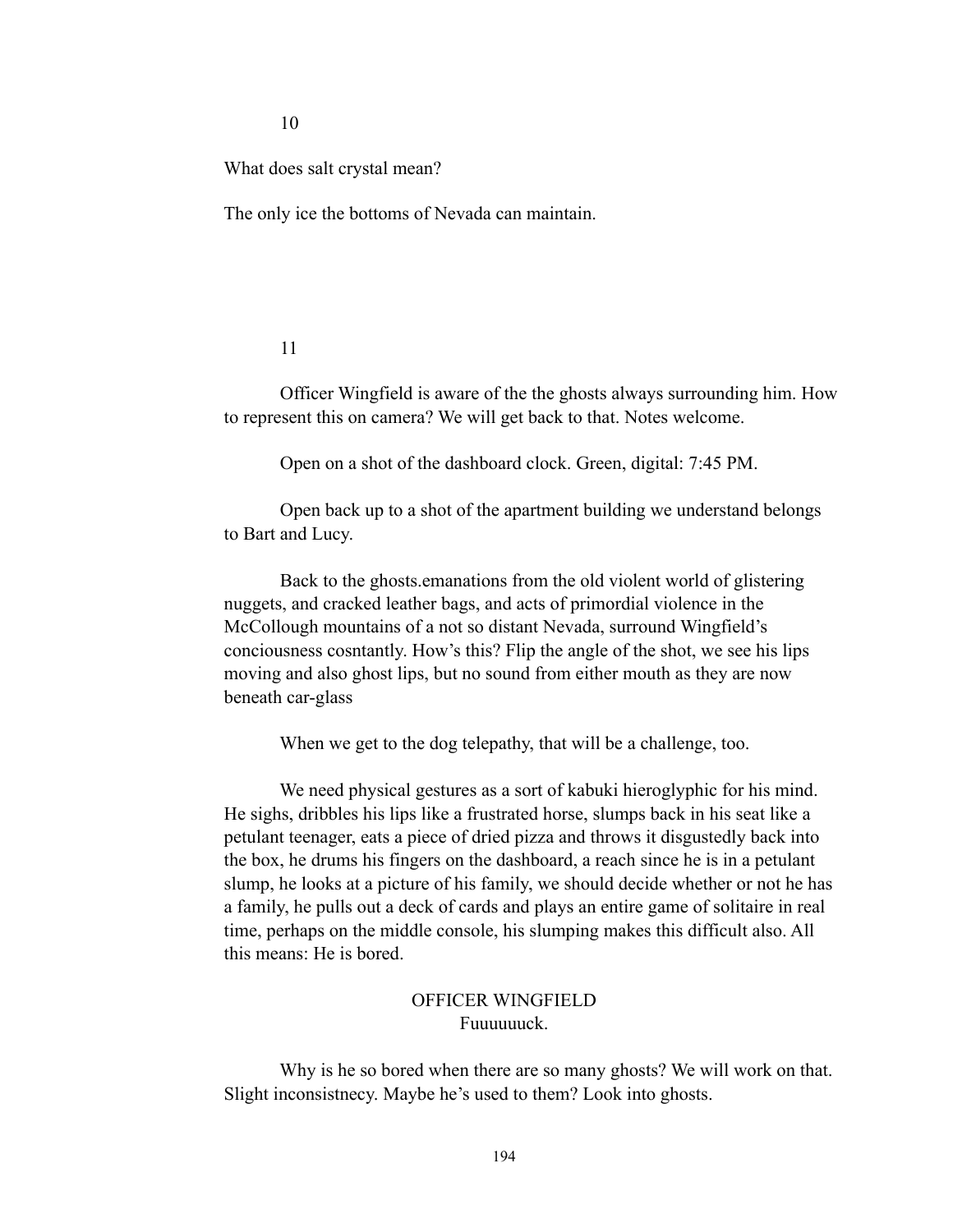He thinks to himself in poetry. In voice over? Or with his camera mouth?

#### OFFICER WINGFIELD

From the coagulating spine of them, these two who grow together, as back-bone in segmented spheres enables nerves to make electric, thinking glue, I know that soon they'll do, and leave here.

> How to represent this on camera. Perhaps an animated sequence? A CGI graphic rendering of a spine accrueing electric points of sensation? For the duration of a voice over? Does the cost justify the minuteness of the moment? Perhaps a cartoon is best? In that psychedelic, nostalgic style?

Shot of Wingfield's face, taut suddenly with attention.

Shot of Bart and Lucy leaving what is obviously their apartment.

 Consciousness of poltergiest miasma. How to represent this on camera? Look into dry ice.

### 12

To the woman with a scalp like the stomach of a bat, she drawled between drinks

in her sick bed,

 "I died twice, they put me on ice, that's why the climate here's so nice."

Then bat-scalp broke the looking-glass, the sideways-porous.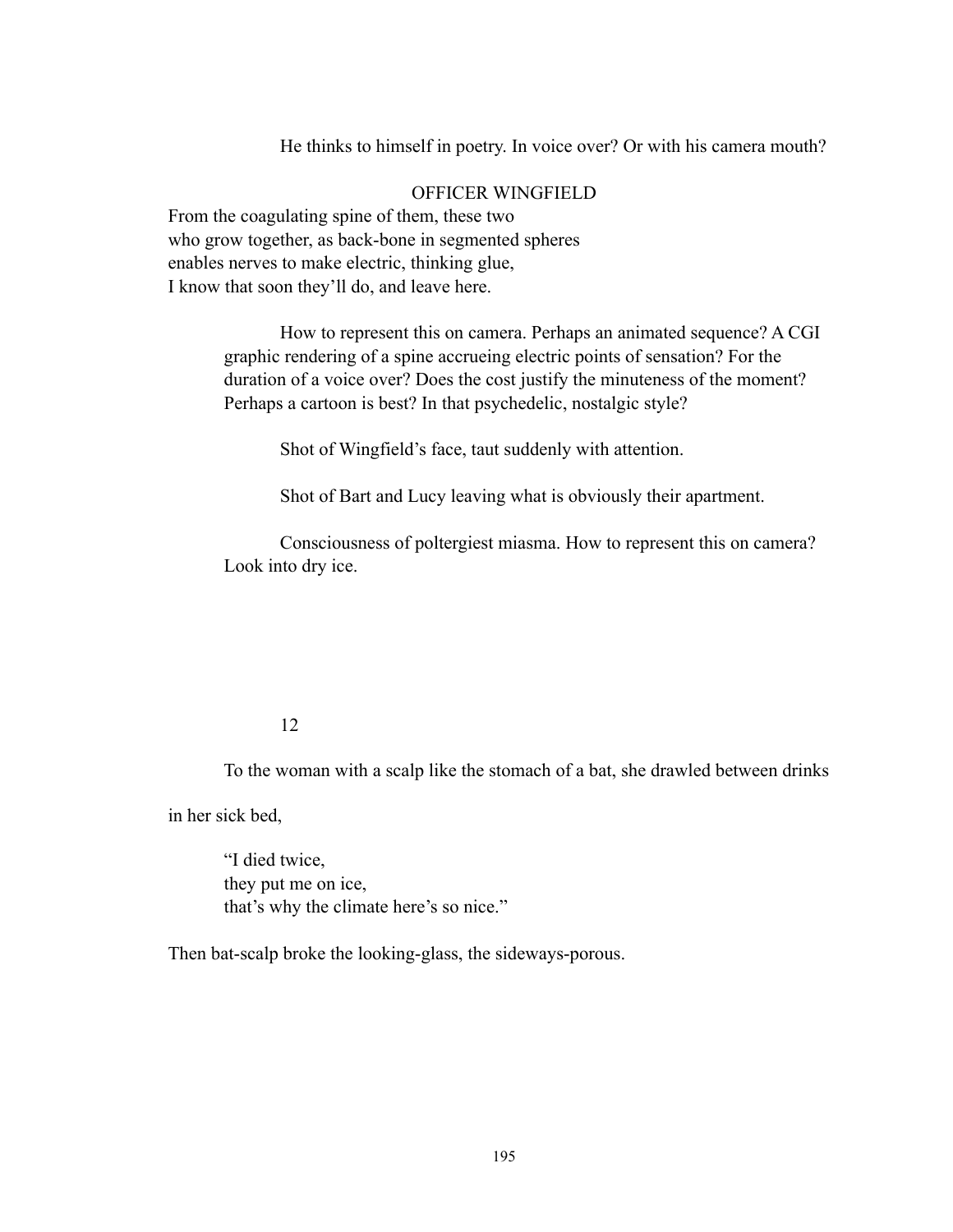What do salt crystals mean?

 Ice happens in the weather, higher, on the mountains. The salt means also that contrast.

14

*Stage Bare Except for Stairs and Door Noise of the Casino Above Stairs Black like a Diagonal Bat Wilmot Lonely and Loitering on Them A Sort of Lambent Door Beneath Them, Almost in Them Mostly in Them Representing This on Stage May Be Difficult Chorus Crowds Around the Lambent Door* **Chorus**: I always wear this costume to enact divine salvation spumes of my superior's intent.

**Wilmot**: The salt flat flecks my mind with light, remembered and windy, thought deflected by the senses toughing redundant white. I can never stop that salt flat, or those har circular nerves, their medical flap.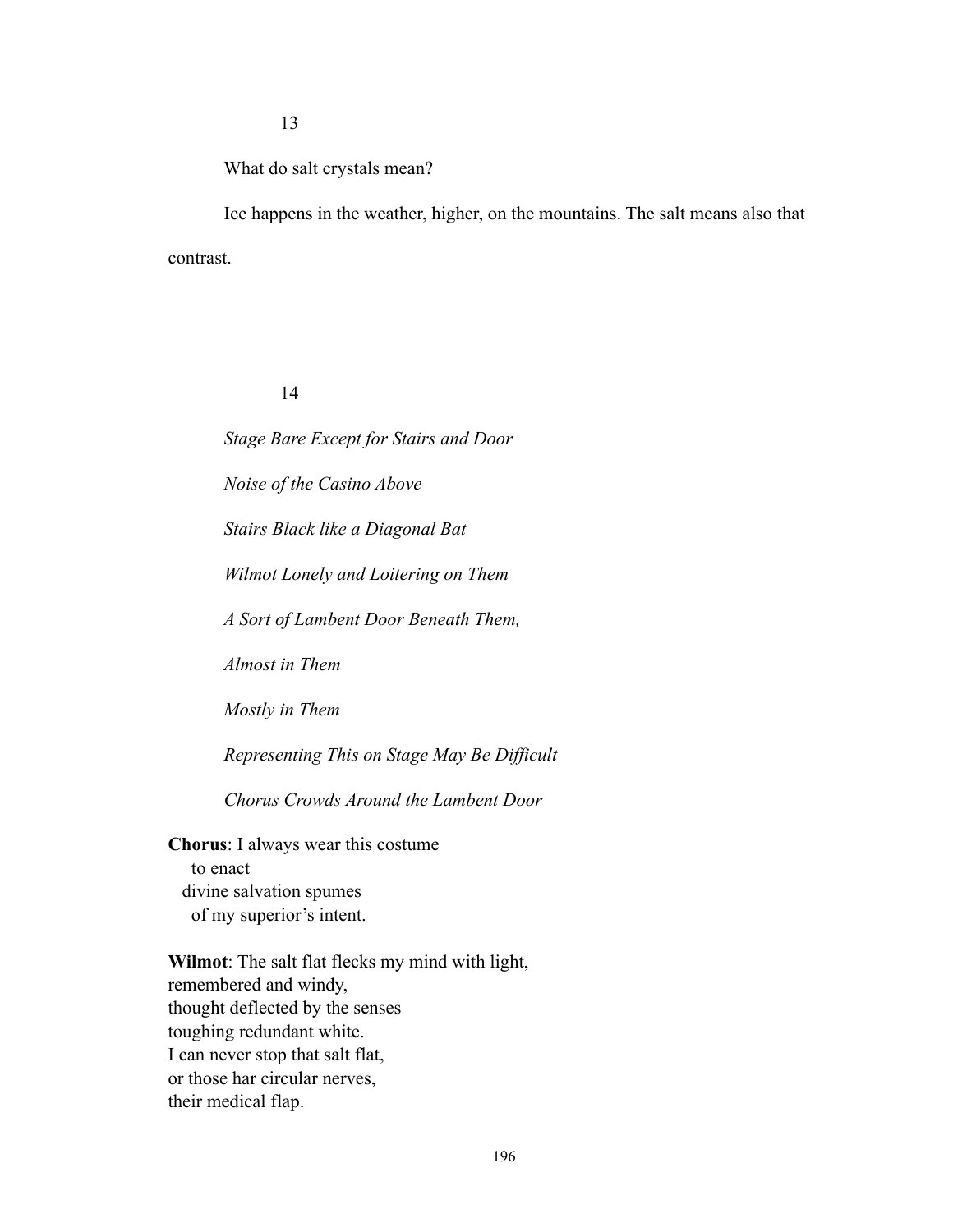**Chorus**: I always wear this costume to enact divine salvation spumes of my superior's intent.

**Wilmot**: I think of my house, the beer that seperates in bubbles on my tongue and laves, the cheap, dog-darkened carpet that I love, colored like pearls shivered to strips, but the drift of ind toward similars slips me back into that trap of the wide, white salt and human scar.

**Chorus**: I always wear this costume to enact divine salvation spumes of my superior's intent.

**Wilmot**: Like a bat's sticky yellow vomit tangled thick with licked hairs and liquid elsewhere, he'll come out human from this black.

> *A Man Dressed in a Suit But With His Hair Fraying fom Exhaustion Enters from the Luminous Door Beneath the Stair That's Almost Stairs That's Mostly Stairs A Bit of the Stairs Comes off with the Opening He Circles up to Wilmot on the Stairs Jostling the Chorus Rudely*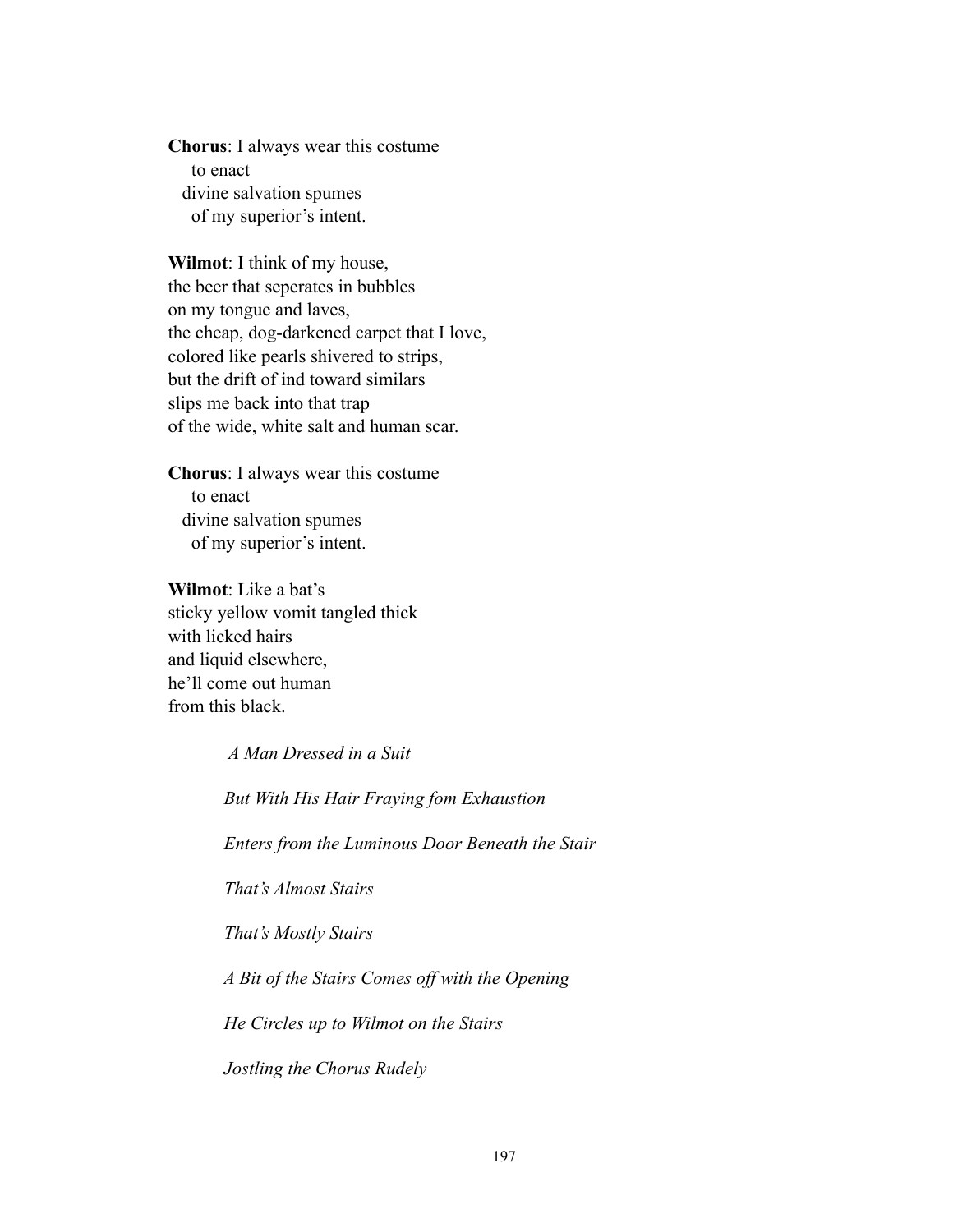### **Well-Dressed Man**: Updates?

**Wilmot**: They seem to be lying about their past. But only slightly for some reason.

**Well-Dressed Man**: We know about their past.

**Wilmot**: I don't.

**Well-Dressed Man**: You will.

**Wilmot**: Soon?

**Well-Dressed Man**: Yes. Have they signed the lease?

**Wilmot**: They have. But with confusion.

**Well-Dressed Man**: How else should they do it?

**Wilmot**: I guess.

**Well-Dressed Man**: Where are they now?

**Wilmot**: On the way to Le Method.

**Well-Dressed Man**: How do you know?

**Wilmot**: Wingfield.

**Well-Dressed Man**: Are we set up?

**Wilmot**: Cordelia's in place.

**Well-Dressed Man**: Keep me informed.

**Wilmot**: Inevitably.

*Well-Dressed Man Exits at the Top of the Stairs Blacken Stage*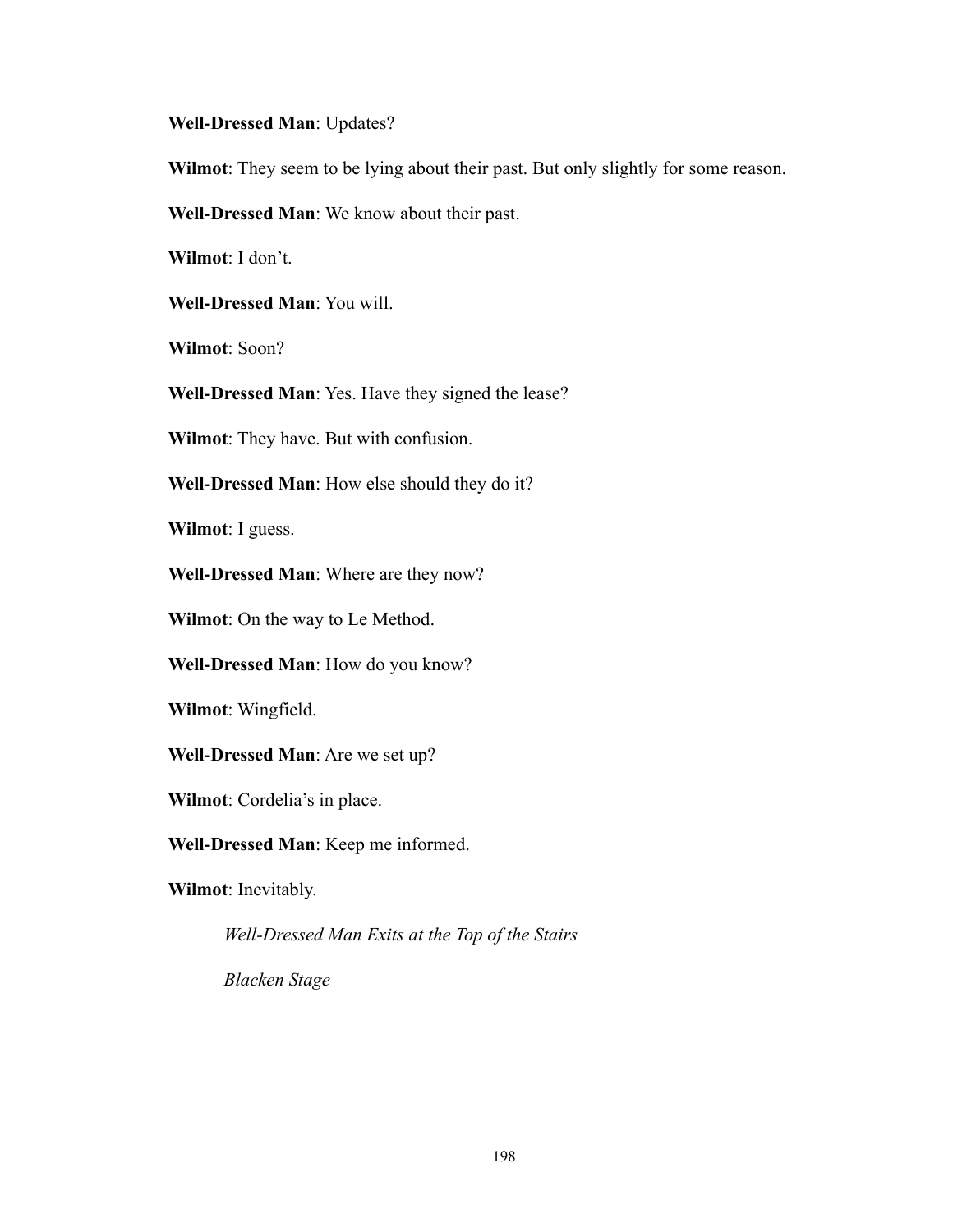With the skittering domination of a bat making trace-veins in eyes in evening, speed-made stains of itself blackening the pink texture of clouds, the woman stood above the sick bed, and said,

 "I live in the split, and the bruise-like after-spurt of hearse-birth."

16

Salt crystal puckers and pocks in rain. I mean: rarely.

17

 Returning to the rue Descartes, they still cannot remember seeing it on entering Le Method. Perhaps I haven't? Seen it yet. Though, no I'm certain I could see it easily, it's latent and waiting, I'm sure. The exact same costumers sit at the exact same seats that that wonderful autumnal blend of browns. The Nursey Waitress approaches them again.

"You shouldn't be here. I happen to know."

"Oh, really? What do you know?" asked Lucy.

"You've signed your lease. You should be home."

"That isn't part of the lease agreement. Occupation of the domicile is possible,

rather than compulsory or necessary."

"That isn't true."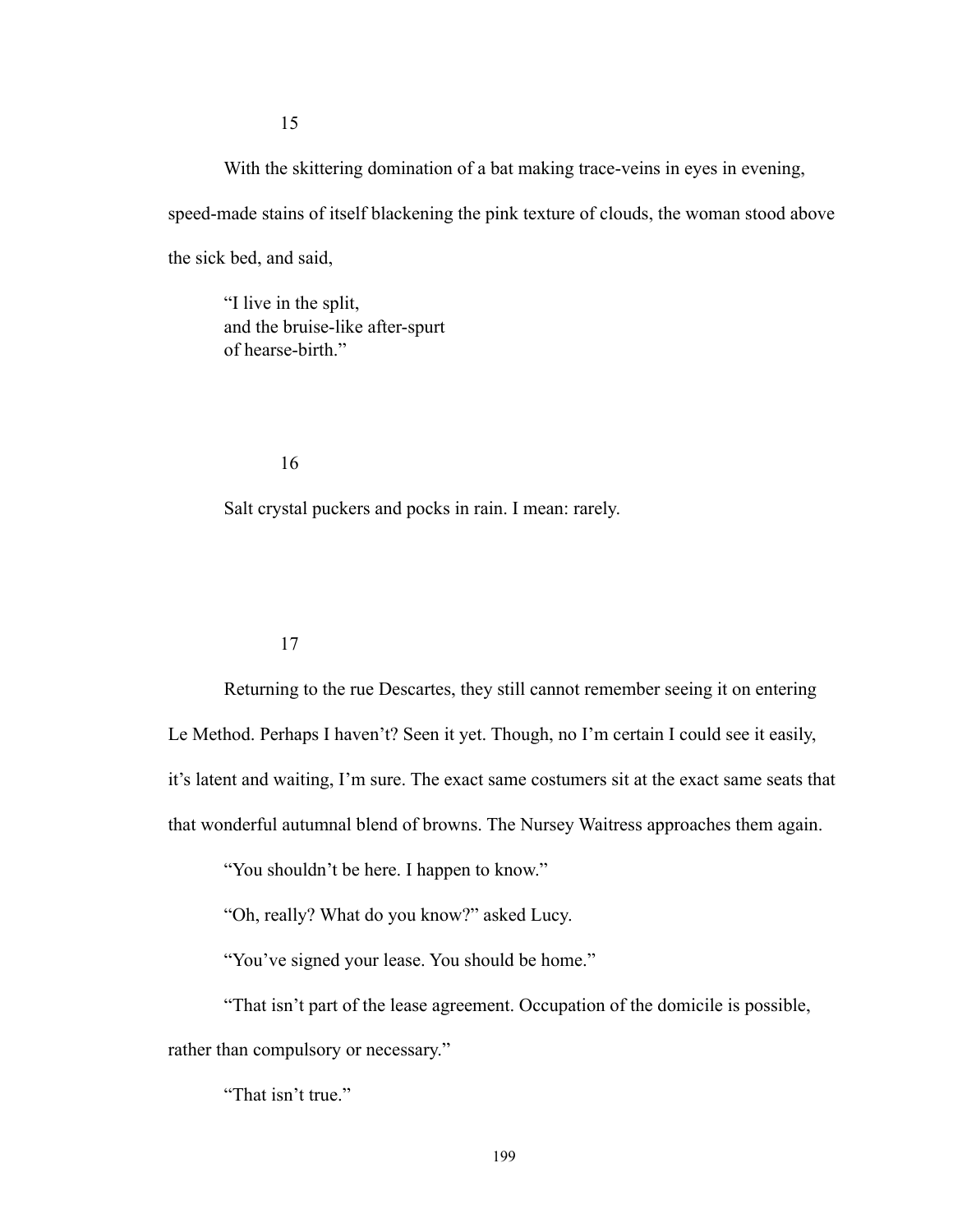"How is it you are privy to our lease agreement? We've lease only with police." "You can only eat in this restaurant once."

"Once ever?"

"Once today."

"What happens?"

"Don't find out. You won't find out."

 "Um, hello, waitress," said Bart leaning himself awkwardly into the conversation. " I have thought of a problem with your restaurant. If non-veridical perceptions maintain the same ontological status as images of the irreal and imaginary, and all perceptions are therefore on a depthless plane of perception, then doesn't that make even the imagination culpable?"

"I'm feeling very cannibally right now."

"You eat your own food?"

"I do."

 "Oh. Hmmm. Well, I myself am a naive realist, and have realized that solopsism and eventually collapses into naive realism, as the *Tractatus* points out, and therefore are for moral purposes, identical. Your realizations, as a foodservice franchise, should only lead you to believe that even imagination is a locus of repsonsibility, to the exact same extent as perception. The imagination is not a mental event, but an event of the world. The irreal world."

"Okay, okay you've got me. Maybe we eat people."

"It's an honest mistake."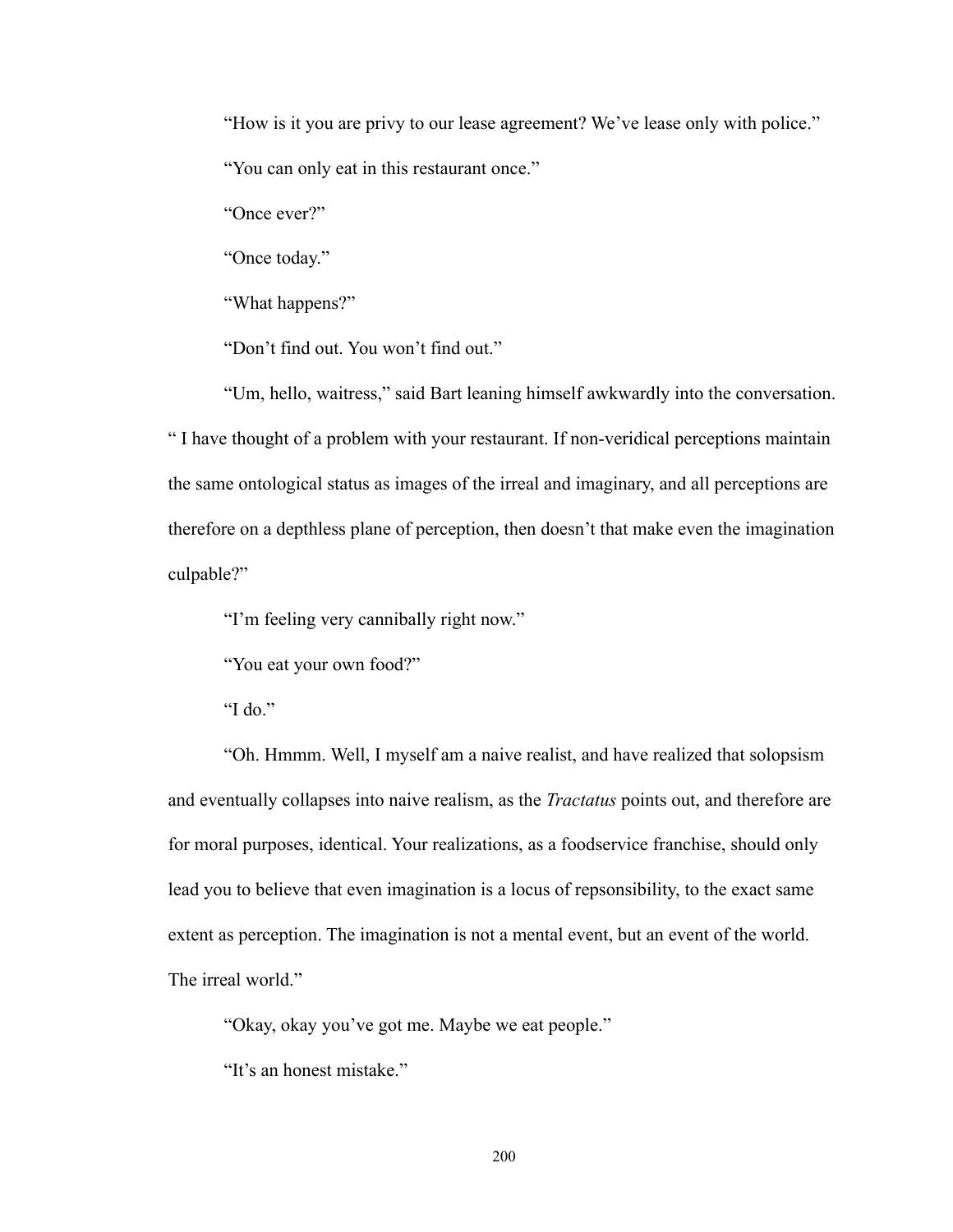"As honest as one can get, I guess."

"I guess. Could we please just this one have a second table?"

 "Alright. In recompense for past sins, only." She picked up the arcane menus and led them through autumnal France in essence to new seats.

### 18

 Even the air outside the windows looked tamped with black like autumn is. They asked for complimentary wool sweaters which were provided for them. They requested time with the menu voices transformed somehwat with the vague, rustic redolence of Bretagne, harsh gray water in it.

 Beside them a woman in medical blue fidgeted her fingers around her coffee cup, running greasy prints in bumpy stutters over porcelain. She stared at Bart and Lucy as they sat down, but feigned absorption in the nothing she was doing, when they looked her way.

"I know her from somewhere," said Bart.

"What's your name?" Lucy leaned conspiratorially toward her, and said.

"I don't know that I can tell you," said the woman.

 "Your supposed to tell us. We have been told to operate without consent, which is a different type of permission."

"I guess."

"So tell us."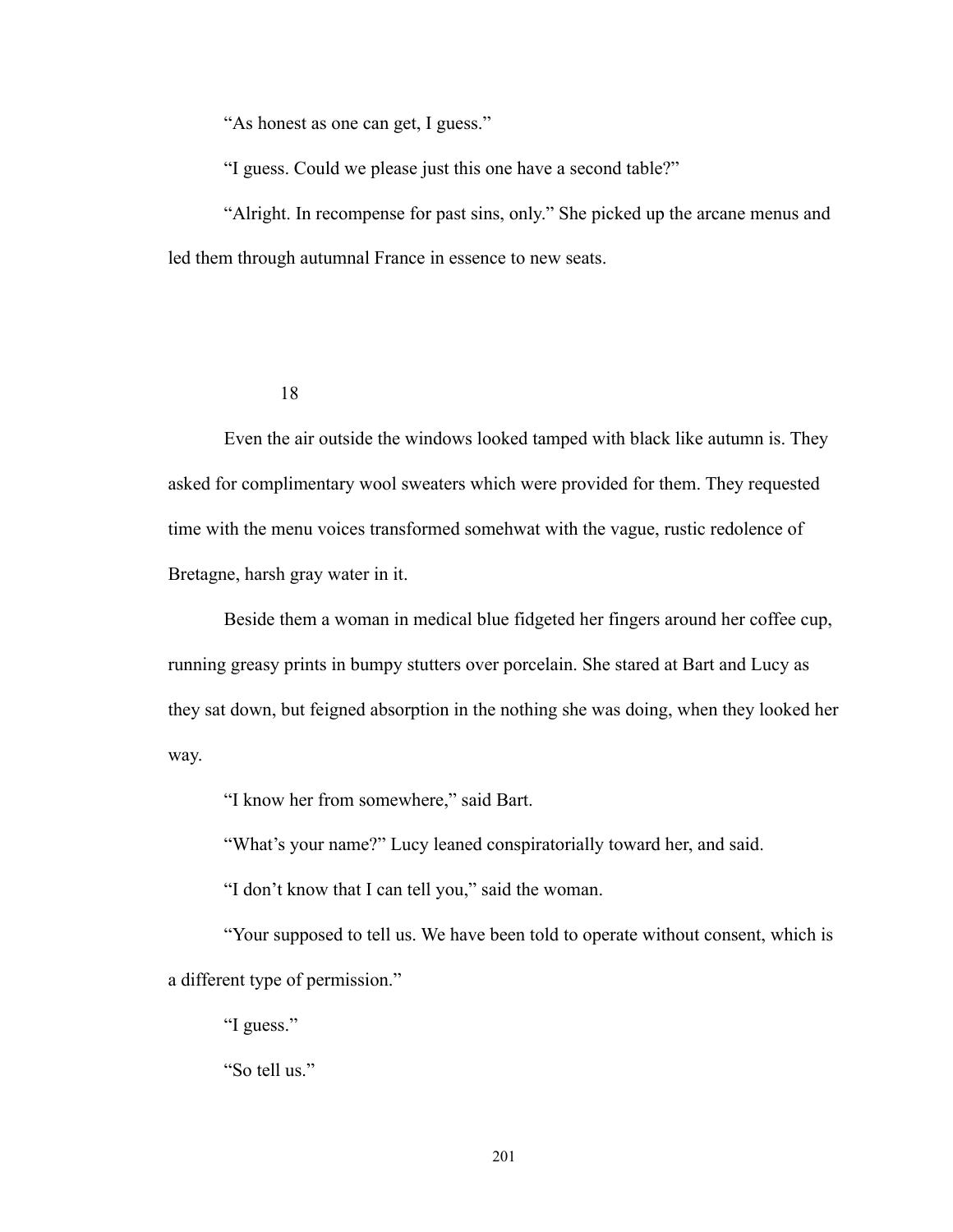"Cordelia Aberdeen."

"We have a question."

"Only one?"

"There should be more?"

"There should."

"Of course. I guess there are, but for right now I have just one."

"That will makes the other ones come."

"Of course."

"So ask."

 "This thing you're wearing, this medical thing. We found it wrapped around a spine in the middle of the salt flat."

"Oh, that. You'll want to go to the basement in the stairs."

"Oh, yeah?"

"And you'll want to see the pyramid eventually. It won't make sense without

that."

"Where's the pyramid?"

"Underground."

"With its own sovereign stars and sun?" asked Bart?

"Yes," answered Cordelia.

"Of course. Where's the basement in the stairs?"

"That door back there," said Cordelia, pointing to the back of the restaurant.

Bart and Lucy rose slowly from low seats, shed sweaters like indefinate snakes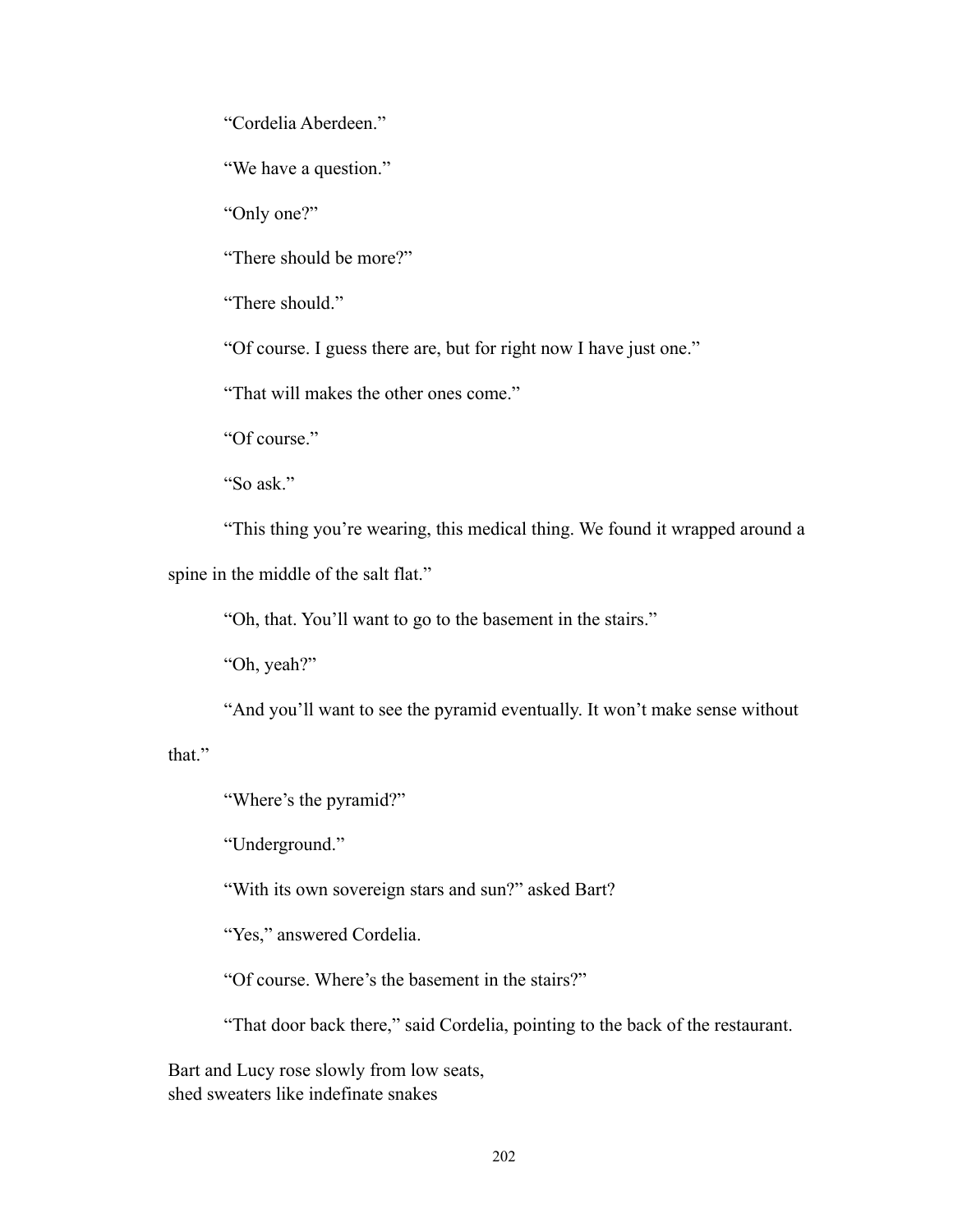the imagination gave fuzzed and baggy pleats. They skittered shimering in gold flakes

to the door at the back, went slack with lack of nerves, wobbled open the knob on stairs etched a geometric gray into the black. They started down stairs' raw pine sobs.

"I know where I know her from!" ignited Bart.

"Cordelia?" asked Lucy, bodyless in the dark.

"Yeah! She was one of the heads in the pyramid."

"No way."

"I swear!"

A blow from behind made his brain white, austere, God-suitable. He fell down the stairs with catatonic plan; the contusion turned his mind to hospital.

He woke to nurse, and no Lucy.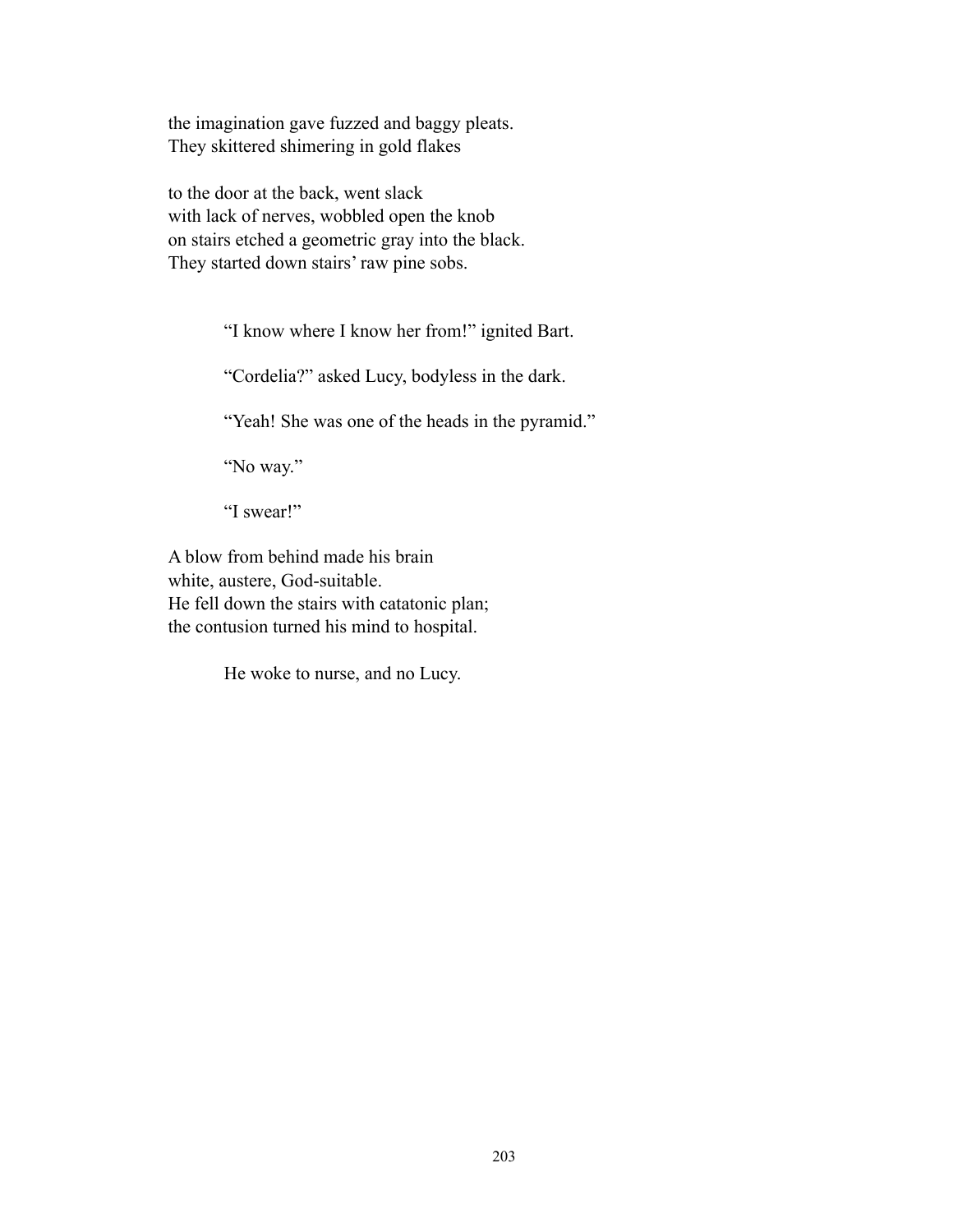#### Previously on *Participating Godlike Food*:

**Episode One**: Bart and Lucy found a spine in something like Nevada. Officers Wilmot and Wingfield took them into custody; forced them to leave their dog in the desert. They went to a restaurant, Le Method, which was weird. Bart and Lucy were interrogated. They lied.

**Episode Two**: Bart and Lucy and the Officers W saw severed heads stacked outside the police station. They signed a lease on a local apartment. Bart and Lucy went looking for their dog, and back to Le Method for some answers about the spine. Bart was hit in the brain and all went black.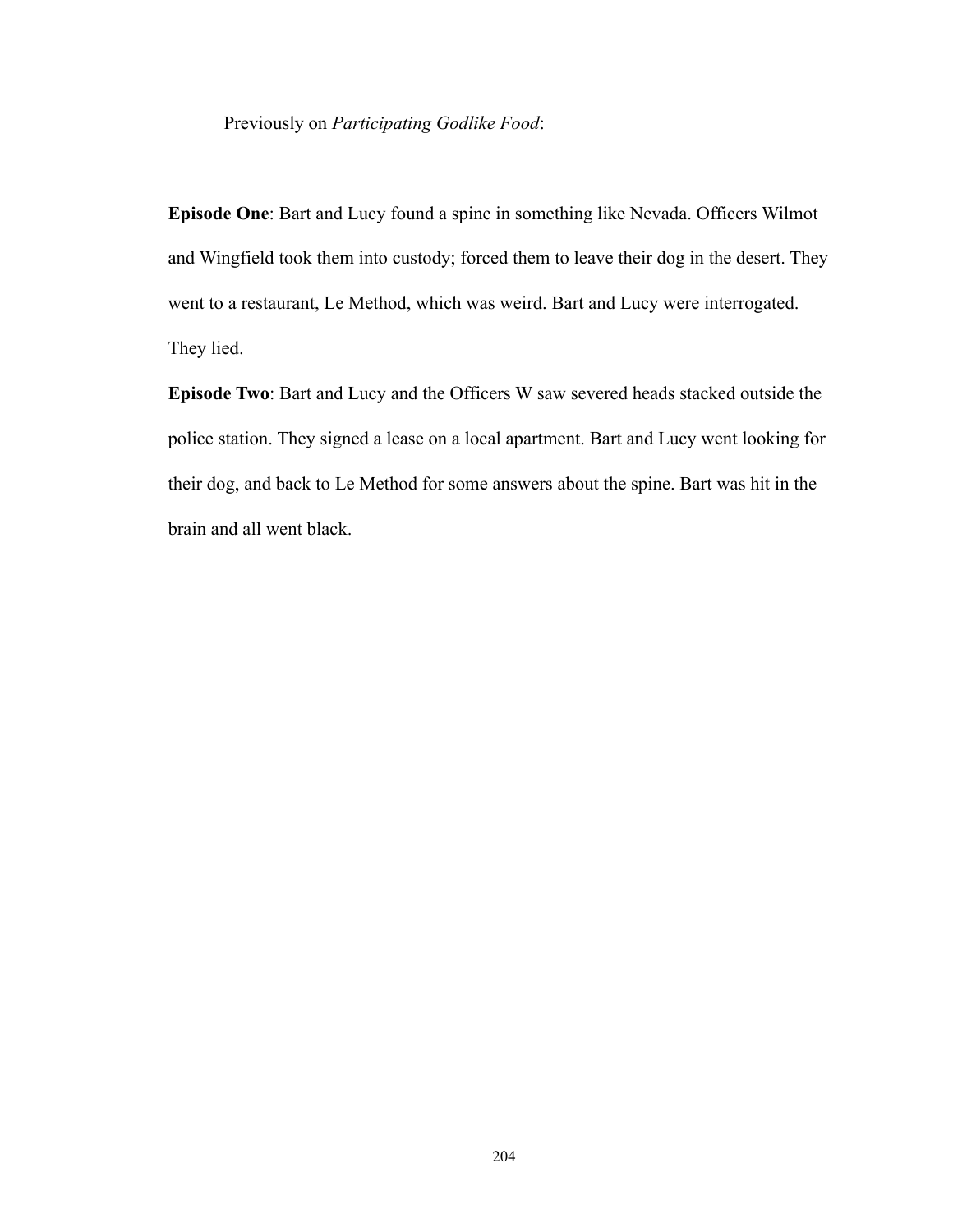### Episode Three

1

In panorama bubbles, the police coil circuits and tubes, latent veins of polity, in uniforms in cooled cubes, cubicles that hold their information, oughts, and codes. They save the town in cubicle episodes.

Medicinal suspensions cool in hospital fridges, dazed and amputated patients feel new, sore edges, and liquids plunged in IVs smell like icicles a vaulting altar of angles across town in one hospital.

An apartment burns, and blue lights scramble to wet flames, and pull blind children from fire. Like lungs familiar with tobacco, blackly dissassembled, the apartment changed dark, accidents wiped entirely.

Fanatics with sun-starched hair on Rue Descartes stumble in blue cloaks into slackly cool air, and eat the curveship of a privately human heart, feel violated faults in them cleanse and repair.

The pyramid Euclidian beneath the flat, inviolate, rigid curves of it beneath the salt, pulsing lambent to terrarium stars and exact, will show itself to muddy fingers digging its fault.

 2 I see him now with bloody knees staining salt, peeling his fingernails on unpredicted rocks, scraping farther into the dirt, the crust of salt dsipatched, where once

there was a spine.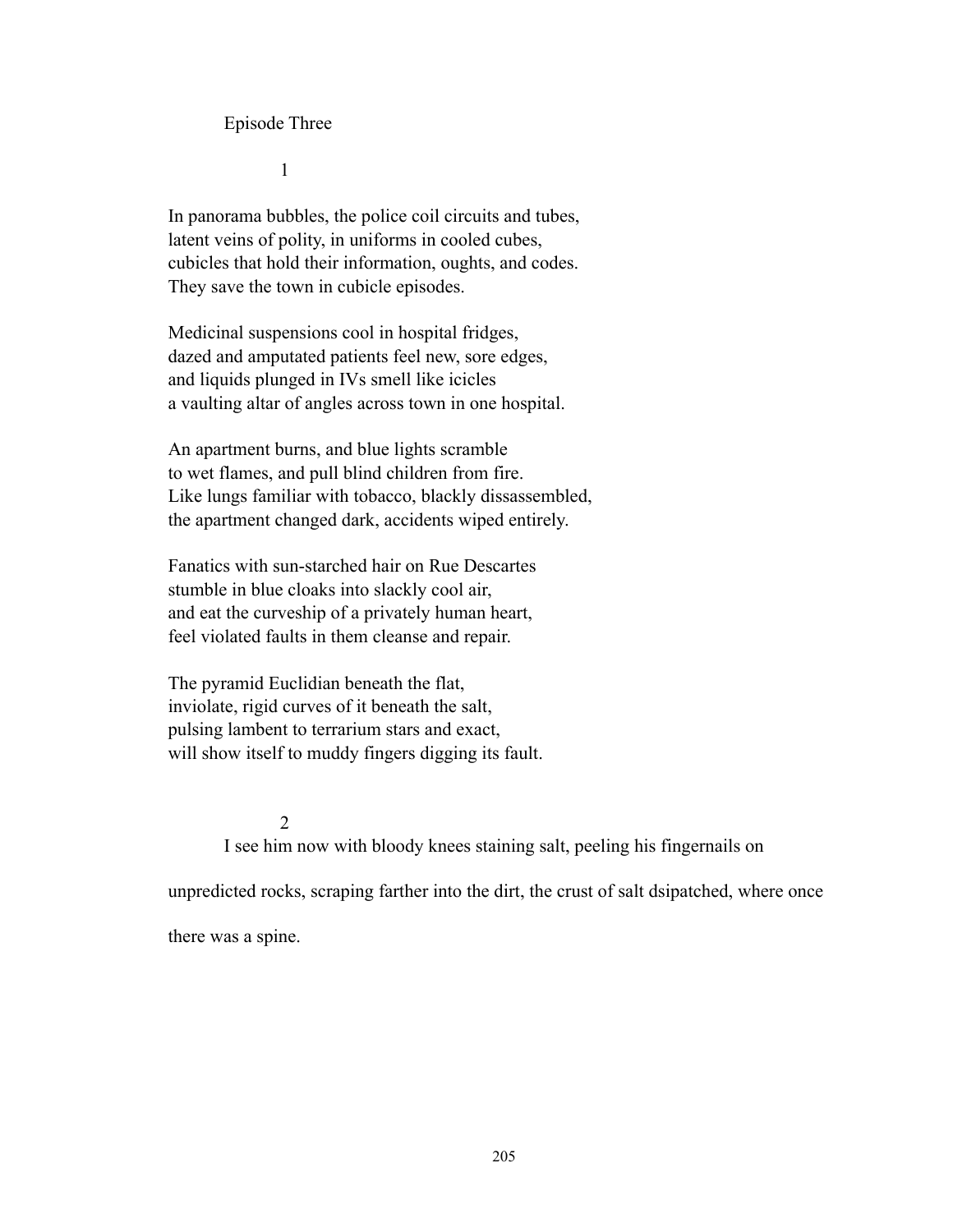3

 I've figured it out! I've finally figured out the the thirty-seven year redaction. It's Lucy in the hospital now, at my now though. I'm in this now with Bart now, and will be in this now with Lucy only later.

 I was apparently, as best as I can tell, imagining the events in the hospital from exactly thirty-seven years earlier, on the day of Lucy's birth, looking forward to her still birth, and the distance within the distance caused the blurriness, the vision within the vision. It seems obvious now.

4

And he said: "This pyramid held the pattern the stars slid"

5

"Tahiti chihuahua spaghetti," thought Leonard.

6

 In the hospital, all the IVs' yellow and crackle with age, healing liquids darken like bad water in an oasis in all the cases, glasses break in windows with mesh beneath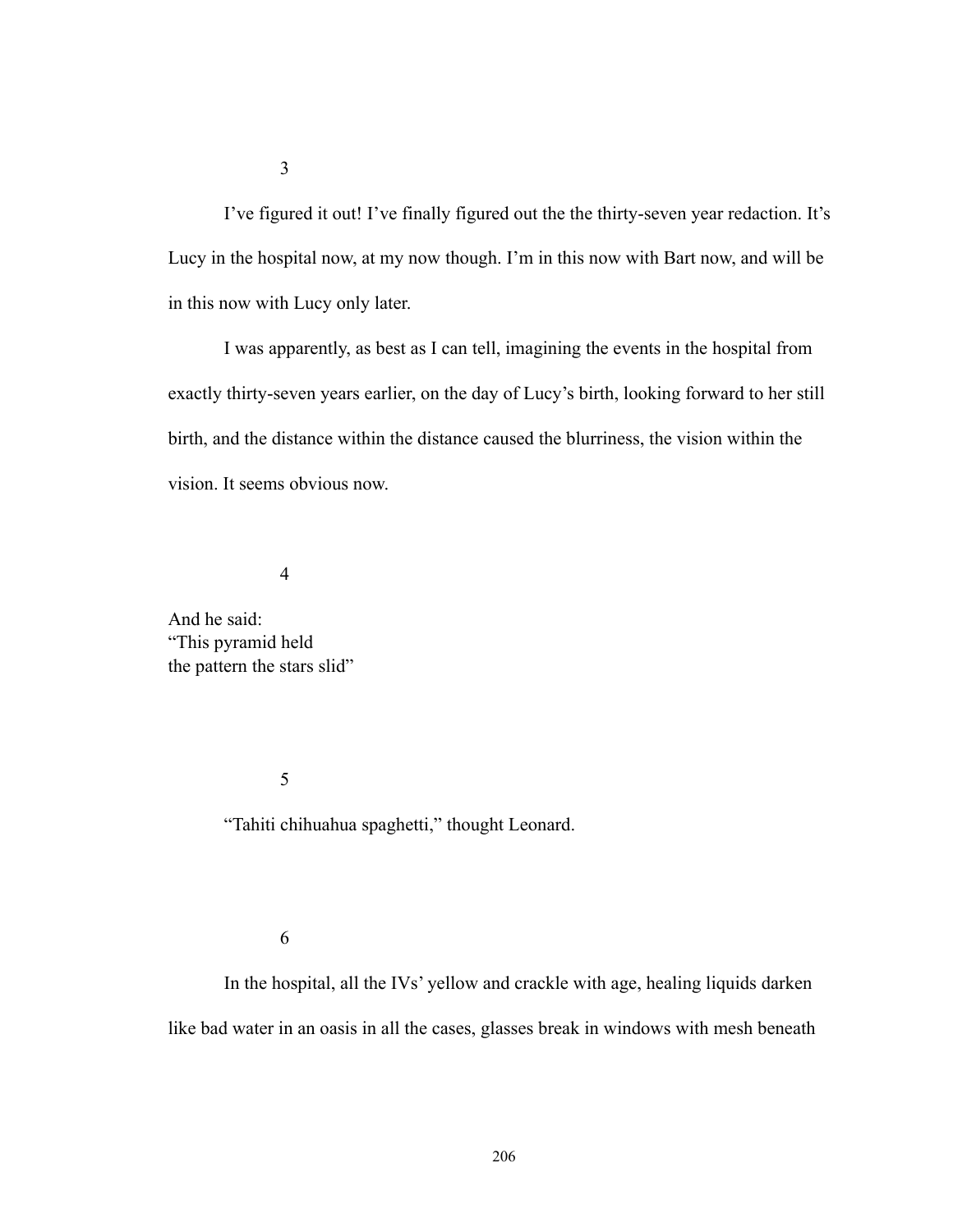the brittle, and all the staff and floors look desert-stiffened and exahusted, and nonsubjective.

 Bart woke up to a blur that clears, like seeing that world through a nervous droplet of water then surfacing. He sees someone who looks exactly like Cordelia Aberdeen, but dressed more nurse than patient, and with new black hair. What does does Cordelia look like? I can't tell, but I can feel in Bart the mechanical smack of recognition, the sound of the new sight notching in congruence with an older memory.

"I've seen you with your head cut off, but also at a restaurant after," says Bart

"Oh really?" she turns from tending the tubes, purses her whole face quizzical.

"We may have you in the wrong type of hospital, sir," answers the Cordelia-similar nurse.

"Is your name Cordelia Aberdeen?"

"My name is Piece Denise, nee deceased."

"Really?"

"No. My name is Heather Nadine."

"Really? That sounds like two first name put together?"

"It could be so. that happens. I once knew an Andrew Thomas."

"But are you Cordelia?"

 "I couldn't be. I don't even know that name, and I am sure that I would know my own name."

"What is your name for real though?"

"Camellia Olympia."

"Is that a pickled dog's head?"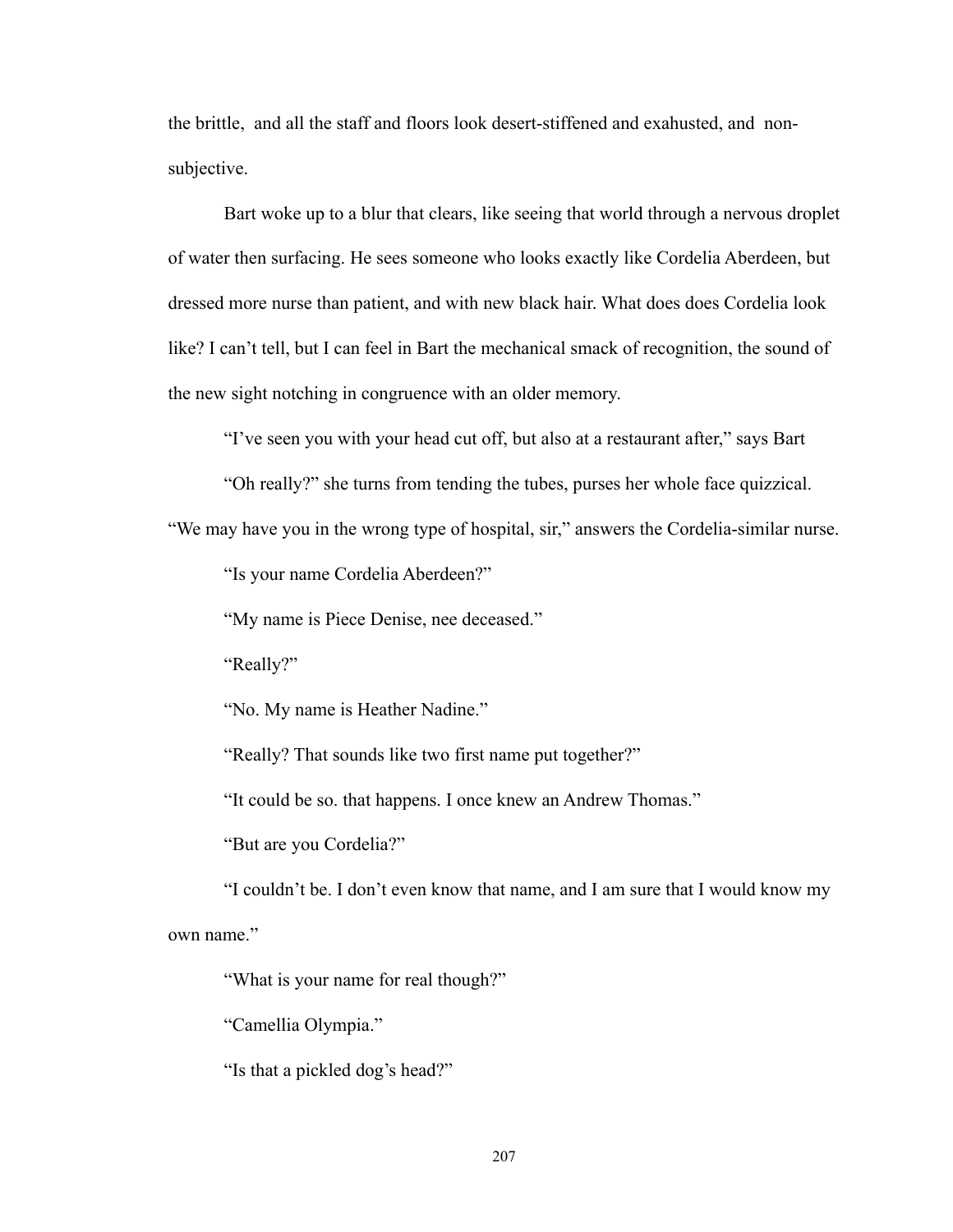"It is."

"What am I in here for?"

 "You suffered a withering and ultimate cominution of the skull and as a result we had to perform a skull trasnplant. We have provided you with a prosthesis of the skull, a magnetic skull simulacrum that alters the polarities of the brain."

"Yeah, well, I've got no cuts or even pain, so I doubt really seriously that."

"Oh really?"

"I feel like I could tell if I'd had a skull transplant, and I can't."

"Is that the only reason you doubt it."

"No."

Bart begins to pop bloody and monitoring needles from his veins.

"There are spiders in the bees," says Camellia.

"What?"

"Nothing."

"Alright. I'm leaving. That's enough."

"Alright."

"Can I leave?"

"I guess."

"Do you guess right?"

"It never occured to me that someone would flee from their somatic salvation."

"Well, watch me flee, lady."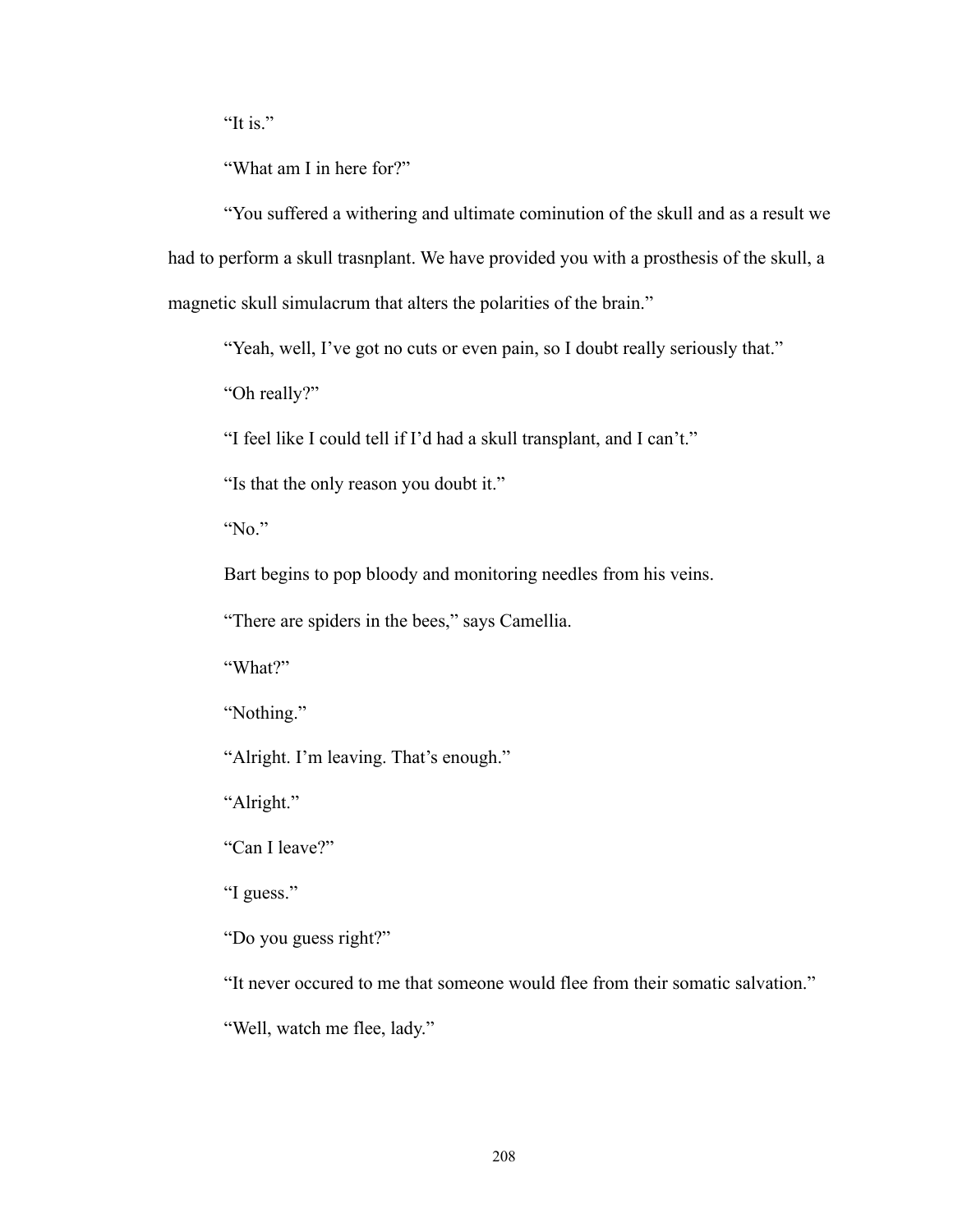7

 Lucy woke to a window, as for interrogation or medical observation. Bart was in that window, in a hospital bed. He talked to a woman, who's angle occluded her. Lucy's room was filled was sand and salt corrosion, as if the beach had invaded the hospital in unwatched years, sand on plastic tables, sea brittle rubber pumps. Even the dripping pins in her arms were covered with saline rust, white and orange in competeing rosettes. She ripped them out.

 She pivoted on her gut as if to get up, but didn't - Cordelia Aberdeen walked in, peroxide blond, and nurse-clothed.

"You hit us," said Lucy

"I doubt that," said the Nurse.

"I doubt your doubt."

"I'm here to help."

"Well, with help like that, who needs to get cocked down."

"Cocked down?"

"It's like a prison thing. It's a thing, trust me."

"Who do you think I am?"

"Cordelia Aberdeen."

 "Try Amelia Spokane. You need to rest. and not pull things violently out of yourself. You've had a still birth."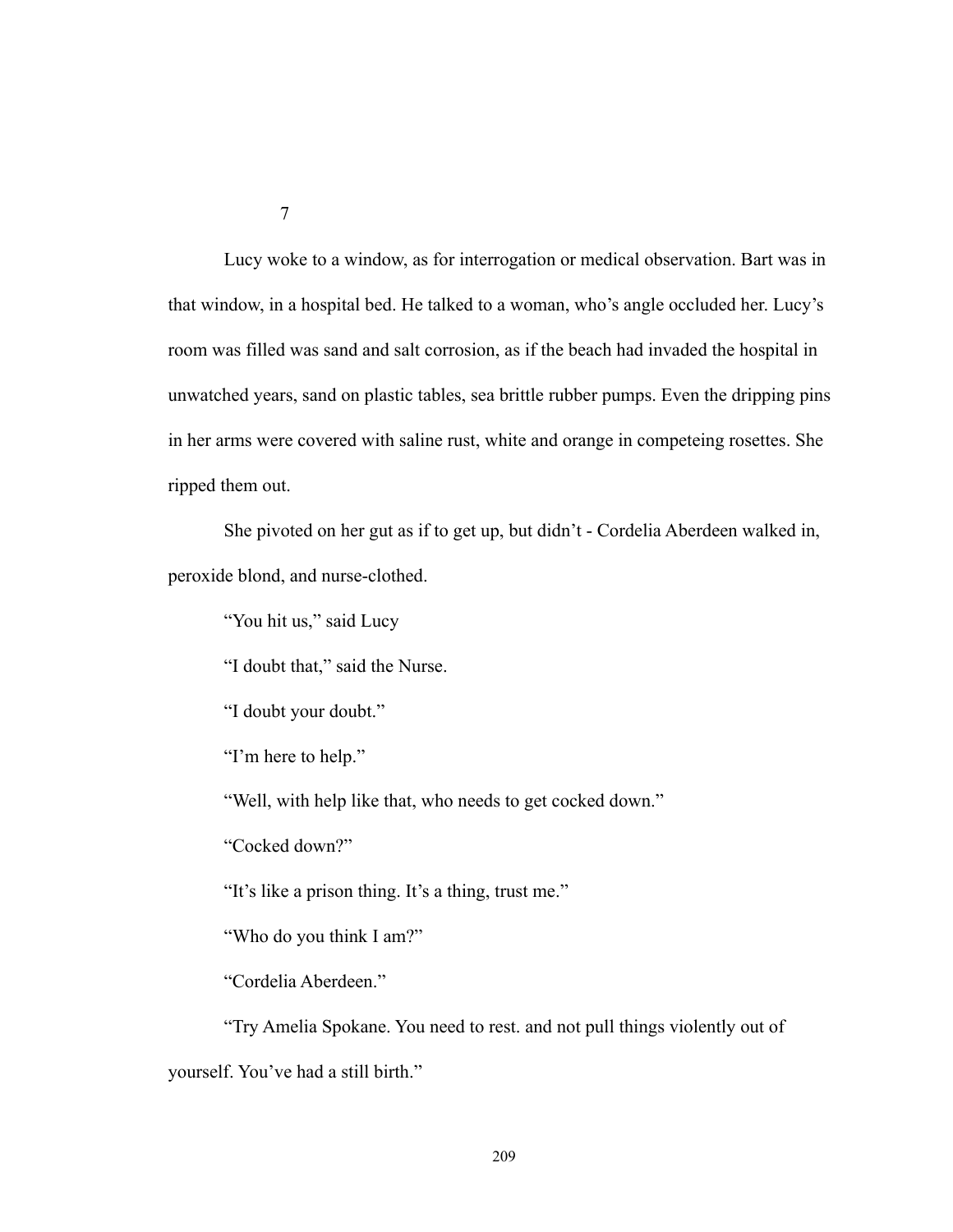"Oh really? I think I'd notice. I think I could tell if I'd still birthed recently."

"The rates of life and death are different here than elsewhere."

"And that's why I feel fine?"

"In part."

"Then show me my old baby."

"I can't."

"Then show me my scars."

"I can't."

"Then show me more Bart."

"I can't."

"Take me to Bart."

"He's hurt. You're hurt."

"I'm not.

Tell me all about Bart, and tell me more about my birth. Tell me about Bart, and about my birth."

Lucy crunched shut on her belly again to test for birth-sores, and swiveled herself

off the bed, walked raucous to the window and slammed.

8

Bart's window started to shiver and yell and swell. He sat up in his bed, and

Camellia turned quick, like the two things were one reflex.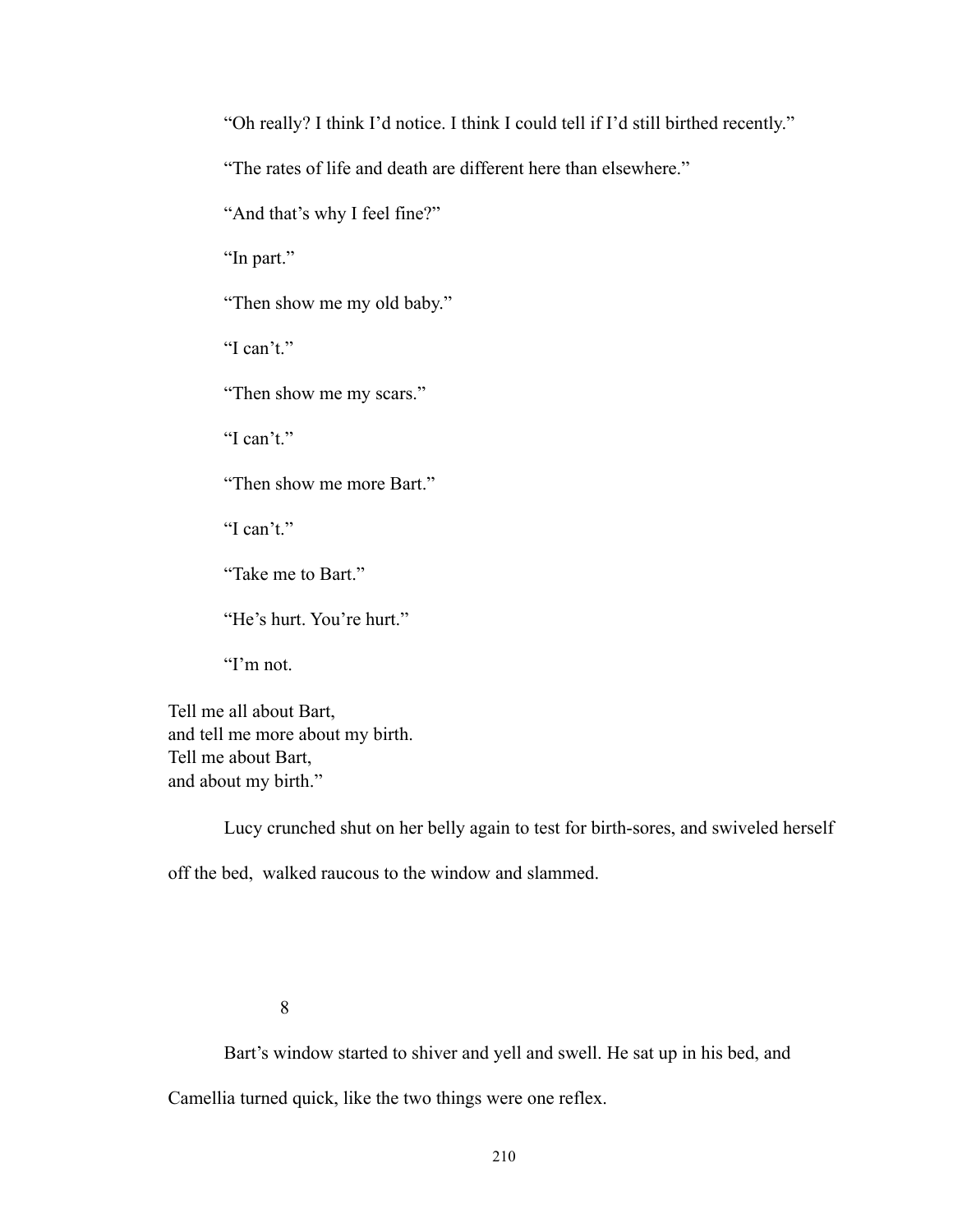"See, I don't even know what that means, but I bet it means you're lying. It's got Lucy's voice."

9

He: "This pyramid held the years we said."

> 10 Officer Wingfield drove tot he flat white salt heart of the desert, and thought

My job, this divot-ridden badge, is like a crop that I invent and then administer, but that brims back on me in suffocating green tents of plant metastasis that pins me on the latent black.

A smug Poseidon in the business of whirlpools, I make a web and traction out of things, and think myself immune from suction's tools, but end in sunken wood and dark weed of sea dregs.

Then they will empty me into the pyramid, so many used up nodes and grids.

You see here that Officer Wingfield is comparing himself, in his duties as an officer of the

law, and as a complicit extension of this apparent conspiracy or paegent, to a farmer

who's crops have overtaken him, emphasizing how an initially fecund or propitious

sitution that he had hope for has essentially turned against him. By referning to the

ground beneath him as latent, he seems to suggest some other and concurrent threat that

might and will take him as his own works keep him subdued. We can only assume that he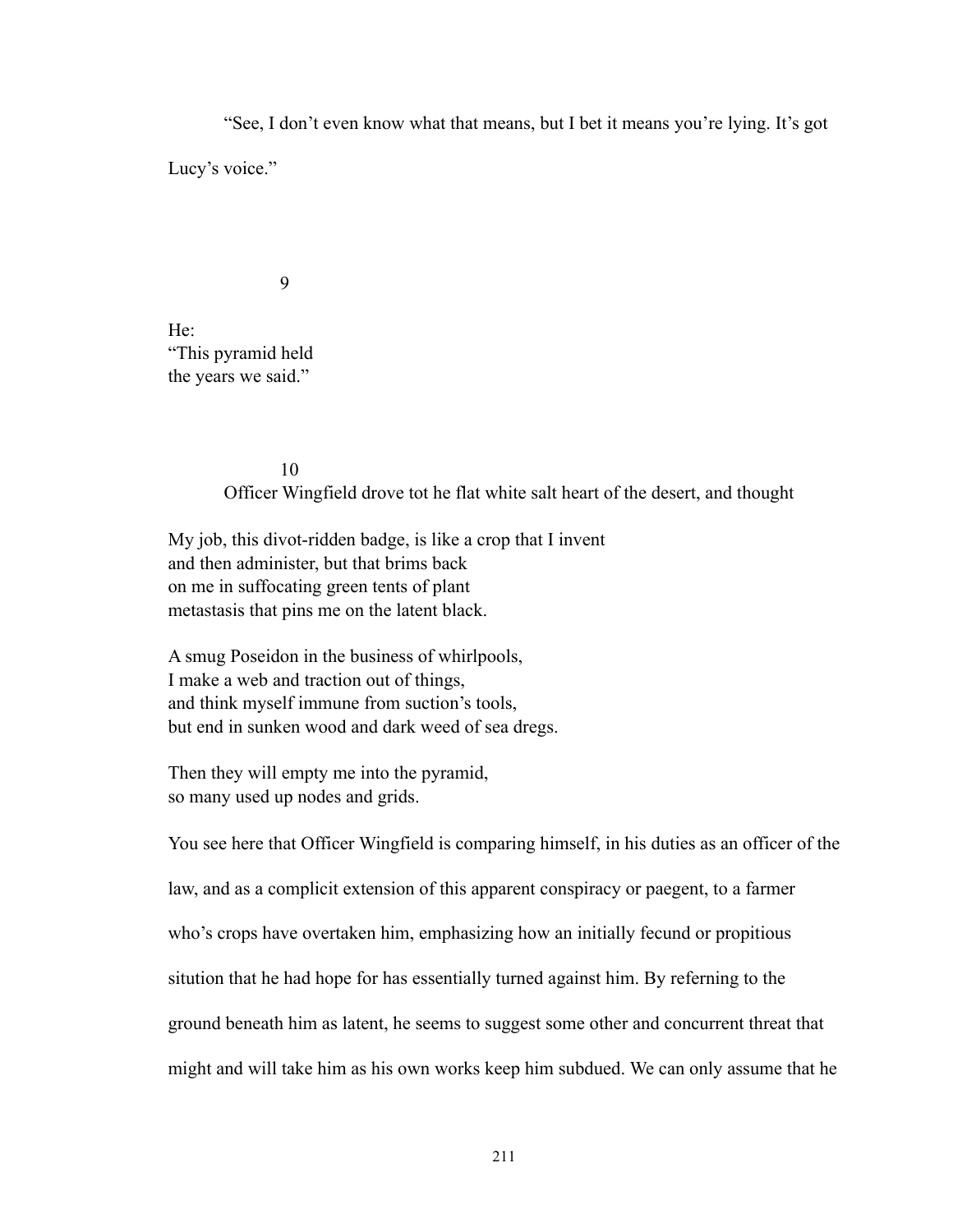goes to meet ultimately or fix to some extent this over-briming fructifying of his work, in the flat white heart of the desert.

 In the second stanza he presents the same idea with a different figure. With the Poseidon who is made ironic by his smugness and business-ness, again the instruments rebel and fall back violently upon their manipulator. The sea Poseidon whirls circularlly as a weapon, sucks him drowning to the bottom. This stanza is essentially and elaboration of the last, rather than new ground broken, although perhaps a shade darker: instead of fresh and pregnant dirt, you have dead logs wet beyond bouyancy and weeds too dark to grow.

 In the final truncated stanza which functions like the closing couplet in a Shakespearean sonnet, Officer Wingfield brings up a literal or figurative pyramid, which "they"(members of the conspiracy pagent?) will empty him into upon his death. Apart from the ambiguity of whether the pyramid is figure or literal referent (as it is only mentioned once and no referent/figure paring is suggested like it is in the job and crop of the first line), the most puzzling apsect of the line is what exactly "empty" means: what is the vessel and what is the content? Is the world the vessel and the body the content? The body the vessel and the organs the content, in good old Egyptian fashion? Or are the body and the organs the vessel and some third strange thing, electric, spiritual or otherwise, the content the pyramid demands?

 The third choice suggests itself most strongly, as the nodes and grid of the last line seem to suggest the nervous system, the effable strings of an ineffable system.

212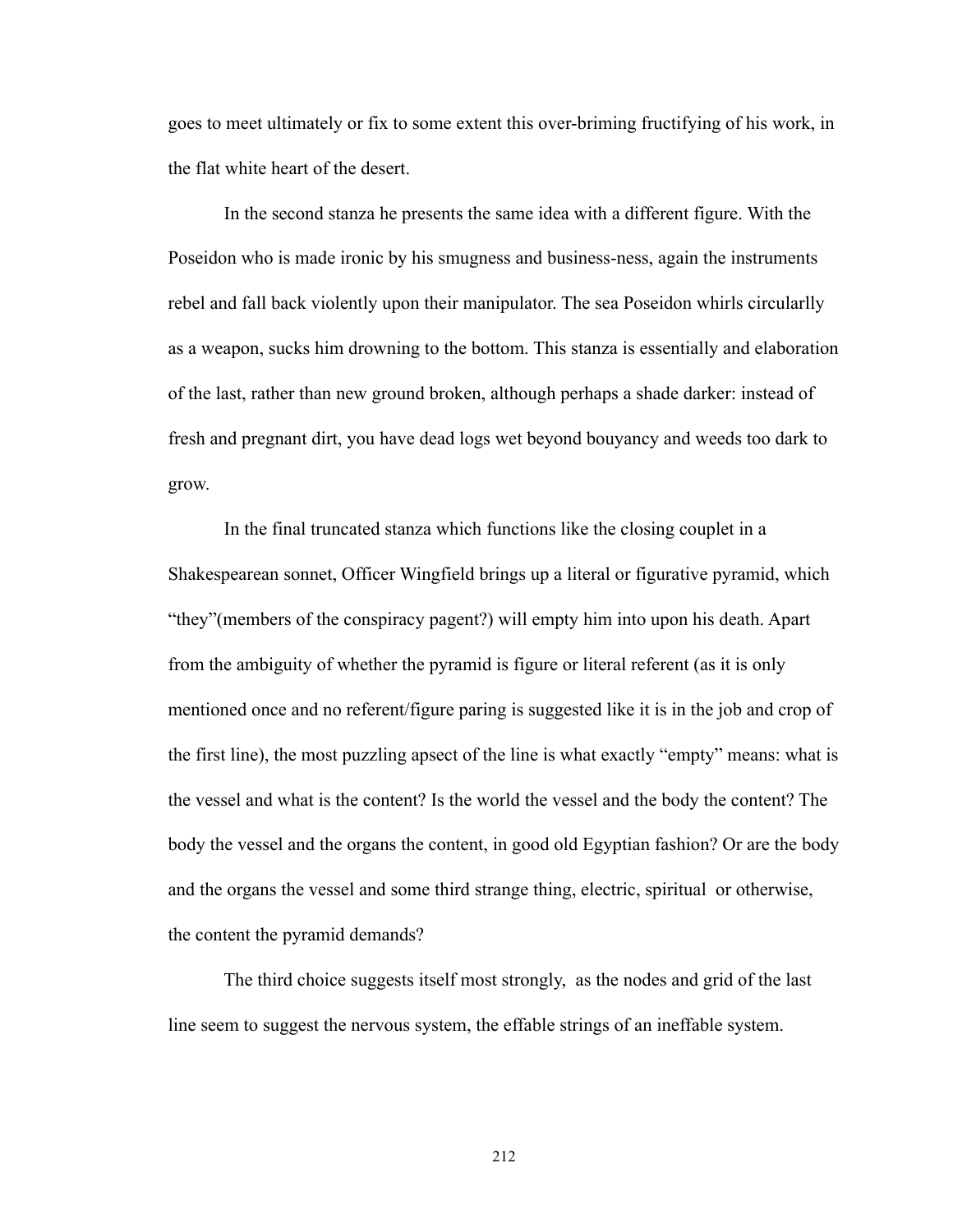11

As Wilmot folded a new spine in a new shirt of standard hospital issue, he thought

to him self in something lower than his mind, in the fire that produces the smoke of the

mind, in Biblical folds,

In the white and antispetic center of the hospital Among the hypodermic needles like experimental fish noses that traffic in organic liquids and requiting chemicals in this un-tropics In walls washed numb and white of old gore and body-color Among humans whose openings and joints yellow with cancer Among the frigid smells of saline injections Among open bones shown air for the first time ever by the educated and swathed with the life of staph

With their comminuted skull With their null birth With their ancient comminuted ankles With their old adolescent abortions

I will show them other ways of doing the human I will show them the secret that walks in public I will show them that human nature reverses when the polarities reverse I will do deranged medical reports on Bart and Lucy I will show them this spine

And they will see me with this spine as I design it And they will follow me with it And they will plot by it, Cartesian and questioning in ignorance on the salt flat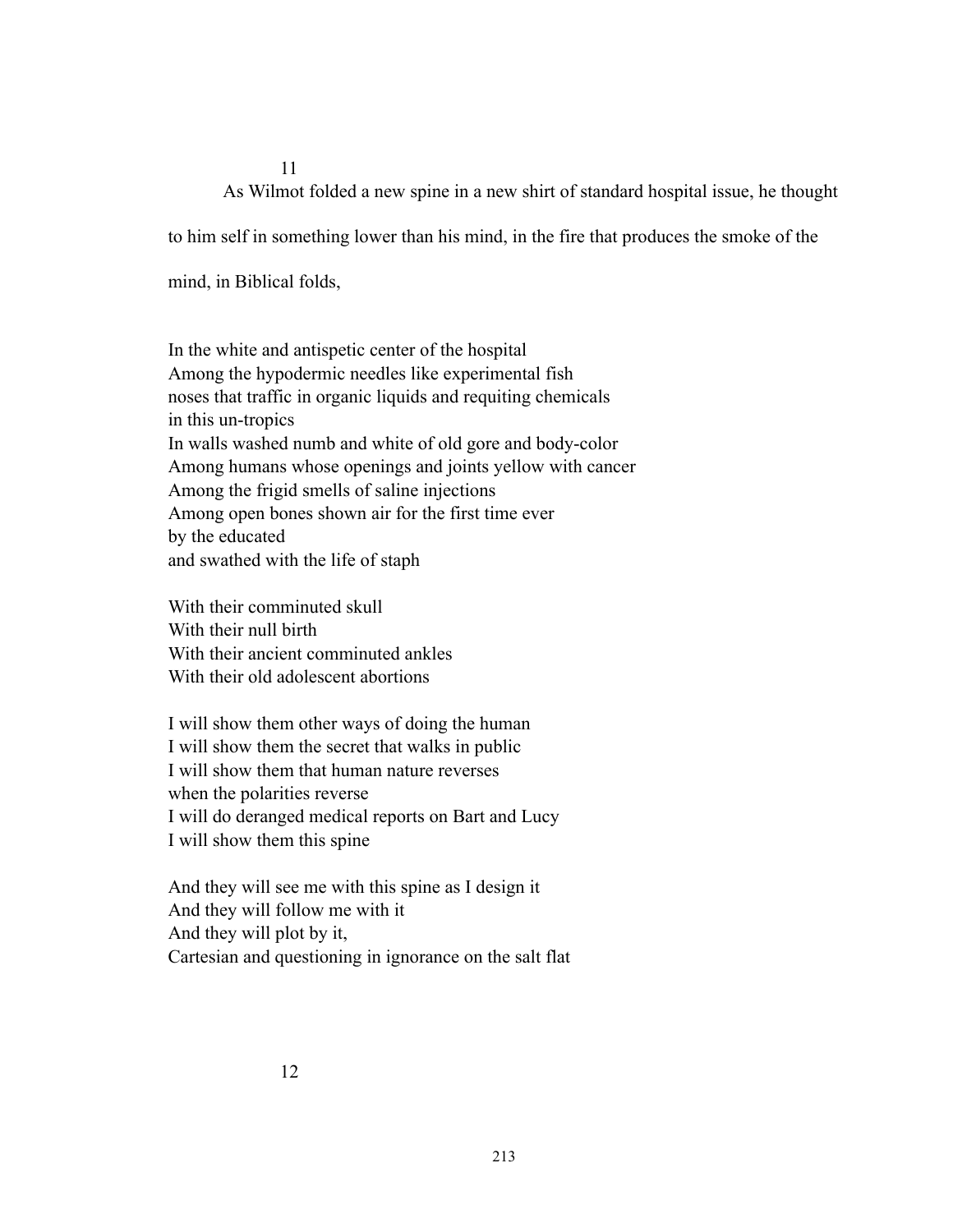This next part will be of interest only to gentlemen philosphers, but: I'm sure someone is thinking, "What about the theory of definite descriptions?!" with both terminal diacritical marks indicating nuances of consciousness.

 Here's what about it: The theory of definite descriptions amounts eventually to a tautology. To say that the imaginary object does not exist is merely to say that it does not exist. It assumes that the present bald king of France does not exist, and then looks for a proper expression of this in the suitably rigorous language of Frege's logical notations, that this is a set to which no members belong, basically. The real question that Meinong was asking: Does the present bald king of France (or things like him. For us, does Hamlet?) exist and if so, then how do we characterize his being, his *onta*. Russel sidesteps the whole issue, pretends it already has been solved. He has merely shown that it is possible to talk about a thing that does not exist. He has in no way proven that it does not exist.

 Also, Russel does not address public events of the imagination, like Macbeth, although he does put Hamlet in the same boat as the bald French non-person. A distinction should have been made. And his present bald king of France has been made into an object by his using him so famously, he is an object whose only property beyond present french baldness, is his non existence. And he's a King.

 A purely logical explanantion of the 9th Symphony will eventually have to claim that it does not exist, *qua* thing, *qua onta*, but rather as merely a logical fiction, a misunderstanding of purely physical processes. It's really just a big causal chain that

214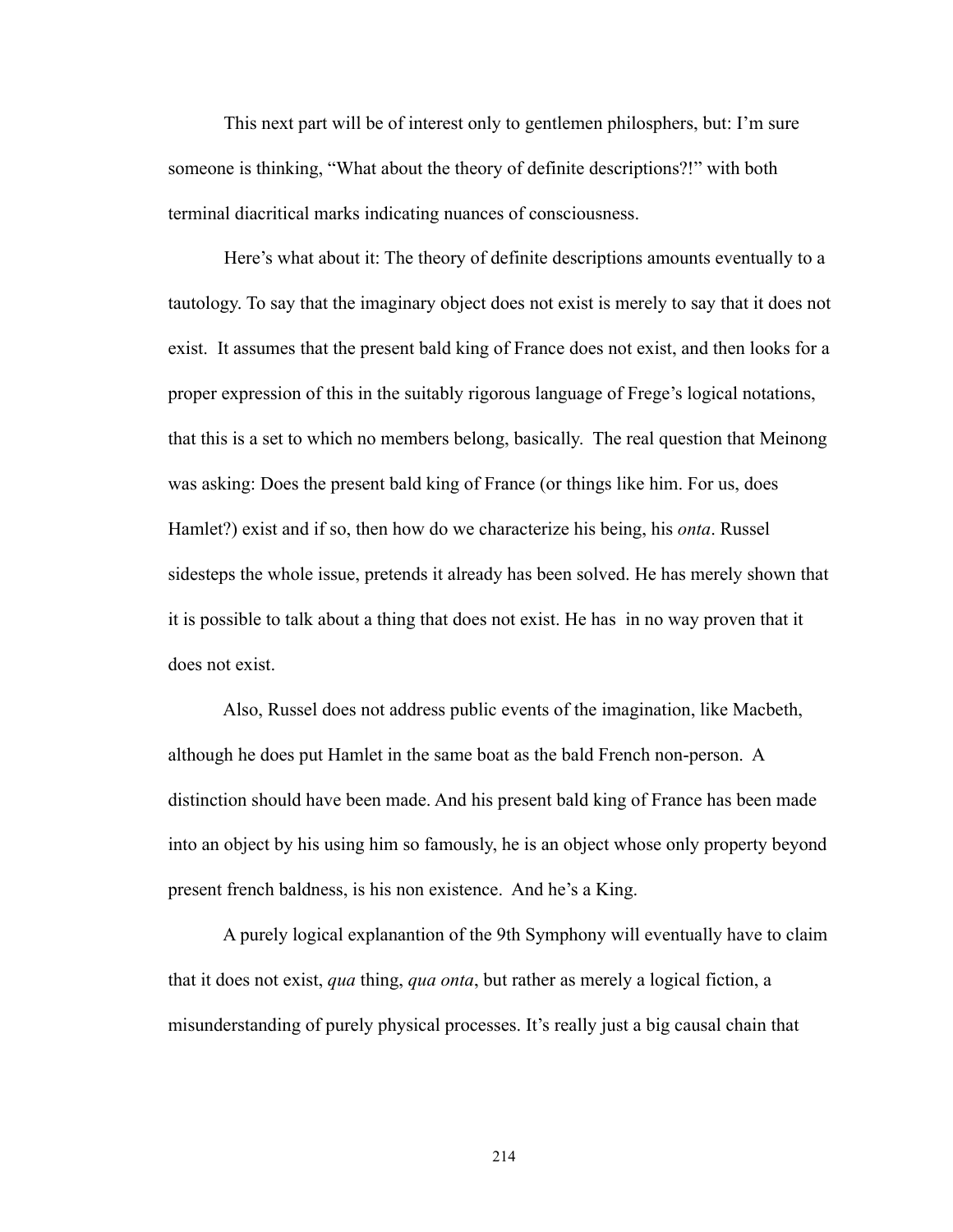started with Beethoven's breakfast. The notion that there is music being performed amounts to a vision of the chimera of Satan over the body of the epileptic.

 I think even the more skeptical and philsitine among us might blanch and balk at that conclusion. I, for one, know the 9th exists. I've met it, and I've met this spine, and its friends after, these public events of the irreal, which are, of course, God.

 P. S. A sort of post-thought: Whatever sort of thing memory is, it *isn't* an accurate re-presentation, or else we would all have eidetic memories.

 It is perhaps a thing like allegory, where the essential truth (factual import?) remains, but everything else, all particulars have been changed. Changed by who? With intention? Is this related? Is this January snot in my nose related? Is this January pain in my old broken leg related?

13

He said: "This pyramid holds the things we did as things told."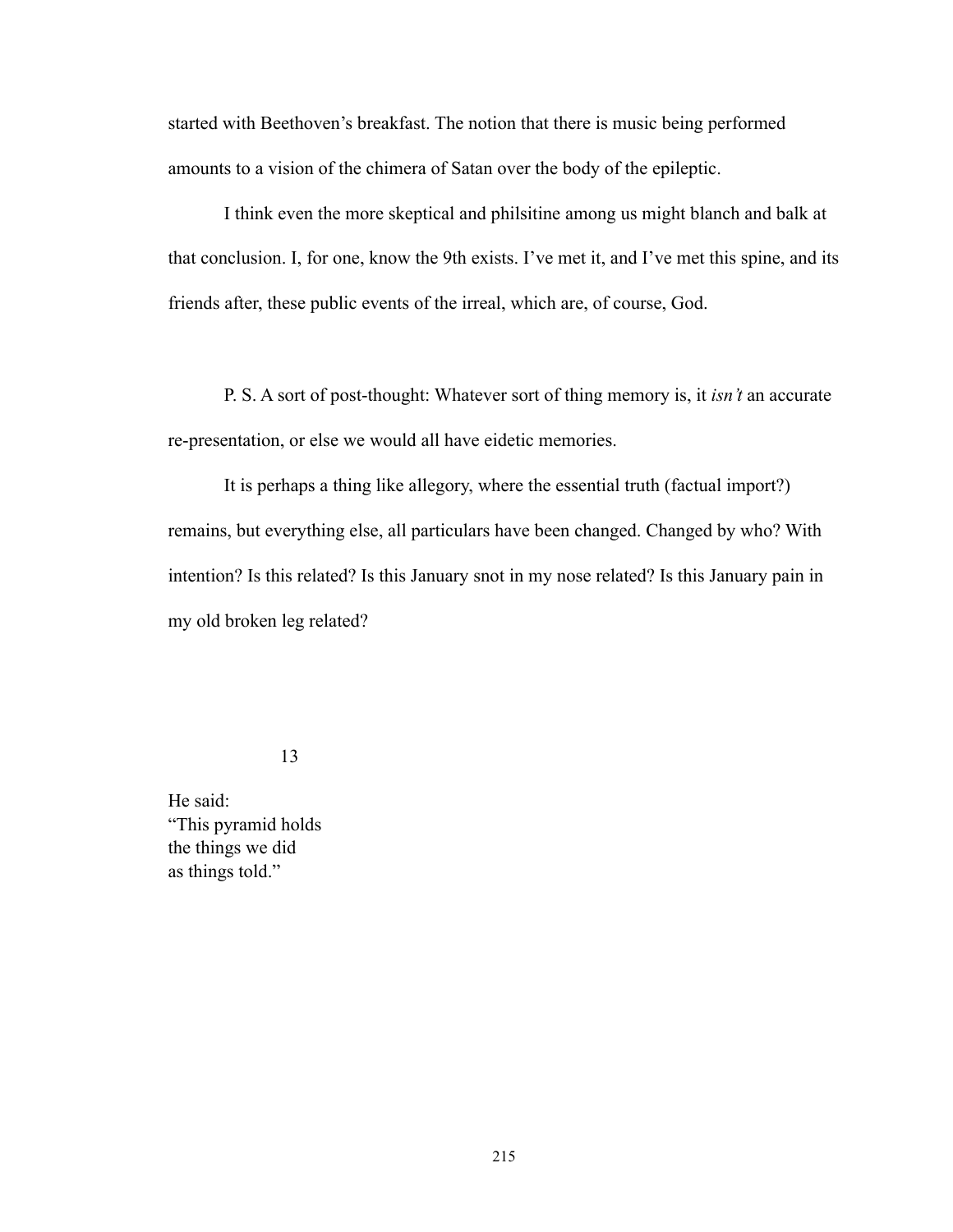[*The man we know as the Well-Dressed Man sits at table on a stage made to look like an office of executive importance. The plaque on the table says "Cairo Jones", though his real name is Jason Williams. He reads a report that must be visually indicated to be a medical report. He picks dim black sheets of X-rays out of it. Puts them down.*]

**Cairo Jones**: The big south country of my youth. The Big Sur. The King of the Mountain. My kindergarten in the kelp of Monterey. The Spanish patina over all the sonambulent California hills. Walking secret to the beach. The stink of kelp at night. From the bluff above. Cold lunar glister of ocean water on the rocks. From that bluff above. That night.

#### [*He shuffles the papers in a disinterested fashion. Picks one up.*]

Slipping down the loose rocks and dry clods. Such poor architecture. Foot catching and the body overtaking it. The ankle and overwhelmed pivot. Swelling white and burning and a sound like chewing granola going through my body. It broke and felt so hot. Such poor architecture. The only light and the only heat in that night.

[*He reads from the selected sheet:*]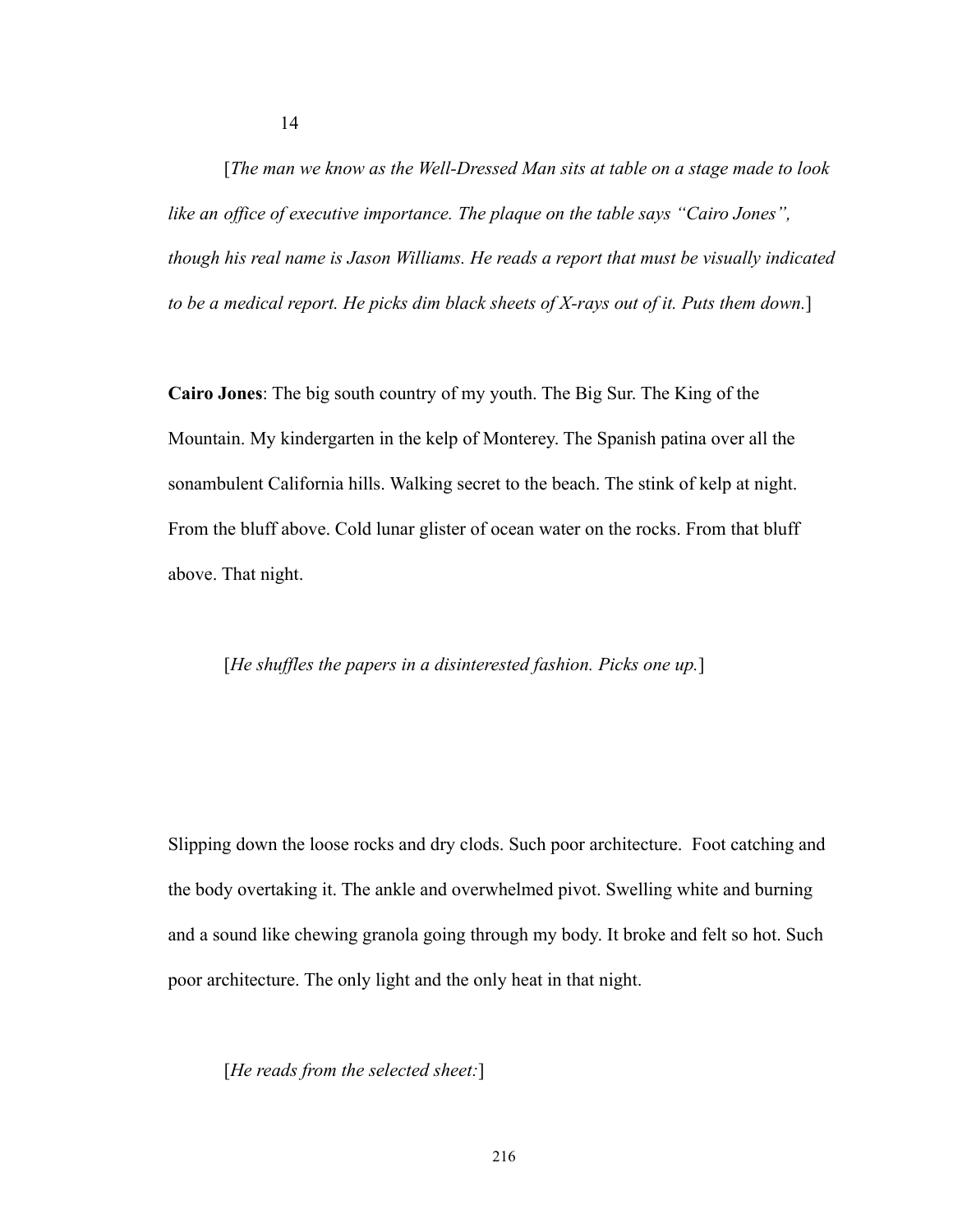"The patient's stated name is Bartholemew Brinkman. He states that he is twenty-four, and appears his stated age, and is a charming man."

Remaining charming with his foot a heap of materials in unusable format now. And then he didn't walk for eight months. Charming.

## [*He reads again:*]

"Patient presents with swelling and discoloration of the right ankle. Fingerprints hold their shape in the skin. He cannot walk on it or flex it. Structural problems prevent tonicity. X-Rays indicate that tibia has fractured, and fibula has comminuted. The first surgical attempt at reconcilliation of the bone has failed."

And her with her abortion. The teenage Collins. Where is her sheet. Brown spots of age on it that I imagine to be bloodspots brown with age. like their fingers went directly from the procedure to the report. Contrapasso in our imaginings. In the nightmare diversions we design. Their life has been my life, too.

[*He searches repeatedly for the sheet. The stage dims like an X-ray.*]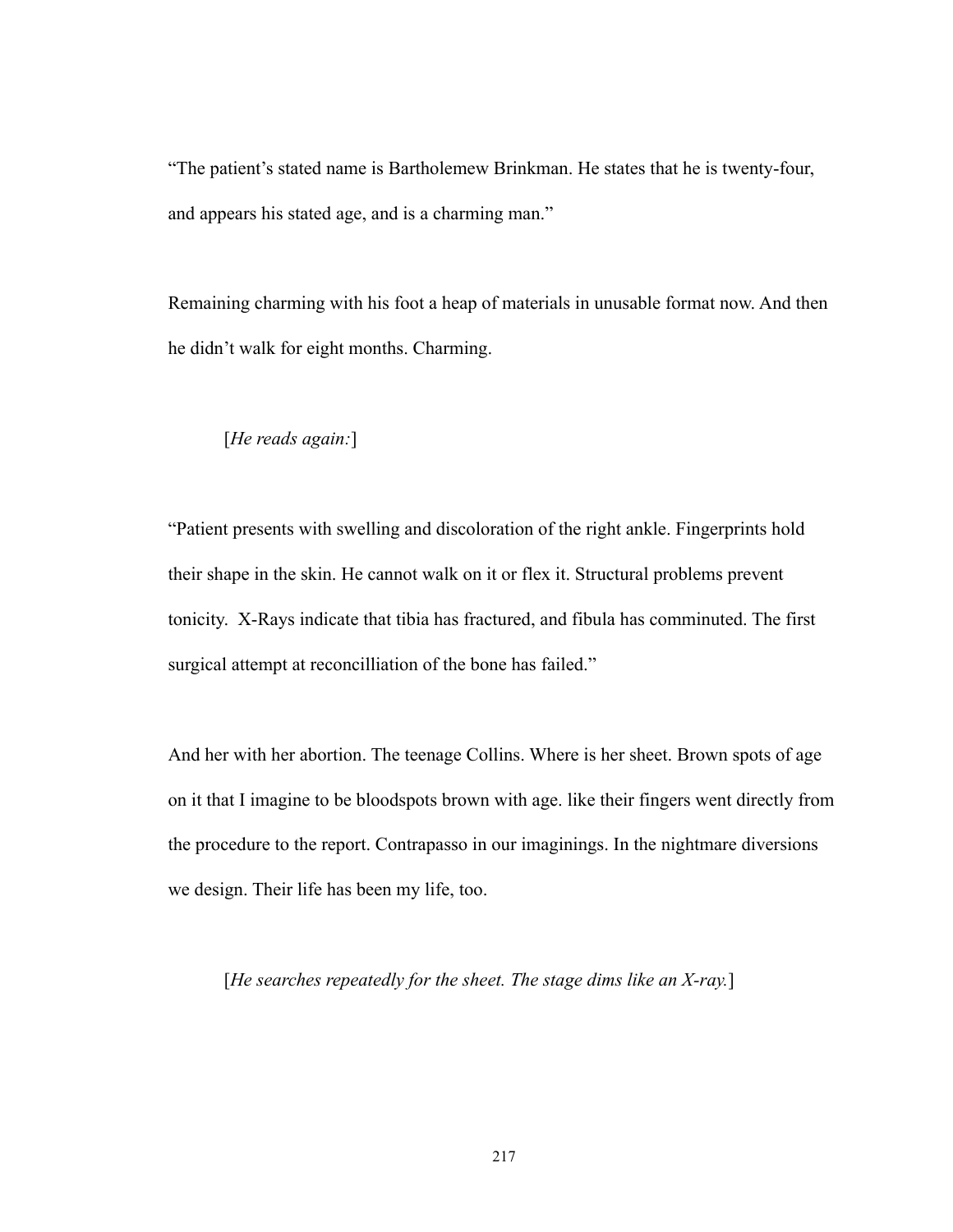John Wilmot's wife dreamed this, in a lonely desert cul-de-sac: *You went out for a walk and came back with a crow. you were holding it by its feet like a bunch of flowers so that you could draw its face. [You were an artist.] You were in my office, about halfway to the balcony door, and let him go because I got mad and said you were hurting him. An hour later you said, "Look at this." We peeked out and the crow was on the eave of the house across the street. There was a man on the balcony and he was on a ladder. The bird died and fell off the roof and landed on the street where (They were expecting him to die) everyone had been watching it. Everyone was upset and you felt guilty, so we went down to tell them it was probably you who killed it and it was an accident. We tried to explain as the crowd thinned. A ghetto man gave you the address of a place where you could get good crows cheap. No, thank you. [As we walked back in, I noticed a keypad on*

15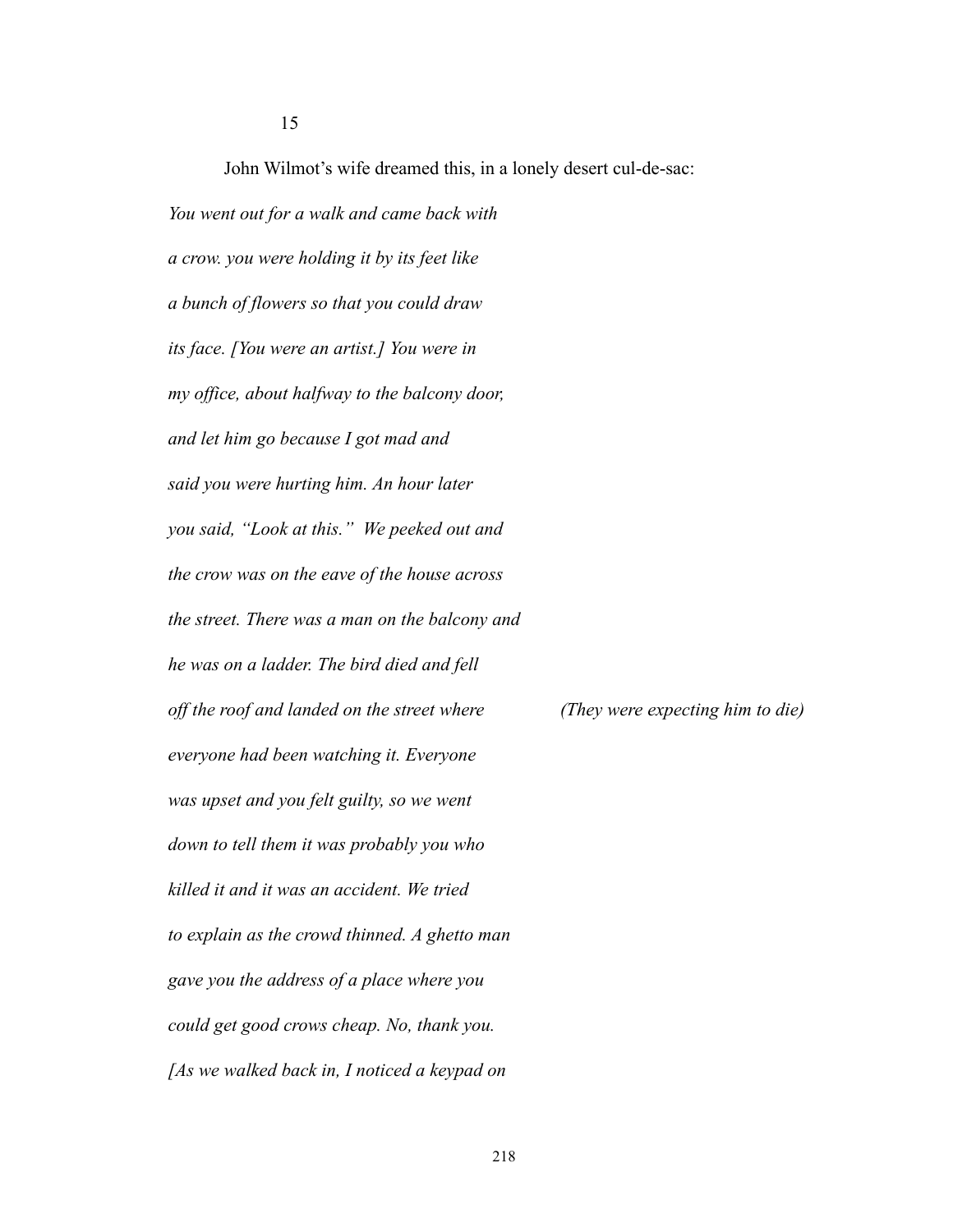*the side of the house and asked the ghetto man, "Does that open the front gate?" and he said yes. I told you and we thought it was neat and weird we never noticed it before. The keys were big and glowed green like a phone for an old person.]*

*When we got back inside I was mad that you caught a crow and let it go inside the house so I said no more birds in the house. You became smug and defiant and rolled out this giant bird cage like from PetSmart. "How did I not notice this? Do people help you?!?" I asked sarcastically. You got smug-er and brought down this whole troop of people from the attic. You were so pleased you lied and I had no idea that you even really like birds that much, like that was the big secret - the bird interest. I said we had to break up and sat outside on the back steps. [It's Granny's house now].*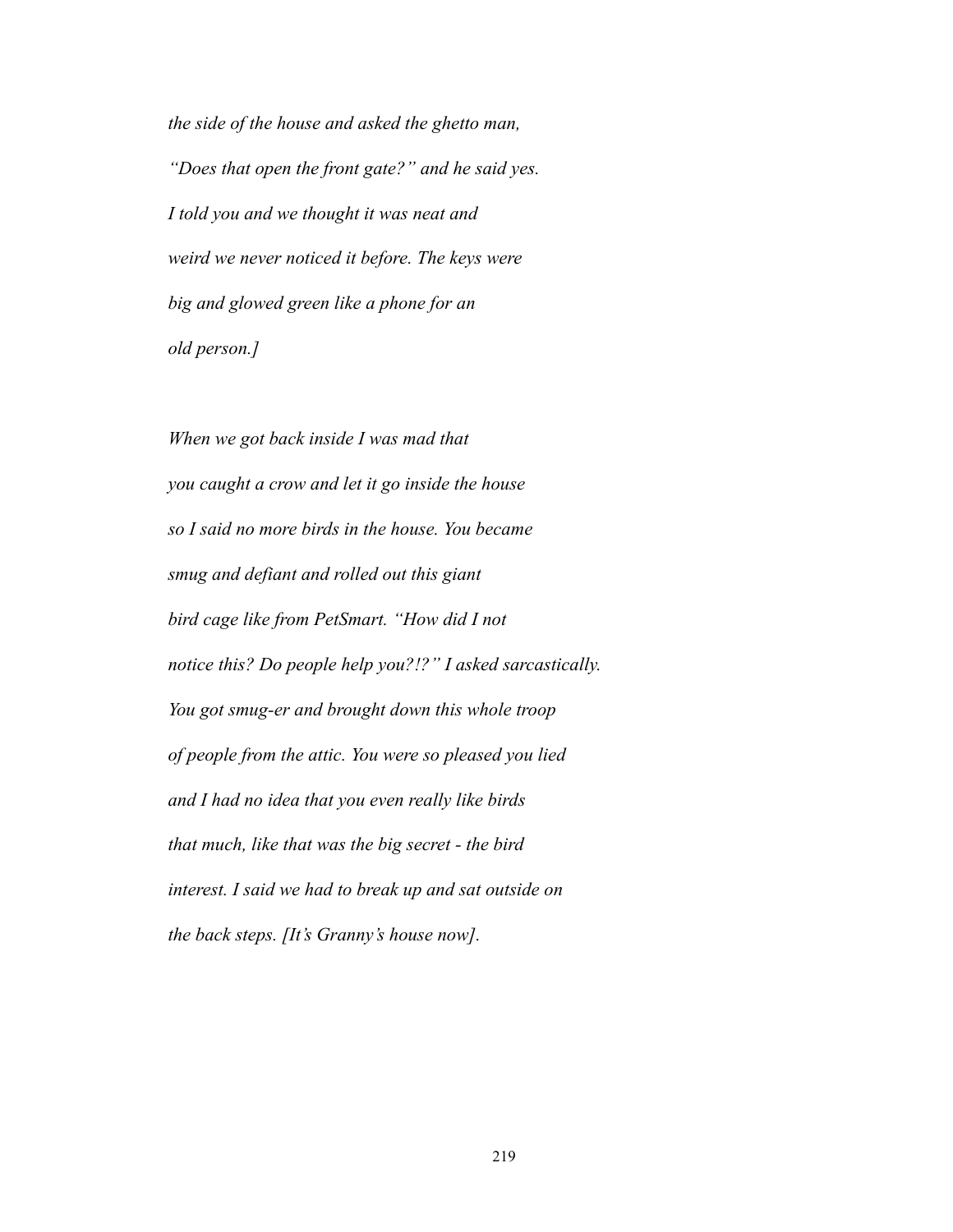Lucy poured sloppy and chunky from her room like a sangria with fraying wedges of fruit clotting it. she came out half dressed and continued in the hall, but droped a shoe, and looked into the wall across from her. From my vantage in the hall I couldn't see the window or the picture of the wall at all but assumed that picytures or screens or distnaced people happened there. Lucy was disgusted with an open mouth, chin dripping from her face, slurping amorphous back into her neck, like a turtle's head in reflex. Bart opened the door, tried to put on his shoe and walk at the same time, failed in both endeavors.

 "That's him with the spine, I swear it!" cried Lucy, choking on her attmpt to lower her own volume.

"What? No fucking way!" Bart said from the ground.

"I saw him wrap it! The same!"he grunted as she helped him up.

"The cop? You saw him wrap a spine?"

"I did!"

"You just sat there?"

"It was quick, I was interested, I thought you'd understand."

"The same spine?"

"Naw, this one looked much meatier and juicier. Thing was fresh."

"Huuu- I ritually enact a gag- gross. So he wrapped it what in?"

"Like some gauze and then some plasitc and them put it in this big awkward

biohazard bag- and then guess what? He looks at me! Right at me."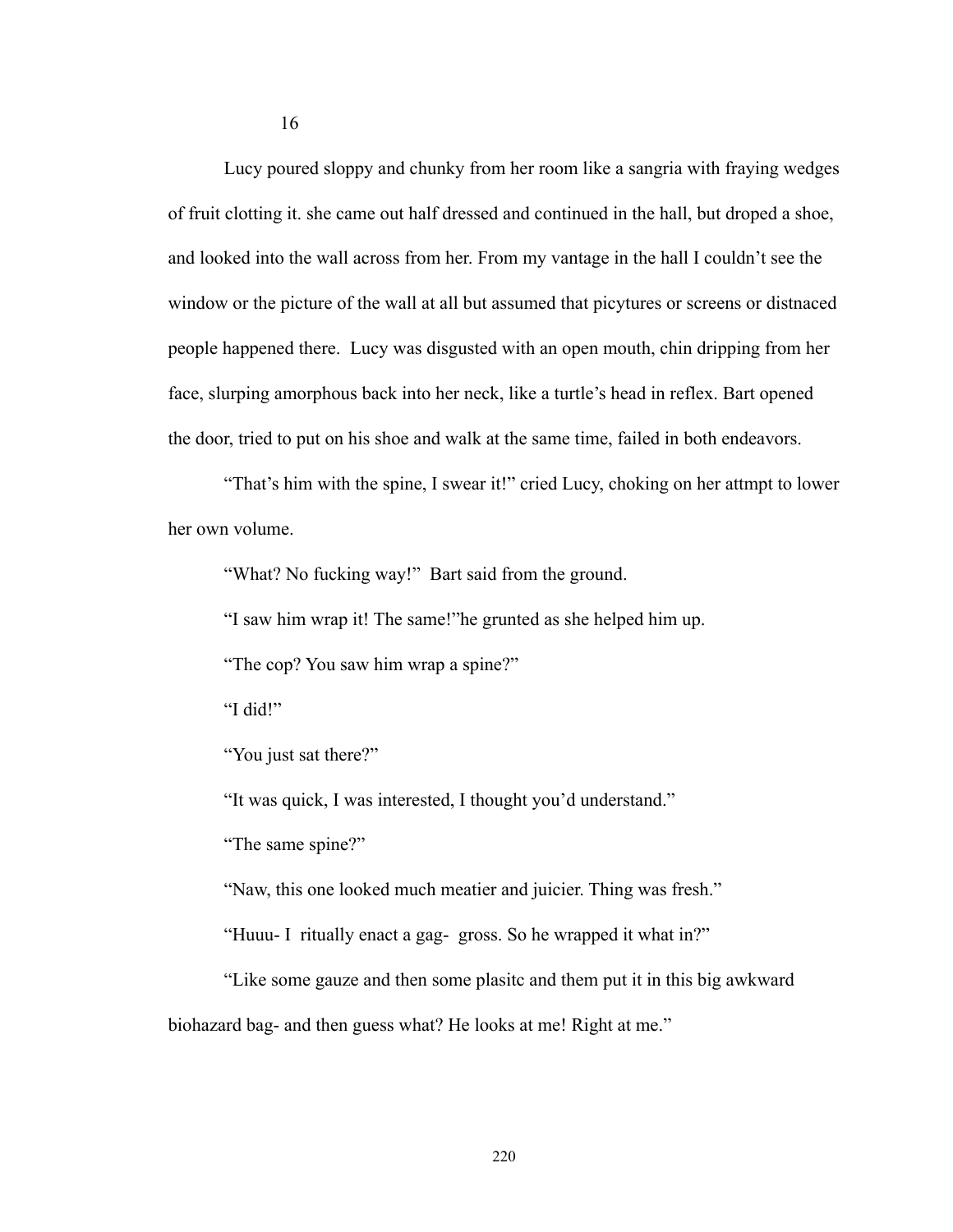"He was in the nursery and I was looking in the window. He looked right at me after.

"A Nursery? what is a spine doing in a nursery? What nursery?"

"This one right here."

"This nursery?"

"Yes! Jesus, yes."

"He looked at me and smiled, all coy, wry cowboy style, and walked on. He

mouthed parking area E. Or maybe A. I couldn't translate his mouth exactly."

"Well then lets go to parking lot E."

"I know."

"I'll follow. He must want us to follow."

"I know."

17

 Wilmot's wife dreams repeatedly, yearns for Wingfield's touch, and her fingers flop sonambulent on mystery novels on the side table:

*Mini Dream: I feel asleep reading*

*A Christmas Carol and in the dream*

*I see myself sleeping in bed while the* 

*author talks to me. Then, I'm on the* 

*set of the story but it's like the* 

*characters are somewhere else- it's*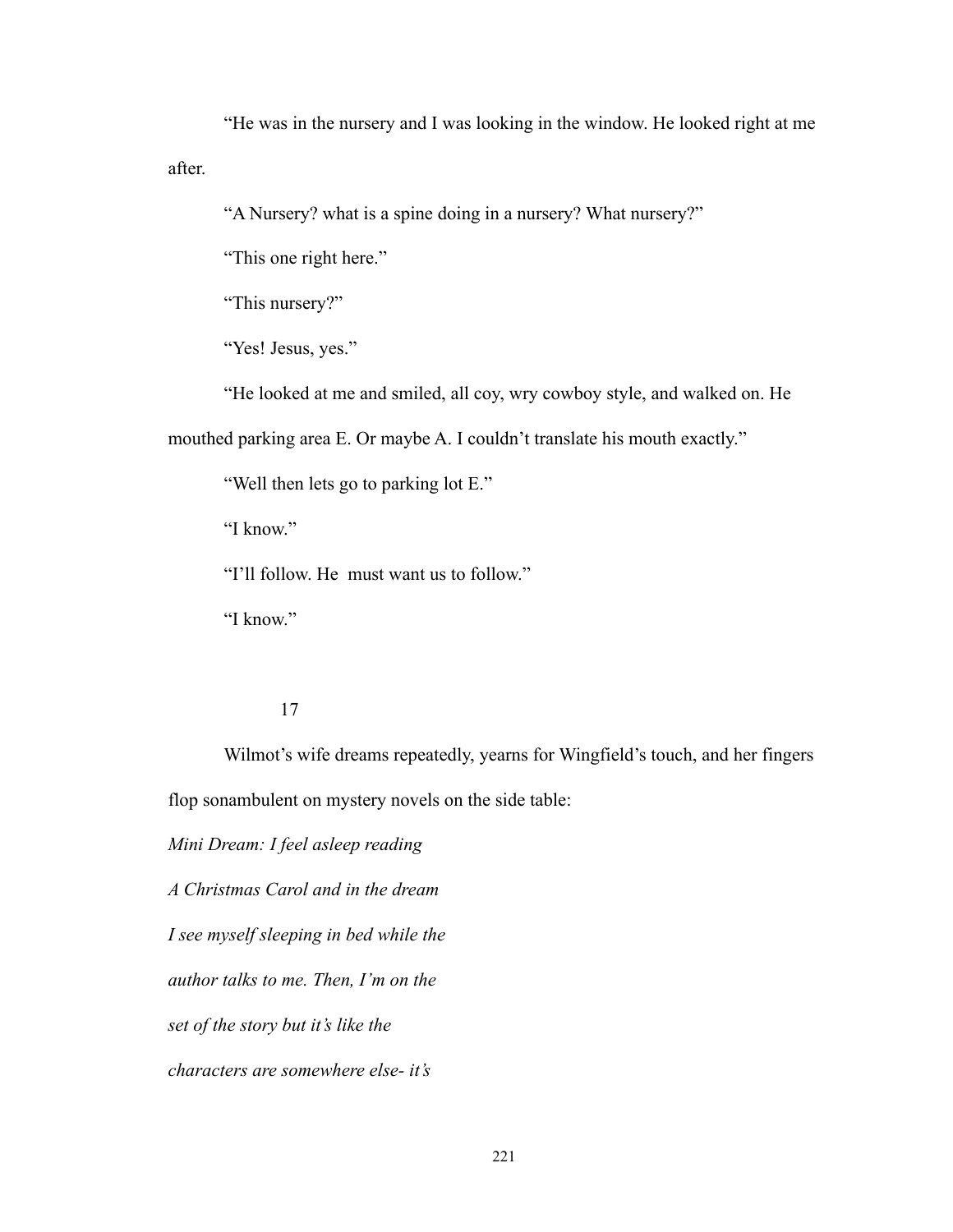*empty, dark. I must be holding a lantern, because spaces light up as I walk into them. I can still hear the author and he's saying, "The house looks almost exactly the same as when he (main char.) and his dad were living here right after the mom dies." That's when I realize that time has passed, the dad has just died, and I'm going to walk in on the coffin. I expect it so I'm not so scared when I do. I start to go up the stairs, which is scarier than the coffin, but then I wake up! I start reading A Christmas Carol upon waking and there's this small 4 line poem about real sensation happening when you fall asleep reading. That's the real reading exeprience. I turn to the author by my bed and say "That's what I just did now! And that's what I was trying to say!" But I never tried to say that to anyone.*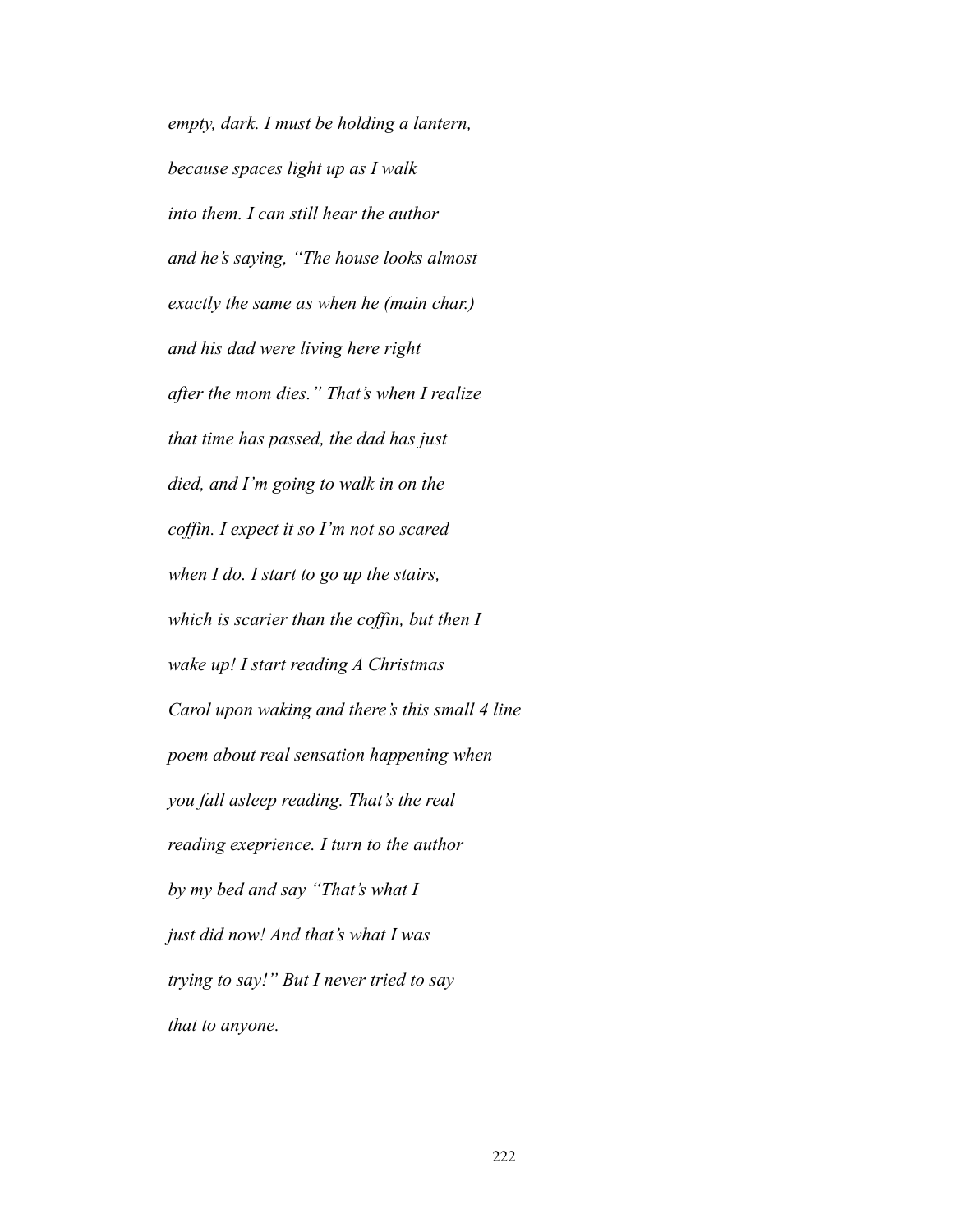He said, not literally, but as a thought represented in compressed lyric sinews, chiming, tight thew :

"This pyramid can hold and say the layers of the things we did."

19

 On the Roman-simulacrum catwalk, cartoon bulbous over the Strip, at the exit to the hospital, the homelss plopped out and open their various saleble skills for Bart and Lucy. The advertsiment of girls the poor playing of an alman brothers song, a fraudulent shuffiling of card, the legal freedom, for five dollars, to kick a kid in his balls with all the force one might or ought to muster (This guy makes more in a night than I do in a month. He makes like well-respected stripper money. It's obscene.) But a crowd had especially gathered around a medicinal gurney in the middle. One among them, a middleaged man with the tan, gold, and polyseter accutrement of New Jersey, performed a Prometheus castration. A young man lay on the gurney, bracing himself as the slightly drunk Garden Stater wobbled starts of cuts and larger slashes into the cringing, wrinkling scrotum. New Jersey reached in and little blood retched out of the bag. He pulled a testicle out and it popped taut on its vein before the older man expected it to. His face curdled and wrinkled, scrotum-similar, in curiosity. He cut the blood-engorged gristle-string. He held it up in triumph

18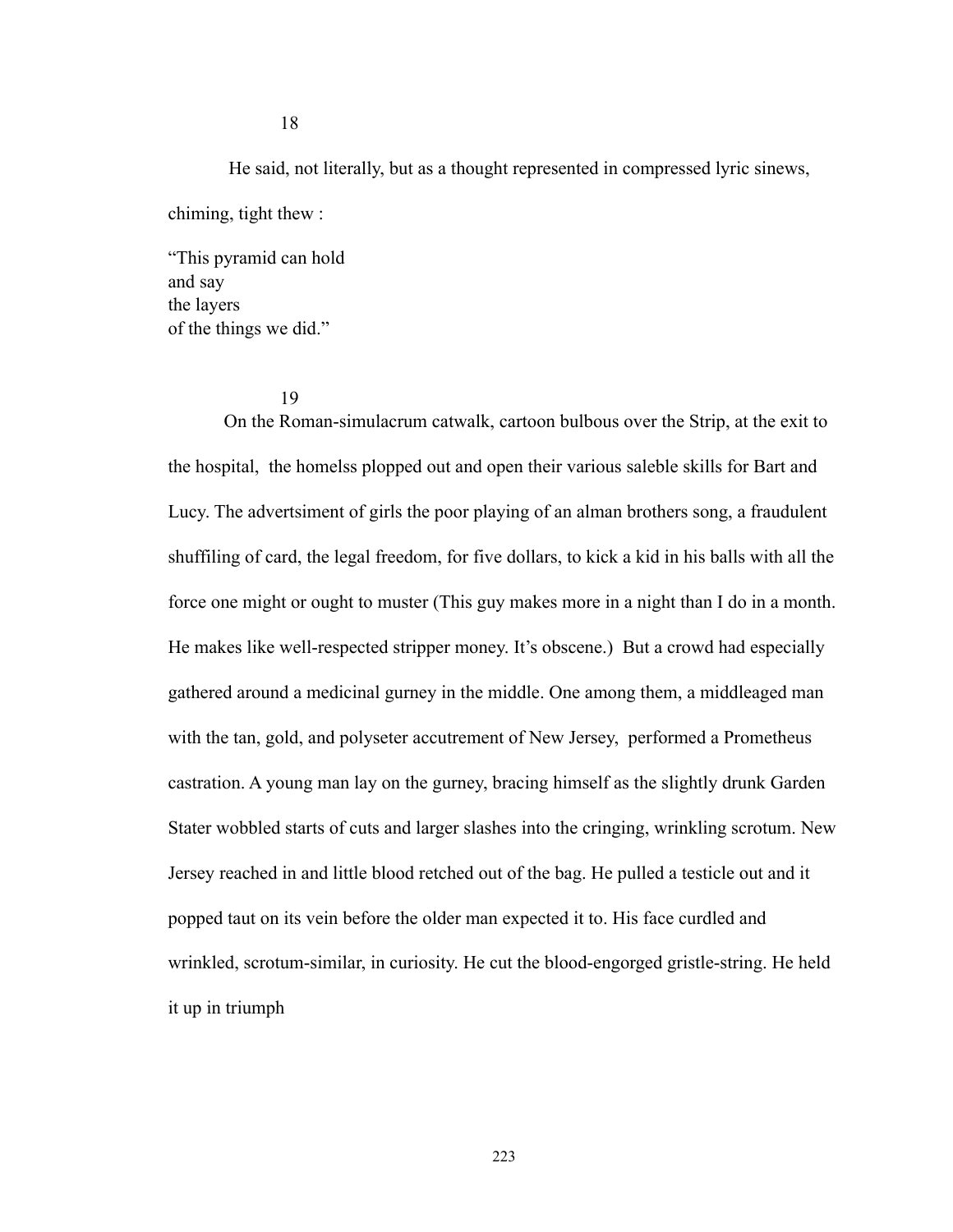"Fuckin, buchiach!" Jersey bellowed, and much lazy unfocused clapping followed. Then the crowd dispersed. what do I do with this testicle? asked the man, and he dropped it on the bed, walked away.

Bart and lucy walked slowly to the bloody bed in the noon sun.

"So you just let people cut your balls off professionally?" Bart asked.

 The man seemed a little dazed and wobbled his head slightly before in landed firmly on Bart: "Well yeah. My letting not their cutting is the profession. Clarify your syntax."

"Jesus."

 "I know right? His sacrifice," and the testicleless-man bowed, made a Catholic air-cross.

"Okay. But isn't that sort of a one time thing? or I guess a two time thing."

 "Oh, actually I'm partially divine, so it grows back everyday. I'm the great nephew, or I guess *a* great nephew of Yama, the katachthonic Vedic deity."

"Partially divine? really?"

"Yeah. It's pretty crazy."

"So having it grow back, does that make it better or worse?"

 "Everything makes everything worse. Only nothingness is any good. only nothingness is any God."

"Okay. Does this pay well?"

 "You know, pretty well. It depends on the season. I have other jobs." "What jobs?"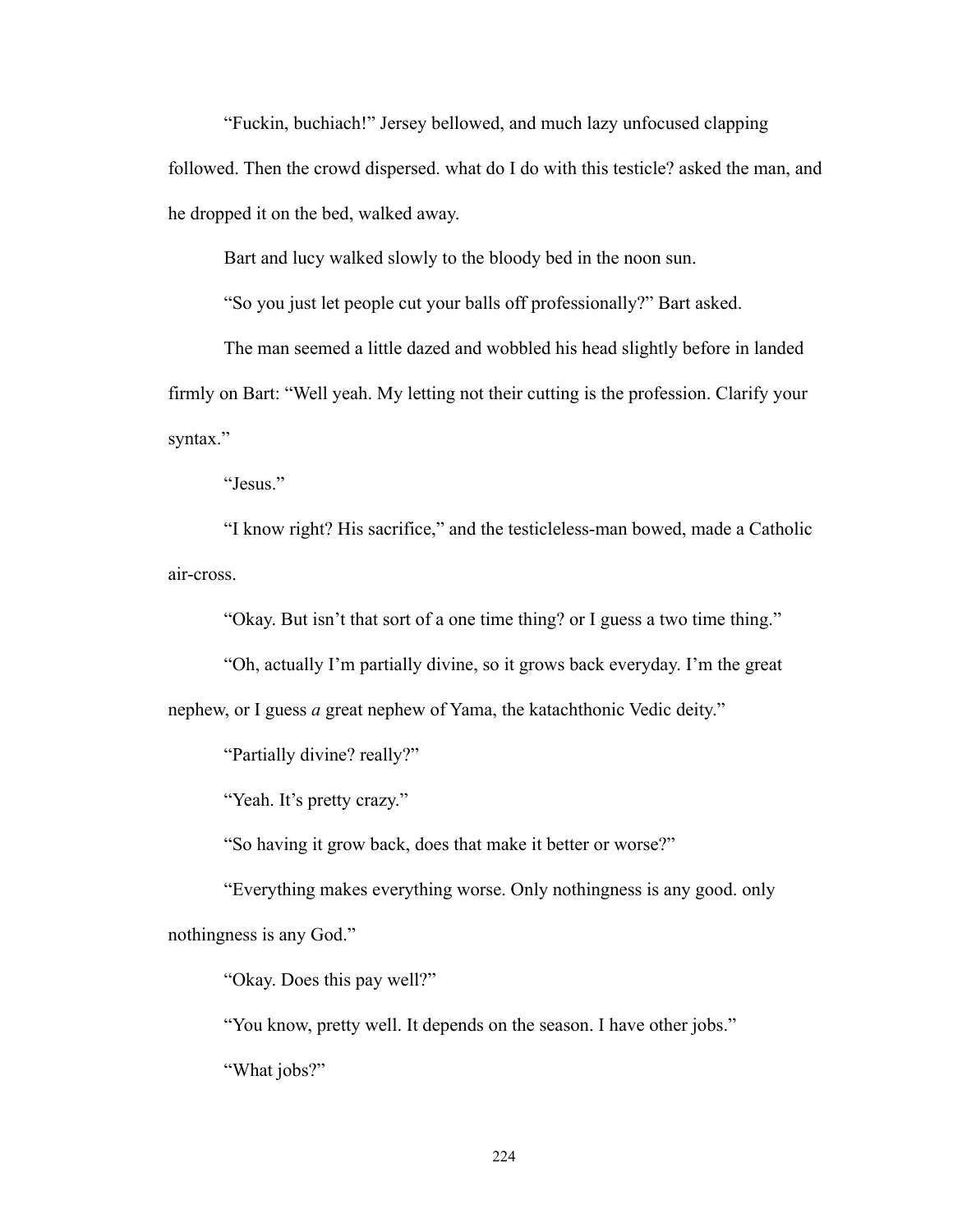"Well I play bass in a The Who cover band, who tries to reinterpret the implicit substance/accident, subject/object Aristotlean distinctions of the original material in accordance with a process based, non-egological event ontology. We're called The How."

"I can't say that sounds interesting."

 "I'm also currently in a rethinking of The Winter's Tale from the point of view of the bear. It's ecocritical. I play the bear's family."

"The whole family?"

"All of them. It's playing at the Onyx."

 "I'm sorry," interjected Lucy, "but we have to go, bart gets distracted, we're following a man with a spine. Where's parking area E?"

The young man pointed a shakey finger west, aenemic heiroglyphic.

# 20

 It is Samuel Wingfield. He will soon be know as Mr. Tray Bone. He was the man on the flat I saw and see. He stripped the salt and wetter dirt to a joint beneath the flat, frayed and spintered fingers off. He pulled out his gun, and dug the butt into the the soil chunky with geology and old volcanoes. He thought all the poems I have seen him think. A door in the desert showed beneath the dirt. He opened it with exhaused thighs shaking, and bloody hands shaking, salt-flecked sweat-cheeks shaking. I could see on his face that he saw below the pyramid, that anxious heirglyph. And he walked beneath the desert.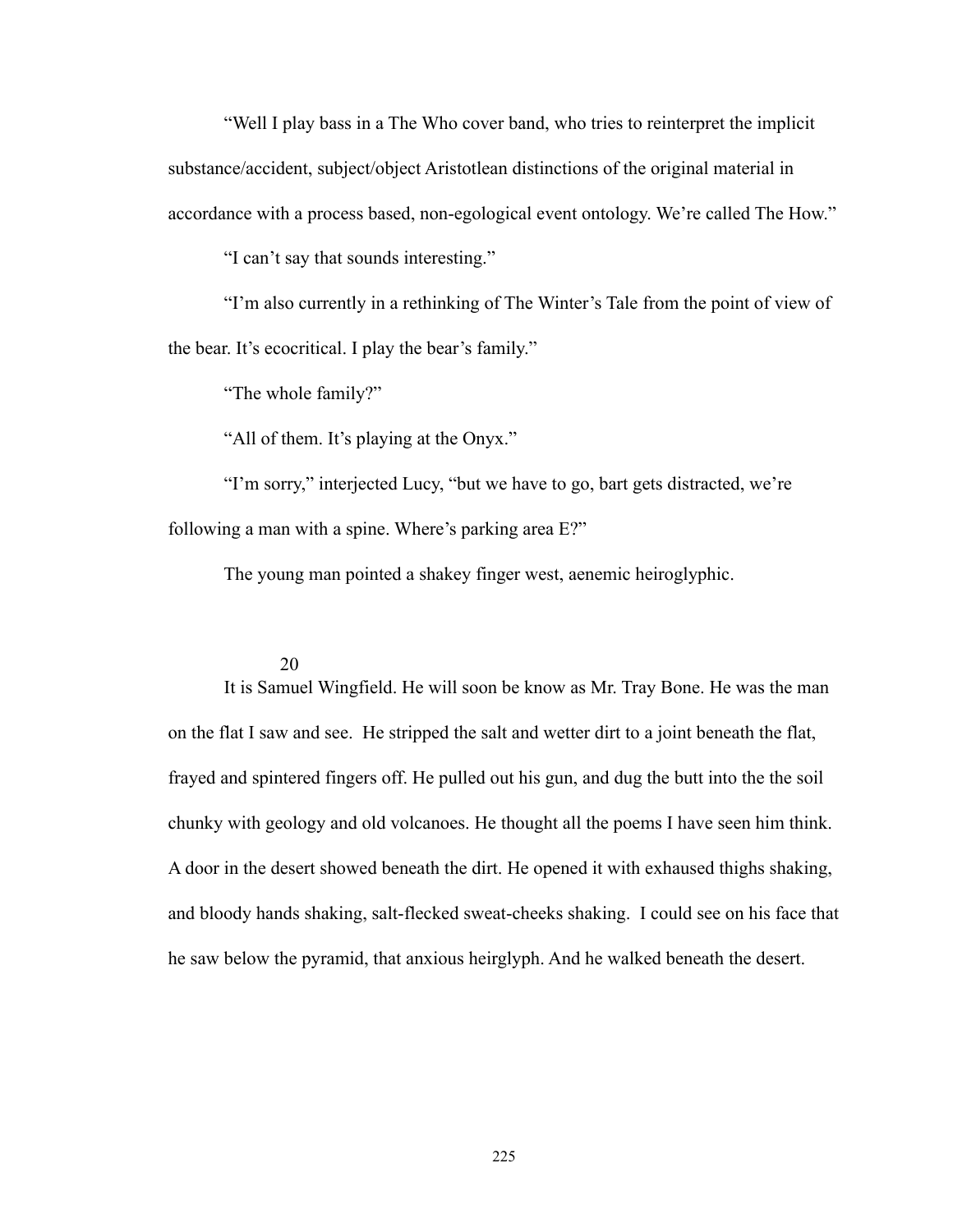**Episode One**: Bart and Lucy found a spine in something like Nevada. Officers Wilmot and Wingfield took them into custody; forced them to leave their dog in the desert. They went to a restaurant, Le Method, which was weird. Bart and Lucy were interrogated. They lied.

**Episode Two**: Bart and Lucy and the Officers W saw severed heads stacked outside the police station. They signed a lease on a local apartment. Bart and Lucy went looking for their dog, and back to Le Method for some answers about the spine. Bart was hit in the brain and all went black.

**Episode Three**: Bart and Lucy wake in staggered chapters in the hospital, with supiciously quickly healed injuries: a comminuted skull and still birth, repectively. The cop Wingifeld drives into the desert. The cop Wilmot considers something. We meet Wilmot's wife in the symbols of her dreams. Lucy sees Wilmot wrapping a spine for transport, and Bart and her decide to follow. They meet a man who lets others castrate him professionally. They continue to follow Wilmot. Wilmot opens a hole in the bottom of the desert, in the spot on the flat where the spine had been, and he descends beneath the desert, to view and feel the pyramid.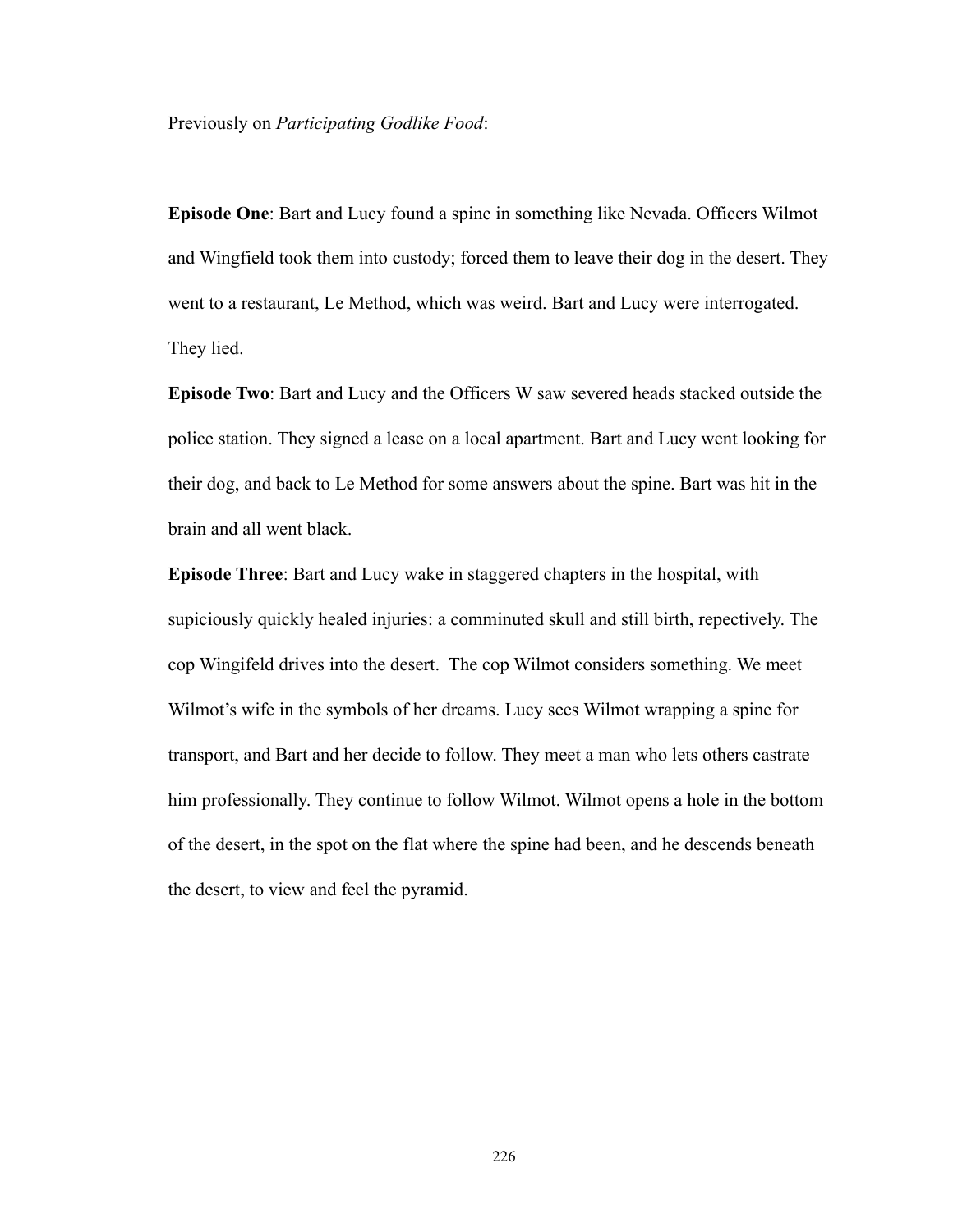## Episode Four

1

Someone is stealing cars again and the trashcans blow wildly down the street,

scratching

in the spring wind in the desert, and the hard dots of ember that can mash between fingers are ripped from the sockets of cigarettes and dragged in frays, in bouncing sparks down sidewalks and asphalt pasted with the black residue of summer heat, dark scum that sticks to feet in cold spring rain. A million shards of paper brittle with desert-pressures, pizza menus, crab shack sheets, little laminate cards for whores blow swirls and burst themselves against walls,

and I, Wilmot, perform in this wind. I wait for them in area E. The coffee cools to thick, fickle brackish.

## Outside,

a pimp shoots up a Mazzeratti with an uzzi, and it explodes a taxi in dangerous tangent to it, and it makes some news; a woman razor blades the face of a black jack dealer in dark jags and chokes her infant daughter to death after; frat guys break the neck of a rare Russian flamingo and toss it like a floppy ball between them in the eleveator. Another guest stabs them to death. I don't mind, or diminish, or change.

I only want tenacity like the billboard peeling slowly in the wind, ripping its message against drivng in floods, like the skin resorted to a bag on the face of the homeless drinker, like the styrofoam in desert sand dry and permanent against the chainlink fence of Nellis in the wind.

I maintain in area E.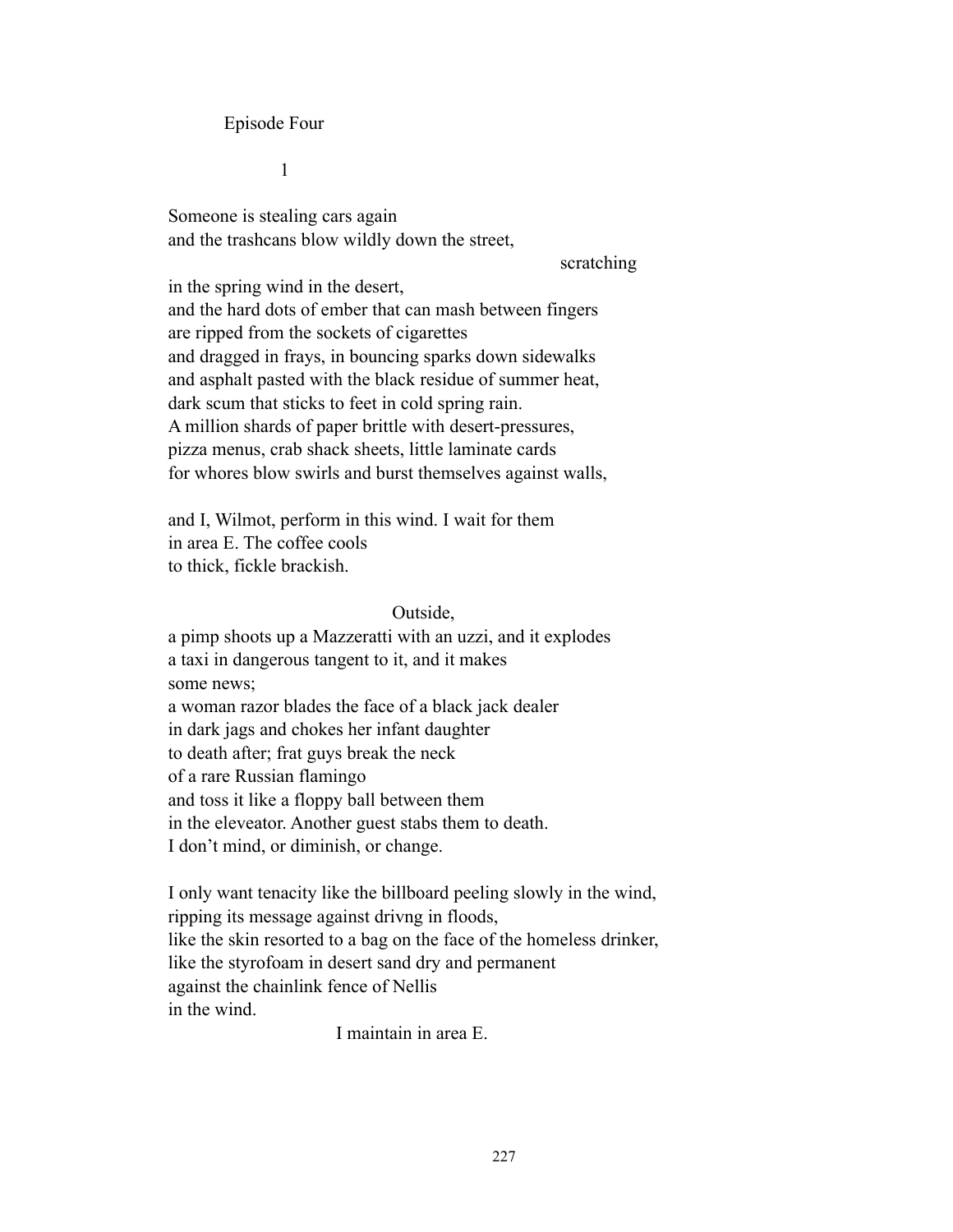Below the bulidings, in the parking area E they finally found, Bart and Lucy approached Wilmot. He stood under sickly flourescent fickle-bursts. He bounced the biohazard bag against the bumper of the cruiser. Bart and Lucy moved toward him with the slightly sideways walk of indescision, as if their feet mumbled.

"Why the fuck are you doing this to us? And what even, too?"

 "Big words for such little dealers," answered Wilmot with a lazy smile, rising to fall again like a bubble in black Guiness.

 Bart and Lucy paused, stare mutually, and looked back to Wilmot showing with the symbols of their heads and their behaviors that they wondered how much he actually knows.

"Oh I know the whole thing," said Wilmot, turing to open the trunk "don't get bent out of shape" he droped the biohazard bag in. "I am even a collogue of your employers. Though you may not even know your employer, I guess." He looked back up at them with a redundant squint in the flourescent light.

 "Cops can't do what you're doing," said Lucy, with a square, blunt bulldog expression.

"But I'm doing it, and am a cop," answered Wilmot.

"And so?"

2

"So cops can do that since I am and do."

"That's circular reasoning."

"No, it's a circular structure of being."

"Fuck off."

228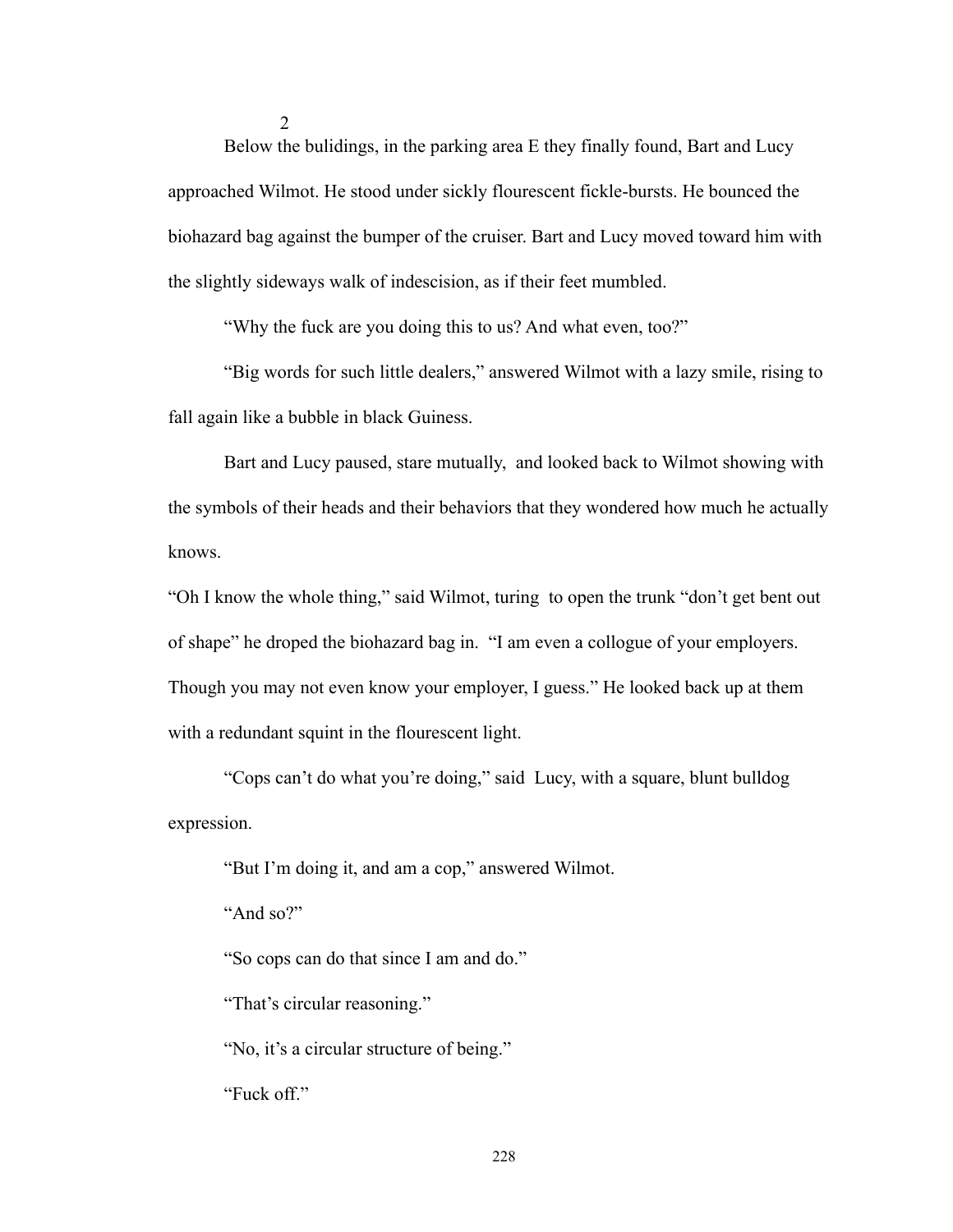"Let's say that your god is a rapist, is a Zeus, is a know and habitual rapist."

"Okay, and bird."

 "Yes but irrelevant. Now what do good Grecians do? What do we see Achilles first do?

 "I have have no fucking clue, do I seem like a clueful person, or that I am of the stock of clueful people?"

"No, so I'll tell you. He's fighting over his rape-slave. And he is perfect."

"I don't get it."

"Think better."

"I don't get it, are you saying god can sin?"

"I'm saying that if god does it, it isn't a sin, by definition."

"The Nixon defense. Nice. And you're god in this?"

"I am."

"Of course. Well what are we supposed to do about it."

"Get in the car. The back seat. With your dog"

"Our dog?!" cried Lucy.

"Our Len!?" joined Bart. and they clambered to the cruiser window.

Leonard lay limp in the back seat, soft black ruffle on black hard beneath.

3

# LEONARD'S STORY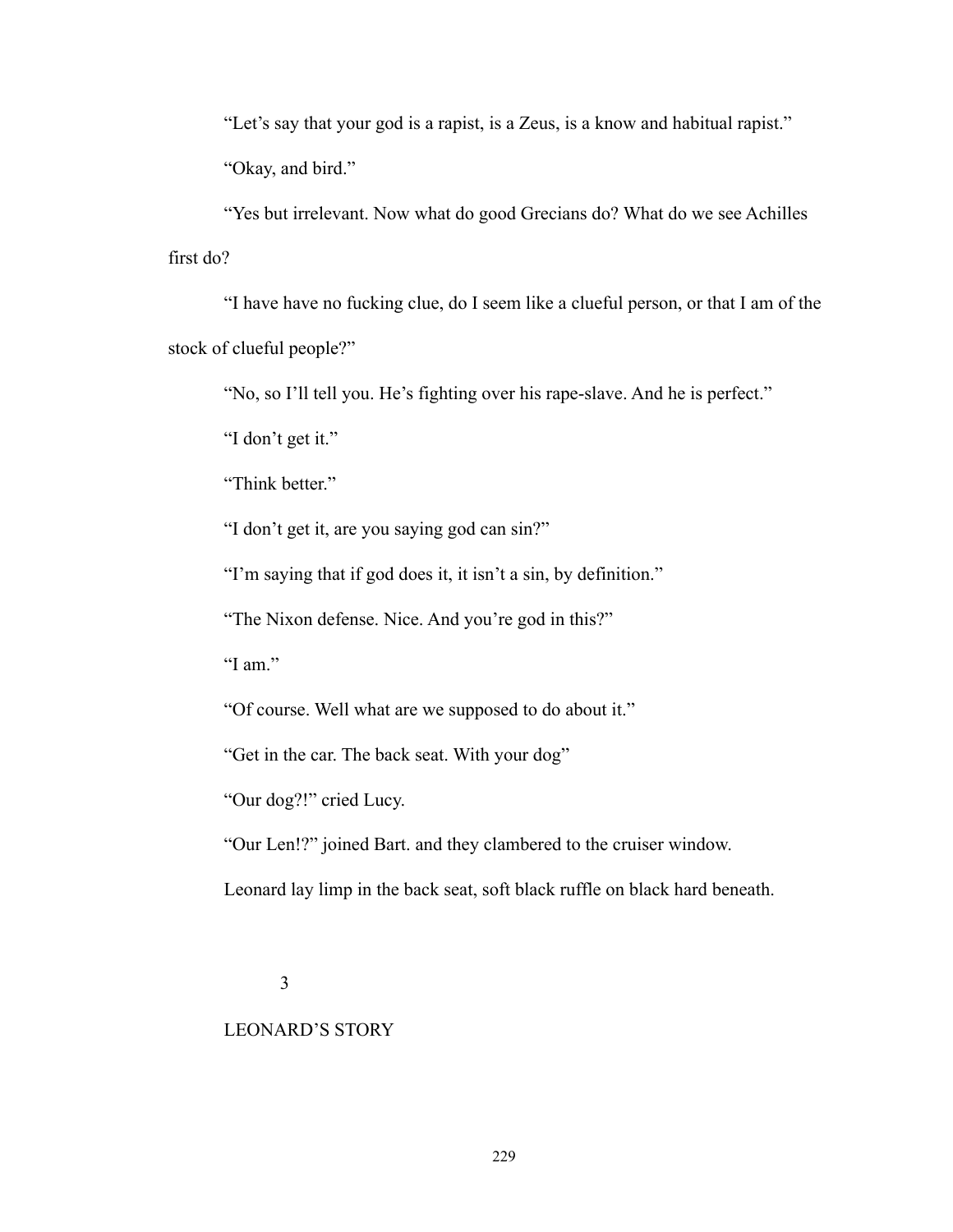This is the story of Leonard the dog over the past day or so, in somewhat-brief, starting from where we last saw him in the car:

 As he pawed cactus-cautious quick step in the desert away from his beloved Bart and Lucy, Leonard thought to himself, *tahiti chihuahua spaghetti*. those words over and over. He didn't know what they meant but Bart and Lucy used to say them to him all the time, and he became unaccaountably exited by them, wagging barking gyrating totally his little black body. Something about the feeling of them in his ears. He loved them, and loved who said them. Bart and Lucy had repeated this mantra to him so many times, and always with such excitement that those sounds, abstract sensations in the ear and memory like a song, lived with him now always and as he thought about them, he determined he would get back to Bart and Lucy, to his parents.

 He didn't know exactly what had happened, but he knew he was afraid of the man so fat in his cop suit that he looked like a tomato wrapped with bungee cords. He held up something. A thing to hit people with, a weapon. The look of it made Leonard's snout hurt with suspicion of its use. He'd known people like that man. Bart and Lucy would never leave him like this unless they had to. Maybe if he came back in an hour or two, everyone wouldn't be so mad and he could get back in the car. It was so hot out here. It wasn't so bad though. In the mean time, he had a lot of new stuff to pee on.

*Tahiti chihuahua spaghetti.*

 *Tahiti chihuahua spaghetti*, he thought. Then he saw a good lizard to chase. TO BE CONTINUED!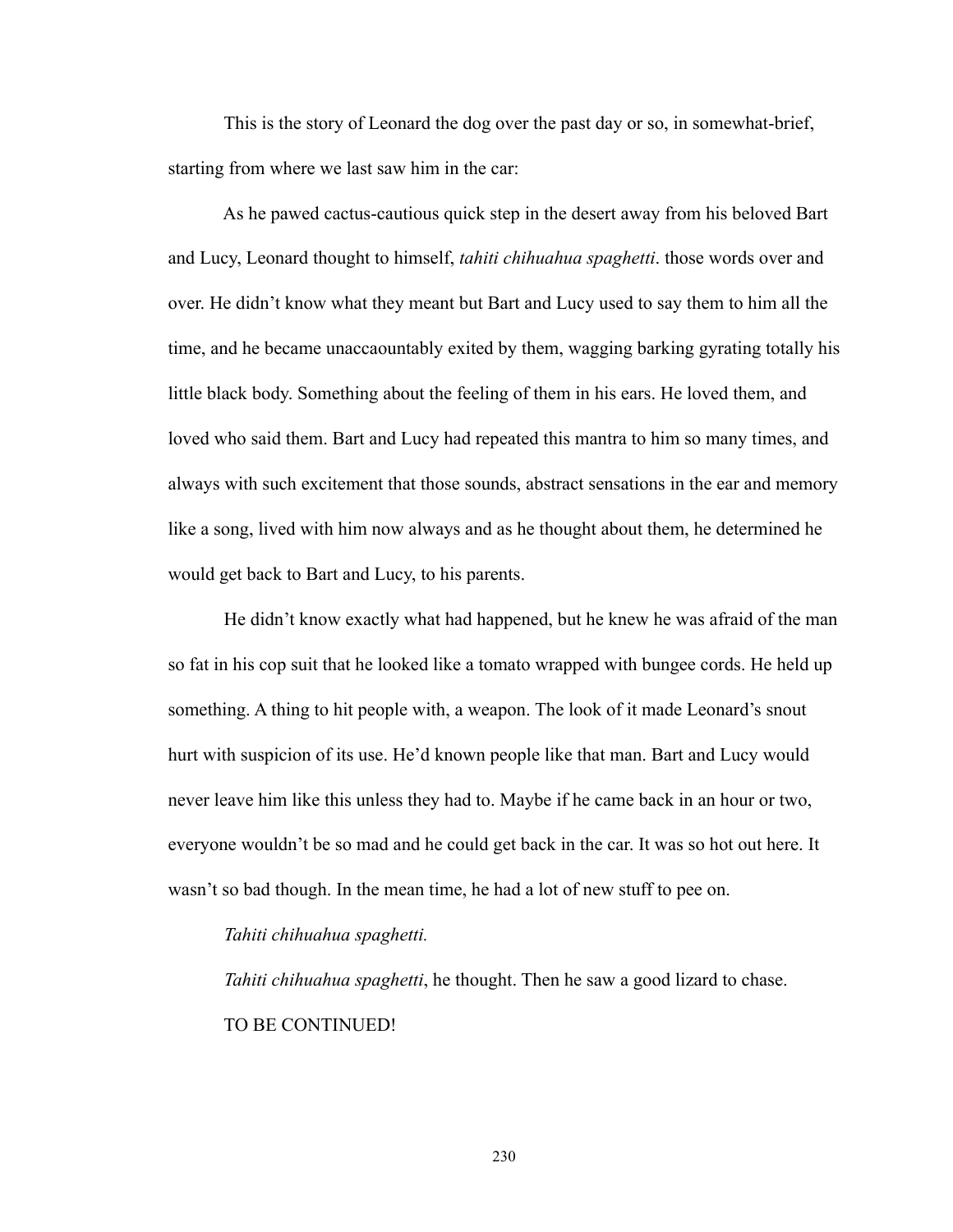A woman stumbles numb-footed toward the hospital bed, and the man with sleepsplayed limbs.

 "I felt it in my dream, that you were dead," she said.

 "I did something else instead," he said, as waking rolled his head - "I went in the pyramid"

5

\*\*\*

## LEORARD"S STORY CONTINUED!

Len came back after the hour (a little bit longer actually, as dogs are bad with time and there were so many enticing deserts hares who could go almost as fast as the birds he so loved chasing), but the car wasn't even there. He couldn't process this, he couldn't think. *He couldn't - They were - But where were - but what do - but why!?* He stuttered his feet back and forth like a computer chip had broken in his thighs. They sort of broke at the knee into a pile of stick. He collapsed in despondency and shock that left his neck limp, and his head bobbled as he fell?what did I do? and what do I do now?

*Tahiti chihuahua spaghetti.*

 *Tahiti chihuahua spaghetti*, he thought. It'll be okay, I'll figure this out. Then he heard the gummy sound of teeth eating trash behind the restaurant.

4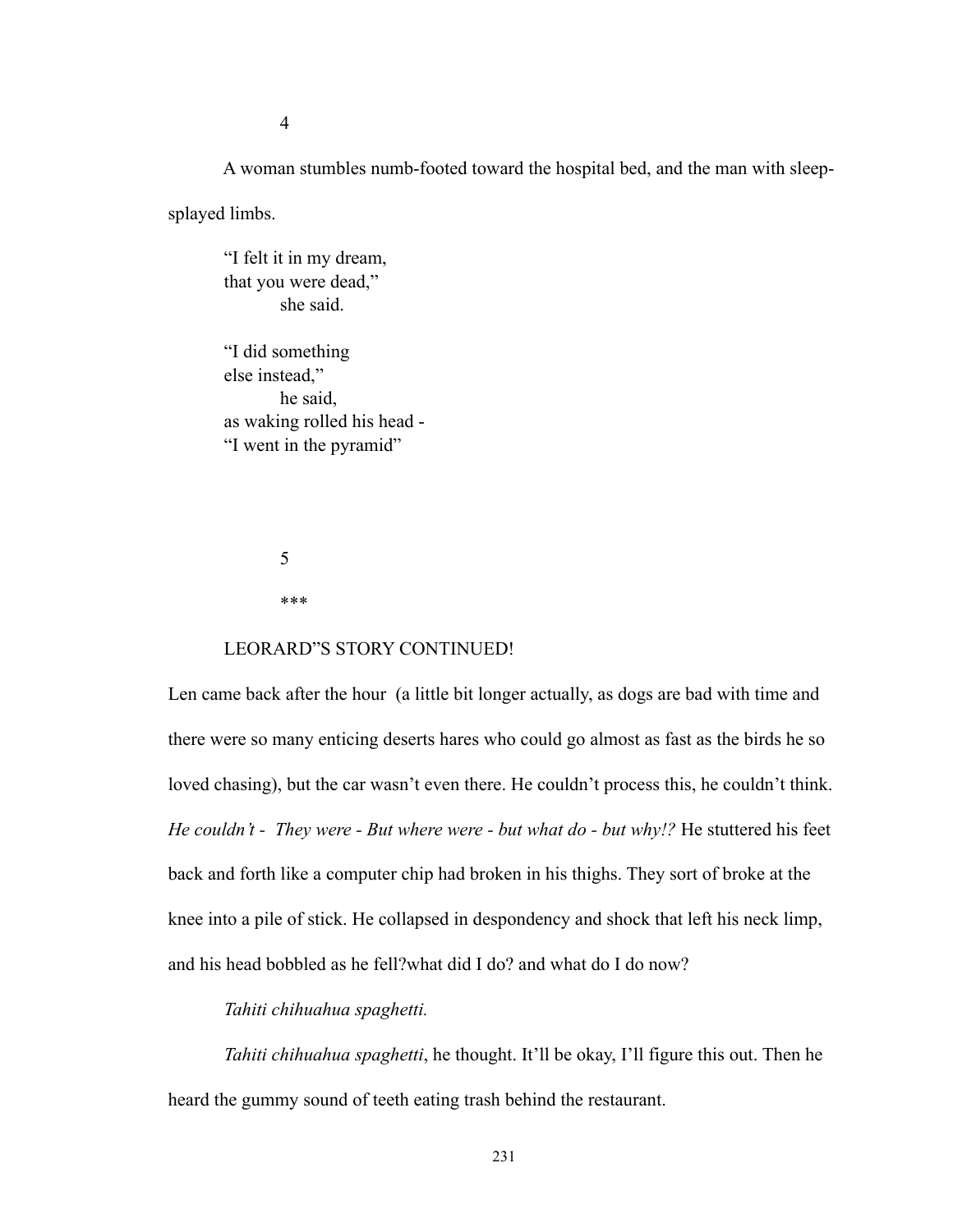6

 They clawed at the cruiser to get at black claws. Bart and Lucy opened the back door and awkwardly tried to put too many hugs on Leonard at once. He woke hazed, with drug-slitted eyes, and lolled out a dry toungue, which made a scratchy sound when he put it back in.

"What did you do to him," screamed Bart.

"Whoa, lighten up, Bartholmew," said Wilmot, disorientingly already in the front

seat. "We had to tranq him, he was with some dangerous people."

"And what did you do to the people?" asked Lucy.

"Worse than tranq."

"He isn't hurt?" asked Bart.

"Have you ever taken just a fuck-ton of barbituates?" asked Wilmot.

"Um, actually, yes."

"I figured. Well, he's like that. Sludgy and sleepy, but temporary."

"If you give a dog melatonin, their hair will grow back."

 "Not helpful," said the Cop. He started the car with a click and wheeze and red misted behind them.

"Well, why is it missing hair in the first place?" asked Bart.

 "I was wondering the same thing," said Cordelia Aberdeen, turning from the front seat to face them.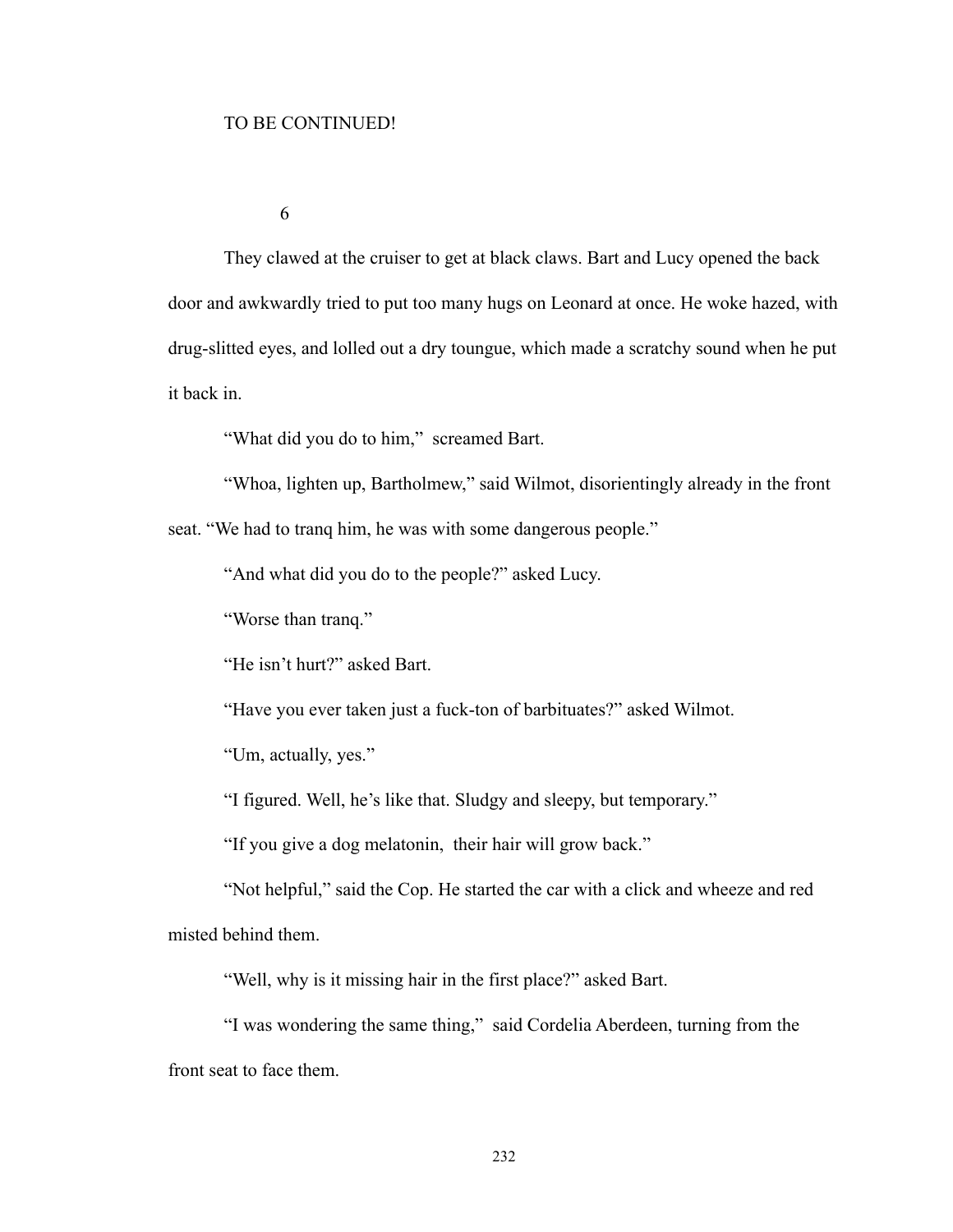"Did you just get here?" asked Lucy.

"You've been a head, a patient, and a nurse, at least."

"She was your nurse? She was totally mine, too!"

"Why do you happen everywhere? this is serious, persisted Bart

 "Do I happen everywhere or are there more of me than there are of most?" replied Cordelia.

"Just answer the question."

 Cordelia shot invisibly, as magnets shoot their force, into their minds, this thought: *My real name's Pandora the Explorer. I am mutlifoliate ubiquity, many leaved and everywhere, a plenum in human form. I am playfulness.*

At this, Leonard perked black ears, as this was the sort of talking he could understand.

 Shot Bart back, using the same sort of matter that makes a phantom limb: *That both answers and disanswers.*

"Well, what do we call you?" said Lucy with her mouth.

"Call me Bonnie Day."

Good idea," said Wilmot, in the huff of a laugh.

"I'm gonna still call you Cordelia," said Bart. "Well, and what are you?" he

turned to the cop. "Are you a what or a who?"

"Me? I'm the rays that raise and raze. Just kidding. I'm a cop."

"Well, where are we going?"

"To Nellis. For some San Pedro cactus occurrence."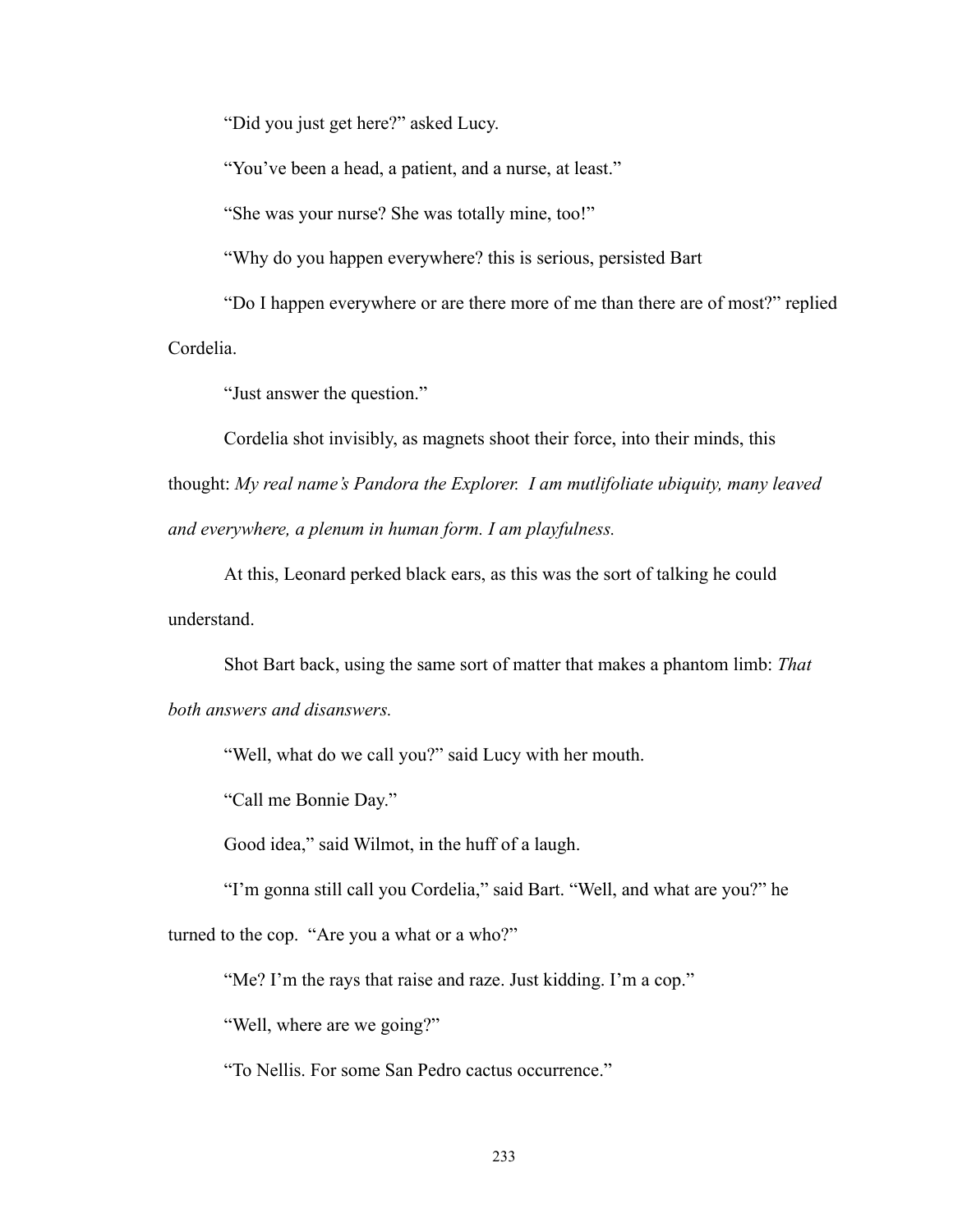7

\*\*\*

## LEONARD'S STORY CONTINUED!

 He turned the corner from the parking lot into the little alley of trash between the restaurant's unglamored back and the chainlink fence, and there they were: Coyotes, slightly feline in the eyes and trot, ripping with wolfy teeth. Leonard felt very awkard all of the sudden, like a private school kid in his collared shirt and khakis, trying suddenly to talk to public school kids. He arched the fur up straight strained at every cuticle and tremored his lips back off his biggest teeth. A slow grinding sound came from his throat. The biggest coyote perked up from the soiled plastic bags.

## TO BE CONTINUED!

## 8

 Officer Wingfield woke to a healing clicking in his skull. He opened his eyes and popped the slightly dried seal drugging leaves. He was in the same beach-decayed hospital room Lucy woke in earlier. What gap jumped him so quick to here, when he had just been reaching for the glowing spine in the center of the pyramid?

 "Woah, woah, calm it, Sam," said a said a doctor whose paunch had the down drooping cool curve of a grape. He drew a device, sheathed in that white plastic that seems to hold wires, and with a black and glowing rock in the center, over his skull repeatedly.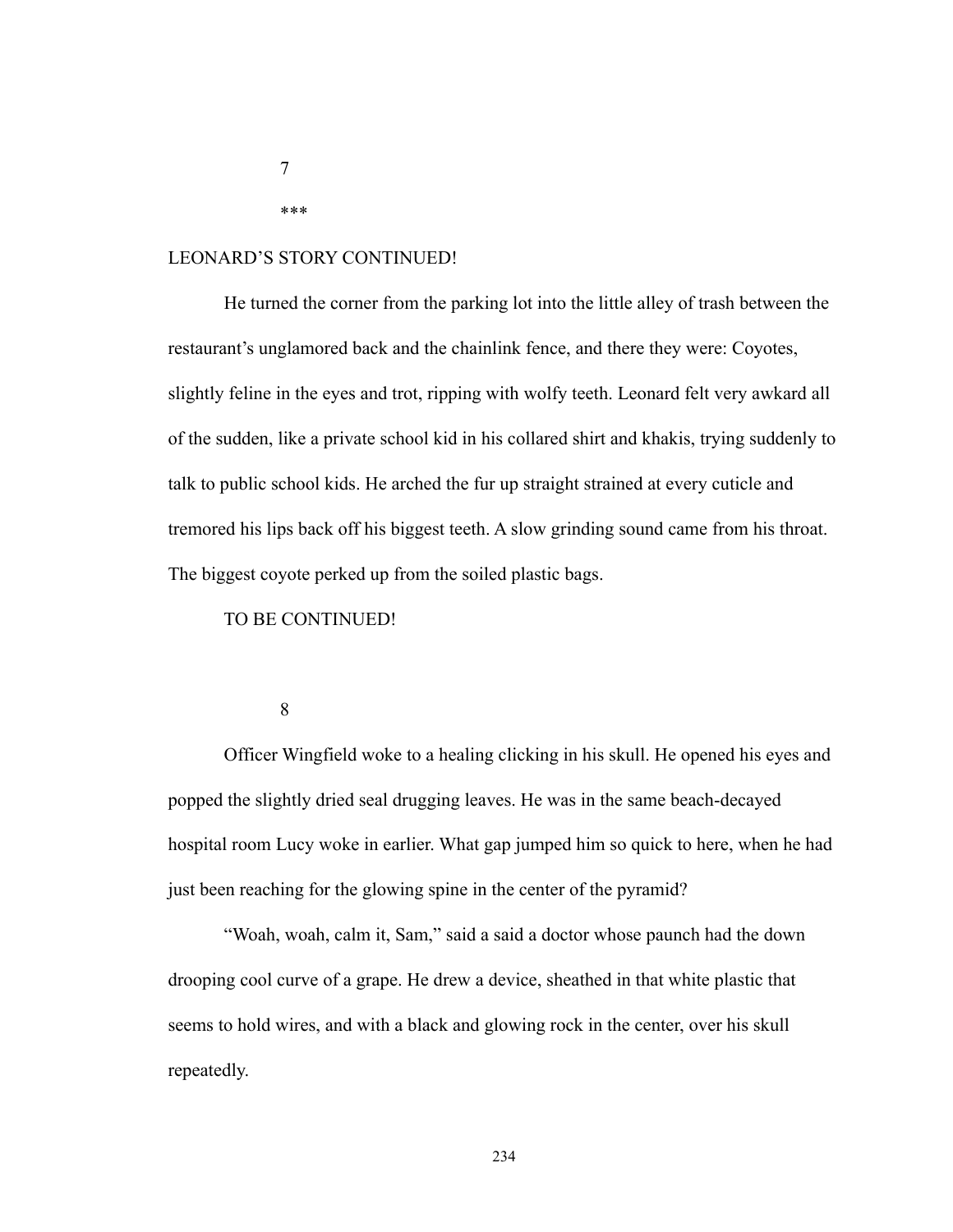"What are you doing?"

"Just healing you, Sam?"

"Do I know you?"

"You do."

"How?"

"Long familiarity, I suppose."

"Well, what does that mean? You know me by you knowing me?"

"I guess that's a way of saying it."

"Well, what's another way?"

"I guess we're work collegues."

"You guess?"

 "Well, you're not a doctor and I'm not a cop, but you're in here a lot. I consider you a friend."

"In here? As patient?"

"And otherwise."

"Fucking lying, man. I don't remember any of this."

"Well that's too bad. I was actually hoping you could tell me some things."

"Like what?"

"Like how you ended up with a smashed skull in the basement of Le Method."

"I did?"

"You did."

"Well, what the fuck are you doing to me?"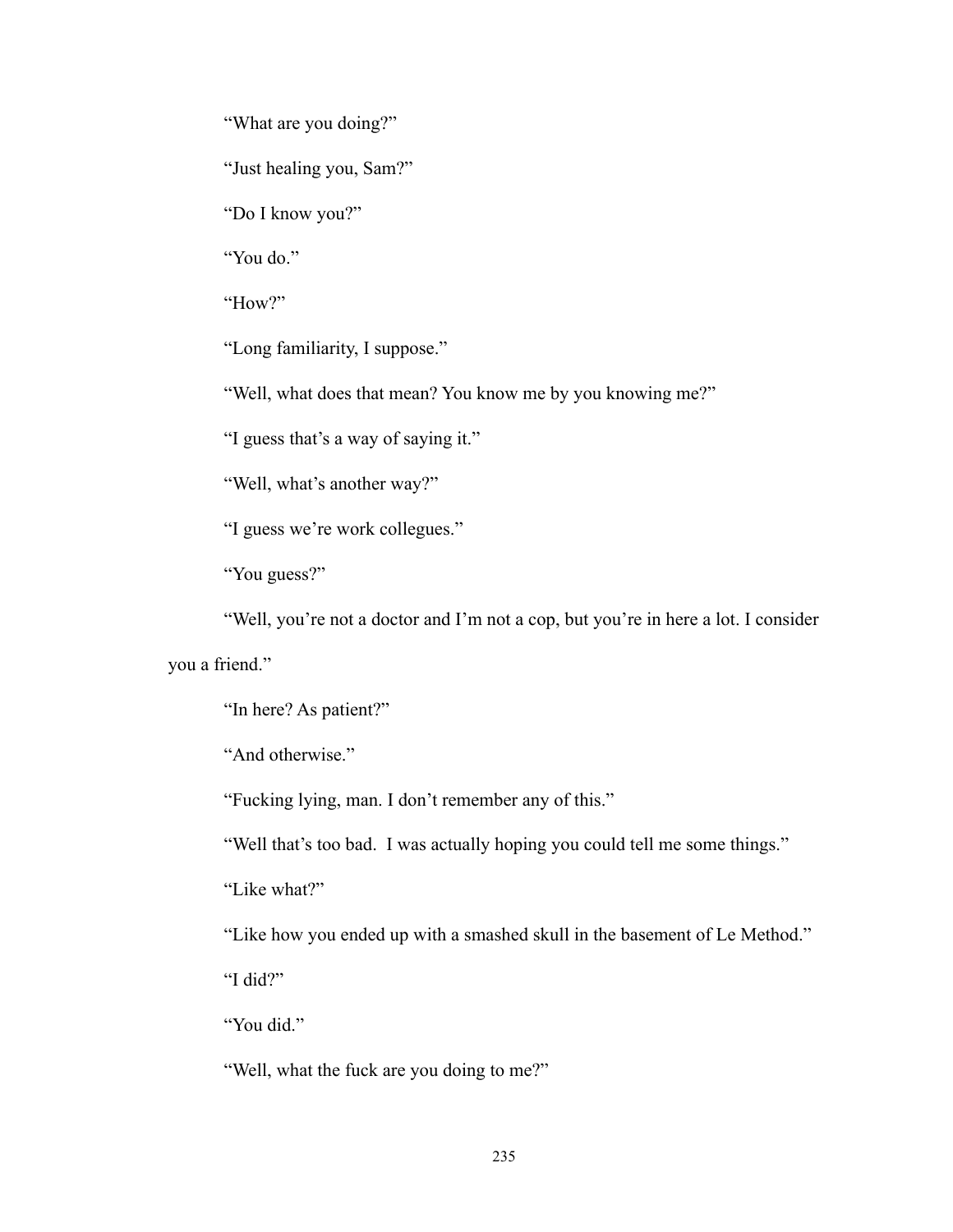"Healing you, of course."

"How?"

"With a magnet, of course. You really remember nothing."

 9 \*\*\*

## LEONARD'S STORY CONTINUED!

 The coyotes were like the white trash of the dog world. absolutely no manners. he lived among them for several days, but his exceptional ability to pick out bits of English, the virtually medieval obedience he displayed, the paw-affections and licks, the eyes that suggested thought in their dark swirls of brown, which had all done him so well with his humans, all were no use among the coyotes. These animals rewarded violence and bad manners and viciousness, greed maquerading as bravery. They even lived in cave. They pooped in the alcoves and peed on its wall, then constantly complained that it stunk.

 "Listen all you have to do is pee outside" he had said once. "You do realize that, don't you?"

"Shut up, college boy," had been the only response.

"That seems about right."

 He hardly got any food anymore. he didn't get any of the good lady coyotes, though they all smelled a little homeless to him anyway.

*Tahiti chihuahua spaghetti.*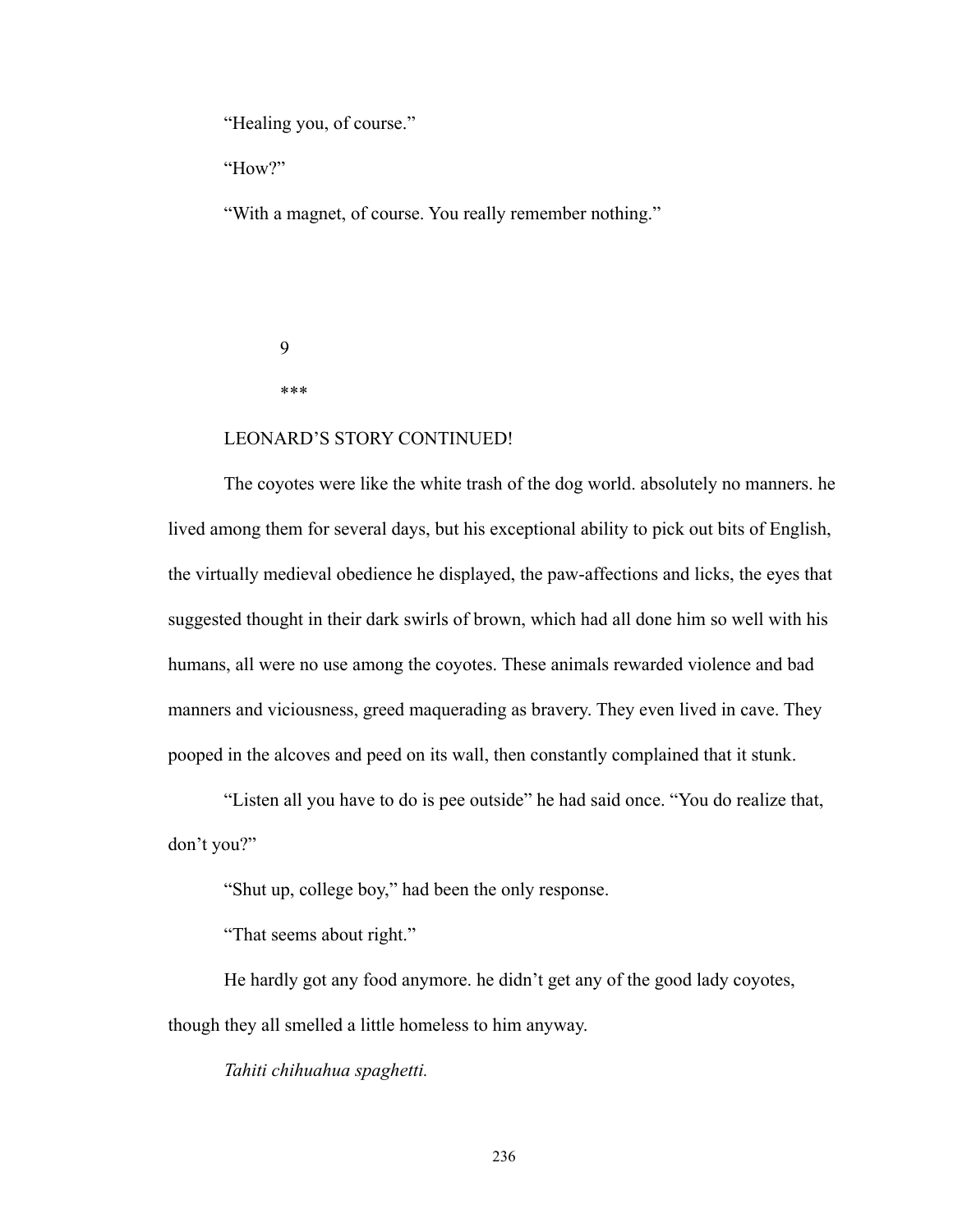*Tahitti chihuahua spaghetti,* he thought. He had to get the fuck out of here.

# TO BE CONTINUED!

10

 "It neither reaches nor unreaches in this ruined similar-beach."

11

*As Loki is to likeness, as Loge is to lugner,*

 thought Cordelia with that part of her of the matter of a phantom limb, and of course didn't finish her sentance.

12

*I was on the Gugliotta's front lawn, and they weren't home, but there was this bird that was hop-flying around. It was pretty like a peacock, dense and didn't seem like she could fly, but she was light and could but wasn't really. Then a*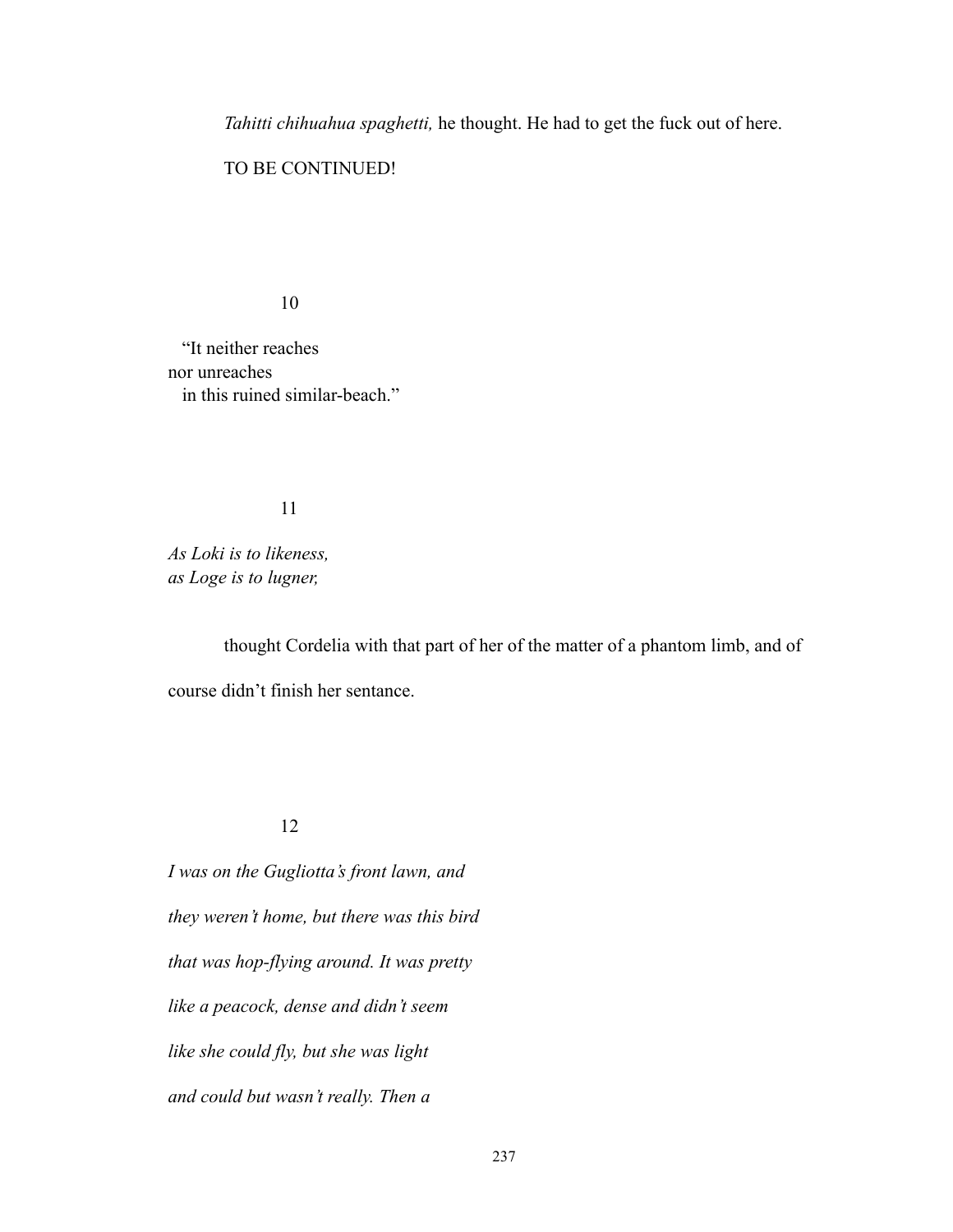*tour bus pulled up on the lawn - a tour bus for a country singer - not real country, more like Toby Keith or like Larry the Cable Guy if he was a singer. They pull up and say "There she is! Get her!" and they shout it from the the windows but another bird flies out and now there's 2 on the lawn, and I don't know what to do because I'm afraid the bus will run us all over.*

*I woke up because the babies were barking, but when I fell back asleep I was in the Gugliotta's house and it was a mess and Aunt Karen needed help cleaning so I went to the kitchen. but it was empty - no cabinets or refrigerator or counters- it was like a home under construction. In my dream I thought of the old Grandmom making spaghetti in her kitchen because*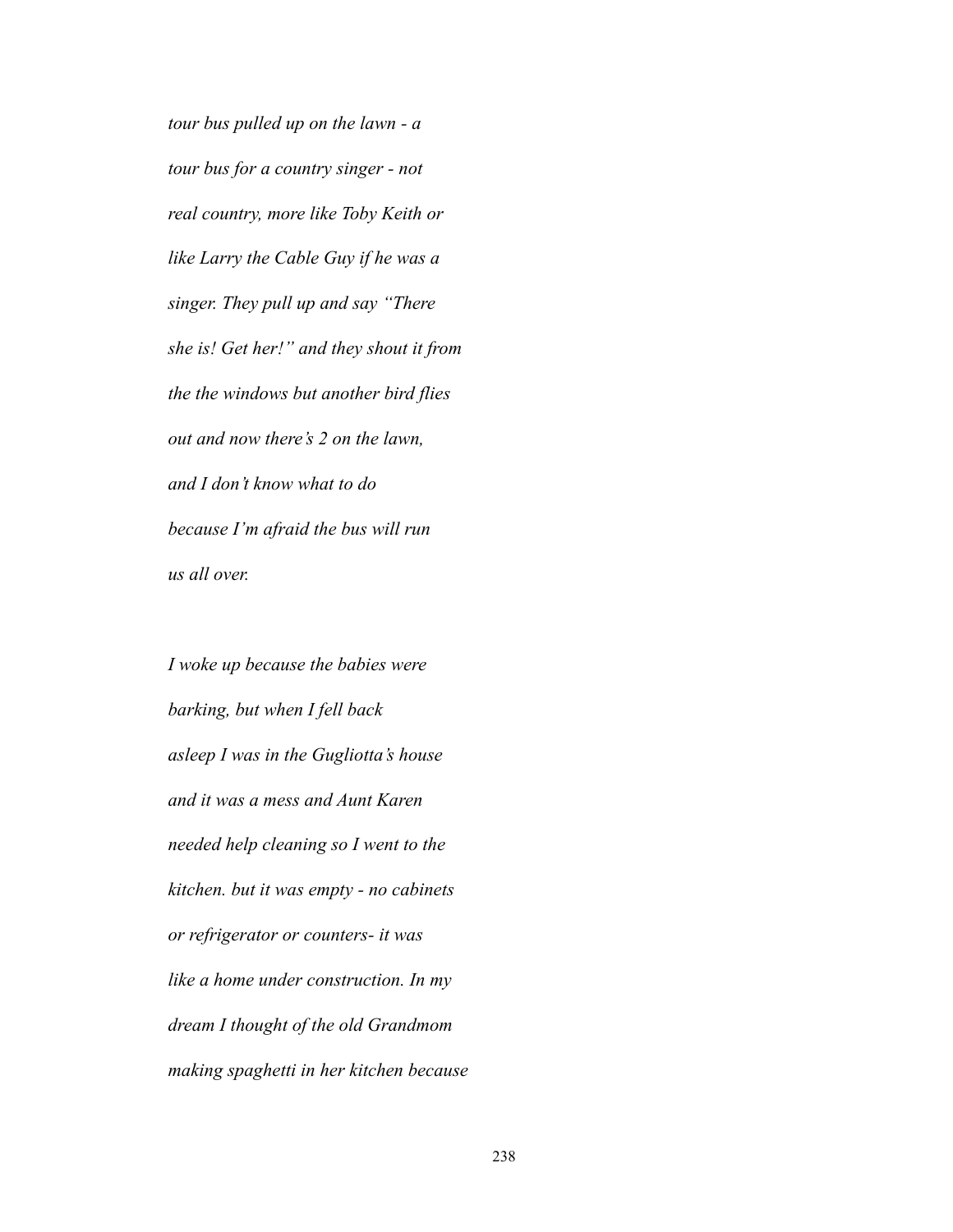*she lived with Grandmom in our neighborhood so the kitchens were the same. Also, Mrs. Trueheart who taught me piano and math had that kitchen and she taught me percents at the table. I did it and she wrote "V. G." in the corner.* 

*But that's what I thought not dreamt. All the Gugliotta's were back by now and Meghan was really drunk and lying across someone's lap in the family room. (Whose?) No one cared! I got her a water with a lot of straws, but when I came back it was Granny, and she wasn't drunk, she was sick, dying. I gave her the drink - I held it up to her mouth and said, "Don't listen to them. Do what makes you happy." That's why I got all the straws so she could choose what made her happy. She drank and her head was lying on the couch and I could tell that she was warm and the water was helping her cool down because she lied back and sighed and*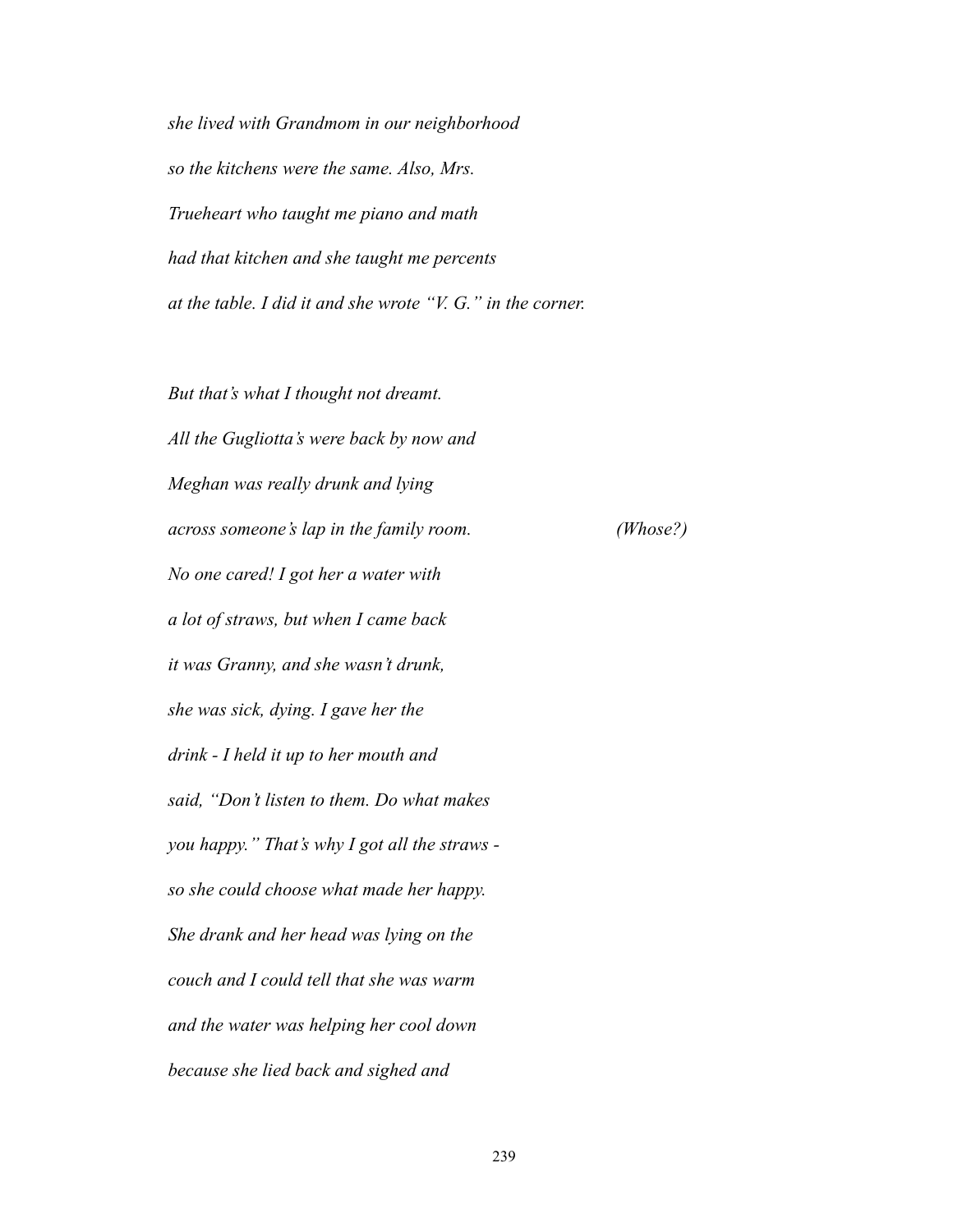*smiled.* 

 And Wilmot's wife, Julia, woke, and knew Wingfield needed her in the beachruined room in the hospital. She would have to change, she had so much sleeping sweat.

#### 13

Compare these quotes:

 "The analogy was that of the catalyst. When the two gases previously mentioned are mixed in the presence of a filament of platinum, they form sulphurous acid. This combination takes place only if the platinum is present; nevertheless the newly formed acid contains no trace of platinum, and the platinum is apparently unaffected; has remained inert, neutral, and unchanged. The mind of the poet is the shred of platinum. It may partly or exclusively operate upon the experience of the man himself; but the more perfect the artist, the more completely separate in him will be the man who suffers and the mind which creates; the more perfectly will the mind digest and transmute the passions which are its material," from Eliot, *Tradition and the Individual Talent*, famously, right.

And:

 "Rasa is the cumulative result of vibhava (stimulus), anubhava (involuntary reaction) and Vyabhicari bhava (voluntary reaction). For example, just as when various condiments and sauces and herbs and other materials are mixed, a taste (different from the individual tastes of the components) is felt, or when the mixing of materials like

240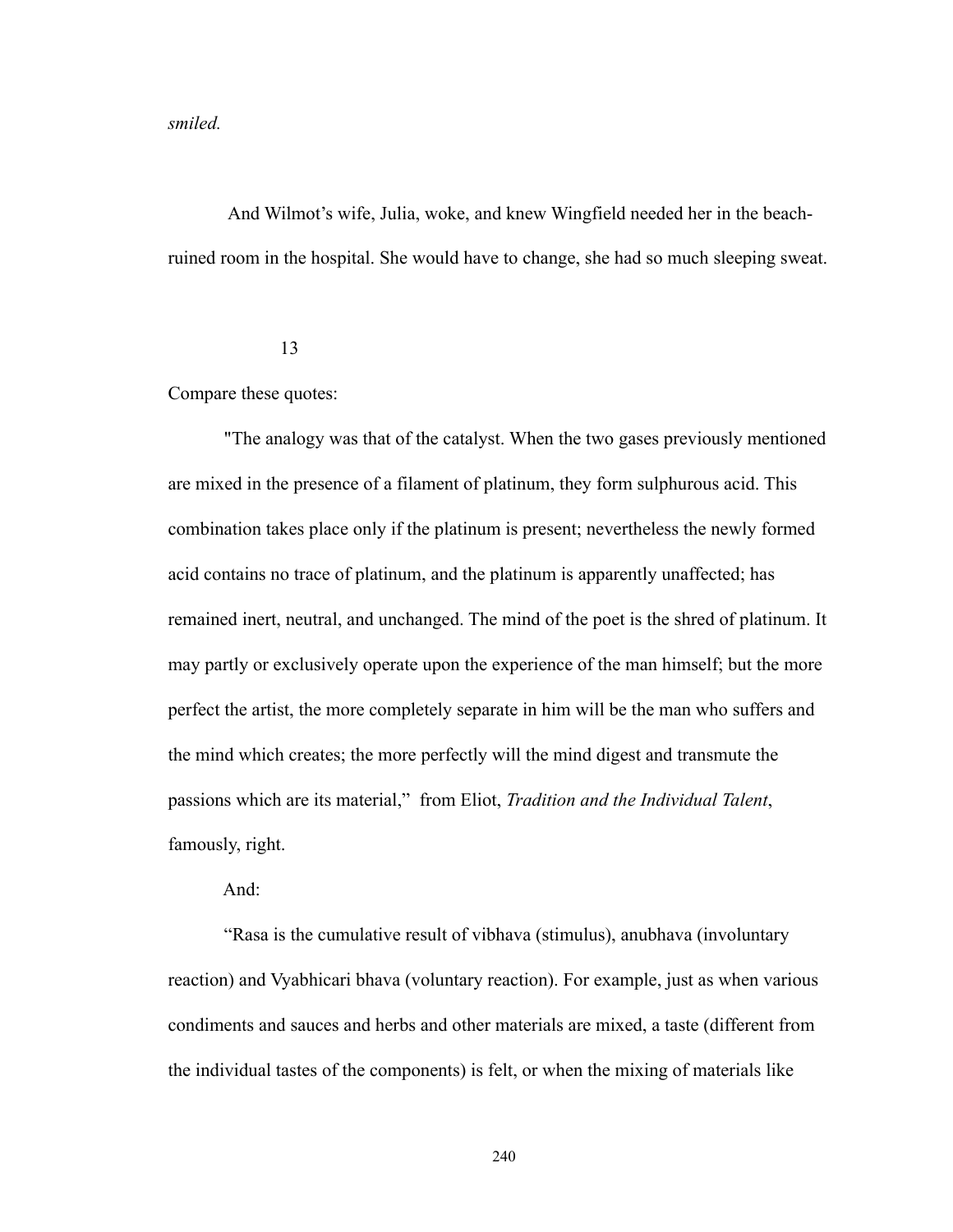molasses with other materials produces six kinds of tastes, so also along with the different bhavas (emotions) the Sthayi-bhava becomes a 'taste' (rasa, flavour, feeling)," from Bharata's *Natyasastra*, translated and abridged by Adya Rangacharya.

 Admittedly this is an abridgment and translation, but the structure of the metaphor, of the paragraph even, seems to be identical to the point of lifting or borrowing, and the basic distinction between the ingredient emotions and the emergent property of the art emotion is also reproduced directly. This suggests to me a direct influence, which seems entirely possible as he had taken classes in Sanskrit, spent years on Patanjali, the *Bhagavad Gita*, and various *Upanishads*, and mentions Kalidasa specifically in his essay on Seneca. To read Sakuntala without a direct awareness of rasa theory would be like reading Oedipus Tyrannus without a concept of the tragic hero.

 Eliot's later and elusive distinctions between the emotion versus the feeling, the personal emotion versus the significant emotion are essentially a reproduction of the distinction between the various bhavas and the rasa, between component specific, particular emotions and the decontextualized art emotion which they produce in combination.

 The real trick is in the ingredient/taste the distinction: the ingredient is a feature of the meal of the object, is the dish itself, but the taste is a feature of the taster, is the dish tasted - Which is not to say that it is not legitimately a feature of the dish, just the dish as subject-made-pure-object.

The art emotion is not the emotion, but the emotion tasted.

Your emotion is your sensation, but your taste is my sensation.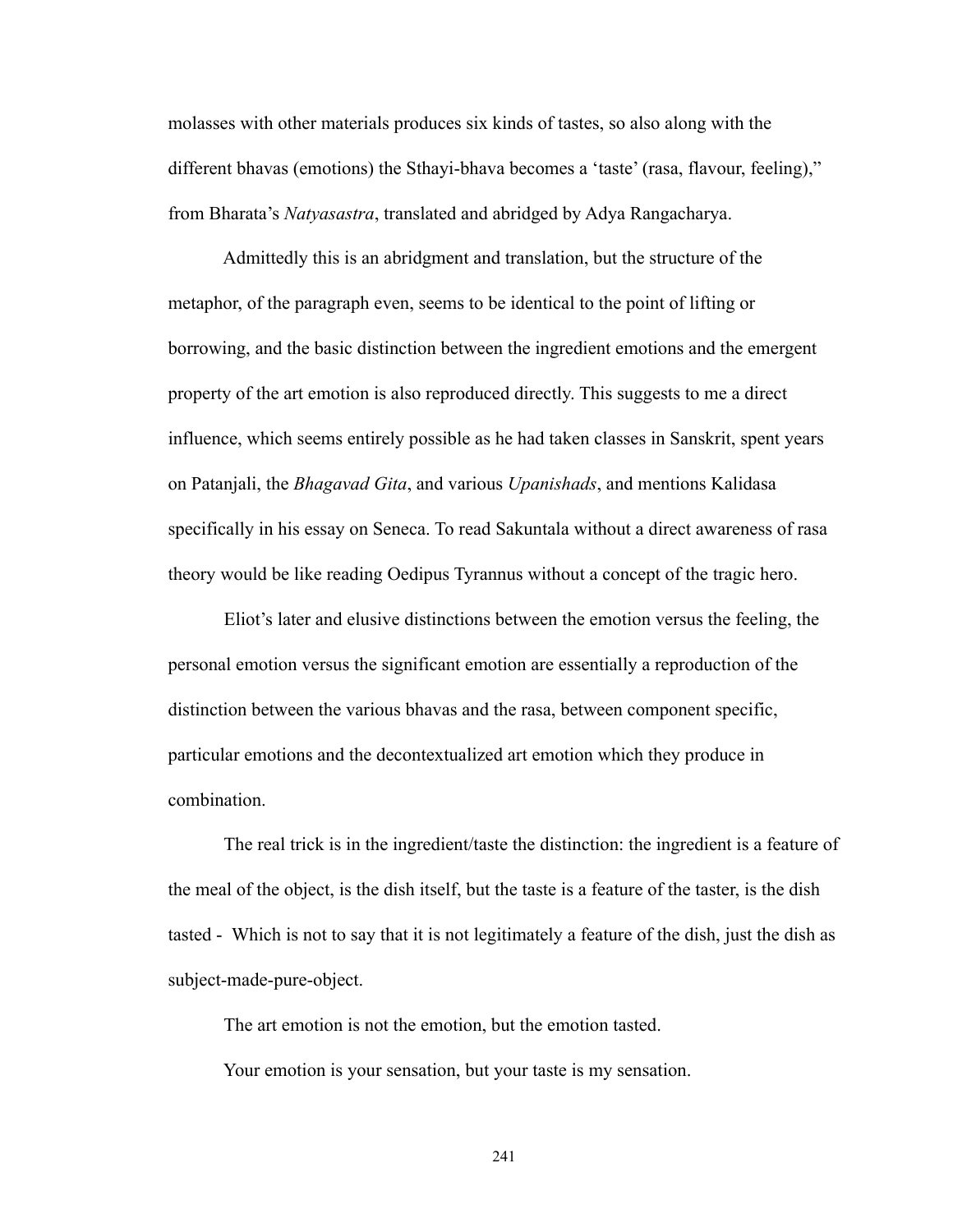Rasa/taste is a feature of an object that finds its existence only in other subjects.

 The rasa is the subject that has become pure object, and this is the essence of the irreal

 the visionary is be like this, the subject become all object, the human become irreal. I feel myself unsubject in that spine. Soon I will lie quiet, and speak.

14

\*\*\*

## LEONARD'S STORY CONTINUED!

 He'd had enough. Leonard would run. He would escape with a couple scraps of rabbit, while all those semidogs slept, and leave the ruffian coyotes behind. And he did at a midnight that mixed imperceptibly with the dark of the cave. he scurried across the desert, fast at first to escape all chase, but slower as he winded and began to suspect his solitude. They hadn't followed.

He saw a bright in the distance and approached it with the cautious sideways walk of a supiscious dog - which is to say, he approached it like himself. He saw sitting there a man eating from a scratched-dinged pan in clothes of an antiquity of which Leonard was unaware. he had yet to learn to read clothing for historical signifiers.

"Hello, come sit down, pup" said the old-clothed man.

"Don't mind if I do," replied Leonard.

"Want some food?"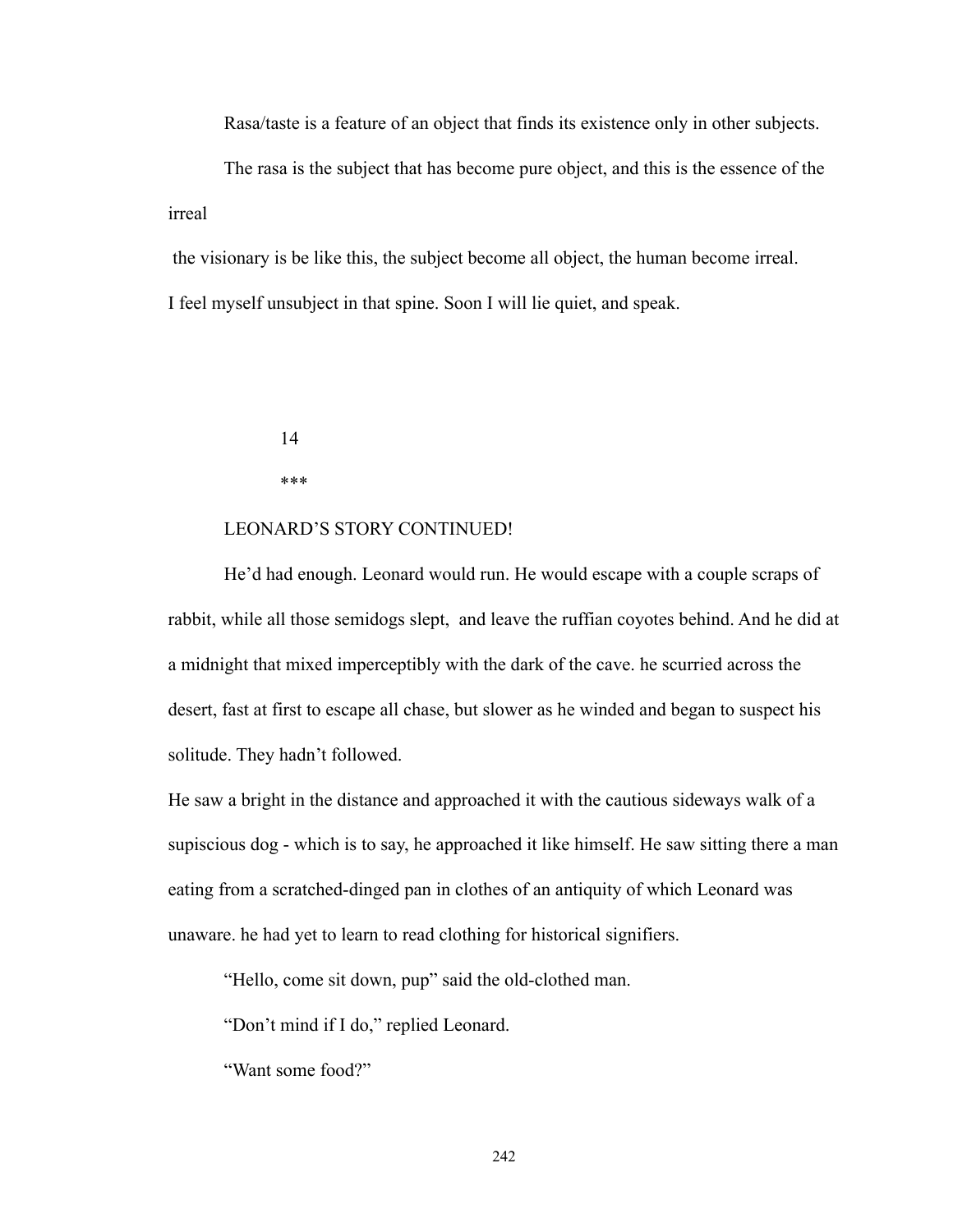"What you eating?"

"Beans with bacon."

Could you just pull me out some bacon?"

"Of course."

Leonard then stopped, as if his mind caught on a bush. "Wait, why can we talk?

Are you a ghost?

"Well, of course I am. Have you ever talked with the living before?"

The old-clothed was the old German mormon Ghost, in fact.

*Oh man,* thought Leonard. *This isn't good at all.*

*Tahiti chihuahua spaghetti*

 *Tahiti chihuahua spaghetti. I will get back to them.*

TO BE CONTINUED!

#### 15

 "But seriously, what the fuck are you doing to us," Lucy started back up. There had been a long silence, as blocks indentical in architecture but idiosyncratic and dilapidation and dirt shuffled past the windows, and lots of desert became more frequent. Her speech broke skin congealed on everyone's thoughts. She scratched Leonard's stomach in long unconscious gyres.

"Like right now, or in general?" asked Wilmot.

"I don't know. Both."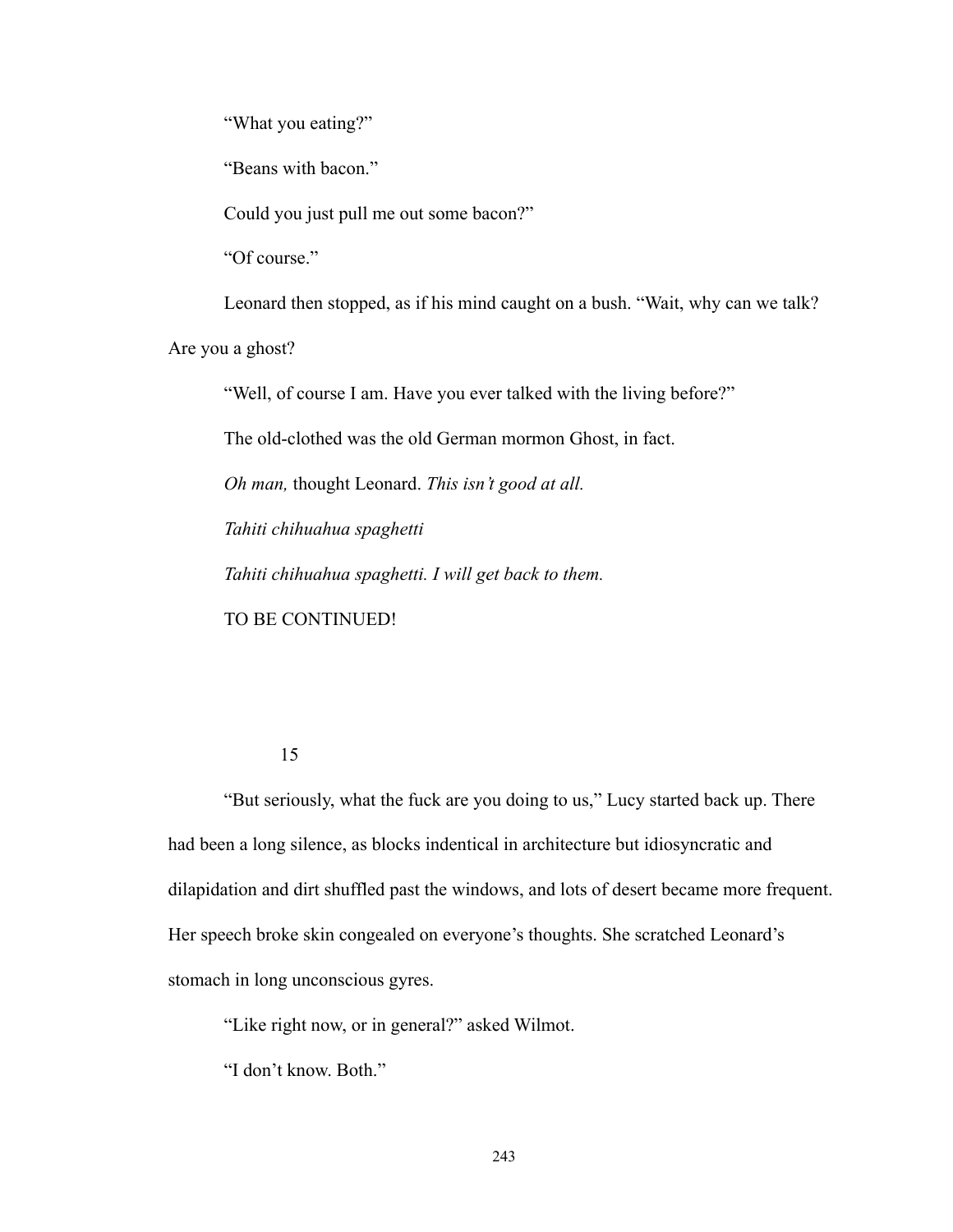"Well, what is the San Pedro cactus?"

 "I don't know. you know that. I obviously wouldn't talk to you at all if I knew anything. Enough with the trivia, buddy."

"It contains mescaline, okay? The substance in St. Peter's husk is mescaline."

"Okay, but what's that got to do with us."

"We will attend a little ritual here soon."

"So that's the right now explanation?"

"Yes."

"Well, that sucked."

"Would you like the general?"

"I would."

"And Bart, would you?"

"I guess."

"You only guess?"

"I've never found explanations very helpful."

"Fair enough, but yes or no?"

"I guess a yes."

"Just fucking say it, fat man," breathed out Lucy like a badger with asthma.

 "The discipline of 'qua' -" popped out the cop, slightly annoyed. "I allow you to see everything in all its 'as'es. they are material hallucinations, what we might call opsticals, manipulations of consciousness provided to put you through heuristic difficulties. Heuristic hallucinations made material."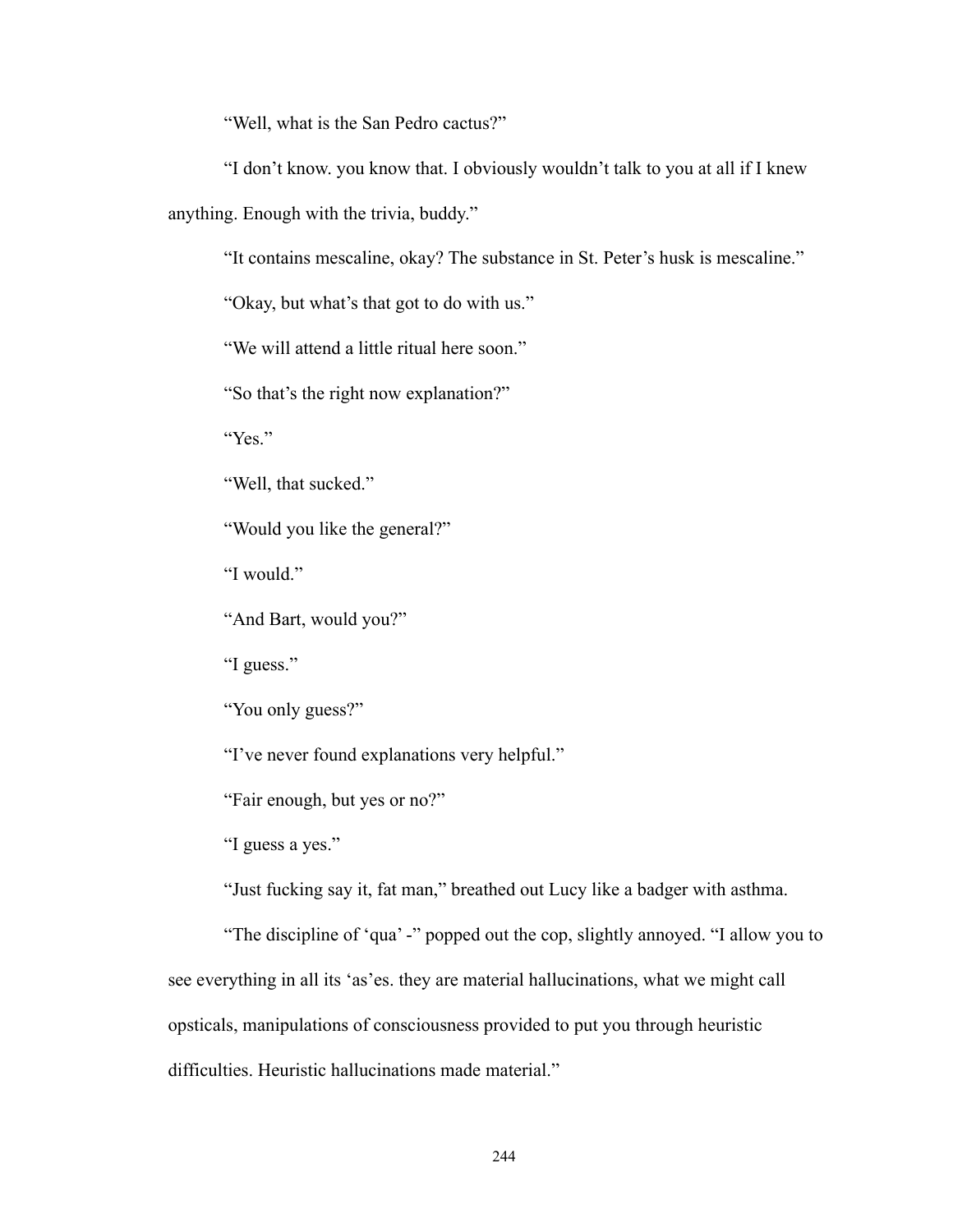"Well, that's nonsense," sighed Bart. "And you help," he turned to Cordelia.

 "It's more like he helps me," answered Cordelia "And you haven't even met Cairo Jones."

16

\*\*\*

LEONARD'S STORY CONTINUED!

 And he learned to live with the ghost. He even learned to like him. Maybe love in time. he couldn't eat the old German Mormon's food as it was of the same frigid touchless spume as the rest of him, but there were plenty of desert rabbits, slower lizards, drowsing bird. He even tried to eat a tarantuala once, but it didn't work out well. They would talk all night of their past, of their family, the finer points of Mormon theology, which it turned out Leonard had a very unrealistic concept. They became friends in those few days. Then one morning Leonard awoke to the Cop from the car, and he froze as if he'd seen a llama or something equally scary.

"You are fucking useless, you know that?" the cop said to the ghost. You've had the dog.

 "I don't work for you. I'm not even in the same dimension as you," answered the ghost.

 "Is he a ghost too," Leonard asked the Mormon "Why can he see you?" "He isn't a ghost. He's just had access to this pyramid-thing. It's complicated."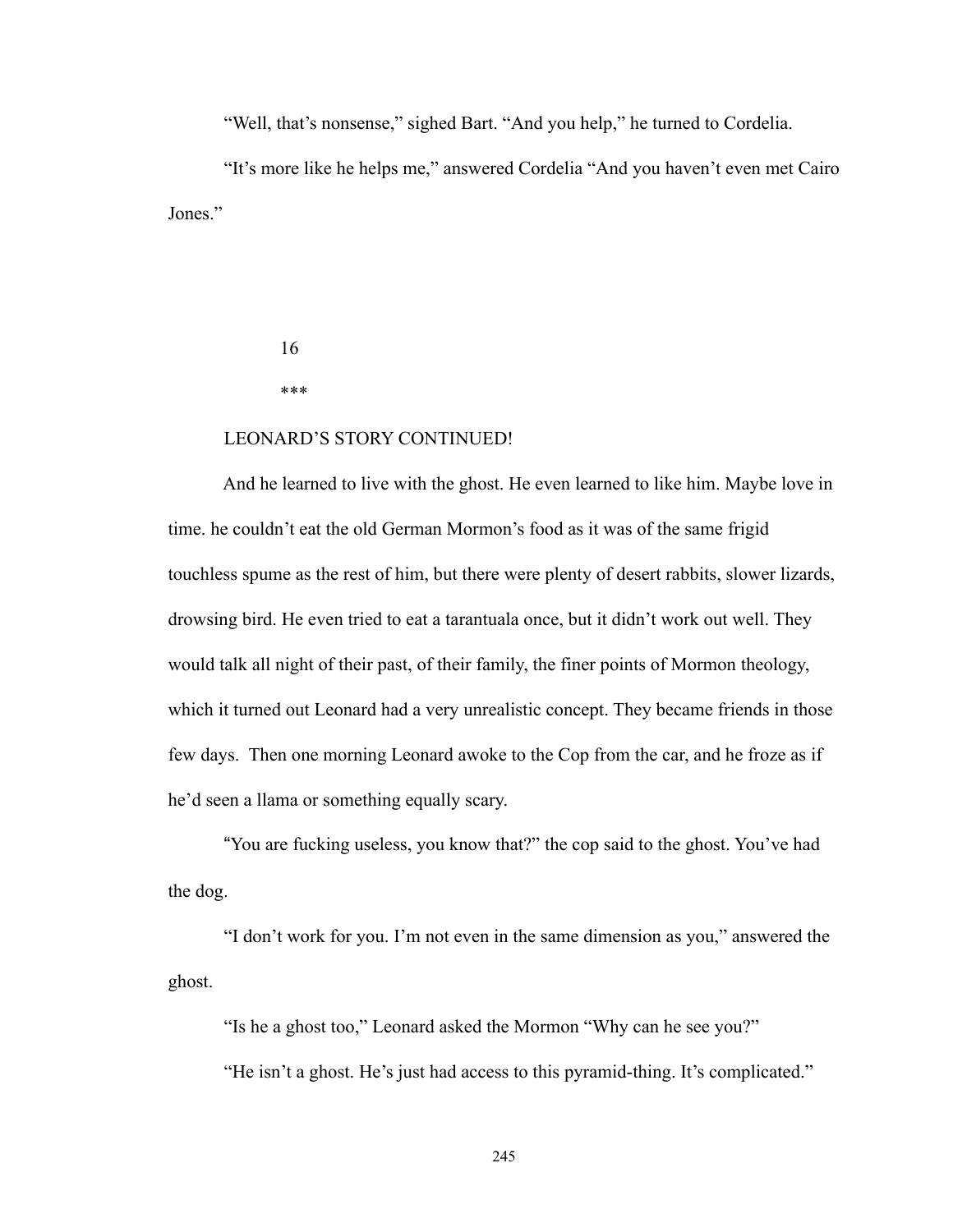"There are still things that we can do to you," grunted the cop, and chewed the grunt with gritted teeth.

"No, I really don't think there are," answered the German.

 At this, the Cop pulled out a gun, and a quick hollow sucking sound coincided with a dart appearing in pain on Leonard's neck. Len's mind turned too black to think of Tahiti or chihuahua or spaghetti, but when he woke, slowly in slurs, he saw *them*! Bart and Lucy! and tried to kiss them, but his tongue didn't work, and his neck still hurt, and he had to fall back asleep.

 At this point the narrative rejoins the main stream of events, and its continuation is already a thing of the past.

## 17

 "Julia! Well, I know I remember you!" exclaimed Wingfield, and Wilmot's wife, Julia, shuffled sandaled feet over hospital sand, and fell into the patient. They kissed. Yes, they are lovers.

"I had a dream!" she sobbed "I thought you'd died! It told me to come here!"

"I almost did, apparently."

"But where'd you go? Where have you been?"

"I went to the pyramid."

"No way."

"Yes way. I went inside the pyramid."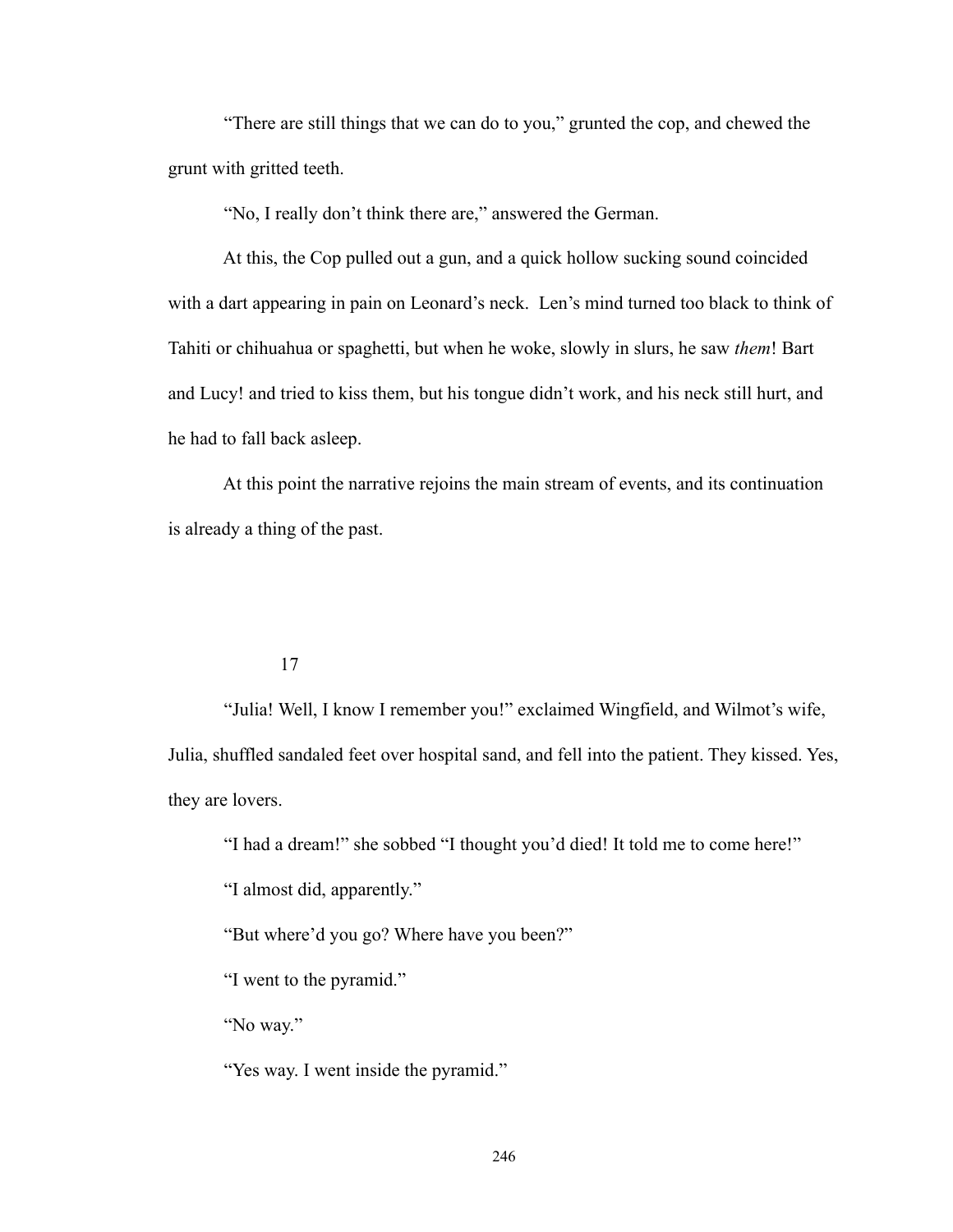"My God. Oh, my God. My God." She seemed to think or count threads in her head, looked inward and down. She stared quick at him, "Was it like we'd thought?"

18

 In the center of the pyramid, Wingfield had striped the vertebra to the electriccapable cord beneath, wrapped that around a magnetic filament made lambent with proximity. The water under splendored. He walked into the water.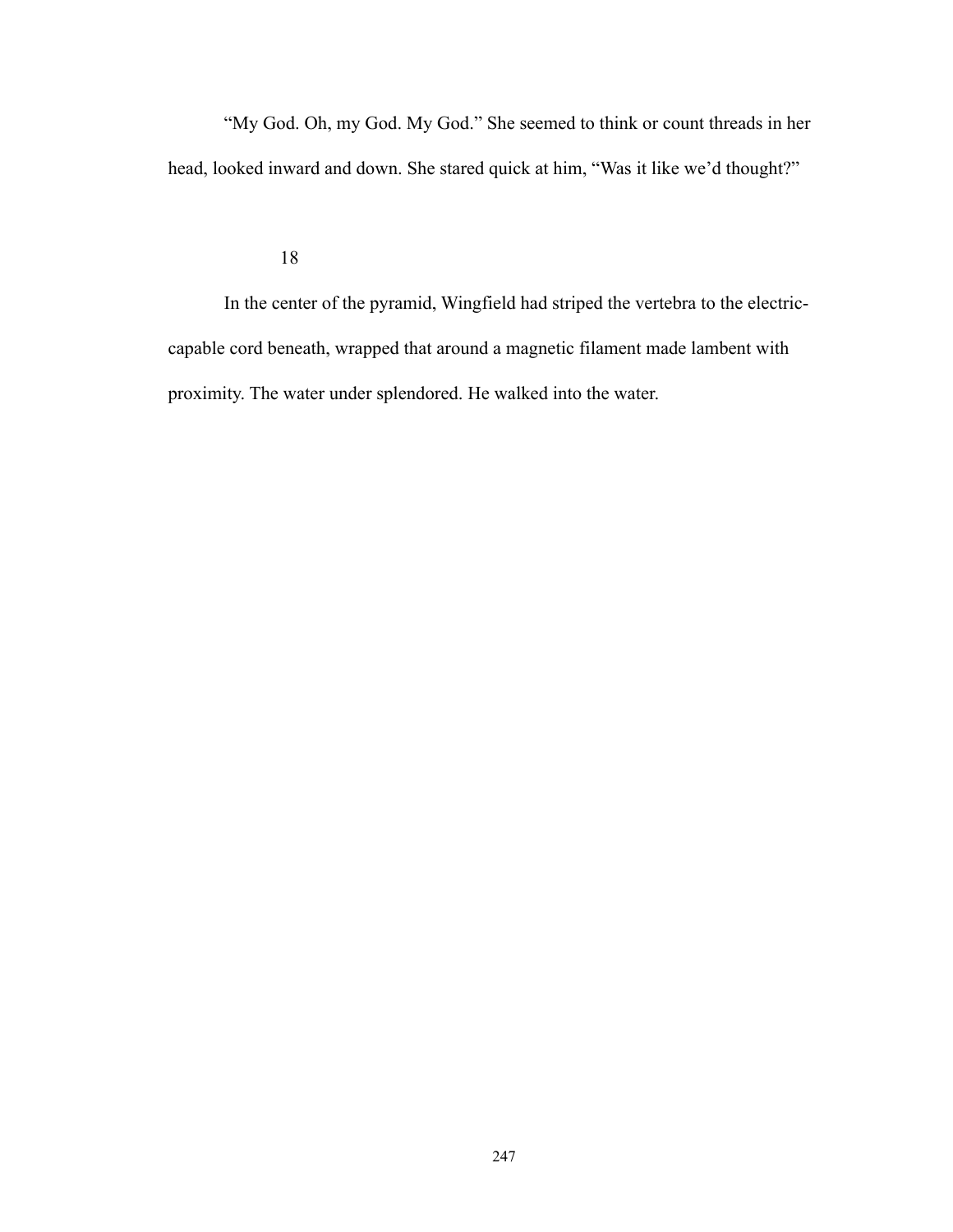# Jackson Wills

**4824 Straight Flush Dr #101 Las Vegas, NV 89122 843.834.0491 [jackson\\_wills5@yahoo.com](mailto:jackson_wills5@yahoo.com)**

# **Curriculum Vitae**

## **EDUCATION**

## **PhD, University of Nevada, Las Vegas, (Expected May 2013)**

Literature PhD, with a Creative Dissertation

 Creative Dissertation: *In What Array That They Were In* and *Participating Godlike Food*.

**MFA, University of Iowa Writer's Workshop, 2008** Poetry Writing

Thesis: *The Surgeon's Orange Vision*

**BA, University of Iowa, 2006** English Major Philosophy Minor

# **RELEVANT EXPERIENCE**

# **Assistant Editor**

- Iowa Review, University of Iowa, 2006-07

## **Guest Lecturer**

 - on the odes of Keats for Rachel Disney's "World Literature II, 1650-present" course, UNLV, November 2010

 - on the nature of the ode for Molly O'Donnell's "Writing about Literature" course, UNLV, September 2012

## **Public Reading**

 "Pine Creek Pindaric" and "Gaia Teknon," *Neon Lit*, Las Vegas, NV, February 2011

## **Public Reading**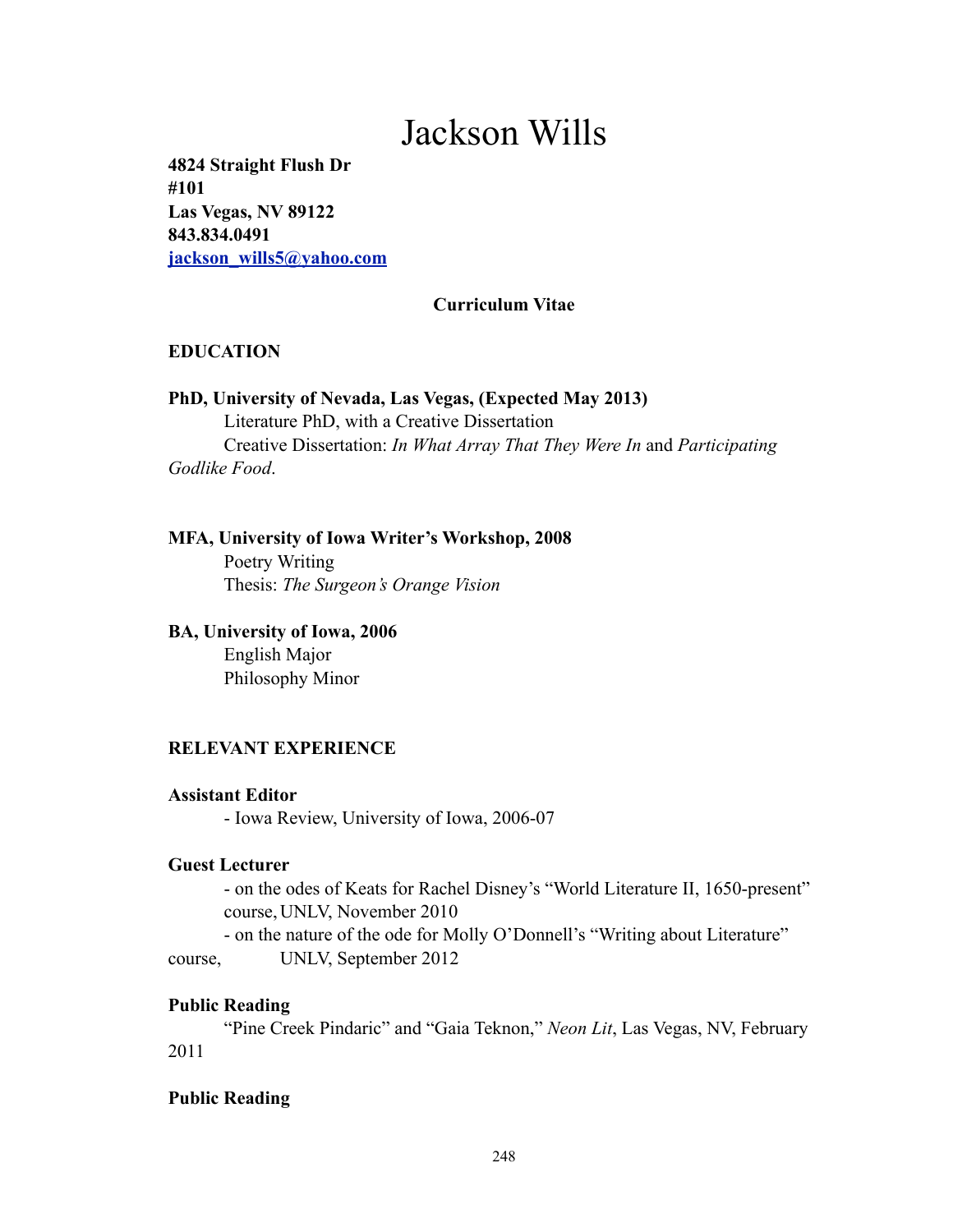"Lobos Marinos," "Power Out," and "One of Those Experiences," *Neon Lit*, Las Vegas, NV, February 2012

#### **MSA14: Modernism and Spectacle Volunteer**

- for the 14th annual Modernist Studies Association Conference, Las Vegas, NV, October 2012

## **TEACHING EXPERIENCE**

#### **University of Iowa Graduate Assistant:**

- Creative Writing Studio Workshop Instructor, 2007-2008

## **University of Nevada, Las Vegas Graduate Assistant:**

- English 101: Composition I (Fall 2010)
- English 231: World Literature I, Antiquity to the 17th Century (Spring 2011, Summer
- 2011, Fall 2011, Spring 2012, Summer 2012, Fall 2012, Spring 2013)
- English 402: Intermediate Poetry Writing (Spring 2013)

## **AWARDS**

- **2010 Schaeffer Fellowship from the University of Nevada, Las Vegas**  Chosen by Donald Revell and Claudia Keelan
- **2008 Harold Taylor Prize from the Academy of American Poets** Chosen by Mary Jo Bang

## **PUBLICATIONS**

- "From *Inter Umbras Arborum*" in the *Iowa Review*, Spring 2011
- "Pine Creek Pindaric" in the *Colorado Review*, Spring 2012
- "The Mountain" in *Drunken Boat,* Summer 2011
- "I'm Personable" in the *Western Humanities Review,* Spring 2012
- "The Ocean End of the Lion" in the *Grey Sparrow Journal*, Spring 2013

**<sup>2012</sup> Summer Literary Seminars Fellowship**, Chosen by Tony Hoagland